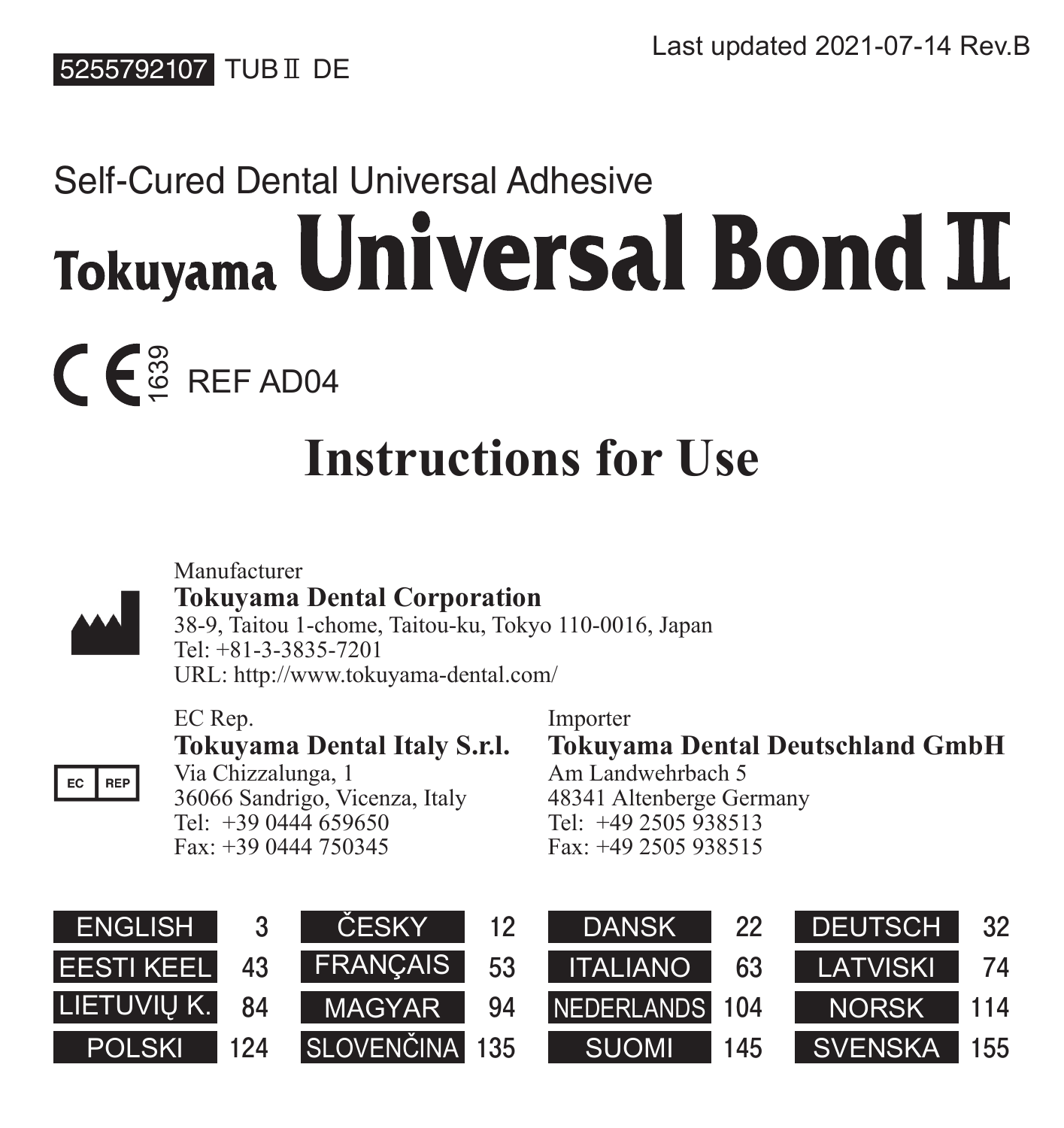| <b>MD</b> | (EN) Medical Device<br>(DE) Medizinprodukt<br>(IT) Dispositivo medico<br>(HU) Orvostechnikai eszköz<br>(PL) Wyrób medyczny<br>(SE) Medicinteknisk produkt | (CZ) Zdravotnický prostředek<br>(EE) Meditsiiniseade<br>(LV) Medicīniska ierīce<br>(NL) Medisch hulpmiddel<br>(SK) Zdravotnícka pomôcka | (DK) Medicinsk udstyr<br>(FR) Dispositif médical<br>(LT) Medicinos priemonė<br>(NO) Medisinsk utstyr<br>(FI) Lääkinnällinen laite |
|-----------|-----------------------------------------------------------------------------------------------------------------------------------------------------------|-----------------------------------------------------------------------------------------------------------------------------------------|-----------------------------------------------------------------------------------------------------------------------------------|
|-----------|-----------------------------------------------------------------------------------------------------------------------------------------------------------|-----------------------------------------------------------------------------------------------------------------------------------------|-----------------------------------------------------------------------------------------------------------------------------------|

This product is certified as a medical device in the European Union under the Medical Device Directive 93/42/EEC by SGS CE1639, exclusively for the indication(s) shown in this IFU. Other non-medical uses ascribed to this product are not within the scope of CE certification, and users should be aware product performance and/or safety has not been evaluated by SGS for those purposes.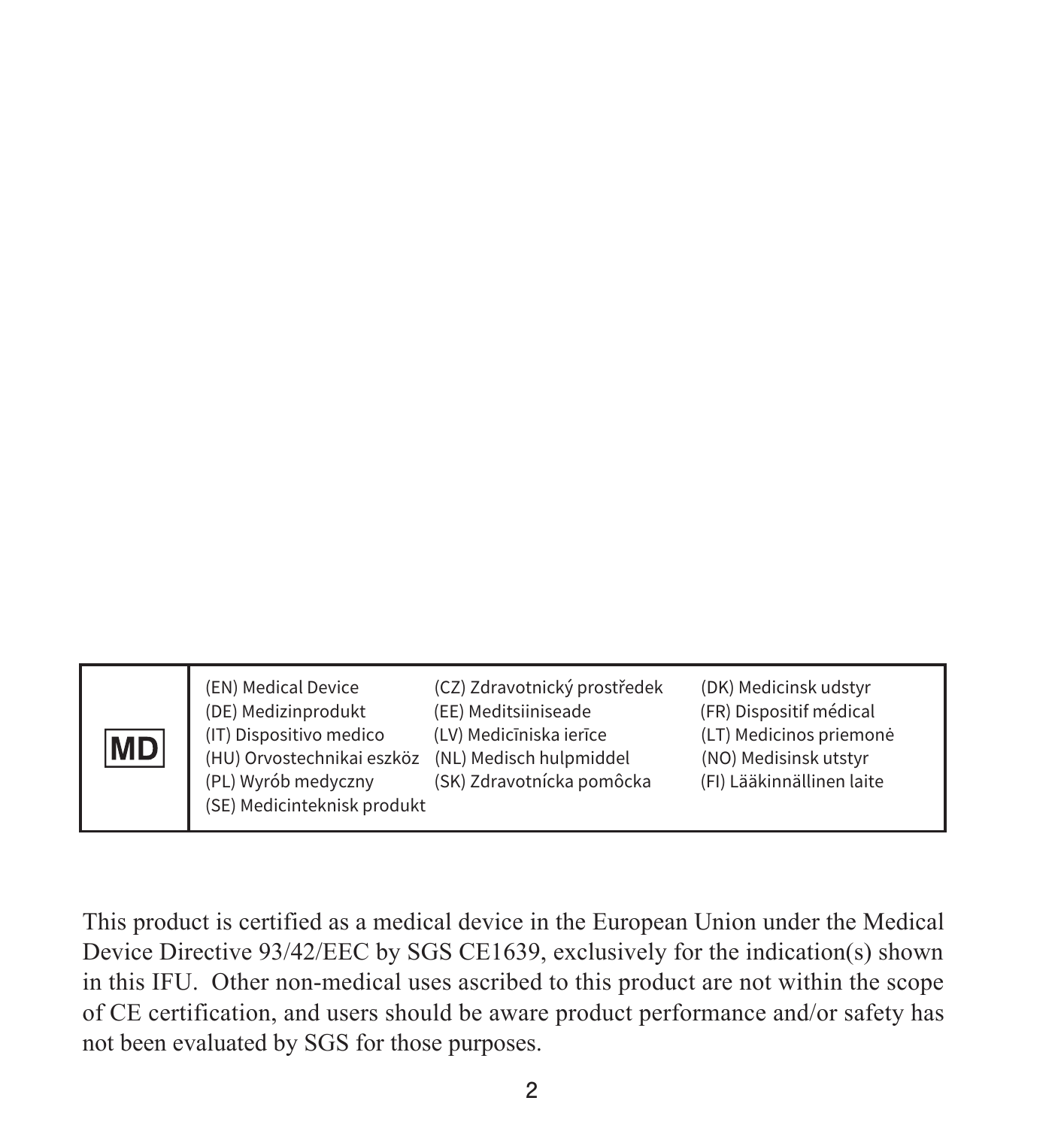## **ENGLISH**

**Read all information, precautions and notes before using.**

### ■**PRODUCT DESCRIPTION AND GENERAL INFORMATION**

- 1. Tokuyama Universal Bond II is a two-component self-cured dental adhesive system for both direct and indirect restorations that can be used with Self-etch, Selective-enamel-etch and Totaletch techniques. As a universal adhesive, Tokuyama Universal Bond II has been designed to be fully compatible with light-cured, self-cured and dual-cured composite materials.
- 2. Tokuyama Universal Bond II improves the bond strength of polymerizable resin material (adhesive resin cement, acrylic resin and composite resin) to indirect restorative materials such as glass-ceramics (porcelain), oxide-ceramics (zirconia and alumina), metals (precious and nonprecious) and resin materials including inorganic filler.
- 3. Tokuyama Universal Bond II contains Phosphoric acid monomer, Bisphenol A di(2-hydroxy propoxy) dimethacrylate (Bis-GMA), Triethylene glycol dimethacrylate (TEGDMA), 2-Hydroxyethyl methacrylate (HEMA), MTU-6 (thiouracil monomer), Silane coupling agent, Peroxide, Borate catalyst, Acetone, Ethanol and Purified water.

### ■**INDICATIONS**

- Direct anterior and posterior restorations with light-curing, dual-curing, and self-curing composite materials
- Intraoral repair of composite restorations, porcelain fused to metal, metal, and all-ceramic restorations without an additional primer
- Cementation of indirect restorations and veneers when combined with light-cure, dual-cure, and self-curing resin cements
- Bonding of core build-ups made of core build-up materials
- Bonding of denture resin to metal base, clasp or attachment
- Repair of denture with metal base, clasp or attachment
- Bonding of opaque resin to a metal base in the fabrication of resin-faced crowns

### ■**CONTRAINDICATIONS**

Tokuyama Universal Bond II contains methacrylic monomers, peroxide, organic solvents and acids. DO NOT use Tokuyama Universal Bond II for patients allergic to or hypersensitive to methacrylic monomers, related monomers, peroxide, organic solvents and acids.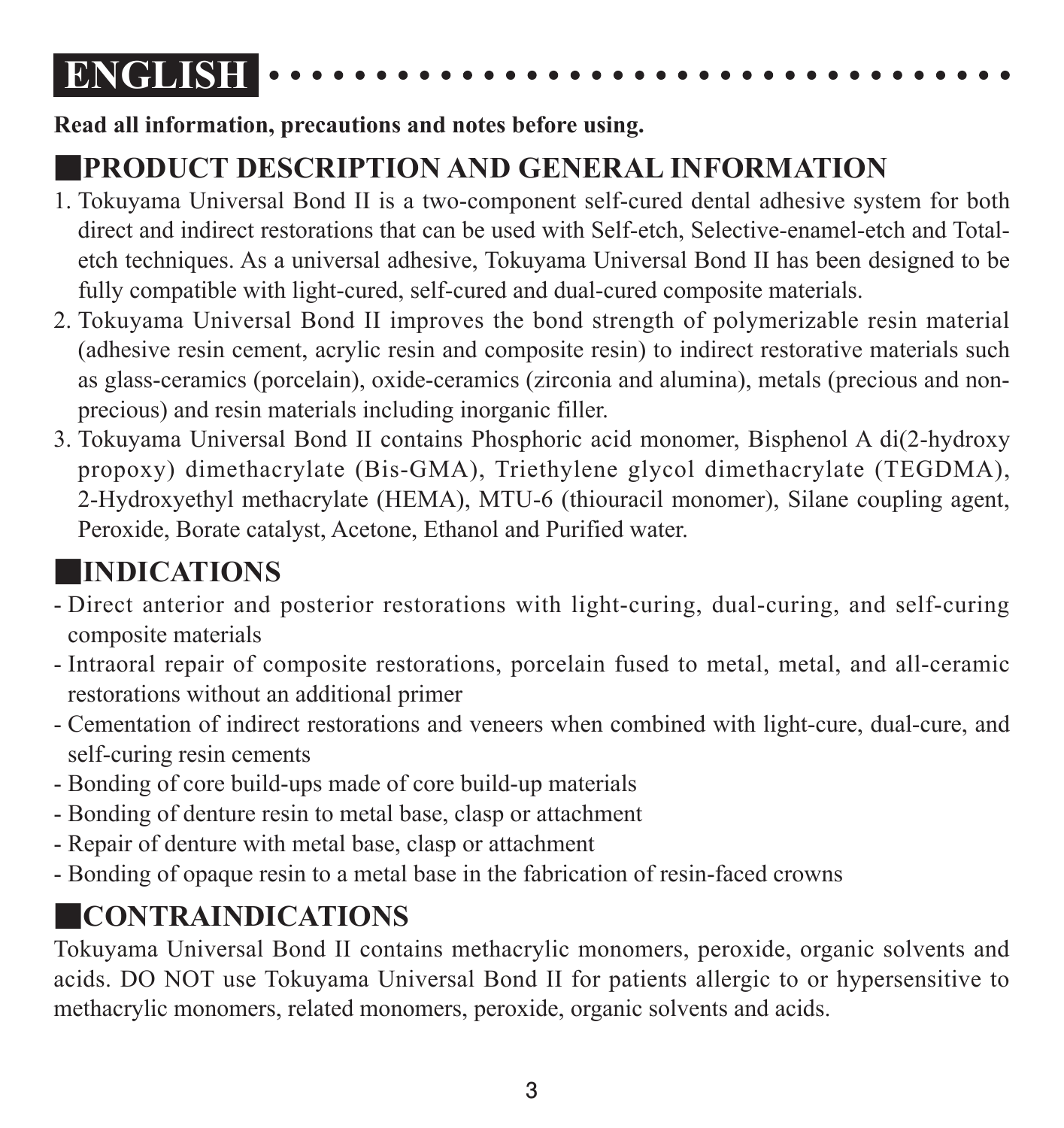### ■**PRECAUTIONS**

- 1) DO NOT use Tokuyama Universal Bond II for any purpose other than those listed in these instructions. Use Tokuyama Universal Bond II only as directed herein.
- 2) Tokuyama Universal Bond II is designed for sale and use by licensed dental care professionals only. It is not designed for sale nor is it suitable for use by non-dental care professionals.
- 3) DO NOT use Tokuyama Universal Bond II if the safety seals are broken or appear to have been tampered with.
- 4) If Tokuyama Universal Bond II causes an allergic reaction or oversensitivity, discontinue its use immediately.
- 5) Use examination gloves (plastic, vinyl or latex) at all times when handling Tokuyama Universal Bond II to avoid the possibility of allergic reactions from methacrylic monomers. Note: Certain substances/materials may penetrate through examination gloves. If Tokuyama Universal Bond II comes in contact with the examination gloves, remove and dispose of the gloves, and wash hands thoroughly with water as soon as possible.
- 6) Avoid contact of Tokuyama Universal Bond II with eyes, mucosal membrane, skin and clothing.
	- - If Tokuyama Universal Bond II comes in contact with the eyes, thoroughly flush eyes with water and immediately contact an ophthalmologist.
	- - If Tokuyama Universal Bond II comes in contact with the mucosal membrane, wipe the affected area immediately, and thoroughly flush with water after the completing the restoration. Affected areas may whiten from protein coagulation; however, whitening should disappear within 24 hours. If whitening does not disappear within 24 hours, immediately contact a physician, and the patient should be so advised.
	- - If Tokuyama Universal Bond II comes into contact with the skin or clothing, immediately saturate the area with an alcohol-soaked cotton swab or gauze and flush with water.
	- Instruct the patient to rinse his mouth immediately after treatment.
- 7) Tokuyama Universal Bond II should not be ingested or aspirated. Ingestion or aspiration may cause serious injury.
- 8) To avoid the unintentional ingestion of Tokuyama Universal Bond II, do not leave it unsupervised within the reach of patients and children.
- 9) DO NOT expose Tokuyama Universal Bond II or its vapor to open flame because Tokuyama Universal Bond II is flammable.
- 10) To avoid cross infection or lowering bond strength, DO NOT reuse the disposable applicator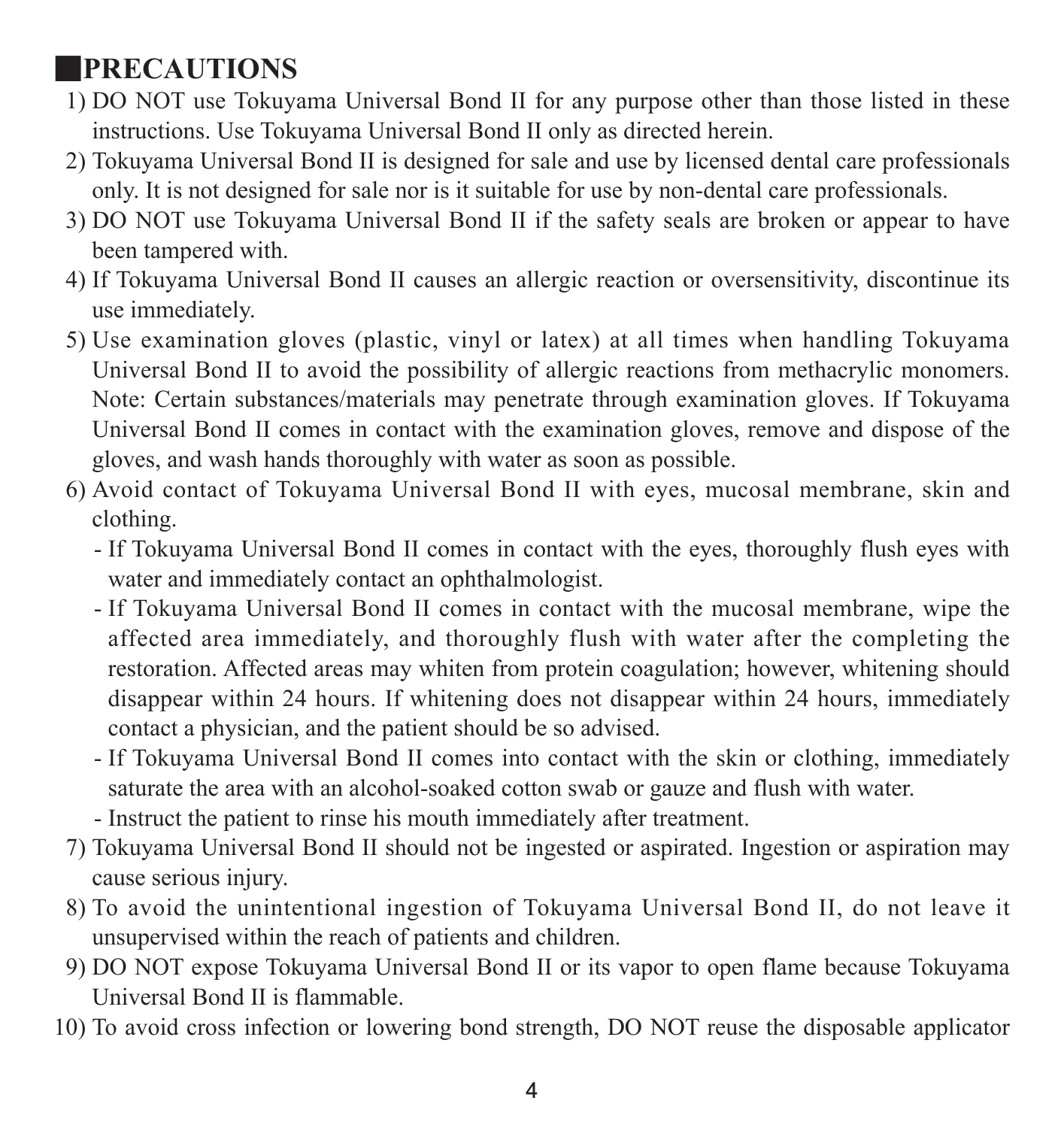and the disposable mixing well. Clean the mixing well thoroughly with alcohol after each use.

- 11) DO NOT use Tokuyama Universal Bond II directly to the cavity being in close proximity to the pulp. Pulp protection with glass ionomer lining or calcium hydroxide is recommended. DO NOT use EUGENOL BASED MATERIALS to protect the pulp as these materials will inhibit curing of Tokuyama Universal Bond II.
- 12) Be aware that when a restoration is chipped from misaligned occlusion or bruxism (clenching, grinding or tapping), the repaired restoration may chip again.
- 13) DO NOT use mixing wells supplied by other manufacturers.
- 14) Use the mixing well or disposable mixing well provided when dispensing and mixing of Tokuyama Universal Bond II. If Tokuyama Universal Bond II is not dispensed into the rubber, it may be difficult to remove the cured Tokuyama Universal Bond II from mixing well. The cured Tokuyama Universal Bond II can be removed by inverting the rubber.
- 15) DO NOT mix Tokuyama Universal Bond II with other brands of primers or adhesives.
- 16) To avoid splashing the liquid, the bottle of Tokuyama Universal Bond II should not be opened immediately after taking out of the refrigerator. Tokuyama Universal Bond II should be brought to room temperature before using. After removing from the refrigerator, allow the product to sit for 20 minutes or until it reaches room temperature.
- 17) Do not use Tokuyama Universal Bond II with resin materials for which special adhesives or primers are specified.

#### ■**PRECAUTIONS FOR MEDICAMENTS AND MATERIALS**

1) Some materials and medicaments (hemostatic material) inhibit setting/adhesion of Tokuyama Universal Bond II.

DO NOT USE products that contain:

- eugenol,
- aluminum chloride,
- ferric sulfate,
- calcium sulfate,
- aluminum sulfate,
- $-$  diammine silver fluoride [molecular formula:  $A\varphi(NH_3)$ <sub>F</sub>]
- 2) Tokuyama Universal Bond II does not adhere to tooth structure immediately after applications of materials that contain:
	- hydrogen peroxide (oxydol),
	- sodium hypochlorite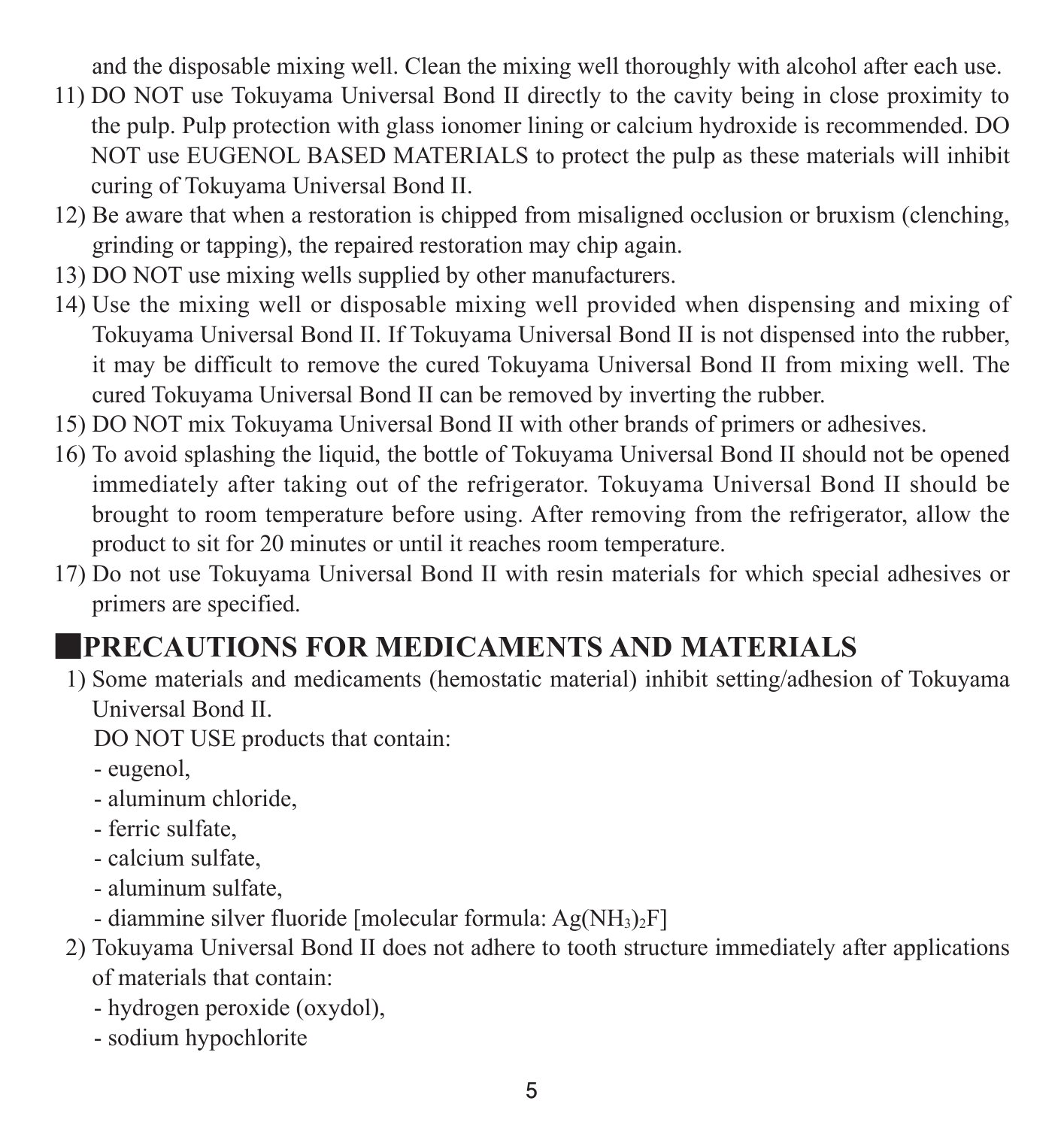We advise avoiding the use of these materials on the day of cementation, however these materials can be used for root canal treatment as the inhibition caused by these materials usually evaporates within five days.

### ■**STORAGE**

- 1) Store Tokuyama Universal Bond II at temperatures between 0 to 25°C (32 to 77°F).
- 2) Keep away from heat, direct sunlight, sparks and open flames.
- 3) DO NOT use after the indicated expiration date on the bottle/package.

### ■**DISPOSAL**

Unused Tokuyama Universal Bond II is to be absorbed into an inert absorbent material such as gauze or cotton, and disposed of in accordance with local regulations.

### ■**CLINICAL APPLICATION FOR DIRECT RESTORATIONS AND INTRAORAL REPAIR OF RESTORATIONS WITH COMPOSITE RESIN**

#### **1. Cleaning**

Thoroughly clean the tooth surface with a rubber cup and a fluoride-free paste then rinse with water.

#### **2. Isolation**

The rubber dam is the preferred method of isolation.

#### **3. Cavity preparation**

Prepare the cavity and rinse with water. Add bevels to the enamel margins of anterior preparations (class III, IV, V), as well as chamfers to the margins of posterior preparations (class I, II) because bevels and chamfers assist in erasing demarcations between the cavity margins and the restoration, thereby enhancing both esthetics and retention.

- If the adherent surface involves uncut enamel, apply etching agent to the uncut enamel. See section "Selective-enamel-etch technique".

#### **4. Drying**

Dry the cavity by using a blotting technique or an air syringe technique.

- DO NOT desiccate the vital tooth. Desiccation can lead to post-operative sensitivity.
- The substances listed below, which inhibit curing of Tokuyama Universal Bond II, should be removed from the tooth surface by thoroughly cleaning the tooth surface with alcohol, citric acid, or the application of phosphoric acid for 2 to 3 seconds before application:
	- 1) Oil mist from handpiece,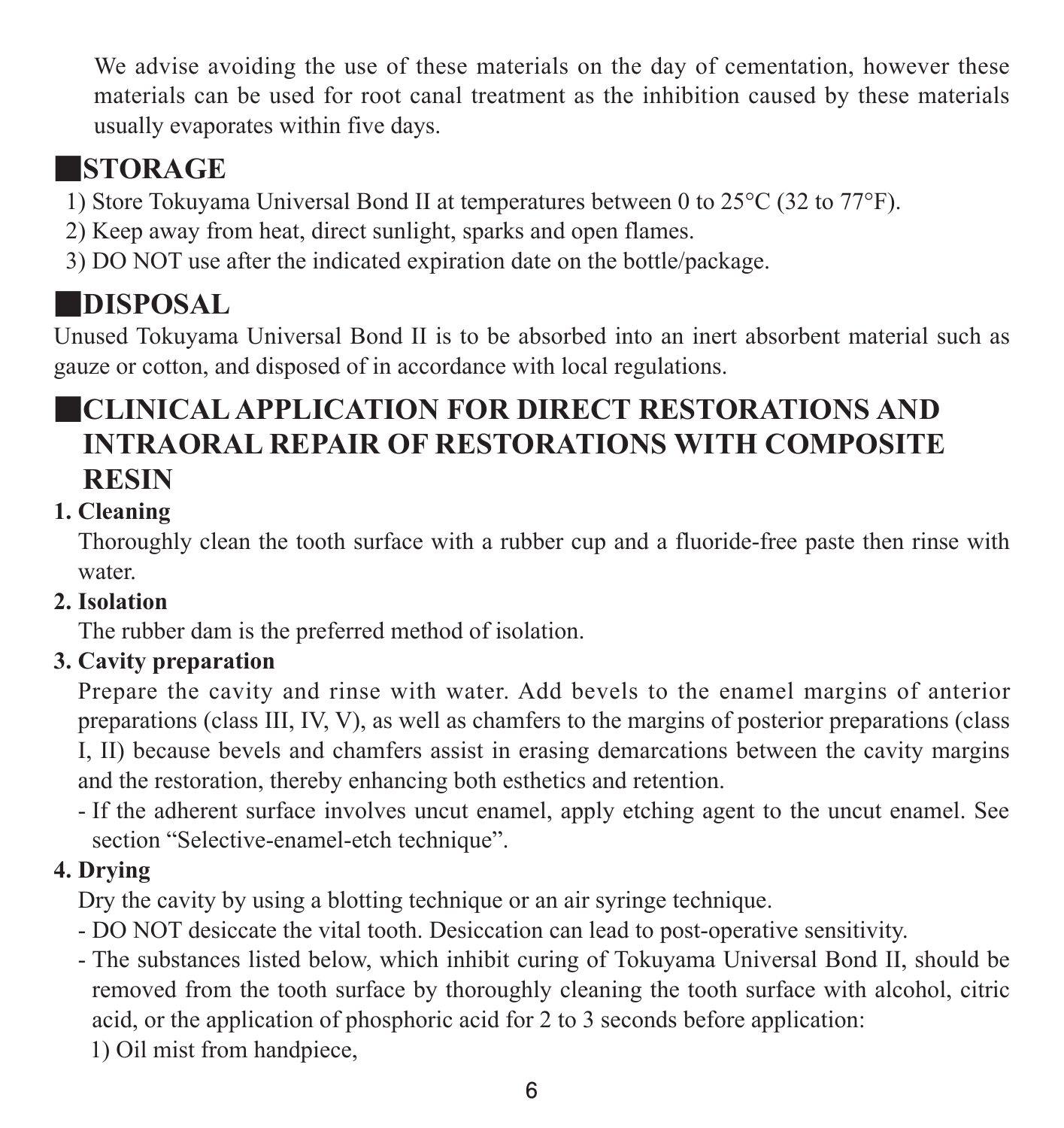2) Saliva, blood and exudates.

#### **5. Etching of the tooth structure (optional)**

(a.) Selective-enamel-etch technique

 Apply phosphoric acid gel only to the enamel surrounding the margin of prepared cavity and leave phosphoric acid gel in place for 10-15 seconds. Rinse the etched surface thoroughly (at least 15 seconds) with water, and then dry with mild air.

(b.) Total etch technique

 Apply phosphoric acid gel onto the prepared enamel first, and then the dentin. The etchant should be left to react on the enamel and dentin for 10-15 seconds. Rinse thoroughly (at least 15 seconds) with water and dry with mild air or with cotton pellets; do not overdry.

#### **6. Preparing the adhesive surface during repair**

6.1 Ceramics other than Porcelain, and Composite materials

Bevel the margin if necessary. Roughen the area using air abrasion or grinding with a diamond bur using a slow speed to prepare the surface for adhesion. Thoroughly rinse and dry the surface.

6.2 Metal restorations

Roughen the area using air abrasion or grinding with a diamond bur using a slow speed to prepare the surface for adhesion. Thoroughly rinse and dry the surface.

6.3 Porcelain

Bevel the margin if necessary. DO NOT roughen the surface: Polish the area to prepare a clean and fresh surface for adhesion. Thoroughly rinse and dry the surface.

- When using air abrasion, use at least 30 to 50 micron grid of alumina powder.
- The substances listed below inhibit adhesion and must be removed from the adhesive surface by mechanical cleaning or alcohol soaking.
	- 1) Oil mist from handpiece
	- 2) Plaque, tartar, saliva, blood and exudate fluids
- If necessary, protect the surface not being bonded with metal separator, paraffin film, Vaseline, etc.

#### **7. Dispensing of Tokuyama Universal Bond II**

Allow Tokuyama Universal Bond II to reach room temperature prior to use. Open the bottle by removing the cap and dispense one drop each of Tokuyama Universal Bond II A and B into the mixing well or disposable mixing well. Mix thoroughly with a disposable applicator until the mixed bonding agent turns green.

- Dispense Tokuyama Universal Bond II B IMMEDIATELY after dispensing A. Tokuyama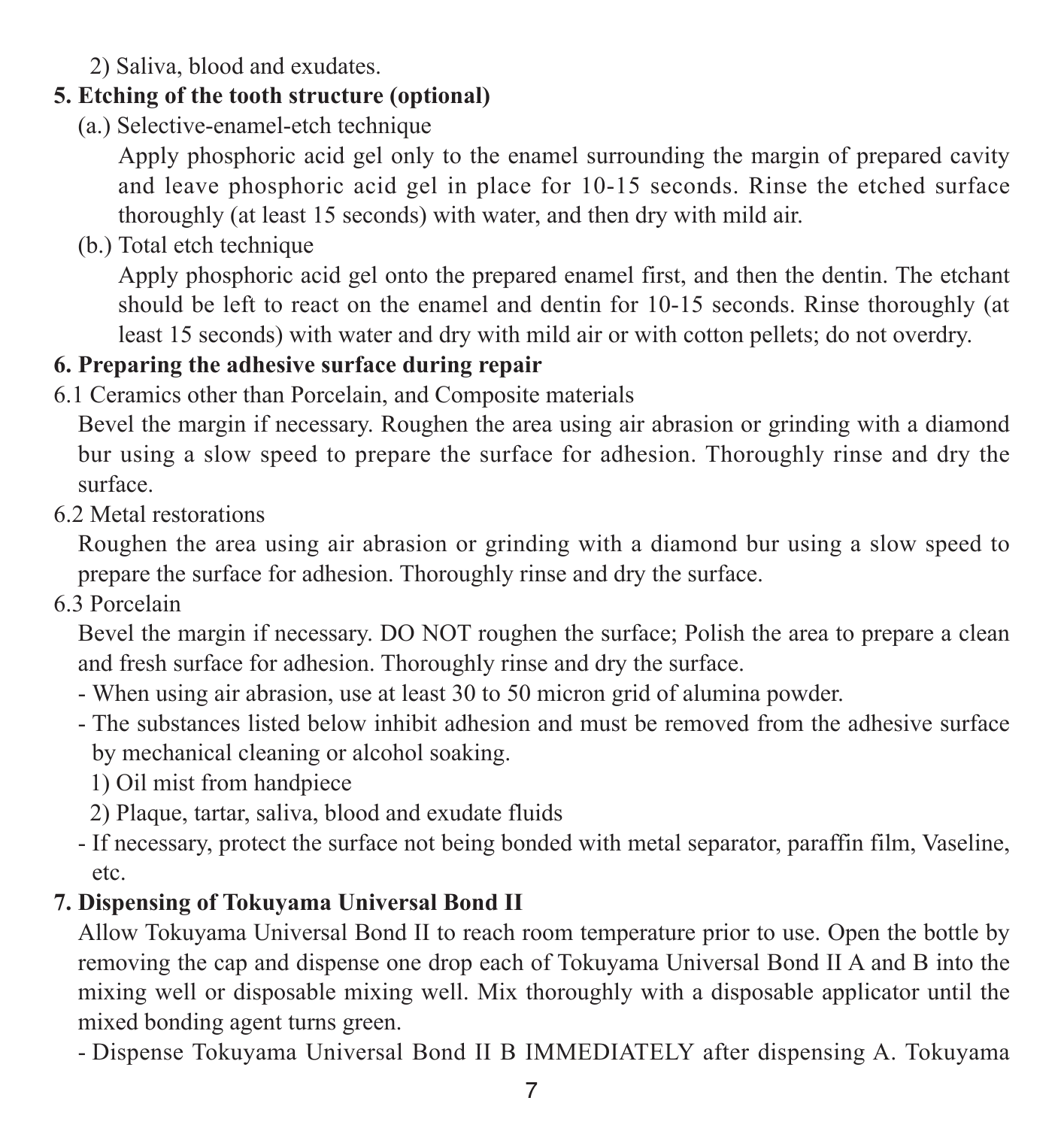Universal Bond II A may turn pink due to solvent volatilization if allowed to sit too long. If Bond A turns pink, dispose of it and re-dispense fresh Tokuyama Universal Bond II A and B.

- Complete the application within 1 minute of dispensing when using the mixing well since Tokuyama Universal Bond II contains volatile solvents. After mixing, the color of Tokuyama Universal Bond II changes gradually based on the reaction of the catalyst of Tokuyama Universal Bond II, this is normal and does not indicate a problem with Tokuyama Universal Bond II.
- Complete the application within 3 minutes of dispensing when using disposable mixing well.
- Be sure to hold the bottles of Tokuyama Universal Bond II A and B vertically when dispensing. Do not hold the bottles diagonally or horizontally while dispensing; this could cause the Tokuyama Universal Bond II flow back into the nozzle and become contaminated.
- DO NOT touch the nozzle to the mixing well while dispensing. DO NOT interchange the bottle caps of Tokuyama Universal Bond II A and B. If Tokuyama Universal Bond II A and B come into contact while dispensing, Tokuyama Universal Bond II may cure in the nozzle.
- Wipe off excess Tokuyama Universal Bond II from the tip of the nozzle and the inside of the cap prior to closing.
- Immediately after dispensing, tightly replace the bottle caps of Tokuyama Universal Bond II A and B.
- DO NOT over tighten the bottle caps.

#### **8. Application of Tokuyama Universal Bond II**

Using the disposable applicator, apply the mixed Tokuyama Universal Bond II to the entire adherent surface(s). Take care not to omit any surfaces where the Tokuyama Universal Bond II should be applied.

- In the case of intraoral repair of restorations, if the adherent surface includes tooth structure and restorations (ceramics, porcelain, metals or composite materials), apply the mixed Tokuyama Universal Bond II to the entire adherent surface at once. No extra primers are needed.
- If the applied Tokuyama Universal Bond II pools on the cavity floor or a cavosurface angle and is too thick to air thin, remove the excess with a paper point or a new disposable applicator.
- Be careful not to allow excess Tokuyama Universal Bond II to flow into the subgingival. If Tokuyama Universal Bond II flows into the subgingival, thoroughly rinse and dry the area.
- If saliva, blood, or other fluids contaminate the applied Tokuyama Universal Bond II, thoroughly rinse the cavity with water, dry and re-apply fresh Tokuyama Universal Bond II.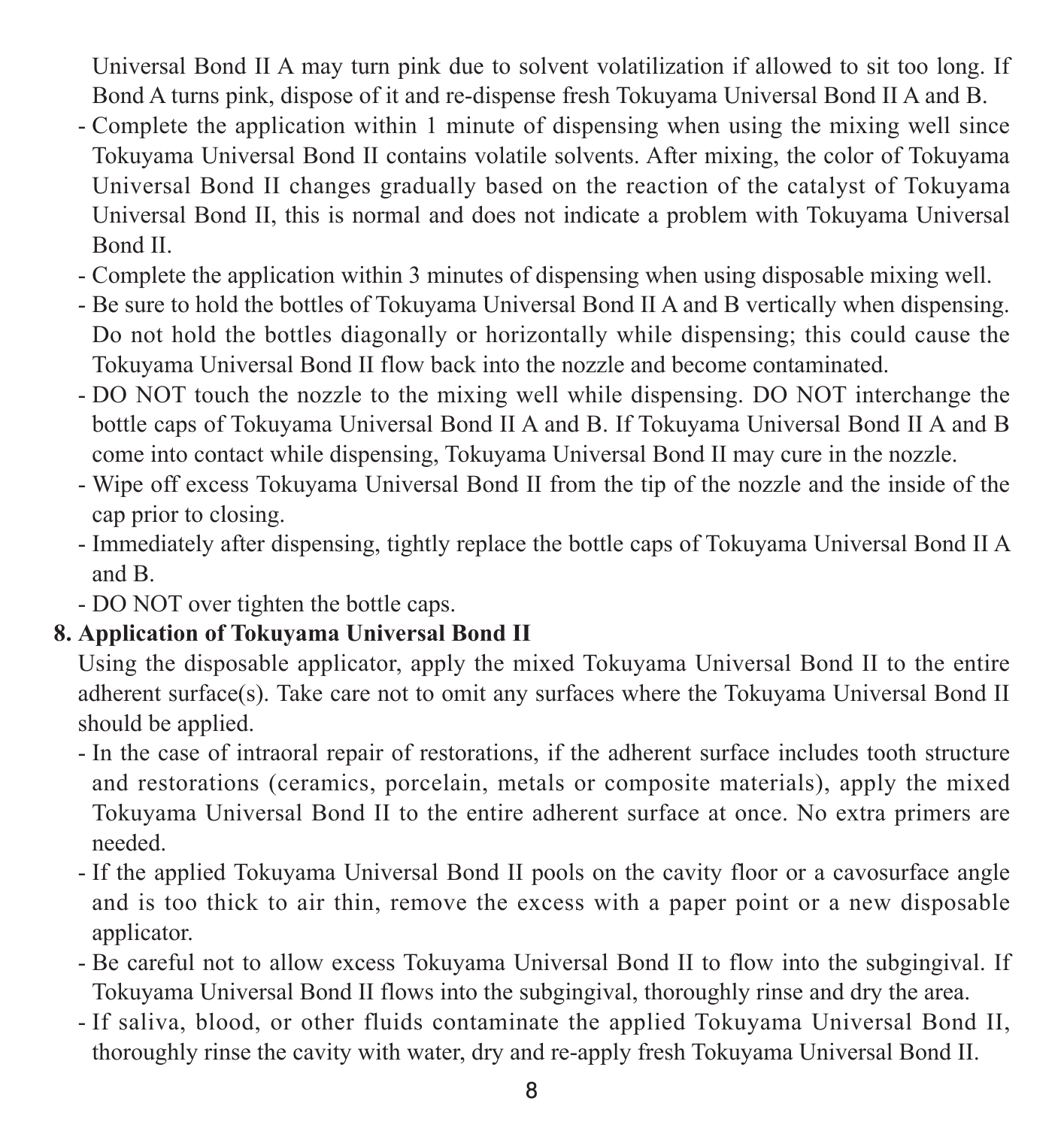- DO NOT rinse the applied Tokuyama Universal Bond II with water except in unintentional contamination.
- DO NOT wait too long after the application of Tokuyama Universal Bond II. Air dry within 30 seconds after application, to ensure the appropriate film thickness.

#### **9. Air Dry**

Using an oil-free air/water syringe, apply weak air continuously to the Tokuyama Universal Bond II surface until the runny Tokuyama Universal Bond II stays in the same position without any movement. Finish by using mild air to the surface. Use a vacuum aspirator to prevent spatter of the Tokuyama Universal Bond II.

- If saliva, blood, or other fluids contaminate the applied Tokuyama Universal Bond II, thoroughly rinse with water, dry and re-apply fresh Tokuyama Universal Bond II.
- Do not rinse the applied Tokuyama Universal Bond II with water except in unintentional contamination.
- If accidental spattering occurs, it may cause the tissue to whiten or possible allergic reaction.

**10. Composite resin**

Restore with a light-cured, self-cured or dual-cured composite resin according to its manufacturer's instructions. The overfilled composite resin should be thoroughly finished and polished.

- The Tokuyama Universal Bond II layer may appear fluorescent under the dental curing light irradiation.

### ■**CLINICAL APPLICATION FOR CEMENTATION OF INDIRECT RESTORATIONS**

#### **1. Preparing the adhesive surface of the restoration**

1.1 Ceramics other than Porcelain, and Composite materials

Roughen the interior of the restoration by sandblasting (0.1 to 0.2MPa ), air abrasion or grinding with a diamond bur using a slow speed to prepare the surface for adhesion.

Thoroughly rinse and dry the surface.

1.2 Metal restorations

Roughen the area by sandblasting (0.3 to 0.5MPa ), air abrasion or grinding with a diamond bur using a slow speed to prepare the surface for adhesion. Thoroughly rinse and dry the surface.

1.3 Porcelain

DO NOT roughen the surface; Polish the area to prepare a clean and fresh surface for adhesion. Thoroughly rinse and dry the surface.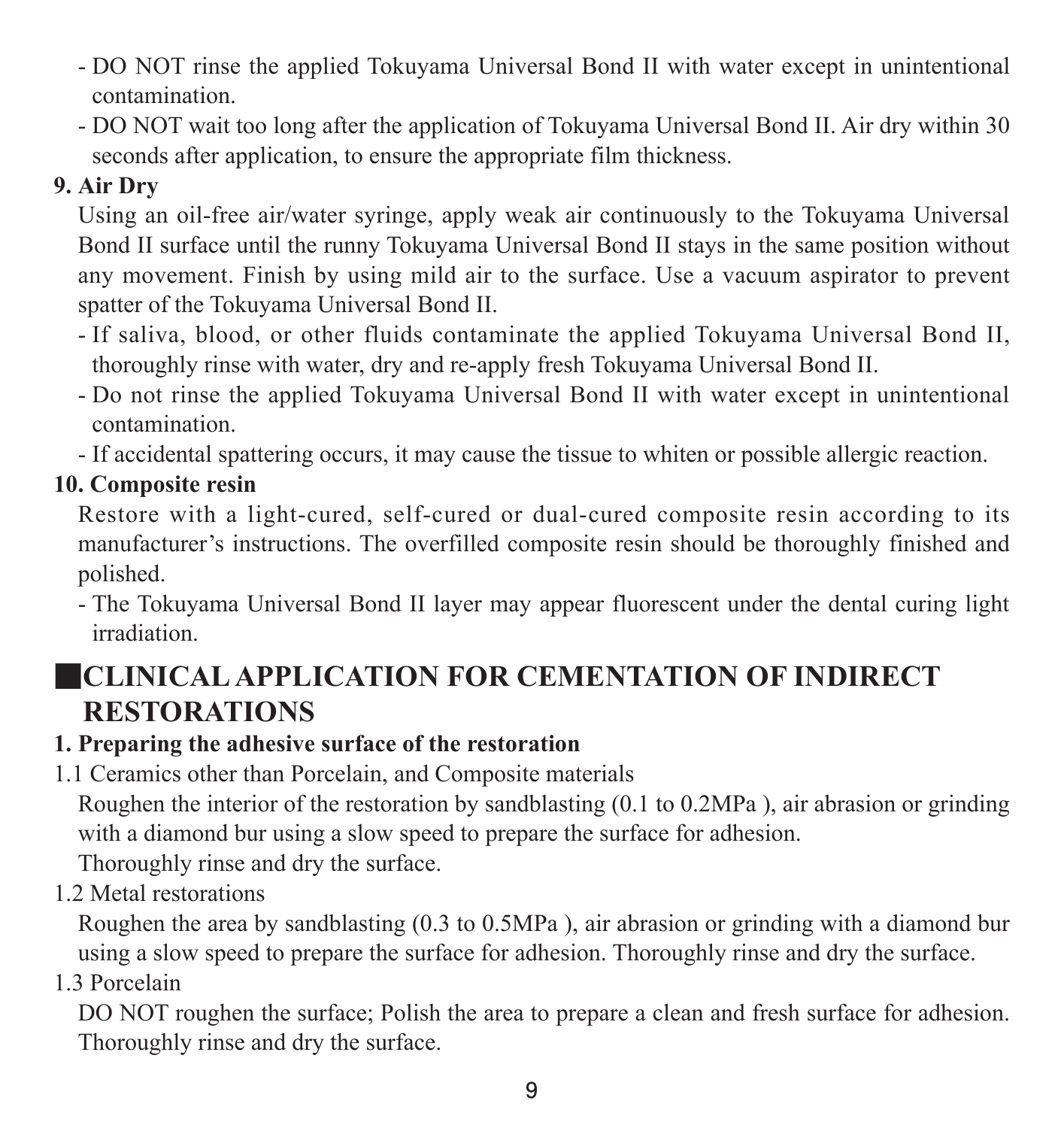- When using the sandblaster or air abrasion, use at least 30 to 50 micron grid of alumina powder.
- If unable to roughen or polish the adhesive surface, etch the area for adhesion with phosphoric acid then thoroughly rinse and dry.
- The substances listed below inhibit adhesion and must be removed from the adhesive surface by mechanical cleaning or alcohol soaking. Clean the restoration after adjustment is complete.
	- 1) Gypsum and investment
	- 2) Silicone oil from fit check material
	- 3) Oil mist from handpiece
	- 4) Plaque, tartar, saliva, blood and exudate fluids
	- 5) Temporary restoration and temporary cement

 If necessary, protect the surface not being bonded with metal separator, paraffin film, Vaseline, etc.

#### **2. Dispensing of Tokuyama Universal Bond II**

Allow Tokuyama Universal Bond II to reach room temperature prior to use. Open the bottle by removing the cap and dispense one drop each of Tokuyama Universal Bond II A and B into the mixing well or disposable mixing well. Mix thoroughly with a disposable applicator until the mixed bonding agent turns green.

- Dispense Tokuyama Universal Bond II B IMMEDIATELY after dispensing A. Tokuyama Universal Bond II A may turn pink due to solvent volatilization if allowed to sit too long. If Bond A turns pink, dispose of it and re-dispense fresh Tokuyama Universal Bond II A and B.
- Complete the application within 1 minute of dispensing when using the mixing well since Tokuyama Universal Bond II contains volatile solvents. After mixing, the color of Tokuyama Universal Bond II changes gradually based on the reaction of the catalyst of Tokuyama Universal Bond II, this is normal and does not indicate a problem with Tokuyama Universal Bond II.
- Complete the application within 3 minutes of dispensing when using disposable mixing well.
- Be sure to hold the bottles of Tokuyama Universal Bond II A and B vertically when dispensing. Do not hold the bottles diagonally or horizontally while dispensing; this could cause the Tokuyama Universal Bond II flow back into the nozzle and become contaminated.
- DO NOT touch the nozzle to the mixing well while dispensing. DO NOT interchange the bottle caps of Tokuyama Universal Bond II A and B. If Tokuyama Universal Bond II A and B come into contact while dispensing, Tokuyama Universal Bond II may cure in the nozzle.
- Wipe off excess Tokuyama Universal Bond II from the tip of the nozzle and the inside of the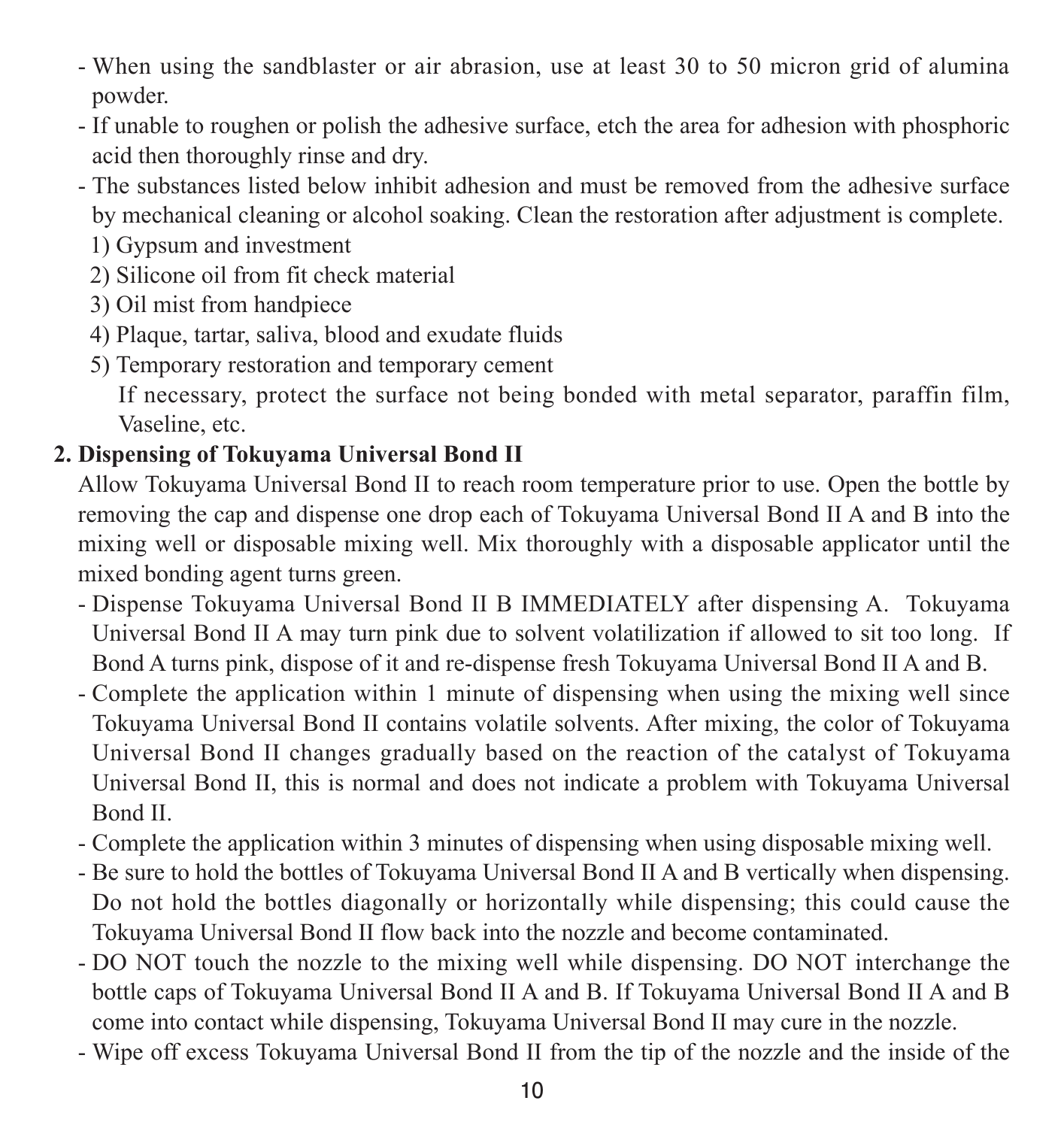cap prior to closing.

- Immediately after dispensing, tightly replace the bottle caps of Tokuyama Universal Bond II A and B.
- Do not over tighten the bottle caps.

#### **3. Application of Tokuyama Universal Bond II**

Using the disposable applicator, apply the mixed Tokuyama Universal Bond II on the surface to be bonded.

- Ensure Tokuyama Universal Bond II covers all surfaces where the cement will be applied.
- DO NOT over apply. One application of Tokuyama Universal Bond II is sufficient. Too thick of a layer may compromise the fit of the restoration.
- DO NOT allow saliva, blood, oil, water etc. to come in contact with the surface to be bonded. If the treated surface is contaminated, thoroughly rinse with water, dry and re-apply fresh Tokuyama Universal Bond II.
- DO NOT wait too long after the application of Tokuyama Universal Bond II. Air dry within 30 seconds after application, to ensure the appropriate film thickness.

#### **4. Air dry**

Using an oil-free air/water syringe, apply mild air to the surface. Use a vacuum aspirator to prevent spatter of the Tokuyama Universal Bond II.

#### **5. Cementing**

Cement with a resin cement according to its manufacturer's instructions.

- DO NOT apply resin cement paste directly to the prepared tooth or the cavity treated with Tokuyama Universal Bond II to avoid improper seating of the restoration.
- Curing may be accelerated depending upon the resin cement used. To keep the appropriate film thickness, seat the restoration as soon as possible after the application of the resin cement (within 1 minute after dispensing), if not there is a possibility that the restoration will not seat properly with cementation.
- The Tokuyama Universal Bond II layer may appear fluorescent under the dental curing light irradiation.

### ■**CLINICAL APPLICATION FOR BONDING OF ACRYLIC RESIN TO METAL BASE, CLASP OR ATTACHMENT**

#### **1. Preparing the adhesive surface**

Roughen the area by sandblasting (0.1 to 0.2MPa ), or by grinding with a diamond bur using a slow speed to prepare the surface for adhesion. Thoroughly rinse and dry the surface.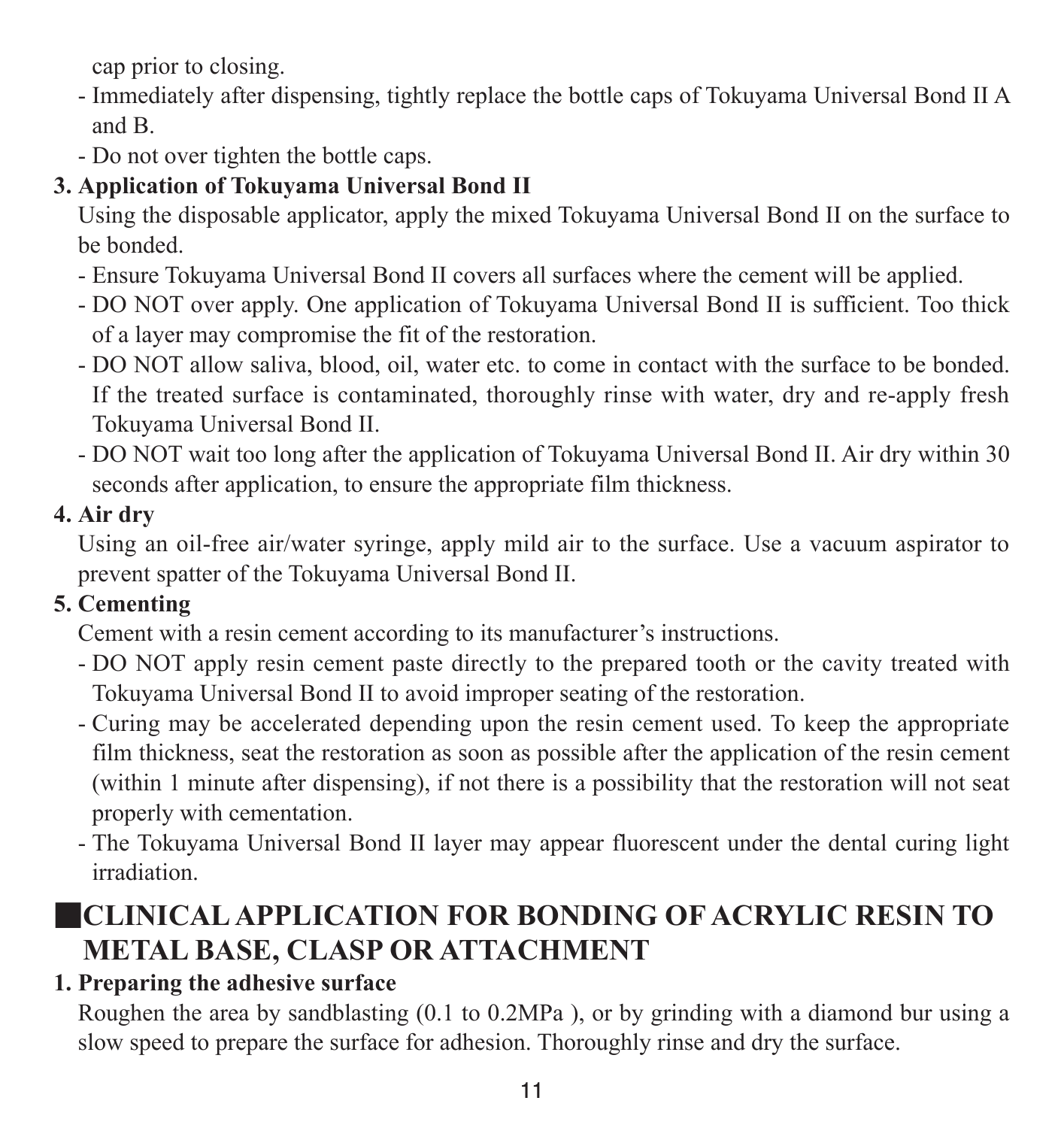#### **2. Dispensing, Application and Air dry**

Use the same procedures as described in CLINICAL APPLICATION FOR CEMENTATIOIN OF INDIRECT RESTORATIONS.

#### **3. Application, curing, trimming and finishing of acrylic resin**

Proceed with the procedure according to the manufacturer's instructions for the use of polymerizable acrylic resin.

The user and/or patient should report any serious incident that has occurred in relation to the device to the manufacturer and the competent authority of the Member State in which the user and/or patient is established.

IMPORTANT NOTE: The manufacturer is not responsible for damage or injury caused by improper use of this product. It is the personal responsibility of the user to ensure that this product is suitable for an appropriate application before use.

Specifications are subject to change without notice. When the product specifications change, the instructions and precautions may also change.

#### **ČESKY**

**Před použitím si přečtěte všechny informace, bezpečnostní opatření a poznámky.**

### ■**POPIS VÝROBKU A VŠEOBECNÉ INFORMACE**

- 1. Tokuyama Universal Bond II je dvousložkový samopolymerující dentální univerzální adhezivní systém jak pro přímé, tak nepřímé náhrady, který lze použítse samoleptacími technikami, technikami selektivního leptání skloviny a totálního leptání. Jakožto univerzální adhezivní systém byl Tokuyama Universal Bond II navržen jako plně kompatibilní se světlem polymerovanými, samopolymerovanými a duálně polymerovanými kompozitními materiály.
- 2. Tokuyama Universal Bond II zlepšuje pevnost vazby polymerovatelného pryskyřičného materiálu (adhezivní pryskyřičný cement, akrylátová pryskyřice a kompozitní pryskyřice) k nepřímým výplňovým materiálům, jako je sklokeramika (porcelán) oxidová keramiky (zirkonium a oxid hlinitý), kovy (vzácné a jiné než vzácné) a pryskyřičné materiály včetně anorganického plniva.
- 3. Tokuyama Universal Bond II obsahuje monomerní kyselinu fosforečnou, bisfenol-A-di(2 hydroxy-propoxy) dimetakrylát (Bis-GMA), trietylénglykol dimetakrylát (TEGDMA),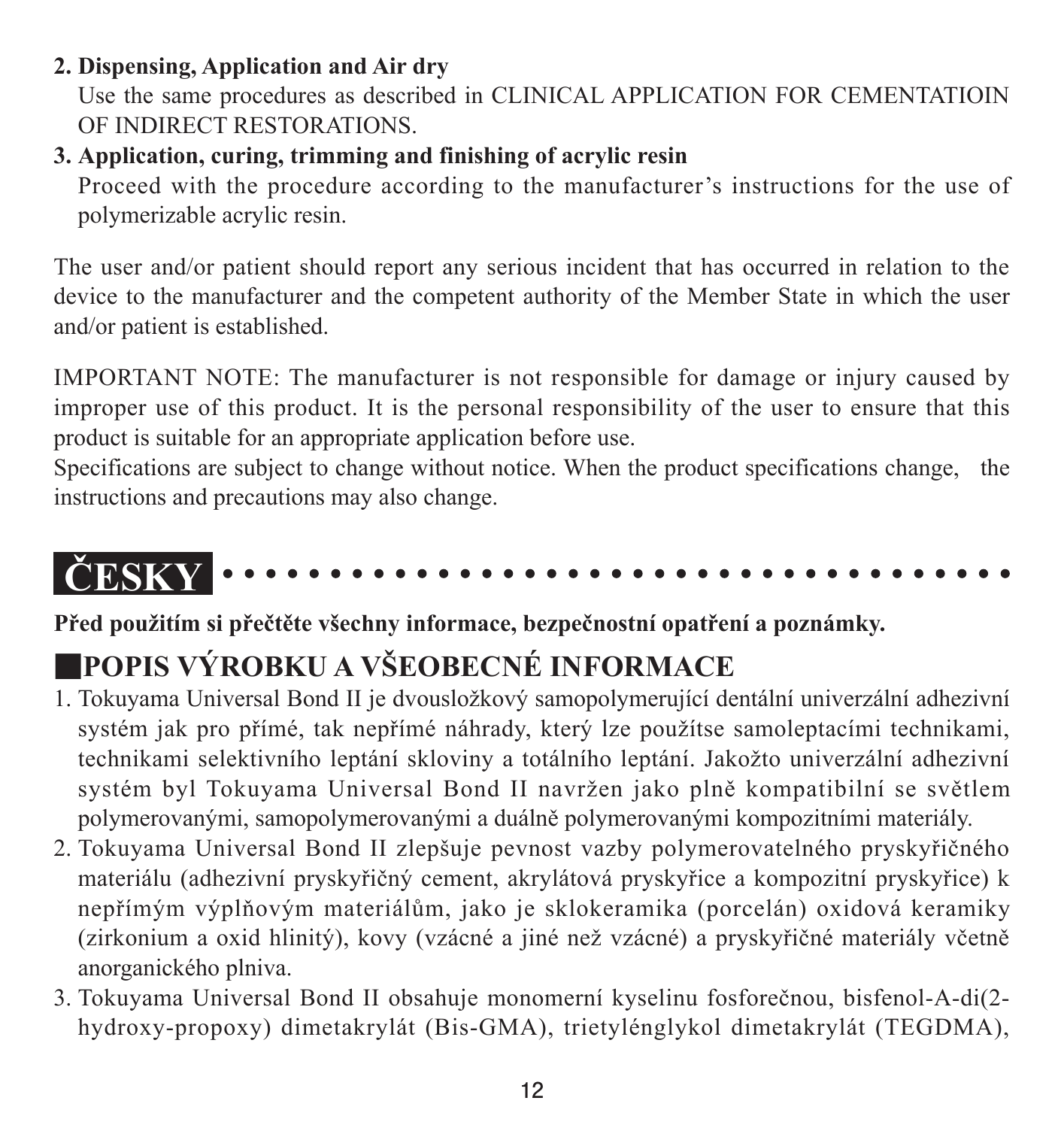2-hydroxyetylmetakrylát (HEMA), MTU-6 (monomer tiouracilu), silanový spojovací přípravek, peroxid, borátový katalyzátor, aceton, ethanol a čištěnou vodu.

### ■**INDIKACE**

- Přímé anteriorní a posteriorní náhrady se světlem polymerujícími, duálně polymerujícími a samopolymerujícími kompozitními materiály
- Intraorální opravy kompozitních náhrad, porcelánu nataveného na kov, kovu a celokeramických náhrad bez přídatné látky zlepšující vlastnosti povrchu
- Cementace nepřímých náhrad a fazet při kombinaci se světlem polymerovanými, duálně polymerovanými a samopolymerujícími pryskyřičnými cementy
- Bondování vestaveb jádra vytvořených z materiálů pro vestavbu jádra
- Bondování pryskyřice zubní protézy na kovovou podložku, svorku nebo upevnění
- Oprava zubní protézy s kovovou podložkou, svorkou nebo upevněním
- Bondování neprůsvitné pryskyřice na kovou podložku při výrobě korunek z pokrytých pryskyřicí

### ■**KONTRAINDIKACE**

Tokuyama Universal Bond II obsahuje metakrylátové monomery, peroxid, organická rozpouštědla a kyseliny. Tokuyama Universal Bond II NEPOUŽÍVEJTE u pacientů alergických nebo přecitlivělých na metakrylátové monomery, s nimi související monomery, peroxid, organická rozpouštědla nebo kyseliny.

### ■**BEZPEČNOSTNÍ OPATŘENÍ**

- 1) Tokuyama Universal Bond II NEPOUŽÍVEJTE k žádnému jinému účelu, než je uvedeno v těchto pokynech. Tokuyama Universal Bond II používejte podle zde uvedených pokynů.
- 2) Tokuyama Universal Bond II je určen k prodeji a použití výhradně odborníky na dentální péči s příslušnou licencí. Není určen k prodeji a není vhodný pro použití osobami, které nejsou odborníky na dentální péči s příslušnou licencí.
- 3) Tokuyama Universal Bond II NEPOUŽÍVEJTE v případě, že jsou porušené bezpečnostní uzávěry nebo bude-li se zdát, že byl obsah narušen.
- 4) Pokud Tokuyama Universal Bond II způsobuje alergickou reakci či přecitlivělost, přestaňte jej okamžitě používat.
- 5) Při manipulaci s Tokuyama Universal Bond II používejte po celou dobu vyšetřovací rukavice (plastové, vinylové nebo latexové), aby nehrozily případné alergické reakce způsobené metakrylátovými monomery. Poznámka: Určité látky/materiály mohou proniknout vyšetřovacími rukavicemi. Pokud Tokuyama Universal Bond II přijde do kontaktu s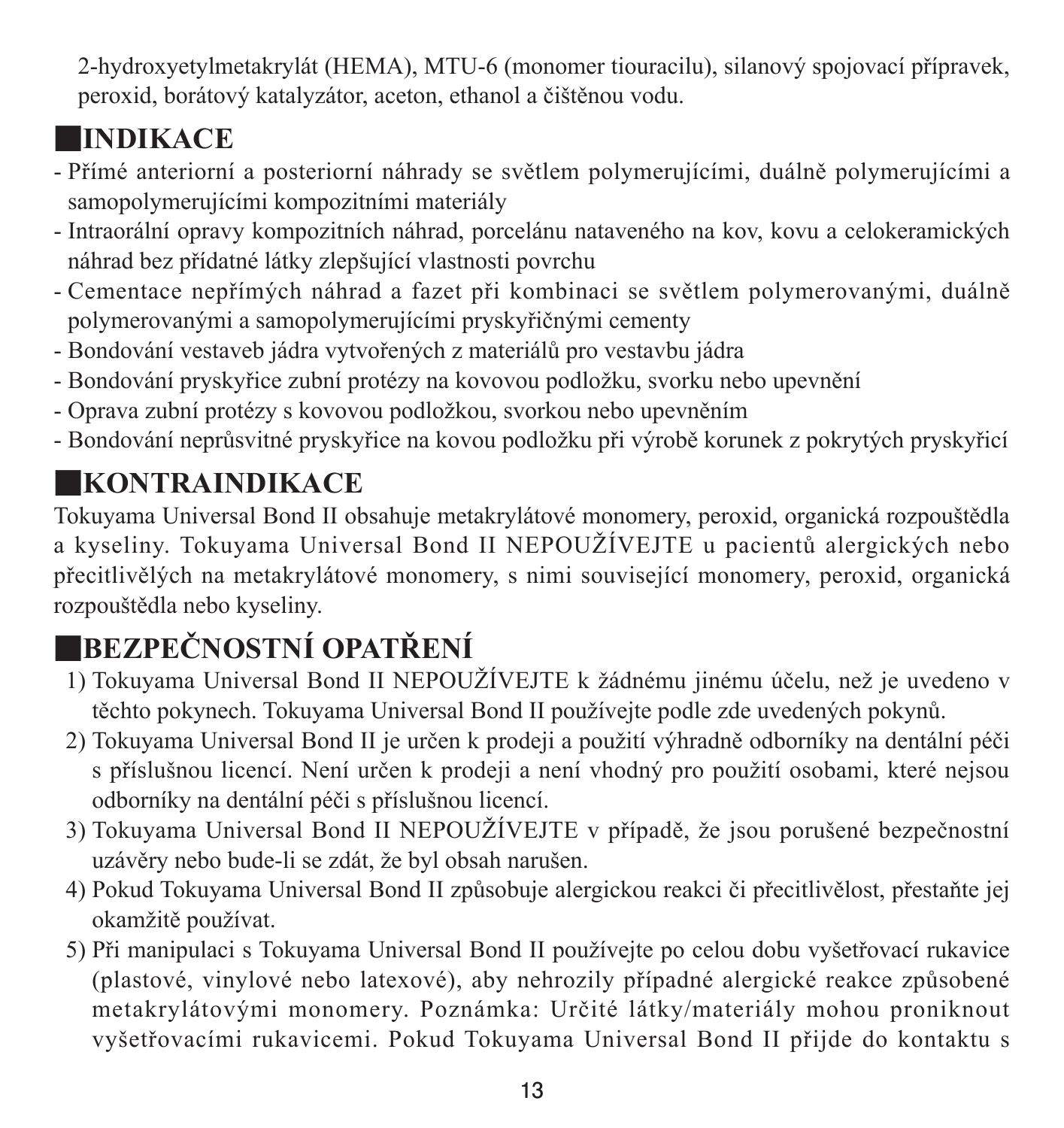vyšetřovacími rukavicemi, rukavice odstraňte a zlikvidujte a co nejdříve si důkladně omyjte ruce vodou.

- 6) Chraňte oči, sliznice, kůži a oděv před stykem s Tokuyama Universal Bond II.
	- - Pokud dojde k vniknutí Tokuyama Universal Bond II do očí, důkladně oči propláchněte vodou a neprodleně vyhledejte očního lékaře.
	- - Pokud dojde ke kontaktu Tokuyama Universal Bond II se sliznicí, ihned otřete postižené místo a po obnově původního stavu důkladně opláchněte vodou. Koagulace proteinů může vést ke zbělení zasažených ploch, ovšem takové zbělení by mělo zmizet do 24 hodin. Pokud zbělení nezmizí do 24 hodin, neprodleně kontaktujte lékaře a stejnou radu dejte i pacientovi.
	- - Pokud Tokuyama Universal Bond II přijde do styku kůží nebo oděvem, neprodleně zasažené místo zakryjte vatovými tampóny nebo gázou namočenou v alkoholu a opláchněte vodou.
	- Vydejte pacientovi pokyn, aby si bezprostředně po léčbě vypláchl ústa.
- 7) Nemělo by dojít k požití nebo vdechnutí systému Tokuyama Universal Bond II. Požití či vdechnutí může způsobit závažné poranění.
- 8) Aby nedošlo k neúmyslnému pozření Tokuyama Universal Bond II, nenechávejte jej bez dozoru v dosahu pacientů a dětí.
- 9) CHRAŇTE Tokuyama Universal Bond II nebo jeho výpary před otevřeným ohněm, protože Tokuyama Universal Bond II je hořlavý.
- 10) NEPOUŽÍVEJTE opakovaně jednorázový aplikátor, aby nedošlo ke křížové infekci nebo snížení pevnosti bondu. a jednorázovou míchací jamku,Po každém použití důkladně vyčistěte míchací jamku alkoholem.
- 11) Tokuyama Universal Bond II NEPOUŽÍVEJTE přímo v kavitě, která je v těsné blízkosti dřeně. Doporučuje se ochrana dřeně výstelkou ze sklo-ionomerního cementu nebo hydroxidu vápenatého. K ochraně dřeně NEPOUŽÍVEJTE MATERIÁLY OBSAHUJÍCÍ EUGENOL, protože tyto materiály budou bránit polymeraci Tokuyama Universal Bond II.
- 12) Nezapomeňte, že když se náhrada odlomí od špatně vyrovnané okluze nebo bruxismu (sevření, skřípání nebo klepání), může se znovu odlomit i opravená výplň.
- 13) NEPOUŽÍVEJTE míchací jamky dodávané jinými výrobci.
- 14) Při vydávání a míchání systému Tokuyama Universal Bond II použijte dodávanou míchací jamku nebo jednorázovou míchací jamku. Pokud nebude Tokuyama Universal Bond II vydáván do gumové dávkovací jamky, může být obtížné z nich odstranit polymerovaný Tokuyama Universal Bond II. Polymerovaný Tokuyama Universal Bond II může být odstraněn obrácením gumy na druhou stranou.
- 15) NEMÍCHEJTE Tokuyama Universal Bond II s pastou, látkami zlepšujícími vlastnosti povrchu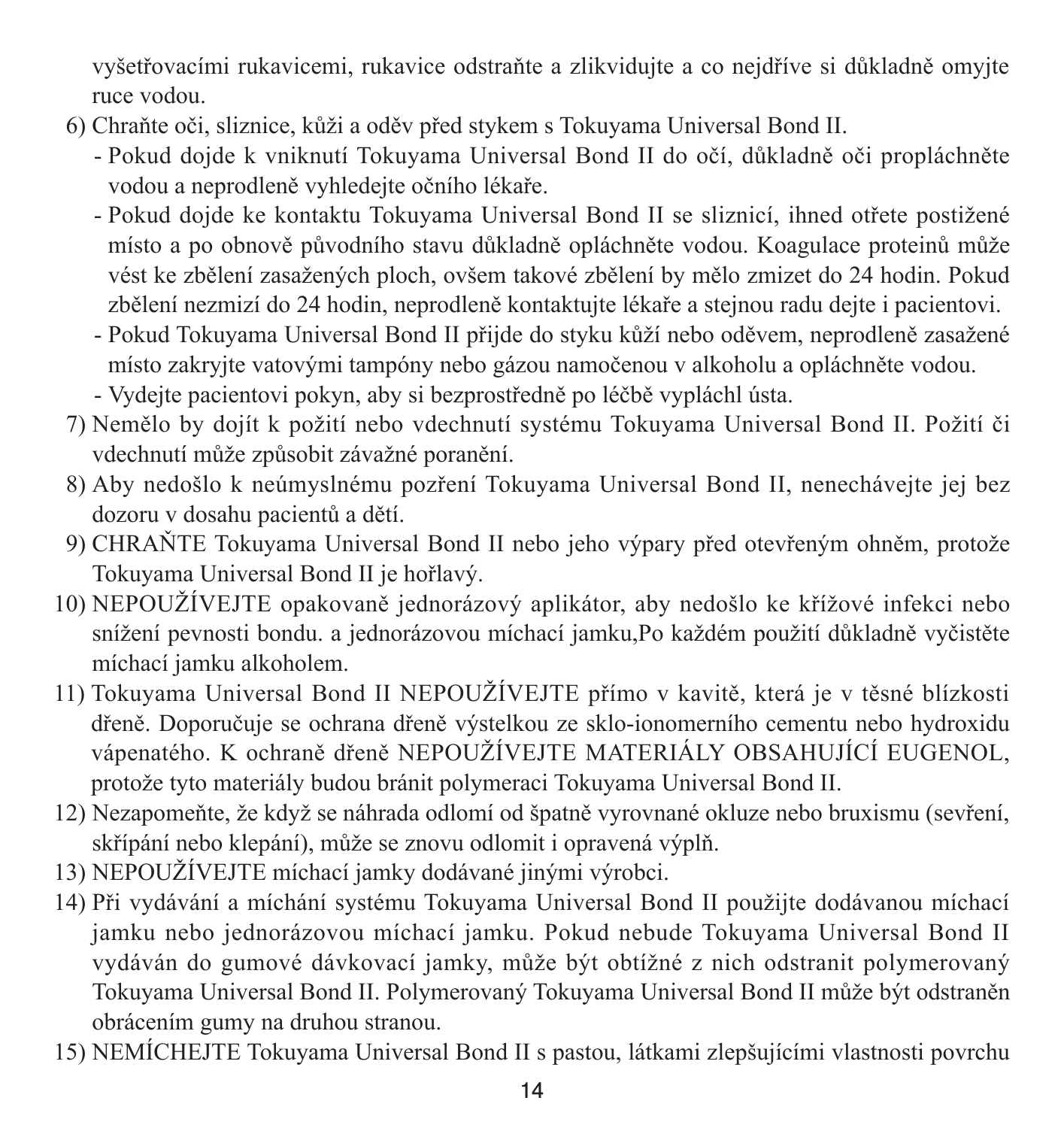nebo adhezivními materiály jiných značek.

- 16) Lahvička Tokuyama Universal Bond II by se neměla otevírat bezprostředně po vyjmutí z chladničky, aby nedošlo k rozstřikování kapaliny. Tokuyama Universal Bond II by měl získat pokojovou teplotu před použitím. Po vyjmutí z chladničky nechte výrobek v klidu 20 minut, nebo dokud nedosáhne pokojové teploty.
- 17) Nepoužívejte Tokuyama Universal Bond II s pryskyřičnými materiály, pro které jsou specifikována speciální lepidla nebo podkladové hmoty.

### ■**BEZPEČNOSTNÍ OPATŘENÍ PRO LÉKY A MATERIÁLY**

- 1) Některé materiály a léky (hemostatický materiál) inhibují tuhnutí/adhezi Tokuyama Universal Bond II po prodlouženou dobu, a to i v případě pečlivého očištění vodou. NEPOUŽÍVEJTE přípravky, které obsahují:
	- eugenol,
	- chlorid hlinitý,
	- síran železitý,
	- síran vápenatý,
	- síran hlinitý,
	- fluorid diamin-stříbrný [molekulární vzorec: Ag(NH3)2F],
- 2) Tokuyama Universal Bond II nepřilne ihned ke struktuře zubu po nanesení materiálů, které obsahují:
	- hydroxid vodíku (oxydol),
	- chlornan sodný

 Doporučujeme nepoužívat tyto materiály v den cementace, ovšem tyto materiál lze použít pro léčbu kořenového kanálku, protože inhibice způsobená těmito materiály obvykle zmizí během pěti dnů.

### ■**SKLADOVÁNÍ**

- 1) Tokuyama Universal Bond II uchovávejte při teplotách od 0 do 25°C (32 až 77°F).
- 2) Chraňte před teplem, přímým slunečním zářením, jiskrami a otevřeným plamenem.
- 3) NEPOUŽÍVEJTE po vyznačené době použitelnosti na lahvi/obalu.

### ■**LIKVIDACE**

Nepoužitý Tokuyama Universal Bond II by se měl absorbovat do inertního absorpčního materiálu, jako je gáza nebo vata, a zlikvidovány v souladu s místními předpisy.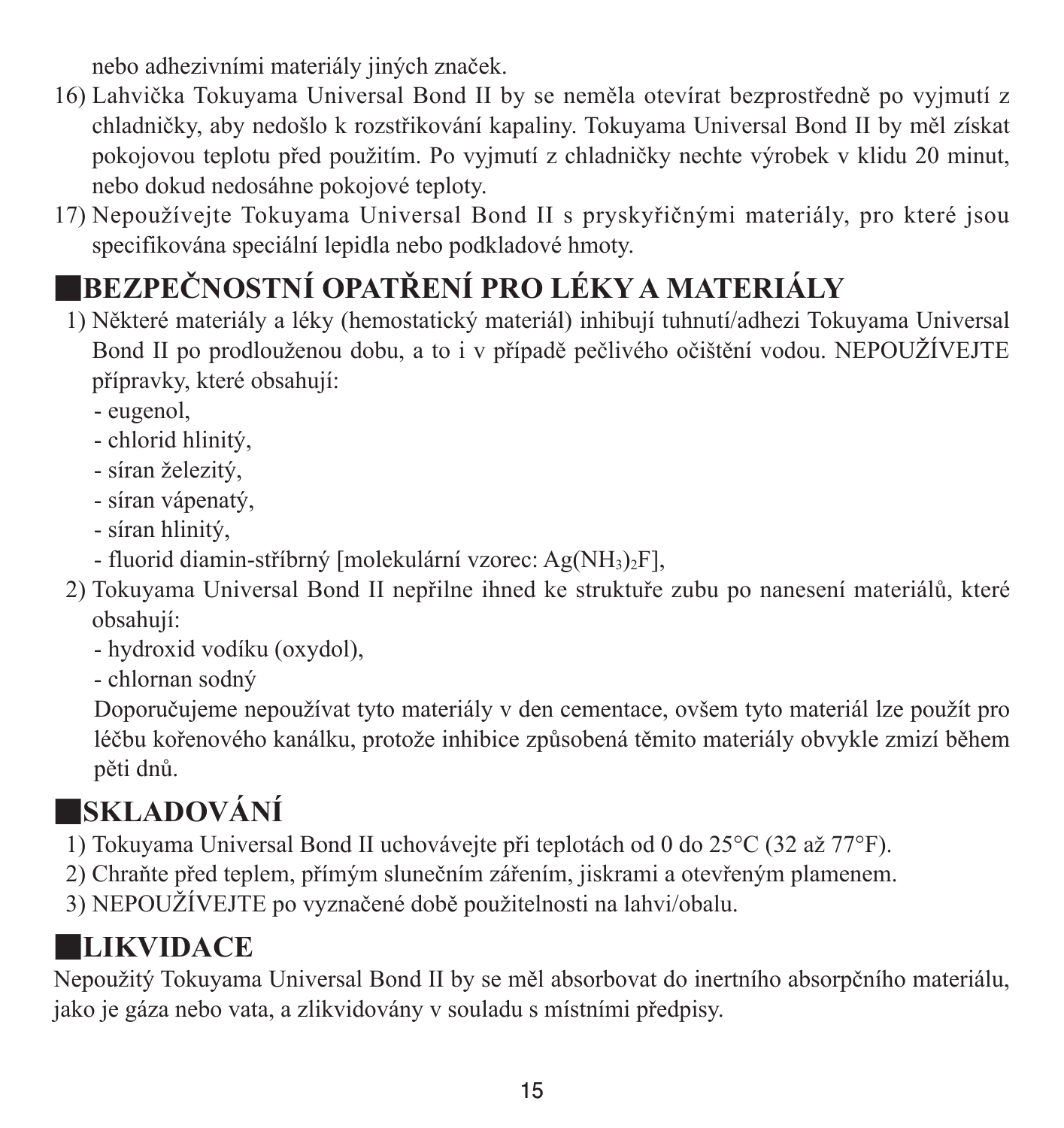### ■**KLINICKÁ APLIKACE PRO PŘÍMÉ NÁHRADY A INTRAORÁLNÍ OPRAVU NÁHRAD KOMPOZITNÍ PRYSKYŘICÍ**

#### **1. Čištění**

Důkladně vyčistěte povrch zubu gumovým kalíškem a čisticí pastou neobsahující fluoridy, pak opláchněte vodou.

#### **2. Izolace**

Upřednostňovanou metodou izolace je kofferdam.

#### **3. Preparace kavity**

Preparujte kavitu a opláchněte vodou. K okrajům skloviny anteriorních preparací (třída III, IV a V) přidejte šikmé seříznutí a dále zkosené hrany k okrajům posteriorních preparací (třída I a II), protože seříznutí a zkosení pomáhají ve vymazání hraničních linií mezi okraji kavity a náhrad, čímž zlepšují jak estetický dojem, tak i retenci.

- Pokud je povrch pro lepení zahrnuje i neřezanou sklovinu, použijte na neřezanou sklovinu leptací přípravek. Viz odstavec "Technika selektivního leptání skloviny".

#### **4. Sušení**

Kavitu vysušte technikou odsávání a vzduchem ze stříkačky.

- Vitální zub NEVYSUŠUJTE. Desikace může vést k pooperační citlivosti.
- Dále uvedené látky, které inhibují polymeraci Tokuyama Universal Bond II a které je nutné z povrchu zubu odstranit důkladný očištěním povrchu zubu alkoholem, kyselinou citrónovou nebo nanesením kyseliny fosforečné na 2 až 3 sekundy před aplikací:
	- 1) Olejová mlha z násadce,
	- 2) Sliny, krev a exsudáty.

#### **5. Leptání zubní struktury (volitelné)**

(a.) Technika selektivního leptání skloviny

 Nanášejte gel kyseliny fosforečné na okraj obklopující sklovinu preparované kavity a nechte gel kyseliny fosforečné na místě 10–15 sekund. Důkladně opláchněte leptaný povrch vodou (nejméně 15 sekund) a pak nechte uschnout na mírném vzduchu.

(b.) Technika totálního leptání

 Nejprve naneste gel kyseliny fosforečné na leptanou sklovinu a pak na dentin. Leptadlo by se mělo nechat reagovat na sklovině a dentinu 10–15 sekund. Důkladně opláchněte vodou (nejméně 15 sekund) a pak nechte uschnout na mírném vzduchu nebo otřete gázovými peletami; nepřesušujte.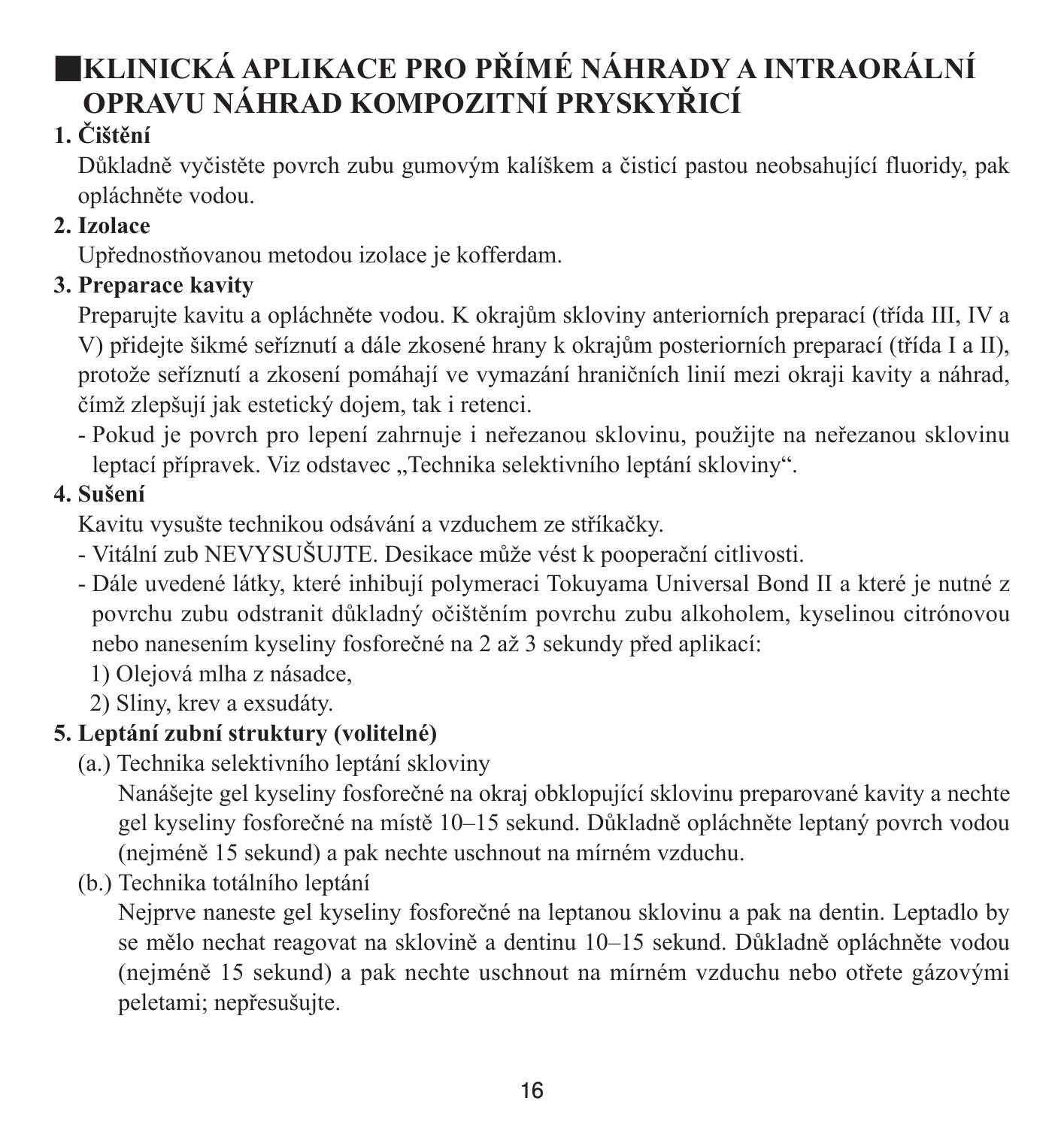#### **6. Příprava adhezivního povrchu během opravy**

6.1 Jiná keramika než porcelán a kompozitní materiály

Seřízněte okraj, pokud to bude nutné. Zdrsněte plochu vzduchovou abrazí nebo broušením diamantovým vrtáčkem nízkými otáčkami, abyste připravili povrch k adhezi. Povrch důkladně opláchněte a osušte.

6.2 Kovové náhrady

Zdrsněte plochu vzduchovou abrazí nebo broušením diamantovým vrtáčkem nízkými otáčkami, abyste připravili povrch k adhezi. Povrch důkladně opláchněte a osušte.

6.3 Porcelán

Seřízněte okraj, pokud to bude nutné. Povrch NEZDRSŇUJTE; vyleštěte místo pro přípravu čistého a čerstvého povrch pro adhezi. Povrch důkladně opláchněte a osušte.

- Při použití vzduchové abraze používejte práškový oxid hlinitý o velikosti zrn nejméně 30 až 50 mikrometrů.
- Dále uvedené látky znemožňují adhezi a musí se z adhezivního povrchu odstranit mechanickým čištěním nebo namočením alkoholem.
	- 1) Olejová mlha z násadce
	- 2) Plak, vinan, sliny, krev a kapalný exsudát
- Pokud to bude nezbytné, chraňte plochu povrchu neurčeného k bondování kovovým izolačním prostředkem, parafínovým voskem vazelínou.

#### **7. Dávkování Tokuyama Universal Bond II**

- Před použitím nechte Tokuyama Universal Bond II dosáhnout pokojové teploty. Otevřete lahvičku odstraněním uzávěru a vytlačte po jedné kapce od každého Tokuyama Universal Bond II A a B do míchací jamky nebo do jednorázové míchací jamky. Důkladně promíchejte jednorázovým aplikátorem, dokud namíchaný přípravek pro bondování nezezelená.
- Nadávkujte Tokuyama Universal Bond II B OKAMŽITĚ po nadávkování bondu A. Tokuyama Universal Bond II A může zrůžovět kvůli těkavosti rozpouštědla, nechá-li se příliš dlouho stát. Pokud Bond A zrůžoví, zlikvidujte jej a znovu nadávkujte čerstvý Tokuyama Universal Bond II A a B.
- Protože Tokuyama Universal Bond II obsahuje těkavá rozpouštědla, dokončete aplikaci do 1 minuty po dávkování, pokud používáte míchací jamku. Po namíchání se barva Tokuyama Universal Bond II postupně změní na základě reakce katalyzátoru Tokuyama Universal Bond II; je to normální a neznamená to, že jsou s Tokuyama Universal Bond II obtíže.
- Dokončete aplikaci do 3 minut po dávkování, pokud používáte jednorázovou míchací jamku.
- Při dávkování budete muset držet lahvičky Tokuyama Universal Bond II A a B svisle. Nedržte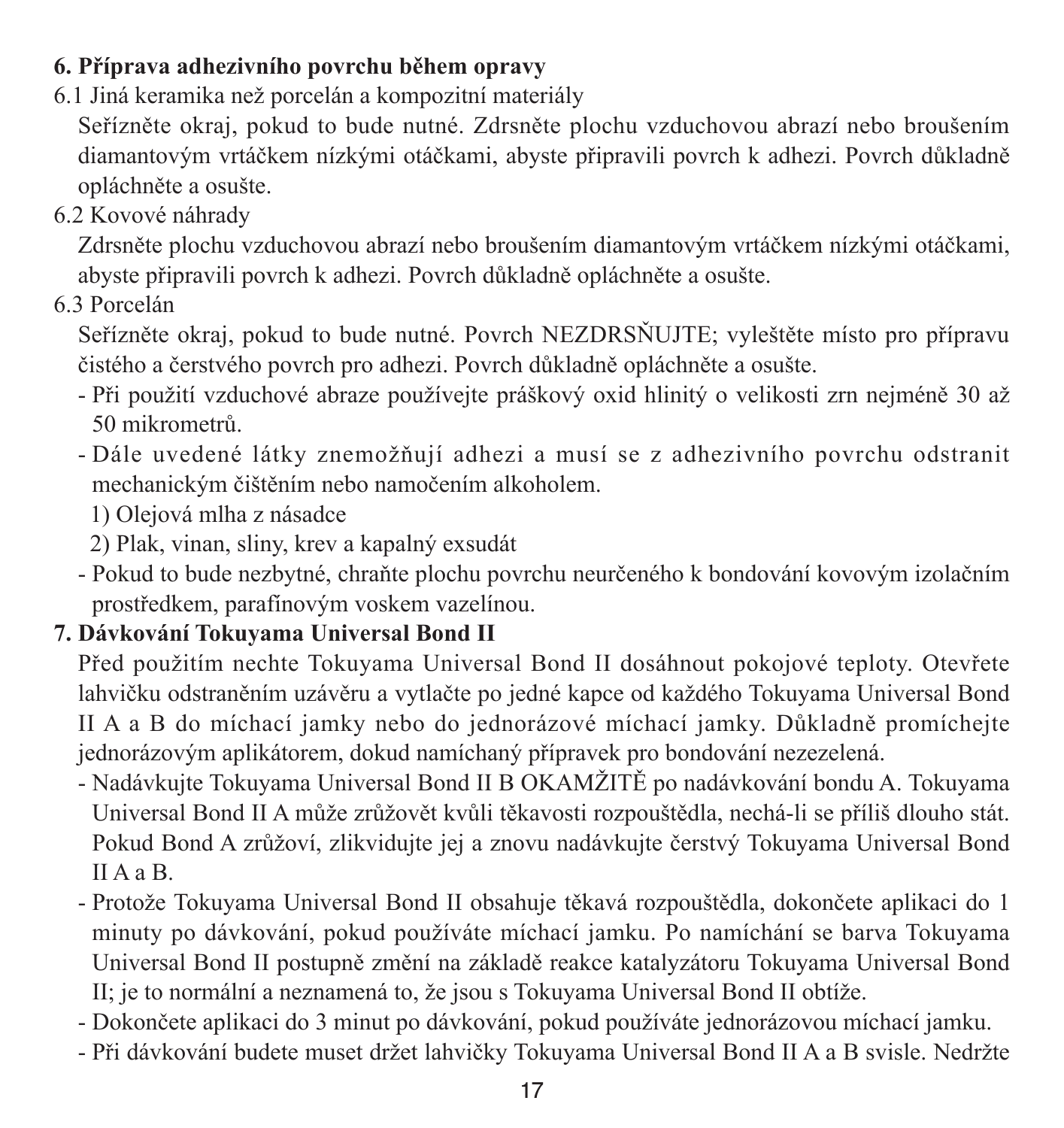lahvičky diagonálně nebo horizontálně při dávkování; to by mohlo způsobit, že Tokuyama Universal Bond II poteče zpět do trysky a znečistí se.

- Při dávkování se NEDOTÝKEJTE trysky míchací jamky. NEZAMĚŇUJTE uzávěry lahviček Tokuyama Universal Bond II A a B. Pokud Tokuyama Universal Bond II A a B přijdou do styku během dávkování, může Tokuyama Universal Bond II v trysce zatvrdnout.
- Před uzavřením otřete nadbytečný Tokuyama Universal Bond II z hrotu trysky a z vnitřní strany víčka.
- Bezprostředně po dávkování znovu pevně dotáhněte uzávěry lahviček Tokuyama Universal Bond II A a B.
- NEUTAHUJTE příliš uzávěry lahviček.

#### **8. Nanášení Tokuyama Universal Bond II**

Pomocí jednorázového aplikátoru naneste namíchaný Tokuyama Universal Bond II na celý povrch(y) pro lepení. Dbejte na to, abyste nevynechali žádné povrchy, na které se má Tokuyama Universal Bond II nanést.

- V případě intraorální opravy náhrad, pokud povrch pro lepení zahrnuje zubní strukturu a náhrady (keramika, porcelán, kovy nebo kompozitní materiály), naneste namíchaný Tokuyama Universal Bond II najednou na celý povrch určený pro lepení. Nejsou potřeba žádné přídatné látky zlepšující vlastnosti povrchu.
- Pokud se Tokuyama Universal Bond II sleje na dně kavity nebo sevřeném povrchu kavity a jeho vrstva bude příliš silná na vysušení vzduchem, odstraňte přebytek papírovým hrotem nebo novým jednorázovým aplikátorem.
- Dbejte na to, abyste neumožnili přebytku Tokuyama Universal Bond II odtékat do subgingivální oblasti. Pokud bude Tokuyama Universal Bond II odtékat do subgingivální oblasti, důkladně místo opláchněte a osušte.
- Pokud nanesený Tokuyama Universal Bond II znečistí sliny, krev nebo jiné tekutiny, důkladně kavitu vypláchněte vodou, vysušte a znovu naneste čerstvý Tokuyama Universal Bond II.
- NEOPLACHUJTE nanesený Tokuyama Universal Bond II vodou s výjimkou případu, kdy se jedná o neúmyslnou kontaminaci.
- Po nanesení Tokuyama Universal Bond II NEČEKEJTE příliš dlouho. Sušte vzduchem po 30 sekund od nanesení, aby byla zajištěna vhodná tloušťka filmu.

#### **9. Sušení vzduchem**

Pomocí vzduchu zbaveného oleje/stříkačky na vodu směrujte slabý proud vzduchu nepřetržitě na Tokuyama Universal Bond II, dokud tekoucí Tokuyama Universal Bond II nezůstane na stejném místě bez jakéhokoliv pohybu.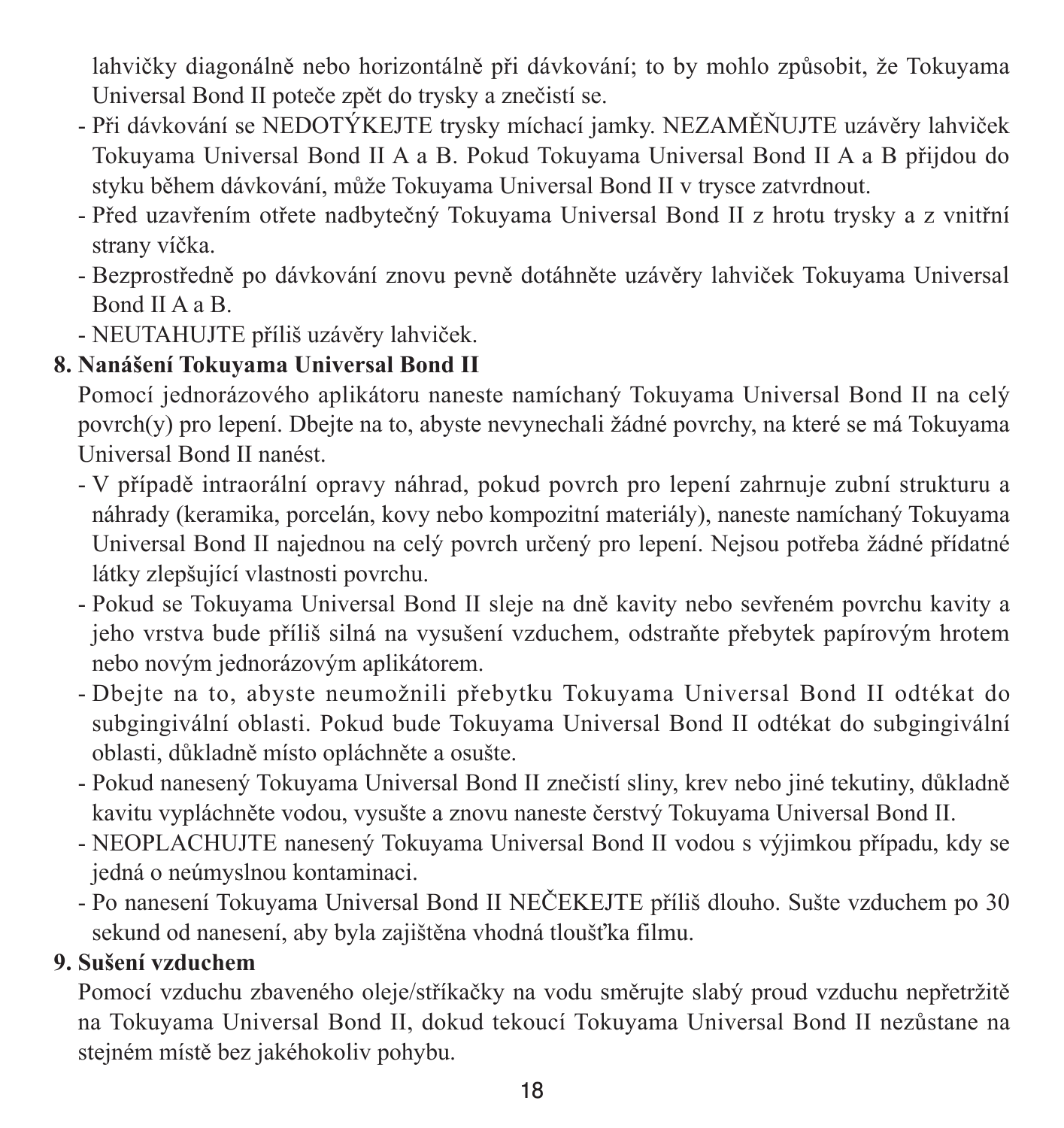Dokončete použitím slabého proudu vzduchu směrovaného na povrch. Vakuovou odsávačkou odstraňte rozstříknutý Tokuyama Universal Bond II.

- Pokud nanesený Tokuyama Universal Bond II znečistí sliny, krev nebo jiné tekutiny, důkladně kavitu vypláchněte vodou, vysušte a znovu naneste čerstvý Tokuyama Universal Bond II.
- Neoplachujte nanesený Tokuyama Universal Bond II vodou s výjimkou případu, kdy se jedná o neúmyslnou kontaminaci.
- Pokud doje k náhodnému rozstříknutí, může to způsobit zbělení tkáně nebo případnou alergickou reakci.

#### **10. Kompozitní prysky**ř**ice**

Obnovte světlem polymerovanou, samopolymerovanou nebo duálně polymerovanou kompozitní pryskyřicí podle pokynů výrobce. Přetékající kompozitní pryskyřici je nutné důkladně dokončit a vyleštit.

- Vrstva bondu Tokuyama Universal Bond II se může mít při ozáření dentálním polymeračním světlem fluorescenční vzhled.

### ■**KLINICKÁ APLIKACE PRO CEMENTACI A NEPŘÍMÉ NÁHRADY**

#### **1. Příprava adhezivního povrchu náhrady**

1.1 Jiná keramika než porcelán a kompozitní materiály

Zdrsněte vnitřek výplně tryskáním (0,1 až 0,2 MPa), vzduchovou abrazí nebo broušením diamantovým vrtáčkem nízkými otáčkami, abyste připravili povrch k adhezi. Povrch důkladně opláchněte a osušte.

1.2 Kovové náhrady

Zdrsněte plochu tryskáním (0,3 až 0,5 MPa), vzduchovou abrazí nebo broušením diamantovým vrtáčkem nízkými otáčkami, abyste připravili povrch k adhezi. Povrch důkladně opláchněte a osušte.

1.3 Porcelán

Povrch NEZDRSŇUJTE; vyleštěte místo pro přípravu čistého a čerstvého povrch pro adhezi. Povrch důkladně opláchněte a osušte.

- Při použití otryskání pískem nebo vzduchové abraze používejte práškový oxid hlinitý o velikosti zrn nejméně 30 až 50 mikrometrů.
- Pokud nebudete moci adhezivní povrch zdrsnit nebo vyleštit, leptejte plochu určenou k adhezi kyselinou fosforečnou a pak důkladně opláchněte a vysušte.
- Dále uvedené látky znemožňují adhezi a musí se z adhezivního povrchu odstranit mechanickým čištěním nebo namočením alkoholem. Poté, co bude úprava dokončena, náhradu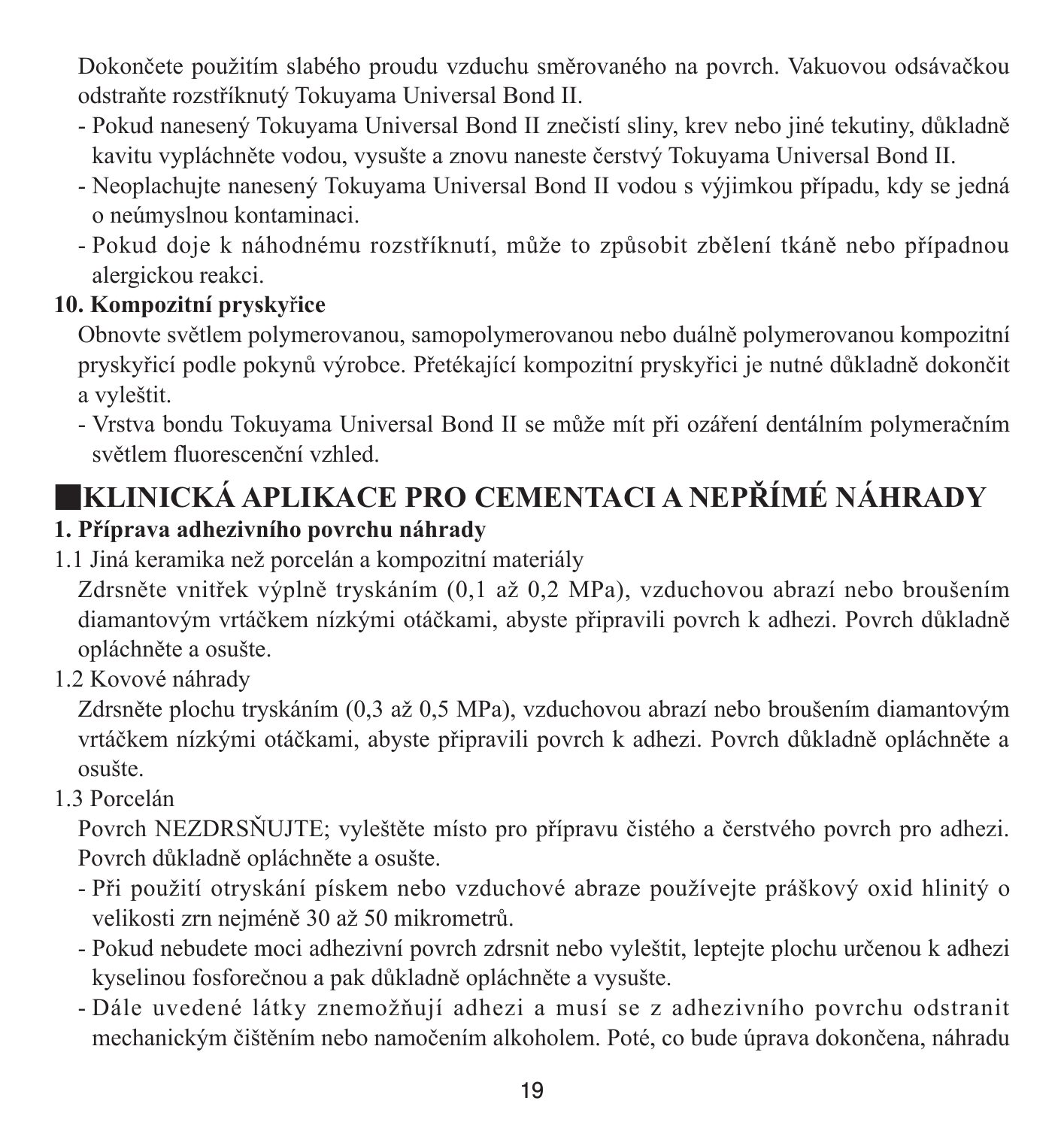očistěte.

- 1) Sádra a formovací hmota
- 2) Silikonový olej z kontrolního nasazení materiálu
- 3) Olejová mlha z násadce
- 4) Plak, vinan, sliny, krev a kapalný exsudát
- 5) Dočasná náhrada a dočasný cement

 Pokud to bude nezbytné, chraňte plochu povrchu neurčeného k bondování kovovým izolačním prostředkem, parafínovým voskem vazelínou.

#### **2. Dávkování Tokuyama Universal Bond II**

Před použitím nechte Tokuyama Universal Bond II dosáhnout pokojové teploty. Otevřete lahvičku odstraněním uzávěru a vytlačte po jedné kapce od každého Tokuyama Universal Bond II A a B do míchací jamky nebo do jednorázové míchací jamky. Důkladně promíchejte jednorázovým aplikátorem, dokud namíchaný přípravek pro bondování nezezelená.

- Nadávkujte Tokuyama Universal Bond II B OKAMŽITĚ po nadávkování bondu A. Tokuyama Universal Bond II A může zrůžovět kvůli těkavosti rozpouštědla, nechá-li se příliš dlouho stát. Pokud Bond A zrůžoví, zlikvidujte jej a znovu nadávkujte čerstvý Tokuyama Universal Bond II A a B.
- Protože Tokuyama Universal Bond II obsahuje těkavá rozpouštědla, dokončete aplikaci do 1 minuty po dávkování, pokud používáte míchací jamku. Po namíchání se barva Tokuyama Universal Bond II postupně změní na základě reakce katalyzátoru Tokuyama Universal Bond II; je to normální a neznamená to, že jsou s Tokuyama Universal Bond II obtíže.
- Dokončete aplikaci do 3 minut po dávkování, pokud používáte jednorázovou míchací jamku.
- Při dávkování budete muset držet lahvičky Tokuyama Universal Bond II A a B svisle. Nedržte lahvičky diagonálně nebo horizontálně při dávkování; to by mohlo způsobit, že Tokuyama Universal Bond II poteče zpět do trysky a znečistí se.
- Při dávkování se NEDOTÝKEJTE trysky míchací jamky. NEZAMĚŇUJTE uzávěry lahviček Tokuyama Universal Bond II A a B. Pokud Tokuyama Universal Bond II A a B přijdou do styku během dávkování, může Tokuyama Universal Bond II v trysce zatvrdnout.
- Před uzavřením otřete nadbytečný Tokuyama Universal Bond II z hrotu trysky a z vnitřní strany víčka.
- Bezprostředně po dávkování znovu pevně dotáhněte uzávěry lahviček Tokuyama Universal Bond II A a B.
- NEUTAHUJTE příliš uzávěry lahviček.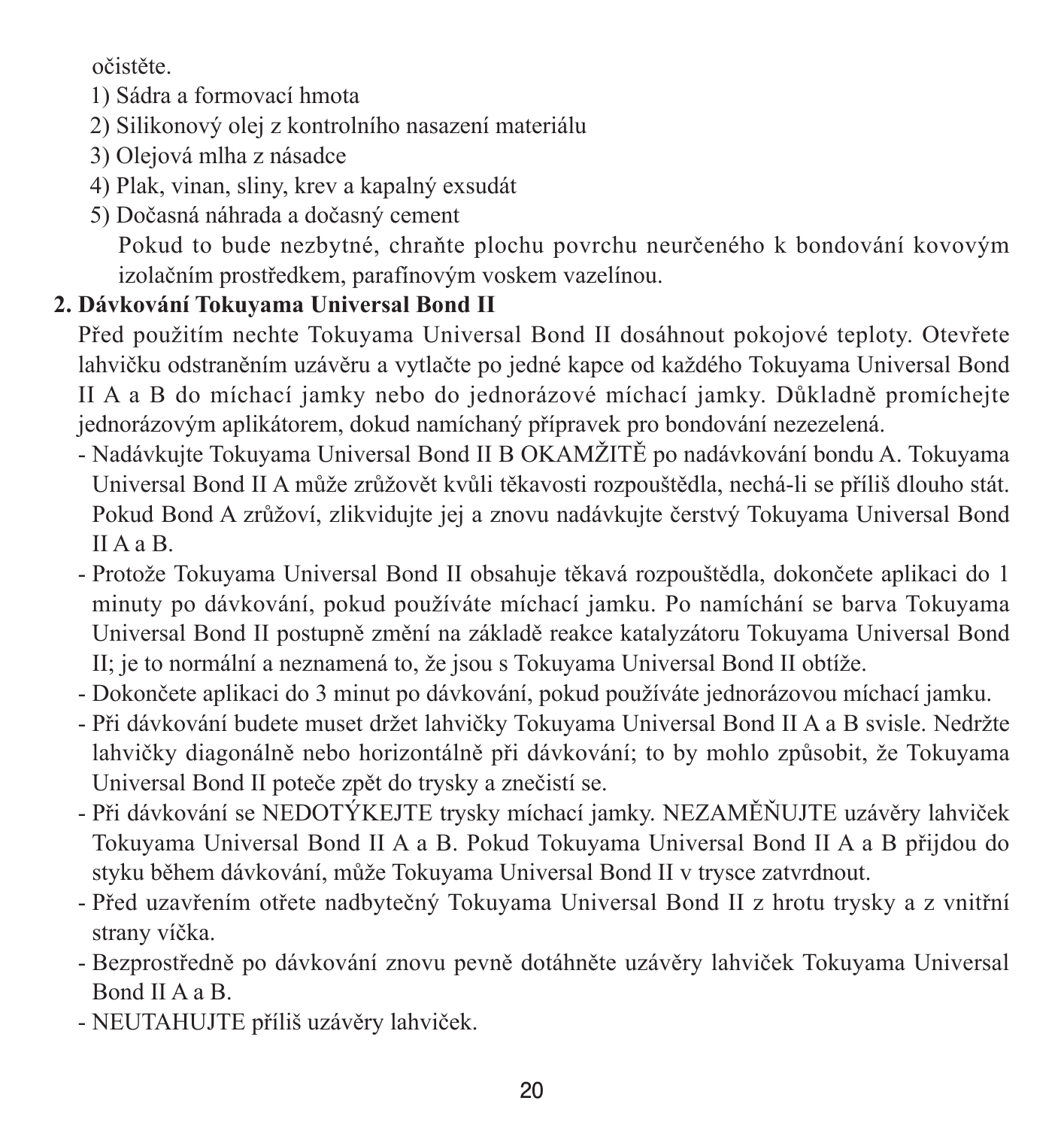#### **3. Nanášení Tokuyama Universal Bond II**

Jednorázovým aplikátorem naneste namíchaný Tokuyama Universal Bond II na povrch určený k lepení.

- Zajistěte, aby Tokuyama Universal Bond II zakrýval všechny povrchy, na nějž se bude nanášet kompozitní pryskyřice.
- NENANÁŠEJTE nadměrné množství. Jedno nanesení Tokuyama Universal Bond II je dostačující. Příliš silná vrstva může narušit usazení náhrady.
- NEDOVOLTE, aby sliny, krev, olej, voda atd. přišly do styku s povrchem, který se má bondovat. Pokud bude ošetřovaný povrch kontaminován, důkladně jej opláchněte vodou, osušte a znovu naneste čerstvý Tokuyama Universal Bond II.
- Po nanesení Tokuyama Universal Bond II NEČEKEJTE příliš dlouho. Sušte vzduchem po 30 sekund od nanesení, aby byla zajištěna vhodná tloušťka filmu.

#### **4. Sušení vzduchem**

Použijte vzduch bez obsahu oleje/stříkačky na vodu k foukání vzduchu na povrch. Vakuovou odsávačkou odstraňte rozstříknutý Tokuyama Universal Bond II.

#### **5. Cementování**

Cementujte pryskyřičný cement podle pokynů výrobce.

- NENANÁŠEJTE pryskyřičnou cementovou pastu přímo na připravený zub nebo do dutiny, která byla ošetřena Tokuyama Universal Bond II, aby nedošlo k nesprávnému usazení náhrady.
- Vytvrzování lze urychlit v závislosti na použitém pryskyřičném cementu. Pro zachování vhodné tloušťky filmu usaďte náhradu co nejdříve po použití pryskyřičného cementu (do jedné 1 minuty po dávkování), pokud ne, je tu možnost, že se náhrada správně neusadí cementací.
- Vrstva bondu Tokuyama Universal Bond II se může mít při ozáření dentálním polymeračním světlem fluorescenční vzhled.

### ■**KLINICKÁ APLIKACE PRO BONDOVÁNÍ AKRYLÁTOVÉ PRYSKYŘICE NA KOVOVOU PODLOŽKU, SVORKU NEBO UPEVNĚNÍ**

#### **1. Příprava adhezivního povrchu**

Zdrsněte plochu vzduchovou abrazí (0,1 až 0,2 MPa) nebo broušením diamantovým vrtáčkem nízkými otáčkami, abyste připravili povrch k adhezi. Povrch důkladně opláchněte a osušte.

#### **2. Dávkování, aplikace a sušení vzduchem**

Použijte stejné postupy, které jsou popsány v odstavci KLINICKÁ APLIKACE PRO CEMENTACI A NEPŘÍMÉ NÁHRADY.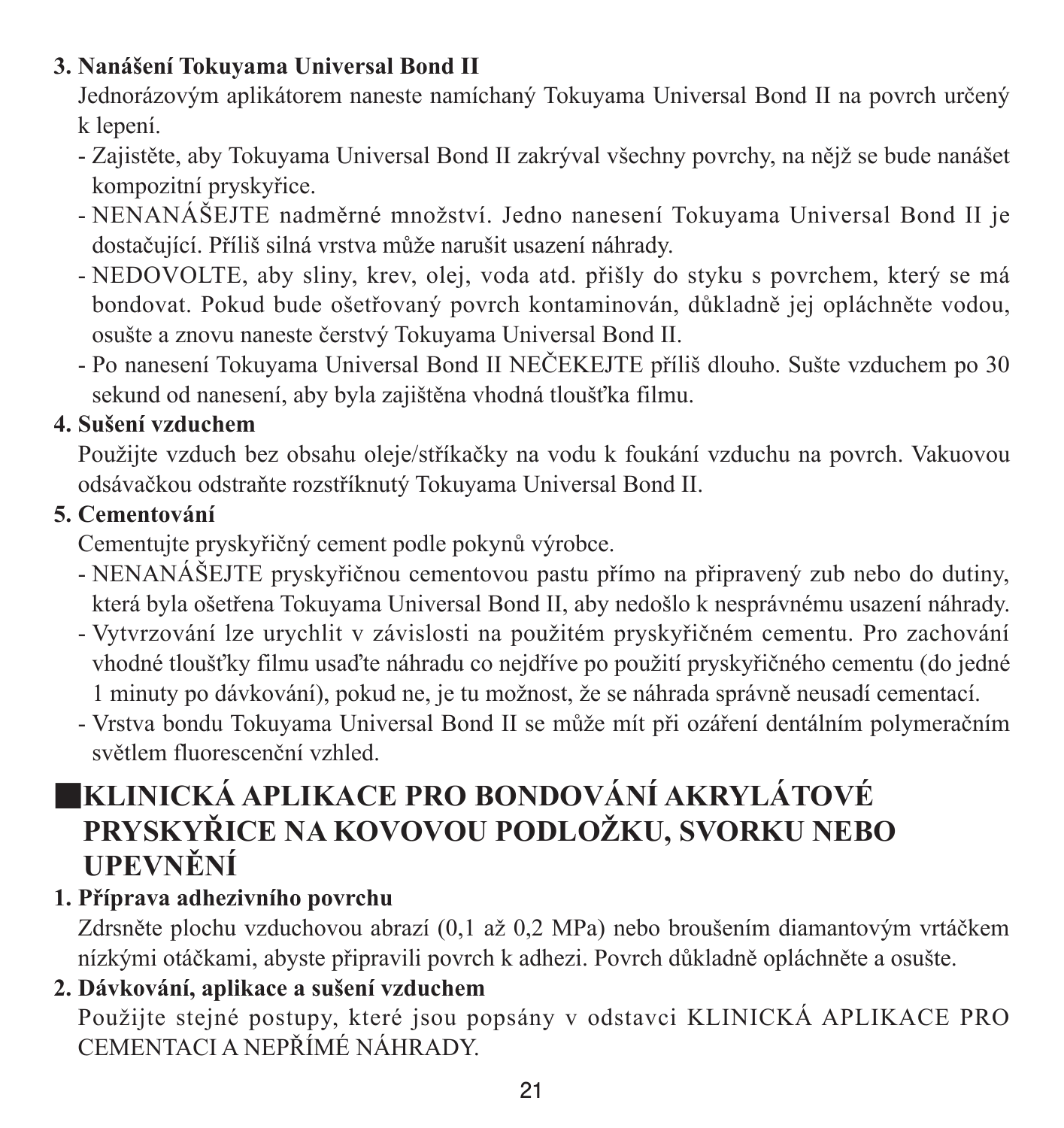**3. Aplikace, polymerace, seříznutí a povrchová úprava akrylátové pryskyřice** Přistupte k bondovacímu postupu podle pokynů výrobce pro použití polymerovatelné akrylátové pryskyřice.

Je nutné, aby uživatel a/nebo pacient hlásil jakýkoliv závažný incident, který nastal v souvislosti se zařízením výrobci a kompetentnímu úřadu členskému státu, v němž uživatel a/nebo pacient sídlí.

DŮLEŽITÁ POZNÁMKA: Výrobce není odpovědný za škodu či újmu způsobenou nesprávným použitím tohoto výrobku. Uživatel osobně odpovídá za to, že před použitím je tento výrobek vhodný pro příslušnou aplikaci.

Technické parametry se mohou změnit bez ohlášení. Když se změní technické parametry výrobku, mohou se rovněž změnit pokyny a bezpečnostní opatření.

#### **DANSK**  $\cdot$

**Læs alle oplysninger, forholdsregler og bemærkninger før anvendelse.**

### ■**PRODUKTBESKRIVELSE OG GENERELLE OPLYSNINGER**

- 1. Tokuyama Universal Bond II er et selvhærdende, dental tokomponentadhæsivsystem til både direkte og indirekte restaureringer, der kan anvendes med selvætsende, selektiv emaljeætsningsog total-etch-teknikker. Som et universalt adhæsiv er Tokuyama Universal Bond II blevet udviklet til at være fuldt ud kompatibelt med lyshærdende, selvhærdende og dobbelthærdende kompositmaterialer.
- 2. Tokuyama Universal Bond II forbedrer bondingstyrken for polymeriserbare plastmaterialer (adhæsiv plastcement, acrylplast og kompositplast) til indirekte restaurative materialer, såsom glaskeramik (porcelæn), oxidkeramik (zirconiumdioxid og aluminiumoxid), metal (ædel og ikke-ædel) samt plastmaterialer, herunder uorganisk filler.
- 3. Tokuyama Universal Bond II indeholder phosphorsyremonomer, bisphenol A di (2-hydroxy propoxy) dimethacrylat (Bis-GMA), triethylenglycol dimethacrylat (TEGDMA), 2-hydroxyethyl-methacrylat (HEMA), MTU-6 (thiouracil monomer), silankoblingsmiddel, peroxid, boratkatalysator, acetone, ethanol og renset vand.

### ■**INDIKATIONER**

- Direkte anteriore og posteriore restaureringer med lyshærdende, dobbelthærdende og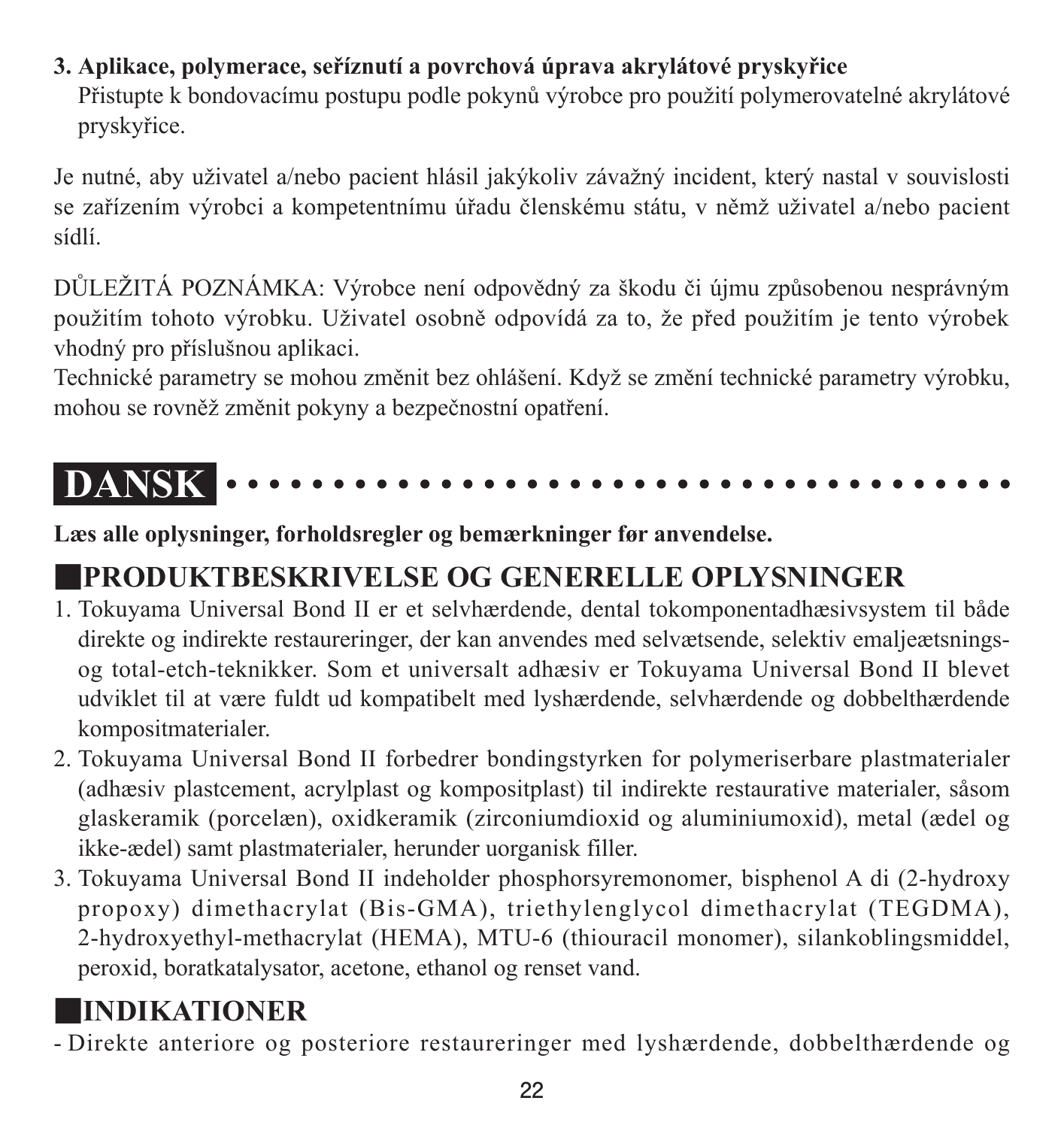selvhærdende kompositmaterialer

- Intraoral reparation af kompositrestaureringer, porcelæn sammensmeltet på metal, metal og alle keramiske restaureringer uden yderligere brug af primer.
- Cementering af indirekte restaureringer og facader, når kombineret med lyshærdende, dobbelthærdende og selvhærdende plastcementer
- Bonding af kerneopbygninger fremstillet af kerneopbygningsmaterialer
- Bonding af proteseplast til metalbund, lås eller tilhæftning
- Reparation af protese med metalbund, lås eller tilhæftning
- Bonding af opak plast til en metalbund ved fremstillingen af kroner med plastfacader

### ■**KONTRAINDIKATIONER**

Tokuyama Universal Bond II indeholder methacrylmonomerer, peroxid, organiske opløsningsmidler og syrer. Brug IKKE Tokuyama Universal Bond II til patienter, der er allergiske over for eller overfølsomme over for methacrylmonomerer, beslægtede monomerer, peroxid, organiske opløsningsmidler eller syrer.

### ■**FORHOLDSREGLER**

- 1) Tokuyama Universal Bond II må IKKE anvendes til andre formål end de, der er angivet i denne brugsanvisning. Tokuyama Universal Bond II må kun anvendes som angivet heri.
- 2) Tokuyama Universal Bond II er kun beregnet til salg til og anvendelse af tandlægefagligt personale. Det er ikke beregnet til salg, ej heller er det egnet til anvendelse af andre personer.
- 3) Tokuyama Universal Bond II må IKKE anvendes, hvis sikkerhedsforseglingerne er brudt, eller hvis indholdet synes at være blevet manipuleret.
- 4) Hvis Tokuyama Universal Bond II forårsager en allergisk reaktion eller overfølsomhed, skal bruges straks seponeres.
- 5) Brug altid undersøgelseshandsker (plast, vinyl eller latex), når du håndterer Tokuyama Universal Bond II for at undgå muligheden for allergiske reaktioner fra methacrylmonomerer. Bemærk: Visse stoffer/materialer kan penetrere undersøgelseshandsker. Hvis Tokuyama Universal Bond II kommer i kontakt med undersøgelseshandskerne, fjernes de og bortskaffes, og hænderne vaskes grundigt med vand så hurtigt som muligt.
- 6) Undgå, at Tokuyama Universal Bond II kommer i kontakt med øjne, slimhinder, hud eller tøj.
	- - Hvis Tokuyama Universal Bond II kommer i kontakt med øjnene, skylles øjnene grundigt med vand, hvorefter der straks kontaktes en øjenlæge.
	- Hvis Tokuyama Universal Bond II kommer i kontakt med slimhinder, tørres det berørte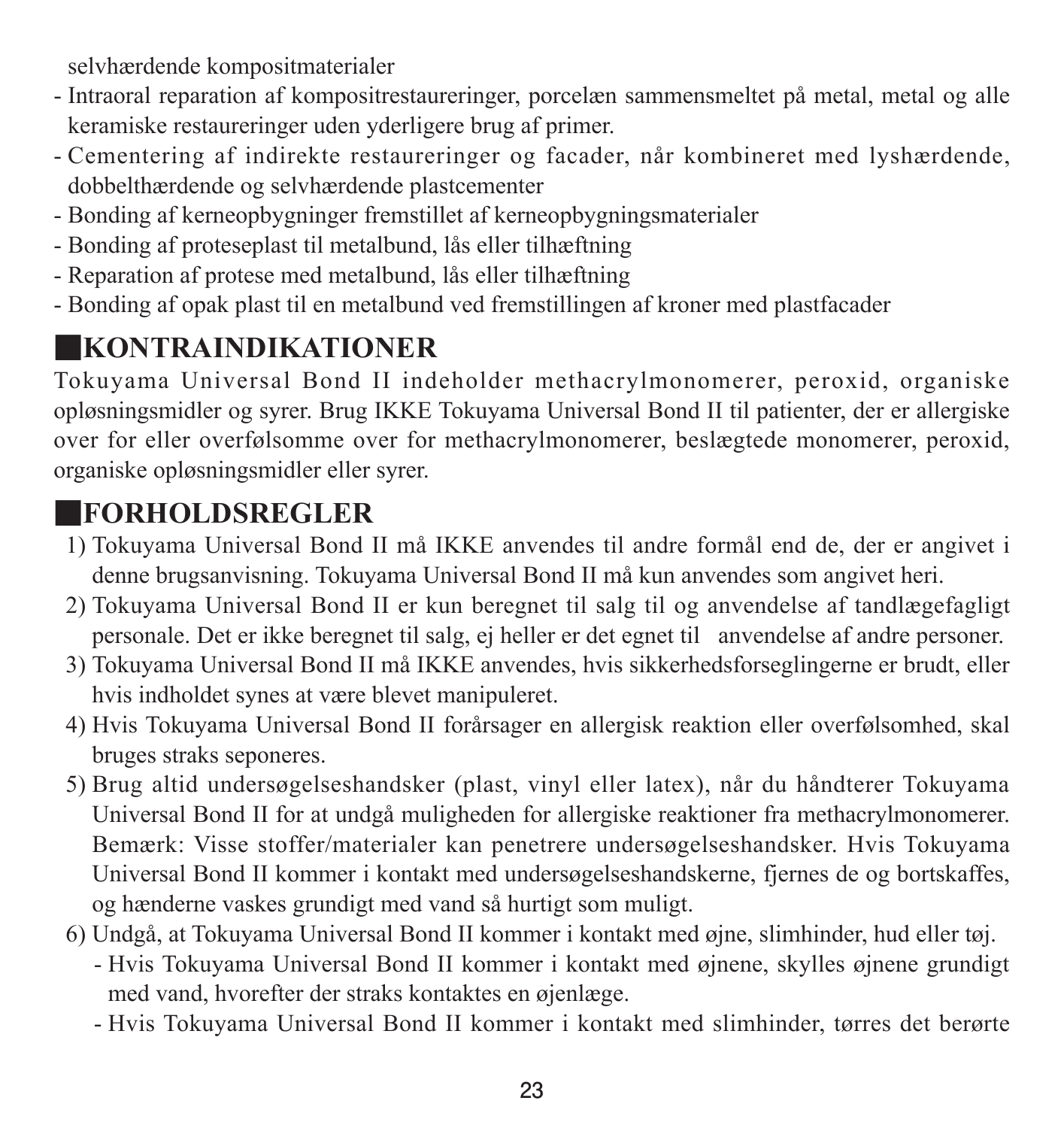område straks af, og der skylles grundigt med vand, når restaureringen er fuldført. Berørte områder kan blive hvide pga. proteinkoagulation, men en sådan hvidfarvning bør forsvinde inden for 24 timer. Hvis hvidfarvningen ikke forsvinder inden for 24 timer, skal der straks søges lægehjælp, og patienten skal underrettes om dette.

- - Hvis Tokuyama Universal Bond II kommer i kontakt med huden eller tøj, mættes området straks med en vattot eller et stykke gaze vædet med sprit, og der skylles med vand.
- Bed patienten om at skylle munden umiddelbart efter behandlingen.
- 7) Tokuyama Universal Bond II må ikke indtages eller indåndes. Indtagelse eller indånding kan forårsage alvorlig personskade.
- 8) For at undgå utilsigtet indtagelse af Tokuyama Universal Bond II, skal produktet være utilgængeligt for patienter og børn.
- 9) Tokuyama Universal Bond II eller dets dampe må ikke udsættes for åben ild, da Tokuyama Universal Bond II er brændbart.
- 10) For at undgå kr ydsinfektion eller, at bondstyrken nedsættes, må engangsapplikatoren IKKE anvendes igen. og engangsudrøringsskålen Rengør udrøringsskålen grundigt med sprit efter hver brug.
- 11) Tokuyama Universal Bond II må IKKE anvendes direkte på kaviteter, der er tæt på pulpa. Det anbefales at anvende pulpabeskyttelse med underforing af glasionomer eller kalciumhydroxid . Der må IKKE anvendes EUGENOLBASEREDE MATERIALER til beskyttelse af pulpa, da disse materialer vil hæmme hærdningen af Tokuyama Universal Bond II.
- 12) Vær opmærksom på, at når der er gået en flis af restaureringen pga. skævt bid eller bruxisme (tænderskæren, tandpres), kan der igen gå en flis af den reparerede restaurering.
- 13) Der må IKKE anvendes udrøringsskåle fra andre fabrikanter.
- 14) Anvend udrøringsskålen eller udrøringsskålen til engangsbrug, der var vedlagt, når Tokuyama Universal Bond II dispenseres og blandes. Hvis Tokuyama Universal Bond II ikke dispenseres ud på gummiforingen, kan det blive svært at få det hærdede Tokuyama Universal Bond II ud af udrøringsskålen igen. Det hærdede Tokuyama Universal Bond II kan fjernes ved at invertere gummiforingen.
- 15) Tokuyama Universal Bond II må IKKE blandes med andre mærker primere eller adhæsiver.
- 16) For at undgå sprøjtning af væsken, må flasken med Tokuyama Universal Bond II ikke åbnes umiddelbart efter, at den er blevet taget ud af køleskabet. Tokuyama Universal Bond II skal have stuetemperatur før anvendelse. Når det er blevet taget ud af køleskabet, skal produktet stå i 20 minutter, eller indtil det har stuetemperatur.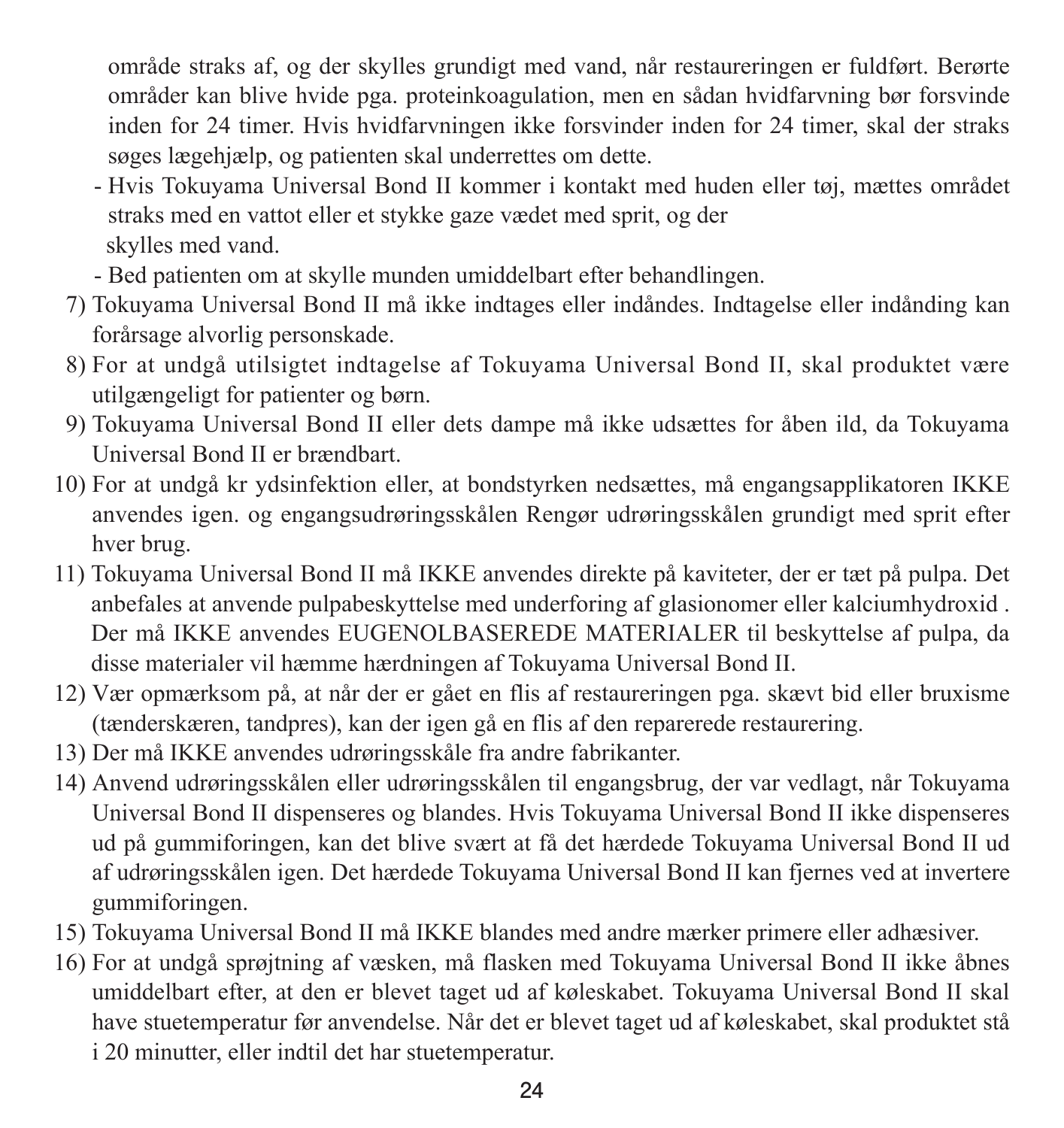17) Brug ikke Tokuyama Universal Bond II sammen med harpiksmaterialer, som særlige adhæsiver eller primere er specificeret for.

### ■**FORHOLDSREGLER MHT. MEDIKAMENTER OG MATERIALER**

1) Visse materialer og medikamenter (hæmostatisk materiale) hæmmer hærdningen/ adhæsionen af Tokuyama Universal Bond II.

Brug IKKE produkter, der

- eugenol,
- aluminiumchlorid,
- jernsulfat,
- kalciumsulfat,
- aluminiumsulfat,
- diamminsølvfluorid [molekylformel:  $Ag(NH_3)_2F$ ],
- 2) Tokuyama Universal Bond II klæber ikke til tandstrukturen umiddelbart efter anvendelse af materialer, der indeholder:
	- brintoverilte (oxydol),
	- natriumhypochlorit,

 Vi tilråder, at du undgår at anvende disse materialer på dagen for cementeringen. Disse materialer kan imidlertid anvendes til rodkanalbehandling, da hæmningen, der forårsages af disse materialer, sædvanligvis fordamper inden for fem dage.

### ■**OPBEVARING**

- 1) Opbevar Tokuyama Universal Bond II ved temperaturer på mellem 0 til 25°C (32 til 77°F).
- 2) Holdes væk fra varme, direkte sollys, gnister og åben ild.
- 3) Må IKKE anvendes efter den angivne udløbsdato på flasken/emballagen.

### ■**BORTSKAFFELSE**

Ubrugt Tokuyama Universal Bond II skal absorberes i et inaktivt absorberende materiale som f.eks. gaze eller vat og bortskaffes i henhold til lokale bestemmelser.

### ■**KLINISK ANVENDELSE TIL DIREKTE RESTAURERINGER OG INTRAORAL REPARATION AF RESTAURERINGER MED KOMPOSITPLAST**

#### **1. Rengøring**

Rens tandoverfladen grundigt med en gummikop med en fluoridfri pasta; skyl dernæst grundigt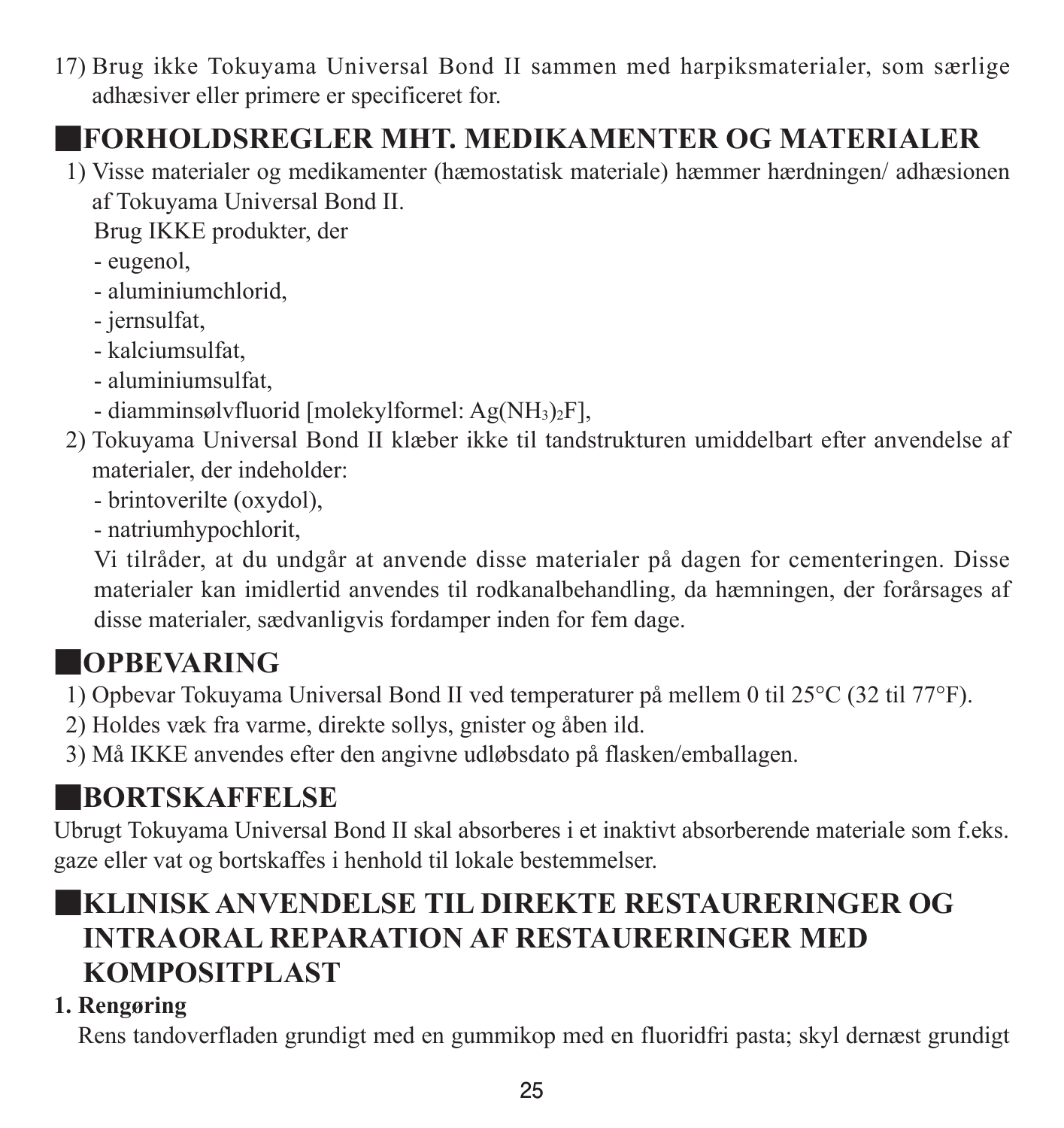efter med vand.

#### **2. Tørlægning**

Det anbefales at anvende en kofferdam til tørlægning.

#### **3. Kavitetspræparation**

Præparér kaviteten og skyl efter med vand. Randene på de anteriore præparationer (klasse III, IV, V) forsynes med affasninger, og de posteriore præparationer (klasse I, II) forsynes med chamfers, hvilket bidrager til at reducere overgangene mellem kavitetens rande og restaureringen og forbedrer dermed både æstetikken og retentionen.

- Hvis den klæbende overflade implicerer uskåret emalje, appliceres ætsemiddel på det udskårne emalje. Se afsnittet "Selektiv emaljeætsningsteknik".

#### **4. Tørring**

Tør kaviteten ved at anvende en blotting-teknik eller luftsprøjteteknik.

- Den vitale tand må IKKE dehydreres. Dehydrering kan føre til postoperative følsomhed.
- Stofferne angivet nedenfor, som hæmmer hærdningen af Tokuyama Universal Bond II, skal fjernes fra tandoverfladen ved grundigt at rengøre den med sprit, citronsyre eller tilførelsen af phosphorsyre i 2 til 3 sekunder før applicering:
	- 1) Olietåge fra håndstykket
	- 2) Spyt, blod og ekssudater.

#### **5. Ætsning af tandstrukturen (valgfri)**

(a.) Selektiv emaljeætsningsteknik

 Applicér phosphorsyregel på den præparerede kavitets emaljerand og lad phosphorsyregelen sidde i 10-15 sekunder. Skyl den ætsede overflade grundigt (mindst 15 sekunder) med vand og tør dernæst med blid luft.

(b.) Total-etch-teknik

 Applicér først phosphorsyregel på den præparerede emalje og dernæst på dentinen. Ætsemidlet skal have lov til at sidde og reagere på emaljen og dentinen i 10-15 sekunder. Skyl grundigt (mindst 15 sekunder) med vand og tør dernæst med blid luft eller med vattamponer; må ikke tørres for meget.

#### **6. Klargøring af den adhæsive overflade under reparation**

6.1 Keramik, undtagen porcelæn, samt kompositmaterialer

Affas kanten, om nødvendigt. Gør området ru indvendigt vha. luftabrasion eller slibning med et diamantbor ved langsom hastighed for at præparere overfladen til adhæsion. Skyl og tør overfladen grundigt.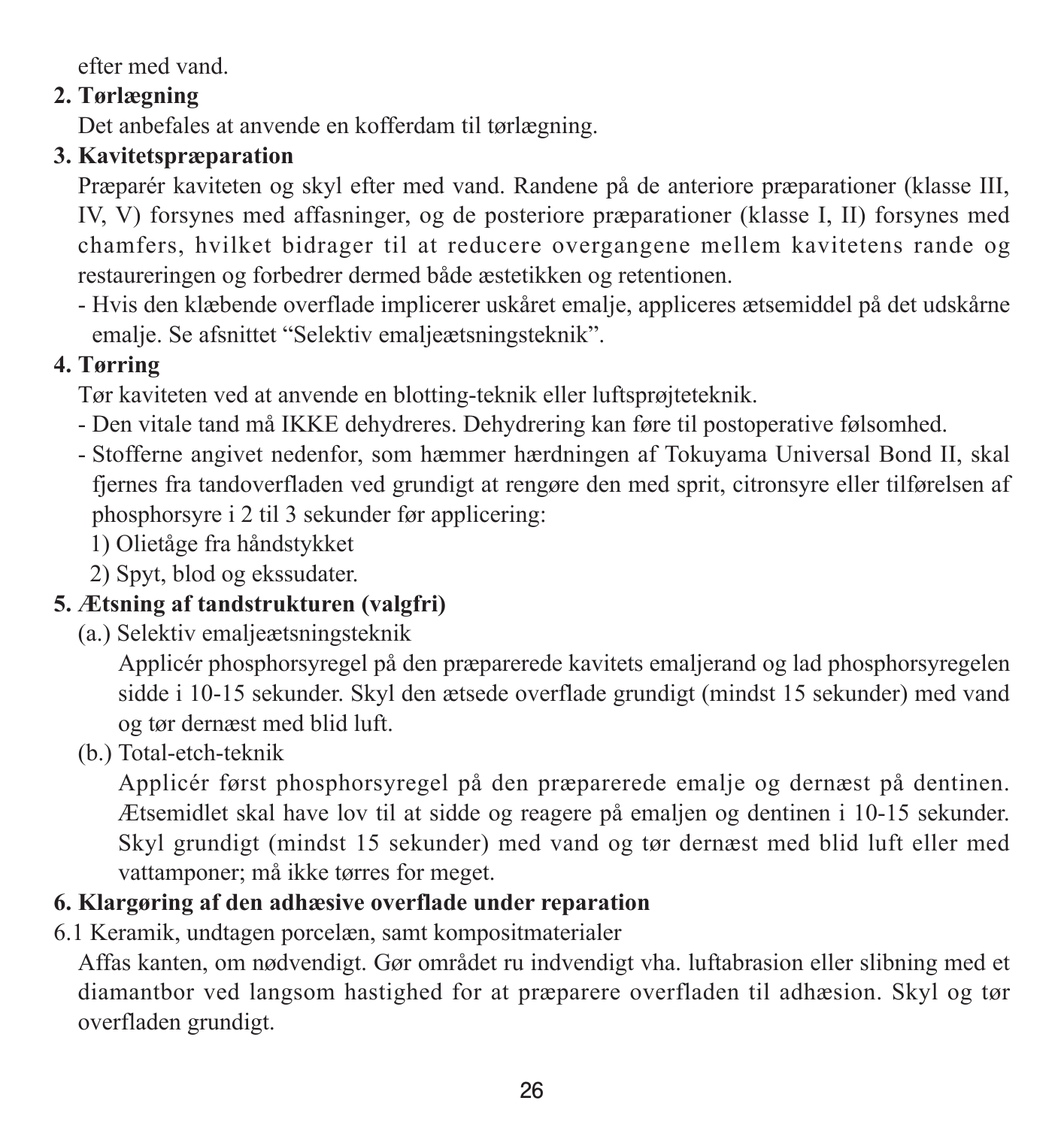6.2 Metalrestaureringer

Gør området ru indvendigt vha. luftabrasion eller slibning med et diamantbor ved langsom hastighed for at præparere overfladen til adhæsion. Skyl og tør overfladen grundigt.

#### 6.3 Porcelæn

Affas kanten, om nødvendigt. Gør IKKE overfladen ru; polér området for at få en ren og frisk overflade til adhæsion. Skyl og tør overfladen grundigt.

- Når du anvender luftabrasion, skal der anvendes aluminiumoxidpulver i en kornstørrelse på mindst 30 til 50 μm.
- Stofferne angivet nedenfor hæmmer adhæsion og skal fjernes fra den adhæsive overflade via mekaniske rengøring eller blødgørelse i sprit.

1) Olietåge fra hovedstykke

- 2) Plak, tandsten, spyt, blod og ekssudater
- Om nødvendigt beskyttes overfladen, der ikke bondes, med matricebånd, paraffinfilm, vaseline osv.

#### **7. Dispensering af Tokuyama Universal Bond II**

Lad Tokuyama Universal Bond II få stuetemperatur før anvendelse. Åbn flasken ved at fjerne hætten og tryk en dråbe Tokuyama Universal Bond II A og B ud i udrøringsskålen eller udrøringsskålen til engangsbrug. Blandes grundigt med en engangsapplikator, indtil det blandede bondingmiddel bliver grønt.

- Påfør Tokuyama Universal Bond II B STRAKS efter A. Tokuyama Universal Bond II A kan blive lyserødt på grund af fordampning af opløsningsmiddel, hvis det får lov til at stå for længe. Hvis Bond A bliver lyserødt, skal det kasseres, og der skal trykkes en ny dråbe Tokuyama Universal Bond II A og B ud.
- Appliceringen skal færdiggøres inden for 1 minut efter udtrykning, hvis udrøringsskålen anvendes, da Tokuyama Universal Bond II indeholder flygtige solventer. Efter blanding ændres farven på Tokuyama Universal Bond II gradvist baseret på katalysatorens reaktion. Dette er normalt og indikerer ikke et problem med Tokuyama Universal Bond II.
- Appliceringen skal færdiggøres inden for 3 minutter efter udtrykning, hvis udrøringsskålen til engangsbrug anvendes.
- Sørg for at holde flaskerne med Tokuyama Universal Bond II A og B lodret ved dispensering. Hold ikke flaskerne diagonalt eller vandret, mens der dispenseres, da dette kan få Tokuyama Universal Bond II til at løbe tilbage i dysen og blive kontamineret.
- Lad IKKE dysen røre blandingsbrønden under dispensering. Byt IKKE om på flaskehætterne på Tokuyama Universal Bond II A og B. Hvis Tokuyama Universal Bond II A og B kommer i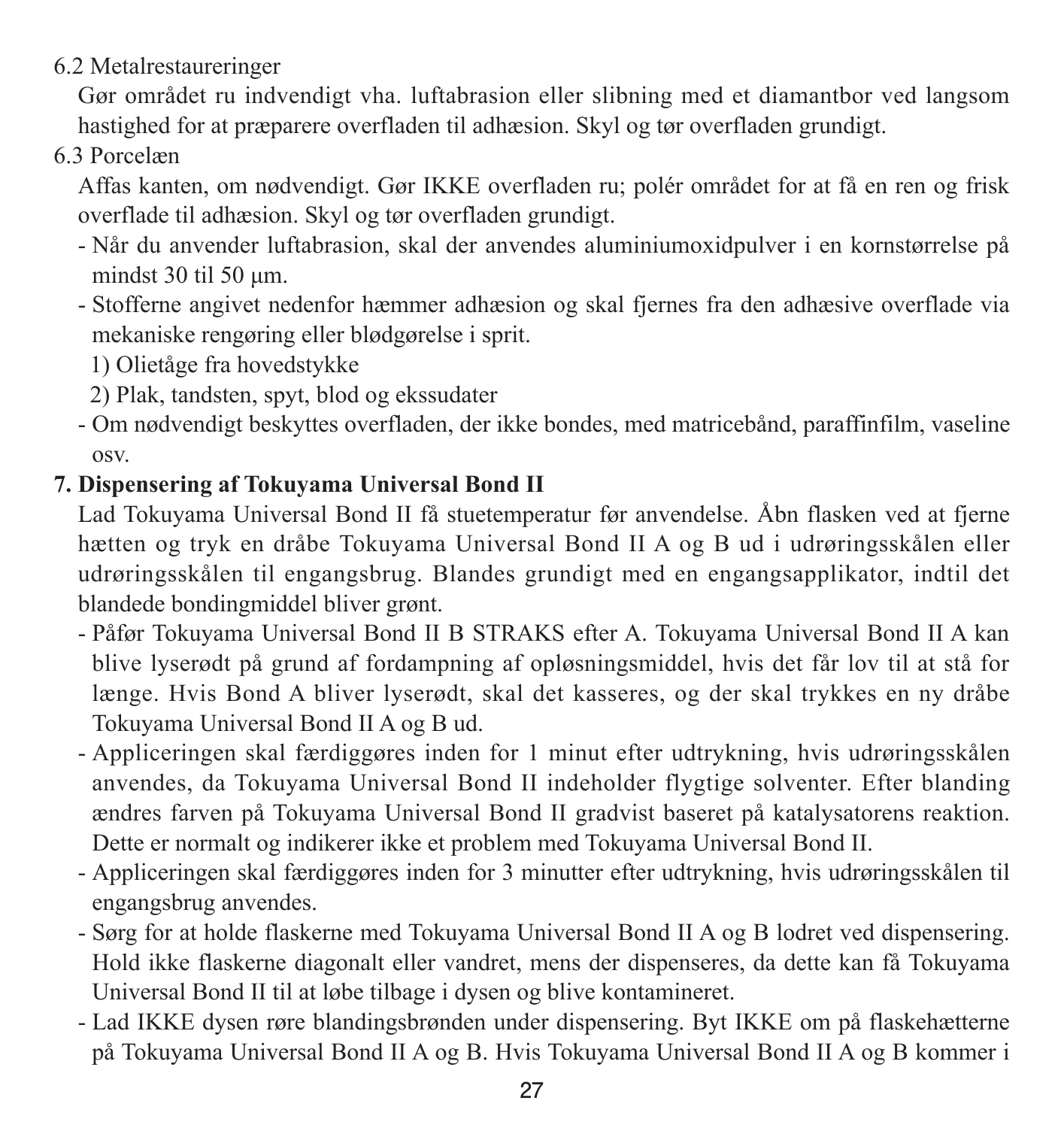kontakt med hinanden under dispensering, kan Tokuyama Universal Bond II hærde i dysen.

- Tør overskydende Tokuyama Universal Bond II af dysens spids og af hættens inderside før den lukkes.
- Sæt flaskernes hætter forsvarligt på Tokuyama Universal Bond II A og B igen straks efter udtrykningen.
- Stram IKKE flaskehætterne for meget.

#### **8. Applicering af Tokuyama Universal Bond II**

Brug engangsapplikatoren til at påføre den blandede Tokuyama Universal Bond II på hele den/ de klæbende overflade(r). Sørg for at få alle overflader med, hvor Tokuyama Universal Bond II skal appliceres.

- I tilfælde af intraoral reparation af restaureringer, hvor den klæbende overflade inkluderer tandstruktur og restaureringer (keramik, porcelæn, metaller eller kompositmaterialer), skal du anvende det blandede Tokuyama Universal Bond II på hele den klæbende overflade på én gang. Der er ikke brug for ekstra primere.
- Hvis det påførte Tokuyama Universal Bond II samles på kavitetens bund eller i en vinkel på kavitetens overflade og er for tyk til at lufttørre, skal du fjerne overskydende materiale med en paperpoint eller en ny engangsapplikator.
- Sørg for, at overskydende Tokuyama Universal Bond II ikke løber ind I tandkødet. Hvis Tokuyama Universal Bond II løber ind i tandkødet, skal området skylles og tørres grundigt.
- Hvis spyt, blod eller andre væsker kontaminerer det påførte Tokuyama Universal Bond II, skylles kaviteten grundigt med vand, tørres, og frisk Tokuyama Universal Bond II appliceres igen.
- Det applicerede Tokuyama Universal Bond II må IKKE skylles med vand, med undtagelse af ved utilsigtet kontaminering.
- Vent IKKE for længe efter appliceringen af Tokuyama Universal Bond II. Lufttør inden for 30 sekunder efter applicering for at sikre den korrekte filmtykkelse.

#### **9. Lufttørring**

Vha. en oliefri luft/vandsprøjte gives Tokuyama Universal Bond II's overflade kontinuerligt en svag tørblæsning, indtil det flydende Tokuyama Universal Bond II forbliver på samme sted uden bevægelse. Færdiggør med en let tørblæsning af overfladen. Anvend en vakuumaspirator for at forhindre, at Tokuyama Universal Bond II sprøjter.

- Hvis spyt, blod eller andre væsker kontaminerer Tokuyama Universal Bond II, skylles grundigt med vand, tørres og frisk Tokuyama Universal Bond II appliceres igen.
- Det applicerede Tokuyama Universal Bond II må ikke skylles med vand, med undtagelse af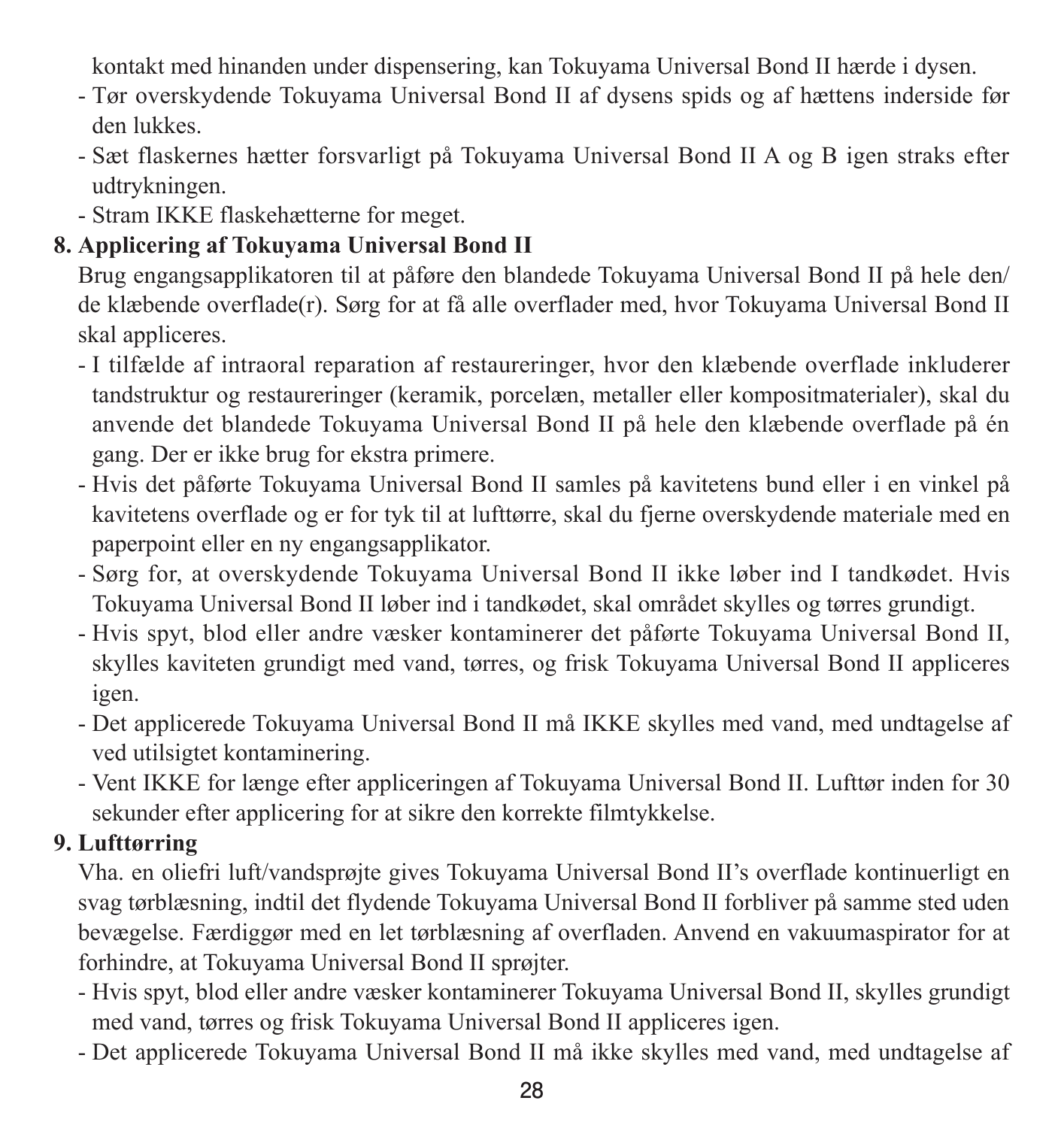ved utilsigtet kontaminering.

- Hvis materialet ved et uheld sprøjter, kan det forårsage, at vævet bliver hvidt eller en mulig allergisk reaktion.

#### **10. Kompositplast**

Restaurér med en lyshærdende, selvhærdende eller dobbelthærdende kompositplast i henhold til producentens anvisninger. Dernæst finisheres og poleres grundigt.

- Tokuyama Universal Bond II-laget kan synes fluorescerende under bestråling med en hærdelampe.

### ■**KLINISK ANVENDELSE TIL CEMENTERING AF INDIREKTE RESTAURERINGER**

#### **1. Klargøring af restaureringens adhæsive overflade**

1.1 Keramik, undtagen porcelæn, samt kompositmaterialer

Gør restaureringen ru indvendigt vha. sandblæsning (0,1 til 0,2 MPa), luftabrasion eller slibning med et diamantbor ved langsom hastighed for at præparere overfladen til adhæsion. Skyl og tør overfladen grundigt.

1.2 Metalrestaureringer

Gør området ru indvendigt vha. sandblæsning (0,3 til 0,5 MPa), luftabrasion eller slibning med et diamantbor ved langsom hastighed for at præparere overfladen til adhæsion. Skyl og tør overfladen grundigt.

1.3 Porcelæn

Gør IKKE overfladen ru; polér området for at få en ren og frisk overflade til adhæsion. Skyl og tør overfladen grundigt.

- Når du anvender sandblæseren eller luftabrasion, skal der anvendes aluminiumoxidpulver i en kornstørrelse på mindst 30 til 50 μm.
- Hvis du er ude af stand til at gøre den adhæsive overflade ru eller polere den, ætses området til adhæsion med phosphorsyre, hvorefter det skylles og tørres grundigt.
- Stofferne angivet nedenfor hæmmer adhæsion og skal fjernes fra den adhæsive overflade via mekaniske rengøring eller blødgørelse i sprit. Rens restaureringen, når justeringen er færdig.
	- 1) Gips og indstøbningsmasse
	- 2) Silikoneolie fra tilpasningsmateriale
	- 3) Olietåge fra hovedstykke
	- 4) Plak, tandsten, spyt, blod og ekssudater
	- 5) Midlertidig restaurering og midlertidig cement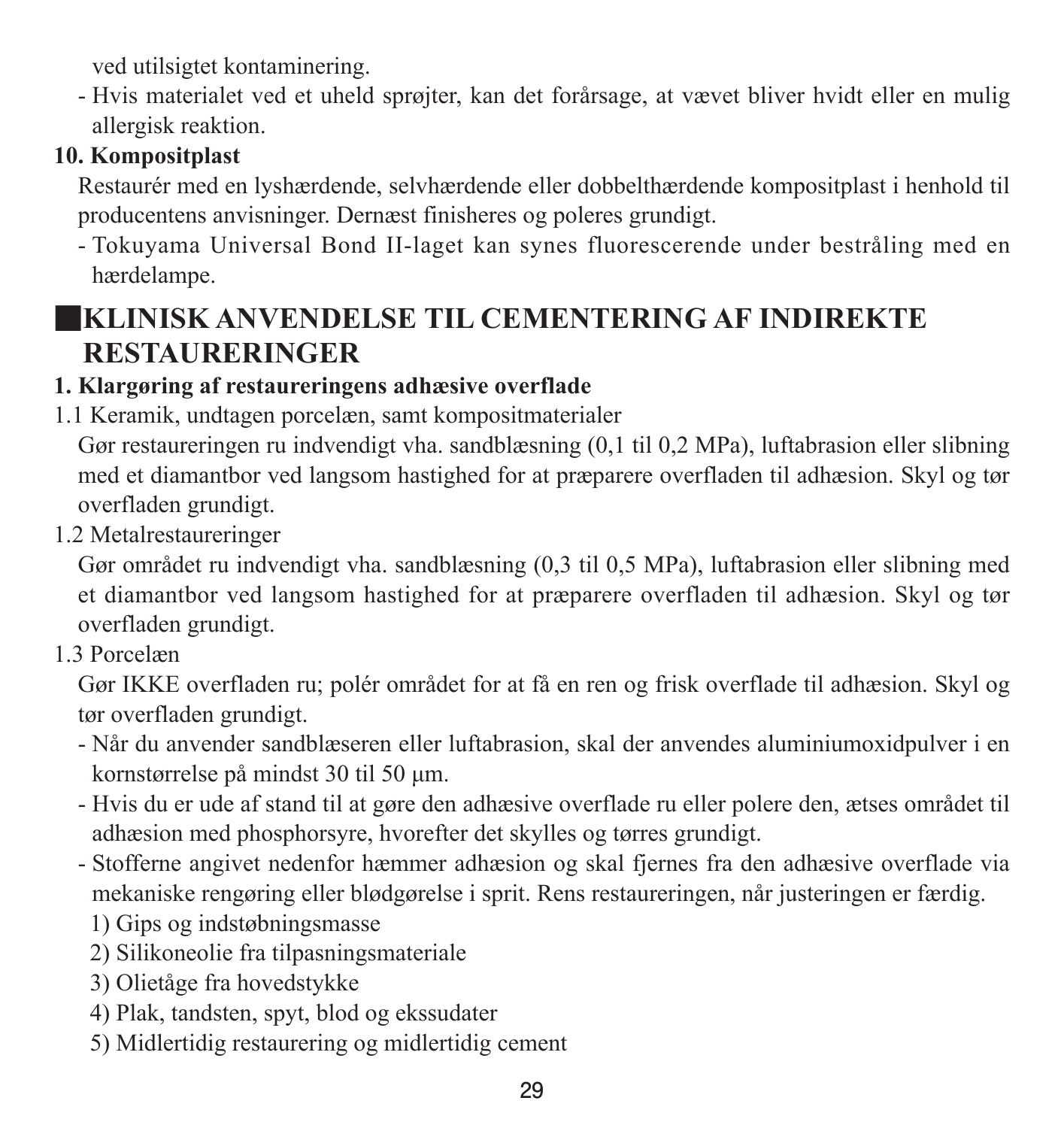Om nødvendigt beskyttes overfladen, der ikke bondes, med matricebånd, paraffinfilm, vaseline osv.

#### **2. Dispensering af Tokuyama Universal Bond II**

Lad Tokuyama Universal Bond II få stuetemperatur før anvendelse. Åbn flasken ved at fjerne hætten og tryk en dråbe Tokuyama Universal Bond II A og B ud i udrøringsskålen eller udrøringsskålen til engangsbrug. Blandes grundigt med en engangsapplikator, indtil det blandede bondingmiddel bliver grønt.

- Påfør Tokuyama Universal Bond II B STRAKS efter A. Tokuyama Universal Bond II A kan blive lyserødt på grund af fordampning af opløsningsmiddel, hvis det får lov til at stå for længe. Hvis Bond A bliver lyserødt, skal det kasseres, og der skal trykkes en ny dråbe Tokuyama Universal Bond II A og B ud.
- Appliceringen skal færdiggøres inden for 1 minut efter udtrykning, hvis udrøringsskålen anvendes, da Tokuyama Universal Bond II indeholder flygtige solventer. Efter blanding ændres farven på Tokuyama Universal Bond II gradvist baseret på katalysatorens reaktion. Dette er normalt og indikerer ikke et problem med Tokuyama Universal Bond II.
- Appliceringen skal færdiggøres inden for 3 minutter efter udtrykning, hvis udrøringsskålen til engangsbrug anvendes.
- Sørg for at holde flaskerne med Tokuyama Universal Bond II A og B lodret ved dispensering. Hold ikke flaskerne diagonalt eller vandret, mens der dispenseres, da dette kan få Tokuyama Universal Bond II til at løbe tilbage i dysen og blive kontamineret.
- Lad IKKE dysen røre blandingsbrønden under dispensering. Byt IKKE om på flaskehætterne på Tokuyama Universal Bond II A og B. Hvis Tokuyama Universal Bond II A og B kommer i kontakt med hinanden under dispensering, kan Tokuyama Universal Bond II hærde i dysen.
- Tør overskydende Tokuyama Universal Bond II af dysens spids og af hættens inderside før den lukkes.
- Sæt flaskernes hætter forsvarligt på Tokuyama Universal Bond II A og B igen straks efter udtrykningen.
- Stram IKKE flaskehætterne for meget.

#### **3. Applicering af Tokuyama Universal Bond II**

Med engangsapplikatoren appliceres det blandede Tokuyama Universal Bond II på overfladen, der skal bondes.

- Sørg for, at Tokuyama Universal Bond II dækker alle overflader, hvor cementen bliver appliceret.
- Applicér IKKE for meget. En applicering af Tokuyama Universal Bond II er tilstrækkelig. Et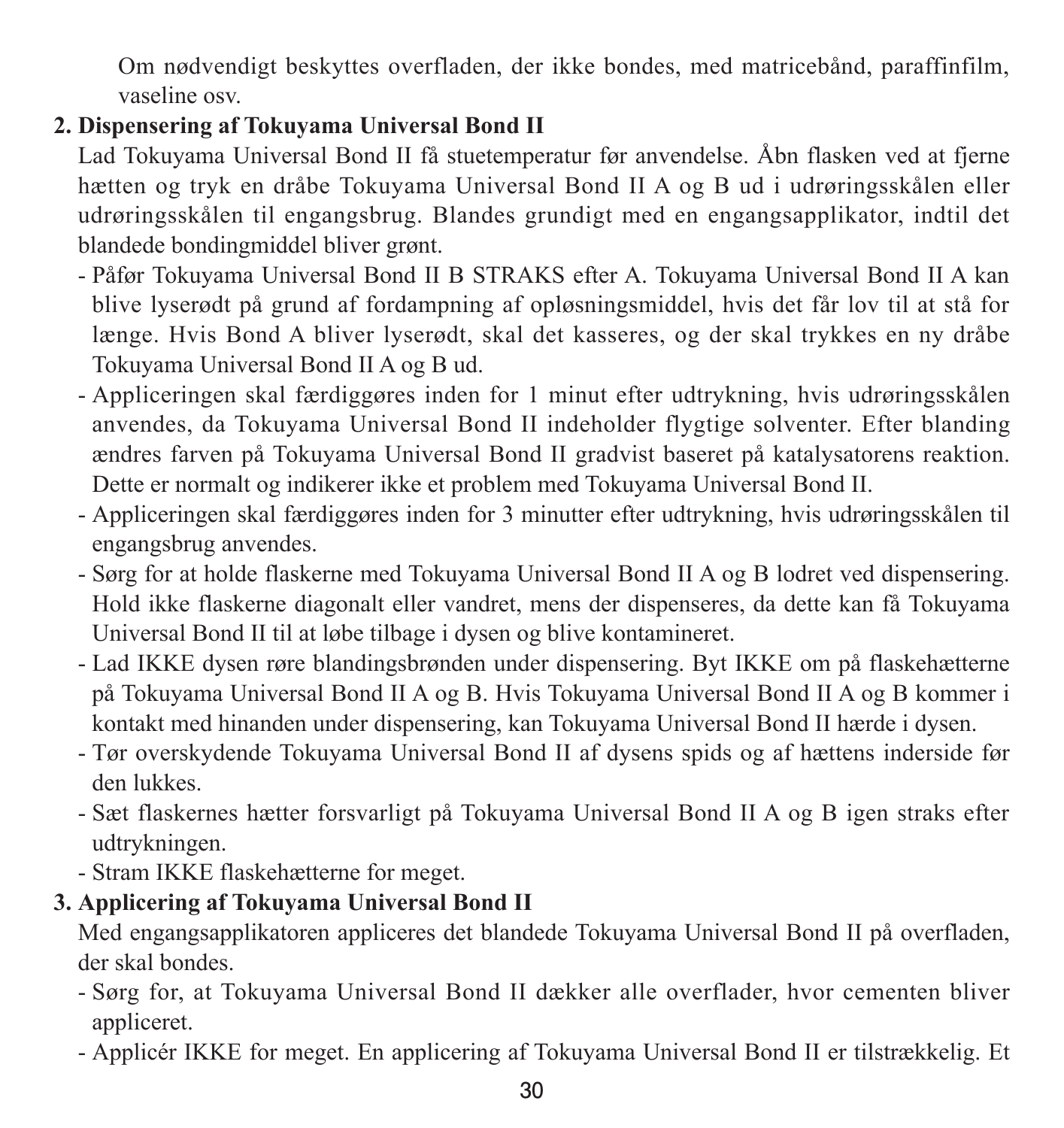for tykt lag kan kompromittere restaureringens pasform.

- Lad IKKE spyt, blod, olie, vand osv. komme i kontakt med overfladen, der skal bondes. Hvis den behandlede overflade kontamineres, skylles der grundigt med vand, der tørres, og frisk Tokuyama Universal Bond II appliceres på ny.
- Vent IKKE for længe efter appliceringen af Tokuyama Universal Bond II. Lufttør inden for 30 sekunder efter applicering for at sikre den korrekte filmtykkelse.

#### **4. Lufttørring**

Vha. en oliefri luft/vandsprøjte gives overfladen en let tørblæsning. Anvend en vakuumaspirator for at forhindre, at Tokuyama Universal Bond II sprøjter.

#### **5. Cementering**

Cementér med en harpikscementen i henhold til producentens anvisninger.

- Påfør IKKE harpikscementpasta direkte på den forberedte tand eller den med Tokuyama Universal Bond II behandlede kavitet for at undgå forkert placering af restaureringen.
- Hærdning kan accelereres afhængigt af den anvendte harpikscement. For at bevare den passende filmtykkelse skal restaureringen placeres så hurtigt som muligt efter påføring af harpikscementen (inden for 1 minut efter påføringen). Hvis ikke, er der risiko for, at restaureringen ikke vil sidde korrekt ved cementeringen.
- Tokuyama Universal Bond II-laget kan synes fluorescerende under bestråling med en hærdelampe.

### ■**KLINISK ANVENDELSE AF BONDING AF ACRYLPLAST TIL METALBUND, LÅS ELLER TILHÆFTNING**

#### **1. Klargøring af den adhæsive overflade**

Gør området ru vha. sandblæsning (0,1 til 0,2 MPa) eller slibning med et diamantbor ved langsom hastighed for at præparere overfladen til adhæsion. Skyl og tør overfladen grundigt.

**2. Dispensering, applicering og lufttørring** Anvend samme procedurer som beskrevet i KLINISK ANVENDELSE TIL CEMENTERING AF INDIREKTE RESTAURERINGER.

#### **3. Applicering, hærdning, tilpasning og finishering af acrylplast** Fortsæt med proceduren i henhold til producentens anvisninger vedrørende anvendelsen af polymeriserbar acrylplast.

Brugeren og/eller patienten skal indberette eventuelle alvorlige hændelser, der har fundet sted med udstyret, til producenten og den kompetente myndighed I medlemslandet, hvor brugeren og/eller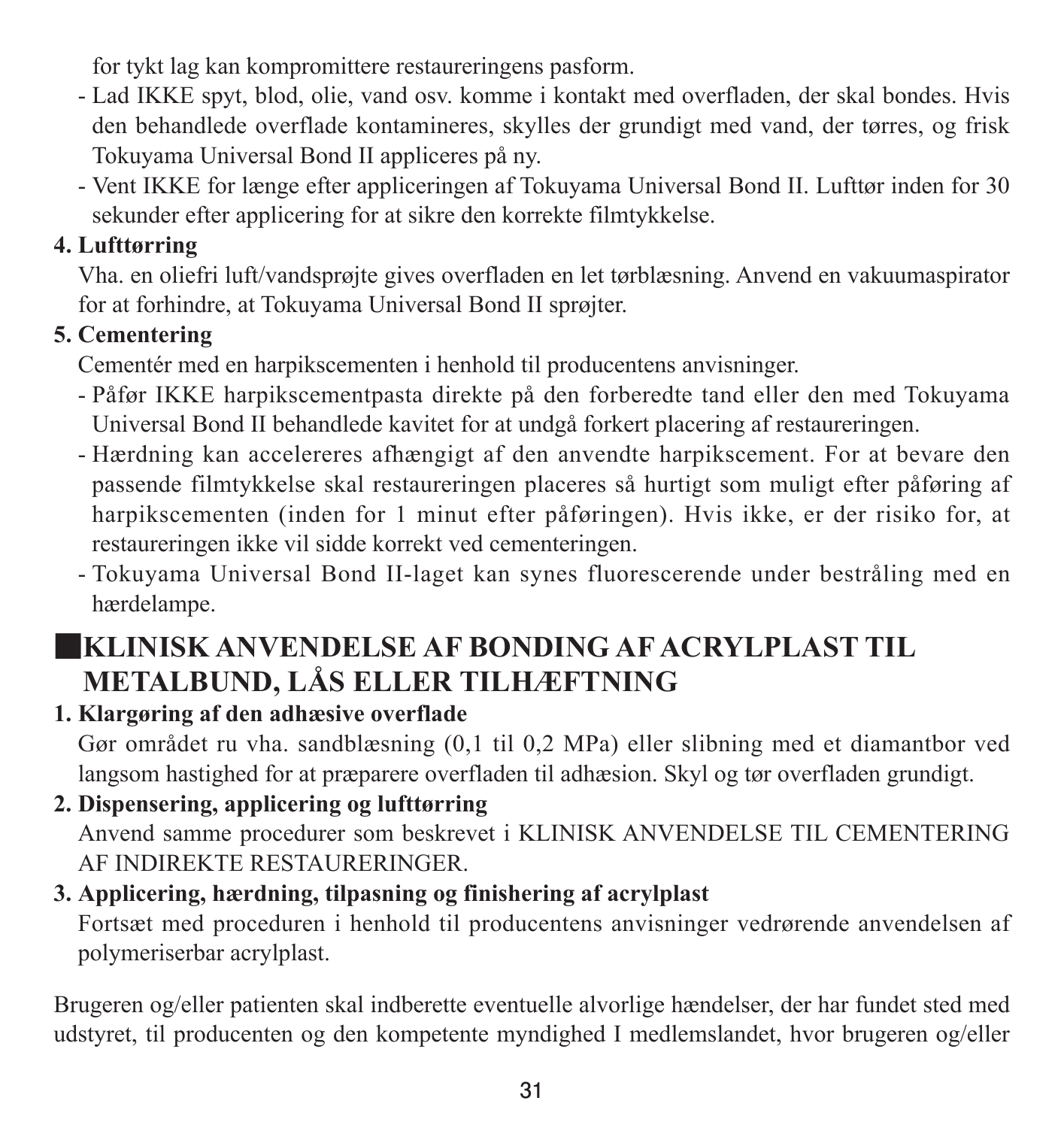patienten er etableret.

VIGTIGT: Producenten er ikke ansvarlig for beskadigelse eller personskade forårsaget af ukorrekt anvendelse af dette produkt. Det er brugerens personlige ansvar at sikre, at dette produkt er egnet til anvendelsen før brug.

Specifikationerne kan ændres uden forudgående varsel. Når produktspecifikationerne ændres, kan anvisningerne og forholdsreglerne også ændre sig.

# **DEUTSCH**

**Bitte vor Gebrauch alle Informationen, Vorsichtsmaßnahmen und Hinweise durchlesen.**

### ■**PRODUKTBESCHREIBUNG UND ALLGEMEINE INFORMATIONEN**

- 1. Tokuyama Universal Bond II ist ein selbsthärtendes Zwei-Komponenten-Dentaladhäsivsystem für direkte und indirekte Restaurationen, das mit Techniken zur Selbstätztung, zur selektiven Schmelz-Ätzung und zur Gesamtätzung verwendet werden kann. Als universelles Adhäsiv wurde Tokuyama Universal Bond II so konzipiert, dass es vollständig kompatibel mit lichthärtenden, selbsthärtenden und dualhärtenden Kompositmaterialien ist.
- 2. Tokuyama Universal Bond II verbessert die Bonding-Festigkeit von polymerisierbaren Kunststoffmaterialien (adhäsiver Kunststoffzement, Acrylharz und Komposit) an indirekten Restaurationsmaterialien wie Glaskeramiken (Porzellan), Oxidkeramiken (Zirkonoxid und Aluminiumoxid), Metallen (Edelmetalle und unedle Metalle) und Kunststoffmaterialien einschließlich anorganischen Füllern.
- 3. Tokuyama Universal Bond II enthält Phosphorsäure-Monomer, Bisphenol-A- di-(2-hydroxy propoxy)Dimethacrylat (Bis-GMA), Triethylen-Glykol-Dimethacrylat (TEGDMA), 2-Hydroxyethyl-Methacrylate (HEMA), MTU-6 (Thiouracil-Monomer), Silanisierungsmittel, Peroxid, Borat-Katalysator, Aceton, Ethanol und gereinigtes Wasser.

### ■**INDIKATIONEN**

- Direkte Restaurationen im Front- und Seitenzahnbereich mit lichthärtenden, dualhärtenden und selbsthärtenden Kompositmaterialien
- Intraorale Reparatur von Komposit-Restaurationen, von Verblendkeramiken, von Metall und allen Keramik-Restaurationen ohne einen zusätzlichen Primer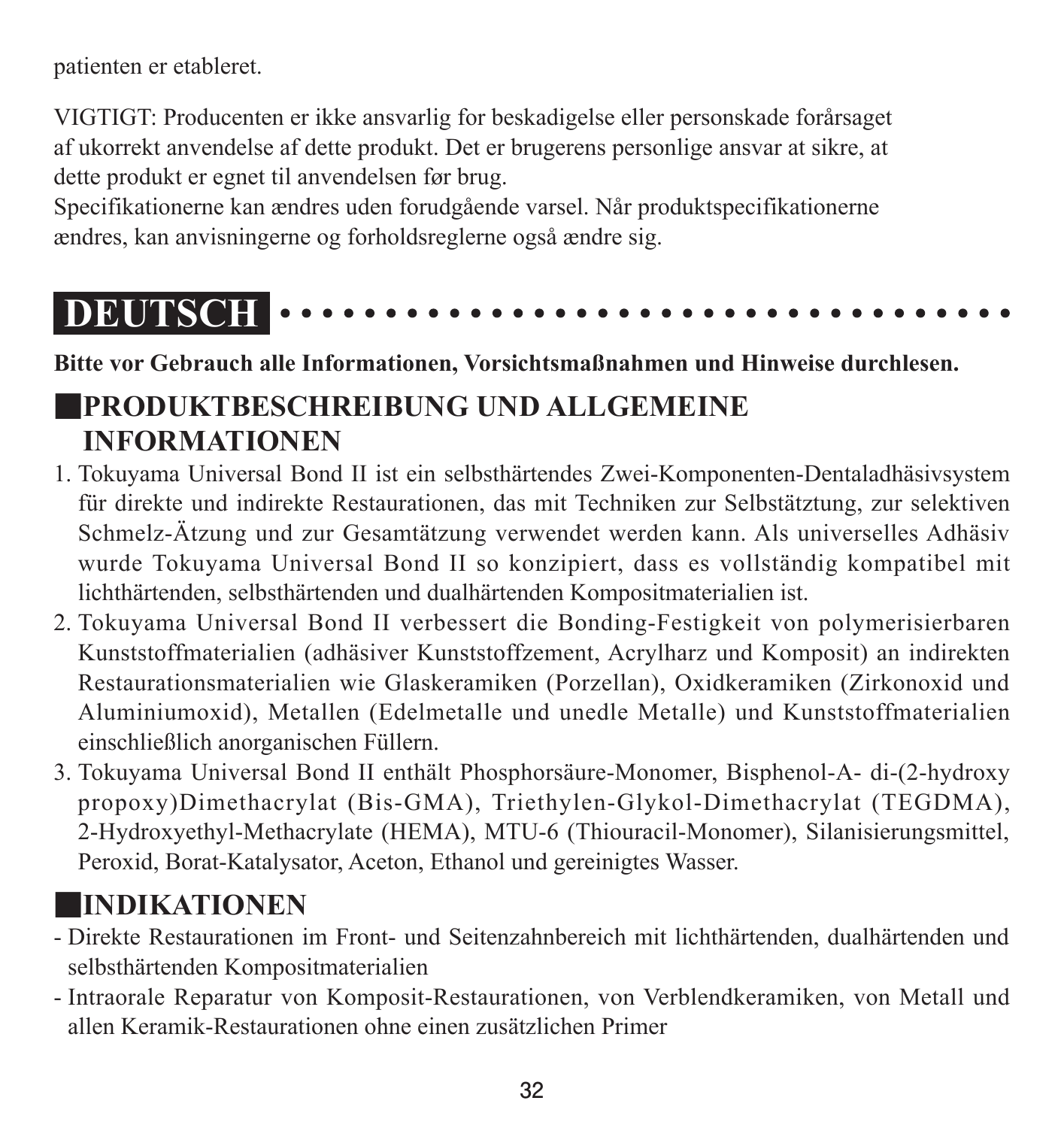- Zementierung von indirekten Restaurationen und Veneers in Kombination mit lichthärtenden, dualhärtenden und selbsthärtenden Kunststoffzementen
- Bonden von Stumpf-Aufbauten aus Stumpf-Aufbaumaterialien
- Bonden von Prothesenkunststoff auf eine Metallbasis, Klammer oder Befestigung
- Reparatur von Zahnprothesen mit Metallbasis, Klammer oder Befestigung
- Bonden von opakem Kunststoff auf eine Metallbasis bei der Herstellung von mit Kunststoff verblendeten

### ■**KONTRAINDIKATIONEN**

Tokuyama Universal Bond II enthält methacrylathaltige Monomere, Peroxid, organische Lösungsmittel und Säurens. Verwenden Sie Tokuyama Universal Bond II NICHT für Patienten, die allergisch oder überempfindlich auf methacrylathaltige Monomere, verwandte Monomere, Peroxid oder organische Lösungsmittel und Säuren reagieren.

### ■**VORSICHTSMASSNAHMEN**

- 1) Tokuyama Universal Bond II NUR für die in dieser Anleitung angegebenen Zwecke VERWENDEN. Tokuyama Universal Bond II nur entsprechend dieser Anleitung verwenden.
- 2) Tokuyama Universal Bond II darf nur an zugelassene Zahnärzte verkauft und von diesen verwendet werden. Es darf weder an andere Personen verkauft noch von solchen verwendet werden.
- 3) Tokuyama Universal Bond II NICHT VERWENDEN, wenn die Versiegelung der Verpackung beschädigt ist oder offensichtlich manipuliert wurde.
- 4) Wenn Tokuyama Universal Bond II eine allergische oder Überempfindlichkeitsreaktionen auslöst, die Anwendung sofort unterbrechen.
- 5) Verwenden Sie grundsätzlich Untersuchungshandschuhe (aus Kunststoff, Vinyl oder Latex) beim Umgang mit Tokuyama Universal Bond II, um mögliche allergische Reaktionen durch Methacrylatmonomere zu vermeiden. Hinweis: Bestimmte Substanzen/Materialien können die Untersuchungshandschuhe durchdringen. Wenn Tokuyama Universal Bond II in Kontakt mit den Untersuchungshandschuhen kommt, die Handschuhe ausziehen und entsorgen sowie die Hände so bald wie möglich gründlich mit Wasser waschen.
- 6) Kontakt von Tokuyama Universal Bond II mit Augen, Schleimhäuten, Haut und Kleidung vermeiden.
	- - Wenn Tokuyama Universal Bond II in Kontakt mit den Augen kommt, die Augen gründlich mit Wasser ausspülen und unverzüglich einen Augenarzt konsultieren.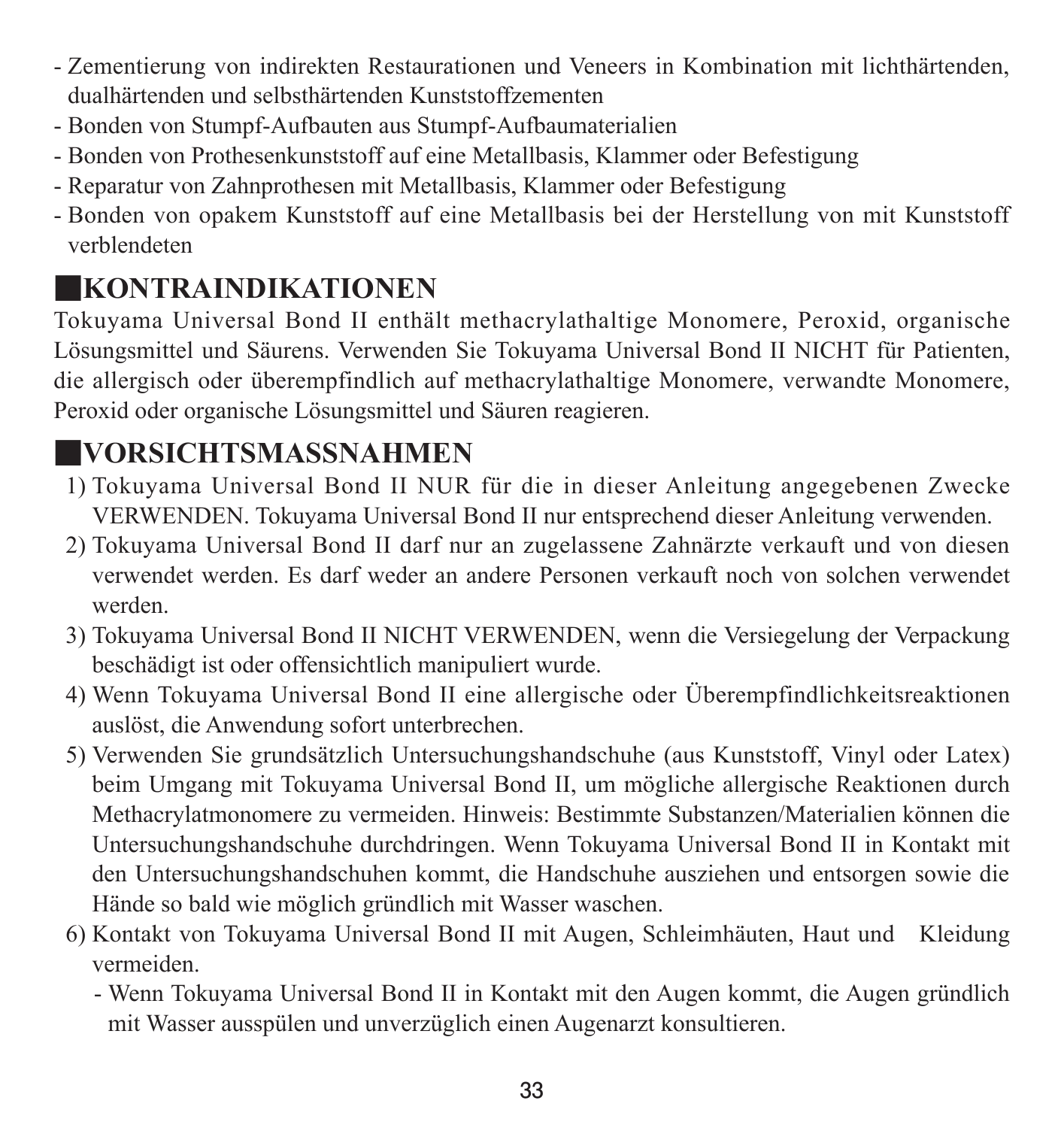- - Wenn Tokuyama Universal Bond II in Kontakt mit Schleimhäuten kommt, die betroffene Region sofort abwischen und nach Fertigstellung der Restauration gründlich mit Wasser abspülen. Betroffene Regionen können durch Proteinkoagulation eine weißliche Verfärbung zeigen, die jedoch innerhalb von 24 Stunden wieder verschwinden sollte. Falls eine solche weißliche Verfärbung nicht innerhalb von 24 Stunden verschwindet, unverzüglich einen Arzt konsultieren; der Patient sollte diesbezüglich entsprechend aufgeklärt werden.
- - Wenn Tokuyama Universal Bond II in Kontakt mit der Haut oder Kleidung kommt, die Region unverzüglich mit einem alkoholgetränkten Baumwolltupfer oder Gazestreifen nass abwischen.
- Den Patienten sofort nach der Behandlung ausspülen lassen.
- 7) Tokuyama Universal Bond II sollte nicht verschluckt oder aspiriert werden. Verschlucken oder Aspiration kann zu ernsthaften Verletzungen führen.
- 8) Um das unbeabsichtigte Verschlucken von Tokuyama Universal Bond II zu vermeiden, das Material in Reichweite von Patienten und Kindern nicht unbeaufsichtigt lassen.
- 9) Tokuyama Universal Bond II oder seine Dämpfe dürfen NICHT in Kontakt mit offenen Flammen kommen, da Tokuyama Universal Bond II entzündlich ist.
- 10) Um eine Kreuzkontamination und eine Verringerung der Bonding-Festigkeit zu vermeiden, die Einweg-Applikatoren und die Einweg-Mischbehälter verwenden NICHT wiederverwenden. Reinigen Sie den Entnahmebehälter nach jedem Gebrauch sorgfältig mit Alkohol.
- 11) Verwenden Sie Tokuyama Universal Bond II NICHT direkt in einer Kavität in unmittelbarer Nähe der Pulpa. In diesem Fall wird ein Pulpenschutz mit Glasionomer-Abdeckung oder Kalziumhydroxid empfohlen. Verwenden Sie KEINE EUGENOLHALTIGEN PRODUKTE, da diese die Aushärtung von Tokuyama Universal Bond II verhindern.
- 12) Denken Sie daran, dass, wenn eine Restauration aufgrund schlecht ausgerichteter Okklusion oder Bruxismus (Zusammenbeißen, Schleifen oder Klopfen) abgesplittert ist, die reparierte Restauration erneut absplittern kann.
- 13) Verwenden Sie KEINE Mischbehälter anderer Hersteller.
- 14) Verwenden Sie den mitgelieferten Mischbehälter oder Einweg-Mischbehälter zur Entnahme und Mischung von Tokuyama Universal Bond II. Wenn Tokuyama Universal Bond II nicht in den Mischbehälter aus Gummi gegeben wird, kann es schwierig sein, ausgehärtetes Tokuyama Universal Bond II aus dem verwendeten Mischbehälter zu entfernen. Entfernen Sie ausgehärtetes Tokuyama Universal Bond II indem Sie das Gummi von innen nach außen wenden.
- 15) Mischen Sie Tokuyama Universal Bond II NICHT mit Primern oder Adhäsiven anderer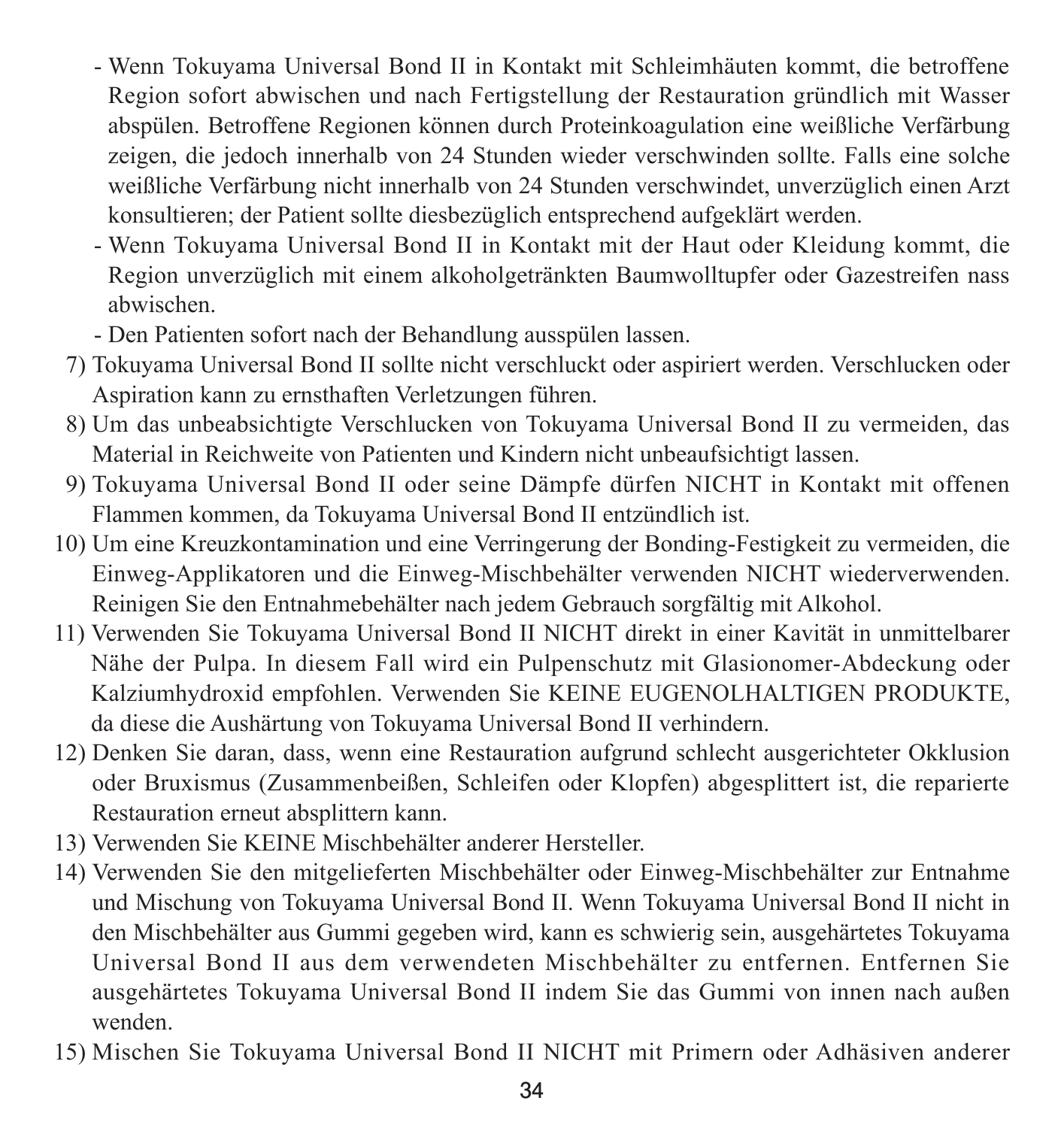Marken.

- 16) Um ein Verspritzen der Flüssigkeit zu vermeiden, sollten die Flaschen mit Tokuyama Universal Bond II nicht sofort nach der Herausnahme aus dem Kühlschrank geöffnet werden. Tokuyama Universal Bond II muss vor der Verwendung auf Zimmertemperatur gebracht werden. Warten Sie nach der Entnahme aus dem Kühlschrank 20 Minuten oder so lange, bis das Produkt Zimmertemperatur erreicht hat.
- 17) Verwenden Sie Tokuyama Universal Bond II nicht mit Kunststoffmaterialien, für die spezielle Adhäsive oder Primer spezifiziert sind.

### ■**VORSICHTSMASSNAHMEN FÜR MEDIKAMENTE UND MATERIALIEN**

1) Einige Materialien und Medikamente (hämostatisches Material) verhindern das Abbinden/die Adhäsion von Tokuyama Universal Bond II.

Verwenden Sie KEINE Produkte mit folgenden Inhaltsstoffen:

- Eugenol
- Eisen(III)-Sulfat
- Kalziumsulfat
- Aluminiumsulfat
- Diamin-Silberfluorid [Molekülformel: Ag(NH<sub>3</sub>)<sub>2</sub>F]
- 2) Direkt nach der Applikation von Materialien mit folgenden Inhaltsstoffen haftet Tokuyama Universal Bond II nicht auf der Zahnstruktur:
	- Wasserstoffperoxid (Oxydol)
	- Natriumhypochlorit

 Wir empfehlen, diese Materialien am Tag der Zementierung zu vermeiden. Sie können jedoch für eine Wurzelbehandlung verwendet werden, da die durch sie hervorgerufene Adhäsionshemmung normalerweise innerhalb von fünf Tagen verschwindet.

### ■**AUFBEWAHRUNG**

- 1) Lagern Sie Tokuyama Universal Bond II bei Temperaturen zwischen 0 und 25°C (32 bis 77°F).
- 2) Von Hitze, direkter Sonnenstrahlung, Funken und offenen Flammen fernhalten.
- 3) NICHT nach dem auf der Flasche/Packung angegebenen Verfallsdatum verwenden.

### ■**ENTSORGUNG**

Ungebrauchtes Tokuyama Universal Bond II muss mit einem inerten, resorbierenden Material wie etwa Gaze oder Baumwolle aufgesaugt und entsprechend den örtlichen Vorschriften entsorgt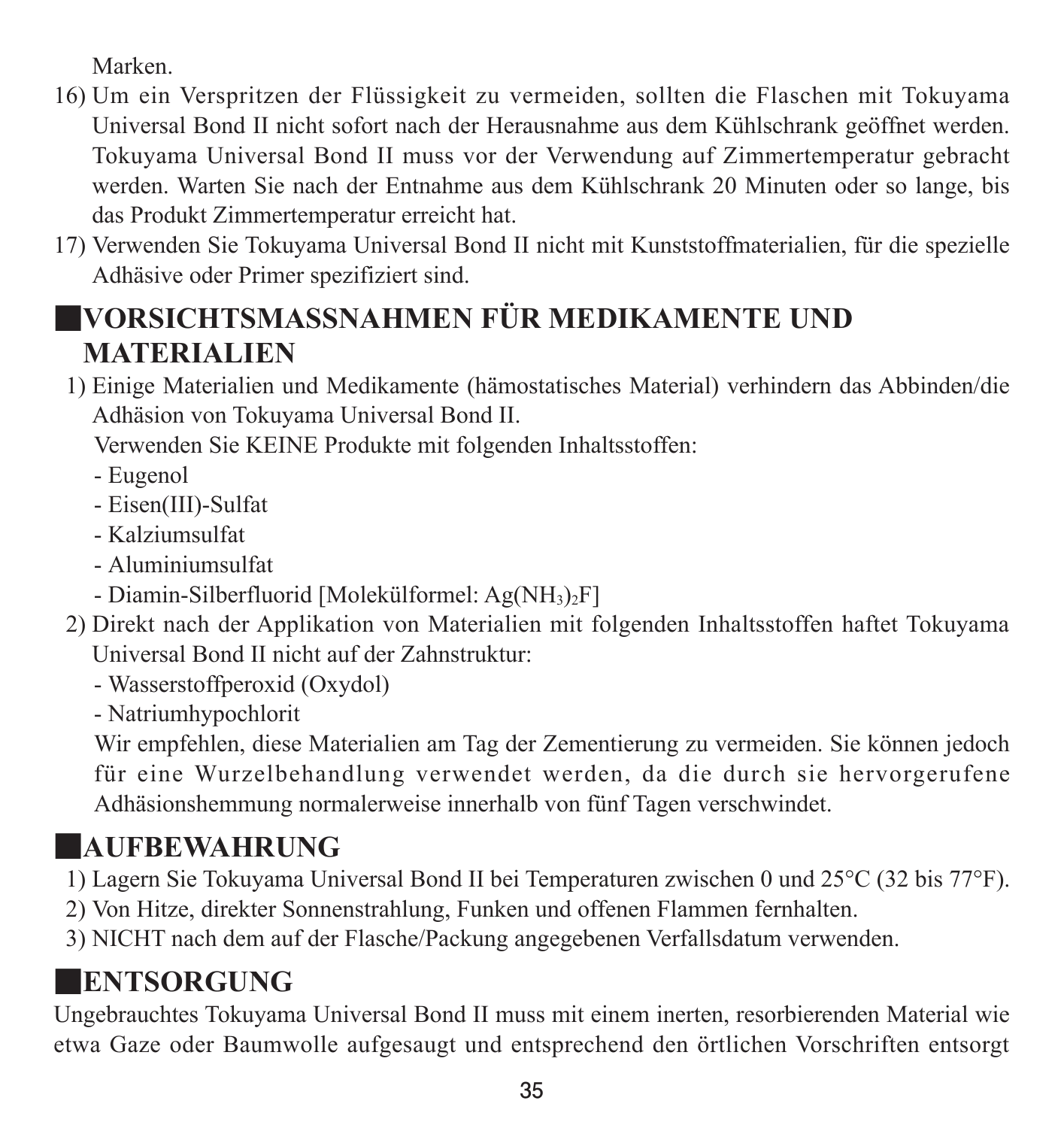werden.

### ■**KLINISCHE ANWENDUNG FÜR DIREKTE RESTAURATIONEN UND INTRAORALE REPARATUR VON RESTAURATIONEN MIT KOMPOSIT**

#### **1. Reinigung**

Die Zahnoberfläche gründlich mit einem Gummikelch und einer fluoridfreien Paste reinigen und dann mit Wasser abspülen.

#### **2. Isolierung**

Die Isolierung erfolgt vorzugsweise mit Kofferdam.

#### **3. Kavitätenpräparation**

Die Kavität präparieren und mit Wasser abspülen. Die Schmelzränder von Präparationen im Frontzahnbereich (Klasse III, IV, V) anschrägen und bei Präparationen im Seitenzahnbereich (Klasse I, II) mit einer Hohlkehle versehen. Anschrägungen und Hohlkehlen tragen dazu bei, weniger markante Übergänge zwischen Kavitätenrändern und Restauration zu schaffen und verbessern dadurch sowohl die Ästhetik als auch die Retention.

- Wenn eine Haftfläche mit unbeschliffenem Schmelz vorliegt, applizieren Sie Ätzmittel auf diesen Schmelz. Siehe Abschnitt "Technik zur selektiven SchmelzÄtzung".

#### **4. Trocknen**

Trocknen Sie die Kavität durch Abtupfen oder mit einem Luftbläser.

- Trocknen Sie vitale Zähne NICHT völlig aus. Eine Austrocknung kann zu postoperativer Überempfindlichkeit führen.
- Die nachfolgend aufgeführten Substanzen hemmen das Aushärten von Tokuyama Universal Bond II und sollten durch gründliche Reinigung der Zahnoberfläche mit Alkohol, Zitronensäure oder durch Auftragen von Phosphorsäure 2 bis 3 Sekunden vor der Anwendung entfernt werden:

1) Ölnebel vom Handstück

2) Speichel, Blut und Exsudate

#### **5. Ätzen der Zahnstruktur (optional)**

(a.) Technik zur selektiven Schmelz-Ätzung

 Tragen Sie Phosphorsäure-Ätzgel nur auf den Schmelz auf, der den Rand der präparierten Kavität umgibt, und belassen Sie das Phosphorsäure-Ätzgel für 10–15 Sekunden dort. Spülen Sie die geätzte Oberfläche sorgfältig (mindesten 15 Sekunden) mit Wasser ab und trocknen Sie sie mit einem schwachen Luftstrom.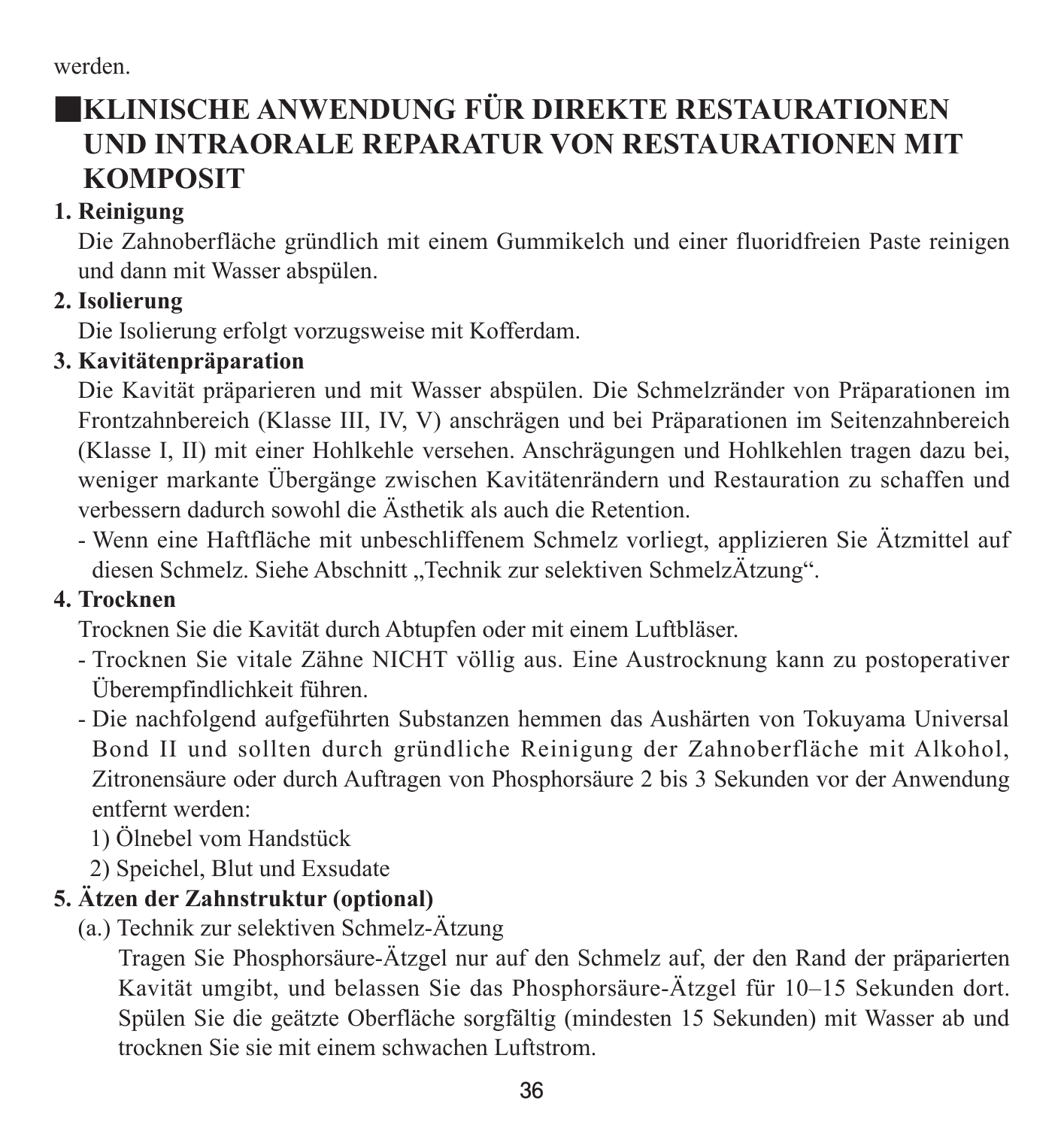(b.) Technik zur Gesamtätzung

 Tragen Sie Phosphorsäure-Ätzgel zuerst auf den präparierten Schmelz und dann auf das Dentin auf. Das Ätzmittel sollte zur Reaktion 10–15 Sekunden auf dem Schmelz und dem Dentin belassen werden. Spülen Sie sorgfältig (mindesten 15 Sekunden) mit Wasser ab und trocknen Sie mit einem schwachen Luftstrom oder Wattepellets; dabei nicht zu stark trocknen.

### **6. Präparation der Adhäsionsoberfläche bei Reparaturen**

6.1 Kompositmaterialien und Keramiken außer Porzellan

Gegebenenfalls die Ränder abschrägen. Den Bereich durch Air-Abrasion oder Schleifen mit einem Diamantbohrer bei niedriger Geschwindigkeit aufrauen, um die Oberfläche für die Adhäsion zu präparieren. Die Oberfläche sorgfältig spülen und trocknen.

6.2 Metallrestaurationen

Den Bereich durch Air-Abrasion oder Schleifen mit einem Diamantbohrer bei niedriger Geschwindigkeit aufrauen, um die Oberfläche für die Adhäsion zu präparieren. Die Oberfläche sorgfältig spülen und trocknen.

6.3 Porzellan

Gegebenenfalls die Ränder abschrägen. Die Oberfläche NICHT aufrauen. Den Bereich polieren, um eine saubere und frische Oberfläche für die Adhäsion zu präparieren. Die Oberfläche sorgfältig spülen und trocknen.

- Bei Air-Abrasion Aluminiumoxidpulver mit einer Korngröße von mindestens 30 bis 50 μm verwenden.
- Die nachfolgend aufgelisteten Substanzen verhindern die Adhäsion und müssen durch mechanische Reinigung oder mit Hilfe von Alkohol von der Adhäsionsfläche entfernt werden.

1) Ölnebel vom Handstück

2) Plaque, Zahnstein, Speichel, Blut und Sekrete

- Bei Bedarf die nicht zu bondende Fläche mit Matrizenband, Paraffinfilm, Vaseline o. ä. schützen.

### **7. Entnahme von Tokuyama Universal Bond II**

Warten Sie vor der Verwendung, bis Tokuyama Universal Bond II Zimmertemperatur erreicht hat. Öffnen Sie die Flasche durch Abnehmen des Verschlusses und geben Sie jeweils einen Tropfen Tokuyama Universal Bond II A und B in den Mischbehälter oder Einweg-Mischbehälter. Mischen Sie sorgfältig mit einem Einweg-Applikator, bis der gemischte Haftvermittler grün ist.

- Entnehmen Sie Tokuyama Universal Bond II B SOFORT nach der Entnahme von A. Aufgrund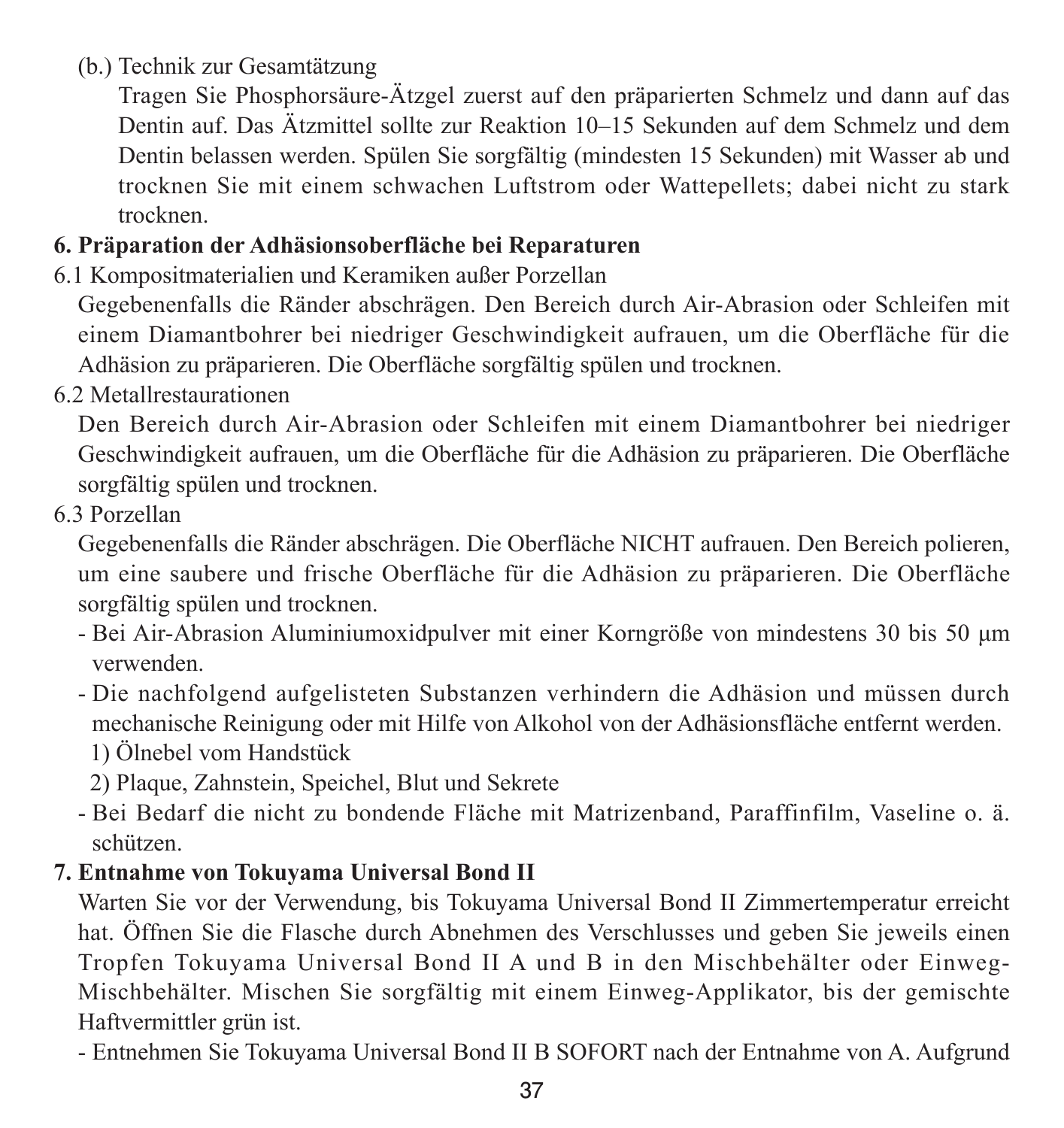der Verflüchtigung des Lösungsmittels kann Tokuyama Universal Bond II A erneut die Farbe rosa annehmen, wenn sich das Produkt zu lange setzt. Wenn Bond A rosa wird, entsorgen Sie es und entnehmen Sie erneut frisches Tokuyama Universal Bond II A und B.

- Beenden Sie die Anwendung innerhalb von 1 Minute nach der Entnahme, wenn Sie den Mischbehälter verwenden, da Tokuyama Universal Bond II flüchtige Lösemittel enthält. Nach dem Mischen verändert sich aufgrund einer katalytischen Reaktion allmählich die Farbe von Tokuyama Universal Bond II. Dies ist normal und stellt kein Problem mit Tokuyama Universal Bond II dar.
- Beenden Sie die Anwendung innerhalb von 3 Minuten nach der Entnahme, wenn Sie den Einweg-Mischbehälter verwenden.
- Halten Sie die Flaschen mit Tokuyama Universal Bond II A und B bei der Entnahme immer senkrecht. Die Flaschen bei der Entnahme niemals schräg oder waagerecht halten. Dadurch könnte Tokuyama Universal Bond II in die Düse zurückfließen und der Flascheninhalt kontaminiert werden.
- Berühren Sie bei der Entnahme die Düse zum Mischbehälter NICHT. Tauschen Sie die Flaschenverschlüsse von Tokuyama Universal Bond II A und B nicht aus. Wenn Tokuyama Universal Bond II A und B bei der Entnahme in Kontakt kommen, kann Tokuyama Universal Bond II in der Düse aushärten.
- Wischen Sie vor dem Verschließen überschüssiges Tokuyama Universal Bond II von der Düsenspitze und der Innenseite des Verschlusses ab.
- Verschließen Sie die Flaschen mit Tokuyama Universal Bond II A und B direkt nach der Entnahme wieder fest mit ihren Verschlüssen.
- Ziehen Sie die Flaschenverschlüsse NICHT zu fest an.

### **8. Applikation von Tokuyama Universal Bond II**

Tragen Sie mithilfe des Einweg-Applikators Tokuyama Universal Bond II auf alle Haftflächen auf. Achten Sie darauf, dass keine Oberflächen vergessen werden, auf die Tokuyama Universal Bond II appliziert werden sollte.

- Tragen Sie bei einer intraoralen Reparatur von Restaurationen, wenn die Haftfläche sowohl aus Zahnstruktur als auch aus Restaurationen (Keramik, Porzellan, Metall oder Kompositmaterialien) besteht, das gemischte Tokuyama Universal Bond II sofort auf die gesamte Haftfläche auf. Es werden keine zusätzlichen Primer benötigt.
- Wenn sich das applizierte Tokuyama Universal Bond II am Kavitätenboden oder am Winkel zwischen Kavität und Oberfläche ansammelt und zu dick ist, um mit einem Luftstrom verringert zu werden, können Sie den Überschuss mit einer Papierspitze oder einem neuen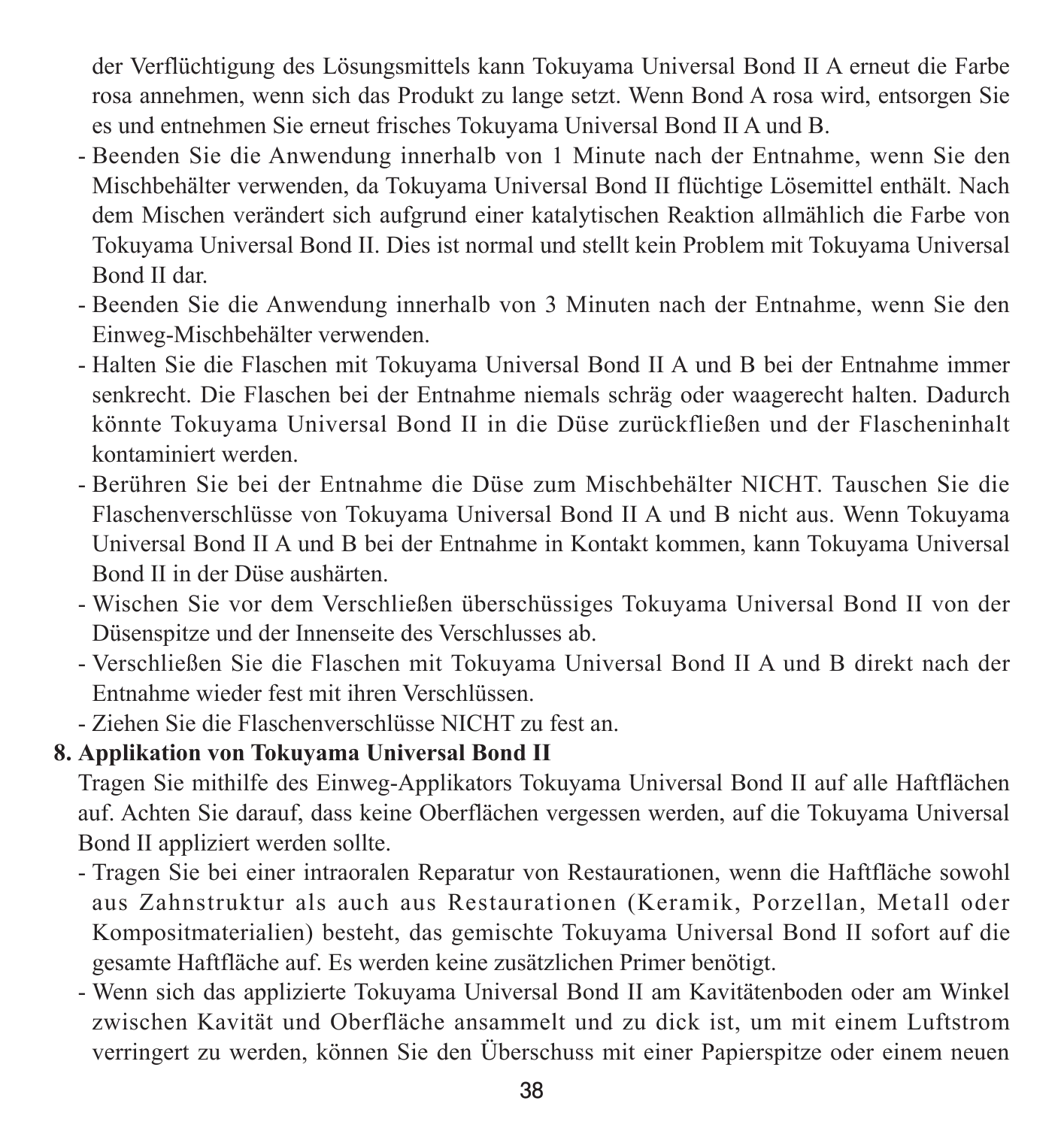Einweg-Applikator entfernen.

- Achten Sie darauf, dass überschüssiges Tokuyama Universal Bond II nicht in den subgingivalen Bereich fließt. Sollte Tokuyama Universal Bond II in den subgingivalen Bereich geflossen sein, spülen und trocknen Sie diesen sorgfältig.
- Wenn appliziertes Tokuyama Universal Bond II durch Speichel, Blut oder andere Flüssigkeiten kontaminiert wurde, sorgfältig mit Wasser abspülen, trocknen und erneut frisches Tokuyama Universal Bond II auftragen.
- Spülen Sie appliziertes Tokuyama Universal Bond II NICHT mit Wasser ab, sofern keine unbeabsichtigte Kontamination vorliegt.
- Warten Sie nach der Applikation von Tokuyama Universal Bond II NICHT zu lange. Trocknen Sie mit Luft innerhalb von 30 Sekunden nach der Applikation, um die richtige Filmdicke sicherzustellen.

#### **9. Lufttrocknen**

Applizieren Sie mithilfe einer ölfreien Luft/Wasser-Spritze einen kontinuierlichen, schwachen Luftstrom auf die Tokuyama Universal Bond II -Oberfläche, bis das fließende Tokuyama Universal Bond II ohne eine Bewegung in derselben Position verbleibt. Beenden Sie den Vorgang indem Sie einen schwachen Luftstrom auf die Oberfläche applizieren. Verwenden Sie einen Sauger, um ein Verspritzen von Tokuyama Universal Bond II zu vermeiden.

- Wenn appliziertes Tokuyama Universal Bond II durch Speichel, Blut oder andere Flüssigkeiten kontaminiert wurde, sorgfältig mit Wasser abspülen, trocknen und erneut frisches Tokuyama Universal Bond II auftragen.
- Spülen Sie appliziertes Tokuyama Universal Bond II nicht mit Wasser ab, sofern keine unbeabsichtigte Kontamination vorliegt.
- Sollte Tokuyama Universal Bond II versehentlich verspritzt werden, kann es zu einer Weißfärbung des Gewebes führen oder eine allergische Reaktion auslösen.

#### **10. Komposit**

Restaurieren Sie mit einem lichthärtenden, selbsthärtenden oder dualhärtenden Komposit entsprechend den Herstelleranweisungen. Überschüssiges Komposit ist sorgfältig auszuarbeiten und zu polieren.

- Die Tokuyama Universal Bond II Schicht kann unter einer dentalen Polymerisationslampe fluoreszierend erscheinen.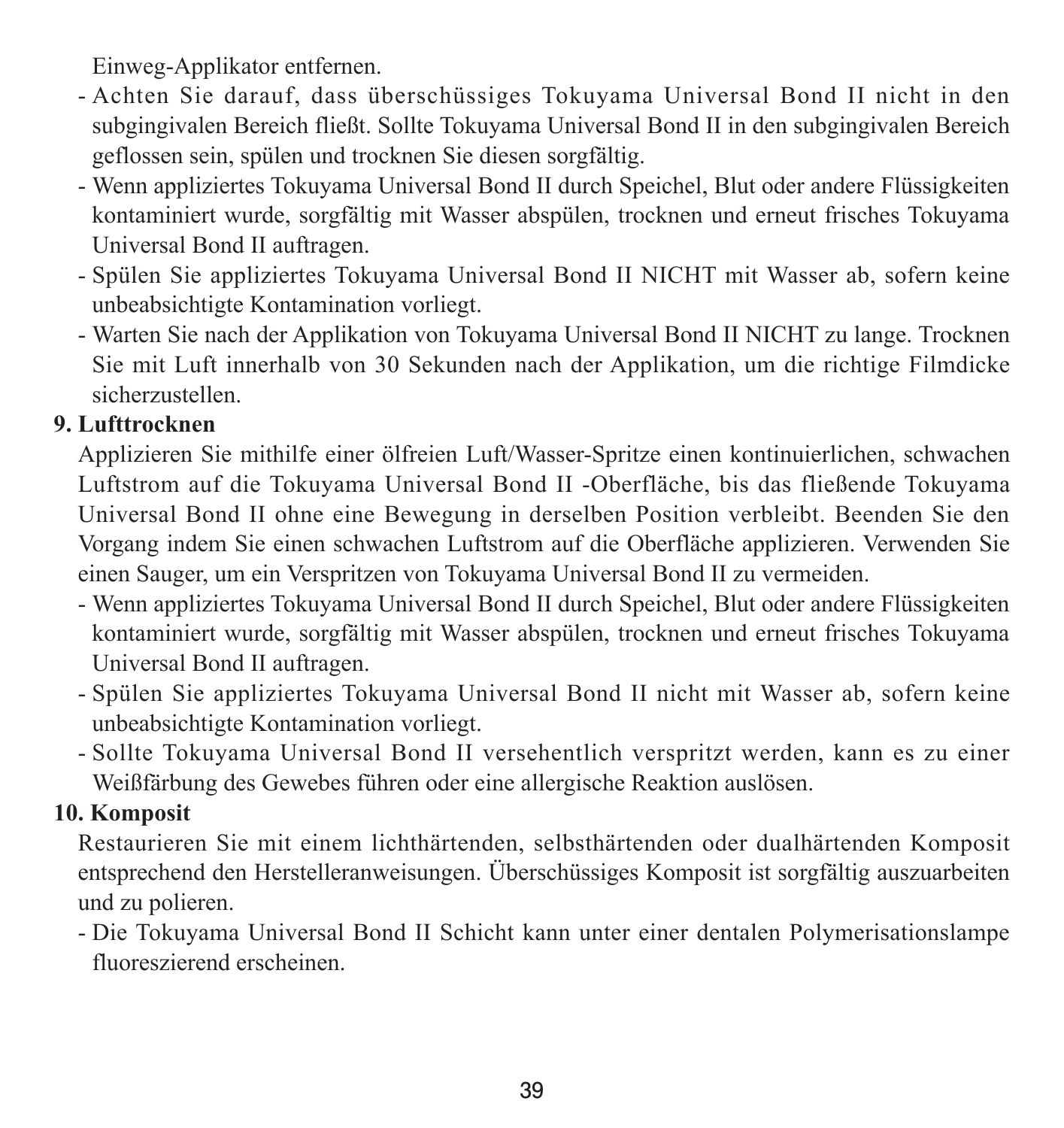## ■**KLINISCHE ANWENDUNG FÜR DIE ZEMENTIERUNG VON INDIREKTEN RESTAURATIONEN**

### **1. Präparation der Adhäsionsoberfläche der Restauration**

1.1 Kompositmaterialien und Keramiken außer Porzellan

Rauen Sie den Innenbereich der Restauration durch Abstrahlen (0,1 bis 0,2 MPa), Air- Abrasion oder Schleifen mit einem Diamantbohrer bei niedriger Geschwindigkeit auf, um die Oberfläche für die Adhäsion vorzubereiten. Spülen und trocknen Sie die Oberfläche sorgfältig.

1.2 Metallrestaurationen

Rauen Sie den Bereich durch Abstrahlen (0,3 bis 0,5 MPa), Air-Abrasion oder Schleifen mit einem Diamantbohrer bei niedriger Geschwindigkeit auf, um die Oberfläche für die Adhäsion vorzubereiten. Spülen und trocknen Sie die Oberfläche sorgfältig.

1.3 Porzellan

Die Oberfläche NICHT aufrauen. Den Bereich polieren, um eine saubere und frische Oberfläche für die Adhäsion zu präparieren. Spülen und trocknen Sie die Oberfläche sorgfältig.

- Bei Abstrahlung oder Air-Abrasion Aluminiumoxidpulver mit einer Korngröße von mindestens 30 bis 50 μm verwenden.
- Wenn die Adhäsionsfläche nicht aufgeraut oder poliert werden kann, den Adhäsionsbereich mit Phosphorsäure anätzen und dann sorgfältig spülen und trocknen.
- Die nachfolgend aufgelisteten Substanzen verhindern eine Adhäsion und müssen über mechanische Reinigung oder mithilfe von Alkohol von der Adhäsionsfläche entfernt werden. Reinigen Sie die Restauration nach erfolgter Anpassung.
	- 1) Gips und Einbettmasse
	- 2) Silikonöl aus Materialien zur Prüfung der Kronenanpassung
	- 3) Ölnebel vom Handstück
	- 4) Plaque, Zahnstein, Speichel, Blut und Sekrete
	- 5) Vorübergehende Restauration und vorübergehender Zement Schützen Sie bei Bedarf die nicht zu bondende Fläche mit Matrizenband, Paraffinfilm, Vaseline o. ä.

### **2. Entnahme von Tokuyama Universal Bond II**

Warten Sie vor der Verwendung, bis Tokuyama Universal Bond II Zimmertemperatur erreicht hat. Öffnen Sie die Flasche durch Abnehmen des Verschlusses und geben Sie jeweils einen Tropfen Tokuyama Universal Bond II A und B in den Mischbehälter oder Einweg-Mischbehälter. Mischen Sie sorgfältig mit einem Einweg-Applikator, bis der gemischte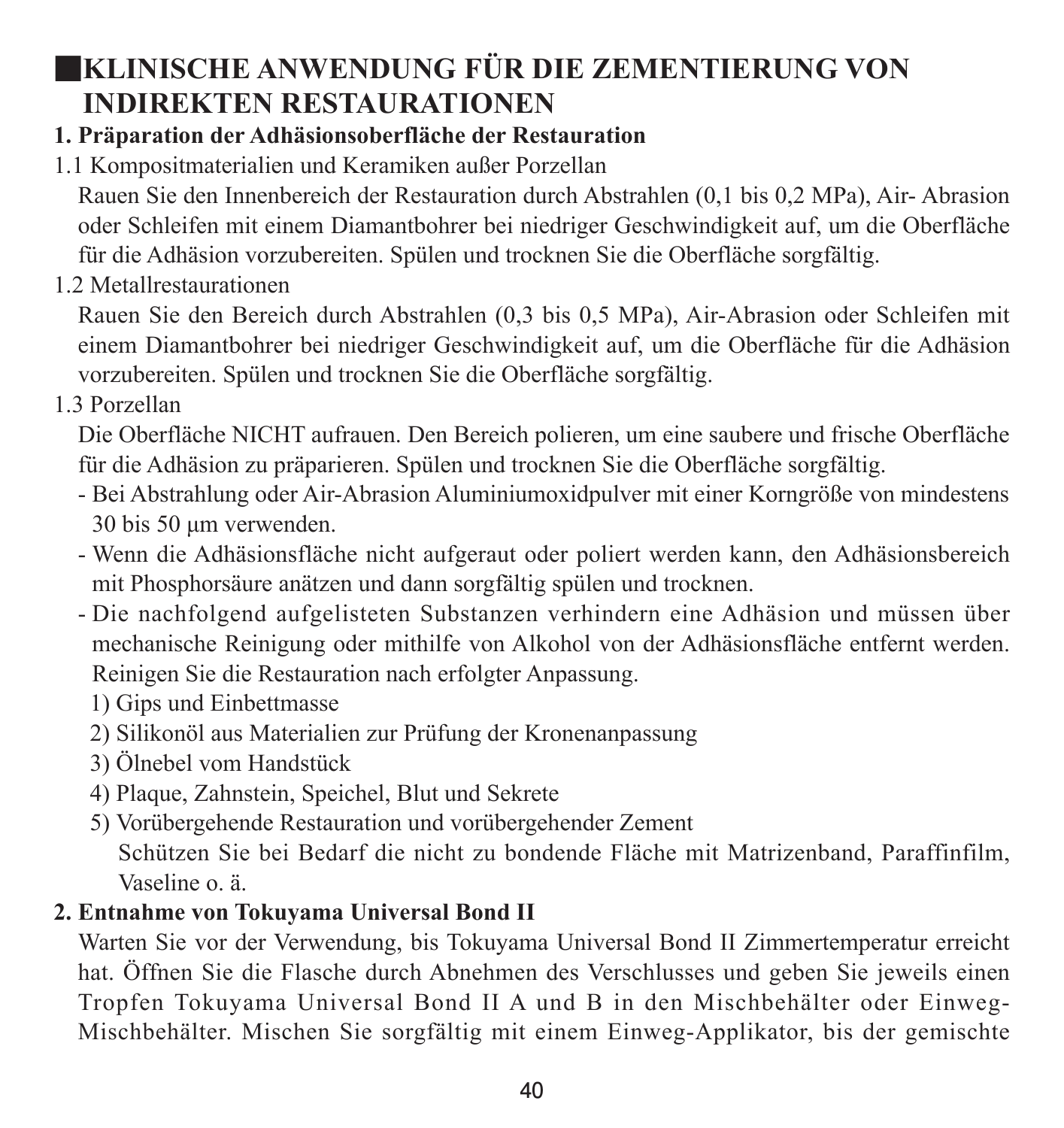Haftvermittler grün ist.

- Entnehmen Sie Tokuyama Universal Bond II B SOFORT nach der Entnahme von A. Aufgrund der Verflüchtigung des Lösungsmittels kann Tokuyama Universal Bond II A erneut die Farbe rosa annehmen, wenn sich das Produkt zu lange setzt. Wenn Bond A rosa wird, entsorgen Sie es und entnehmen Sie erneut frisches Tokuyama Universal Bond II A und B.
- Beenden Sie die Anwendung innerhalb von 1 Minute nach der Entnahme, wenn Sie den Mischbehälter verwenden, da Tokuyama Universal Bond II flüchtige Lösemittel enthält. Nach dem Mischen verändert sich aufgrund einer katalytischen Reaktion allmählich die Farbe von Tokuyama Universal Bond II. Dies ist normal und stellt kein Problem mit Tokuyama Universal Bond II dar.
- Beenden Sie die Anwendung innerhalb von 3 Minuten nach der Entnahme, wenn Sie den Einweg-Mischbehälter verwenden.
- Halten Sie die Flaschen mit Tokuyama Universal Bond II A und B bei der Entnahme immer senkrecht. Die Flaschen bei der Entnahme niemals schräg oder waagerecht halten. Dadurch könnte Tokuyama Universal Bond II in die Düse zurückfließen und der Flascheninhalt kontaminiert werden.
- Berühren Sie bei der Entnahme die Düse zum Mischbehälter NICHT. Tauschen Sie die Flaschenverschlüsse von Tokuyama Universal Bond II A und B nicht aus. Wenn Tokuyama Universal Bond II A und B bei der Entnahme in Kontakt kommen, kann Tokuyama Universal Bond II in der Düse aushärten.
- Wischen Sie vor dem Verschließen überschüssiges Tokuyama Universal Bond II von der Düsenspitze und der Innenseite des Verschlusses ab.
- Verschließen Sie die Flaschen mit Tokuyama Universal Bond II A und B direkt nach der Entnahme wieder fest mit ihren Verschlüssen.
- Ziehen Sie die Flaschenverschlüsse NICHT zu fest an.

### **3. Applikation von Tokuyama Universal Bond II**

Tragen Sie mithilfe des Einweg-Applikators vermischtes Tokuyama Universal Bond II auf die zu bondende Fläche auf.

- Stellen Sie sicher, dass Tokuyama Universal Bond II die gesamte Fläche bedeckt, auf die der Zement appliziert werden soll.
- Applizieren Sie NICHT eine zu große Menge. Eine einzige Applikation von Tokuyama Universal Bond II ist ausreichend. Eine zu dicke Schicht kann die Passgenauigkeit der Restauration beeinträchtigen.
- Achten Sie darauf, dass KEIN Speichel, Blut, Öl, Wasser usw. in Kontakt mit der zu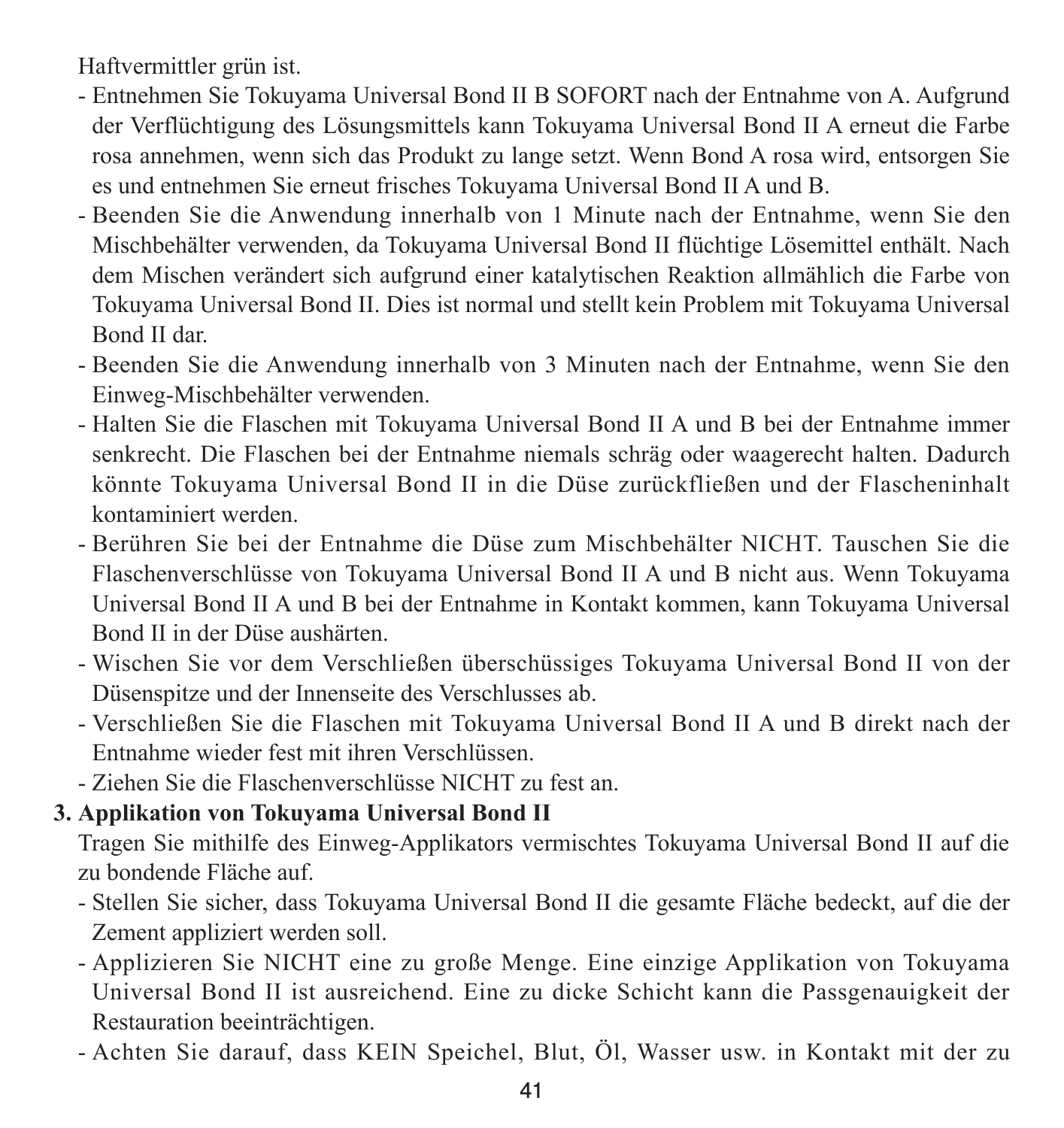bondenden Fläche kommt. Ist die behandelte Fläche kontaminiert, sorgfältig mit Wasser spülen, trocknen und erneut frisches Tokuyama Universal Bond II auftragen.

- Warten Sie nach der Applikation von Tokuyama Universal Bond II NICHT zu lange. Trocknen Sie mit Luft innerhalb von 30 Sekunden nach der Applikation, um die richtige Filmdicke sicherzustellen.

### **4. Lufttrocknen**

Applizieren Sie mithilfe einer ölfreien Luft/Wasser-Spritze einen schwachen Luftstrom auf die Oberfläche. Verwenden Sie einen Sauger, um ein Verspritzen von Tokuyama Universal Bond II zu vermeiden.

### **5. Zementieren**

Zementieren Sie mit einem Kunststoffzement entsprechend den Herstelleranweisungen.

- Applizieren Sie die Kunststoffzementpaste NICHT direkt auf den mit Tokuyama Universal Bond II präparierten Zahn oder die damit behandelte Kavität, um einen fehlerhaften Sitz der Restauration zu vermeiden.
- Die Aushärtung kann je nach verwendetem Kunststoffzement beschleunigt werden. Um die richtige Filmdicke beizubehalten, setzen Sie die Restauration so schnell wie möglich nach Applikation des Kunststoffzements (innerhalb von 1 Minute nach der Entnahme) ein. Ansonsten besteht die Möglichkeit, dass sich die Restauration nicht richtig mit der Zementierung verbindet.
- Die Tokuyama Universal Bond II Schicht kann unter einer dentalen Polymerisationslampe fluoreszierend erscheinen.

## ■**KLINISCHE ANWENDUNG FÜR DAS BONDEN VON ACRYLHARZ AUF EINE METALLBASIS, KLAMMER ODER BEFESTIGUNG**

### **1. Präparation der Adhäsionsfläche**

Den Bereich durch Abstrahlen (0,1 bis 0,2 MPa) oder Schleifen mit einem Diamantbohrer bei niedriger Geschwindigkeit aufrauen, um die Oberfläche für die Adhäsion zu präparieren. Die Oberfläche sorgfältig spülen und trocknen.

**2. Entnahme, Applikation und Lufttrocknen** Dieselben Verfahren anwenden, die unter KLINISCHE ANWENDUNG FÜR DIE ZEMENTIERUNG VON INDIREKTEN RESTAURATIONEN beschrieben werden.

#### **3. Applikation, Aushärtung, Randbearbeitung und Ausarbeitung von Kunststoff** Das Verfahren entsprechend der Herstelleranweisungen zur Verwendung des polymerisierbaren Kunststoffes durchführen.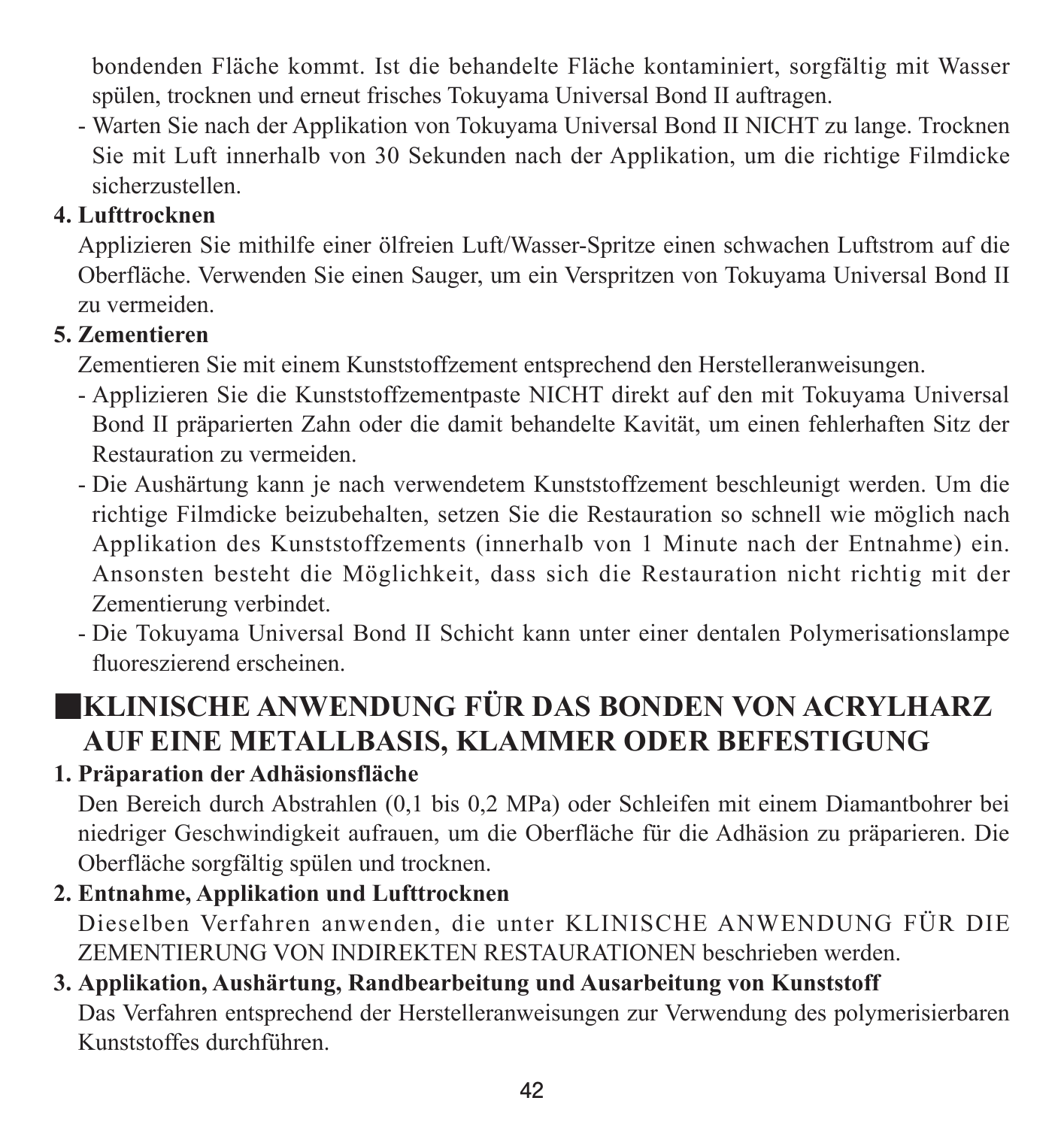Der Anwender und/oder Patient sollte dem Hersteller und der zuständigen Behörde des Mitgliedstaats, in dem der Anwender und/oder Patient ansässig ist, jeden schwerwiegenden Zwischenfall melden, der im Zusammenhang mit dem Produkt aufgetreten ist.

Der Hersteller von Tokuyama Universal Bond II ist nicht für Schäden oder Verletzungen durch unsachgemäße Verwendung dieses Produkts verantwortlich. Es obliegt der persönlichen Verantwortung des Anwenders, die Eignung dieses Produkts für eine entsprechende Anwendung vor dem Gebrauch sicherzustellen.

Die Produktspezifikationen von Tokuyama Universal Bond II können ohne vorherige Ankündigung geändert werden. Bei entsprechenden Änderungen der Produktspezifikationen können sich die Anweisungen und Vorsichtsmaßnahmen ebenfalls ändern.

# **EESTI KEEL**

**Lugege enne kasutamist läbi kogu teave, kõik ettevaatusabinõud ja märkused.**

# ■**TOOTE KIRJELDUS JA ÜLDINE TEAVE**

- 1. Tokuyama Universal Bond II on kahekomponendiline isekõvastuv hammaste kinnitussüsteem nii otseste kui ka kaudsete taastuste jaoks, mida saab kasutada isesöövitava, valikulise emaili söövitamise ja täieliku söövitamise tehnikatega. Universaalse kinnitusainena ühildub Tokuyama Universal Bond II täielikult valguskõvastuvate, isekõvastuvate ja kaksikkõvastuvate komposiitmaterjalidega.
- 2. Tokuyama Universal Bond II parandab polümeriseer i tavate polümeermaterjalide (kleepuv polümeertsement, akrüülpolümeer ja komposiitpolümeer) ühenduse tugevust kaudsete taastusmaterjalidega nagu klaaskeraamika (portselan), oksiidkeraamika (tsirkoonium ja alumiinium), metallid (vääris-ja mittevääris) ning polümeermaterjalidega, sh anorgaanilise täidisega.
- 3. Tokuyama Universal Bond II sisaldab fosforhappe monomeeri, bisfenoolA-di(2-hüdroksüpropoksü)-dimetakrülaati (Bis-GMA), trietüleen-glükooldimetakrülaati (TEGDMA), 2-hüdriksüetüülmetakrülaati (HEMA), MTU-6 (tiouratsiilmonomeer), silaan-sidusagenti, peroksiidi, boraadi katalüsaatorit, atsetooni, etanooli ja puhastatud vett.

# ■**NÄIDUSTUSED**

- Otsesed anterioorsed ja posterioorsed taastused valguskõvastuvate, kaksikkõvastuvate ja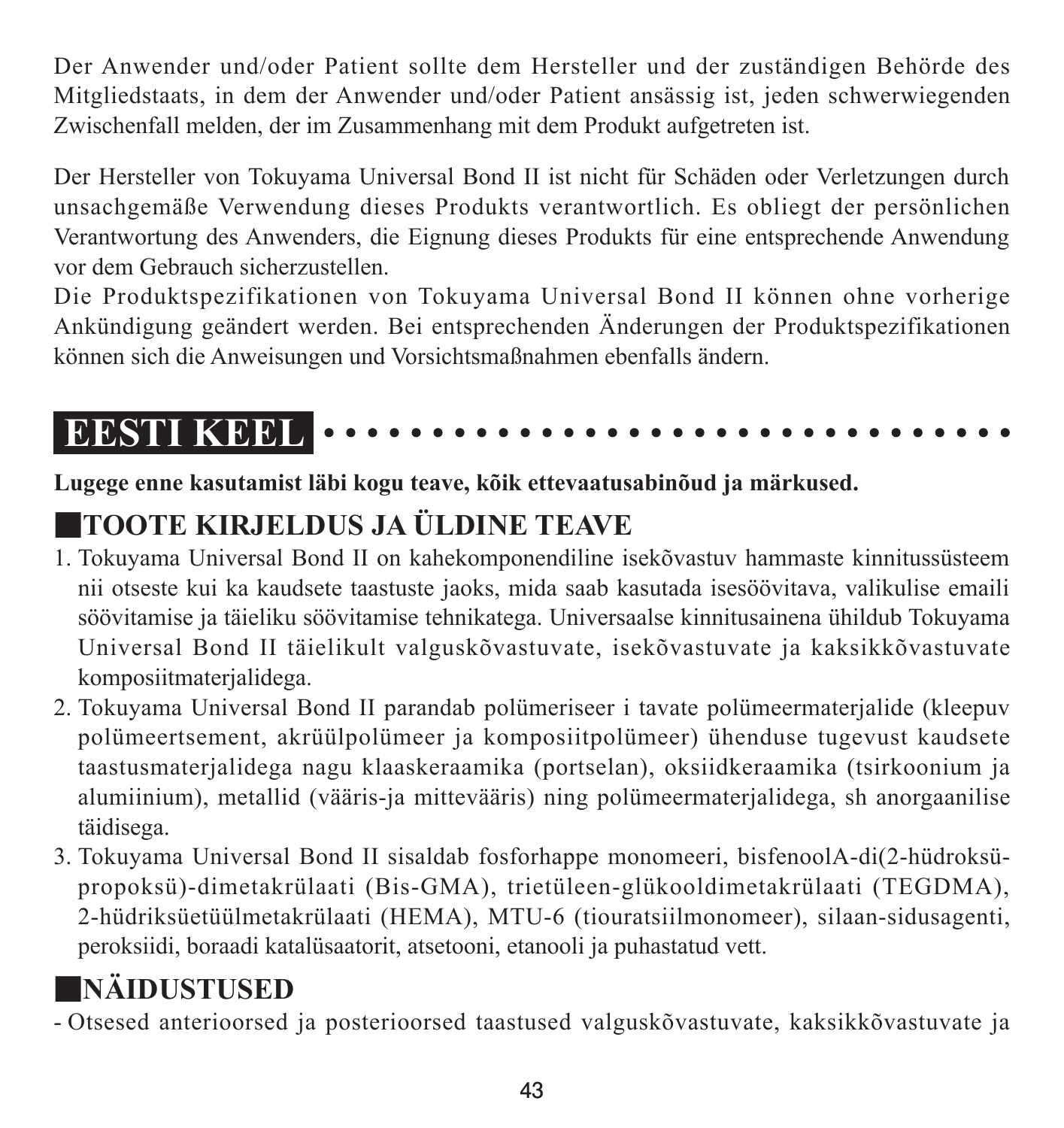isekõvastuvate komposiitmaterjalidega

- Komposiittaastuste, metallkroonidega liidetud portselanist, metallist ja üleni keraamiliste taastuste suusisene parandamine ilma täiendava praimerita
- Kaudsete taastuste ja välispindade tsementimine valguskõvastuvate, kaksikkõvastuvate ja isekõvastuvate polümeertsementidega
- Tuumaehitusmaterjalidest valmistatud tuumade ühendamine
- Hambaproteeside polümeeri ühendamine metallaluse, klambri või kinnitusega
- Metallaluse, klambri või kinnitusega hambaproteesi parandamine
- Läbipaistmatu polümeeri ühendamine metallalusega polümeerpinnaga kroonide kokkupanekul

# ■**VASTUNÄIDUSTUSED**

Tokuyama Universal Bond II sisaldab metakrüülmonomeere, peroksiidi, orgaanilisi lahusteid ja happeid. ÄRGE kasutage Tokuyama Universal Bond II patsientidel, kes on allergilised või ülitundlikud metakrüüli monomeeride, sarnaste monomeeride, peroksiidi, orgaaniliste lahustite ja hanete suhtes.

# ■**ETTEVAATUSABINÕUD**

- 1) ÄRGE kasutage Tokuyama Universal Bond II-I muul otstarbel kui selles juhendis loetletud. Kasutage Tokuyama Universal Bond II-I ainult nii, nagu siin kirjeldatud.
- 2) Tokuyama Universal Bond II on mõeldud müügiks ja kasutamiseks ainult litsentsitud hambaravispetsialistidele. See ei ole mõeldud müügiks ega sobi kasutamiseks isikutele, kes ei ole hambaravispetsialistid.
- 3) ÄRGE kasutage Tokuyama Universal Bond II-I, kui kaitsetihendid on katki või paistab, et neid on proovitud avada.
- 4) Kui Tokuyama Universal Bond II tekitab allergilise reaktsiooni või ülitundlikkuse, lõpetage kohe selle kasutamine.
- 5) Kasutage Tokuyama Universal Bond II käsitsemisel alati kaitsekindaid (kilest, vinüülist või lateksist), et vältida võimalikke allergilisi reaktsioone metakrüülmonomeeridele. Märkus: mõned ained/materjalid võivad läbi kaitsekinnaste tungida. Kui Tokuyama Universal Bond II puutub kaitsekinnastega kokku, võtke kindad käest ja visake need ära ning peske käsi võimalikult kiiresti põhjalikult veega.
- 6) Vältige Tokuyama Universal Bond II-I kokkupuudet silmade, limaskestade, naha ja riietega.
	- - Tokuyama Universal Bond II-I silmasattumisel loputage silmi põhjalikult veega ja pöörduge kohe silmaarsti poole.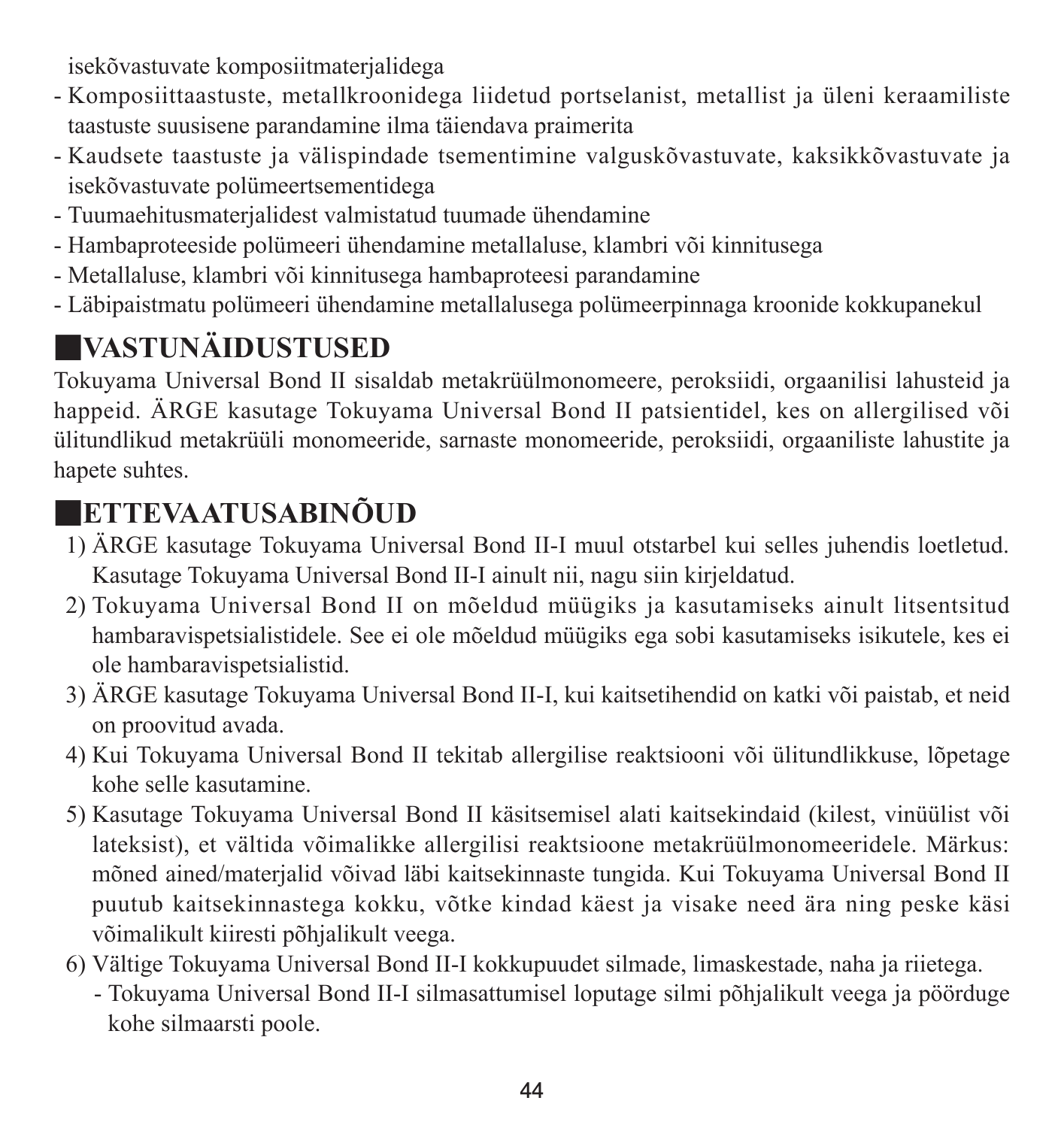- - Tokuyama Universal Bond II-I kokkupuutel limaskestaga pühkige kokkupuutepiirkond kohe puhtaks ja loputage pärast hambataastuse paikaseadmist põhjalikult veega. Ainega kokku puutunud alad võivad valkude koaguleerumise tõttu valgeks muutuda, kuid valge värvus peaks 24 tunni jooksul kaduma. Kui valge värvus ei kao 24 tunni jooksul, pöörduge kohe arsti poole ning soovitage patsiendil samuti seda teha.
- - Tokuyama Universal Bond II-I kokkupuutel naha või riietega puhastage piirkonda kohe alkoholis leotatud vatitupsu või marliga.
- Käskige patsiendil kohe pärast ravi suud loputada.
- 7) Tokuyama Universal Bond II-I ei tohi alla neelata ega aspireerida. Allaneelamine või aspireerimine võib põhjustada tõsiseid vigastusi.
- 8) Tokuyama Universal Bond II-I juhusliku allaneelamise vältimiseks ärge jätke seda järelevalveta patsientide ega laste käeulatusse.
- 9) ÄRGE laske Tokuyama Universal Bond II-IL ega selle aurul kokku puutuda lahtise tulega, kuna Tokuyama Universal Bond II on tuleohtlik.
- 10) Ristsaastumise voi kinnituse norgenemise vältimiseks ÄRGE kasutage ühekordset aplikaatorit korduvalt. ühekordset segamisanumat Puhastage segamisanum pärast iga kasutuskorda pohjalikult alkoholiga.
- 11) ÄRGE kasutage Tokuyama Universal Bond II-I otse augul, mis on pulbi lähedal. Pulpi on soovitav kaitsta klaasionomeervoodriga või kaltsiumhüdroksiidiga. ÄRGE kasutage EUGENOOLIPÕHISEID MATERJALE pulbi kaitsmiseks, kuna need materjalid takistavad Tokuyama Universal Bond II-I kõvastumist.
- 12) Võtke arvesse, et kui taastus on murdunud vale hambumuse või bruksismi (hammaste kokkusurumine, krigistamine või üksteise vastu koputamine) tõttu, võib ka parandatud taastus murduda.
- 13) ÄRGE kasutage teiste tootjate segamisanumaid.
- 14) Kasutage Tokuyama Universal Bond II-I väljutamiseks ja segamiseks komplekti kuuluvat segamisanumat või ühekordset segamisanumat. Kui Tokuyama Universal Bond II-I kummist segamisanumasse ei väljutata, võib kõvastunud Tokuyama Universal Bond II-I olla raske segamisanumast eemaldada. Kõvastunud Tokuyama Universal Bond II-I saab eemaldada kummi ümber pöörates.
- 15) ÄRGE segage Tokuyama Universal Bond II-I teiste kaubamärkide pasta, praimerite ega kinnitusainetega.
- 16) Vedeliku pritsimise vältimiseks ei tohi Tokuyama Universal Bond II-I pudelit pärast külmikust väljavõtmist kohe avada. Tokuyama Universal Bond II peavad enne kasutamist saavutama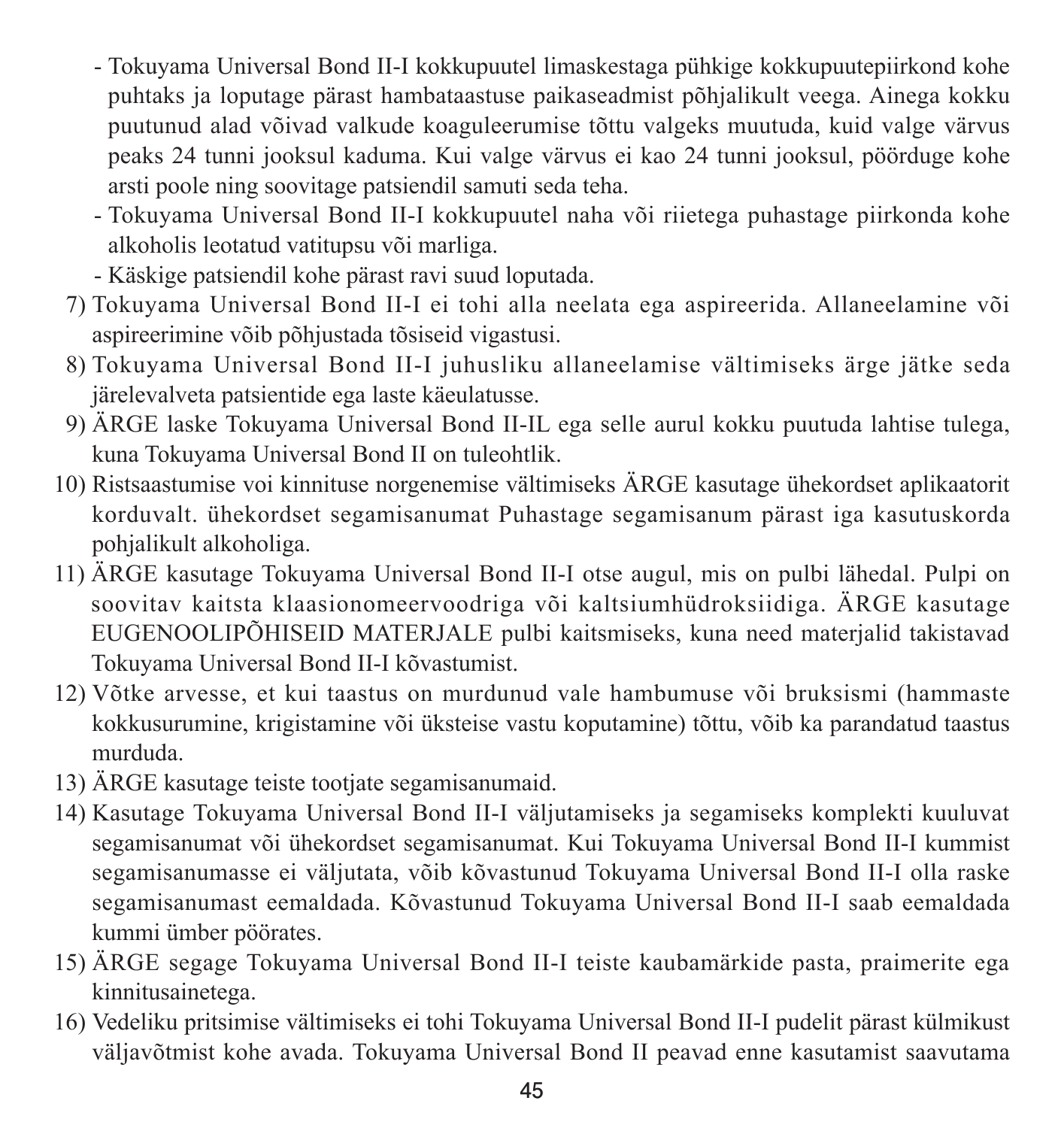toatemperatuuri. Pärast külmikust eemaldamist laske tootel seista 20 minutit või kuni see jõuab toatemperatuurile.

17) Ärge kasutage Tokuyama Universal Bond II polümeermaterjalidega, millele on täpsustatud erilised kinnitusained või praimerid.

# ■**RAVIMITE JA MATERJALIDEGA SEOTUD ETTEVAATUSABINÕUD**

- 1) Mõned materjalid ja ravimid (hemostaatiline materjal) takistavad Tokuyama Universal Bond II-I tardumist/kinnitumist. ÄRGE KASUTAGE tooteid, mis sisaldavad:
	- eugenooli,
	- alumiiniumkloriidi,
	- raudsulfaati,
	- kaltsiumsulfaati,
	- alumiiniumsulfaati,
	- diamiin-hõbefluoriidi [molekulaarne valem: Ag(NH3)2F],
- 2) Tokuyama Universal Bond II ei kinnitu hambastruktuurile kohe pärast materjalide pealekandmist, mis sisaldavad:
	- vesinikperoksiidi (oxydol),
	- naatriumhüpokloritit.

 Soovitame vältida nende materjalide kasutamist tsementimise päeval, kuigi neid materjale saab kasutada juurekanali raviks, kuna nende materjalide põhjustatav takistus kaob tavaliselt viie päeva jooksul.

# ■**HOIUSTAMINE**

- 1) Hoidke Tokuyama Universal Bond II temperatuuril 0 kuni 25°C (32 kuni 77°F).
- 2) Hoidke eemal kuumusest, otsesest päikesevalgusest, sädemetest ja lahtisest tulest.
- 3) ÄRGE kasutage pärast pudelil/pakendil toodud realiseerimiskuupäeva.

# ■**KÕRVALDAMINE**

Kasutamata Tokuyama Universal Bond II tuleb imada inertsesse imavasse materjali, nt marlisse või vatti, ning kõrvaldada viisil, mis on kooskõlas kohalike eeskirjadega.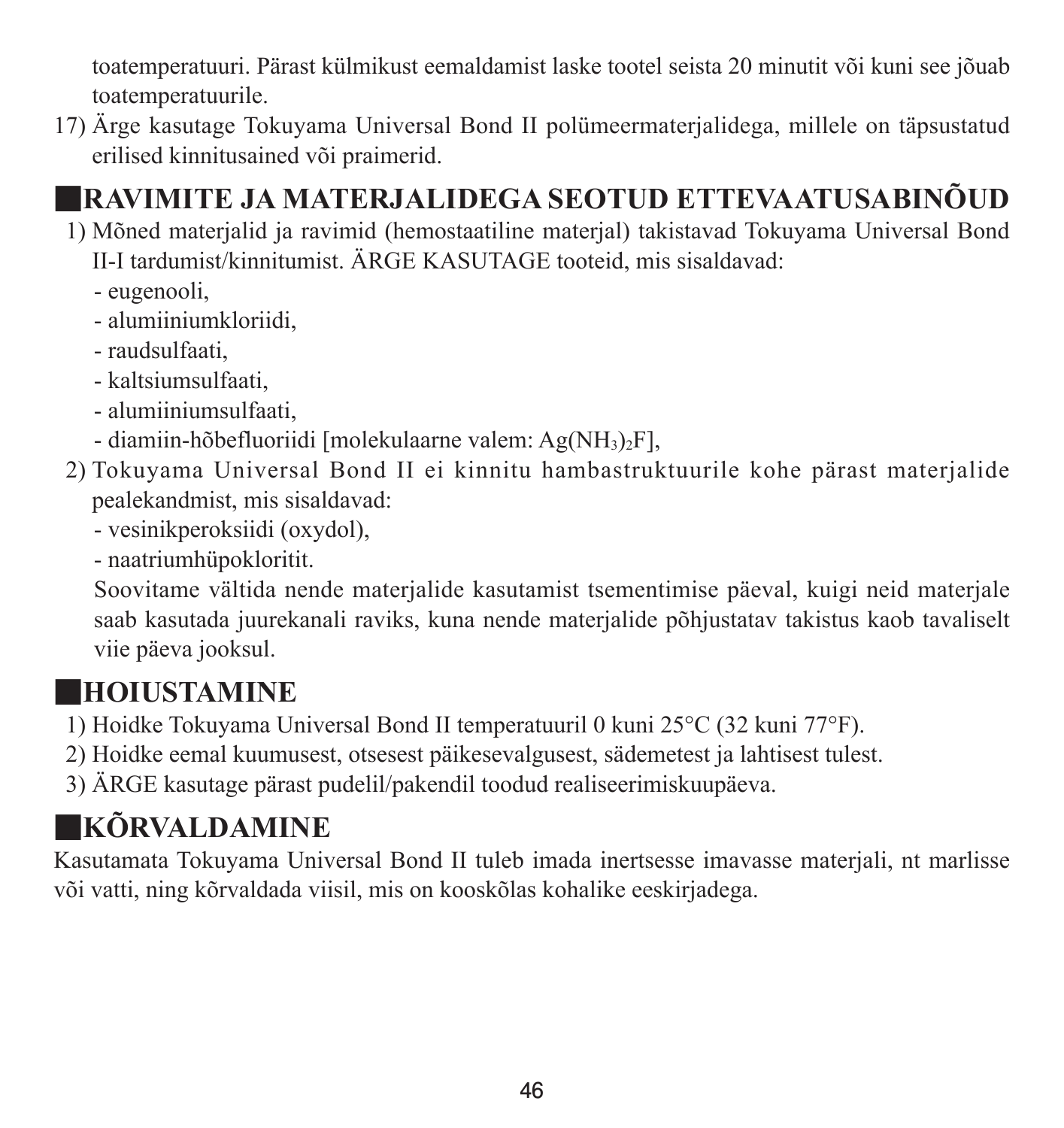## ■**KLIINILINE RAKENDUS OTSESTEKS TAASTUSTEKS JA TAASTUSTE SUUSISESEKS PARANDUSEKS KOMPOSIITPOLÜMEERIGA**

#### **1. Puhastamine**

Puhastage hamba pind põhjalikult kummitopsi ja fluoriidivaba hambapastaga ning loputage seejärel veega.

### **2. Isoleerimine**

Eelistatav isoleerimismeetod on kummist barjäär.

### **3. Augu ettevalmistamine**

Valmistage auk ette ja loputage veega. Lisage anterioorsete preparatsioonide (klass III, IV, V) emaili piiridele kaldservad ning posterioorsete preparatsioonide (klass I, II) piiridele süvendid, kuna kaldservad ja süvendid on abiks piirjoonte kustutamisel augu piiride ja taastuse vahel, parandades nii täidise välimust ja püsivust.

- Kui kinnituspind sisaldab lõikamata emaili, kandke lõikamata emailile söövitusainet. Vt jaotist "Valikuline emaili söövitamise tehnika".

### **4. Kuivatamine**

Kuivatage auk tupsutades või õhusüstla abil.

- ÄRGE kuivatage ravitavat hammast. Kuivatamine võib põhjustada operatsioonijärgset tundlikkust.
- Allpool loetletud ained, mis takistavad Tokuyama Universal Bond II-I kõvastumist, tuleb hamba pinnalt eemaldada, puhastades pinda põhjalikult alkoholi, sidrunhappe või fosforhappe pealekandmisega 2–3 sekundi jooksul enne pealekandmist.
	- 1) Õliudu käeseadmest
	- 2) Sülg, veri ja eritised

## **5. Hambastruktuuri söövitamine (valikuline)**

(a.) Valikuline emaili söövitamise tehnika

 Kandke fosforhappegeel ainult ettevalmistatud auku ümbritsevale emailile ning jätke fosforhappegeel 10–15 sekundiks peale. Loputage söövitatud pinda põhjalikult (vähemalt 15 sekundit) veega ja kuivatage siis õrna õhuvooluga.

(b.) Täieliku söövitamise tehnika

 Kandke fosforhappegeel esmalt ettevalmistatud emailile ja seejärel dentiinile. Söövitusaine tuleb jätta 10–15 sekundiks emaili ja dentiiniga reageerima. Loputage põhjalikult (vähemalt 15 sekundit) veega ja kuivatage siis õrna õhuvoolu või vatitupsudega, vältides liigset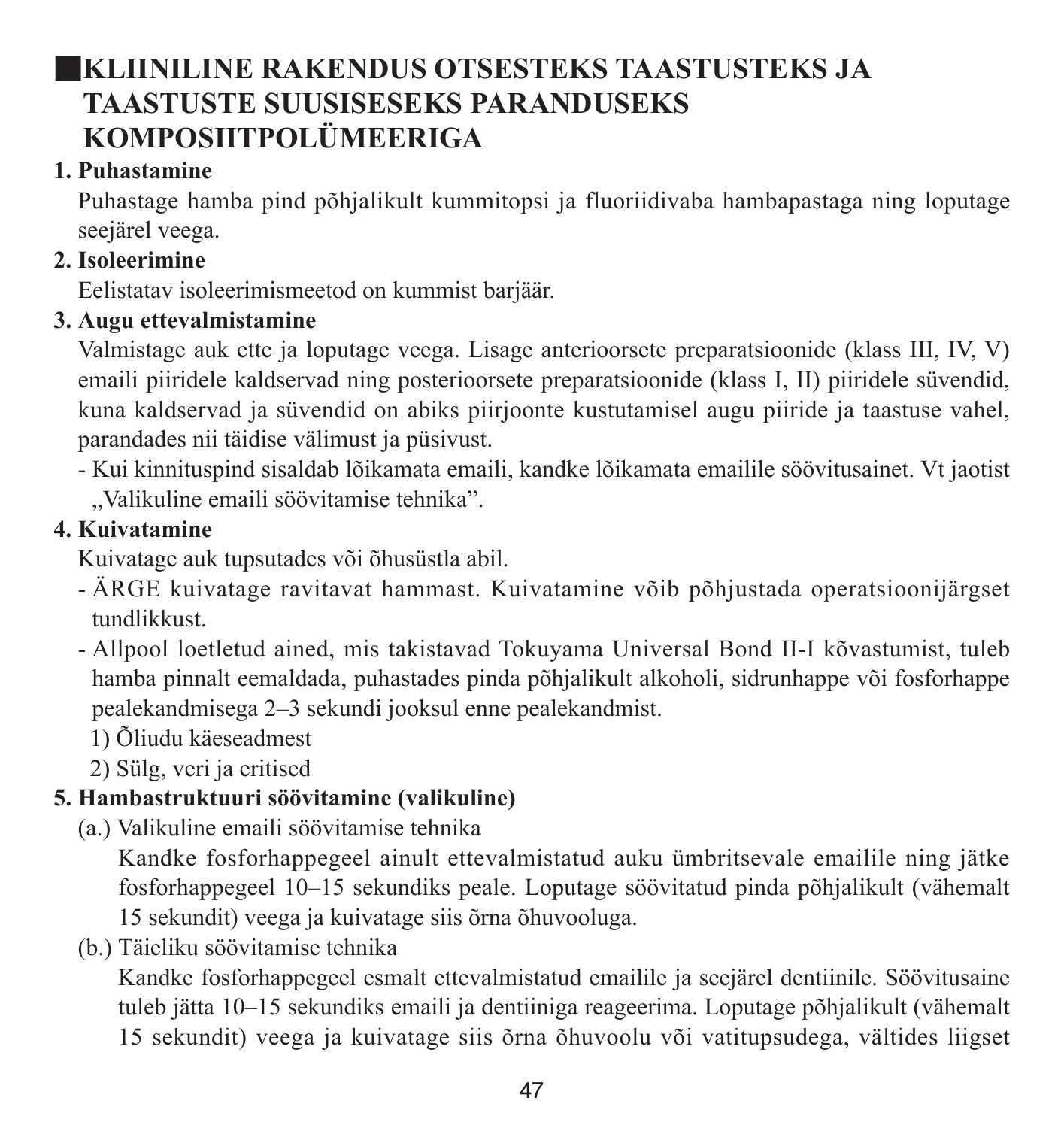kuivatamist.

### **6. Kinnituspinna ettevalmistamine parandamise ajal**

6.1 Keraamilised materjalid, v. a portselan, komposiitmaterjalid

Vajaduse korral suunake piirjoon kaldu. Karestage piirkond õhkabrasiooniga või aeglaselt teemantpuuriga lihvides, et pind kinnituseks ette valmistada. Loputage ja kuivatage pind põhjalikult.

6.2 Metalltaastused

Karestage piirkond õhkabrasiooniga või aeglaselt teemantpuuriga lihvides, et pind kinnituseks ette valmistada. Loputage ja kuivatage pind põhjalikult.

6.3 Portselan

Vajaduse korral suunake piirjoon kaldu. ÄRGE karestage pinda. Poleerige pind, et kinnituseks puhas pind ette valmistada. Loputage ja kuivatage pind põhjalikult.

- Õhkabrasiooni kasutamisel kasutage vähemalt 30- kuni 50-mikronilist alumiiniumpulbri võrgustikku.
- Allpool loetletud ained takistavad kinnitumist ja need tuleb kinnituspinnalt mehaanilise puhastuse või alkoholiga leotamise teel eemaldada.
	- 1) Õliudu kiivrist
	- 2) Katt, hambakivi, sülg, veri ja eritunud vedelikud
- Vajaduse korral kaitske pinda, mida ei ühendata, metallbarjääri, parafiinikihi, vaseliini jms-ga.

## **7. Tokuyama Universal Bond II-I väljutamine**

Laske Tokuyama Universal Bond II-IL enne kasutamist toatemperatuurile jõuda. Avage pudel, eemaldades korgi, ja väljutage üks tilk nii Tokuyama Universal Bond II-I A kui ka B segamisanumasse või ühekordsesse segamisanumasse. Segage põhjalikult ühekordse aplikaatoriga kuni segatud sideaine muutub roheliseks.

- Väljutage Tokuyama Universal Bond II B KOHE pärast A väljutamist. Tokuyama Universal Bond II A võib muutuda lenduvate lahustite tõttu roosaks, kui sellel lastakse liiga kaua seista. Kui Bond A muutub roosaks, visake see ära ning väljutage Tokuyama Universal Bond II A ja B uuesti.
- Segamisanuma kasutamisel viige pealekandmine lõpule 1 minuti jooksul pärast aine väljutamist, kuna Tokuyama Universal Bond II sisaldab lenduvaid lahusteid. Pärast segamist muutub Tokuyama Universal Bond II-I värvus järk-järgult olenevalt Tokuyama Universal Bond II-I katalüsaatori reaktsioonist; see on normaalne ja ei tähenda, et Tokuyama Universal Bond II-IGA oleks probleeme.
- Ühekordse segamisanuma kasutamisel viige pealekandmine lõpule 3 minuti jooksul pärast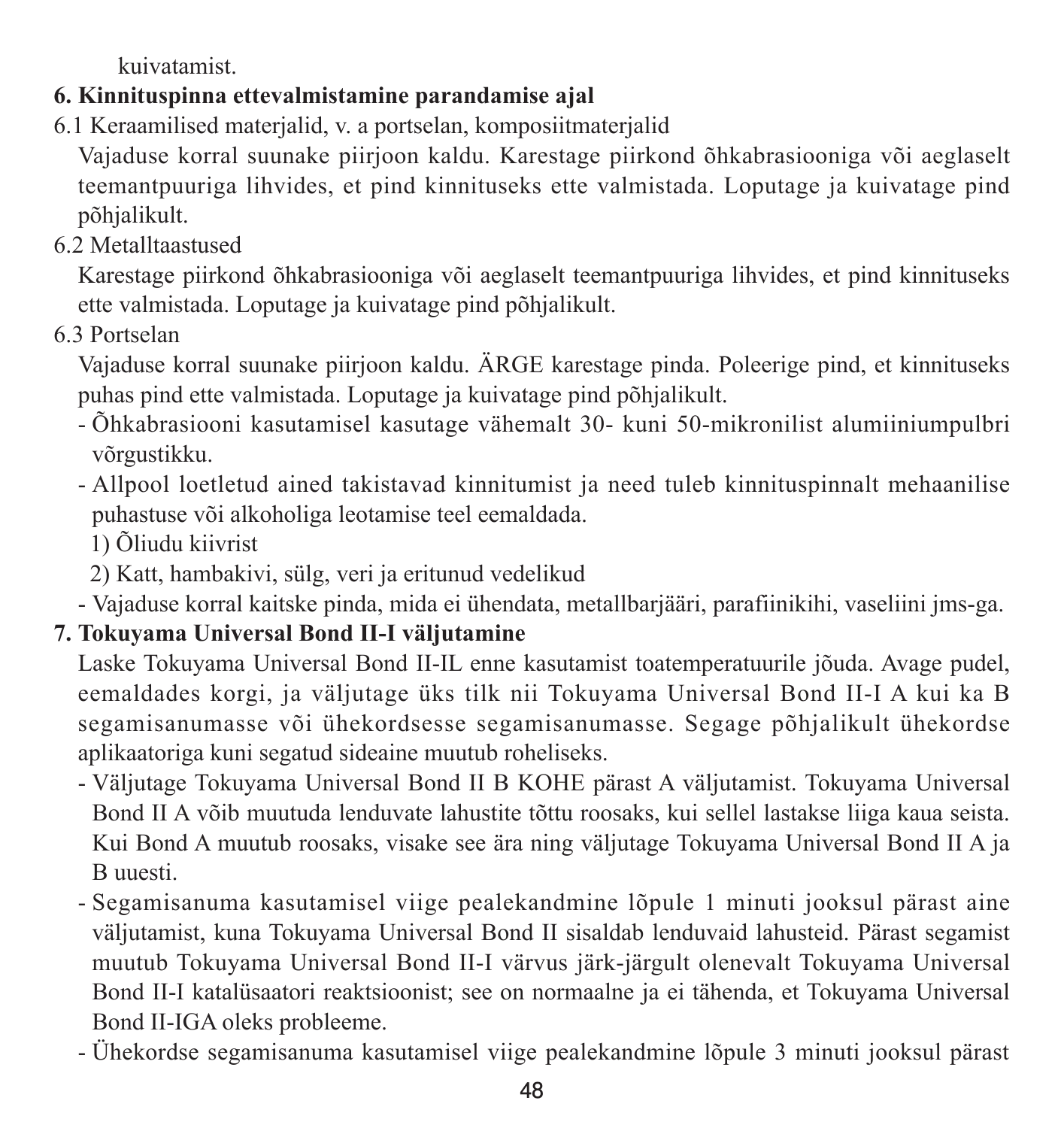aine väljutamist.

- Hoidke Tokuyama Universal Bond II-I A ja B pudeleid väljutamisel kindlasti vertikaalasendis. Ärge hoidke pudeleid väljutamise ajal diagonaalselt ega horisontaalselt, kuna see võib põhjustada Tokuyama Universal Bond II-I tagasi otsakusse voolamise ja seeläbi saastumise.
- ÄRGE laske otsakul väljutamise ajal puutuda kokku segamisanumaga. ÄRGE vahetage Tokuyama Universal Bond II A ja B pudelite korke omavahel ära. Kui Tokuyama Universal Bond II A ja B puutuvad omavahel kokku väljutamise ajal, võib Tokuyama Universal Bond II otsakus kõvastuda.
- Pühkige liigne Tokuyama Universal Bond II otsaku otsalt ja korgi sisemusest enne sulgemist ära.
- Kohe pärast väljutamist pange Tokuyama Universal Bond II-I A ja B pudelite korgid tugevasti peale.
- ÄRGE keerake pudelite korke liiga kõvasti kinni.

### **8. Tokuyama Universal Bond II-I pealekandmine**

Kandke segatud Tokuyama Universal Bond II ühekordse aplikaatori abil kogu kinnituspinnale. Veenduge, et Tokuyama Universal Bond II pealekandmisel ei jääks üksi pinnaosa katmata.

- Kui suusisese paranduse või taastuse korral sisaldab kinnituspind nii hambastruktuuri kui ka taastust (keraamiline materjal, portselan, metallid või komposiitmaterjalid), kandke Tokuyama Universal Bond II korraga kogu kinnituspinnale. Täiendavaid praimereid pole vaja.
- Kui Tokuyama Universal Bond II koguneb augu põhjale või augu pinna nurka ning on liiga paks või õhuke, eemaldage liigne aine paberteraviku või uue ühekordse aplikaatoriga.
- Jälgige hoolikalt, et Tokuyama Universal Bond II-I jäägid ei saaks voolata igeme alla. Kui Tokuyama Universal Bond II voolab igeme alla, loputage ja kuivatage see piirkond põhjalikult.
- Kui pealekantud Tokuyama Universal Bond II saastub sülje, vere või muu vedelikuga, loputage auku põhjalikult veega, kuivatage see ja kandke Tokuyama Universal Bond II uuesti peale.
- ÄRGE loputage juba pealekantud Tokuyama Universal Bond II-I veega, v. a juhusliku saastumise korral.
- Ärge oodake pärast Tokuyama Universal Bond II-I pealekandmist liiga kaua. Kuivatage õhuga 30 sekundit pärast pealekandmist, et tagada kihi õige paksus.

### **9. Õhuga kuivatamine**

Suunake õlivaba õhu-/veesüstla abil nõrga survega õhuvool pidevalt Tokuyama Universal Bond II-I pinnale, kuni vedel Tokuyama Universal Bond II jab liikumatult samasse asendisse. Viimistlemiseks suunake pinnale nõrk õhuvool. Kasutage Tokuyama Universal Bond II-I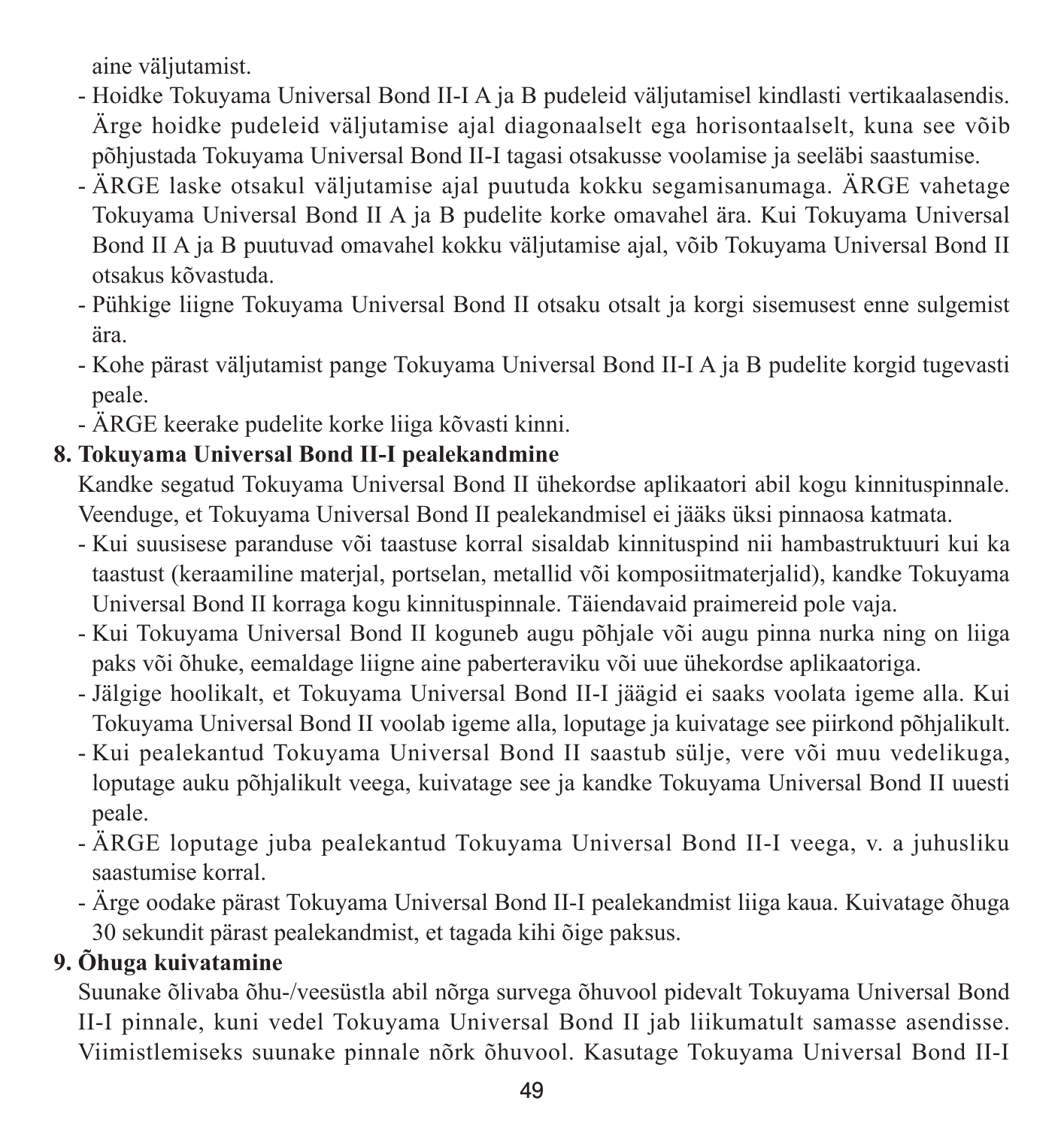laialipritsimise vältimiseks vaakumaspiraatorit.

- Kui pealekantud Tokuyama Universal Bond II saastub sülje, vere või muu vedelikuga, loputage auku põhjalikult veega, kuivatage see ja kandke Tokuyama Universal Bond II uuesti peale.
- Ärge loputage juba pealekantud Tokuyama Universal Bond II-I veega, v. a juhusliku saastumise korral.
- Kui ainet kogemata laiali pritsib, võib see põhjustada koe valgeks muutumise või allergilise reaktsiooni.

#### **10. Komposiitpolümeer**

Taastage valguskõvastuva, isekõvastuva või kaksikkõvastuva komposiitpolümeeriga, järgides selle tootja juhiseid. Ületäidetud komposiitpolümeeri tuleks põhjalikult viimistleda ja poleerida.

- Tokuyama Universal Bond II kiht võib fluorestseeruda kõvastuslambiga valguskiirguses.

## ■**KLIINILINE RAKENDUS KAUDSETE TAASTUSTE ÜHENDAMISEKS**

#### **1. Taastuse kinnituspinna ettevalmistamine**

1.1 Keraamilised materjalid, v. a portselan, komposiitmaterjalid

Karestage taastuse sisepinda liivapritsiga (0,1 kuni 0,2 MPa), õhkabrasiooniga või aeglaselt teemantpuuriga lihvides, et pind kinnituseks ette valmistada.

Loputage ja kuivatage pind põhjalikult.

1.2 Metalltaastused

Karestage piirkond liivapritsiga (0,3 kuni 0,5 MPa), õhkabrasiooniga või aeglaselt teemantpuuriga lihvides, et pind kinnituseks ette valmistada. Loputage ja kuivatage pind põhjalikult.

### 1.3 Portselan

ÄRGE karestage pinda. Poleerige pind, et kinnituseks puhas pind ette valmistada. Loputage ja kuivatage pind põhjalikult.

- Liivapritsi või õhkabrasiooni kasutamisel kasutage vähemalt 30- kuni 50-mikronilist alumiiniumpulbri võrgustikku.
- Kui kinnituspinda ei saa karestada ega poleerida, söövitage kinnituspiirkonda fosforhappega ning loputage siis põhjalikult ja kuivatage.
- Allpool loetletud ained takistavad kinnitumist ja need tuleb kinnituspinnalt mehaanilise puhastuse või alkoholiga leotamise teel eemaldada. Kui kohandamine on tehtud, puhastage taastus.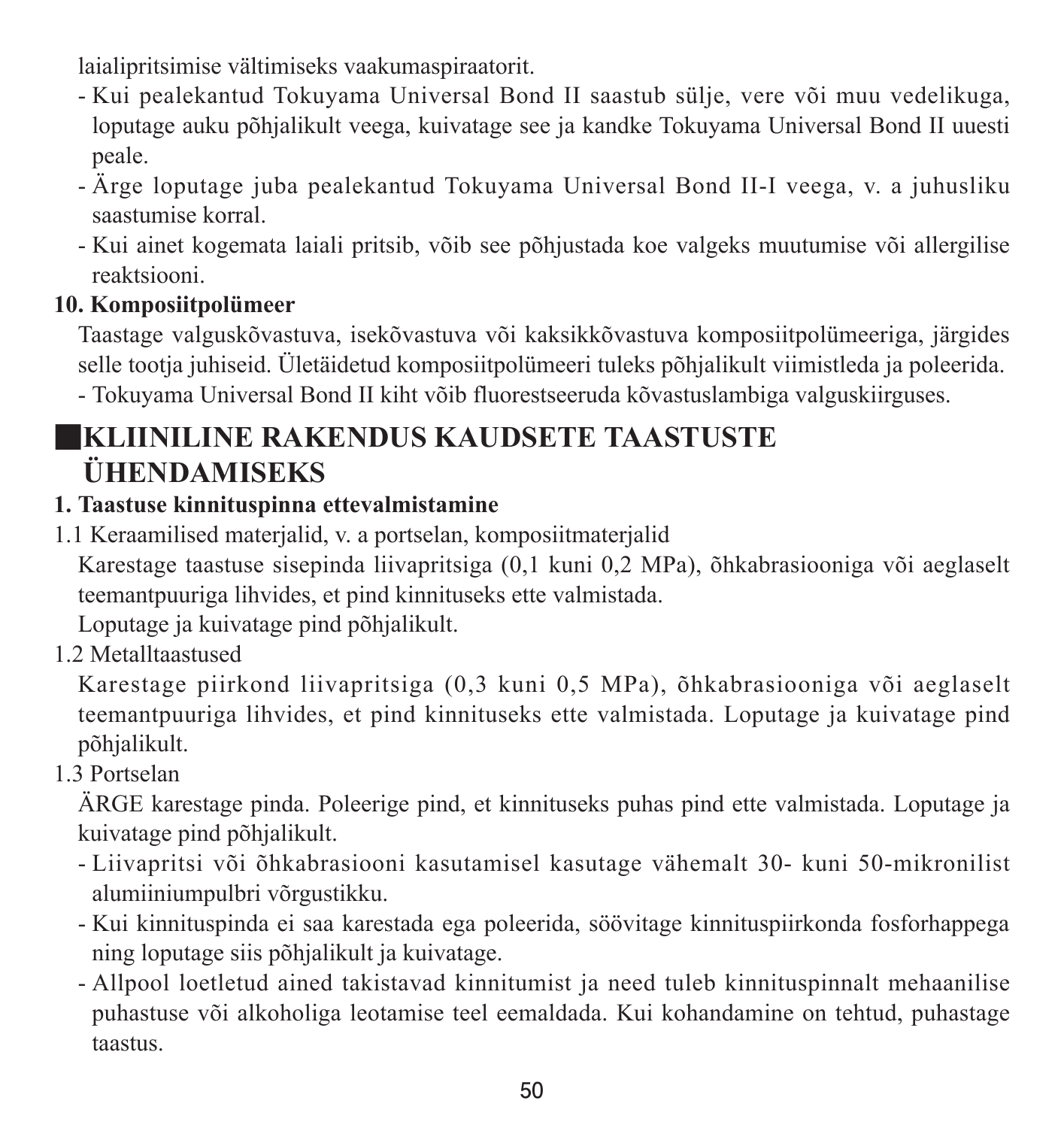1) Kips ja segu

- 2) Silikoonõli sobivuse kontrollimise materjalist
- 3) Õliudu kiivrist
- 4) Katt, hambakivi, sülg, veri ja eritunud vedelikud
- 5) Ajutine taastus ja ajutine tsement

 Vajaduse korral kaitske pinda, mida ei ühendata, metallbarjääri, parafiinikihi, vaseliini jmsga.

### **2. Tokuyama Universal Bond II-I väljutamine**

Laske Tokuyama Universal Bond II-IL enne kasutamist toatemperatuurile jõuda. Avage pudel, eemaldades korgi, ja väljutage üks tilk nii Tokuyama Universal Bond II-I A kui ka B segamisanumasse või ühekordsesse segamisanumasse. Segage põhjalikult ühekordse aplikaatoriga kuni segatud sideaine muutub roheliseks.

- Väljutage Tokuyama Universal Bond II B KOHE pärast A väljutamist. Tokuyama Universal Bond II A võib muutuda lenduvate lahustite tõttu roosaks, kui sellel lastakse liiga kaua seista. Kui Bond A muutub roosaks, visake see ära ning väljutage Tokuyama Universal Bond II A ja B uuesti.
- Segamisanuma kasutamisel viige pealekandmine lõpule 1 minuti jooksul pärast aine väljutamist, kuna Tokuyama Universal Bond II sisaldab lenduvaid lahusteid. Pärast segamist muutub Tokuyama Universal Bond II-I värvus järk-järgult olenevalt Tokuyama Universal Bond II-I katalüsaatori reaktsioonist; see on normaalne ja ei tähenda, et Tokuyama Universal Bond II-IGA oleks probleeme.
- Ühekordse segamisanuma kasutamisel viige pealekandmine lõpule 3 minuti jooksul pärast aine väljutamist.
- Hoidke Tokuyama Universal Bond II-I A ja B pudeleid väljutamisel kindlasti vertikaalasendis. Ärge hoidke pudeleid väljutamise ajal diagonaalselt ega horisontaalselt, kuna see võib põhjustada Tokuyama Universal Bond II-I tagasi otsakusse voolamise ja seeläbi saastumise.
- ÄRGE laske otsakul väljutamise ajal puutuda kokku segamisanumaga. ÄRGE vahetage Tokuyama Universal Bond II A ja B pudelite korke omavahel ära. Kui Tokuyama Universal Bond II A ja B puutuvad omavahel kokku väljutamise ajal, võib Tokuyama Universal Bond II otsakus kõvastuda.
- Pühkige liigne Tokuyama Universal Bond II otsaku otsalt ja korgi sisemusest enne sulgemist ära.
- Kohe pärast väljutamist pange Tokuyama Universal Bond II-I A ja B pudelite korgid tugevasti peale.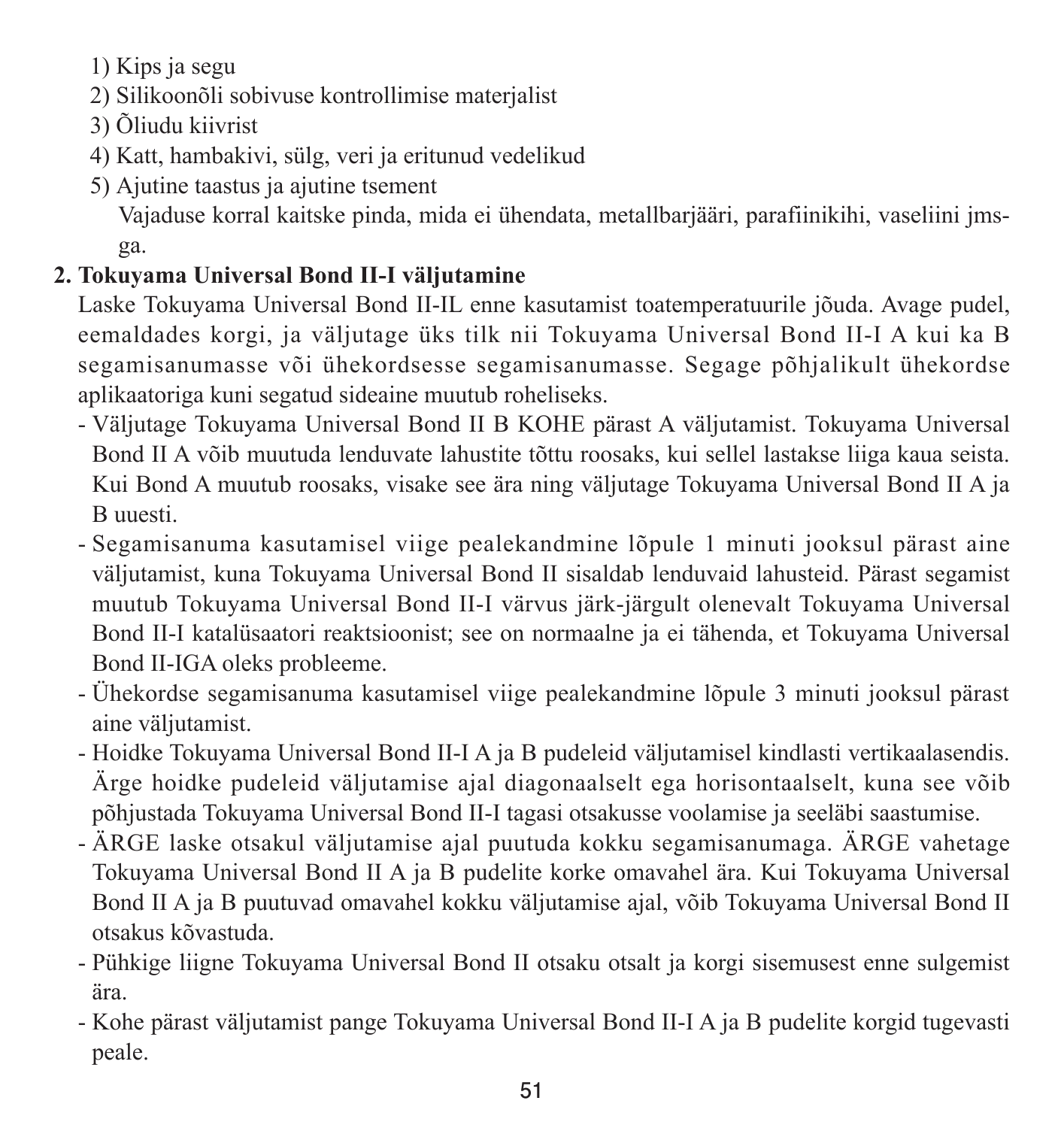- ÄRGE keerake pudelite korke liiga kõvasti kinni.

### **3. Tokuyama Universal Bond II-I pealekandmine**

Kandke Tokuyama Universal Bond II ühendatavale pinnale ühekordse aplikaatori abil.

- Veenduge, et Tokuyama Universal Bond II kataks kogu pinna, kuhu hiljem kantakse tsement.
- ÄRGE kandke peale liiga palju ainet. Ühest Tokuyama Universal Bond II-I pealekandmisest piisab. Liiga paks kiht võib halvendada taastuse sobitumist.
- ÄRGE laske süljel, verel, õlil, veel jne puutuda kokku ühendatava pinnaga. värske Tokuyama Universal Bond II uuesti peale.
- Ärge oodake pärast Tokuyama Universal Bond II-I pealekandmist liiga kaua. Kuivatage õhuga 30 sekundit pärast pealekandmist, et tagada kihi õige paksus.

### **4. Õhuga kuivatamine**

Suunake õlivaba õhu-/veesüstla abil nõrga survega õhk pinnale. Kasutage Tokuyama Universal Bond II-I laialipritsimise vältimiseks vaakumaspiraatorit.

### **5. Tsementimine**

Tsementige taastus polümeertsemendi, järgides tootja juhiseid.

- ÄRGE kandke polümeertsementpastat otse ettevalmistatud hambale või Tokuyama Universal Bond II'ga töödeldud auku, et vältida taastuse valesti istumist.
- Kõvastumist võib kiirendada olenevalt kasutatud polümeertsemendist. Kihi õige paksuse tagamiseks istutage taastus nii pea kui võimalik pärast polümeertsemendi pealekandmist (1 minuti jooksul pärast väljutamist), vastasel juhul ei pruugi taastus tsementimisega õigesti istuda.
- Tokuyama Universal Bond II kiht võib fluorestseeruda kõvastuslambiga valguskiirguses.

## ■**KLIINILINE RAKENDUS AKRÜÜLPOLÜMEERI METALLALUSE, KLAMBRI VÕI KINNITUSEGA ÜHENDAMISEKS**

### **1. Kinnituspinna ettevalmistamine**

Karestage piirkond liivapritsiga (0,1 kuni 0,2 MPa), õhkabrasiooniga või aeglaselt teemantpuuriga lihvides, et pind kinnituseks ette valmistada. Loputage ja kuivatage pind põhjalikult.

### **2. Väljutamine, pealekandmine ja õhuga kuivatamine**

Kasutage samu protseduure, mida on kirjeldatud jaotises KLIINILINE RAKENDUS KAUDSETE TAASTUSTE ÜHENDAMISEKS.

## **3. Akrüülpolümeeri pealekandmine, kõvastamine, kärpimine ja viimistlemine** Jätkake protseduuri vastavalt polümeriseeritava akrüülpolümeeri tootja juhtnööridele.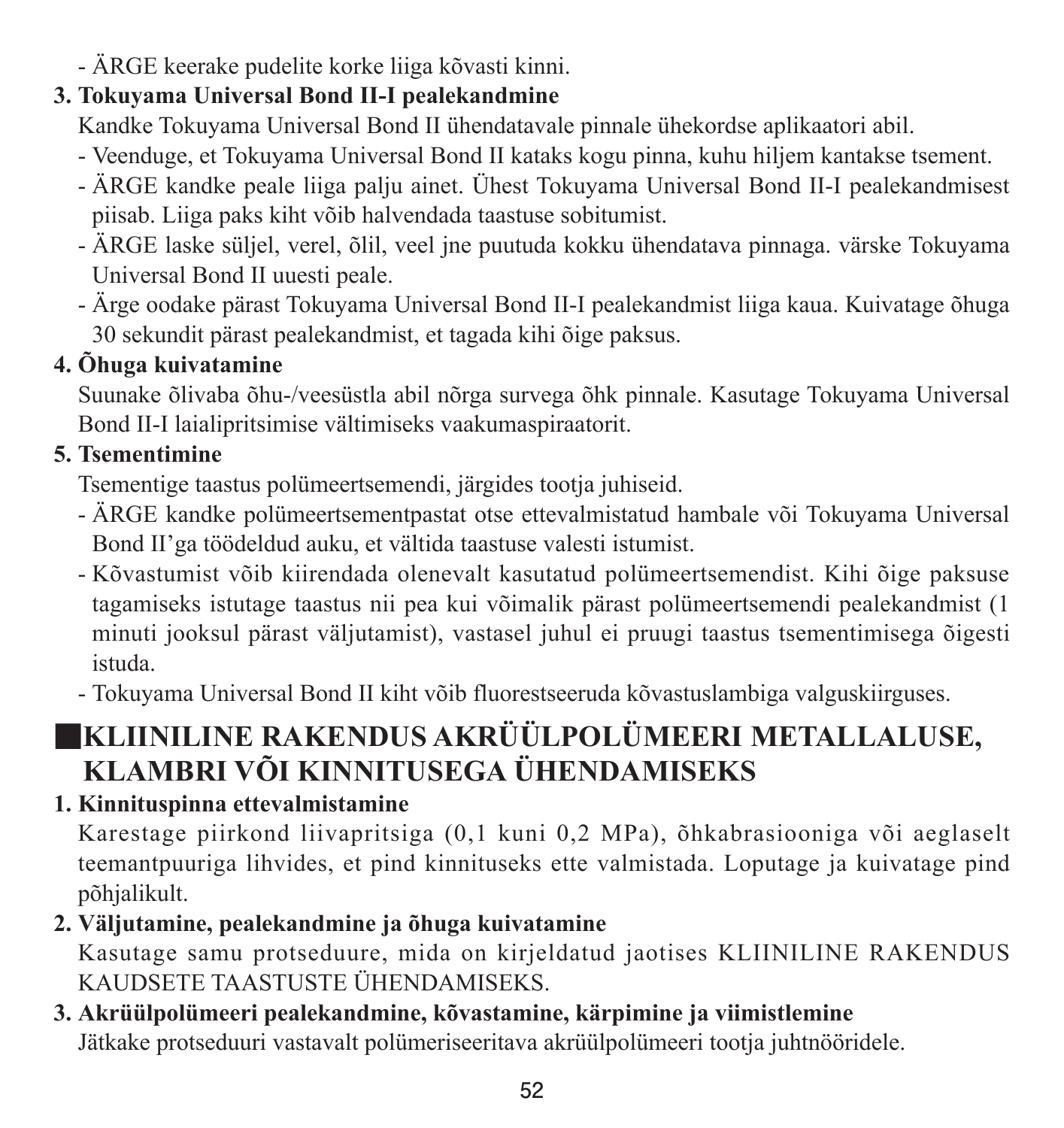Kasutaja ja/või patsient peavad tootjat ning kasutaja ja/või patsiendi elukohariigi pädevat asutust teavitama seadmega seoses tekkinud mis tahes rasketest juhtumitest.

OLULINE MÄRKUS: tootja ei vastuta selle toote valest kasutamisest põhjustatud kahjustuste ega vigastuste eest. Toote kasutuskõlblikkuses veendumine enne selle sihtotstarbelist kasutamist on kasutaja isiklik kohustus.

Tehnilised andmed võivad muutuda ette teatamata. Kui toote tehnilised andmed muutuvad, võivad muutuda ka juhised ja ettevaatusabinõud.

# **FRANÇAIS**

**Veuillez lire toutes les informations, les précautions d'emploi et les notices avant d'utiliser ce produit.**

# ■**DESCRIPTION DU PRODUIT ET INFORMATIONS GÉNÉRALES**

- 1. Tokuyama Universal Bond II est un adhésif dentaire bi-composant, autopolymérisable, destiné aux restaurations directes et indirectes, qui peut être utilisé avec des techniques d'automordançage, de mordançage sélectif de l'émail et de mordançage total. En tant qu'adhésif universel, Tokuyama Universal Bond II a été conçu pour être totalement compatible avec les matériaux composites photopolymérisables, autopolymérisables et duals.
- 2. Tokuyama Universal Bond II améliore la force adhésive des matériaux en résine polymérisable (ciment/résine adhésive, résine acrylique et résine composite) sur des matériaux de restauration indirecte comme la vitrocéramique (porcelaine), la céramique à base d'oxydes (zircone et alumine), les métaux (précieux et non précieux) et les matériaux en résine, y compris les primers inorganiques.
- 3. Tokuyama Universal Bond II contient un monomère d'acide phosphorique, du bisphénol A di(2 hydroxy propoxy) diméthacrylate (Bis-GMA), du triéthylène glycol diméthacrylate (TEGDMA), du 2-hydroxyéthyl méthacrylate (HEMA), du MTU-6 (monomère de thiouracil), un agent de couplage silane, du peroxyde, un catalyseur au borate, de l'acétone, de l'éthanol et de l'eau purifiée.

# ■**INDICATIONS**

- Restaurations directes antérieures et postérieures avec des matériaux composites photopolymérisables, doubles et autopolymérisables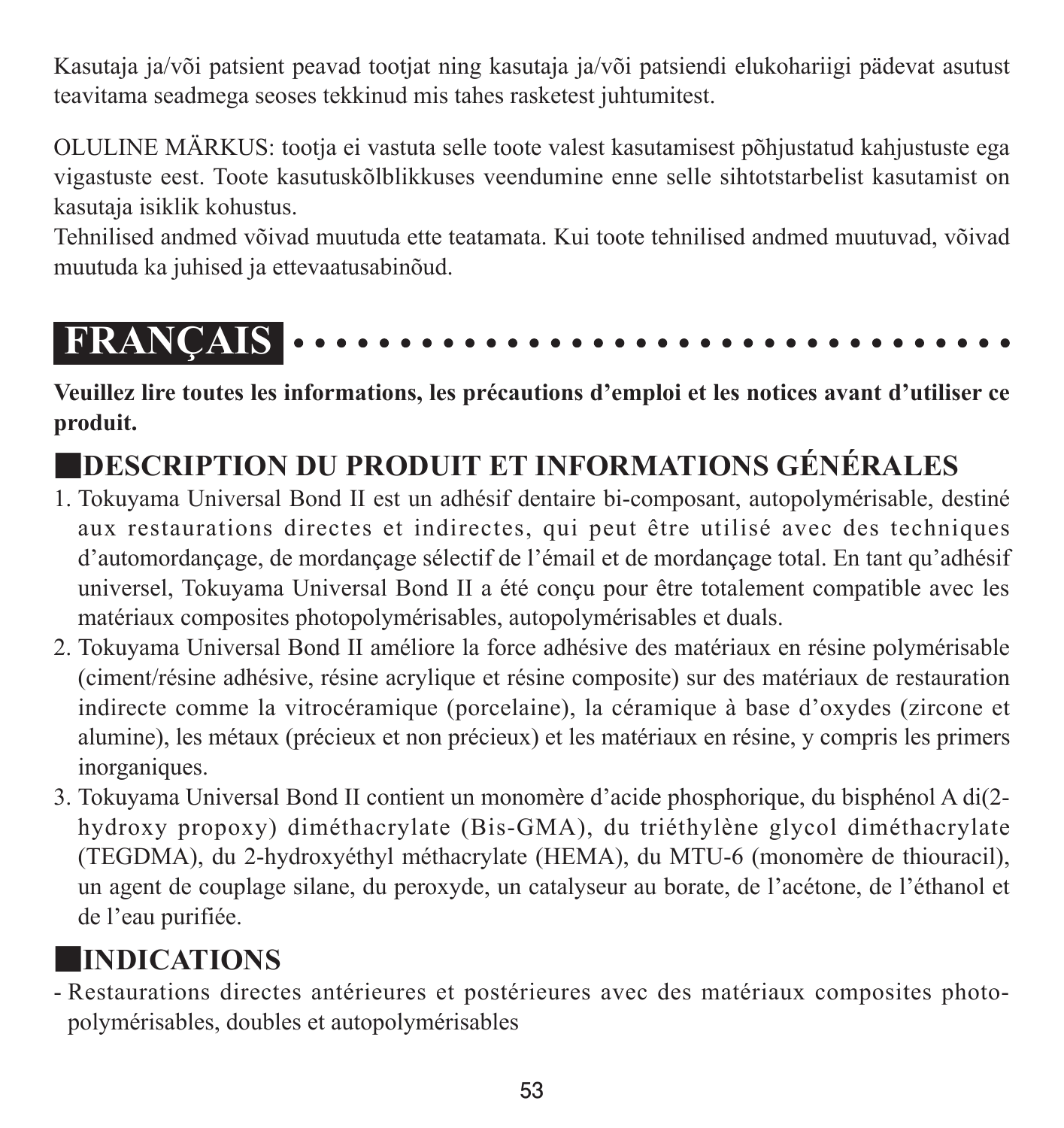- Réparation intrabuccale de restaurations composites, matériaux céramométalliques, métal et restaurations tout-céramique sans primer supplémentaire
- Scellement de restaurations directes et facettes quand combinées à photopolymérisation, double polymérisation, et des ciments/résine autopolymérisables
- Collage de faux moignons faits de matériaux spéciaux pour faux moignons
- Collage de la résine des prothèses avec base métallique, crochet ou fixation
- Réparation de prothèses avec base métallique, crochet ou fixation
- Collage de résine opaque à un support métallique pour la fabrication de couronnes avec facettes en résine

## ■**CONTRE-INDICATIONS**

Tokuyama Universal Bond II contient des monomères méthacryliques, du peroxyde, des solvants organiques et des acides. NE PAS utiliser Tokuyama Universal Bond II chez les patients allergiques ou hypersensibles aux monomères méthacryliques, aux monomères apparentés, au peroxyde, aux solvants organiques et aux acides.

# ■**PRÉCAUTIONS**

- 1) NE PAS utiliser Tokuyama Universal Bond II dans un autre objectif que ceux listés dans ces instructions. Utiliser uniquement Tokuyama Universal Bond II de manière conforme à ces instructions.
- 2) Tokuyama Universal Bond II est uniquement destiné à un usage professionnel et ne peut être vendu ou utilisé par des professionnels autres que les praticiens habilités à exercer l'art dentaire.
- 3) NE PAS utiliser Tokuyama Universal Bond II si l'emballage semble avoir été ouvert ou endommagé.
- 4) Si Tokuyama Universal Bond II entraîne une réaction allergique ou une hypersensibilité, interrompre immédiatement son utilisation.
- 5) Toujours utiliser des gants d'examen (plastique, vinyle ou latex) lorsque vous manipulez Tokuyama Universal Bond II afin d'éviter d'éventuelles réactions allergiques aux monomères méthacryliques. Remarque : certaines substances/matériaux peuvent pénétrer à travers les gants d'examen. En cas de contact de Tokuyama Universal Bond II avec les gants d'examen, enlever et jeter ces derniers, et se laver immédiatement les mains à grande eau.
- 6) Evitez le contact de Tokuyama Universal Bond II avec les yeux, les muqueuses, la peau et les vêtements.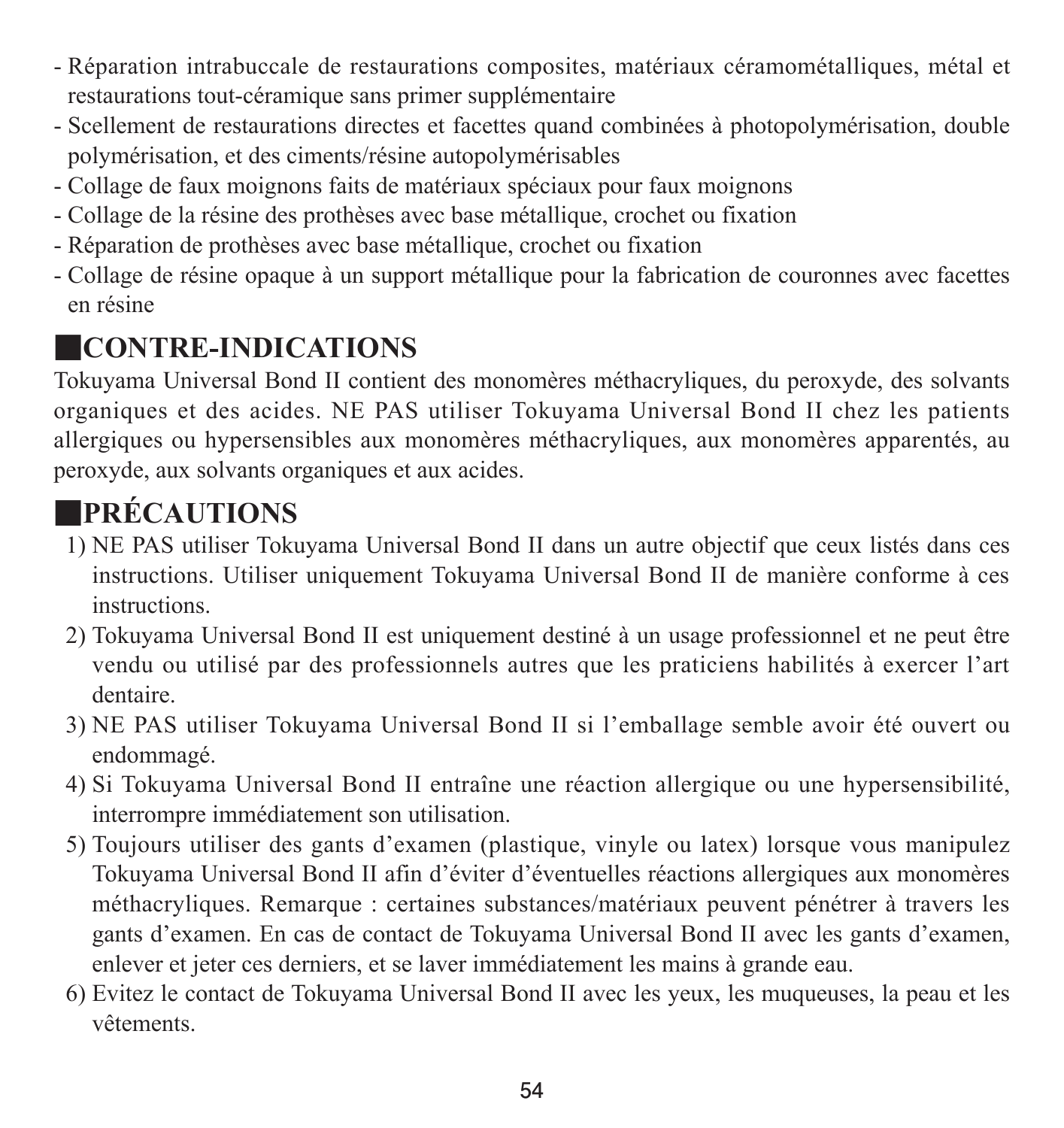- - En cas de contact de Tokuyama Universal Bond II avec les yeux, les laver à grande eau et consulter immédiatement un ophtalmologiste.
- - En cas de contact de Tokuyama Universal Bond II avec les muqueuses, essuyer immédiatement la zone concernée et laver à grande eau. La zone touchée peut blanchir à cause de la coagulation protéique, mais un tel blanchiment devrait disparaître dans les 24 heures. Si ce n'est pas le cas, consulter immédiatement un médecin (le patient doit être informé sur ce point).
- - En cas de contact de Tokuyama Universal Bond II avec la peau ou les vêtements, saturer immédiatement la zone à l'aide d'un coton ou d'une compresse imbibée d'alcool.
- Demander au patient de se rincer la bouche immédiatement après le traitement.
- 7) Tokuyama Universal Bond II ne doit pas être ingéré ni aspiré. L'ingestion et l'aspiration peuvent entraîner des dommages graves.
- 8) Afin d'éviter l'ingestion non intentionnelle de Tokuyama Universal Bond II, ne pas laisser le produit sans surveillance à la portée des patients ou des enfants.
- 9) NE PAS exposer Tokuyama Universal Bond II ou ses vapeurs à une flamme libre car Tokuyama Universal Bond II est inflammable.
- 10) Afin d'éviter les infections croisées ou la réduction de la force d'adhérence, NE PAS réutiliser l'applicateur jetable et le godet mélangeur jetable. Nettoyez soigneusement le distributeur avec de l'alcool après chaque utilisation.
- 11) NE PAS utiliser Tokuyama Universal Bond II directement sur la cavité qui est très proche de la pulpe. Il est recommandé d'appliquer une couche de verre ionomère ou d'hydroxyde de calcium pour une protection de la pulpe. NE PAS utiliser de MATÉRIAUX À BASE D'EUGENOL pour protéger la pulpe, car ces substances inhibent la polymérisation de Tokuyama Universal Bond II.
- 12) Attention, lorsque le matériau est endommagé en raison d'une malocclusion ou de bruxisme, le matériau restauré peut se détériorer à nouveau.
- 13) NE PAS utiliser de godets mélangeurs fournis par d'autres fabricants.
- 14) Utiliser le godet mélangeur ou godet mélangeur jetable fourni pour appliquer ou mélanger Tokuyama Universal Bond II. Si Tokuyama Universal Bond II n'est pas versé dans une cupule en caoutchouc, il peut être difficile de retirer le Tokuyama Universal Bond II polymérisé du godet mélangeur. Pour retirer le Tokuyama Universal Bond II polymérisé, retourner le caoutchouc.
- 15) NE PAS MÉLANGER Tokuyama Universal Bond II avec des primers ou adhésifs d'autres marques.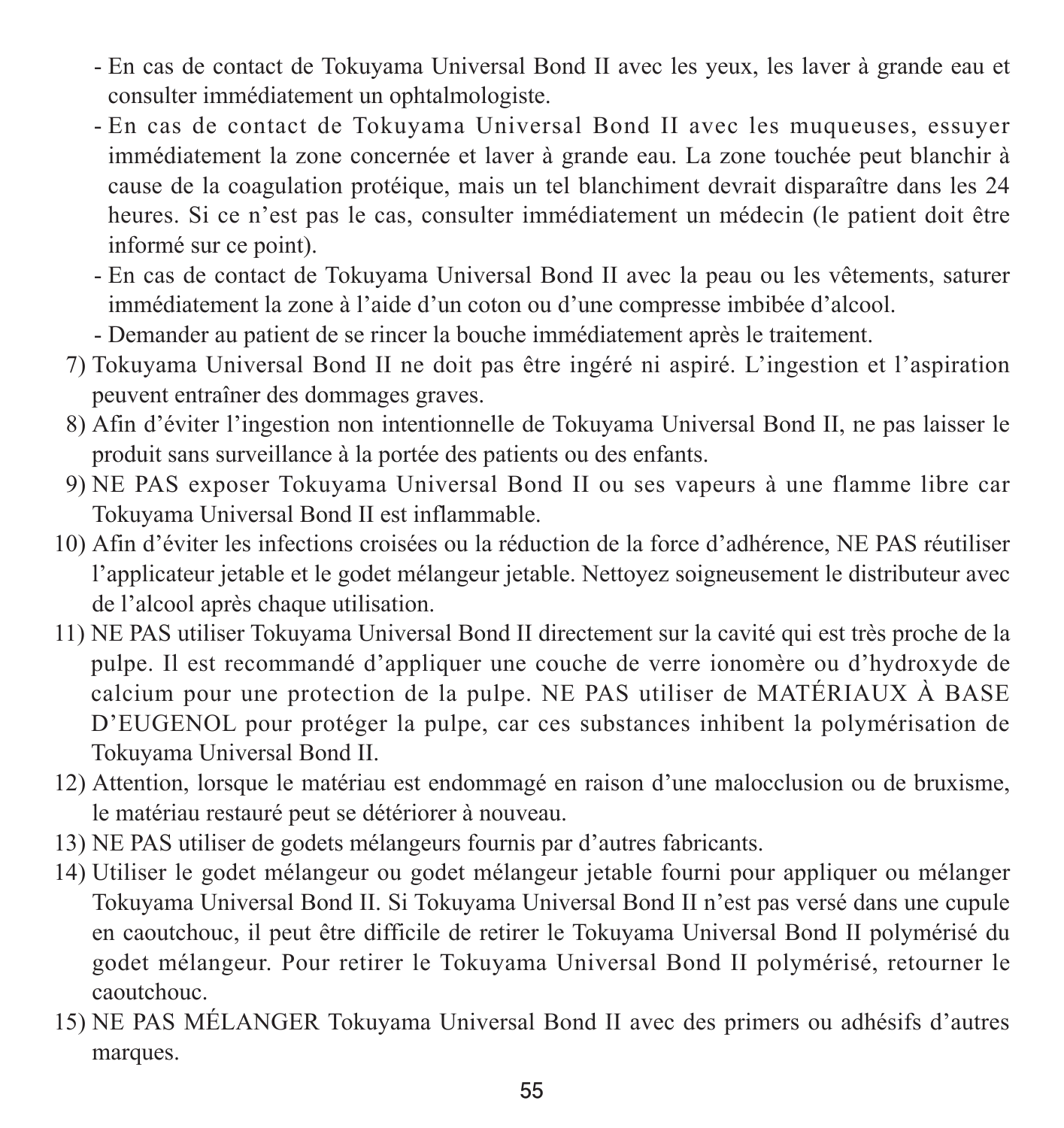- 16) Pour éviter les éclaboussements de liquide, ne pas ouvrir le flacon de Tokuyama Universal Bond II dès sa sortie du réfrigérateur. Tokuyama Universal Bond II doit être à température ambiante avant utilisation. Après son retrait du réfrigérateur, laisser le produit reposer 20 minutes ou jusqu'à ce qu'il atteigne la température ambiante.
- 17) Ne pas utiliser Tokuyama Universal Bond II avec des résines pour lesquelles des adhésifs ou des apprêts spéciaux sont spécifiés.

# ■**PRÉCAUTIONS CONCERNANT LES MÉDICAMENTS ET LES MATÉRIAUX**

1) Certains matériaux et médicaments (hémostatiques) inhibent le durcissement/l'adhésion de Tokuyama Universal Bond II.

NE PAS UTILISER de produits contenant les substances suivantes :

- eugénol,
- chlorure d'aluminium,
- sulfate de fer,
- sulfate de calcium,
- sulfate d'aluminium,
- fluorure de diamine argent [formule brute :  $Ag(NH_3)F$ ].
- 2) Tokuyama Universal Bond II n'adhère pas à la structure de la dent immédiatement après l'application de matériaux contenant :
	- eau oxygénée,
	- hypochlorite de sodium,

 Nous conseillons d'éviter l'utilisation de ces composants le jour de la restauration. Toutefois, vous pouvez les utiliser pour le traitement canalaire puisque l'inhibition provoquée par ces matériaux disparaît généralement au bout de cinq jours.

# ■**STOCKAGE**

- 1) Stockez Tokuyama Universal Bond II à une température comprise entre 0 et 25°C (32 et 77°F).
- 2) Conserver le produit à l'abri de la chaleur, de la lumière directe du soleil, des étincelles et des flammes libres.
- 3) NE PAS utiliser après la date de péremption indiquée sur le flacon/l'emballage.

# ■**ÉLIMINATION**

Le produit Tokuyama Universal Bond II inutilisé doit être absorbé avec un matériau absorbant inerte comme de la gaze ou du coton et éliminé en respectant la réglementation locale.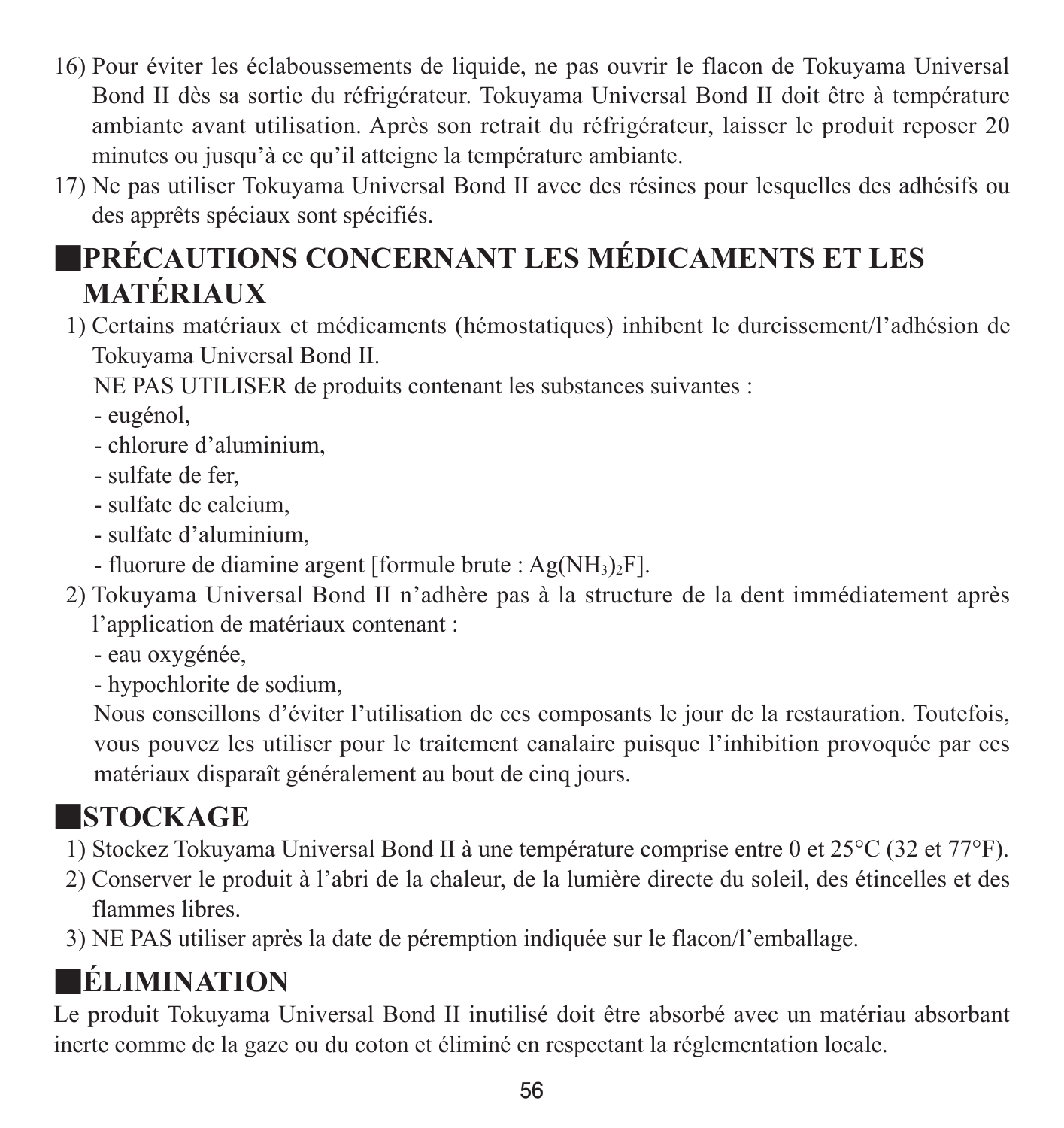## **EXPELICATION CLINIQUE POUR RESTAURATIONS DIRECTES ET RÉPARATION INTRABUCCALE DE RESTAURATIONS AVEC RÉSINE COMPOSITE**

### **1. Nettoyage**

Nettoyez soigneusement la surface dentaire avec une cupule en caoutchouc et une pâte sans fluor, puis rincez à l'eau.

## **2. Isolation**

La digue en caoutchouc est la méthode d'isolation préférable.

## **3. Préparation de la cavité**

Préparer la cavité et rincer à l'eau. Biseauter les marges d'émail des préparations antérieures (classe III, IV, V) ainsi que les chanfreins aux marges des préparations postérieures (classe I, II), car les biseaux et chanfreins contribuent à effacer les démarcations entre les bords de la cavité et la restauration, tout en améliorant à la fois l'esthétique et la rétention.

- S'il existe une surface adhérente dont l'émail est non préparé, appliquer l'agent de mordançage sur l'émail non préparé. Voir la section « Technique de mordançage sélectif de l'émail ».

### **4. Séchage**

Sécher la cavité en utilisant une technique de séchage au buvard ou avec une seringue à air.

- NE PAS dessécher la dent vivante. La dessiccation peut conduire à une sensibilité postopératoire.
- Les substances énumérées ci-dessous, qui inhibent la polymérisation de Tokuyama Universal Bond II, doivent être éliminées de la surface dentaire par un nettoyage soigneux à l'alcool, à l'acide citrique ou à l'acide phosphorique pendant 2–3 secondes avant l'application :
	- 1) Huile issue de la pièce manuelle,
	- 2) Salive, sang ou exsudats.

## **5. Mordançage de la structure de la dent (facultatif)**

(a.) Technique de mordançage sélectif de l'émail

 Appliquer du gel d'acide phosphorique uniquement sur l'émail entourant la marge de la cavité préparée et laisser le gel d'acide phosphorique en place pendant 10 à 15 secondes. Rincer abondamment la surface mordancée (au moins 15 secondes) à l'eau, puis sécher à l'air doux.

(b.) Technique de mordançage total

 Appliquer du gel d'acide phosphorique d'abord sur l'émail préparé, puis sur la dentine. Laisser l'agent de mordançage agir sur l'émail et la dentine pendant 10 à 15 secondes.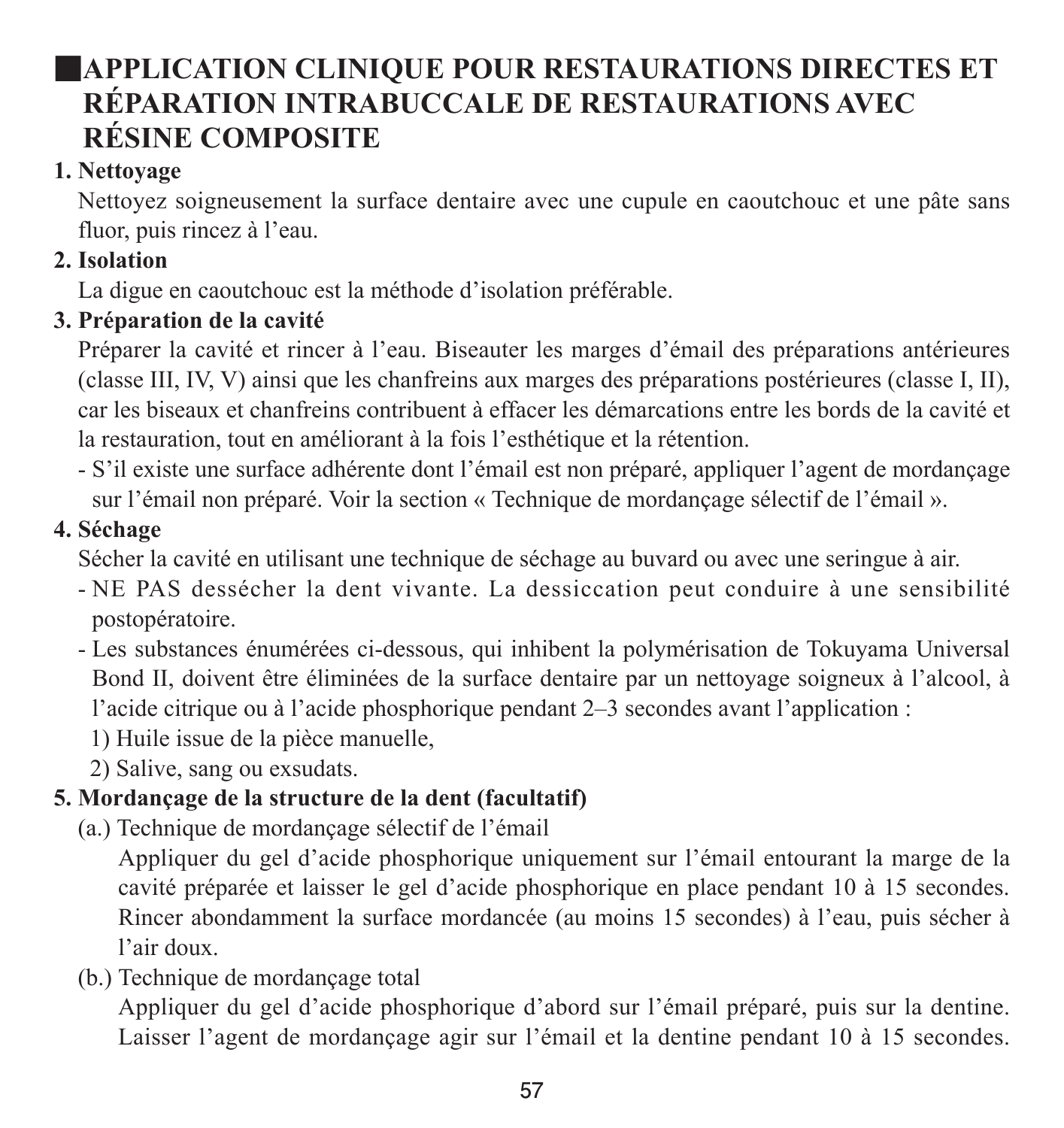Rincer abondamment (au moins 15 secondes) à l'eau et sécher à l'air doux ou avec des tampons de coton ; ne pas sécher excessivement.

### **6. Préparation de la surface adhésive lors d'une réparation**

6.1 Céramiques autres que la porcelaine et les matériaux composites.

Biseauter le bord si nécessaire. Poncer la zone par abrasion au jet d'air ou meulage avec une fraise diamantée à faible vitesse pour préparer la surface à coller. Rincer soigneusement et sécher la surface.

6.2 Restaurations métalliques

Poncer la zone par abrasion au jet d'air ou meulage avec une fraise diamantée à faible vitesse pour préparer la surface à coller. Rincer soigneusement et sécher la surface.

6.3 Porcelaine

Biseauter le bord si nécessaire. NE PAS poncer la surface, polir la zone pour préparer une surface propre et fraîche pour le collage. Rincer soigneusement et sécher la surface.

- En cas d'abrasion au jet d'air, utiliser au minimum une poudre d'alumine de 30 à 50 microns de diamètre.
- Les substances listées ci-dessous inhibent l'adhésion et doivent être éliminées de la surface dentaire par un nettoyage soigneux à l'alcool.
	- 1) Vapeur d'huile provenant de pièces à main
	- 2) Plaque, tartre, salive, sang et exsudats
- Si nécessaire, protéger la surface qui ne doit pas être collée à l'aide d'un séparateur métallique, d'un film de paraffine, de vaseline, etc.

### **7. Application de Tokuyama Universal Bond II**

Laisser Tokuyama Universal Bond II atteindre la température ambiante avant utilisation. Ouvrir le flacon en enlevant le bouchon et déposer une goutte de chaque adhésif Tokuyama Universal Bond II A et B dans le godet mélangeur ou dans le godet mélangeur jetable. Mélanger soigneusement avec un applicateur jetable, jusqu'à ce que l'agent d'adhésion devienne vert.

- Appliquer Tokuyama Universal Bond II B IMMÉDIATEMENT après l'application A. Tokuyama Universal Bond II A peut devenir rose en raison de la volatilisation du solvant s'il repose trop longtemps. Si le Bond A devient rose, le jeter et appliquer du nouveau Tokuyama Universal Bond II A et B.
- Terminer l'application dans la minute qui suit la distribution si le godet mélangeur est utilisé, car Tokuyama Universal Bond II contient des solvants volatils. Après mélange, la couleur de Tokuyama Universal Bond II change progressivement en fonction de la réaction du catalyseur de Tokuyama Universal Bond II. Cela est normal et n'indique pas un problème avec Tokuyama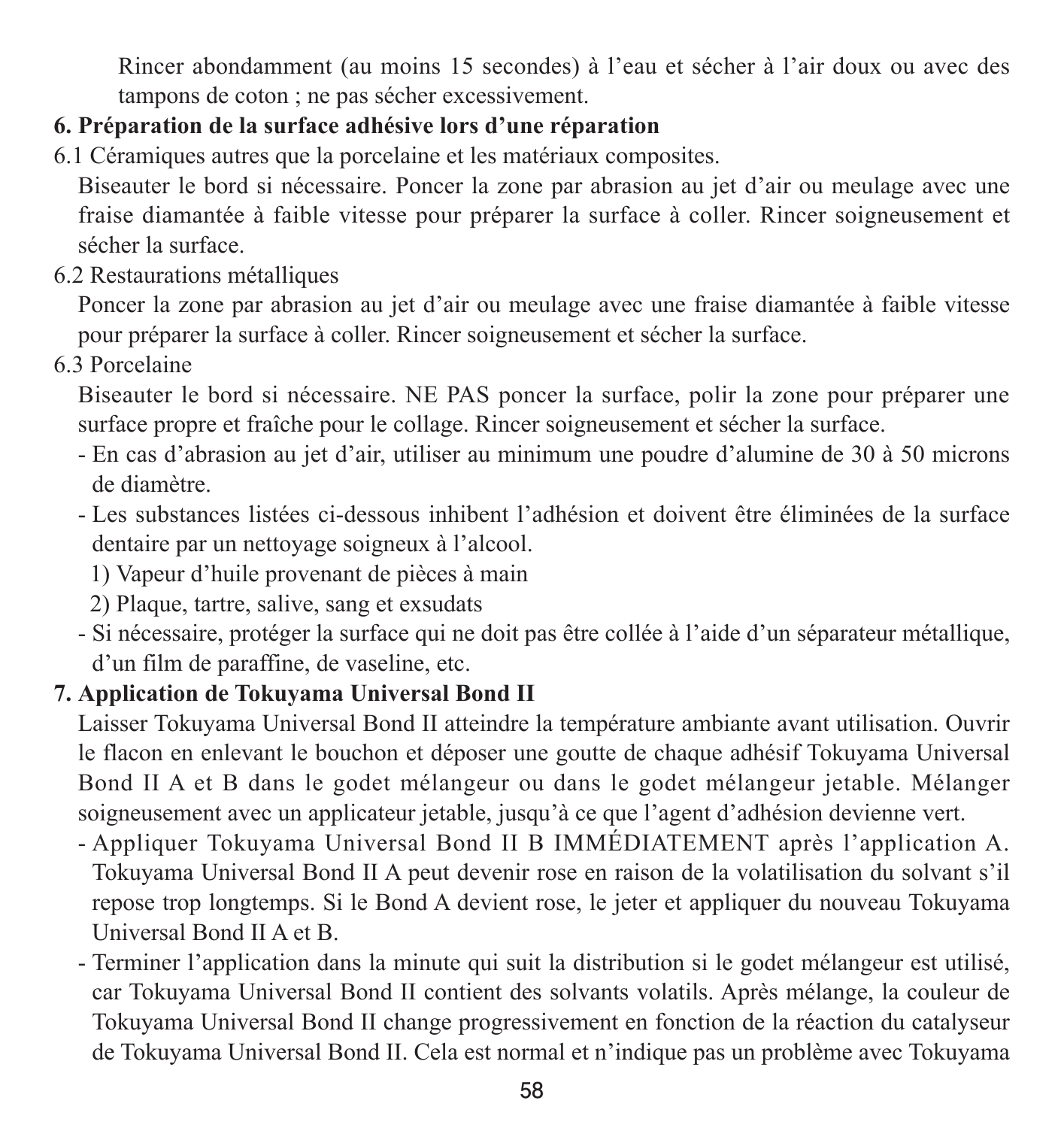Universal Bond II.

- Terminer l'application dans les 3 minutes suivant la distribution si un godet mélangeur est utilisé.
- Veiller à tenir les flacons de Tokuyama Universal Bond II A et B verticalement lors de la distribution. Ne pas tenir les flacons en diagonale ou horizontalement pendant la distribution ; cela pourrait avoir pour conséquence un refoulement dans la buse de Tokuyama Universal Bond II, avec risque de contamination.
- NE PAS toucher le puits de mélange avec la buse pendant la distribution. NE PAS intervertir les bouchons des flacons de Tokuyama Universal Bond II A et B. Si les Tokuyama Universal Bond II A et B entrent en contact pendant la distribution, le Tokuyama Universal Bond II peut durcir dans la buse.
- Essuyer l'excès de Tokuyama Universal Bond II présent sur la pointe de la buse et à l'intérieur du bouchon avant de fermer le flacon.
- Immédiatement après la distribution, bien refermer les bouchons des flacons de Tokuyama Universal Bond II A et B.
- NE PAS serrer excessivement les bouchons de flacon.

### **8. Application de Tokuyama Universal Bond II**

À l'aide de l'applicateur jetable, appliquer le Tokuyama Universal Bond II mélangé sur l'ensemble de la ou des surfaces d'adhésion. Veiller à ne pas omettre de surfaces où le Tokuyama Universal Bond II doit être appliqué.

- En cas de réparation de restaurations intra-orales, si la surface d'adhésion inclut la structure dentaire et des restaurations (céramique, porcelaine, métaux ou matériaux composites), appliquer le Tokuyama Universal Bond II mélangé sur l'ensemble de la surface d'adhésion immédiatement. Aucun apprêt supplémentaire n'est nécessaire.
- Si le Tokuyama Universal Bond II s'accumule au fond de la cavité ou sur un angle cavopériphérique et qu'il est trop épais pour l'amincir à l'air, éliminer l'excès avec une pointe en papier ou un nouvel applicateur jetable.
- Veiller à ne pas laisser l'excès de Tokuyama Universal Bond II s'écouler dans l'espace sous-gingival. Tokuyama Universal Bond II s'écoule dans l'espace sous-gingival, rincer abondamment et sécher la zone.
- Si le Tokuyama Universal Bond II est contaminé par de la salive, du sang ou d'autres liquides, rincer soigneusement la cavité à l'eau, la sécher et réappliquer du nouveau Tokuyama Universal Bond II.
- Ne pas rincer le Tokuyama Universal Bond II appliqué avec de l'eau, sauf en cas de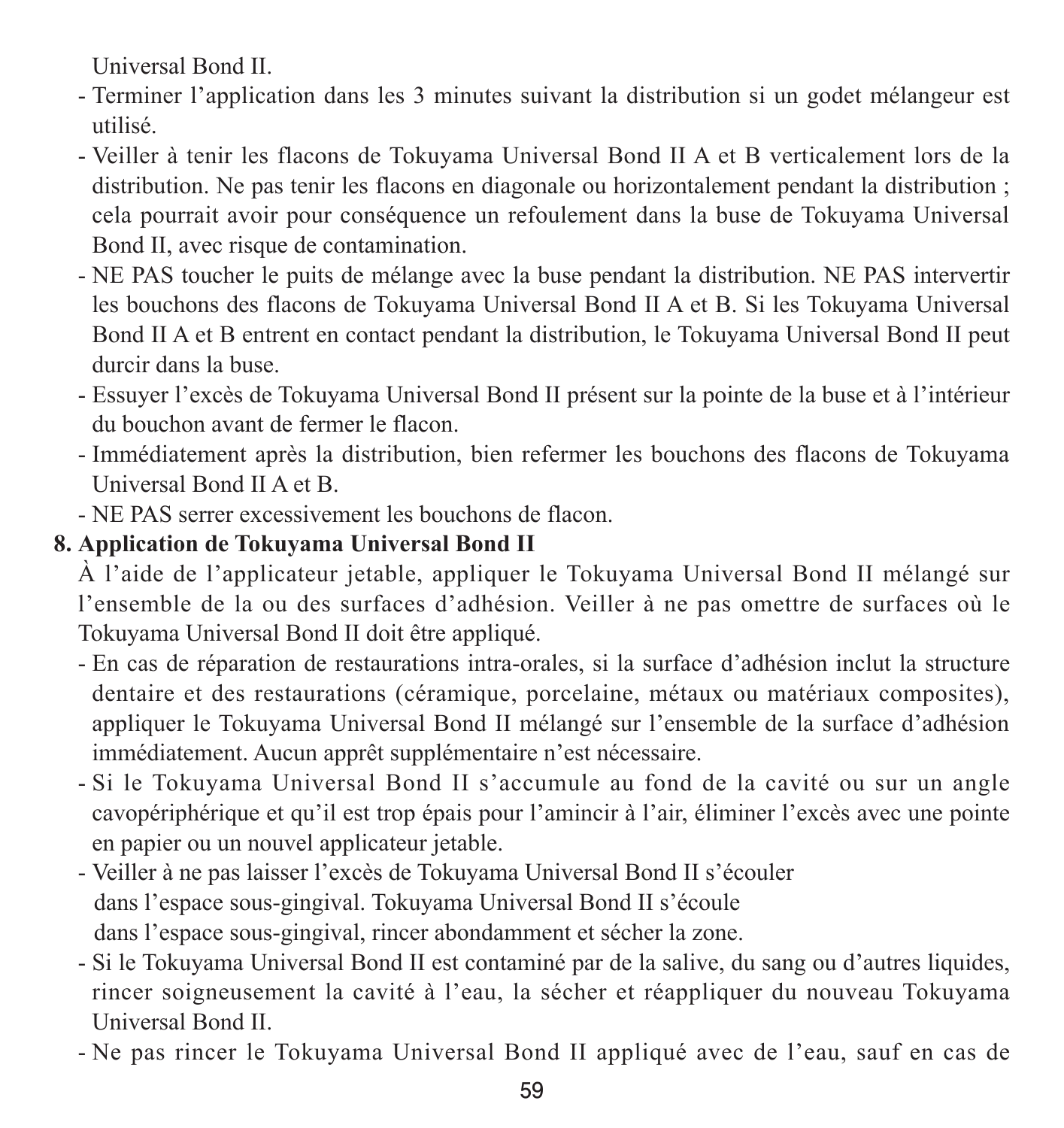contamination involontaire.

- NE PAS attendre trop longtemps après l'application de Tokuyama Universal Bond II. Sécher à l'air dans les 30 secondes après l'application pour assurer une épaisseur appropriée du film.

### **9. Séchage à l'air**

À l'aide d'une seringue à air/eau exempte d'huile, envoyer un jet d'air doux pendant plusieurs secondes sur la surface de Tokuyama Universal Bond II jusqu'à ce que le Tokuyama Universal Bond II liquide reste immobile. Terminer en appliquant de l'air doux sur la surface. Utiliser un aspirateur pour prévenir la projection éventuelle du Tokuyama Universal Bond II.

- Si Tokuyama Universal Bond II est contaminé par de la salive, du sang ou d'autres liquides, rincer abondamment la cavité avec de l'eau, laisser sécher, puis appliquer à nouveau du Tokuyama Universal Bond II frais.
- Ne pas rincer à l'eau le Tokuyama Universal Bond II appliqué, sauf en cas de contamination involontaire.
- En cas d'éclaboussures accidentelles, le tissu pourrait blanchir ou cela pourrait provoquer une réaction allergique.

### **10. Résine composite**

Restaurer avec une résine composite photopolymérisée, auto polymérisée ou double en suivant les instructions du fabricant. La résine composite doit être soigneusement finie et polie.

- La couche de Tokuyama Universal Bond II peut sembler fluorescente sous le rayonnement de la lampe à polymériser dentaire.

## ■**APPLICATION CLINIQUE POUR SCELLEMENT DES RESTAURATIONS INDIRECTES**

### **1. Préparation de la surface adhésive de la restauration**

1.1 Céramiques autres que la porcelaine et les matériaux composites

Créer des rugosités dans l'intrados de la restauration par sablage (entre 0,1 et 0,2MPa), aéroabrasion ou par fraisage à l'aide d'une fraise diamantée à faible vitesse afin de préparer la surface pour l'adhérence. Rincez soigneusement et sécher la surface.

1.2 Restaurations métalliques

Créer des rugosités dans l'intrados de la restauration par sablage (entre 0,3 et 0,5MPa), aéroabrasion ou par fraisage à l'aide d'une fraise diamantée à faible vitesse afin de préparer la surface pour l'adhérence. Rincez soigneusement et sécher la surface.

1.3 Porcelaine

NE PAS poncer la surface. Polir la zone pour préparer une surface propre et fraîche pour le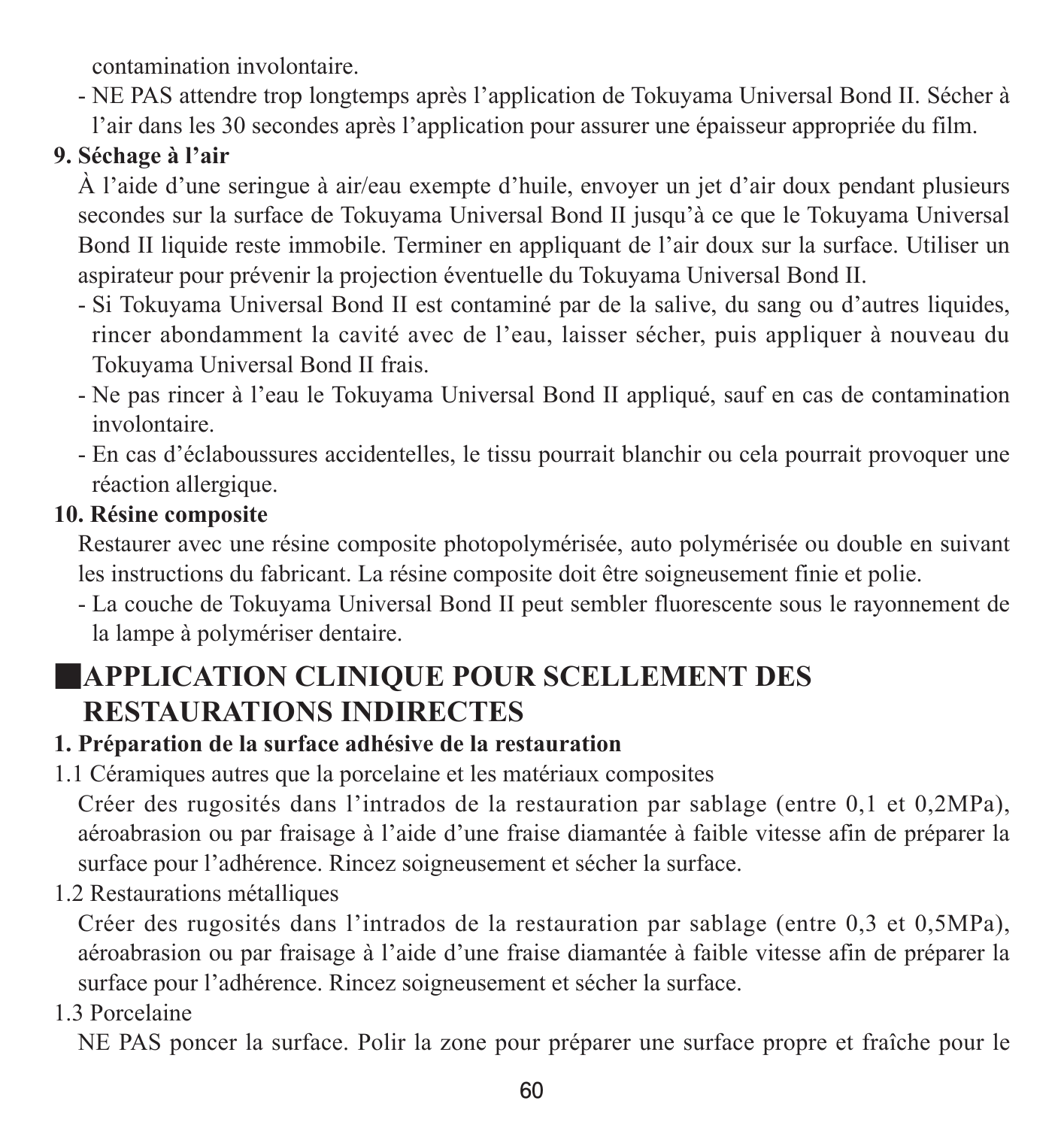collage. Rincer soigneusement et faire sécher la surface.

- En cas de sablage ou d'abrasion au jet d'air, utiliser au minimum une poudre d'alumine de 30 à 50 microns de diamètre.
- Si le ponçage ou le polissage de la surface adhésive n'est pas possible, mordancer la zone d'adhésion à l'acide phosphorique, puis rincer soigneusement et sécher.
- Les substances répertoriées ci-dessous inhibent l'adhésion et doivent être éliminées de la surface adhésive par un nettoyage mécanique ou un nettoyage soigneux à l'alcool. Nettoyer la restauration une fois l'ajustement terminé.
	- 1) Gypse et revêtement
	- 2) Huile de silicone provenant de matériaux de vérification de l'ajustement
	- 3) Vapeur d'huile provenant de pièces à main
	- 4) Plaque, tartre, salive, sang et exsudats
	- 5) Restauration temporaire et ciment temporaire

 Si nécessaire, protéger la surface qui ne doit pas être collée à l'aide d'un séparateur métallique, d'un film de paraffine, de vaseline, etc.

### **2. Application de Tokuyama Universal Bond II**

Laisser Tokuyama Universal Bond II atteindre la température ambiante avant utilisation. Ouvrir le flacon en enlevant le bouchon et déposer une goutte de chaque adhésif Tokuyama Universal Bond II A et B dans le godet mélangeur ou dans le godet mélangeur jetable. Mélanger soigneusement avec un applicateur jetable, jusqu'à ce que l'agent d'adhésion devienne vert.

- Appliquer Tokuyama Universal Bond II B IMMÉDIATEMENT après l'application A. Tokuyama Universal Bond II A peut devenir rose en raison de la volatilisation du solvant s'il repose trop longtemps. Si le Bond A devient rose, le jeter et appliquer du nouveau Tokuyama Universal Bond II A et B.
- Terminer l'application dans la minute qui suit la distribution si le godet mélangeur est utilisé, car Tokuyama Universal Bond II contient des solvants volatils. Après mélange, la couleur de Tokuyama Universal Bond II change progressivement en fonction de la réaction du catalyseur de Tokuyama Universal Bond II. Cela est normal et n'indique pas un problème avec Tokuyama Universal Bond II.
- Terminer l'application dans les 3 minutes suivant la distribution si un godet mélangeur est utilisé.
- Veiller à tenir les flacons de Tokuyama Universal Bond II A et B verticalement lors de la distribution. Ne pas tenir les flacons en diagonale ou horizontalement pendant la distribution ; cela pourrait avoir pour conséquence un refoulement dans la buse de Tokuyama Universal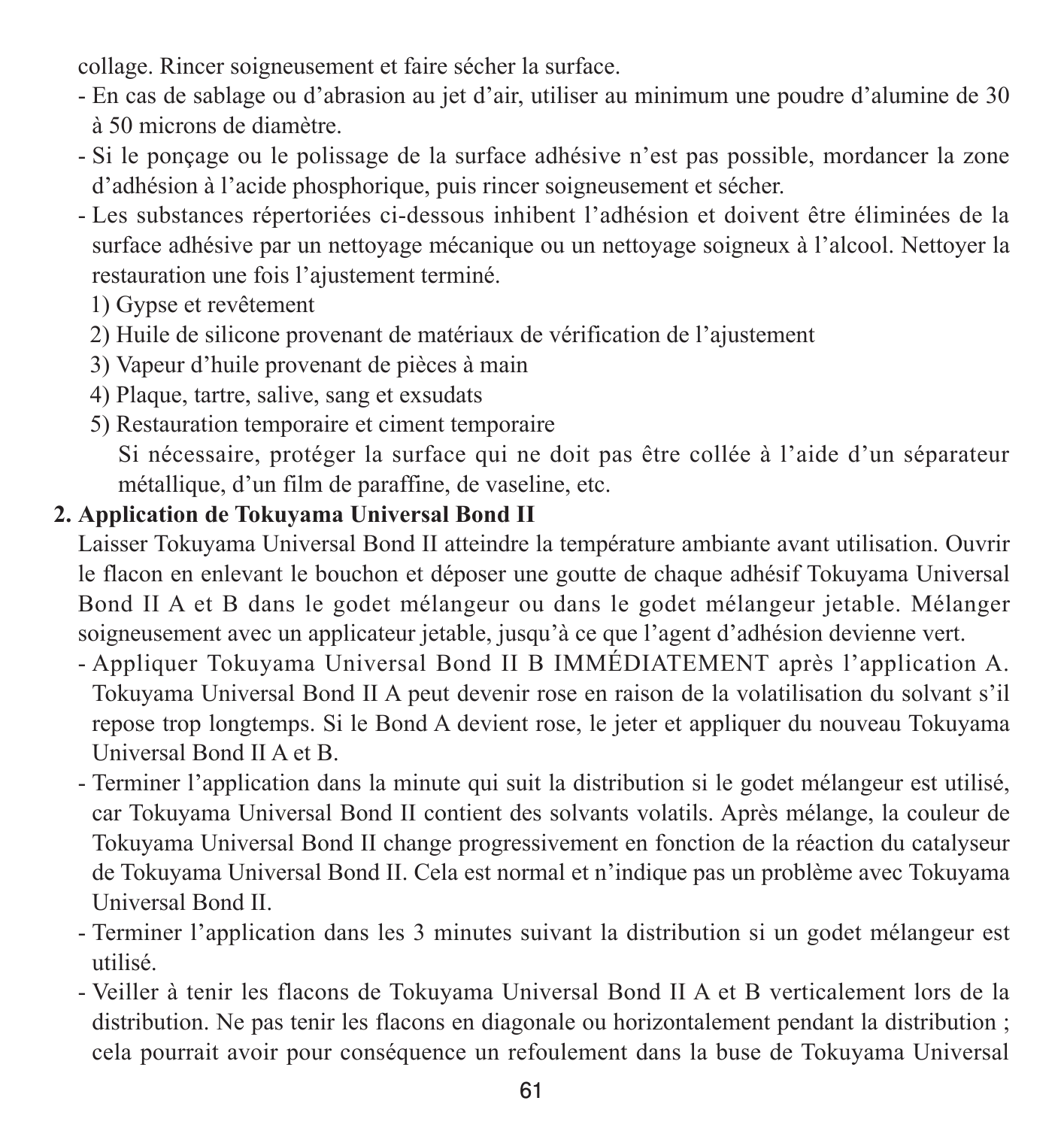Bond II, avec risque de contamination.

- NE PAS toucher le puits de mélange avec la buse pendant la distribution. NE PAS intervertir les bouchons des flacons de Tokuyama Universal Bond II A et B. Si les Tokuyama Universal Bond II A et B entrent en contact pendant la distribution, le Tokuyama Universal Bond II peut durcir dans la buse.
- Essuyer l'excès de Tokuyama Universal Bond II présent sur la pointe de la buse et à l'intérieur du bouchon avant de fermer le flacon.
- Immédiatement après la distribution, bien refermer les bouchons des flacons de Tokuyama Universal Bond II A et B.
- NE PAS serrer excessivement les bouchons de flacon.

### **3. Application de Tokuyama Universal Bond II**

À l'aide de l'applicateur jetable, appliquer le Tokuyama Universal Bond II mélangé sur la surface à coller.

- Vérifier que Tokuyama Universal Bond II recouvre toutes les surfaces sur lesquelles le ciment sera appliqué.
- NE PAS appliquer de quantité excessive. Une seule application de Tokuyama Universal Bond II suffit. Une couche trop épaisse peut compromettre l'ajustement de la restauration.
- NE PAS laisser de la salive, du sang, de l'huile, de l'eau, etc. entrer en contact avec la surface à coller. Si la surface à traiter est contaminée, rincer abondamment à l'eau, faire sécher, puis réappliquer du Tokuyama Universal Bond II frais.
- NE PAS attendre trop longtemps après l'application de Tokuyama Universal Bond II. Sécher à l'air dans les 30 secondes après l'application pour assurer une épaisseur appropriée du film.

### **4. Séchage à l'air**

À l'aide d'une seringue à air/eau exempte d'huile, appliquer un jet d'air doux sur la surface. Utiliser un aspirateur pour prévenir la projection éventuelle du Tokuyama Universal Bond II.

### **5. Scellement**

Sceller avec un ciment de résine en respectant les instructions du fabricant.

- NE PAS appliquer la pâte de ciment de résine directement sur la dent préparée ou la cavité traitée avec le Tokuyama Universal Bond II pour éviter un positionnement incorrect de la restauration.
- Le durcissement peut être accéléré en fonction du ciment de résine utilisé. Pour maintenir l'épaisseur de film appropriée, placer la restauration aussi rapidement que possible après l'application du ciment à base de résine (dans la minute qui suit la distribution), sinon il existe un risque que la restauration ne soit pas correctement positionnée avec la cémentation.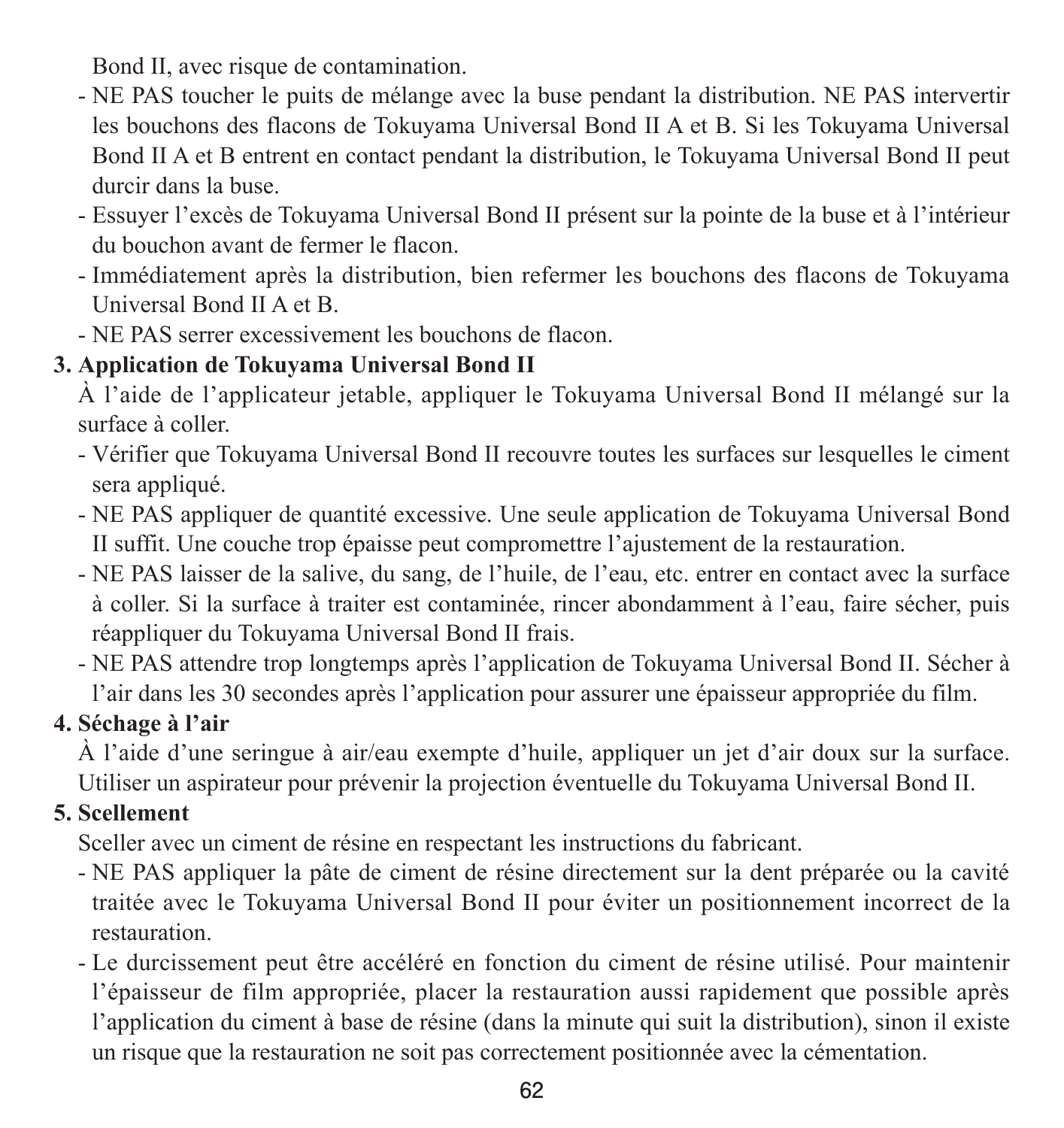- La couche de Tokuyama Universal Bond II peut sembler fluorescente sous le rayonnement de la lampe à polymériser dentaire.

# ■**APPLICATION CLINIQUE POUR LE COLLAGE DE RÉSINE ACRYLIQUE SUR BASE MÉTALLIQUE, CROCHET OU FIXATION**

**1. Préparation de la surface adhésive.**

Poncer la zone par sablage (0,1 à 0,2 MPa), ou par meulage avec une fraise diamantée à faible vitesse pour préparer la surface à coller. Rincer abondamment et sécher la surface.

**2. Préparation, application et séchage à l'air** Utiliser les mêmes procédures que celles décrites dans APPLICATION CLINIQUE POUR SCELLEMENT DES RESTAURATIONS INDIRECTES

## **3. Application, polymérisation, ébarbage et finition de la résine acrylique**

Suivre les instructions du fabricant concernant l'utilisation de la résine acrylique polymérisable.

L'utilisateur et/ou le patient doivent signaler tout incident grave survenant en lien avec le dispositif au fabricant et aux autorités compétentes de l'État membre dans lequel l'utilisateur et/ou le patient sont établis.

Le fabricant de Tokuyama Universal Bond II se saurait être tenu pour responsable des dommages ou blessures causé(e)s par l'utilisation non conforme de ce produit. L'utilisateur est tenu de s'assurer de la conformité de l'usage de ce produit avant son utilisation.

Les spécifications du produit Tokuyama Universal Bond II sont sujettes à des modifications sans notification. En cas de changement des spécifications du produit, les instructions et précautions d'utilisation peuvent également être modifiées.

#### **ITALIANO** . . . . . . . . . . . . . .

**Prima dell'uso leggere tutte le informazioni, le avvertenze e le note.**

## ■**DESCRIZIONE DEL PRODOTTO E INFORMAZIONI GENERALI**

1. Tokuyama Universal Bond II è un sistema adesivo dentale autoindurente a due componenti per restauri diretti e indiretti, che può essere utilizzato con tecniche di self-etch, mordenzatura selettiva dello smalto e mordenzatura totale. Come adesivo universale, Tokuyama Universal Bond II è stato progettato per essere pienamente compatibile con materiali fotopolimerizzabili, autoindurenti o a indurimento duale.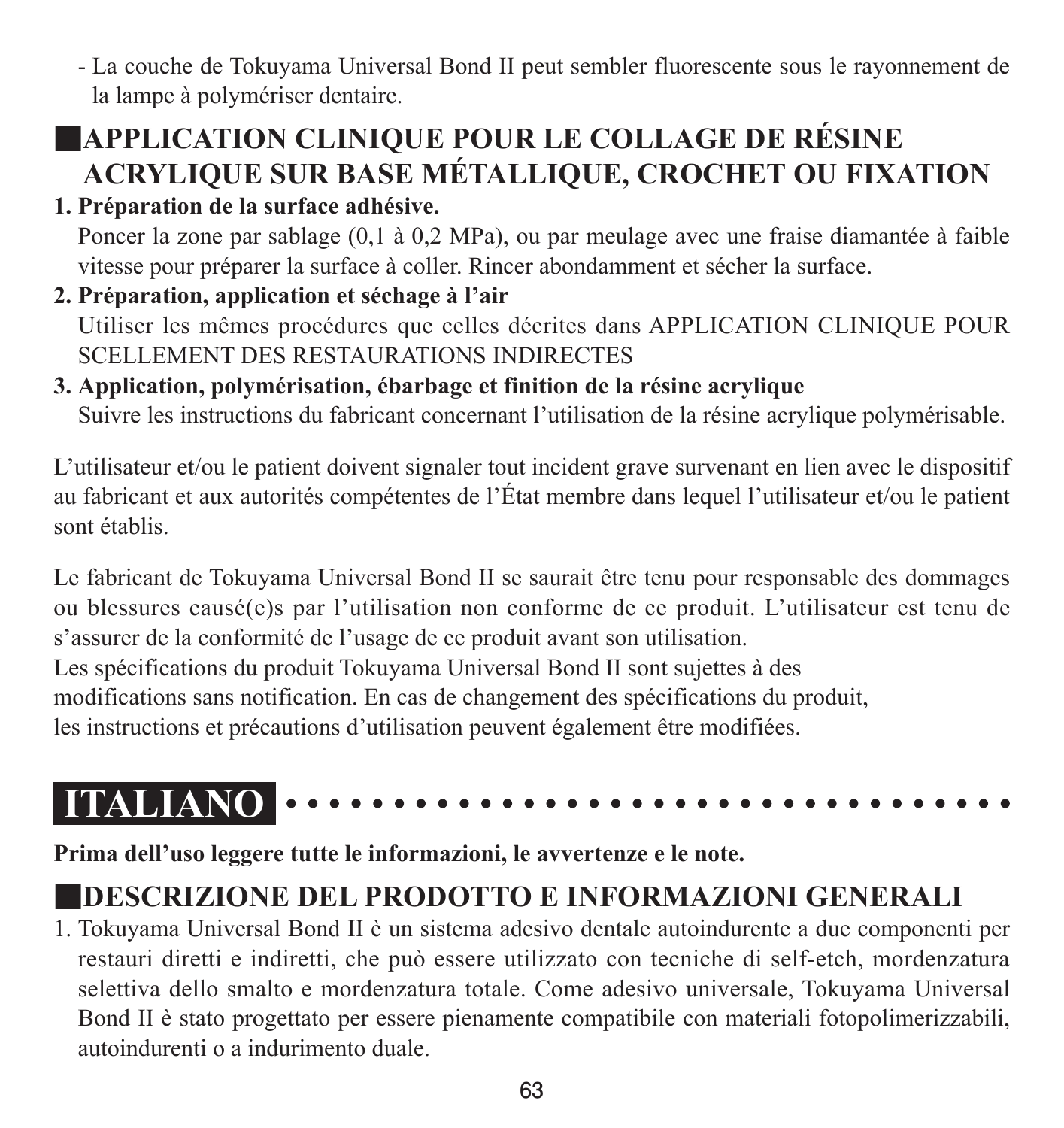- 2. Tokuyama Universal Bond II migliora la forza adesiva dei materiali in resina polimerizzabile (cemento resina adesivo, resina acrilica e resina composita) ceramica (zirconio e allumina), metalli (preziosi e non preziosi) e materiali di resina compreso il filler inorganico.
- 3. Tokuyama Universal Bond II contiene monomero di acido fosforico, bisfenolo A di(2-idrossi propossi) dimetacrilato (Bis-GMA), Trietilene glicole dimetacrilato (TEGDMA), 2-idrossietile metacrilato (HEMA), MTU-6 (monomero di tiouracile), agente di accoppiamento silano, perossido, catalizzatore a base di borato, acetone, etanolo e acqua depurata.

# ■**INDICAZIONI**

- Restauro anteriore e posteriore diretto con materiali compositi fotopolimerizzabili, a indurimento duale o autoindurenti
- Riparazione intraorale di restauri in composito, metallo-ceramica, metallo e tutti i restauri in ceramica senza primer aggiuntivo
- Cementazione di restauri indiretti e faccette se combinata con cementi fotopolimerizzabili, a indurimento duale o autoindurenti
- Adesione di perni monconi e perni in fibra
- Adesione della resina della protesi alla base in metallo, aggancio o fissaggio
- Riparazione della resina della protesi con base in metallo, aggancio o fissaggio
- Adesione di resina opaca alla base in metallo nella produzione di corone con rivestimento in resina

# ■**CONTROINDICAZIONI**

Tokuyama Universal Bond II contiene monomeri metacrilici, perossido, solventi organici e acidi. NON utilizzare Tokuyama Universal Bond II su pazienti allergici o ipersensibili ai monomeri metacrilici, ai monomeri correlati, al perossido, ai solventi organici e agli acidi.

# ■**PRECAUZIONI**

- 1) NON utilizzare Tokuyama Universal Bond II per usi diversi da quelli specificati nelle presenti istruzioni. Utilizzare Tokuyama Universal Bond II esclusivamente secondo quanto qui indicato.
- 2) Tokuyama Universal Bond II è destinato alla vendita e all'uso esclusivo di utilizzatori professionisti abilitati in ambito dentale. Non può essere venduto, né è indicato all'uso da parte di professionisti operanti in ambito non dentale.
- 3) NON utilizzare Tokuyama Universal Bond II se i sigilli di sicurezza sono rotti o sembrano manomessi.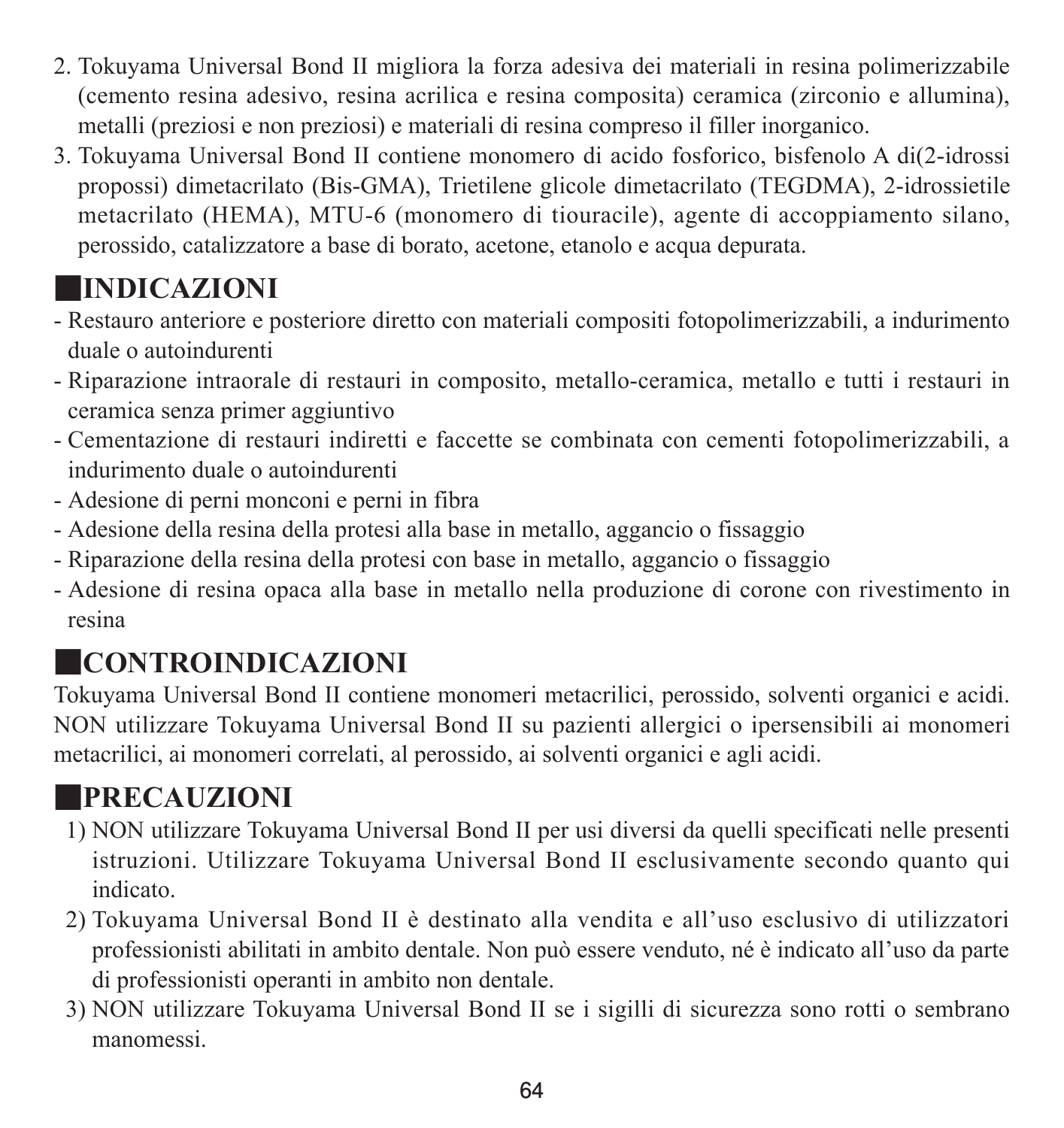- 4) In presenza di reazione allergica o di ipersensibilità causata da Tokuyama Universal Bond II, interromperne immediatamente l'applicazione.
- 5) Durante l'uso di Tokuyama Universal Bond II indossare sempre guanti da laboratorio (in plastica, vinile o lattice) in modo da evitare eventuali reazioni allergiche causate dai monomeri metacrilati. Nota: Alcune sostanze/materiali possono penetrare attraverso i guanti. In caso di contatto tra Tokuyama Universal Bond II e i guanti, toglierli e lavare accuratamente le mani con acqua al più presto.
- 6) Evitare il contatto di Tokuyama Universal Bond II con occhi, mucose, cute e abiti.
	- - In caso di contatto di Tokuyama Universal Bond II con gli occhi, sciacquare accuratamente con acqua e rivolgersi immediatamente a un oftalmologo.
	- - In caso di contatto di Tokuyama Universal Bond II con le mucose, pulire immediatamente la parte colpita e sciacquare accuratamente con acqua dopo il restauro. Le aree colpite possono sbiancare per effetto della coagulazione proteica, ma tale condizione in genere scompare entro 24 ore. In caso contrario, rivolgersi immediatamente a un medico e informarne il paziente.
	- - In caso di contatto di Tokuyama Universal Bond II con la cute o gli abiti, pulire immediatamente la zona interessata con un battufolo di cotone o una garza imbevuta d'alcool.
	- Comunicare al paziente di sciacquare immediatamente la bocca dopo il trattamento.
- 7) Non ingerire o aspirare Tokuyama Universal Bond II. L'ingestione o l'aspirazione possono causare gravi lesioni.
- 8) Non lasciare Tokuyama Universal Bond II incustodito alla portata di pazienti o di bambini per evitarne l'ingestione accidentale.
- 9) NON esporre a fiamme vive Tokuyama Universal Bond II o i suoi vapori, poiché il prodotto è infiammabile.
- 10) Per evitare infezioni incrociate o una diminuzione della forza adesiva NON riutilizzare l'applicatore monouso e il pozzetto di miscelazione monouso. Dopo ogni uso, ripulire accuratamente con alcol il pozzetto di erogazione.
- 11) NON utilizzare Tokuyama Universal Bond II direttamente nella cavità in prossimità della polpa. Se la cavità è nell`immediata prossimità della polpa, proteggere quest`ultima con uno strato di vetro ionomero o con idrossido di calcio. NON utilizzare MATERIALI A BASE DI EUGENOLO per proteggere la polpa, poiché questi materiali inibiscono la polimerizzazione di Tokuyama Universal Bond II.
- 12) Va notato che quando un restauro viene scheggiato a causa di un'occlusione disallineata o di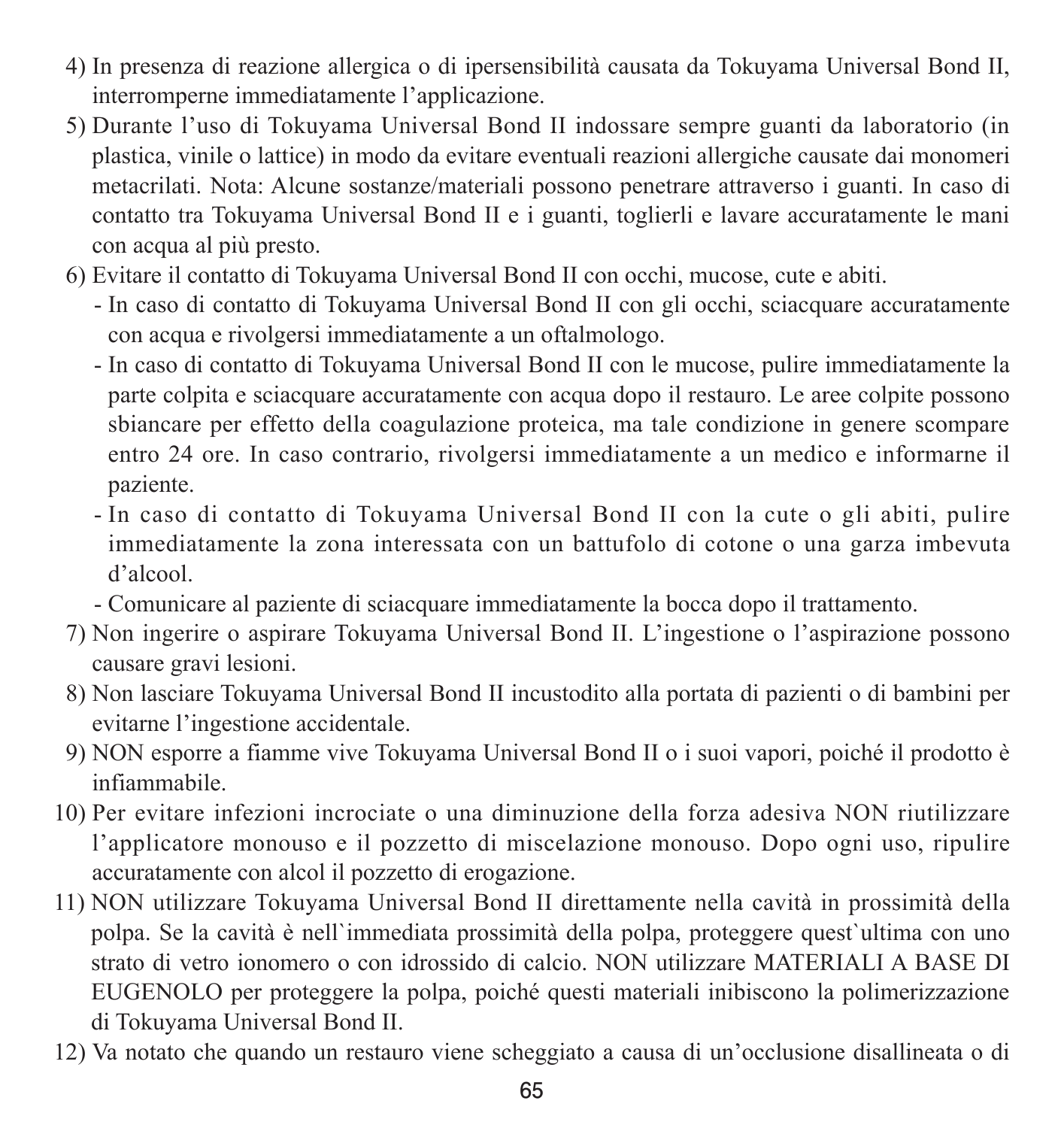bruxismo (stringere, digrignare o battere i denti), il restauro riparato potrebbe scheggiarsi di nuovo.

- 13) NON utilizzare pozzetti di erogazione forniti da altri produttori.
- 14) Utilizzare il pozzetto di miscelazione monouso fornito quando si effettua l'erogazione e la miscelazione di Tokuyama Universal Bond II. Se Tokuyama Universal Bond II non viene erogato nel pozzetto di erogazione in gomma potrebbe essere difficile rimuovere Tokuyama Universal Bond II polimerizzato dal pozzetto di miscelazione. Tokuyama Universal Bond II polimerizzato può essere rimosso rovesciando la gomma.
- 15) NON miscelare Tokuyama Universal Bond II con primer o adesivi di altre marche.
- 16) Per evitare spruzzi di liquido, i flaconi di Tokuyama Universal Bond II non devono essere aperti immediatamente dopo averli estratti dal frigorifero. Tokuyama Universal Bond II deve essere portato a temperatura ambiente prima dell'uso. Una volta estratto dal frigorifero, attendere 20 minuti affinché il prodotto raggiunga la temperatura ambiente.
- 17) Non usare Tokuyama Universal Bond II con resine per le quali vengono specificati adesivi o primer specifici.

## ■**PRECAUZIONI RELATIVE A MEDICINALI E MATERIALI**

1) Alcuni materiali e farmaci (materiale emostatico) inibiscono la regolazione/adesione di Tokuyama Universal Bond II.

NON UTILIZZARE prodotti che contengono:

- eugenolo,

- cloruro d'alluminio,
- solfato ferrico,
- solfato di calcio,
- solfato d'alluminio,
- diammina fluoruro d'argento [formula molecolare: Ag(NH3)2F]
- 2) Tokuyama Universal Bond II non aderisce alla struttura del dente immediatamente dopo l'applicazione di materiali che contengono:
	- perossido d'idrogeno (oxydol),
	- sodio ipoclorito

 Consigliamo di evitare l'utilizzo di questi materiali il giorno della cementazione, tuttavia questi materiali possono essere utilizzati per il trattamento del canale radicolare poiché l'inibizione causata da questi materiali evapora solitamente in cinque giorni.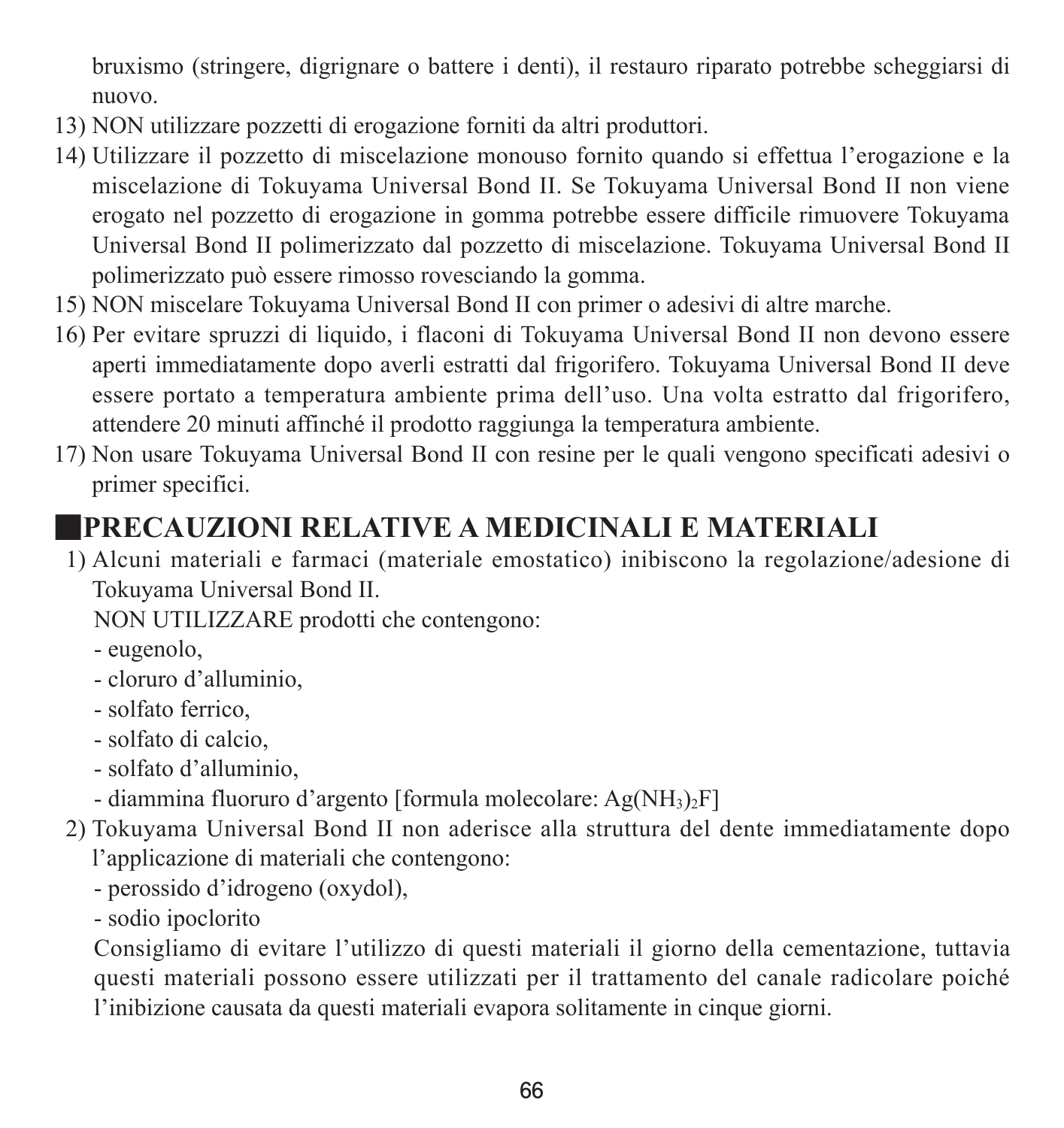# ■**CONSERVAZIONE**

- 1) Conservare Tokuyama Universal Bond II a una temperatura compresa tra 0 e 25°C (da 32 a 77°F).
- 2) Tenere lontano da fonti di calore, luce solare diretta, scintille e fiamme libere.
- 3) NON utilizzare dopo la data di scadenza indicata sul flacone/confezione.

# ■**SMALTIMENTO**

Si raccomanda di assorbire l'adesivo Tokuyama Universal Bond II non utilizzato con un materiale assorbente inerte, ad esempio una garza o cotone, e smaltirlo in conformità ai regolamenti locali.

## ■**APPLICAZIONE CLINICA PER RESTAURI DIRETTI E RIPARAZIONE INTRAORALE DI RESTAURI CON RESINA COMPOSITA**

### **1. Pulizia**

Pulire accuratamente la superficie del dente con una coppetta in gomma e una pasta

**2. Isolamento**

Il miglior metodo di isolamento è la diga di gomma.

### **3. Preparazione della cavità**

Preparare la cavità e sciacquare con acqua. Praticare un bisello sui margini dello smalto delle preparazioni anteriori (classe III, IV, V), nonché un chamfer sui margini delle preparazioni posteriori (classe I, II), poiché biselli e chamfer sono d'aiuto nell'eliminazione della demarcazione tra i margini cavitari e il restauro, migliorando così sia l'aspetto estetico sia la ritenzione.

- Se la superficie di adesione comporta smalto non fresato, applicare un agente di mordenzatura allo smalto non fresato. Vedere la sezione "Tecnica di mordenzatura selettiva dello smalto".

### **4. Asciugatura**

Asciugare la cavità utilizzando una tecnica blotting o la siringa d'aria del riunito.

- NON essiccare il dente vitale. L'essiccazione può causare sensibilità postoperatoria.
- Le sostanze elencate di seguito, che pregiudicano la polimerizzazione di Tokuyama Universal Bond II, devono essere eliminate dalla superficie dentale mediante pulizia accurata con alcool, acido citrico o l'applicazione di acido fosforico per 2–3 secondi prima dell'applicazione:
	- 1) Olio lubrificante per manipoli,
	- 2) Saliva, sangue ed essudato.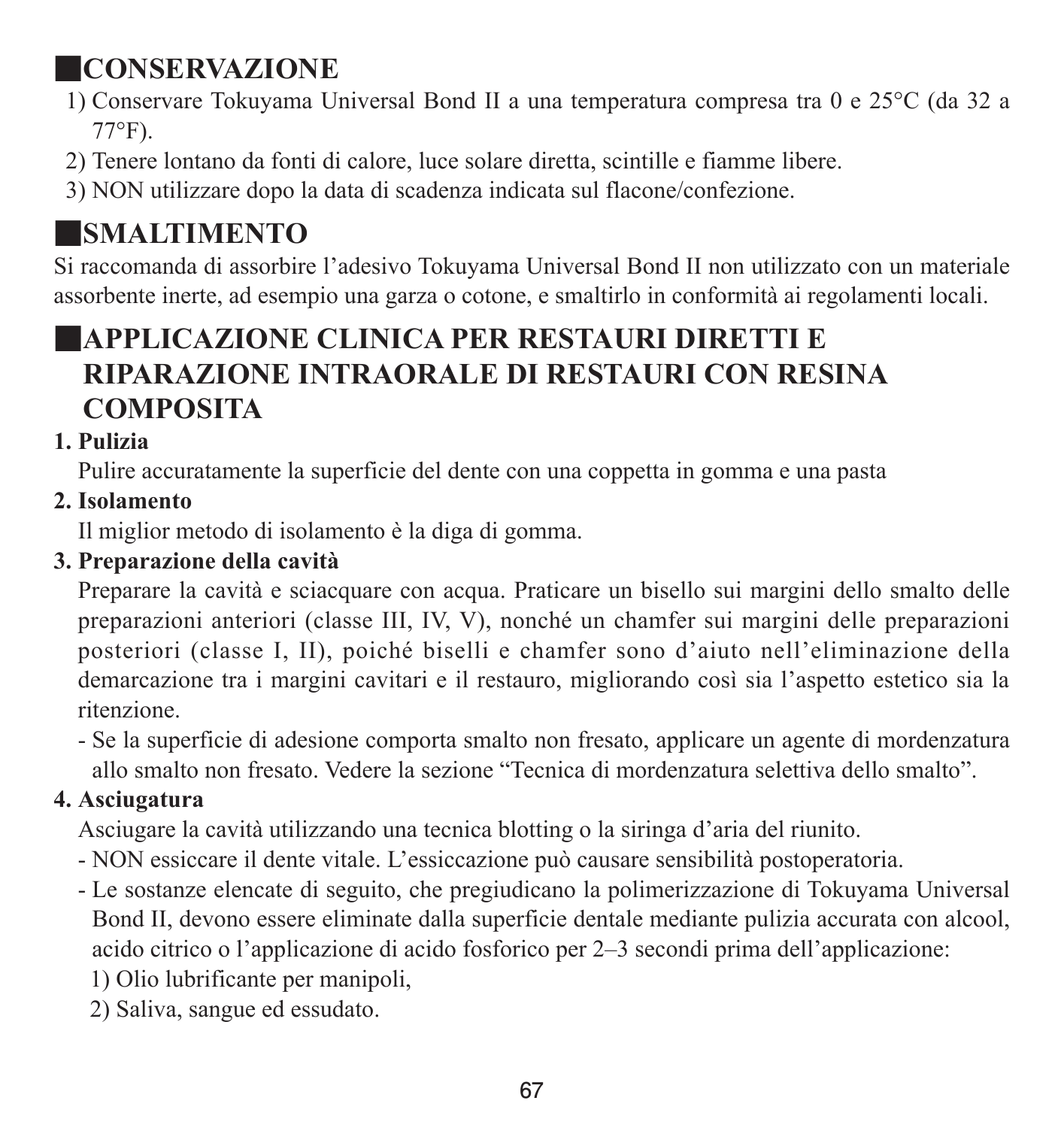#### **5. Mordenzatura della struttura del dente (opzionale)**

(a.) Tecnica di mordenzatura selettiva dello smalto

 Applicare gel di acido fosforico solo allo smalto circostante il margine della cavità preparata e lasciare in posa il gel di acido fosforico per 10–15 secondi. Risciacquare con cura la superficie mordenzata (almeno per 15 secondi) con acqua, poi asciugare con soffio gentile.

(b.) Tecnica di mordenzatura totale

 Applicare il gel di acido fosforico prima sullo smalto preparato, poi sulla dentina. Il mordenzante dovrebbe essere lasciato reagire sullo smalto e sulla dentina per 10–15 secondi. Risciacquare con cura (almeno 15 secondi) con acqua e asciugare con soffio gentile o con un batuffolo di cotone; non asciugare eccessivamente.

### **6. Preparazione della superficie adesiva durante la riparazione**

- 6.1 Ceramiche diverse dalla porcellana e materiali compositi Smussare il margine se necessario. Irruvidire l'area tramite abrasione ad aria o molatura con una fresa diamantata utilizzando una bassa velocità per preparare la superficie all'adesione. Sciacquare accuratamente con acqua e asciugare la superficie.
- 6.2 Restauri di metallo

Irruvidire l'area tramite abrasione ad aria o molatura con una fresa diamantata utilizzando una bassa velocità per preparare la superficie all'adesione. Sciacquare accuratamente con acqua e asciugare la superficie.

6.3 Porcellana

Smussare il margine se necessario. NON irruvidire la superficie; levigare l'area per preparare una superficie pulita e attiva o nuova per l'adesione. Sciacquare accuratamente con acqua e asciugare la superficie.

- Quando si utilizza l'abrasione ad aria, utilizzare una granulometria di almeno 30- 50 micron di polvere di allumina.
- Le sostanze sotto elencate inibiscono l'adesione e devono essere rimosse dalla superficie di adesione con una pulizia meccanica o con alcol.
	- 1) Olio presente in nebulizzazioni da manipolo o turbina

2) Placca, tartaro, saliva, sangue ed essudati

- Se necessario, proteggere la superficie non destinata all'adesione con un separatore di metallo, un film di paraffina,vaselina, ecc. (Come sopra)

## **7. Erogazione di Tokuyama Universal Bond II**

Attendere che il Tokuyama Universal Bond II abbia raggiunto la temperatura ambiente prima dell'uso. Aprire il tappo del flacone ed erogare una goccia di Tokuyama Universal Bond II A e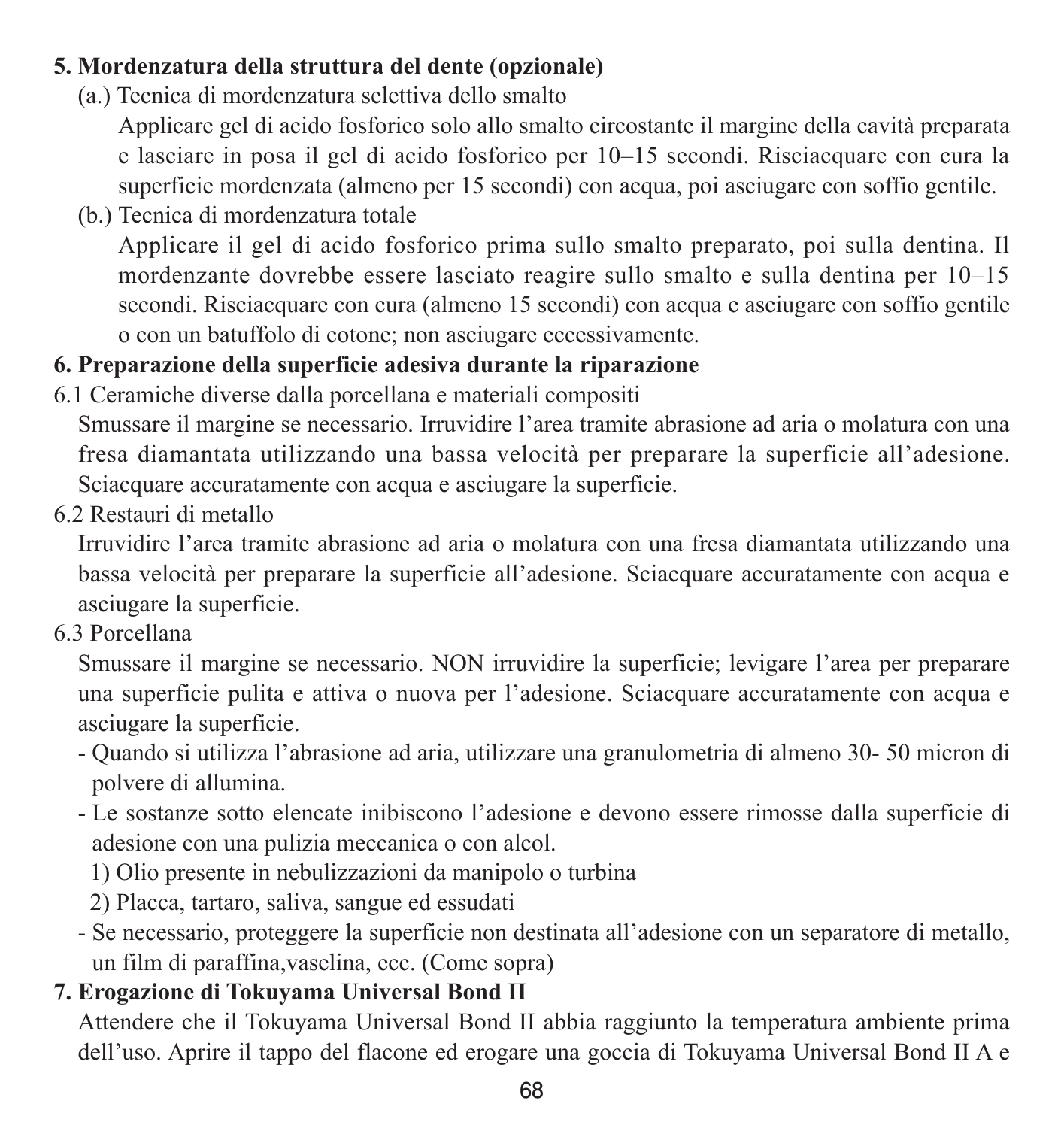B nel pozzetto di miscelazione o nel pozzetto di miscelazione monouso. Miscelare con cura con un applicatore monouso fino a quando l'adesivo miscelato diventa verde.

- Erogare Tokuyama Universal Bond II B IMMEDIATAMENTE dopo l'erogazione di A. Se lasciato riposare troppo a lungo, Tokuyama Universal Bond II A potrebbe diventare di colore rosa a causa della volatilizzazione dei solventi. Se il Bond A diventa di colore rosa, smaltirlo ed eseguire una nuova erogazione di Tokuyama Universal Bond II A e B.
- Completare l'applicazione entro 1 minuto dall'erogazionequando si usa il pozzetto di miscelazione poiché Tokuyama Universal Bond II contiene solventi volatili. Dopo la miscelazione, il colore di Tokuyama Universal Bond II cambia gradualmente in base alla reazione del catalizzatore di Tokuyama Universal Bond II. Questo è normale e non indica alcun problema con Tokuyama Universal Bond II.
- Completare l'applicazione entro 3 minuti dall'erogazione quando si usa il pozzetto di miscelazione monouso.
- Avere cura di mantenere i flaconi di Tokuyama Universal Bond II A e B in posizione verticale durante l'erogazione. Non tenere il flacone in posizione orizzontale o diagonale quando si effettua l'erogazione; queste posizioni potrebbero provocare il reflusso di Tokuyama Universal Bond II nel beccuccio con conseguente contaminazione.
- NON toccare il pozzetto di miscelazione con il beccuccio durante l'erogazione. NON scambiare i tappi dei flaconi di Tokuyama Universal Bond II A e B. Se Tokuyama Universal Bond II A e B entrano in contatto durante l'erogazione, Tokuyama Universal Bond II potrebbe polimerizzarsi nel beccuccio.
- Pulire l'eccesso di Tokuyama Universal Bond II dalla punta del beccuccio e all'interno del tappo prima di chiudere il flacone.
- Chiudere saldamente il tappo del flacone di Tokuyama Universal Bond II A e B.
- NON serrare eccessivamente il tappo del flacone.

### **8. Applicazione di Tokuyama Universal Bond II**

Utilizzando l'applicatore monouso, applicare la miscela di Tokuyama Universal Bond II a tutta la superficie di adesione. Fare attenzione a non omettere alcuna superficie su cui Tokuyama Universal Bond II deve essere applicato.

- Nel caso di riparazione intraorale di restauri, se la superficie di adesione comprende tessuti dentari e restauri (ceramica, porcellana, metalli o materiali compositi), applicare la miscela di Tokuyama Universal Bond II a tutta la superficie di adesione in una sola volta. Non sono necessari primer extra.
- Se il Tokuyama Universal Bond II applicato forma un accumulo sul fondo della cavità o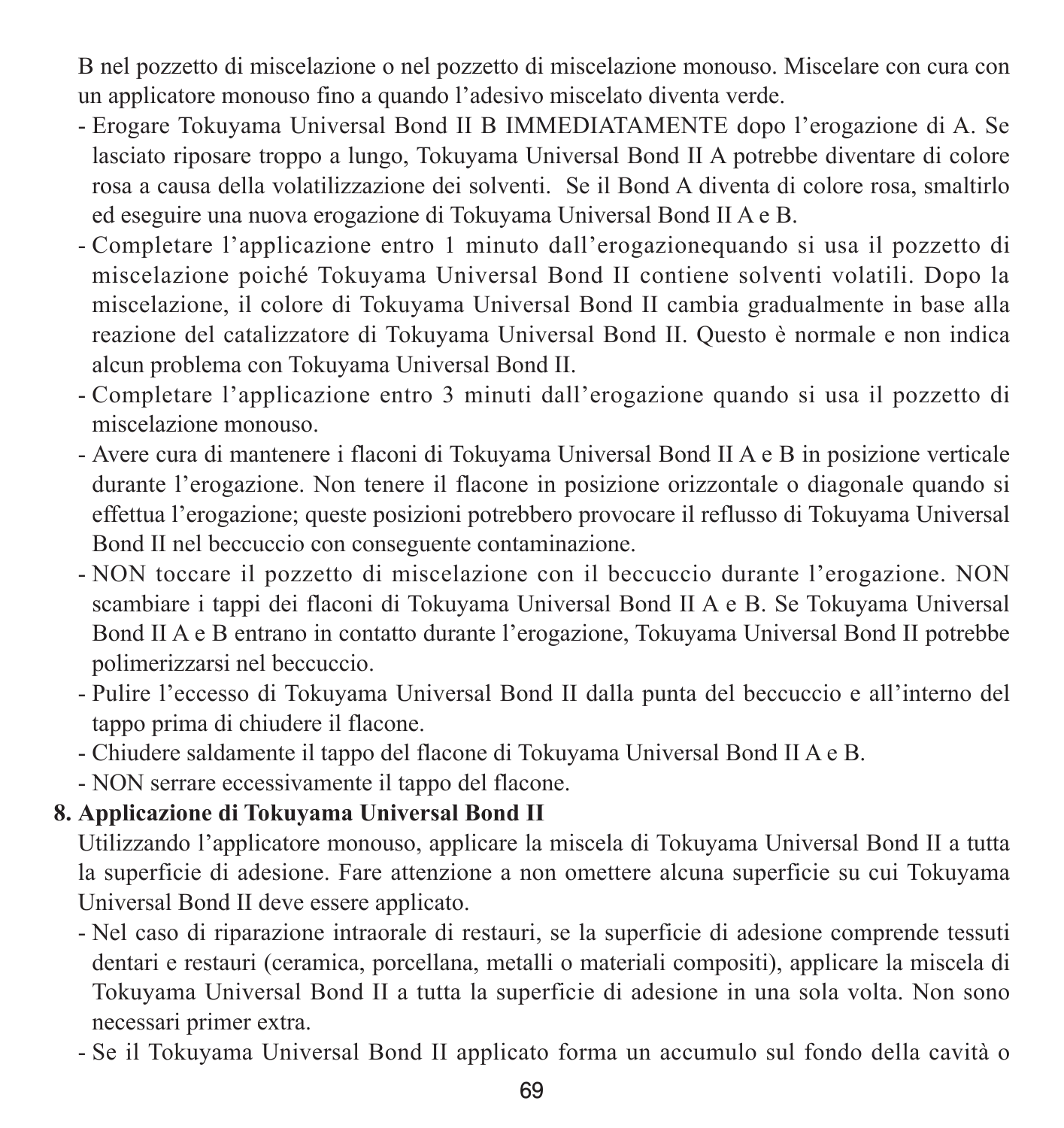sull'angolo della superficie ed è troppo spesso per essere assottigliato con un getto d'aria. rimuovere la quantità in eccesso con una punta di carta o con un applicatore monouso nuovo.

- Fare attenzione a non far scorrere una quantità in eccesso di Tokuyama Universal Bond II nell'area subgengivale. Se Tokuyama Universal Bond II scorre nell'area subgengivale, risciacquare con cura e asciugare l'area.
- In caso di contaminazione del Tokuyama Universal Bond II applicato con saliva, sangue o altri fluidi, sciacquare accuratamente la cavità con acqua, asciugare e applicare nuovamente Tokuyama Universal Bond II.
- NON sciacquare con acqua il Tokuyama Universal Bond II applicato se non in caso di contaminazione involontaria.
- NON attendere troppo a lungo dopo l'applicazione di Tokuyama Universal Bond II. Asciugare con aria entro 30 secondi dall'applicazione per garantire il corretto spessore del film.

### **9. Asciugatura con aria**

Utilizzare una siringa aria/acqua senza olio, applicare un leggero getto d'aria in modo continuo alla superficie di Tokuyama Universal Bond II fino a quando Tokuyama Universal Bond II semiliquido resta nella stessa posizione e non si muove più. Terminare utilizzando un forte getto d'aria sulla superficie. Utilizzare un aspiratore per evitare schizzi di Tokuyama Universal Bond II. In caso di contaminazione del Tokuyama Universal Bond II applicato, sciacquare accuratamente con acqua, asciugare e applicare nuovamente Tokuyama Universal Bond II.

- NON sciacquare con acqua il Tokuyama Universal Bond II applicato se non in caso di contaminazione involontaria.
- Se si verifica accidentalmente uno spruzzo, il tessuto potrebbe sbiancare oppure potrebbe verificarsi una reazione allergica.

### **10. Resina composita**

Eseguire il restauro con resina composita fotopolimerizzabile, autoindurente o a indurimento duale secondo le istruzioni del produttore. Si raccomanda di rifinire e lucidare accuratamente la resina composita.

- Lo strato di Tokuyama Universal Bond II può apparire fluorescente se irradiato da una luce polimerizzante.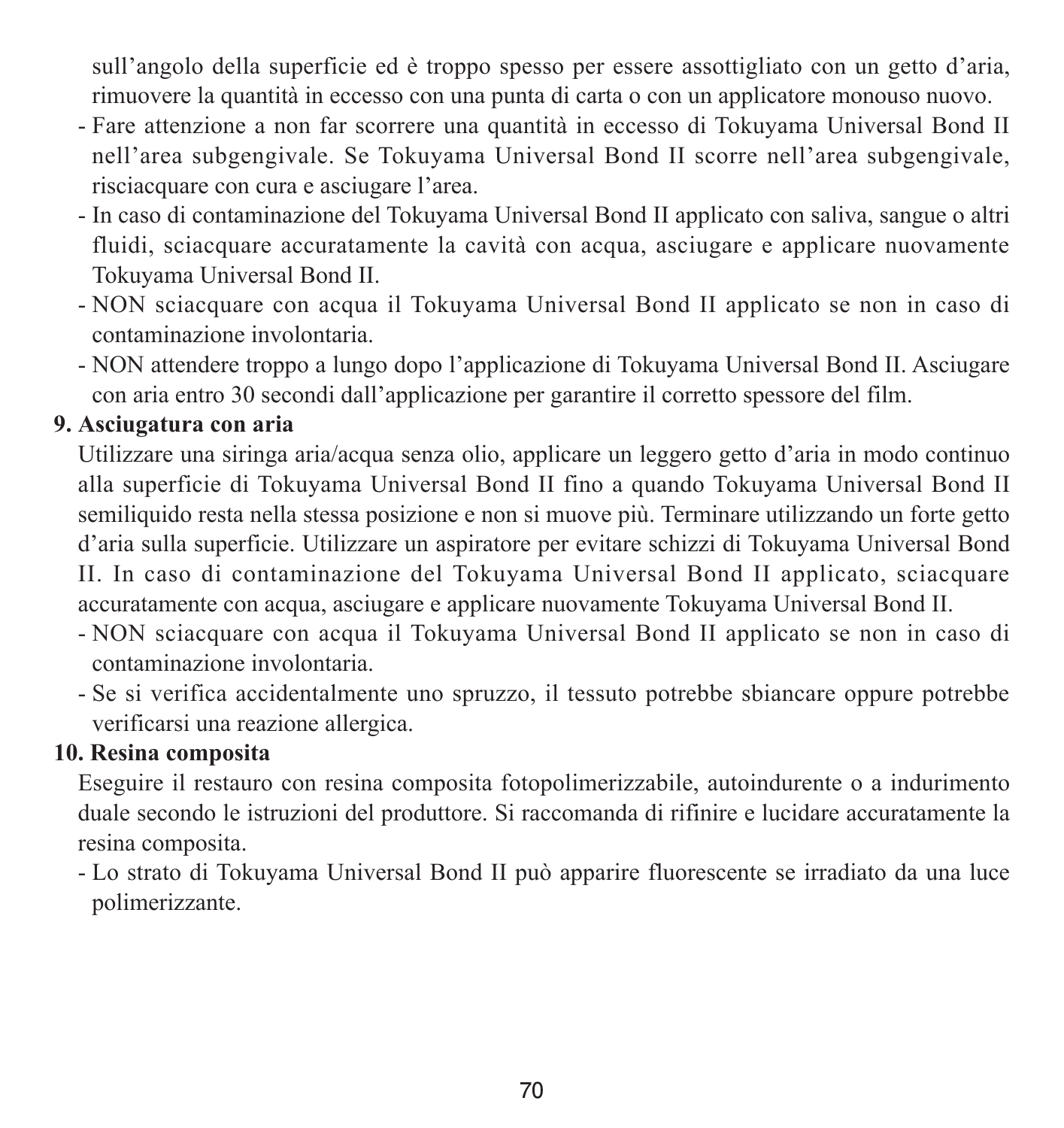## ■**APPLICAZIONE CLINICA PER CEMENTAZIONE DI RESTAURI INDIRETTI**

### **1. Preparazione della superficie adesiva del restauro**

1.1 Ceramiche diverse dalla porcellana e materiali compositi

Irruvidire l'area interna del restauro tramite sabbiatura (da 0,1 a 0,2 MPa), abrasione ad aria o molatura con una fresa diamantata utilizzando una bassa velocità per preparare la superficie all'adesione. Sciacquare accuratamente con acqua e asciugare la superficie.

1.2 Restauri di metallo

Irruvidire l'area tramite sabbiatura (da 0,3 a 0,5 MPa), abrasione ad aria o molatura con una fresa diamantata utilizzando una bassa velocità per preparare la superficie all'adesione. Sciacquare accuratamente con acqua e asciugare la superficie.

1.3 Porcellana

NON irruvidire la superficie; levigare l'area per preparare una superficie pulita e fresca per l'adesione. Sciacquare accuratamente con acqua e asciugare la superficie.

- Quando si utilizza il sabbiatore o l'abrasione ad aria, utilizzare una granulometria di almeno 30–50 micron.
- Nell'impossibilità di irruvidire o levigare la superficie di adesione, incidere l'area di adesione con acido fosforico e successivamente risciacquare accuratamente e asciugare.
- Le sostanze sotto elencate inibiscono l'adesione e devono essere rimosse dalla superficie di adesione con una pulizia meccanica o con alcol. Pulire il restauro dopo aver completato l'aggiustamento.
	- 1) Gesso e rivestimento
	- 2) Olio di silicone da materiali per la prova di adattamento
	- 3) Nebbia d'olio da manipolo
	- 4) Placca, tartaro, saliva, sangue ed essudati
	- 5) Restauro temporaneo e cementazione temporanea

 Se necessario, proteggere la superficie non destinata all'adesione con un separatore di metallo, un film di paraffina,vaselina, ecc.

## **2. Erogazione di Tokuyama Universal Bond II**

Attendere che il Tokuyama Universal Bond II abbia raggiunto la temperatura ambiente prima dell'uso. Aprire il tappo del flacone ed erogare una goccia di Tokuyama Universal Bond II A e B nel pozzetto di miscelazione o nel pozzetto di miscelazione monouso. Miscelare con cura con un applicatore monouso fino a quando l'adesivo miscelato diventa verde.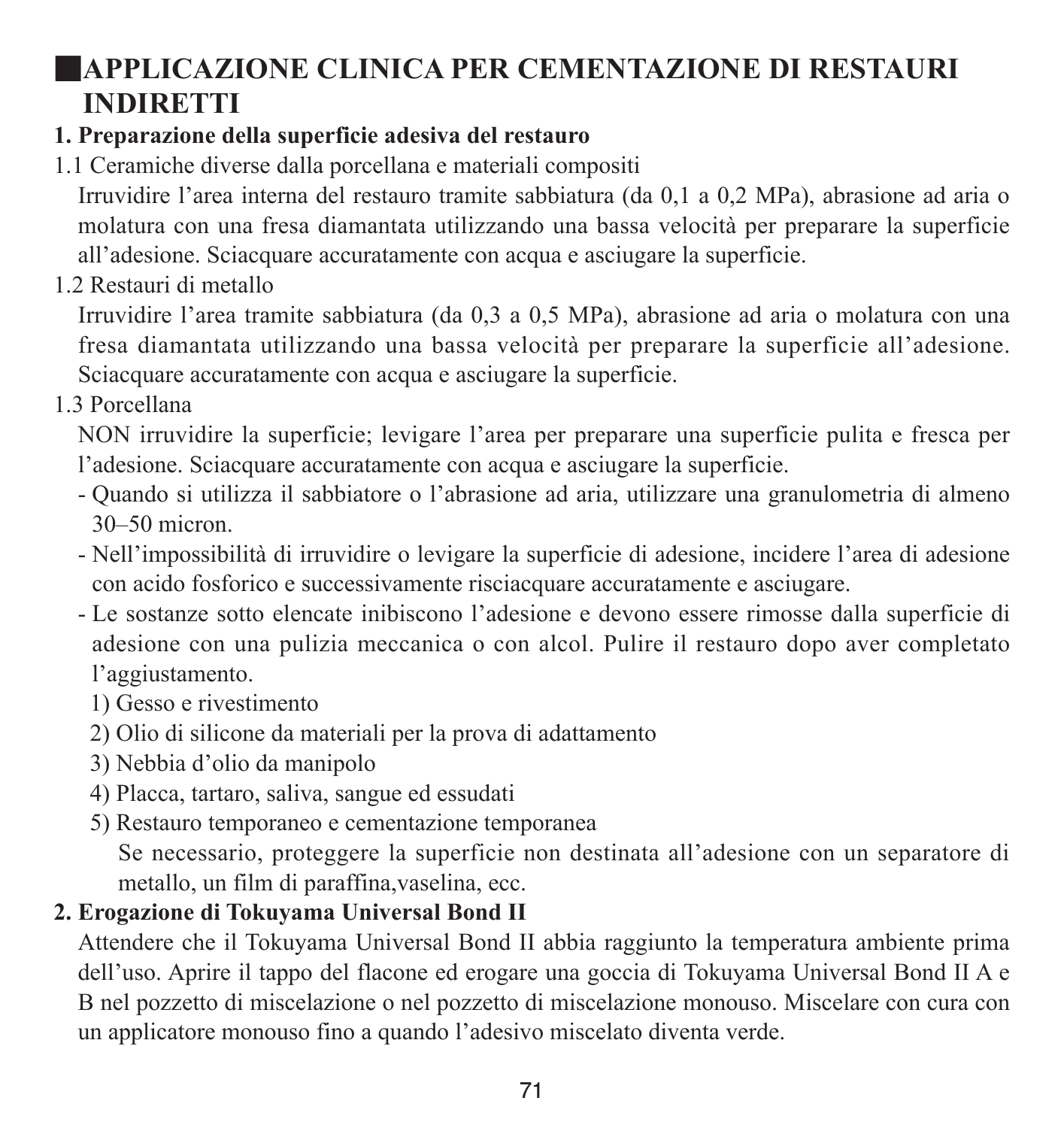- Erogare Tokuyama Universal Bond II B IMMEDIATAMENTE dopo l'erogazione di A. Se lasciato riposare troppo a lungo, Tokuyama Universal Bond II A potrebbe diventare di colore rosa a causa della volatilizzazione dei solventi. Se il Bond A diventa di colore rosa, smaltirlo ed eseguire una nuova erogazione di Tokuyama Universal Bond II A e B.
- Completare l'applicazione entro 1 minuto dall'erogazionequando si usa il pozzetto di miscelazione poiché Tokuyama Universal Bond II contiene solventi volatili. Dopo la miscelazione, il colore di Tokuyama Universal Bond II cambia gradualmente in base alla reazione del catalizzatore di Tokuyama Universal Bond II. Questo è normale e non indica alcun problema con Tokuyama Universal Bond II.
- Completare l'applicazione entro 3 minuti dall'erogazione quando si usa il pozzetto di miscelazione monouso.
- Avere cura di mantenere i flaconi di Tokuyama Universal Bond II A e B in posizione verticale durante l'erogazione. Non tenere il flacone in posizione orizzontale o diagonale quando si effettua l'erogazione; queste posizioni potrebbero provocare il reflusso di Tokuyama Universal Bond II nel beccuccio con conseguente contaminazione.
- NON toccare il pozzetto di miscelazione con il beccuccio durante l'erogazione. NON scambiare i tappi dei flaconi di Tokuyama Universal Bond II A e B. Se Tokuyama Universal Bond II A e B entrano in contatto durante l'erogazione, Tokuyama Universal Bond II potrebbe polimerizzarsi nel beccuccio.
- Pulire l'eccesso di Tokuyama Universal Bond II dalla punta del beccuccio e all'interno del tappo prima di chiudere il flacone.
- Chiudere saldamente il tappo del flacone di Tokuyama Universal Bond II A e B.
- NON serrare eccessivamente il tappo del flacone.

### **3. Applicazione di Tokuyama Universal Bond II**

Con l'ausilio dell'applicatore monouso, applicare Tokuyama Universal Bond II miscelato sulla superficie di adesione.

- Verificare che Tokuyama Universal Bond II copra tutte le superfici dove il cemento deve essere applicato.
- NON applicare una quantità eccessiva di prodotto. Un'applicazione di Tokuyama Universal Bond II è sufficiente. Uno strato troppo spesso potrebbe compromettere il restauro.
- EVITARE che saliva, sangue, olio, acqua, ecc. vengano in contatto con la superficie oleosa. Se la superficie trattata viene contaminata, risciacquare accuratamente con acqua, asciugare e riapplicare Tokuyama Universal Bond II.
- NON attendere troppo a lungo dopo l'applicazione di Tokuyama Universal Bond II. Asciugare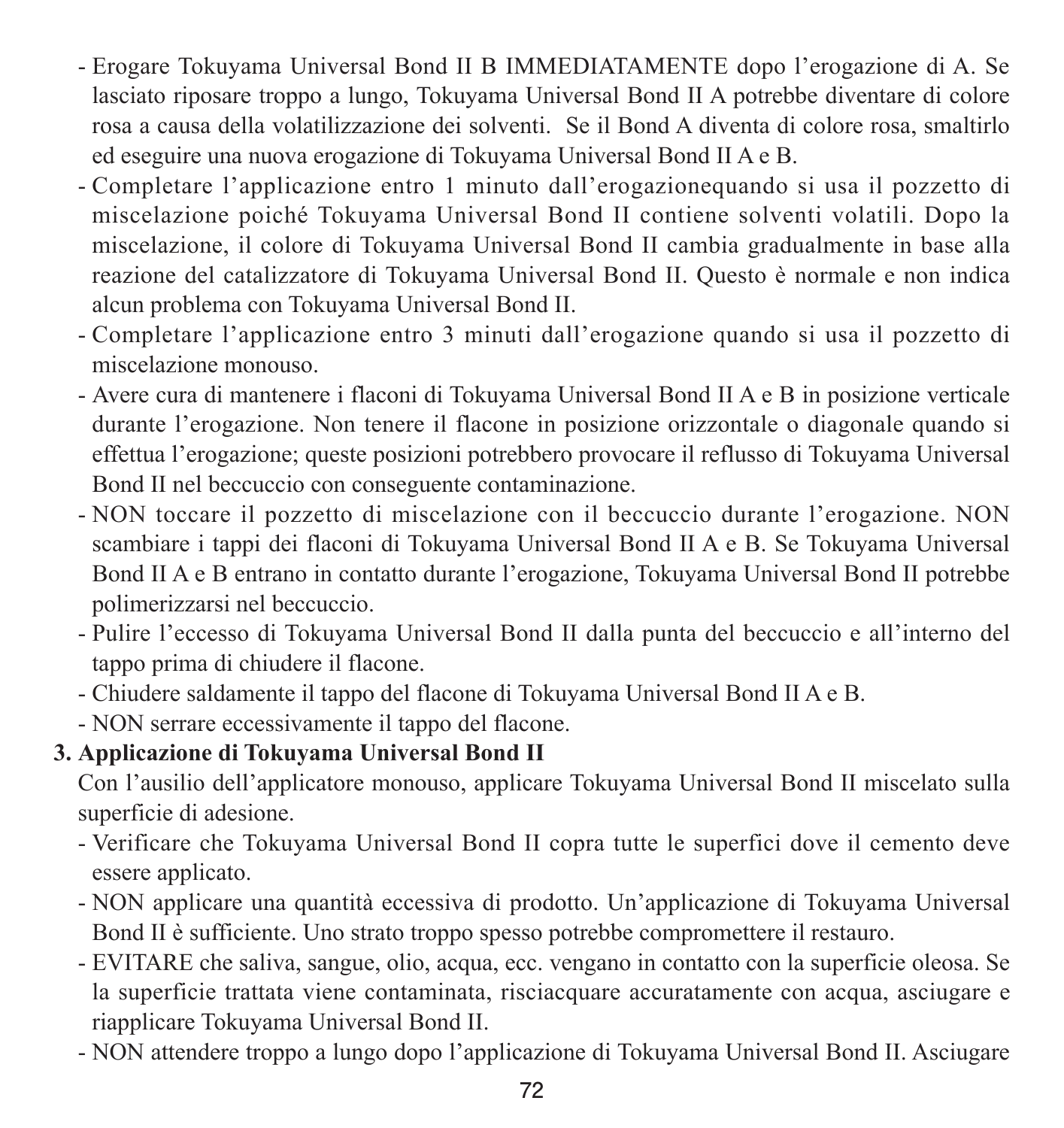con aria entro 30 secondi dall'applicazione per garantire il corretto spessore del film.

### **4. Asciugatura con aria**

Utilizzando una siringa con aria/acqua priva di olio, applicare alla superficie un'aria leggera. Utilizzare un aspiratore per evitare schizzi di Tokuyama Universal Bond II.

#### **5. Cementazione**

Eseguire il restauro con un cemento resina secondo le istruzioni del produttore.

- NON applicare cemento resina in pasta direttamente sul dente preparato o sulla cavità trattata con Tokuyama Universal Bond II per evitare un inserimento inadeguato del restauro.
- La polimerizzazione può essere accelerata a seconda del cemento resina utilizzato. Per mantenere il giusto spessore dello strato, inserire il restauro prima possibile dopo l'applicazione del cemento resina (entro 1 minuto dall'erogazione), in caso contrario è possibile che il restauro cementato non si adatti correttamente.
- Lo strato di Tokuyama Universal Bond II può apparire fluorescente se irradiato da una luce polimerizzante.

# ■**APPLICAZIONE CLINICA PER L'ADESIONE DI RESINAACRILICA ALLA BASE DI METALLO, AGGANCIO O FISSAGGIO**

### **1. Preparazione della superficie di adesione**

Irruvidire l'area tramite sabbiatura (da 0,1 a 0,2MPa), o molatura con una fresa diamantata utilizzando una bassa velocità per preparare la superficie all'adesione. Sciacquare accuratamente con acqua e asciugare la superficie.

#### **2. Erogazione, Applicazione e Asciugatura con aria** Utilizzare le stesse procedure descritte in APPLICAZIONE CLINICA PER CEMENTAZIONE DI RESTAURI INDIRETTI.

#### **3. Applicazione, polimerizzazione, taglio e finitura della resina acrilica**

Proseguire con la procedura in base alle istruzioni del produttore sull'uso della resina acrilica polimerizzabile.

L'utente e/o il paziente sono tenuti a segnalare qualsiasi evento avverso grave occorso in relazione al dispositivo al fabbricante e all'autorità competente dello Stato Membro in cui l'utente e/o il paziente risiedono.

NOTE IMPORTANTI: il produttore del Tokuyama Universal Bond II non è responsabile di danni o lesioni causate dall'uso improprio di questo prodotto. Rientra nella personale responsabilità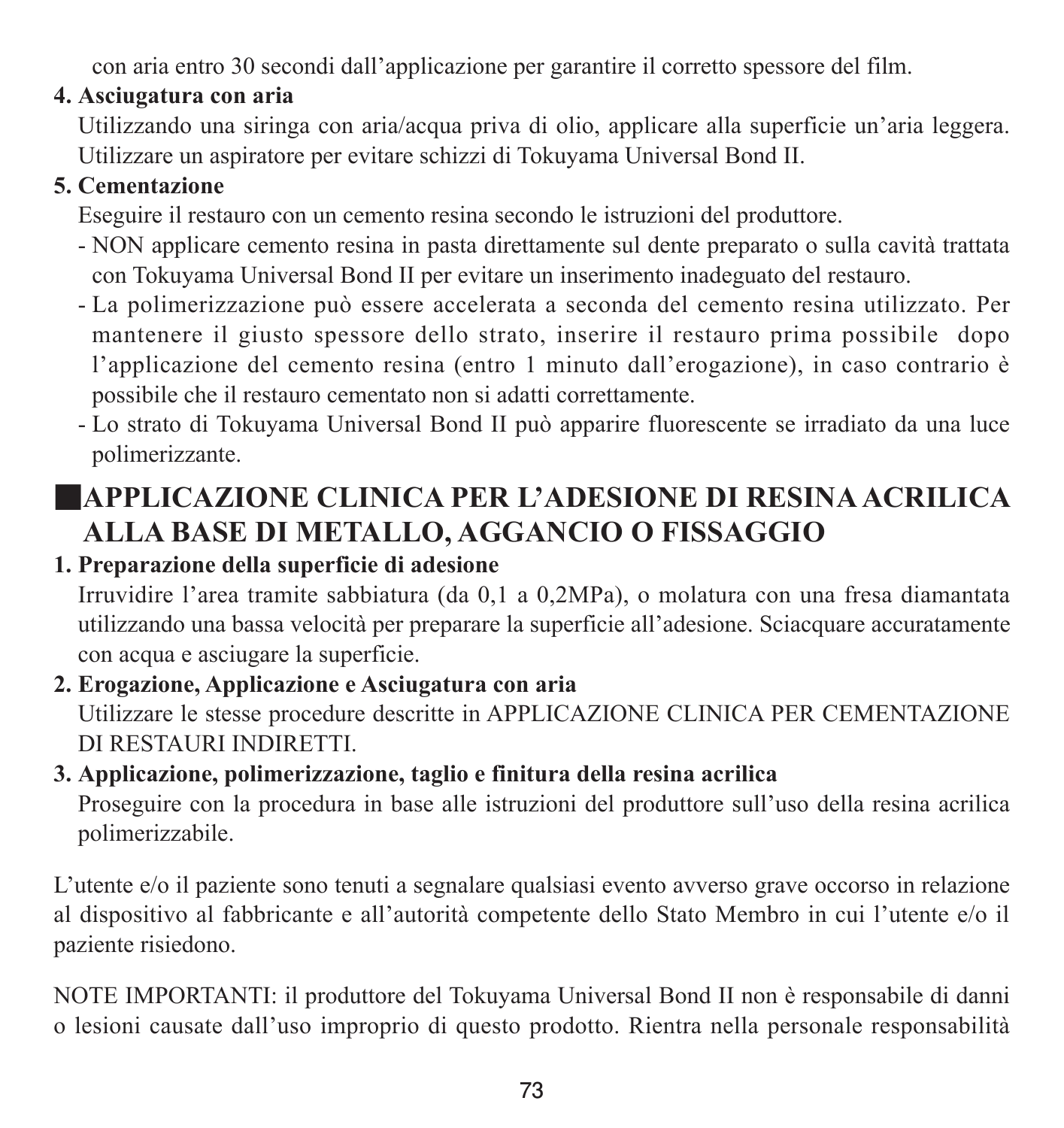dell'utilizzatore assicurarsi, prima dell'uso, che il prodotto sia idoneo per il tipo di applicazione prevista.

Le specifiche del Tokuyama Universal Bond II sono soggette a modifiche senza preavviso. La variazione delle specifiche del prodotto può comportare anche la modifica delle istruzioni e delle precauzioni d'uso.

# **LATVISKI**

**Pirms lietošanas izlasiet visu šajā dokumentā ietverto informāciju, norādījumus par piesardzības pasākumiem un piezīmes.**

# ■**PRODUKTAAPRAKSTS UN VISPĀRĪGA INFORMĀCIJA**

- 1. Tokuyama Universal Bond II ir divu komponentu pašcietējoša stomatoloģijas līmviela, kas ir paredzēta gan tiešas, gan netiešas restaurācijas daļu līmēšanai un ko var izmantot kopā ar paškodināšanas, selektīvās emaljas kodināšanas un pilnīgās kodināšanas metodi. Tokuyama Universal Bond II ir universāla līmviela, kas ir pilnībā saderīga ar polimerizējamajiem, pašcietējošajiem un divējādi cietināmajiem kompozītmateriāliem.
- 2. Līmviela Tokuyama Universal Bond II uzlabo polimerizējamu sveķu materiālu (adhezīvā sveķu cementa, akrila sveķu un kompozītsveķu) pielipšanu tādiem netiešās restaurācijas materiāliem kā stikla keramika (porcelāns), oksīda keramika (cinka oksīds un alumīnija oksīds), metāli (cēlmetāli un parastie metāli) un sveķu materiāli, tostarp neorganiskas pildvielas.
- 3. Līmviela Tokuyama Universal Bond II satur fosforskābes monomēru, bisfenola A di(2-hidroksi propoksi) dimetilakrilātu (Bis-GMA), trietilēnglikola dimetilakrilātu (TEGDMA), 2-hidroksietil metakrilātu (HEMA), MTU-6 (tiouracila monomēru), silāna līmvielu, peroksīdu, borāta katalizatoru, acetonu, etanolu un attīrītu ūdeni.

# ■**INDIKĀCIJAS**

- Tieša priekšējās un aizmugurējās daļas restaurācija, izmantojot polimerizējamos, divējādi cietināmos un pašcietējošos kompozītmateriālus
- Kompozītmateriālu, metālam pieaudzēta porcelāna, metāla un keramikas restaurācijas daļu intraorāla labošana, neizmantojot papildu praimeri
- Netiešās restaurācijas daļu un keramisko plāksnīšu cementēšana, izmantojot kopā ar polimerizējamajiem, divējādi cietināmajiem un pašcietējošajiem sveķu materiāliem
- No stumbra pacēluma materiāliem izveidotu stumbra pacēlumu pielīmēšana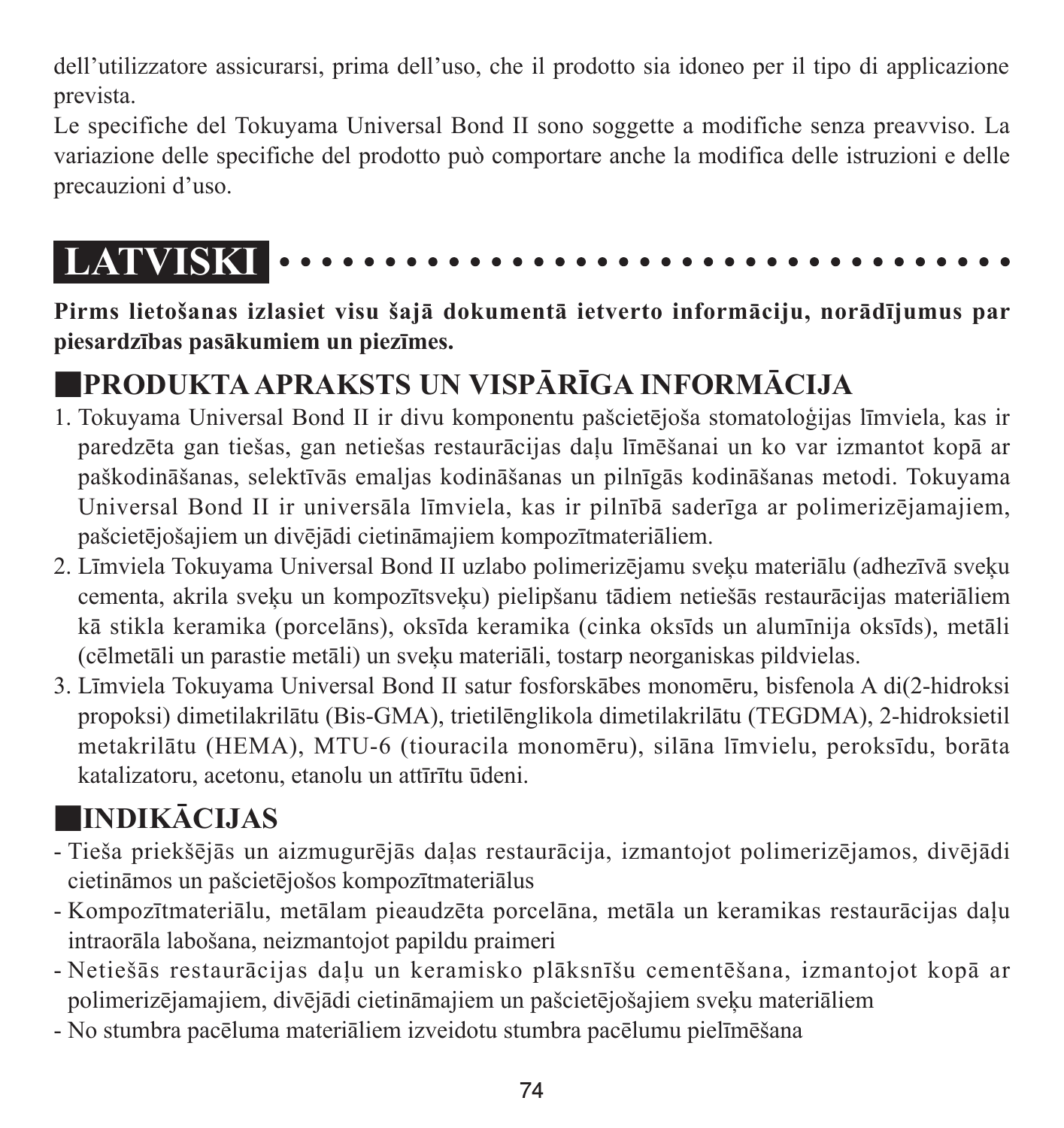- Zobu protēžu sveķu pielīmēšana metāla pamatnei, skavai vai stiprinājumam
- Metāla pamatni, skavu vai stiprinājumu saturošu zobu protēžu labošana
- Necaurspīdīgu sveķu pielīmēšana metāla pamatnei, veidojot kronīšus ar sveķu virsmu

# ■**KONTRINDIKĀCIJAS**

Līmviela Tokuyama Universal Bond II satur metakrilāta monomērus, peroksīdu, organiskos šķīdinātājus un skābes. NELIETOJIET līmvielu Tokuyama Universal Bond II pacientiem, kuriem ir alerģija vai paaugstināta jutība pret metakrilāta monomēriem, ar tiem saistītajiem monomēriem, peroksīdu, organiskajiem šķīdinātājiem un skābēm.

# ■**PIESARDZĪBAS PASĀKUMI**

- 1) NEIZMANTOJIET līmvielu Tokuyama Universal Bond II jebkādiem mērķiem, kas nav minēti šajos norādījumos. Izmantojiet līmvielu Tokuyama Universal Bond II tikai tā, kā tas ir norādīts šajā dokumentā.
- 2) Līmvielu Tokuyama Universal Bond II drīkst pārdot un izmantot tikai licencēti stomatoloģijas speciālisti. To nedrīkst pārdot un izmantot personas, kas nav stomatoloģijas speciālisti.
- 3) NELIETOJIET līmvielu Tokuyama Universal Bond II, ja ir bojātas drošības plombas vai jums šķiet, ka tās ir tikušas atvērtas.
- 4) Ja līmviela Tokuyama Universal Bond II izraisa alerģisku reakciju vai pārmērīgu jutību, nekavējoties pārtrauciet tās lietošanu.
- 5) Strādājot ar līmvielu Tokuyama Universal Bond II, vienmēr lietojiet medicīnas cimdus (plastmasas, vinila vai lateksa), lai nepieļautu alerģiskas reakcijas, ko var izraisīt metakrilāta monomēri. Piezīme. Noteiktas vielas vai materiāli var izsūkties cauri medicīnas cimdiem. Ja līmviela Tokuyama Universal Bond II nokļūst uz medicīnas cimdiem, nekavējoties novelciet cimdus, izmetiet tos un rūpīgi nomazgājiet rokas ar ūdeni, cik drīz vien tas ir iespējams.
- 6) Uzmanieties, lai līmviela Tokuyama Universal Bond II neiekļūtu acīs un nesaskartos ar gļotādas membrānu, ādu un apģērbu.
	- - Ja līmviela Tokuyama Universal Bond II iekļūst acīs, rūpīgi skalojiet acis ar ūdeni un nekavējoties sazinieties ar oftalmologu.
	- - Ja līmviela Tokuyama Universal Bond II saskaras ar gļotādas membrānu, nekavējoties noslaukiet skarto vietu un pēc restaurācijas daļas ievietošanas rūpīgi noskalojiet šo vietu ar ūdeni. Skartās vietas var kļūt bālas proteīnu koagulācijas dēļ, taču šis bālums izzūd 24 stundu laikā. Ja bālums neizzūd 24 stundu laikā, nekavējoties sazinieties ar ārstu (tas ir jāiesaka pacientam).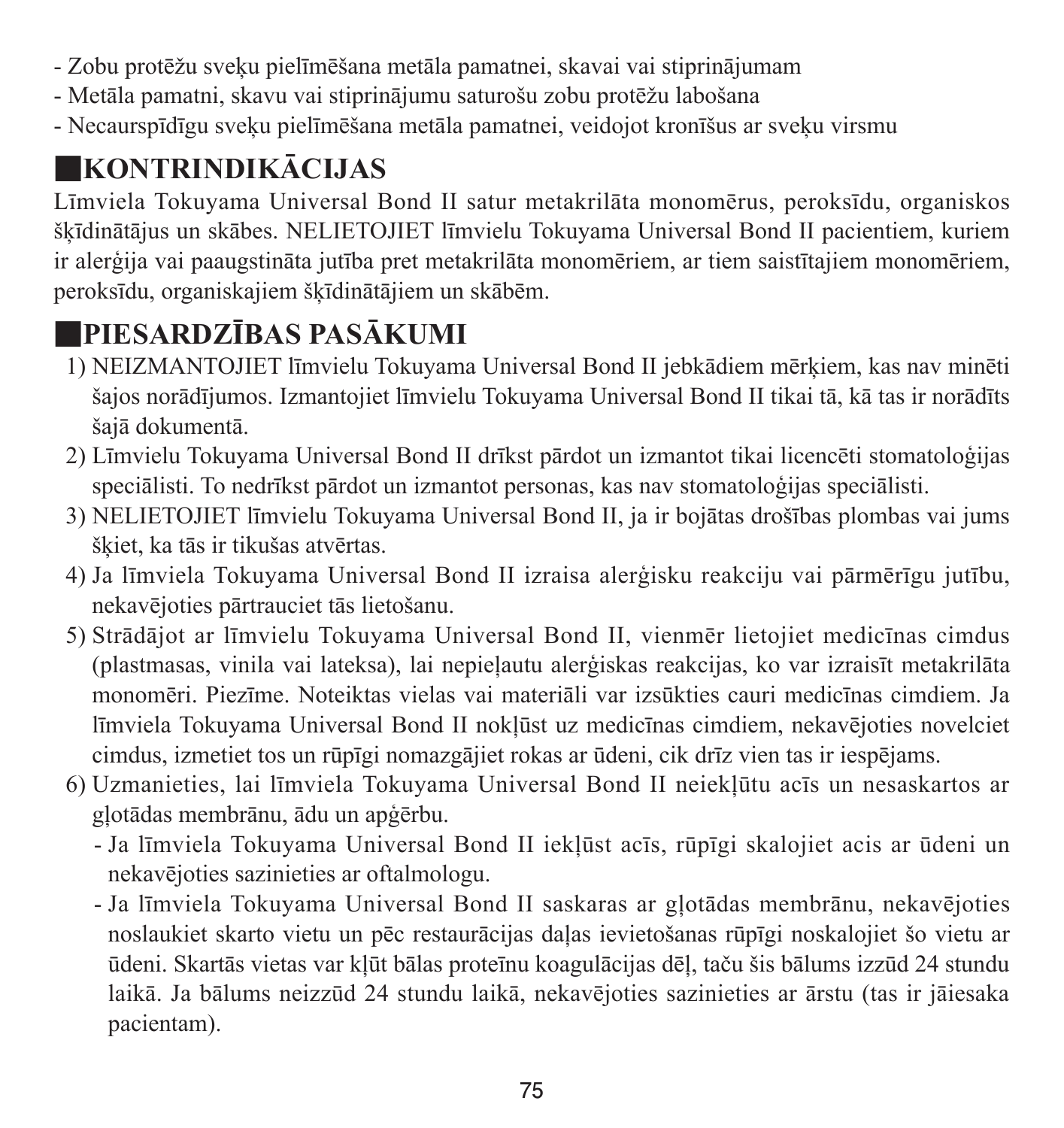- - Ja līmviela Tokuyama Universal Bond II saskaras ar ādu vai apģērbu, nekavējoties notīriet skarto vietu ar spirtā samitrinātu vates tamponu vai marli.
- Uzreiz procedūras lūdziet pacientu izskalot muti.
- 7) Līmvielu Tokuyama Universal Bond II nedrīkst ieelpot vai norīt. Norīšana vai ieelpošana var izraisīt nopietnus savainojumus.
- 8) Lai nepieļautu līmvielas Tokuyama Universal Bond II nejaušu norīšanas, neatstājiet to bez uzraudzības pacientiem un bērniem sasniedzamā vietā.
- 9) SARGĀJIET līmvielu Tokuyama Universal Bond II un tās izgarojumus no atklātas liesmas, jo līmviela Tokuyama Universal Bond II ir viegli uzliesmojoša.
- 10) Lai izvairītos no savstarpējas inficēšanās un nepasliktinātu saistvielas saķeres spējas, NELIETOJIET atkārtoti vienreizlietojamo aplikatoru. un sajaukšanas trauciņu atkārtoti. Pēc katras lietošanas reizes rūpīgi notīriet sajaukšanas trauciņu ar spirtu.
- 11) Līmvielu Tokuyama Universal Bond II NEDRĪKST tieši uzklāt kavitātē, kas atrodas tuvu pulpai. Ir ieteicams aizsargāt pulpu, izmantojot stikla jonomēra oderējumu vai kalcija hidroksīdu. Pulpas aizsardzībai NEIZMANTOJIET EUGENOLU SATUROŠUS MATERIĀLUS, jo šie materiāli kavē līmvielas Tokuyama Universal Bond II sacietēšanu.
- 12) Ņemiet vērā, ka gadījumā, ja restaurācijas daļa ir atlūzusi nepareizi salāgota sakodiena vai bruksisma (zobu pārāk ciešas sakošanas, griešanas vai klabināšanas) dēļ, atjaunotā restaurācijas daļa var vēlreiz atlūzt.
- 13) NELIETOJIET citu ražotāju nodrošinātus sajaukšanas trauciņus.
- 14) Līmvielas Tokuyama Universal Bond II izspiešanai vai sajaukšanai izmantojiet komplektācijā ietverto sajaukšanas trauciņu vai vienreizlietojamo sajaukšanas trauciņu. Ja līmviela Tokuyama Universal Bond II netiek izspiesta gumijas sajaukšanas trauciņā, sacietējušo līmvielu Tokuyama Universal Bond II var būt grūti notīrīt no sajaukšanas trauciņa. Sacietējušo līmvielu Tokuyama Universal Bond II var notīrīt, izgriežot gumijas sajaukšanas trauciņu otrādi.
- 15) NESAJAUCIET līmvielu Tokuyama Universal Bond II ar citu zīmolu praimeriem vai līmvielām.
- 16) Lai nepieļautu šķidruma izšļakstīšanos, līmvielas Tokuyama Universal Bond II pudeli nedrīkst atvērt uzreiz pēc izņemšanas no ledusskapja. Pirms lietošanas ir jāuzgaida, līdz līmviela Tokuyama Universal Bond II sasniedz istabas temperatūru. Pēc izņemšanas no ledusskapja nelietojiet produktu 20 minūtes vai līdz tas ir sasniedzis istabas temperatūru.
- 17) Neizmantojiet Tokuyama Universal Bond II ar sveķu materiāliem, kuriem norādītas specifiskas līmvielas vai praimeri.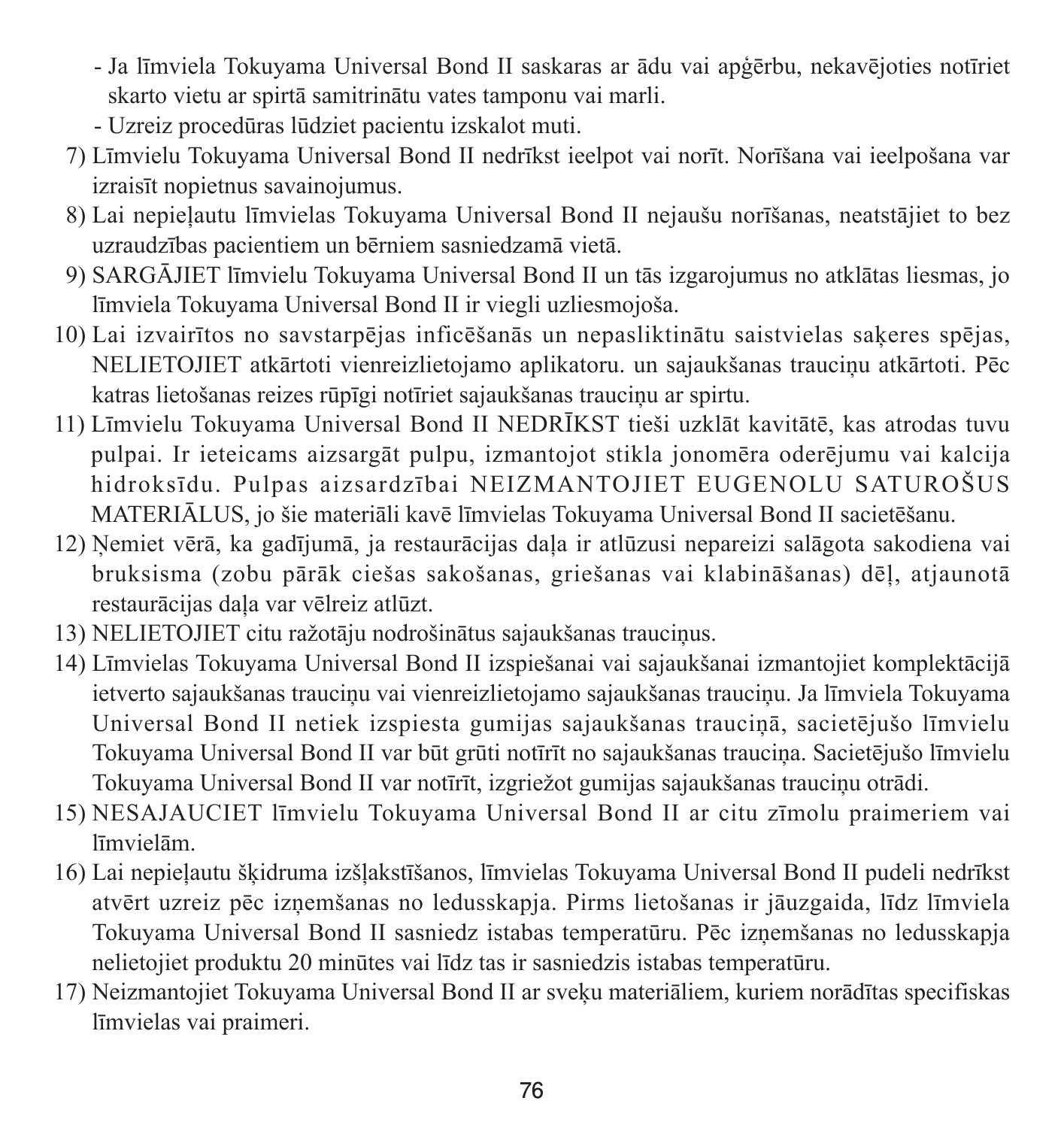# ■**AR MEDIKAMENTIEM UN MATERIĀLIEM SAISTĪTIE PIESARDZĪBAS PASĀKUMI**

- 1) Daži materiāli un medikamenti (hemostatiski materiāli) kavē līmvielas Tokuyama Universal Bond II sacietēšanu/pielipšanu.
	- NELIETOJIET produktus, kas satur:
	- eugenolu;
	- alumīnija hlorīdu;
	- dzelzs sulfātu;
	- kalcija sulfātu;
	- alumīnija sulfātu;
	- diamīna sudraba fluorīdu (molekulārā formula: Ag(NH3)2F).
- 2) Līmviela Tokuyama Universal Bond II nepielīp zoba struktūrai uzreiz pēc tādu materiālu uzklāšanas, kas satur:
	- ūdeņraža peroksīdu (oksidolu);
	- nātrija hipohlorītu.

 Iepriekš norādītos materiālus nav ieteicams izmantot cementēšanas dienā, taču tos var izmantot saknes kanāla ārstēšanai, jo šo materiālu iztaisītā cietēšanu kavējošā ietekme parasti izzūd piecu dienu laikā.

# ■**UZGLABĀŠANA**

- 1) Uzglabājiet līmvielu Tokuyama Universal Bond II 0–25°C (32–77°F) temperatūrā.
- 2) Sargājiet no karstuma, tiešas saules gaismas, dzirkstelēm un atklātām liesmām.
- 3) NELIETOJIET, ja ir beidzies uz pudeles/iepakojuma norādītais derīguma termiņš.

# ■**ATBRĪVOŠANĀS**

Neizmantotā līmviela Tokuyama Universal Bond II ir jāuzsūc inertā absorbējošā materiālā, piemēram, marlē vai vatē, un no tās ir jāatbrīvojas saskaņā ar vietējiem noteikumiem.

# ■**KLĪNISKA IZMANTOŠANA TIEŠAI RESTAURĀCIJAI UN RESTAURĀCIJAS DAĻU INTRAORĀLAI LABOŠANAI, IZMANTOJOT KOMPOZĪTSVEĶUS**

## **1. Tīrīšana**

Rūpīgi notīriet zoba virsmu ar gumijas uzgali un fluorīdu nesaturošu pastu un pēc tam noskalojiet virsmu ar ūdeni.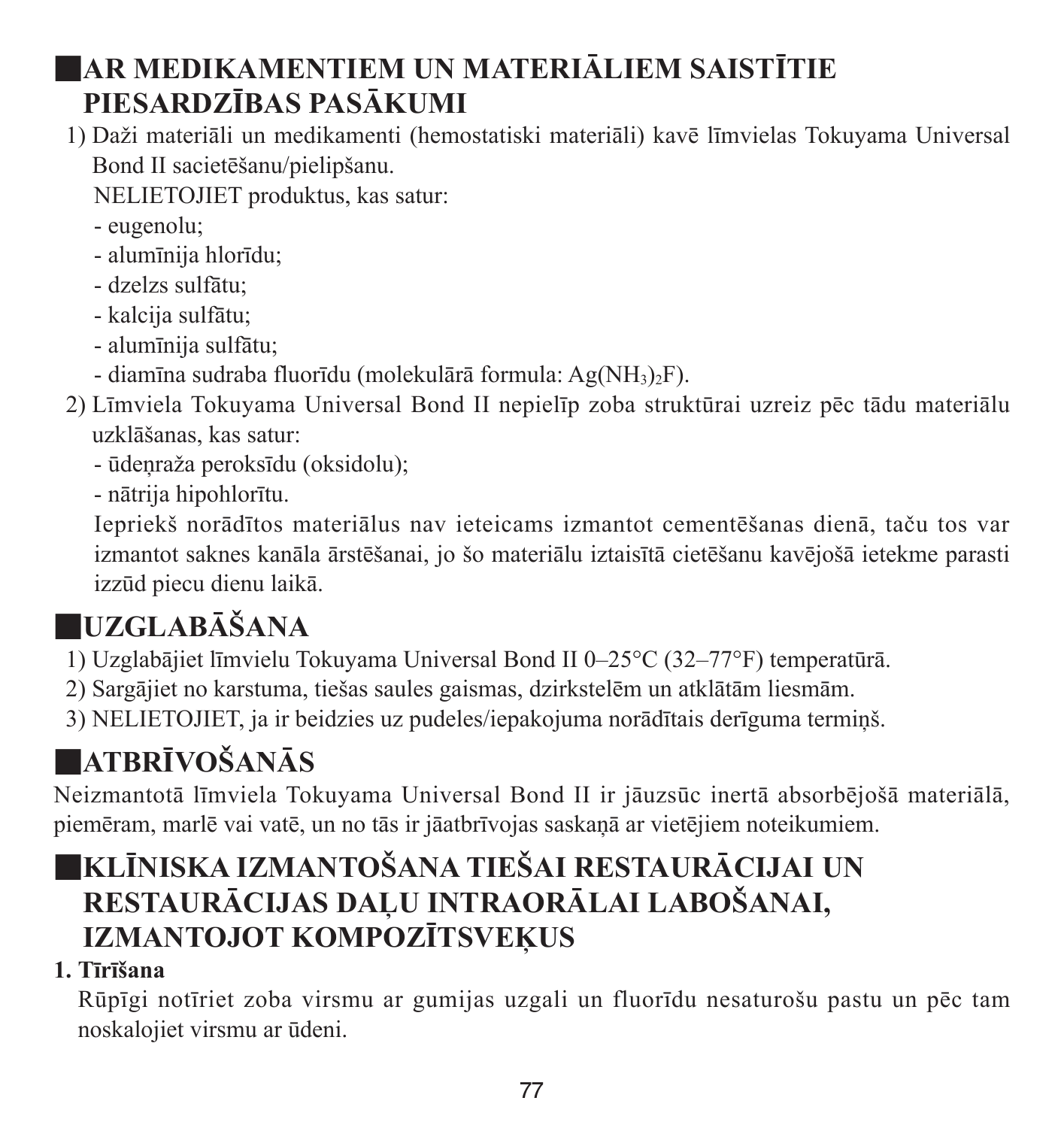#### **2. Izolēšana**

Izolēšanai ir ieteicams izmantot gumijas pārsegu.

#### **3. Kavitātes sagatavošana**

Sagatavojiet kavitāti un izskalojiet to ar ūdeni. Padariet slīpas priekšējo sagatavojamo daļu (III, IV un V klases) emaljas malas un nošķeliet aizmugurējo sagatavojamo daļu (I un II klases) malas, jo slīpās malas un nošķēlumi palīdz samazināt demarkāciju starp kavitātes malām un restaurācijas daļu, tādējādi uzlabojot gan izskatu, gan izturību.

- Ja daļa no līmējamās virsmas ir neskarta emalja, uzklājiet neskartajai emaljai kodinātāju. Skatiet sadaļu "Selektīvās emaljas kodināšanas metode".

### **4. Žāvēšana**

Nožāvējiet kavitāti, izmantojot nosusināšanas metodi vai pūšot gaisu ar šļirci.

- NEIZKALTĒJIET dzīvo zobu. Izkalšana var izraisīt jutību pēc procedūras.
- Tālāk norādītās vielas kavē līmvielas Tokuyama Universal Bond II cietēšanu, tāpēc pirms līmvielas uzklāšanas tās ir jānotīra no zoba virsmas, rūpīgi notīrot zoba virsmu ar spirtu, citronskābi vai uzklājot fosforskābi uz 2 līdz 3 sekundēm.

1) Instrumenta izvadītā eļļas migla

2) Siekalas, asinis un eksudāti

### **5. Zoba struktūras kodināšana (pēc izvēles)**

(a.) Selektīvās emaljas kodināšanas metode

 Uzklājiet fosforskābes gelu tikai emaljai, kas atrodas ap sagatavotās kavitātes malu, un uzgaidiet 10–15 sekundes. Rūpīgi noskalojiet kodināto virsmu (vismaz 15 sekundes) ar ūdeni un pēc tam nožāvējiet to ar vieglu gaisa pūsmu.

(b.) Pilnīgās kodināšanas metode

 Vispirms uzklājiet fosforskābes gelu sagatavotajai emaljai un pēc tam - dentīnam. Uzgaidiet 10–15 minūtes, ļaujot kodinātājam iedarboties uz emalju un dentīnu. Rūpīgi noskalojiet (vismaz 15 sekundes) ar ūdeni un pēc tam nožāvējiet ar vieglu gaisa pūsmu vai vates tamponiem. Uzmanieties, lai nepadarītu virsmu pārāk sausu.

### **6. Līmējamās virsmas sagatavošana labošanas laikā**

6.1. Keramika, izņemot porcelānu, un kompozītmateriāli

Ja tas ir nepieciešams, noslīpējiet malu. Padariet zonu raupju, veicot abrazīvo apstrādi ar gaisu vai ar mazu apgriezienu skaitu slīpējot ar dimanta urbi, lai sagatavotu virsmu līmēšanai. Rūpīgi noskalojiet un nožāvējiet virsmu.

### **6.2. Metāla restaurācijas daļas**

Padariet zonu raupju, veicot abrazīvo apstrādi ar gaisu vai ar mazu apgriezienu skaitu slīpējot ar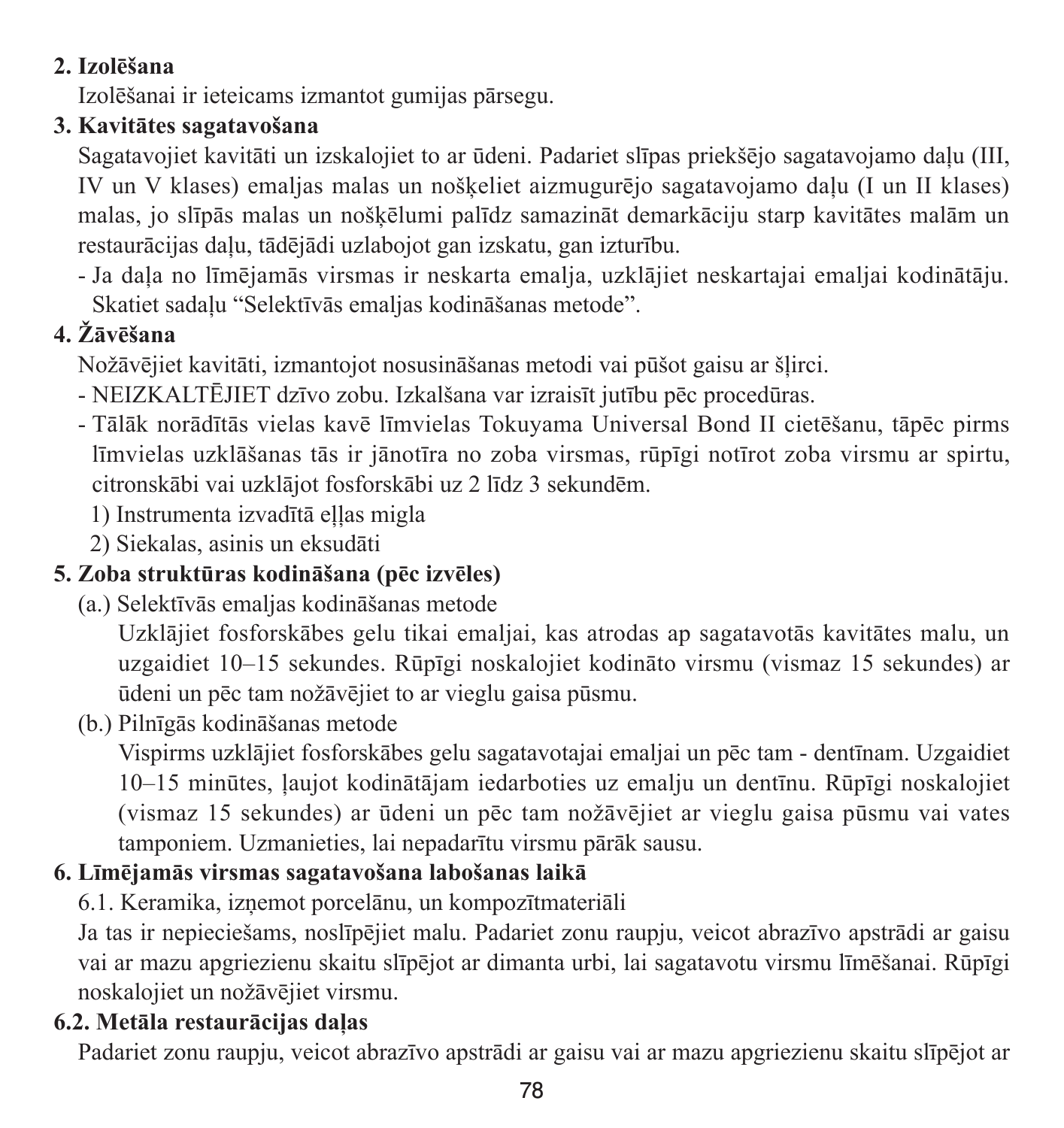dimanta urbi, lai sagatavotu virsmu līmēšanai. Rūpīgi noskalojiet un nožāvējiet virsmu.

#### **6.3. Porcelāns**

Ja tas ir nepieciešams, noslīpējiet malu. NEPADARIET virsmu raupju. Nopulējiet zonu, lai sagatavotu līmēšanai tīru un līdzenu virsmu. Rūpīgi noskalojiet un nožāvējiet virsmu.

- Ja veicat abrazīvo apstrādi ar gaisu, izmantojiet alumīnija oksīda pulveri ar daļiņu lielumu vismaz no 30 līdz 50 mikroniem.
- Tālāk norādītās vielas kavē pielipšanu, tāpēc tās ir jānoņem no līmējamās virsmas, to mehāniski tīrot vai mērcējot spirtā.

1) Galviņas izvadītā ellas migla

- 2) Zobu aplikums, zobakmens, siekalas, asinis un eksudāti
- Ja tas ir nepieciešams, aizsargājiet nelīmējamo virsmu, izmantojot metāla atdalītāju, parafīna plēvi, vazelīnu vai citu līdzekli.

### **7. Līmvielas Tokuyama Universal Bond II izspiešana**

Pirms lietošanas uzgaidiet, līdz līmviela Tokuyama Universal Bond II sasniedz istabas temperatūru. Atveriet pudeli, noņemot vāciņu, un izspiediet sajaukšanas trauciņā vai vienreizlietojamajā sajaukšanas trauciņā pa vienam līmvielu Tokuyama Universal Bond II A un B pilienam. Rūpīgi sajauciet, izmantojot vienreizlietojamu aplikatoru, līdz sajauktā līmviela kļūst zaļa.

- Izspiediet līmvielas Tokuyama Universal Bond II B pilienu UZREIZ pēc līmvielas A piliena izspiešanas. Ja līmvielas Tokuyama Universal Bond II A piliens pārāk ilgi netiek sajaukts, tas var kļūt rozā-šķīdinātāja iztvaikošanas dēļ. Ja līmviela Bond A kļūst rozā, izmetiet to un izspiediet pa jaunam līmvielu Tokuyama Universal Bond II A un B pilienam.
- Ja lietojat sajaukšanas trauciņu, uzklāšana ir jāpabeidz 1 minūtes laikā pēc izspiešanas, jo līmviela Tokuyama Universal Bond II satur iztvaikojošus šķīdinātājus. Pēc sajaukšanas pakāpeniski mainās līmvielas Tokuyama Universal Bond II krāsa. Krāsas maiņu izraisa līmvielas Tokuyama Universal Bond II katalizatora reakcija, un tas neliecina par problēmu saistībā līmvielu Tokuyama Universal Bond II.
- Ja lietojat vienreizlietojamo sajaukšanas trauciņu, uzklāšana ir jāpabeidz 3 minūšu laikā pēc izspiešanas.
- Izspiešanas laikā noteikti turiet līmvielu Tokuyama Universal Bond II A un B pudeles vertikālā stāvoklī. Izspiešanas laikā neturiet pudeles slīpi vai horizontāli, jo tas var izraisīt līmvielas Tokuyama Universal Bond II ieplūšanu atpakaļ sprauslā, tādējādi piesārņojot pudelē esošo līmvielu.
- Izspiešanas laikā NEPIESKARIETIES ar sprauslu pie sajaukšanas trauciņa. NESAMAINIET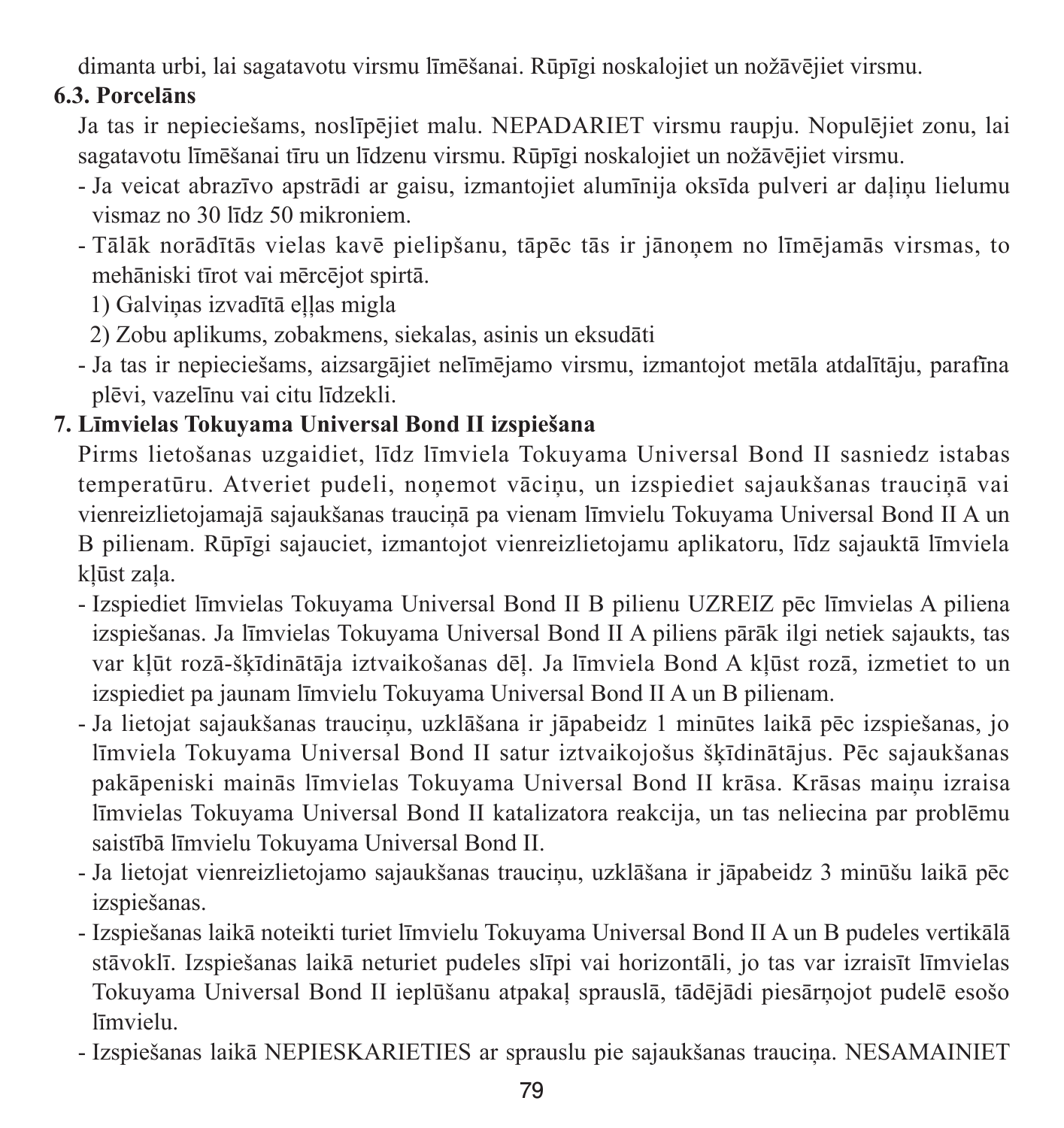līmvielu Tokuyama Universal Bond II A un B pudeļu vāciņus vienu pret otru. Ja līmvielas Tokuyama Universal Bond II A un B nonāk saskarē izspiešanas laikā, līmviela Tokuyama Universal Bond II var sacietēt sprauslā.

- Pirms aizvēršanas noslaukiet lieko līmvielu Tokuyama Universal Bond II no sprauslas gala un vāciņa iekšpusē.
- Uzreiz pēc izspiešanas cieši aizveriet līmvielu Tokuyama Universal Bond II A un B pudeļu vāciņus.
- NEAIZGRIEZIET pudeļu vāciņus pārāk cieši.

#### **8. Līmvielas Tokuyama Universal Bond II uzklāšana**

Izmantojot vienreizlietojamu aplikatoru, uzklājiet sajaukto līmvielu Tokuyama Universal Bond II visai(-ām) līmējamai(-ām) virsmai(-ām). Pārliecinieties, ka ar līmvielu Tokuyama Universal Bond II ir noklātas visas līmējamās virsmas.

- Restaurācijas daļu intraorālas labošanas gadījumā, ja līmējamā virsma sastāv no zoba struktūras un restaurācijas materiāla (keramikas, porcelāna, metāliem vai kompozītmateriāliem), uzklājiet sajaukto līmvielu Tokuyama Universal Bond II uzreiz līmējamai virsmai. Nav jāizmanto nekādi papildu praimeri.
- Ja uzklātā līmviela Tokuyama Universal Bond II sakrājas uz kavitātes pamatnes vai kavitātes virsmas stūrī un tās slānis ir pārāk biezs, lai to izlīdzinātu ar gaisu, noņemiet lieko līmvielu ar papīra absorbentu vai jaunu vienreizlietojamu aplikatoru.
- Uzmanieties, lai līmvielas Tokuyama Universal Bond II pārpalikums neieplūstu starpzobu zonā. Ja līmviela Tokuyama Universal Bond II ieplūst starpzobu zonā, rūpīgi noskalojiet un nožāvējiet to.
- Ja uz uzklātās līmvielas Tokuyama Universal Bond II nonāk siekalas, asinis vai citi šķidrumi, rūpīgi noskalojiet līmējamo virsmu ar ūdeni, nožāvējiet to un pēc tam atkārtoti uzklājiet no jauna sajauktu līmvielu Tokuyama Universal Bond II.
- NESKALOJIET uzklāto līmvielu Tokuyama Universal Bond II ar ūdeni, ja vien ar līmvielu pārklātā virsma nav netīši piesārņota.
- Negaidiet pārāk ilgi pēc līmvielas Tokuyama Universal Bond II uzklāšanas. Žāvējiet ar gaisu 30 sekunžu laikā pēc uzklāšanas, lai nodrošinātu piemērotu slāņa biezumu.

### **9. Žāvēšana ar gaisu**

Izmantojot eļļu nesaturošu gaisa/ūdens šļirci, nepārtraukti apstrādājiet ar līmvielu Tokuyama Universal Bond II pārklāto virsmu ar vāju gaisa pūsmu, līdz šķidrā līmviela Tokuyama Universal Bond II pārstāj tecēt. Beigās apstrādājiet virsmu ar vieglu gaisa pūsmu. Izmantojiet vakuuma aspiratoru, lai nepieļautu līmviela Tokuyama Universal Bond II izšļakstīšanu.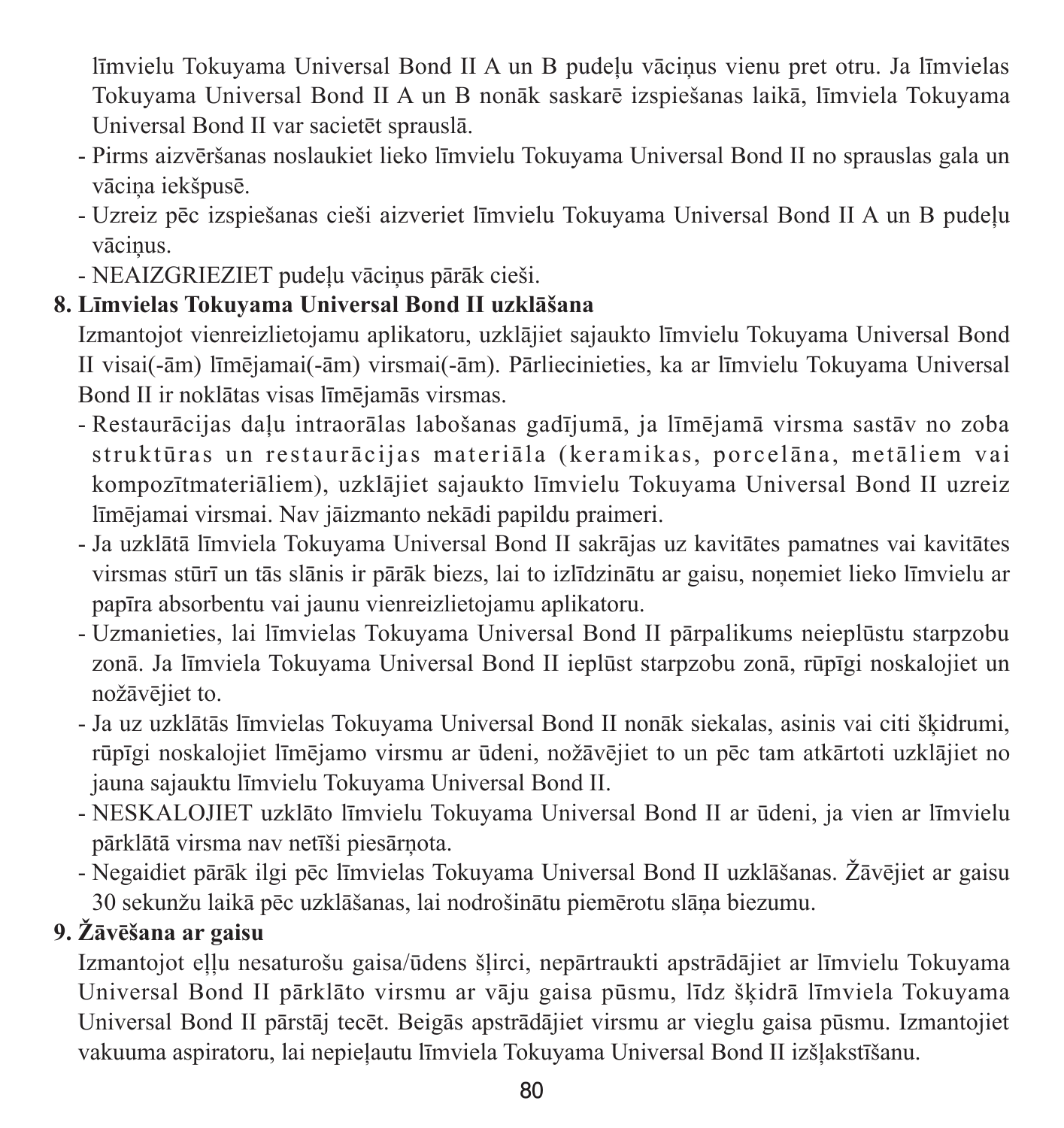- Ja uz uzklātās līmvielas Tokuyama Universal Bond II nonāk siekalas, asinis vai citi šķidrumi, rūpīgi noskalojiet līmējamo virsmu ar ūdeni, nožāvējiet to un pēc tam atkārtoti uzklājiet nesen sajauktu līmvielu Tokuyama Universal Bond II.
- Neskalojiet uzklāto līmvielu Tokuyama Universal Bond II ar ūdeni, ja vien ar līmvielu pārklātā virsma nav netīši piesārņota.
- Netīša izšļakstīšana var izraisīt audu nobālēšanu vai alerģisku reakciju.

#### **10. Kompozītsve**ķ**i**

Veiciet restaurāciju, izmantojot polimerizējamos, pašcietējošos vai divējādi cietināmos kompozītsveķus saskaņā ar to ražotāja norādījumiem. Liekie kompozītsveķi ir rūpīgi jānoslīpē un jānopulē.

- Polimerizācijas lampu apstarots līmvielas Tokuyama Universal Bond II slānis var izskatīties fluorescējošs.

# ■**KLĪNISKA IZMANTOŠANA NETIEŠĀS RESTAURĀCIJAS DAĻU CEMENTĒŠANAI**

#### **1. Restaurācijas daļas līmējamās virsmas sagatavošana**

1.1. Keramika, izņemot porcelānu, un kompozītmateriāli

Padariet restaurācijas daļas iekšpusi raupju, apstrādājot to ar smilšstrūklu (0,1–0,2MPa), veicot abrazīvo apstrādi ar gaisu vai ar mazu apgriezienu skaitu slīpējot ar dimanta urbi, lai sagatavotu virsmu līmēšanai.

Rūpīgi noskalojiet un nožāvējiet virsmu.

1.2. Metāla restaurācijas da**ļ**as

Padariet zonu raupju, apstrādājot to ar smilšstrūklu (0,3–0,5 MPa), veicot abrazīvo apstrādi ar gaisu vai ar mazu apgriezienu skaitu slīpējot ar dimanta urbi, lai sagatavotu virsmu līmēšanai. Rūpīgi noskalojiet un nožāvējiet virsmu.

1.3. Porcelāns

NEPADARIET virsmu raupju. Nopulējiet zonu, lai sagatavotu līmēšanai tīru un līdzenu virsmu. Rūpīgi noskalojiet un nožāvējiet virsmu.

- Ja izmantojat smilšstrūklu vai veicat abrazīvo apstrādi ar gaisu, izmantojiet alumīnija oksīda pulveri, kura daļiņu lielums ir vismaz no 30 līdz 50 mikroniem.
- Ja nevarat līmējamo virsmu padarīt raupju vai nopulēt, kodiniet līmējamo zonu ar fosforskābi un pēc tam rūpīgi noskalojiet un nožāvējiet šo virsmu.
- Tālāk norādītās vielas kavē pielipšanu, tāpēc tās ir jānoņem no līmējamās virsmas, to mehāniski tīrot vai mērcējot spirtā. Kad ir pabeigta pielāgošana, notīriet restaurācijas daļu.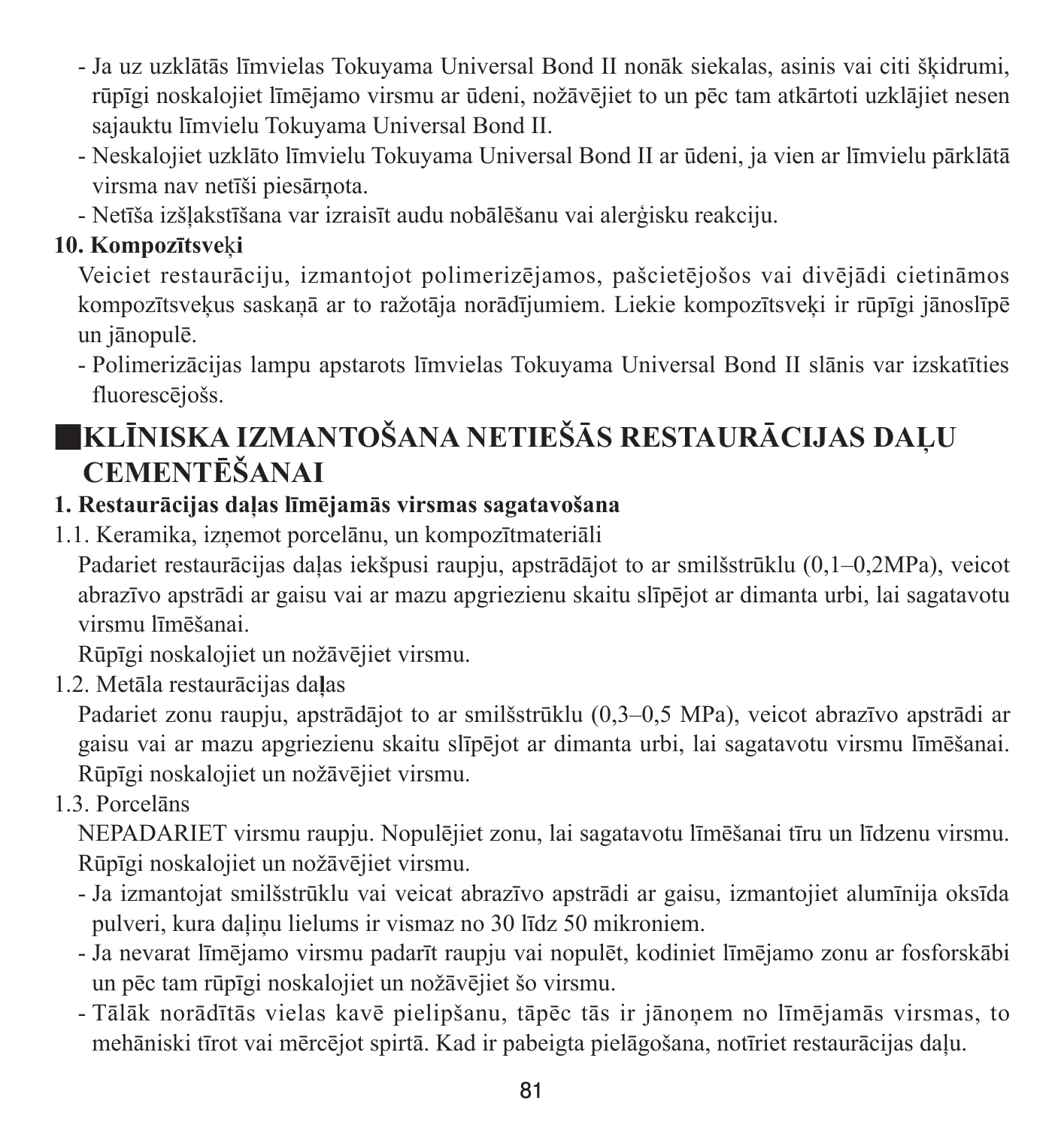- 1) Ģipsis un lējuma materiāls
- 2) Silikona ella no atbilstības pārbaudes materiāla
- 3) Galviņas izvadītā ellas migla
- 4) Zobu aplikums, zobakmens, siekalas, asinis un eksudāti
- 5) Pagaidu restaurācijas materiāls un pagaidu cements

 Ja tas ir nepieciešams, aizsargājiet nelīmējamo virsmu, izmantojot metāla atdalītāju, parafīna plēvi, vazelīnu vai citu līdzekli.

#### **2. Līmvielas Tokuyama Universal Bond II izspiešana**

Pirms lietošanas uzgaidiet, līdz līmviela Tokuyama Universal Bond II sasniedz istabas temperatūru. Atveriet pudeli, noņemot vāciņu, un izspiediet sajaukšanas trauciņā vai vienreizlietojamajā sajaukšanas trauciņā pa vienam līmvielu Tokuyama Universal Bond II A un B pilienam. Rūpīgi sajauciet, izmantojot vienreizlietojamu aplikatoru, līdz sajauktā līmviela kļūst zaļa.

- Izspiediet līmvielas Tokuyama Universal Bond II B pilienu UZREIZ pēc līmvielas A piliena izspiešanas. Ja līmvielas Tokuyama Universal Bond II A piliens pārāk ilgi netiek sajaukts, tas var kļūt rozā-šķīdinātāja iztvaikošanas dēļ. Ja līmviela Bond A kļūst rozā, izmetiet to un izspiediet pa jaunam līmvielu Tokuyama Universal Bond II A un B pilienam.
- Ja lietojat sajaukšanas trauciņu, uzklāšana ir jāpabeidz 1 minūtes laikā pēc izspiešanas, jo līmviela Tokuyama Universal Bond II satur iztvaikojošus šķīdinātājus. Pēc sajaukšanas pakāpeniski mainās līmvielas Tokuyama Universal Bond II krāsa. Krāsas maiņu izraisa līmvielas Tokuyama Universal Bond II katalizatora reakcija, un tas neliecina par problēmu saistībā līmvielu Tokuyama Universal Bond II.
- Ja lietojat vienreizlietojamo sajaukšanas trauciņu, uzklāšana ir jāpabeidz 3 minūšu laikā pēc izspiešanas.
- Izspiešanas laikā noteikti turiet līmvielu Tokuyama Universal Bond II A un B pudeles vertikālā stāvoklī. Izspiešanas laikā neturiet pudeles slīpi vai horizontāli, jo tas var izraisīt līmvielas Tokuyama Universal Bond II ieplūšanu atpakaļ sprauslā, tādējādi piesārņojot pudelē esošo līmvielu.
- Izspiešanas laikā NEPIESKARIETIES ar sprauslu pie sajaukšanas trauciņa. NESAMAINIET līmvielu Tokuyama Universal Bond II A un B pudeļu vāciņus vienu pret otru. Ja līmvielas Tokuyama Universal Bond II A un B nonāk saskarē izspiešanas laikā, līmviela Tokuyama Universal Bond II var sacietēt sprauslā.
- Pirms aizvēršanas noslaukiet lieko līmvielu Tokuyama Universal Bond II no sprauslas gala un vāciņa iekšpusē.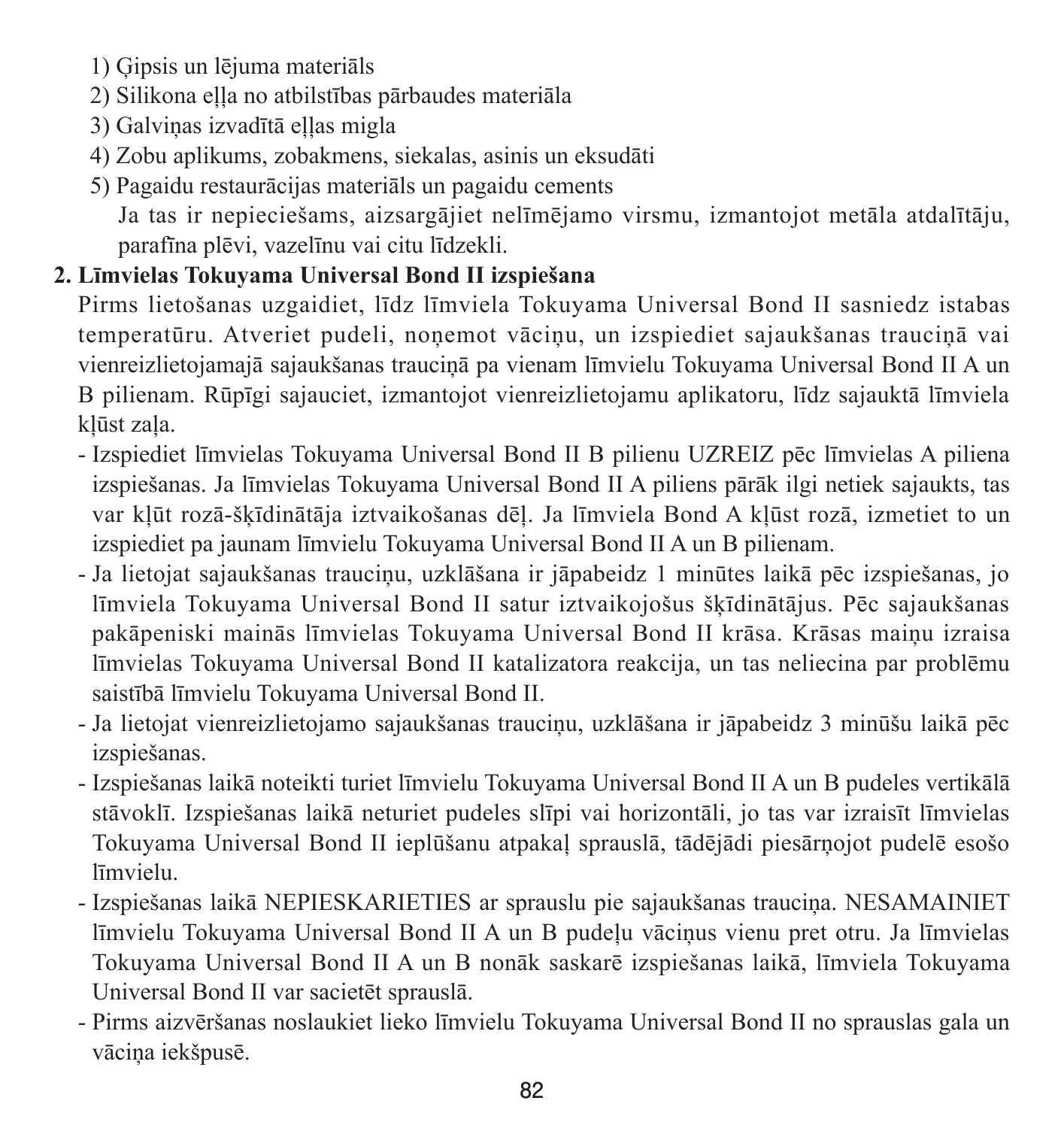- Uzreiz pēc izspiešanas cieši aizveriet līmvielu Tokuyama Universal Bond II A un B pudeļu vāciņus.
- NEAIZGRIEZIET pudeļu vāciņus pārāk cieši.

### **3. Līmvielas Tokuyama Universal Bond II uzklāšana**

Izmantojot vienreizlietojamo aplikatoru, uzklājiet sajaukto līmvielu Tokuyama Universal Bond II līmējamajai virsmai.

- Pārliecinieties, ka ar līmvielu Tokuyama Universal Bond II ir noklātas visas virsmas, uz kurām tiks uzklāts cements.
- NEUZKLĀJIET pārāk lielu daudzumu. Ir pietiekami uzklāt līmvielu Tokuyama Universal Bond II vienu reizi. Pārāk biezs slānis var traucēt restaurācijas daļas ievietošanu.
- NEPIELAUJIET siekalu, asins, ellas, ūdens un citu vielu nokļūšanu uz līmējamās virsmas. Ja apstrādātā virsma tiek piesārņota, rūpīgi noskalojiet to ar ūdeni, nožāvējiet to un vēlreiz uzklājiet līmvielu Tokuyama Universal Bond II.
- Negaidiet pārāk ilgi pēc līmvielas Tokuyama Universal Bond II uzklāšanas. Žāvējiet ar gaisu 30 sekunžu laikā pēc uzklāšanas, lai nodrošinātu piemērotu slāņa biezumu.

### **4. Žāvēšana ar gaisu**

Izmantojot eļļu nesaturošu gaisa/ūdens šļirci, apstrādājiet virsmu ar vieglu gaisa pūsmu. Izmantojiet vakuuma aspiratoru, lai nepieļautu līmviela Tokuyama Universal Bond II izšļakstīšanu.

### **5. Cementēšana**

Cementējiet, izmantojot kompozītsveķu cementu saskaņā ar ražotāja norādījumiem.

- Lai novērstu restaurācijas daļas nepareizu novietošanu, NEUZKLĀJIET kompozītsveķu cementu tieši uz sagatavotā zoba vai ar līmvielu Tokuyama Universal Bond II apstrādātās kavitātes.
- Atkarībā no izmantotā sveķu cementa sacietēšana var paātrināties. Lai nodrošinātu atbilstošu slāņa biezumu, ievietojiet restaurācijas daļu pēc iespējas drīzāk pēc kompozītsveķu cementa uzklāšanas (1 minūtes laikā pēc izspiešanas); pretējā gadījumā pastāv iespēja, ka restaurācijas daļa netiks pareizi novietota uz cementa.
- Polimerizācijas lampu apstarots līmvielas Tokuyama Universal Bond II slānis var izskatīties fluorescējošs.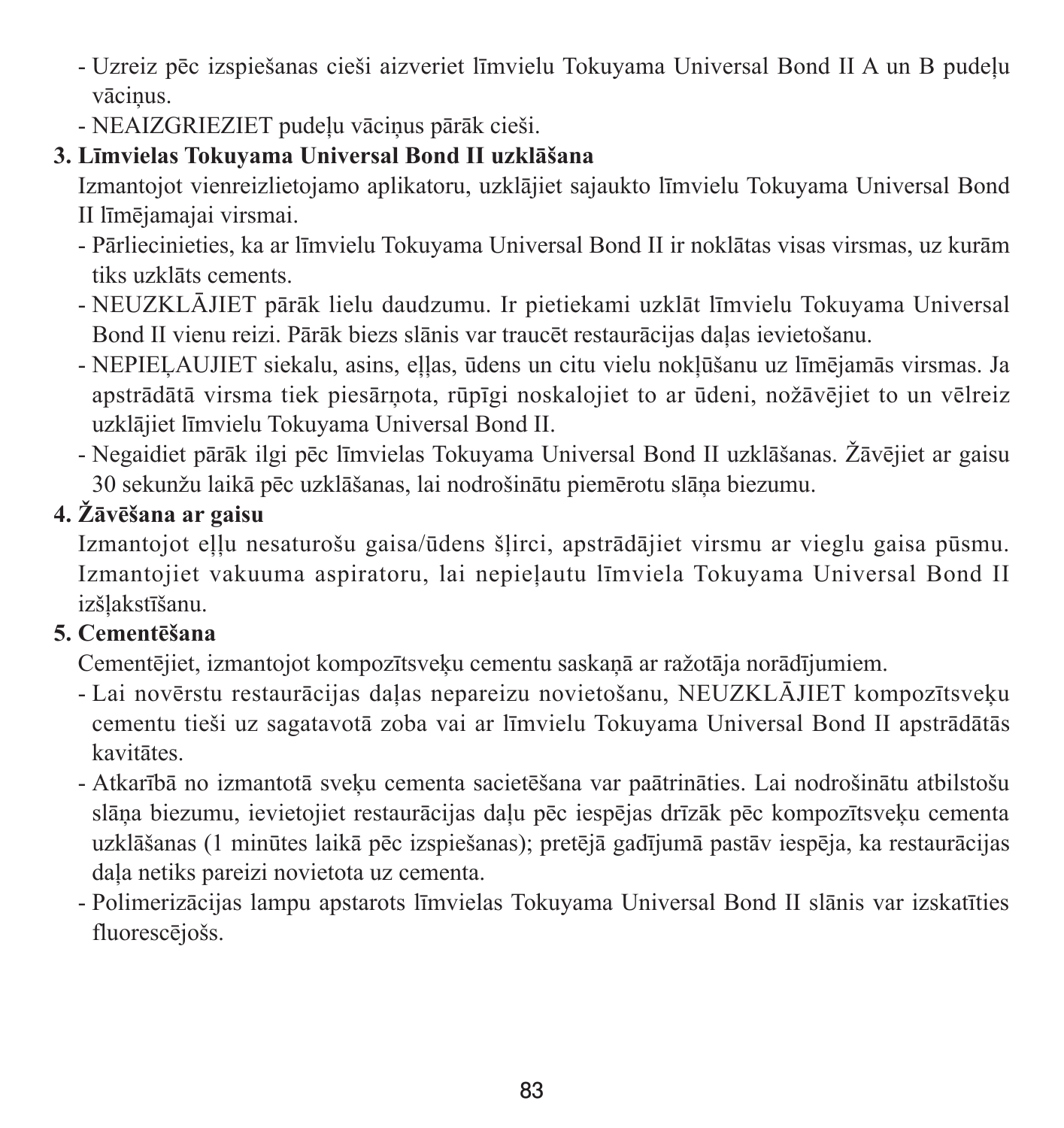# ■**KLĪNISKA IZMANTOŠANAAKRILA SVEĶU PIELĪMĒŠANAI METĀLA PAMATNEI, SKAVAI VAI STIPRINĀJUMAM**

#### **1. Līmējamās virsmas sagatavošana**

Padariet zonu raupju, apstrādājot to ar smilšstrūklu (0,1–0,2 MPa) vai ar mazu apgriezienu skaitu slīpējot ar dimanta urbi, lai sagatavotu virsmu līmēšanai. Rūpīgi noskalojiet un nožāvējiet virsmu.

#### **2. Izspiešana, uzklāšana un žāvēšana ar gaisu** Izpildiet sadaļā "KLĪNISKA IZMANTOŠANA NETIEŠĀS RESTAURĀCIJAS DALU CEMENTĒŠANAI" aprakstītās procedūras.

## **3. Akrila sveķu uzklāšana, cietināšana, apgriešana un slīpēšana**

Veiciet procedūru saskaņā ar ražotāja sniegtajiem polimerizējamo akrila sveķu lietošanas norādījumiem.

Par jebkādu nopietnu negadījumu, kas radies saistībā ar ierīci, lietotājam un/vai pacientam ir jāziņo ražotājam un kompetentajai iestādei dalībvalstī, kurā lietotājs un/vai pacients atrodas.

SVARĪGA PIEZĪME. Ražotājs neuzņemas atbildību par bojājumiem vai savainojumiem, ko ir izraisījusi nepareiza šī produkta lietošana. Pirms produkta lietošanas lietotājam ir jāpārliecinās, ka šis produkts ir piemērots attiecīgajam pielietojumam.

Specifikācijas var tikt mainītas bez iepriekšēja brīdinājuma. Ja tiek mainītas produkta specifikācijas, var tikt mainīti arī norādījumi un piesardzības pasākumi.

# **LIETUVIŲ K.**

**Prieš naudodami perskaitykite visą informaciją, atsargumo priemones ir pastabas.**

# ■**GAMINIO APRAŠAS IR BENDROJI INFORMACIJA**

- 1. "Tokuyama Universal Bond II" yra dviejų komponentų savaime kietėjančio odontologinio rišiklio sistema, skirta ir tiesioginėms, ir netiesioginėms restauracijoms, tinkama naudoti ėsdinant savaime, selektyviai ėsdinant emalį ir ėsdinant visą paviršių. "Tokuyama Universal Bond II" universalusis rišiklis yra visiškai suderinamas su šviesa kietinamomis, savaime kietėjančiomis ir dvigubo kietėjimo kompozitinėmis medžiagomis.
- 2. "Tokuyama Universal Bond II" pagerina polimerizuojamų dervinių medžiagų (adhezinių dervinių cementų, akrilinių dervų ir dervinių kompozitų) jungimosi jėgą prie netiesioginio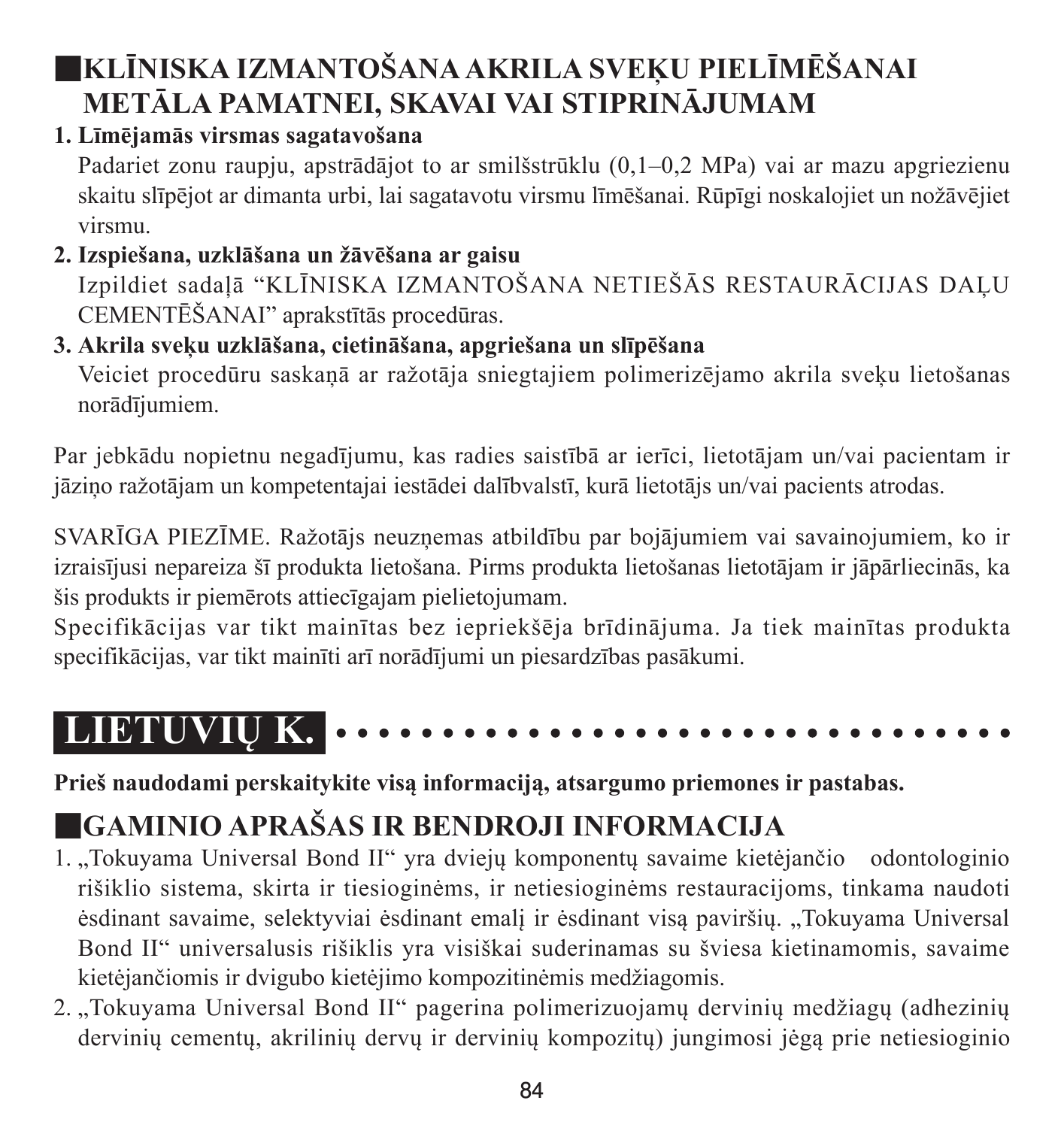restauravimo medžiagų, pavyzdžiui, stiklo keramikos (porceliano), oksidų keramikos (cirkonio ir aliuminio oksido), metalų (tauriųjų ir netauriųjų) ir dervinių medžiagų, įskaitant neorganinį užpildą.

3. "Tokuyama Universal Bond II" sudėtyje yra fosforo rūgšties monomero, bisfenolio A di(2 hidroksi propoksi) dimetakrilato (bis-GMA), trietileno glikolio dimetakrilato (TEGDMA), 2-hidroksietilo metakrilato (HEMA), MTU-6 (tiouracilo monomero), silano rišamosios medžiagos, peroksido, borato katalizatoriaus, acetono, etanolio ir išgryninto vandens.

# ■**INDIKACIJOS**

- Tiesioginės priekinių ir galinių dantų restauracijos iš šviesa kietinamų, dvigubo kietėjimo ir savaime kietėjančių kompozitinių medžiagų
- Kompozito restauracijų, metalo keramikos, metalinių ir bemetalės keramikos restauracijų skilimų ir lūžių taisymas burnoje be papildomo grunto
- Netiesioginių restauracijų ir laminačių cementavimas kartu su šviesa kietinamais, dvigubo kietėjimo ir savaime kietėjančiais derviniais cementais
- Iš kulties atkūrimo medžiagų pagamintų kulčių adhezinis cementavimas
- Išimamų protezų dervos jungimas prie metalinio pagrindo, užraktų ar jungčių
- Išimamo protezo su metaliniu pagrindu, užraktu ar jungtimi, taisymas
- Nepermatomos dervos jungimas prie metalinio pagrindo naudojant vainikėlius kompozitiniu žandiniu paviršiumi

# ■**KONTRAINDIKACIJOS**

"Tokuyama Universal Bond II"sudėtyje yra metakrilato monomerų, peroksido, organinių tirpiklių ir rūgščių. NENAUDOKITE "Tokuyama Universal Bond II" pacientams, kurie yra alergiški arba padidinto jautrumo metakrilo monomerams, susijusiems monomerams, peroksidui, organiniams tirpikliams ir rūgštims.

# ■**ATSARGUMO PRIEMONĖS**

- 1) NENAUDOKITE "Tokuyama Universal Bond II" jokiu kitu būdu, išskyrus nurodytą šiose instrukcijose. Naudokite "Tokuyama Universal Bond II" tik taip, kaip nurodyta šiame dokumente.
- 2) "Tokuyama Universal Bond II" skirtas parduoti ir naudoti tik licencijuotiems odontologijos specialistams. Jo negalima parduoti ir jis netinkamas naudoti ne odontologijos specialistams.
- 3) NENAUDOKITE "Tokuyama Universal Bond II", jei apsauginė plomba pažeista arba jei atrodo, kad prie turinio buvo liestasi.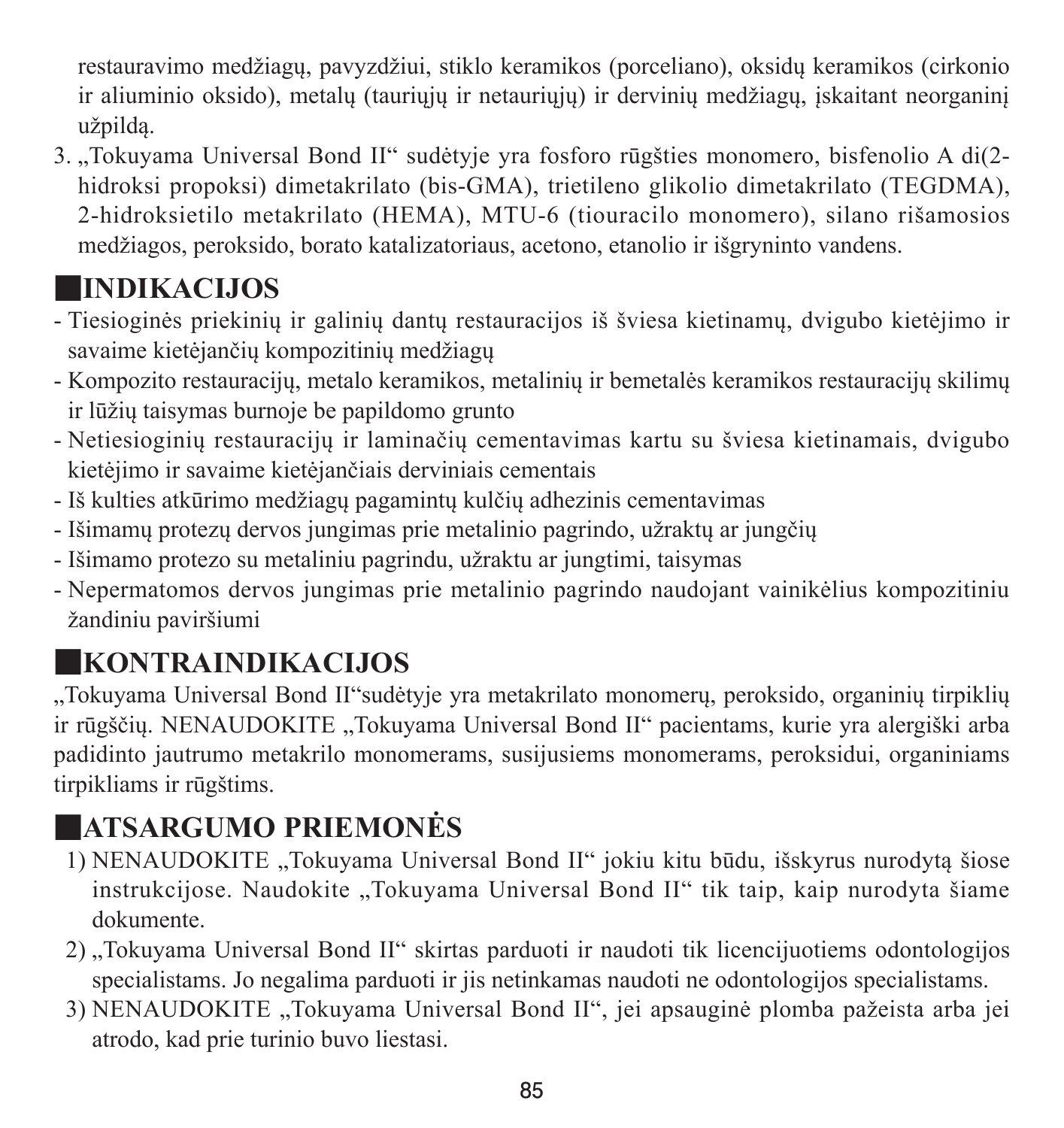- 4) Jei "Tokuyama Universal Bond II" sukelia alerginę reakciją arba padidėjusio jautrumo reakciją, jo nebenaudokite.
- 5) Dirbdami su "Tokuyama Universal Bond II" visa laika mūvėkite vienkartines pirštines (plastikines, vinilines, lateksines), kad išvengtumėte alerginių reakcijų į metakrilato monomerus tikimybės. Pastaba. Tam tikros medžiagos gali persiskverbti per vienkartines pirštines. Jei "Tokuvama Universal Bond II" patenka ant vienkartinių pirštinių, iškart nusimaukite ir išmeskite pirštines bei kuo greičiau kruopščiai nusiplaukite rankas vandeniu.
- 6) Venkite "Tokuyama Universal Bond II" patekimo į akis, ant gleivinių, odos ar drabužių.
	- Jei "Tokuyama Universal Bond II" pateko į akis, gausiai plaukite akis vandeniu ir iškart kreipkitės į oftalmologą.
	- Jei "Tokuyama Universal Bond II" pateko ant gleivinės, iškart nuvalykite paveikta sritį ir baigę restauraciją gausiai plaukite vandeniu. Paveiktos sritys dėl baltymų koaguliacijos gali pabalti, tačiau pabalimas turi dingti per 24 valandas. Jei pabalimas nepraeina per 24 valandas, iškart kreipkitės į gydytoją, apie tai pacientą reikia įspėti.
	- Jei "Tokuyama Universal Bond II" patenka ant odos ar drabužių, iškart valykite sriti gausiai alkoholiu sudrėkinta vata ar marle ir nuplaukite vandeniu.
	- Po gydymo nurodykite pacientams skalauti burną.
- 7) "Tokuyama Universal Bond II" negalima praryti ar įkvėpti. Prarijus ar įkvėpus galima sunkiai susižaloti.
- 8) Kad ...Tokuyama Universal Bond II" nebūtų netyčia prarytas, nepalikite jo neprižiūrimoje, pacientams ir vaikams pasiekiamoje vietoje.
- 9) NELAIKYKITE ...Tokuyama Universal Bond II" ar jo garų arti atviros ugnies, nes ...Tokuyama Universal Bond II" yra degus.
- 10) Kad išvengtumėte kryžminės infekcijos ir nesuprastėtų jungimosi stiprumas, NENAUDOKITE vienkartinių aplikatorių pakartotinai. ir vienkartinių maišymo šulinėlių Kiekvieną kartą panaudoję kruopščiai išvalykite maišymo šulinėlį alkoholiu.
- 11) NENAUDOKITE "Tokuyama Universal Bond II" tiesiogiai ertmėje arti pulpos. Rekomenduojama apsaugoti pulpą stiklo jonomero pamušalu ar kalcio hidroksidu. NENAUDOKITE EUGENOLIO PAGRINDO MEDŽIAGŲ pulpai apsaugoti, nes šios medžiagos slopins "Tokuvama Universal Bond II" kietėjimą.
- 12) Turėkite omenyje, kad jei restauracija nuskilo dėl netinkamo sąkandžio ar bruksizmo (sukandimo, griežimo ar kalenimo dantimis), pataisyta restauracija gali vėl nuskilti.
- 13) NENAUDOKITE kitų gamintojų tiekiamų maišymo šulinėlių.
- 14) "Tokuyama Universal Bond II" dozuoti ir maišyti naudokite tiekiamą maišymo šulinėlį arba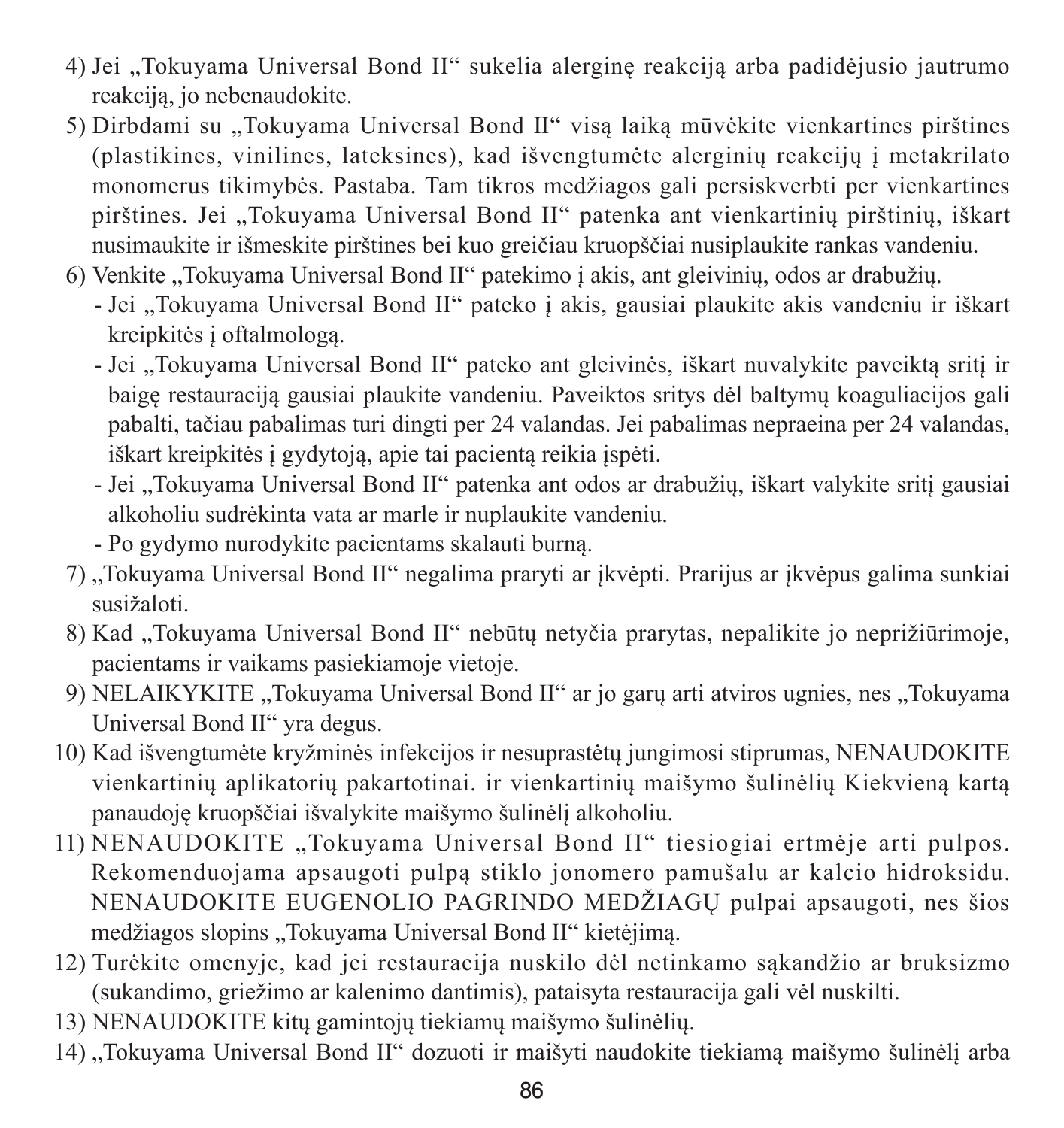vienkartinį maišymo šulinėlį. Jei "Tokuyama Universal Bond II" nedozuojamas guminiame maišymo šulinėlyje, gali būti sunku išvalyti sukietėjusi "Tokuyama Universal Bond II" iš maišymo šulinėlio. Sukietėjusį "Tokuyama Universal Bond II" galima išimti išverčiant gumą į kitą pusę.

- 15) NEMAIŠYKITE ..Tokuyama Universal Bond II" su kitų prekės ženklų gruntais ar rišikliais.
- 16) Kad skystis nesitaškytų, "Tokuyama Universal Bond II" buteliuko negalima atidaryti iškart išėmus iš šaldytuvo. Prieš naudojant "Tokuyama Universal Bond II" reikia sušildyti iki kambario temperatūros. Išėmę iš šaldytuvo, palikite gaminį 20 minučių, kad jis sušiltų iki kambario temperatūros.
- 17) Nenaudokite "Tokuyama Universal Bond II" su dervos medžiagomis, su kuriomis nurodyta naudoti specialius klijus arba gruntus.

# ■**ATSARGUMO PRIEMONĖS NAUDOJANT VAISTINIUS PREPARATUS IR MEDŽIAGAS**

1) Kai kurios medžiagos ir vaistiniai preparatai (hemostatinės medžiagos) slopina "Tokuyama Universal Bond II" kietėjimą / jungimąsi.

NENAUDOKITE gaminių, kurių sudėtyje yra:

- eugenolio,
- aliuminio chlorido,
- geležies sulfato,
- kalcio sulfato,
- aliuminio sulfato,
- diamino sidabro fluorido (cheminė formulė Ag(NH3)<sub>2</sub>F).
- 2) "Tokuyama Universal Bond II" nelimpa prie danties struktūrų panaudojus medžiagas, kurių sudėtyje yra:
	- vandenilio peroksido (oksidolio),
	- natrio hipochlorito.

 Rekomenduojame nenaudoti šių medžiagų cementavimo dieną, tačiau šias medžiagas galima naudoti šaknų kanalams gydyti, nes jų sukeliamas slopinimas dažniausiai dingsta per penkias dienas.

# ■**LAIKYMAS**

- 1) Laikykite "Tokuyama Universal Bond II" 0–25°C (32–77°F) temperatūroje.
- 2) Saugokite nuo šilumos, tiesioginės saulės šviesos, kibirkščių ir atviros ugnies.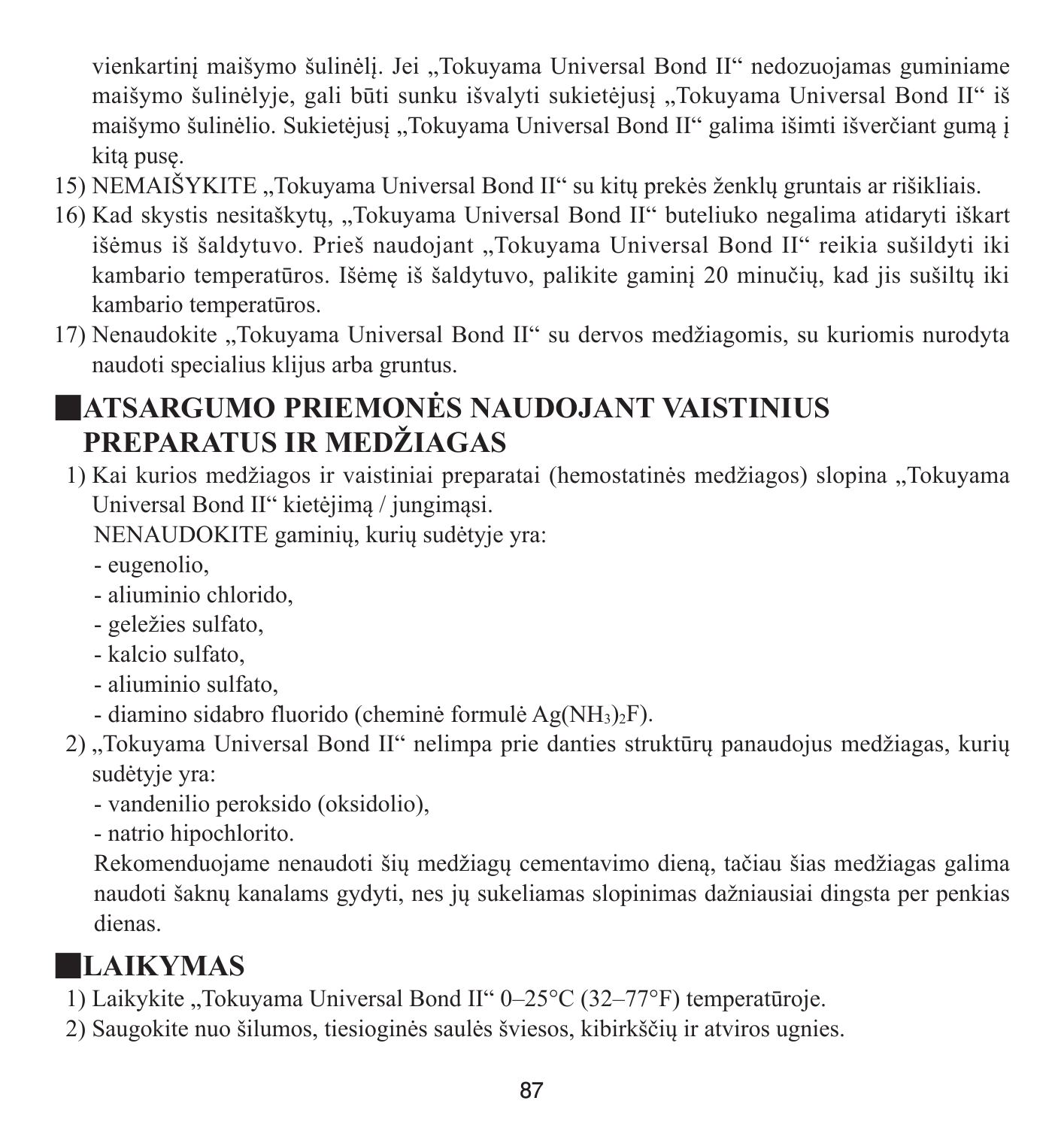3) NENAUDOKITE pasibaigus ant buteliuko / pakuotės nurodytam galiojimo laikui.

# ■**UTILIZAVIMAS**

Nepanaudota "Tokuyama Universal Bond II" reikia sugerti inertiška sugeriamaja medžiaga, pavyzdžiui, marle ar vata, ir išmesti pagal vietines taisykles.

# ■**KLINIKINIS NAUDOJIMAS TIESIOGINĖMS RESTAURACIJOMS IR TAISANT DERVINIU KOMPOZITU BURNOJE**

#### **1. Valymas**

Kruopščiai nuvalykite danties paviršių gumine taurele ir pasta be fluorido, tada gausiai plaukite vandeniu.

#### **2. Izoliavimas**

Geriausias izoliavimo metodas – naudoti koferdamą.

#### **3. Ertmės paruošimas**

Paruoškite ertmę ir plaukite vandeniu. Nusklembkite priekinių dantų ertmių (III, IV, V klasių) emalio kraštus, taip pat suformuokite galinių dantų ertmių (I, II klasių) stačius kraštus, nes tai padeda panaikinti ribą tarp ertmės krašto ir restauracijos, taip pagerėja estetika ir laikymasis.

- Jei reikia klijuoti prie negręžto emalio, ėsdinimo medžiaga tepkite negręžtą emalį. Žr. skyrių "Selektyviojo emalio ėsdinimo technika".

### **4. Džiovinimas**

Išdžiovinkite ertmę sugerdami vandenį arba nupūsdami oro srove.

- NEPERDŽIOVINKITE gyvo danties. Perdžiovintas dantis po gydymo gali būti jautrus.
- Toliau išvardytas medžiagas, slopinančias "Tokuyama Universal Bond II" kietėjimą, reikia pašalinti nuo danties paviršiaus kruopščiai valant danties paviršių alkoholiu, citrinų rūgštimi arba iki tepimo likus 2–3 sekundėms užtepant fosforo rūgšties:
	- 1) alyvos lašeliai iš antgalio,
	- 2) seilės, kraujas ir eksudatas.

### **5. Danties struktūros ėsdinimas (pasirinktinai)**

(a.) Selektyviojo emalio ėsdinimo technika

 Fosforo rūgšties gelį tepkite tik ant emalio, juosiančio paruoštą ertmę, ir palikite fosforo rūgšties gelį 10–15 sekundžių. Kruopščiai plaukite ėsdintą paviršių vandeniu (bent 15 sekundes), tada išdžiovinkite silpna oro srove.

(b.) Visiško ėsdinimo technika

Tepkite fosforo rūgšties gelį pirma ant paruošto emalio, tada ant dentino. Ėsdinimo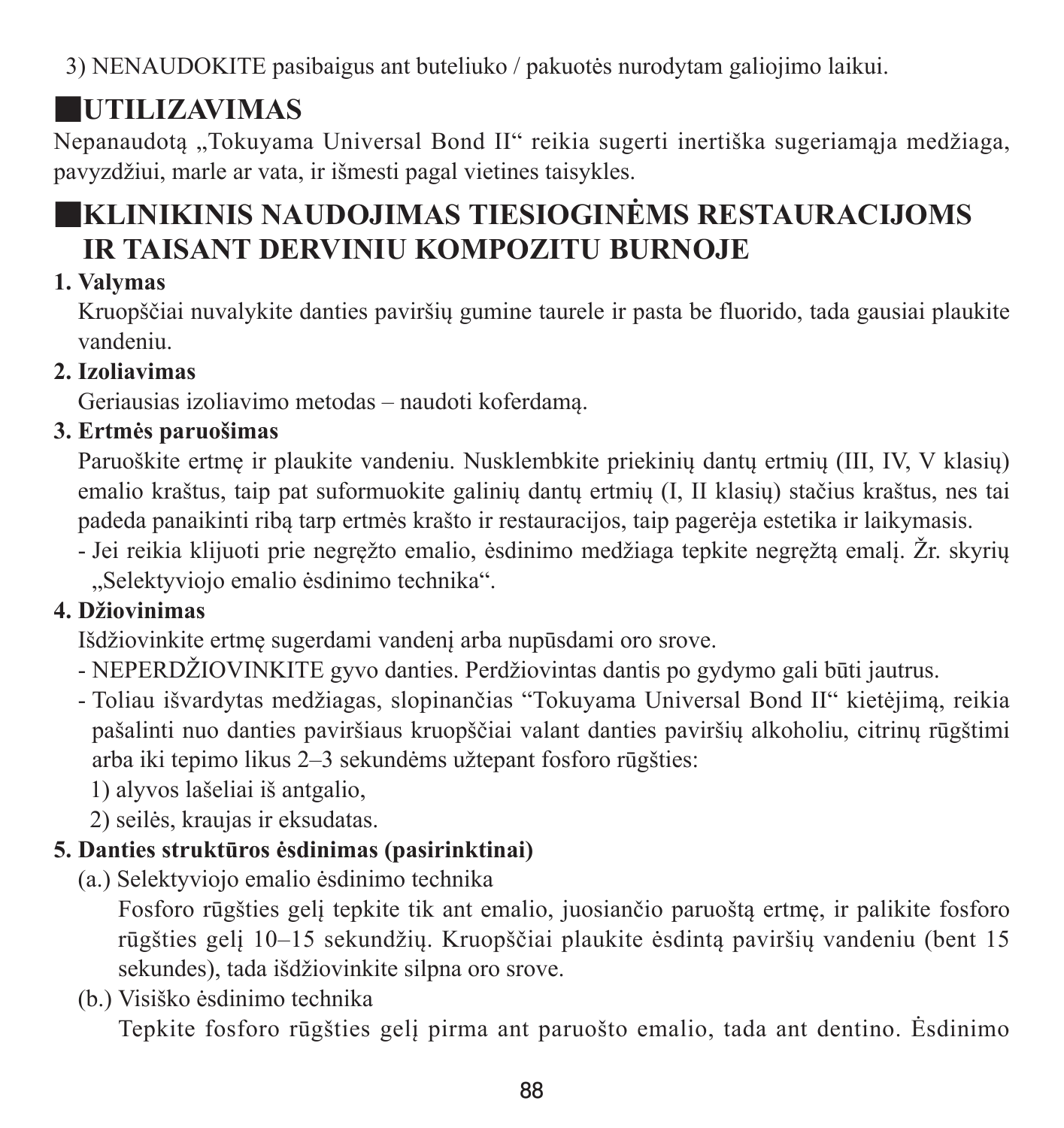medžiagą reikia palikti reaguoti su emaliu ir dentinu 10–15 sekundžių. Kruopščiai plaukite vandeniu (bent 15 sekundžių), tada išdžiovinkite silpna oro srove arba vatos tamponėliais, nepersausinkite.

### **6. Adhezijos paviršiaus paruošimas taisant**

6.1 Keramika, išskyrus porcelianą ir kompozitines medžiagas

Suformuokite ribos nuožulnumą, jei reikia. Pašiurkštinkite sritį oro abrazijos būdu arba lėtai besisukančiu deimantiniu grąžtu, kad paruoštumėte paviršių cementuoti. Kruopščiai nuskalaukite ir išdžiovinkite paviršių.

6.2 Metalinės restauracijos

Pašiurkštinkite sritį oro abrazijos būdu arba lėtai besisukančiu deimantiniu grąžtu, kad paruoštumėte paviršių cementuoti. Kruopščiai nuskalaukite ir išdžiovinkite paviršių.

6.3 Porcelianas

Suformuokite ribos nuožulnumą, jei reikia. NEŠIURKŠTINKITE paviršiaus, nupoliruokite sritį, kad adhezijos paviršius būtų švarus. Kruopščiai nuskalaukite ir išdžiovinkite paviršių.

- Naudodami oro abraziją, naudokite bent 30–50 mikronų aliuminio oksido miltelius.
- Toliau išvardytos medžiagos slopina adheziją, jas reikia pašalinti nuo adhezijos paviršiaus mechaniškai arba valant alkoholiu.

1) Alyvos lašeliai iš antgalio

2) Apnašos, akmenys, seilės, kraujas ir eksudatas

- Jei reikia, necementuojamą paviršių apsaugokite tarpikliu, parafino plėvele, vazelinu ir t. t.

#### **7. "Tokuyama Universal Bond II" dozavimas**

Prieš naudodami leiskite "Tokuyama Universal Bond II" pasiekti kambario temperatūrą. Atidarykite buteliuką nuimdami dangtelį ir įlašinkite po vieną "Tokuyama Universal Bond II" A ir B lašą į maišymo šulinėlį arba vienkartinį maišymo šulinėlį. Gerai išmaišykite vienkartiniu aplikatoriumi, kol sumaišyta rišamoji medžiaga taps žalia.

- "Tokuyama Universal Bond II" B dozuokite NEDELSDAMI po A medžiagos dozavimo. Jei laikoma per ilgai, dėl tirpiklio lakumo "Tokuyama Universal Bond II" A gali tapti rausva. Jeigu Bond A tampa rausva, išmeskite ją ir iš naujo dozuokite šviežią A ir B Tokuyama Universal Bond II.
- Baikite tepti per 1 minute nuo dozavimo, kai naudojate maišymo šulinėlį, nes "Tokuvama Universal Bond II" sudėtyje yra lakių tirpiklių. Sumaišius "Tokuyama Universal Bond II" spalva palaipsniui keičiasi pagal ...Tokuyama Universal Bond II" katalizatoriaus reakciją, tai normalu ir nereiškia, kad su "Tokuvama Universal Bond II" kas nors negerai.
- Baikite tepti per 3 minutes nuo dozavimo, kai naudojate vienkartinį maišymo šulinėlį.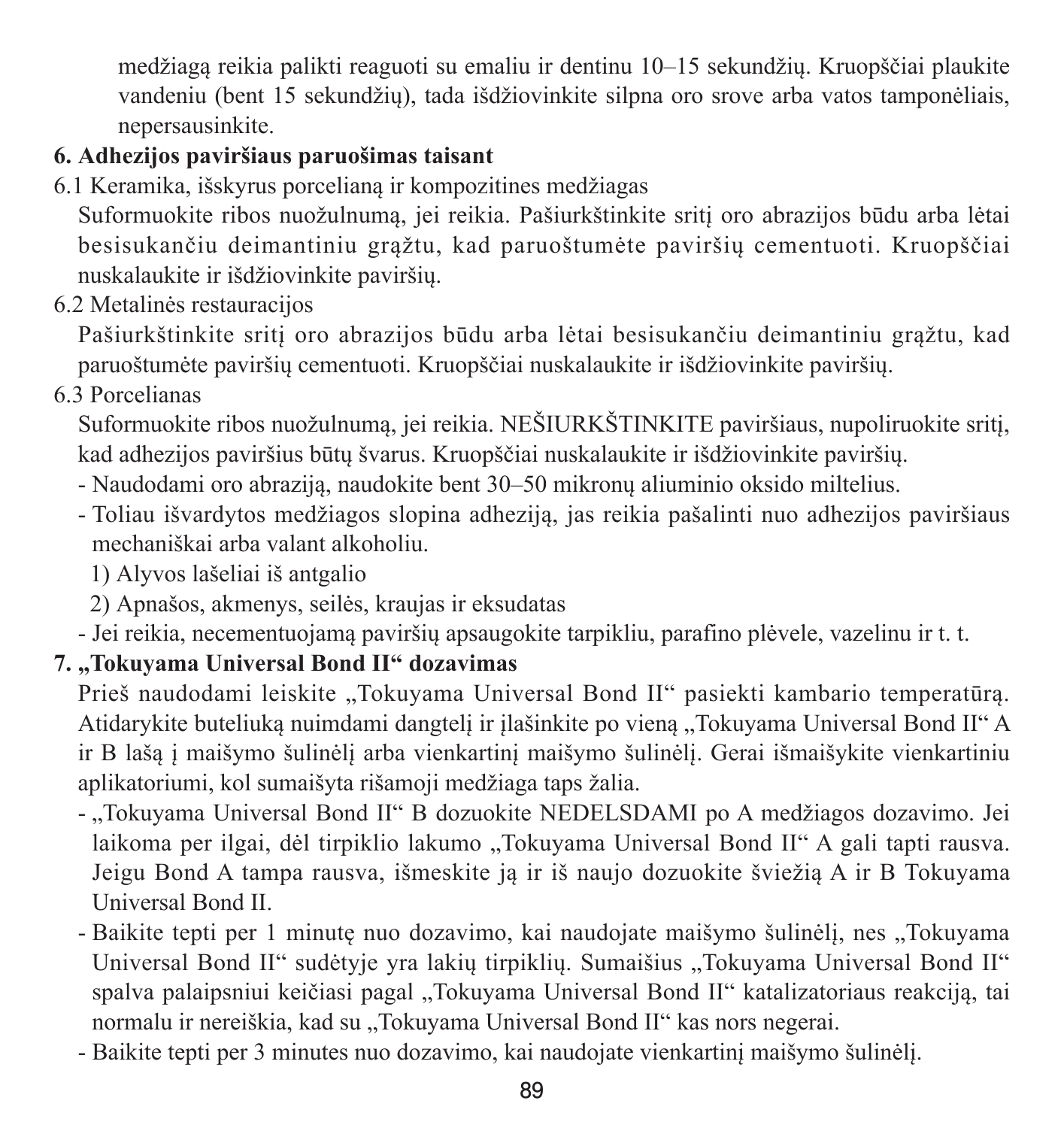- Lašindami "Tokuyama Universal Bond II" A ir B buteliukus būtinai laikykite vertikaliai. Lašindami nelaikykite buteliuku istrižai ar horizontaliai, nes "Tokuyama Universal Bond II" gali nutekėti atgal į lašintuvą ir būti užterštas.
- Dozuodami NELIESKITE antgaliu maišymo šulinėlio. NESUKEISKITE A ir B "Tokuyama Universal Bond II" buteliukų dangtelių. Jeigu A ir B "Tokuyama Universal Bond II" susilies dozuojant, "Tokuyama Universal Bond II" gali sustingti antgalyje.
- Prieš uždarydami nuo lašintuvo galiuko ir iš dangtelio vidaus nuvalykite "Tokuyama Universal Bond II" perteklių.
- Ilašinę iškart stipriai uždarykite "Tokuyama Universal Bond II" A ir B buteliukų dangtelius.
- NEPRIVERŽKITE buteliukų dangtelių per stipriai.

### **8. "Tokuyama Universal Bond II" tepimas**

Vienkartiniu aplikatoriumi užtepkite sumaišyta "Tokuyama Universal Bond II" ant viso (-u) klijavimo paviršiaus (-ių). Būkite atidūs ir nepraleiskite nei vieno paviršiaus, ant kurio reikia tepti ..Tokuvama Universal Bond II".

- Intraoralinio restauracijų atstatymo atveju, jeigu klijavimo paviršius apima danties struktūrą ir atkūrimo medžiagas (keramiką, porcelianą, metalus ar kompozitines medžiagas), užtepkite sumaišyta "Tokuyama Universal Bond II" iš karto ant viso klijavimo paviršiaus. Papildomo grunto nereikia.
- Jeigu užteptas Tokuyama Universal Bond II susikaupia ertmės dugne arba ertmės paviršiaus kampe ir jo sluoksnis yra per storas, pašalinkite perteklių popierine lazdele arba nauju vienkartiniu aplikatoriumi.
- Neleiskite "Tokuyama Universal Bond II" pertekliui nutekėti po dantenomis. Jei "Tokuyama Universal Bond II" nuteka po dantenomis, kruopščiai plaukite ir džiovinkite tą sritį.
- Jeigu ant užtepto "Tokuyama Universal Bond II" patenka seilių, kraujo ar kitų skystų teršalų, kruopščiai išplaukite ertme vandeniu, nusausinkite ir užtepkite "Tokuvama Universal Bond II" iš naujo.
- NESKALAUKITE užtepto "Tokuvama Universal Bond II" vandeniu, nebent netvčia užteršiama.
- Užtepę "Tokuyama Universal Bond II", per ilgai nelaukite. Per 30 sekundžių nuo užtepimo išdžiovinkite oru, kad užtikrintumėte tinkamą plėvelės storį.

### **9. Džiovinimas oru**

Oro / vandens purkštuvu be alyvos tolygiai silpnai pūskite ora į "Tokuvama Universal Bond II" paviršių, kol "Tokuvama Universal Bond II" nebetekės. Pabaigoje paviršių pūskite švelnia oro srove. Naudokite vakuuminį siurblį, kad "Tokuyama Universal Bond II" nesitaškytų.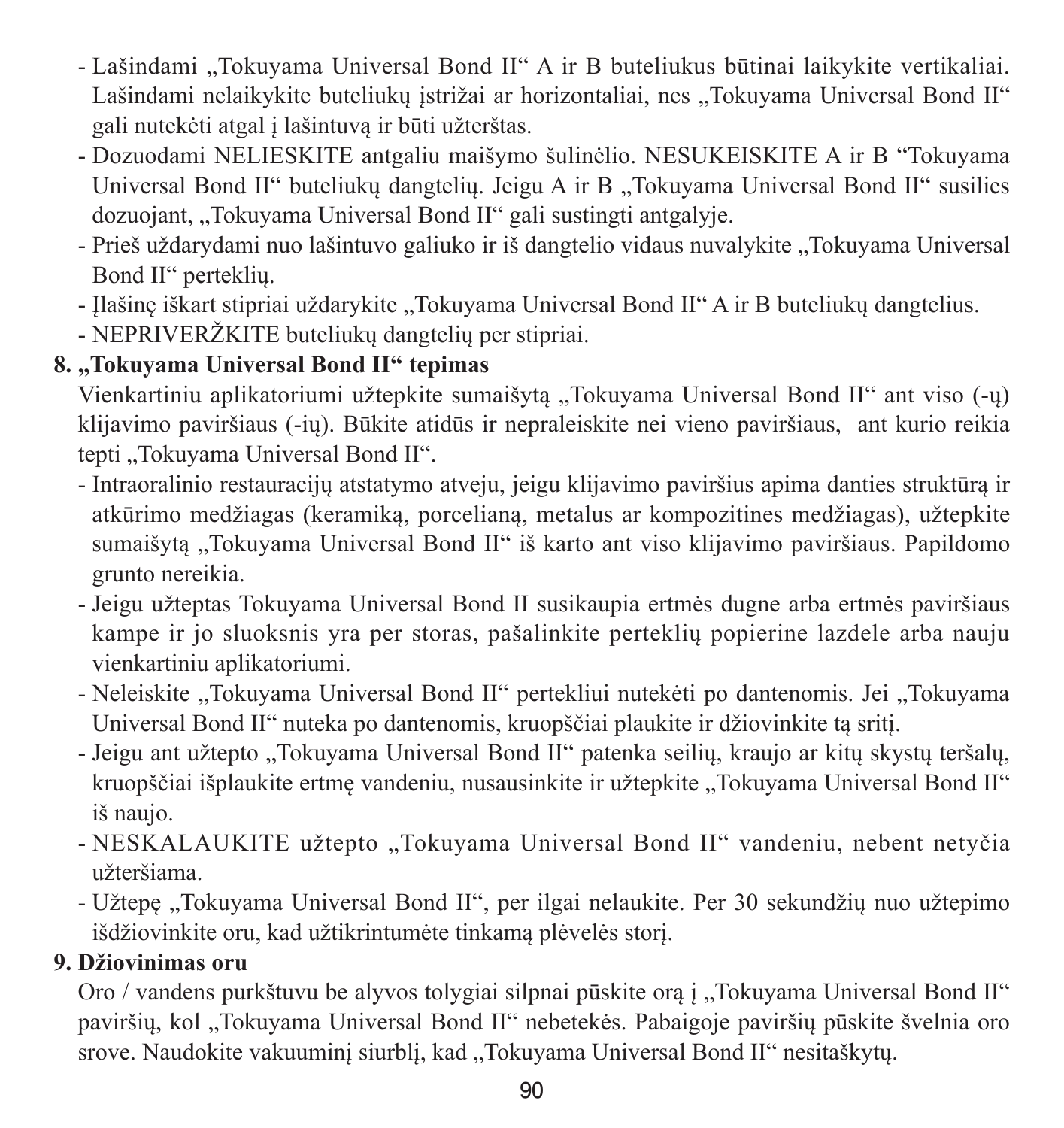- Jei užteptas "Tokuvama Universal Bond II" užteršiamas seilėmis, krauju arba kitais skysčiais, kruopščiai nuskalaukite vandeniu ir iš naujo tepkite šviežio "Tokuvama Universal Bond II".
- Neskalaukite užtepto "Tokuyama Universal Bond II" vandeniu, nebent netyčia užteršiama.
- Jei rišiklis netyčia ištykšta, gali pabalti audiniai arba įvykti alerginė reakcija.

#### **10. Dervinis kompozitas**

Atkurkite šviesa kietinamu, savaime kietėjančiu arba dvigubo kietėjimo derviniu kompozitu pagal jo gamintojo instrukcijas. Dervinio kompozito perteklių reikia kruopščiai pašalinti ir nupoliruoti.

- "Tokuyama Universal Bond II" sluoksnis gali fluorescuoti odontologinės kietinimo lempos šviesoje.

# ■**KLINIKINIS NAUDOJIMAS NETIESIOGINĖMS RESTAURACIJOMS CEMENTUOTI**

### **1. Restauracijos adhezijos paviršiaus paruošimas**

1.1 Keramika, išskyrus porcelianą ir kompozitines medžiagas

Pašiurkštinkite restauracijos vidų smėliapūte (0,1–0,2 MPa), oro abrazijos būdu arba lėtai besisukančiu deimantiniu grąžtu, kad paruoštumėte paviršių cementuoti. Kruopščiai nuskalaukite ir išdžiovinkite paviršių.

1.2 Metalinės restauracijos

Pašiurkštinkite sritį smėliapūte (0,3–0,5 MPa), oro abrazijos būdu arba lėtai besisukančiu deimantiniu grąžtu, kad paruoštumėte paviršių cementuoti. Kruopščiai nuskalaukite ir išdžiovinkite paviršių.

1.3 Porcelianas

NEŠIURKŠTINKITE paviršiaus, nupoliruokite sritį, kad adhezijos paviršius būtų švarus. Kruopščiai nuskalaukite ir išdžiovinkite paviršių.

- Naudodami smėliapūtę ar oro abrazijos būdą, naudokite bent 30–50 mikronų aliuminio oksido miltelius.
- Jei neturite galimybės adhezijos paviršiaus pašiurkštinti ar nupoliruoti, ėsdinkite jį fosforo rūgštimi, tada kruopščiai nuskalaukite ir išdžiovinkite.
- Toliau išvardytos medžiagos slopina adheziją, jas reikia pašalinti nuo adhezijos paviršiaus mechaniškai arba valant alkoholiu. Pakoregavę restauraciją nuvalykite.
	- 1) Gipsas ir liejimo medžiagos
	- 2) Tikslumo tikrinimo medžiagos silikono alyva
	- 3) Alyvos lašeliai iš antgalio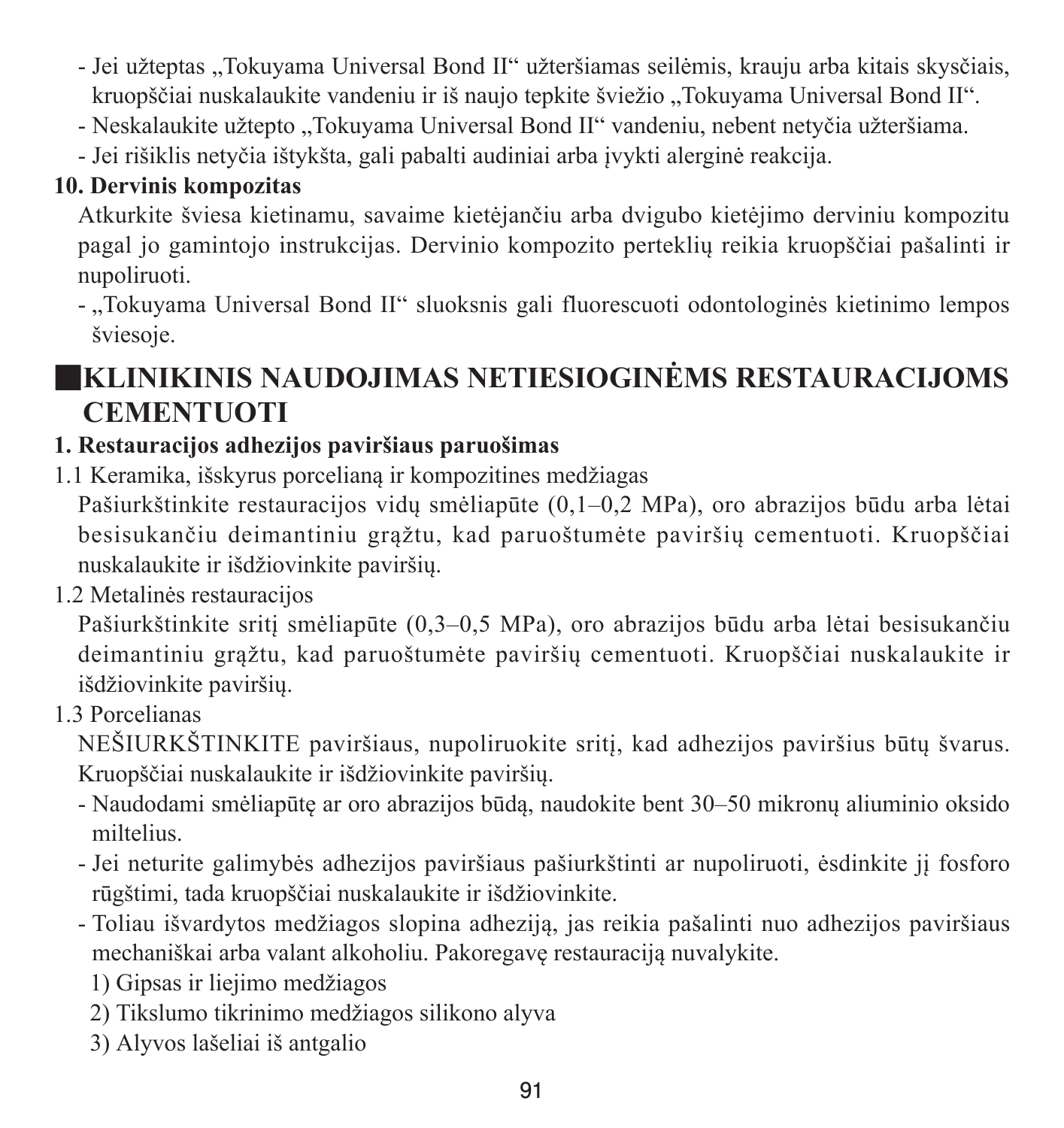- 4) Apnašos, akmenys, seilės, kraujas ir eksudatas
- 5) Laikinoji restauracija ir laikinasis cementas

Jei reikia, necementuojamą paviršių apsaugokite tarpikliu, parafino plėvele, vazelinu ir t. t.

#### **2. "Tokuyama Universal Bond II" dozavimas**

Prieš naudodami leiskite "Tokuyama Universal Bond II" pasiekti kambario temperatūrą. Atidarykite buteliuką nuimdami dangtelį ir įlašinkite po vieną "Tokuyama Universal Bond II" A ir B lašą į maišymo šulinėlį arba vienkartinį maišymo šulinėlį. Gerai išmaišykite vienkartiniu aplikatoriumi, kol sumaišyta rišamoji medžiaga taps žalia.

- "Tokuyama Universal Bond II" B dozuokite NEDELSDAMI po A medžiagos dozavimo. Jei laikoma per ilgai, dėl tirpiklio lakumo "Tokuyama Universal Bond II" A gali tapti rausva. Jeigu Bond A tampa rausva, išmeskite ją ir iš naujo dozuokite šviežią A ir B Tokuyama Universal Bond II.
- Baikite tepti per 1 minute nuo dozavimo, kai naudojate maišymo šulinėli, nes "Tokuyama Universal Bond II" sudėtvie yra lakių tirpiklių. Sumaišius "Tokuyama Universal Bond II" spalva palaipsniui keičiasi pagal "Tokuyama Universal Bond II" katalizatoriaus reakciją, tai normalu ir nereiškia, kad su "Tokuyama Universal Bond II" kas nors negerai.
- Baikite tepti per 3 minutes nuo dozavimo, kai naudojate vienkartinį maišymo šulinėlį.
- Lašindami "Tokuyama Universal Bond II" A ir B buteliukus būtinai laikykite vertikaliai. Lašindami nelaikykite buteliukų istrižai ar horizontaliai, nes "Tokuyama Universal Bond II" gali nutekėti atgal į lašintuvą ir būti užterštas.
- Dozuodami NELIESKITE antgaliu maišymo šulinėlio. NESUKEISKITE A ir B "Tokuyama Universal Bond II" buteliukų dangtelių. Jeigų A ir B. Tokuyama Universal Bond II" susilies dozuojant, "Tokuyama Universal Bond II" gali sustingti antgalyje.
- Prieš uždarydami nuo lašintuvo galiuko ir iš dangtelio vidaus nuvalykite "Tokuyama Universal Bond II" perteklių.
- Ilašine iškart stipriai uždarykite "Tokuvama Universal Bond II" A ir B buteliuku dangtelius.
- NEPRIVERŽKITE buteliukų dangtelių per stipriai.

#### **3. "Tokuyama Universal Bond II" tepimas**

Naudodami vienkartinį aplikatorių tepkite sumaišytą "Tokuyama Universal Bond II" ant reikiamo paviršiaus.

- Isitikinkite, kad "Tokuyama Universal Bond II" dengia visus paviršius, ant kurių bus tepamas cementas.
- NETEPKITE per daug. Pakanka vieno "Tokuyama Universal Bond II" sluoksnio. Dėl per storo sluoksnio restauracija gali netikti.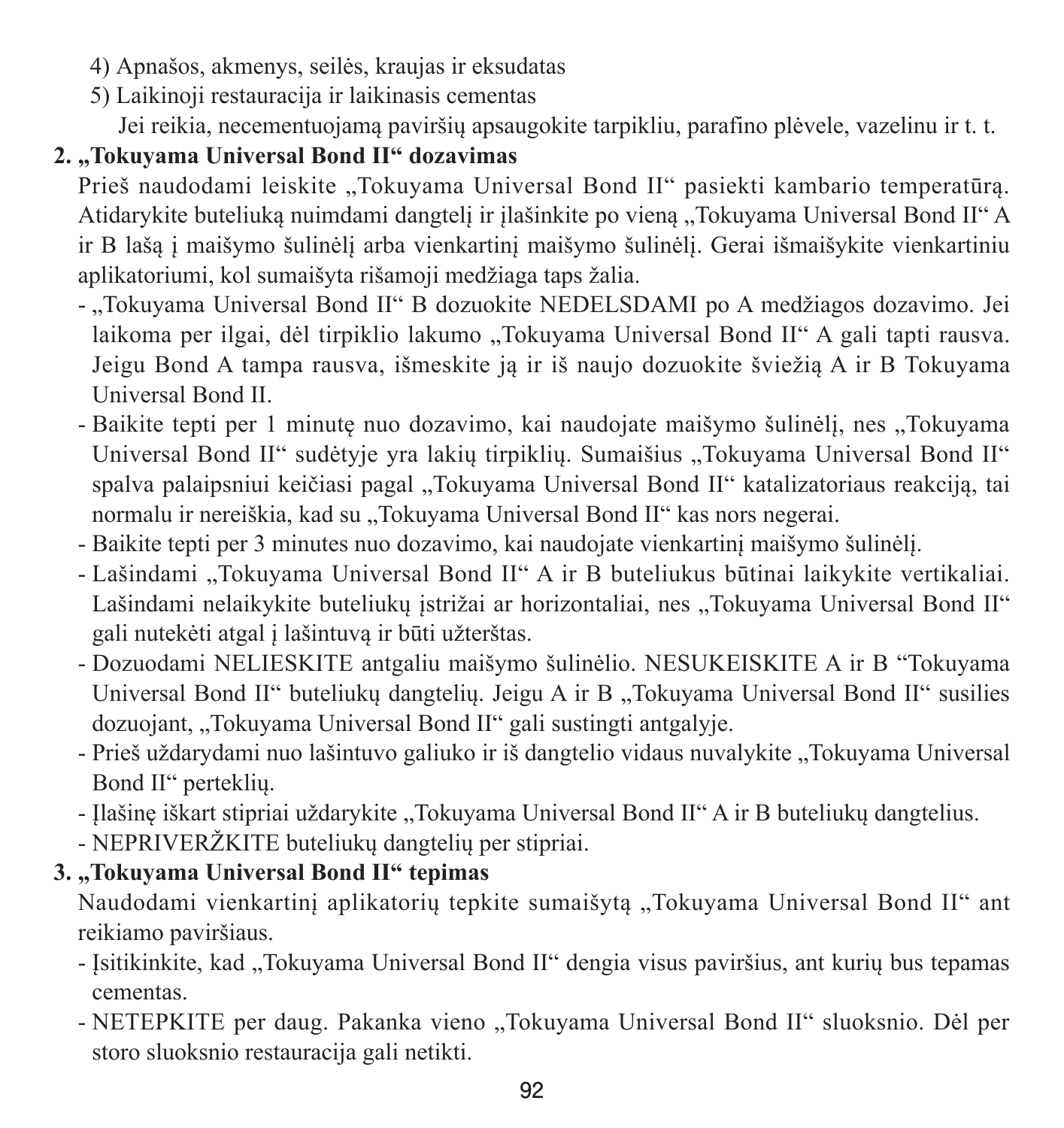- NELEISKITE seilėms, kraujui, alyvai, vandeniui ir t. t. patekti ant jungiamo paviršiaus. Jei apdorotas paviršius užteršiamas, kruopščiai nuplaukite jį vandeniu, išdžiovinkite ir vėl tepkite "Tokuyama Universal Bond II".
- Užtepe "Tokuyama Universal Bond II", per ilgai nelaukite. Per 30 sekundžiu nuo užtepimo išdžiovinkite oru, kad užtikrintumėte tinkamą plėvelės storį.

#### **4. Džiovinimas oru**

Oro / vandens purkštuvu ant paviršiaus pūskite nestiprią oro srovę be alyvos. Naudokite vakuuminį siurblį, kad "Tokuvama Universal Bond II" nesitaškytų.

### **5. Cementavimas**

Cementuokite dervos cementu pagal jo gamintojo instrukcijas.

- Netepkite dervos cemento pastos tiesiai ant su "Tokuyama Universal Bond II" paruošto danties arba į apdorotą ertmę, kad išvengtumėte netinkamo restauracijos uždėjimo.
- Stingimą galima pagreitinti priklausomai nuo naudotos dervos cemento. Kad sluoksnio storis išliktų tinkamas, restauraciją dėkite kuo greičiau po dervos cemento užtepimo (per 1 minutę po dozavimo). Kitu atveju kyla pavojus, kad restauracija tinkamai nesukibs su cementu.
- "Tokuyama Universal Bond II" sluoksnis gali fluorescuoti odontologinės kietinimo lempos šviesoje.

# ■**KLINIKINIS NAUDOJIMAS AKRILO DERVAI JUNGTI PRIE METALINIO PAGRINDO, UŽRAKTŲ AR JUNGČIŲ**

## **1. Adhezijos paviršiaus paruošimas**

Pašiurkštinkite sritį smėliapūte (0,1–0,2 MPa) arba lėtai besisukančiu deimantiniu grąžtu, kad paruoštumėte paviršių cementuoti. Kruopščiai nuskalaukite ir išdžiovinkite paviršių.

### **2. Dozavimas, tepimas ir džiovinimas oru**

Taikykite tokias pačias procedūras, kokios aprašytos skyriuje KLINIKINIS NAUDOJIMAS NETIESIOGINĖMS RESTAURACIJOMS CEMENTUOTI.

### **3. Tepimas, kietinimas, akrilo dervos pertekliaus šalinimas ir apdorojimas**

Tęskite procedūrą pagal gamintojo polimerizuojamų akrilo dervų naudojimo instrukcijas.

Naudotojas ir (arba) pacientas apie bet kokį rimtą incidentą, įvykusį su prietaisu, turi pranešti gamintojui ir valstybės narės, kurioje yra įsisteigęs naudotojas ir (arba) pacientas, kompetentingai institucijai.

SVARBI PASTABA. Gamintojas neatsako už žalą ar sužalojimus, sukeltus netinkamai naudojant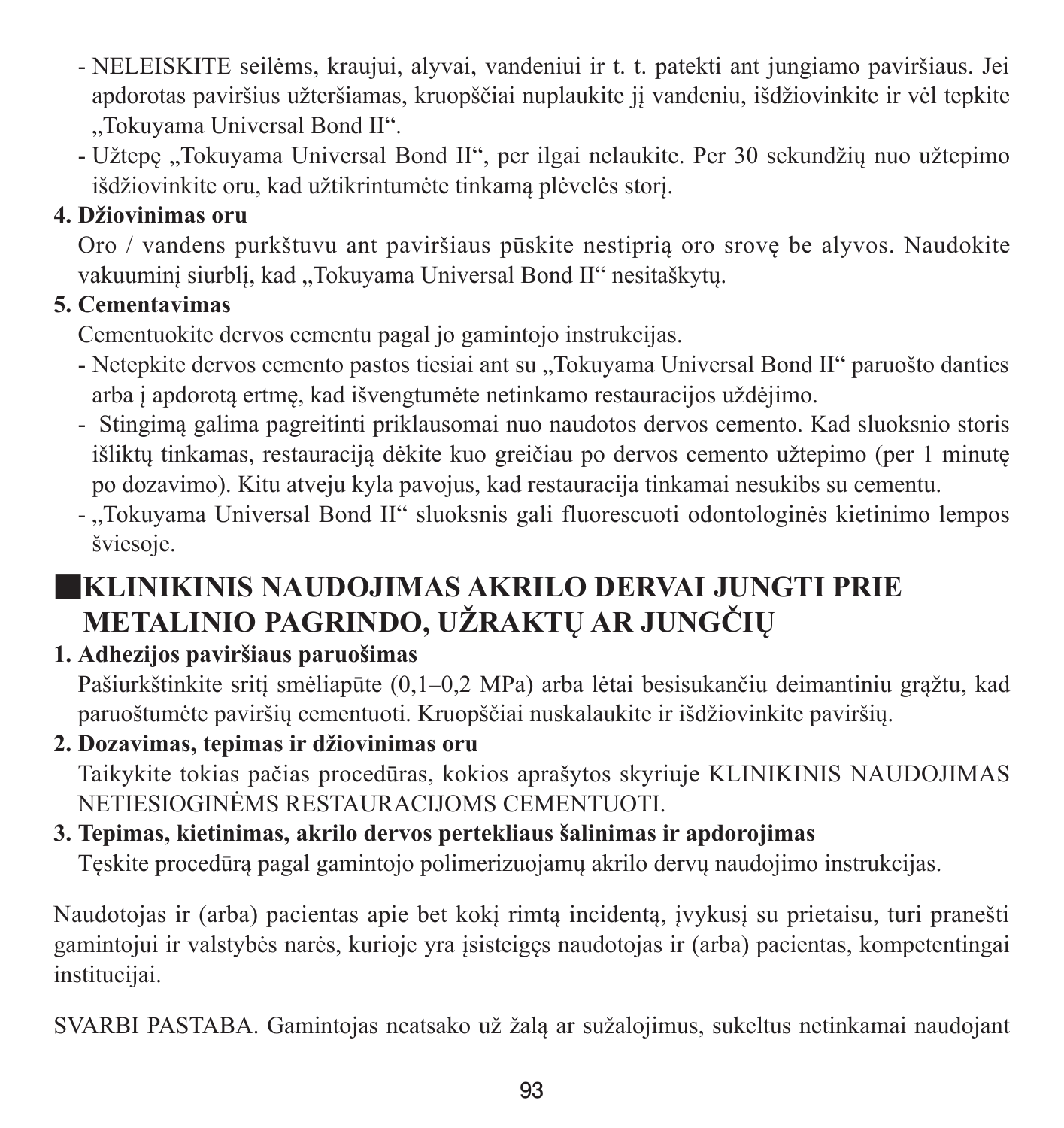šį gaminį. Naudotojas asmeniškai turi užtikrinti, kad gaminys tinkamas naudoti pagal norimą paskirtį.

Specifikacijos gali keistis be įspėjimo. Pasikeitus gaminio specifikacijoms, taip pat gali pasikeisti instrukcijos ir atsargumo priemonės.

# **MAGYAR**

### **A használat előtt olvasson el minden információt, óvintézkedést és megjegyzést.**

# ■**TERMÉKLEÍRÁS ÉS ÁLTALÁNOS INFORMÁCIÓK**

- 1. A Tokuyama Universal Bond II egy mind közvetlen, mind közvetett restaurációkhoz alkalmas kétkomponensű, önkötő fogászati adhezív rendszer, amely önsavazó, szelektív zománcsavazási és teljes savazási technikához használható. A Tokuyama Universal Bond II-ot univerzális ragasztóként úgy tervezték, hogy teljesen kompatibilis legyen a fényrekötő, önkötő és duál kötésű kompozit anyagokkal.
- 2. A Tokuyama Universal Bond II növeli a polimerizálandó műgyanta anyag kötési szilárdságát (műgyanta alapú ragasztócement, akril műgyanta és kompozit műgyanta) a közvetett helyreállító anyagok tekintetében, amilyenek például az üvegkerámia (porcelán), az oxidkerámiák (cirkónium-dioxid és alumínium-oxid), a fémek (nemesfémek és nem nemesfémek) és a műgyanta anyagok, köztük a szervetlen töltőanyagok.
- 3. A Tokuyama Universal Bond II foszforsav monomert, biszfenol A di(2-hidroxi-propoxi) dimetakrilátot (Bis-GMA), trietilén-glikol-dimetakrilátot (TEGDMA), 2-hidroxietil-metakrilátot (HEMA), MTU-6-ot (thiouracil monomer), szilán kötőanyagot, peroxidot, borát katalizátort, acetont, etanolt és tisztított vizet tartalmaz.

# ■**JAVALLATOK**

- Az elülső és hátsó fogak közvetlen helyreállítása fényrekötő, duál kötésű és önkötő kompozit anyagokkal
- Kompozit restaurációk, fémkerámia-, fém- és teljes kerámia restaurációk intraorális javítása további alapozó nélkül
- Közvetlen restaurációk és héjak cementezése fényrekötő, duál kötésű és önkötő műgyantacementtel való kombinálás esetén
- Magfelépítő anyagokból készült magfelépítések bondozása
- Fogsorgyanta cementezése fém alapra, kapocsra vagy rögzítőelemre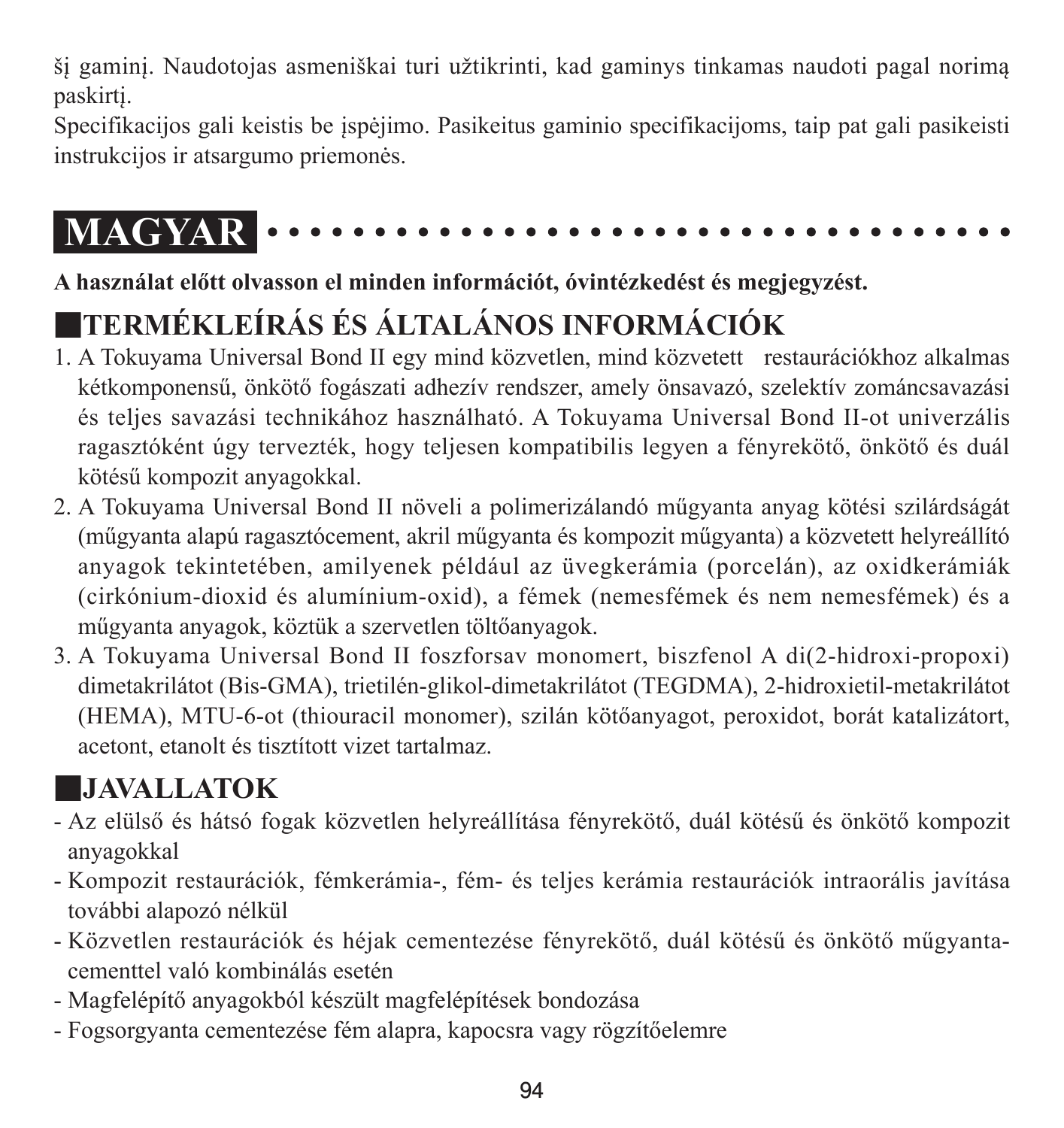- Fém alapú, kapoccsal vagy rögzítőelemmel ellátott fogsor javítása

- Opak műgyanta fémalapra cementezése akrilátfazettás koronák gyártásánál

# ■**ELLENJAVALLATOK**

A Tokuyama Universal Bond II metakrilát monomereket, peroxidot, szerves oldószereket és savakat tartalmaz. NE használjon Tokuyama Universal Bond II-ot olyan betegeknél, akik allergiásak vagy túlérzékenyek a metakrilát monomerekre, a rokon monomerekre, a peroxidra, valamint szerves oldószerekre és savakra.

# ■**ÓVINTÉZKEDÉSEK**

- 1) NE használja a Tokuyama Universal Bond II-ot a jelen útmutatóban felsoroltaktól eltérő célokra. A Tokuyama Universal Bond II-ot csak az itt megadott útmutatásnak megfelelően használja.
- 2) A Tokuyama Universal Bond II-ot kizárólag engedéllyel rendelkező fogászati szakemberek általi értékesítésre és használatra tervezték. Nem tervezték nem fogászati szakemberek általi értékesítésre, és nem is alkalmas az általuk történő használatra.
- 3) NE használja a Tokuyama Universal Bond II D-ot, ha a biztonsági lezárások sérültek, vagy ha azokat illetéktelenül módosították.
- 4) Ha a Tokuyama Universal Bond II allergiás reakciót vagy túlérzékenységet okoz, azonnal függessze fel a használatát.
- 5) A metakrilát monomerek miatti esetleges allergiás reakciók elkerülése érdekében a Tokuyama Universal Bond II kezelése során mindig használjon vizsgálati kesztyűt (műanyag, vinil vagy latex). Megjegyzés: Bizonyos anyagok áthatolhatnak a vizsgálati kesztyűn. Ha a Tokuyama Universal Bond II érintkezésbe kerül a vizsgálati kesztyűkkel, vegye le, és azonnal dobja ki a kesztyűket, és amint lehet, mossa meg alaposan a kezét vízzel.
- 6) Ha a Tokuyama Universal Bond II érintkezésbe kerül a vizsgálati kesztyűkkel, vegye le, és azonnal dobja ki a kesztyűket, és amint lehet, mossa meg alaposan a kezét vízzel.
	- - Ha a Tokuyama Universal Bond II a szembe kerül, alaposan mossa ki a szemét vízzel, és azonnal keressen fel egy szemorvost.
	- - Ha a Tokuyama Universal Bond II a nyálkahártyára kerül, törölje le azonnal az érintett területet, és a helyreállítás befejezését követően alaposan mossa le vízzel. Az érintett területek a fehérjék kicsapódása miatt kifehéredhetnek, a fehéredésnek azonban 24 órán belül el kell tűnnie. Ha a fehéredés nem tűnik el 24 órán belül, azonnal forduljon orvoshoz; a páciensnek ennek megfelelő felvilágosítást kell adni.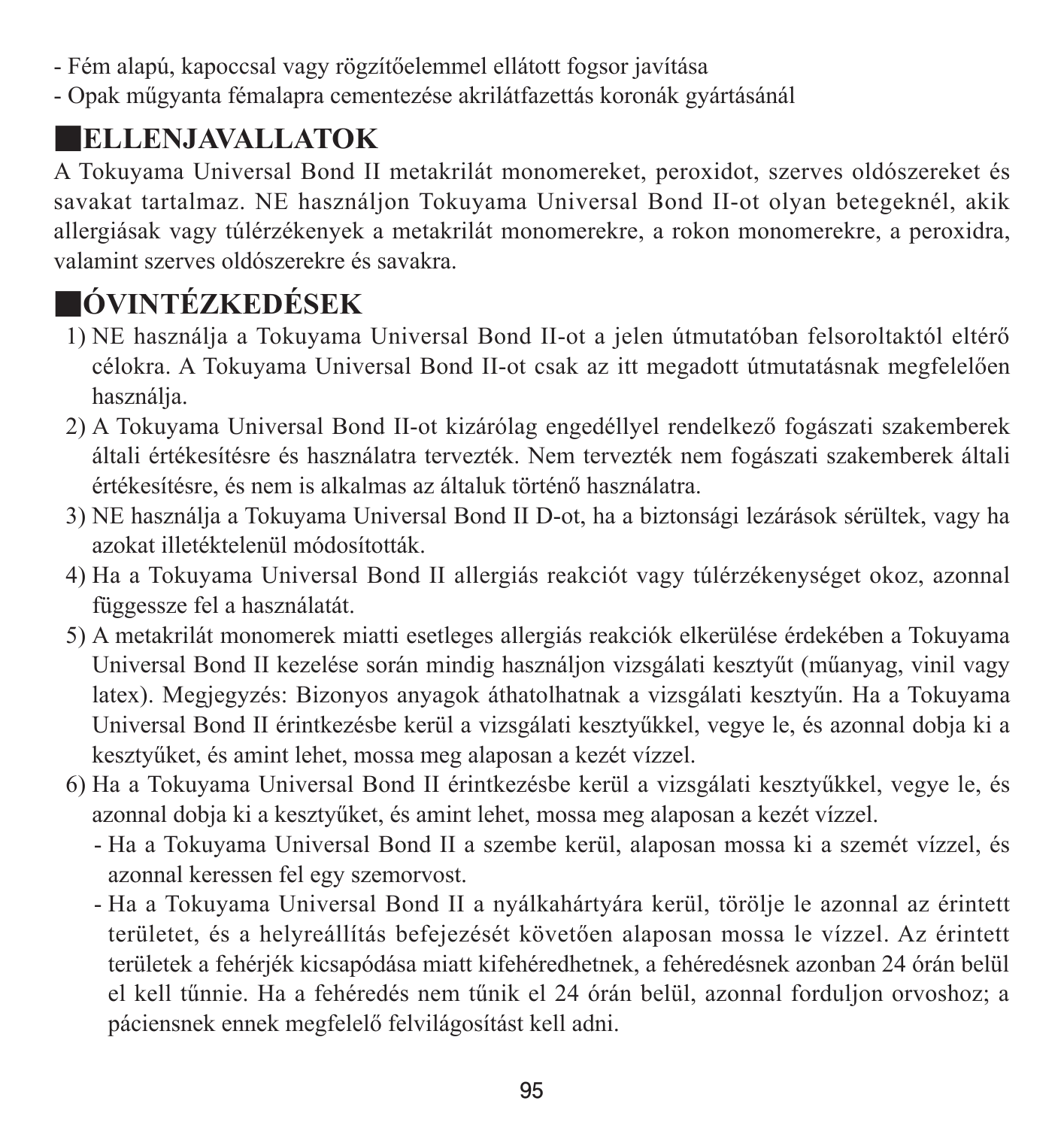- - Ha a Tokuyama Universal Bond II érintkezésbe kerül a bőrrel vagy a ruházattal, azonnal kezelje a területet alkohollal átitatott fültisztító pálcikával vagy gézdarabbal, és öblítse le vízzel.
- Kérje meg a pácienst, hogy öblítse ki a száját közvetlenül a kezelés után.
- 7) A Tokuyama Universal Bond II-ot nem szabad lenyelni és belélegezni. A lenyelés vagy a belélegzés súlyos sérülést okozhat.
- 8) A Tokuyama Universal Bond II-ot véletlen lenyelésének elkerülésére ne hagyja felügyelet nélkül a páciensek és a gyermekek által elérhető helyen.
- 9) NE tegye ki a Tokuyama Universal Bond II-ot vagy gőzét nyílt lángnak, mert a Tokuyama Universal Bond II gyúlékony.
- 10) A keresztfertőződés, valamint a kötési szilárdság gyengülésének elkerülése érdekében NE használja fel ismételten az eldobható applikátort. és az eldobható keverőcellát.A keverőcellát minden használat után tisztítsa meg alaposan alkohollal.
- 11) NE használja a Tokuyama Universal Bond II-ot közvetlenül a pulpa közvetlen közelében található kavitáson. Ajánlott a pulpa üvegionomer-alábéleléssel vagy kalcium-hidroxiddal való védelme. A pulpa védelmére NE használjon EUGENOLTARTALMÚ ANYAGOKAT, mivel ezek az anyagok meggátolják a Tokuyama Universal Bond II kikeményedését.
- 12) Legyen tisztában azzal, hogy ha a restauráció letöredezik a rossz illeszkedésű okklúzióról vagy bruxizmusról (fogcsikorgatás, csiszolás, szúrcsapolás), a kijavított restauráció újra letöredezhet.
- 13) NE használjon más gyártótól származó keverőcellákat.
- 14) A Tokuyama Universal Bond II adagolásához és összekeveréséhez a keverőcellát vagy eldobható keverőcellát használjon. Ha a Tokuyama Universal Bond II nincs kimérve a gumi keverőcellába, az megnehezítheti a polimerizált Tokuyama Universal Bond II eltávolítását a keverőcellából. A polimerizált Tokuyama Universal Bond II a gumi felfordításával távolítható el.
- 15) NE keverje össze a Tokuyama Universal Bond II-ot más márkájú alapozókkal, illetve adhezívekkel.
- 16) A folyadék kifröccsenésének elkerülése érdekében a Tokuyama Universal Bond II palackját nem szabad felnyitni közvetlenül a hűtőgépből való kivételüket követően. A Tokuyama Universal Bond II-ot használat előtt szobahőmérsékletűre kell melegíteni. A hűtőgépből történő kivétele után hagyja a terméket állni 20 percig, vagy amíg el nem éri a szobahőmérsékletet.
- 17) Ne használja a Tokuyama Universal Bond II-t olyan műgyanta anyagokkal, amelyekhez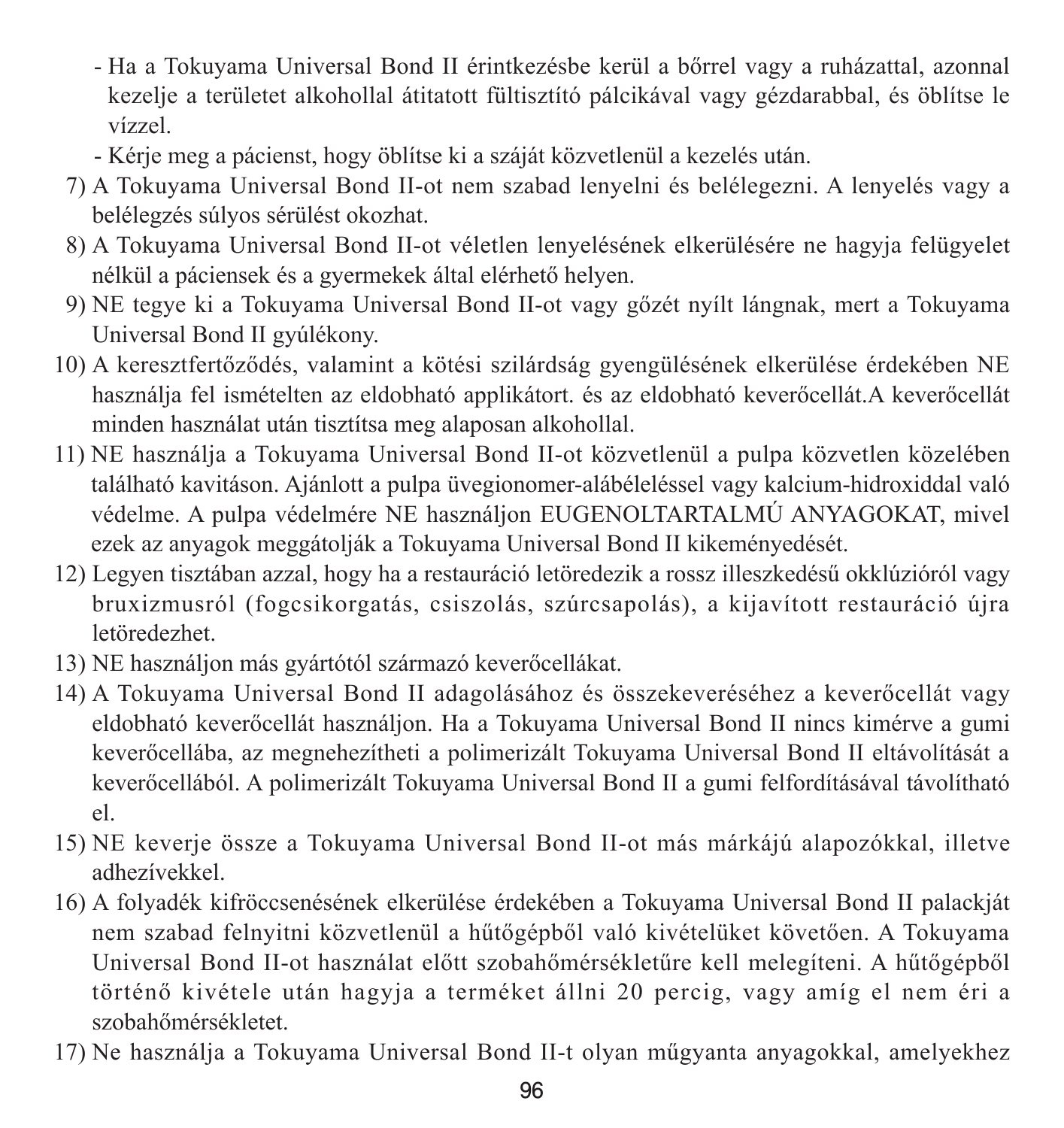speciális ragasztót vagy alapozót írnak elő.

# ■**A GYÓGYSZEREKRE ÉS AZ ANYAGOKRA VONATKOZÓ ÓVINTÉZKEDÉSEK**

- 1) Bizonyos anyagok és gyógyszerek (vérzéscsillapító anyag) gátolják a Tokuyama Universal Bond II kikeményedését/adhézióját.
	- NE HASZNÁLJON az alábbiakat tartalmazó termékeket:
	- eugenol,
	- alumínium-klorid,
	- vas-szulfát,
	- kalcium-szulfát,
	- alumínium-szulfát,
	- diamin-ezüst-fluorid [molekulaképlet: Ag(NH3)2F].
- 2) A Tokuyama Universal Bond II nem tapad a fogszerkezethez közvetlenül az alábbiakat tartalmazó anyagok alkalmazása után:
	- hidrogén-peroxid (oxidol),
	- nátrium-hipoklorit.

 A cementezés napján javasolt ezeknek az anyagoknak a kerülése, ugyanakkor használhatók gyökércsatorna-kezeléshez, mivel az ezen anyagok által okozott gátlás általában öt napon belül megszűnik.

# ■**TÁROLÁS**

- 1) A Tokuyama Universal Bond II 0 és 25°C (32 és 77°F) közötti hőmérsékleten tárolandó.
- 2) Hőtől, közvetlen napfénytől, szikráktól és nyílt lángtól védve tárolandó.
- 3) NE használja a palackon/csomagon feltüntetett lejárati dátum után.

# ■**HULLADÉKKEZELÉS**

A felhasználatlan Tokuyama Universal Bond II-ot semleges nedvszívó anyaggal, például gézzel vagy vattával itassa fel, és a helyi előírásoknak megfelelően ártalmatlanítsa.

# ■**KLINIKAI ALKALMAZÁS KÖZVETLEN RESTAURÁCIÓKHOZ ÉS KOMPOZIT MŰGYANTÁVAL TÖRTÉNŐ INTRAORÁLIS RESTAURÁCIÓJAVÍTÁSOKHOZ**

## **1. Tisztítás**

Alaposan tisztítsa le a fog felületét egy gumicsészével és fluoridmentes pasztával, majd öblítse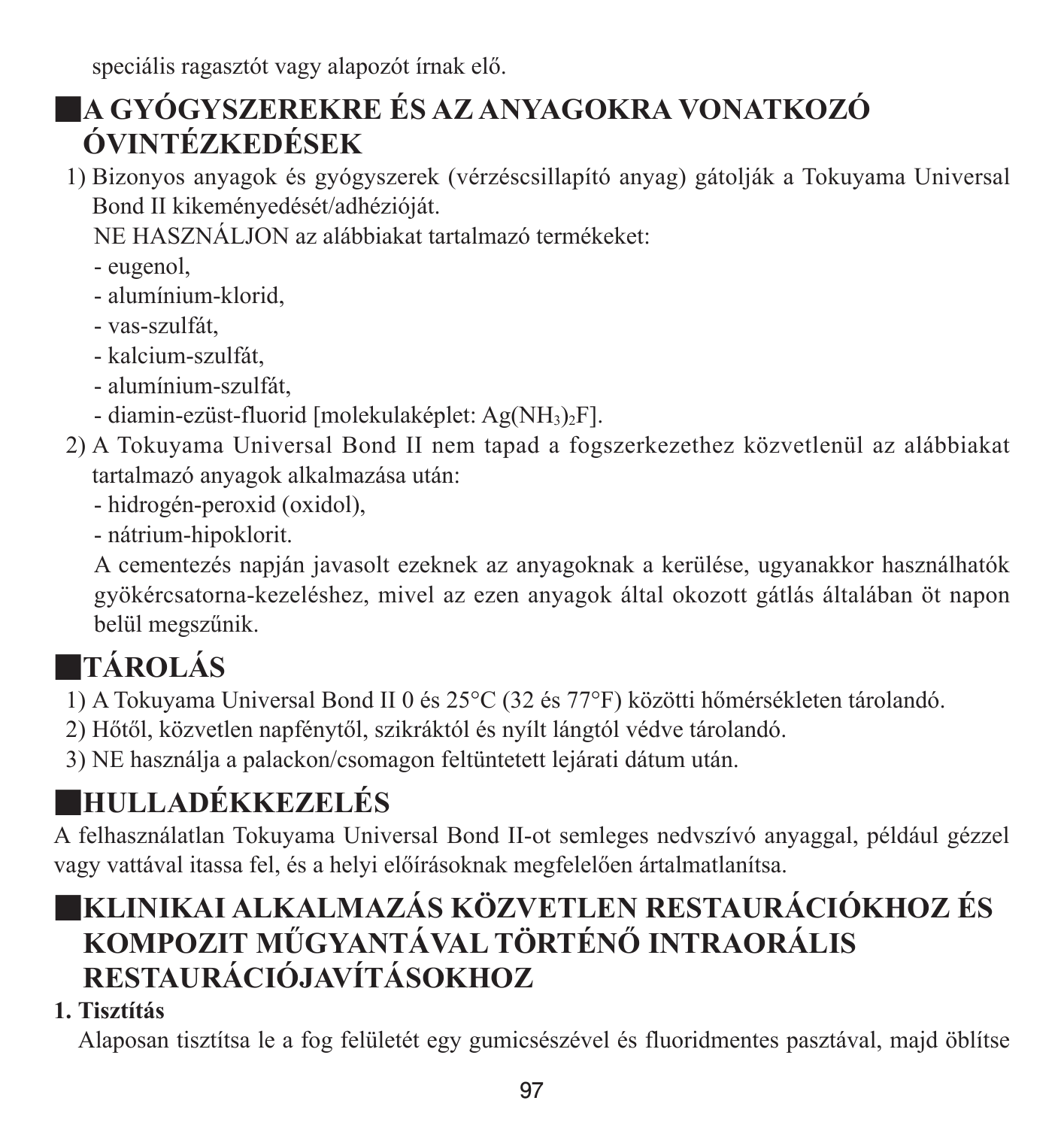le vízzel.

#### **2. Izolálás**

A kofferdam nyálrekesz a fog izolálásának kedvelt módja.

#### **3. A kavitás előkészítése**

Készítse elő a kavitást, és öblítse ki vízzel. Preparálja ferdére az elülső fogak előkészített területén (III., IV., V. osztály) a zománc széleit, valamint gömbölyítse le a hátsó fogak előkészített területén (I., II. osztály) a fogakat, mivel a ferde vállas és a legömbölyített vállas preparációk elősegítik a kavitás szélei és a helyreállítás közötti határvonalak eltüntetését, ezáltal mind a fogak esztétikáját, mind a retenciót javítják.

- Ha a tapadó felület preparálatlan zománcot tartalmaz, vigyen fel a preparálatlan zománcra savazó anyagot. Lásd a "Szelektív zománcsavazási technika" című részt.

#### **4. Szárítás**

A kavitást felitatásos technika vagy levegőfecskendő technika segítségével szárítsa meg.

- NE szárítsa ki az élő fogat. A kiszáradás posztoperatív érzékenységhez vezethet.
- A Tokuyama Universal Bond II kikeményedését gátló, alább felsorolt anyagokat el kell távolítani a fog felületéről annak alkohollal, citromsavval történő alapos megtisztításával, vagy foszforsavnak a felvitel előtt történő, 2–3 másodpercig tartó alkalmazásával:
	- 1) a kézidarabból származó olajköd,
	- 2) nyál, vér és váladékok.

#### **5. A fogstruktúra savazása (opcionális)**

(a.) Szelektív zománcsavazási technika

 Foszforsav gélt csak az előkészített kavitás szélét körülvevő zománcon alkalmazzon, és hagyja a foszforsay gélt ezen a helyen 10–15 másodpercig. Öblítse le alaposan a maratott felületet (legalább 15 másodpercig) vízzel, majd szárítsa meg enyhe légárammal.

(b.) Teljes savazási technika

 A foszforsav gélt először az előkészített zománcra, majd a dentinre vigye fel. A maró anyagot 10–15 másodpercig kell hagyni reagálni a zománcon és a dentinen. Öblítse le alaposan (legalább 15 másodpercig) vízzel, majd szárítsa meg enyhe légárammal vagy vattalabdákkal; ne szárítsa túl.

### **6. Az adhezív felület előkészítése javítás közben**

6.1 Kompozit anyagok és kerámiák (kivéve porcelán)

Szükség esetén vágja le rézsútosan a széleket. A felület adhézióhoz való előkészítéséhez érdesítse fel a területet "air abrasive" technikával vagy gyémánt fúróval, alacsony sebességen történő fúrással. Alaposan öblítse le és szárítsa meg a felületet.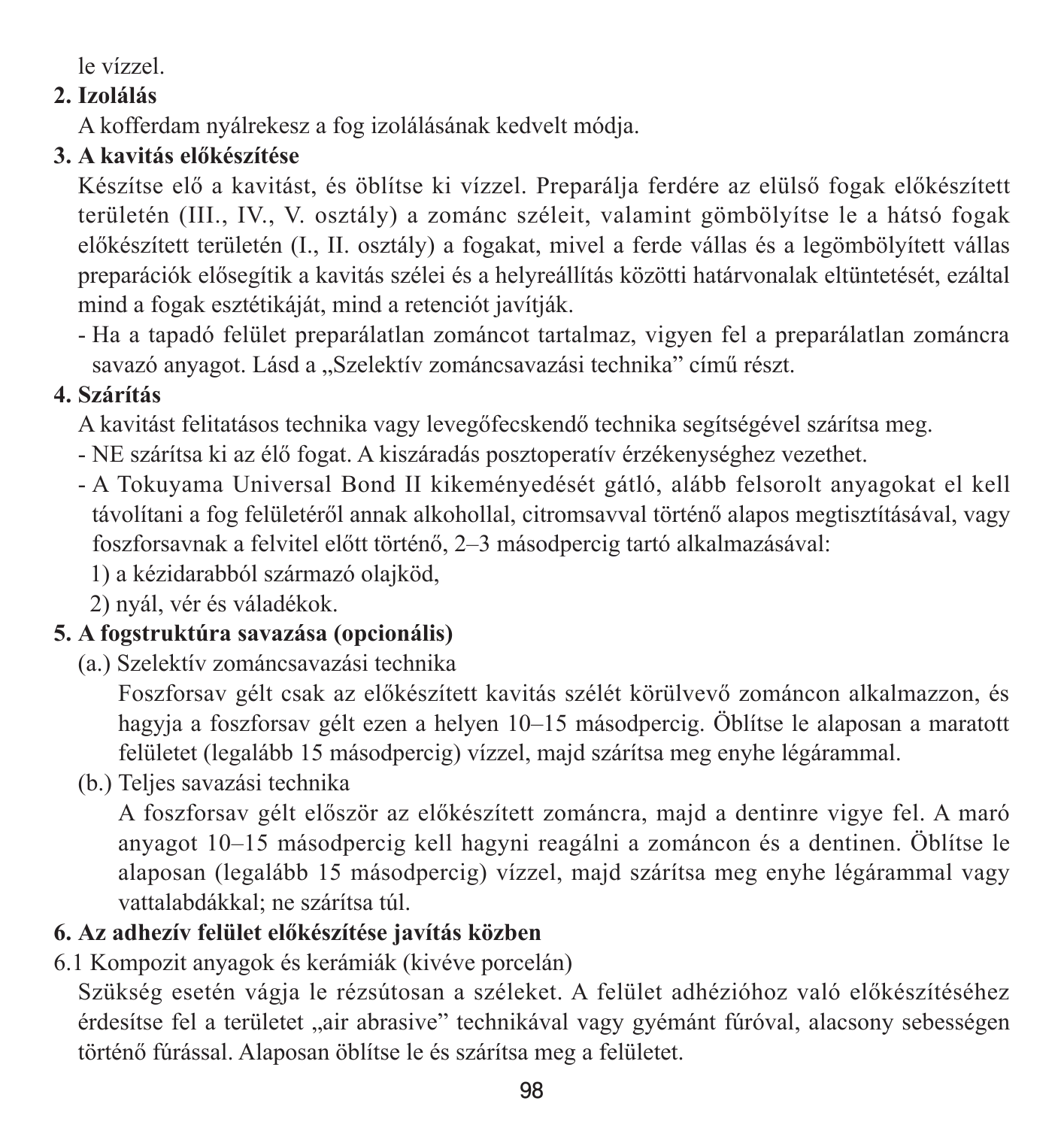#### 6.2 Fém restaurációk

A felület adhézióhoz való előkészítéséhez érdesítse fel a területet "air abrasive" technikával vagy gyémánt fúróval, alacsony sebességen történő fúrással. Alaposan öblítse le és szárítsa meg a felületet.

#### 6.3 Porcelán

Szükség esetén vágja le rézsútosan a széleket. NE érdesítse fel a felületet; polírozza a területet, hogy tiszta és friss felületet készítsen elő az adhézióhoz. Alaposan öblítse le és szárítsa meg a felületet.

- "Air abrasive" technika használata esetén legalább 30–50 mikron szemcseméretű alumíniumoxid port használjon.
- Az alább felsorolt anyagok gátolják az adhéziót, és el kell őket távolítani az adhezív felületről mechanikai tisztítással vagy alkoholos áztatással.

1) A kézidarabból származó olajköd

2) Plakk, fogkő, nyál, vér és váladék

- Szükség esetén védje a nem cementezendő felületet fémszeparátorral, paraffin filmmel, vazelinnel stb.

#### **7. A Tokuyama Universal Bond II adagolása**

Használat előtt várja meg, amíg a Tokuyama Universal Bond II eléri a szobahőmérsékletet. Nyissa ki a palackot a kupak eltávolításával, és tegyen egy-egy cseppet a Tokuyama Universal Bond II A-ból és B-ből a keverőcellába vagy az eldobható keverőcellába. Keverje össze alaposan egy eldobható applikátorral mindaddig, amíg az összekevert kötőanyag színe zöldre nem változik.

- A Tokuyama Universal Bond II B komponenst KÖZVETLENÜL az A komponens után adagolja. A Tokuyama Universal Bond II A színe az illékony oldószerek párolgása miatt rózsaszínre változhat, ha túl sokáig áll. Ha az A kötőanyag színe rózsaszínre változik, dobja ki, és adagoljon új Tokuyama Universal Bond II A és B komponenst.
- Az alkalmazást az adagolás 1 percén belül fejezze be a keverőcella használatakor, mivel a Tokuyama Universal Bond II illékony oldószereket tartalmaz. Az összekeverés után a Tokuyama Universal Bond II színe fokozatosan megváltozik a Tokuyama Universal Bond II katalizátorának reakciója alapján, ez normális jelenség, és nem jelenti azt, hogy probléma van a Tokuyama Universal Bond II -dal.
- Az alkalmazást az adagolás 3 percén belül fejezze be eldobható keverőcella használatakor.
- Ügyeljen arra, hogy a Tokuyama Universal Bond II A és B palackjait adagolás közben függőlegesen tartsa. Figyeljen arra, hogy a palackot ne tartsa rézsútosan vagy vízszintesen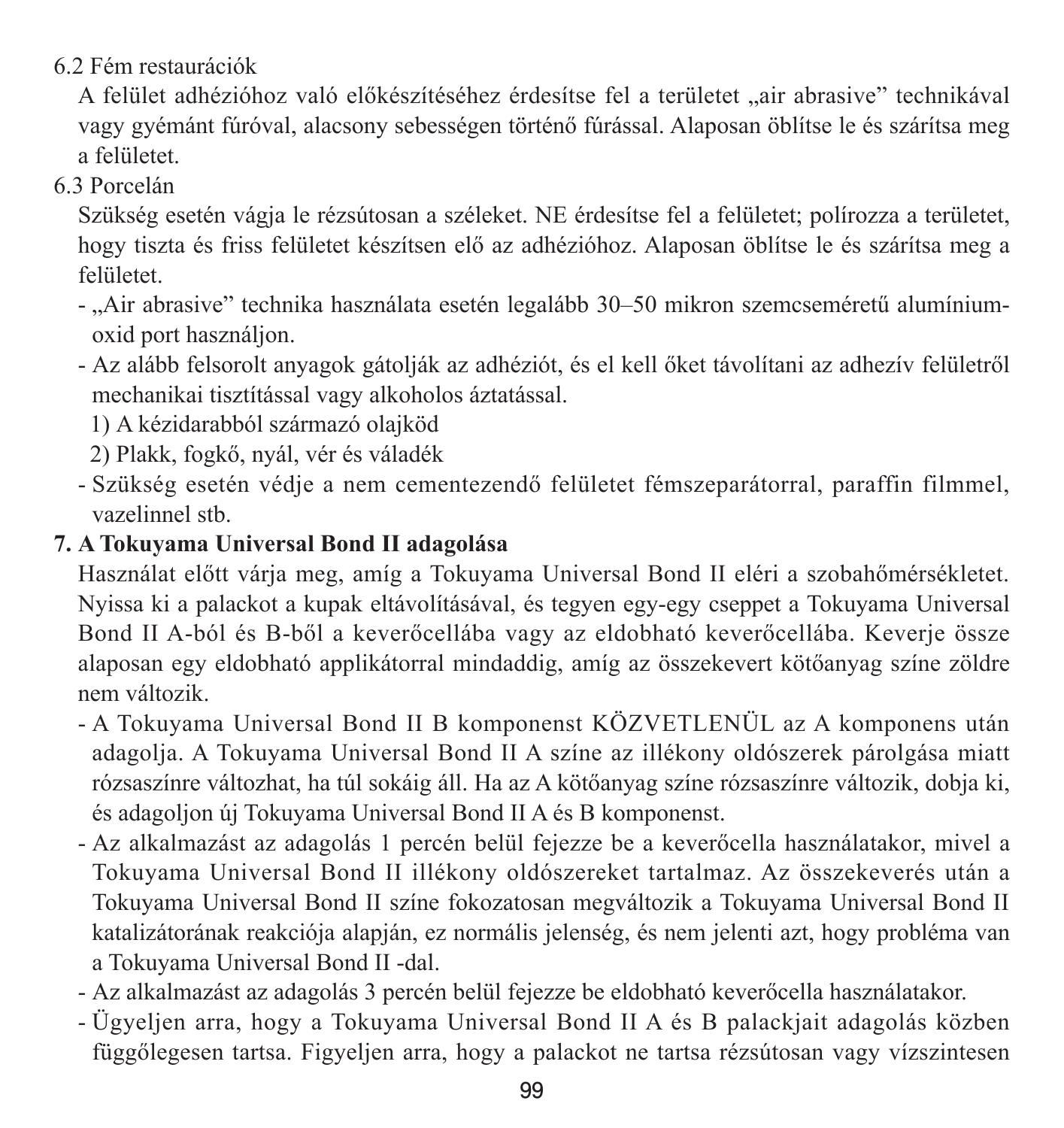adagolás közben, mert ez azt eredményezheti, hogy a Tokuyama Universal Bond II visszafolyik a csőcsonkba, és szennyeződik.

- NE érintse a csőcsonkot a keverőcellához az adagolás során. NE cserélje fel a Tokuyama Universal Bond II A és B palackok kupakjait. Ha a Tokuyama Universal Bond II A és B az adagolás során érintkezik egymással, a Tokuyama Universal Bond II a csőcsonkban megköthet.
- A lezárás előtt törölje le a felesleges Tokuyama Universal Bond II -t a csőcsonk csúcsáról és a kupak belsejéből.
- A Tokuyama Universal Bond II A és B palackjának kupakját adagolás után azonnal szorosan zárja vissza.
- NE zárja vissza túl szorosan a palackok kupakjait.

### **8. A Tokuyama Universal Bond II alkalmazasa**

Az eldobható applikátor segítségével vigye fel a Tokuyama Universal Bond II-t a teljes tapadó felület(ek)re. Ügyeljen arra, hogy ne hagyjon ki olyan felületeket, amelyeken a Tokuyama Universal Bond II-t alkalmazni kell.

- Intraorális restaurációjavítások esetében, ha a tapadó felület fogstruktúrát és restaurációkat (kerámiát, porcelánt, fémeket vagy kompozit anyagokat) tartalmaz, alkalmazzon Tokuyama Universal Bond II-t a teljes tapadó felületen egyszerre. Külön primerekre nincs szükség.
- Ha a Tokuyama Universal Bond II összegyűlik a kavitás alján vagy a kavitás felületének egy sarkában, és túl vastag a vékonyan történő szellőztetéshez, távolítsa el a felesleget egy papírcsúcs vagy egy új eldobható applikátor segítségével.
- Ügyeljen arra, hogy a felesleges Tokuyama Universal Bond II-ot ne hagyja az íny alá folyni. Ha a Tokuyama Universal Bond II az íny alá folyna, alaposan öblítse le és szárítsa meg a területet.
- Ha a felvitt Tokuyama Universal Bond II nyállal, vérrel vagy más folyadékkal szennyeződik, alaposan öblítse le a kavitást vízzel, szárítsa meg, és vigyen fel új Tokuyama Universal Bond II-t.
- A felvitt Tokuyama Universal Bond II-ot NE öblítse le vízzel, csak véletlen szennyeződés esetén.
- NE várjon túl sokáig a Tokuyama Universal Bond II alkalmazása után. A megfelelő filmvastagság biztosításához szárítsa meg légbefúvással az alkalmazás után 30 másodpercen belül.

### **9. Szárítás légbefúvással**

Olajmentes levegő/víz fecskendő segítségével alkalmazzon folyamatos, gyenge légáramot a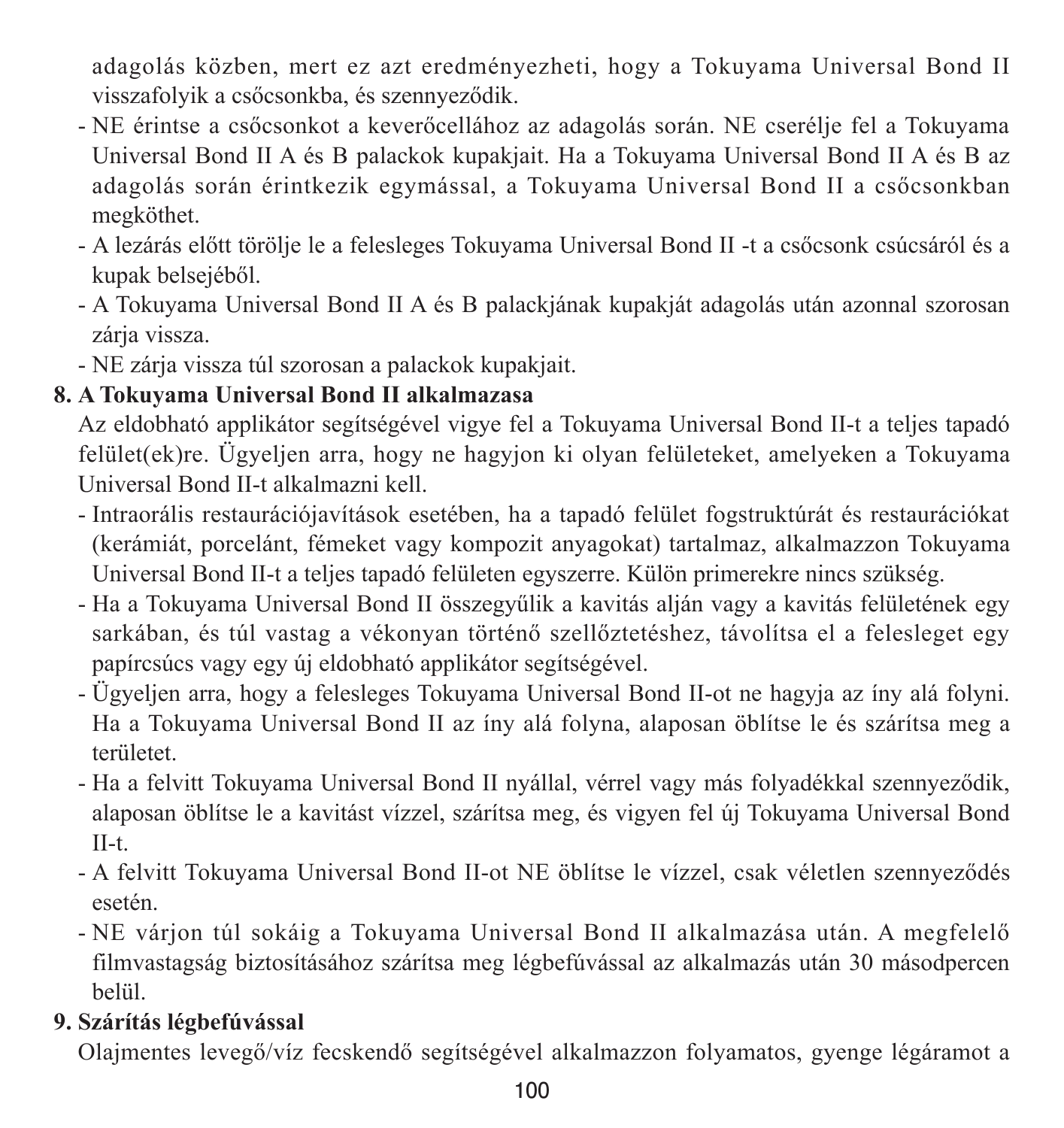Tokuyama Universal Bond II felületén, amíg a folyékony Tokuyama Universal Bond II ugyanabban a helyzetben nem marad, mozgás nélkül. Befejezésként alkalmazzon enyhe légáramot a felületen. A Tokuyama Universal Bond II-dal történő összefröcskölés megakadályozására használjon vákuumszívót.

- Ha a felvitt Tokuyama Universal Bond II nyállal, vérrel vagy más folyadékkal szennyeződik, alaposan öblítse le vízzel, szárítsa meg, és vigyen fel újra friss Tokuyama Universal Bond IIot.
- A felvitt Tokuyama Universal Bond II-ot ne öblítse le vízzel, csak véletlen szennyeződés esetén.
- Ha véletlen fröcskölés következik be, az a szövet kifehéredését okozhatja, vagy allergiás reakciót tesz lehetővé.

### **10. Kompozíciós m**ű**anyag**

A helyreállítást fényrekötő, önkötő vagy duál kötésű kompozíciós műanyaggal végezze, gyártója utasításainak megfelelően. A túltöltött kompozíciós műanyagnak gondosan finírozva és polírozva kell lennie.

- A Tokuyama Universal Bond II rétege fogászati polimerizáló lámpa fénye alatt fluoreszkálhat.

# ■**KLINIKAI ALKALMAZÁS KÖZVETETT RESTAURÁCIÓK CEMENTEZÉSÉRE**

#### **1. A restauráció adhezív felületének előkészítése**

1.1 Kompozit anyagok és kerámiák (kivéve porcelán)

A felület adhézióhoz való előkészítéséhez érdesítse fel a restauráció belsejét homokfúvással  $(0,1-0,2$  MPa), "air abrasive" technikával vagy gyémánt fúróval, alacsony sebességen történő fúrással.

Alaposan öblítse le és szárítsa meg a felületet.

1.2 Fém restaurációk

A felület adhézióhoz való előkészítéséhez érdesítse fel a területet homokfúvással (0,3–0,5 MPa), "air abrasive" technikával vagy gyémánt fúróval, alacsony sebességen történő fúrással. Alaposan öblítse le és szárítsa meg a felületet.

1.3 Porcelán

NE érdesítse fel a felületet; polírozza a területet, hogy tiszta és friss felületet készítsen elő az adhézióhoz. Alaposan öblítse le és szárítsa meg a felületet.

- Homokfúvó vagy "air abrasive" technika használata esetén legalább 30–50 mikron szemcseméretű alumínium-oxid port használjon.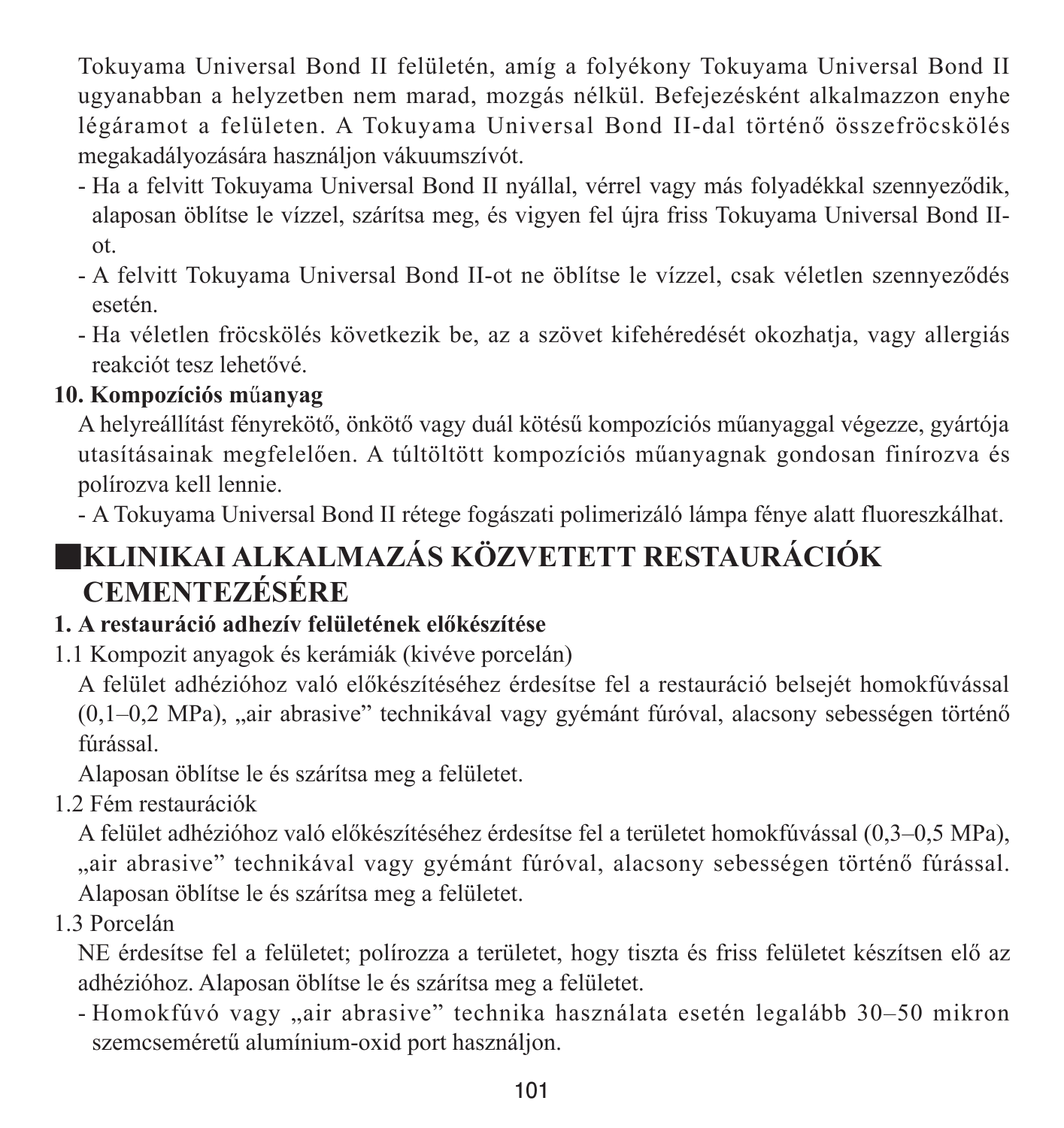- Ha az adhezív felület nem érdesíthető fel, vagy nem polírozható, az adhézióhoz végezzen a területen foszforsavas marást, azután öblítse le alaposan, és szárítsa meg.
- Az alább felsorolt anyagok gátolják az adhéziót, és el kell őket távolítani az adhezív felületről mechanikai tisztítással vagy alkoholos áztatással. A beállítás befejezése után tisztítsa meg a restaurációt.
	- 1) gipsz és beágyazómassza,
	- 2) az illeszkedés ellenőrzésére szolgáló anyagból származó szilikonolaj,
	- 3) a kézidarabból származó olajköd,
	- 4) plakk, fogkő, nyál, vér és váladék,
	- 5) ideiglenes restauráció és ideiglenes cement. Szükség esetén védje a nem cementezendő felületet fémszeparátorral, paraffin filmmel, vazelinnel stb.

### **2. A Tokuyama Universal Bond II adagolasa**

Használat előtt várja meg, amíg a Tokuyama Universal Bond II eléri a szobahőmérsékletet. Nyissa ki a palackot a kupak eltávolításával, és tegyen egy-egy cseppet a Tokuyama Universal Bond II A-ból és B-ből a keverőcellába vagy az eldobható keverőcellába. Keverje össze alaposan egy eldobható applikátorral mindaddig, amíg az összekevert kötőanyag színe zöldre nem változik.

- A Tokuyama Universal Bond II B komponenst KÖZVETLENÜL az A komponens után adagolja. A Tokuyama Universal Bond II A színe az illékony oldószerek párolgása miatt rózsaszínre változhat, ha túl sokáig áll. Ha az A kötőanyag színe rózsaszínre változik, dobja ki, és adagoljon új Tokuyama Universal Bond II A és B komponenst.
- Az alkalmazást az adagolás 1 percén belül fejezze be a keverőcella használatakor, mivel a Tokuyama Universal Bond II illékony oldószereket tartalmaz. Az összekeverés után a Tokuyama Universal Bond II színe fokozatosan megváltozik a Tokuyama Universal Bond II katalizátorának reakciója alapján, ez normális jelenség, és nem jelenti azt, hogy probléma van a Tokuyama Universal Bond II -dal.
- Az alkalmazást az adagolás 3 percén belül fejezze be eldobható keverőcella használatakor.
- Ügyeljen arra, hogy a Tokuyama Universal Bond II A és B palackjait adagolás közben függőlegesen tartsa. Figyeljen arra, hogy a palackot ne tartsa rézsútosan vagy vízszintesen adagolás közben, mert ez azt eredményezheti, hogy a Tokuyama Universal Bond II visszafolyik a csőcsonkba, és szennyeződik.
- NE érintse a csőcsonkot a keverőcellához az adagolás során. NE cserélje fel a Tokuyama Universal Bond II A és B palackok kupakjait. Ha a Tokuyama Universal Bond II A és B az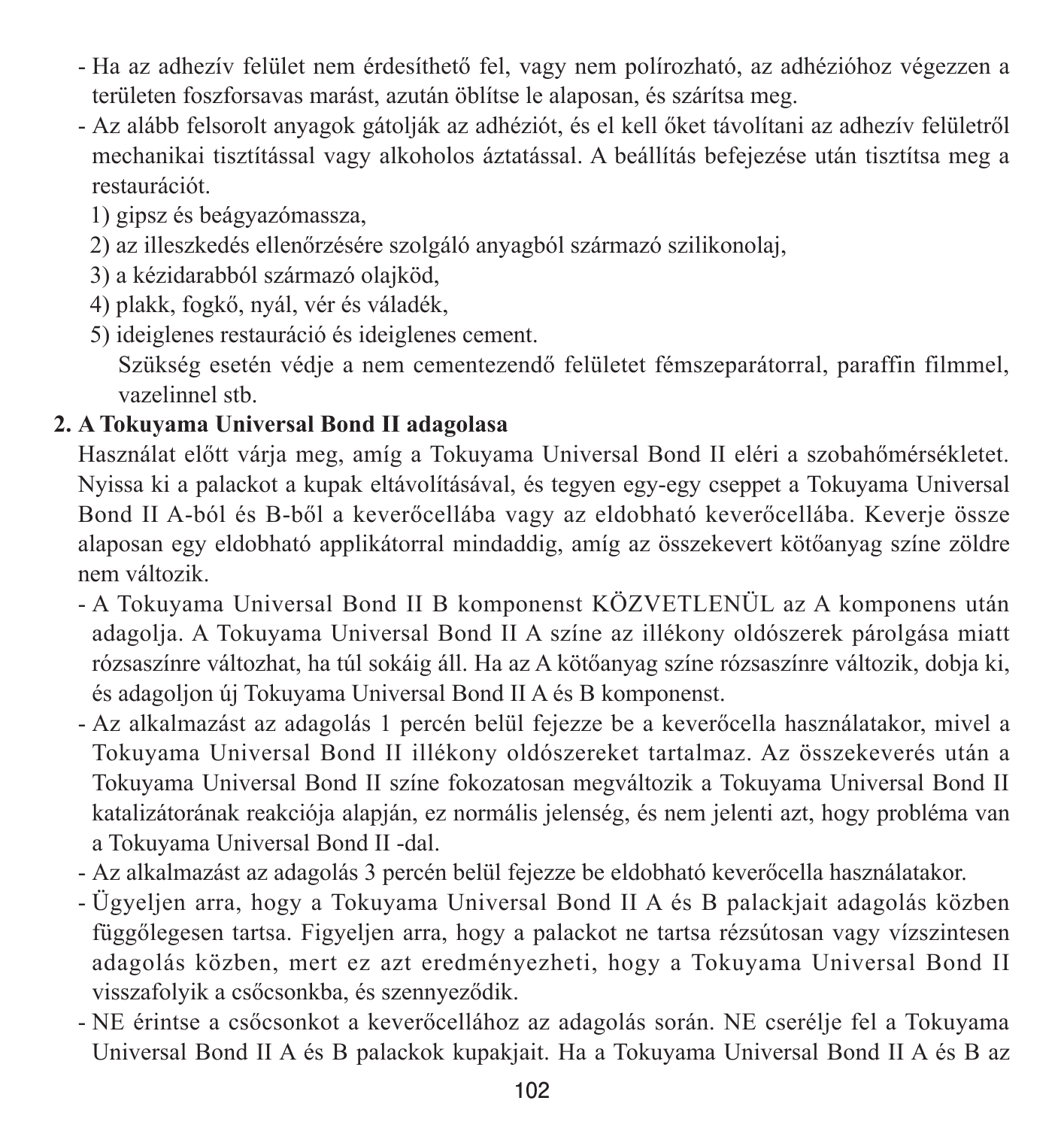adagolás során érintkezik egymással, a Tokuyama Universal Bond II a csőcsonkban megköthet.

- A lezárás előtt törölje le a felesleges Tokuyama Universal Bond II -t a csőcsonk csúcsáról és a kupak belsejéből.
- A Tokuyama Universal Bond II A és B palackjának kupakját adagolás után azonnal szorosan zárja vissza.
- NE zárja vissza túl szorosan a palackok kupakjait.

### **3. A Tokuyama Universal Bond II alkalmazása**

Az eldobható applikátor segítségével vigye fel az összekevert Tokuyama Universal Bond II-ot a bondozandó felületre.

- Győződjön meg arról, hogy a Tokuyama Universal Bond II minden felületet lefed, amelyen a cementet alkalmazni fogják.
- NE használjon belőle túl sokat. A Tokuyama Universal Bond II-ot elegendő egyszer alkalmazni. A túl vastag réteg ronthatia a restauráció illeszkedését.
- NE hagyja, hogy nyál, vér, olaj, víz stb. kerüljön a bondozandó felületre. Ha a kezelt felület szennyezett, öblítse le alaposan vízzel, szárítsa meg, és vigyen fel újra friss Tokuyama Universal Bond II-ot.
- NE várjon túl sokáig a Tokuyama Universal Bond II alkalmazása után. A megfelelő filmvastagság biztosításához szárítsa meg légbefúvással az alkalmazás után 30 másodpercen belül.

### **4. Szárítás légbefúvással**

Olajmentes levegő/víz fecskendő segítségével alkalmazzon gyenge légáramot a felületen. A Tokuyama Universal Bond II-dal történő összefröcskölés megakadályozására használjon vákuumszívót.

### **5. Cementezés**

A cementezést műgyanta-cementtel végezze, gyártója utasításainak megfelelően.

- NE vigye fel a műgyanta-cement pasztát közvetlenül az előkészített fogra vagy a Tokuyama Universal Bond II-vel kezelt kavitásra a restauráció nem megfelelő beilleszkedésének/ elhelyezkedésének elkerülése érdekében.
- Az alkalmazott műgyanta cementtől függően a kikeményedés felgyorsítható. A megfelelő rétegvastagság megőrzése érdekében a restaurációt a lehető leggyorsabban illessze be a műgyanta cement felvitele után (az adagolást követő 1 percen belül), ellenkező esetben fennáll annak a lehetősége, hogy a restauráció nem fog megfelelően beilleszkedni a cementezéssel.
- A Tokuyama Universal Bond II rétege fogászati polimerizáló lámpa fénye alatt fluoreszkálhat.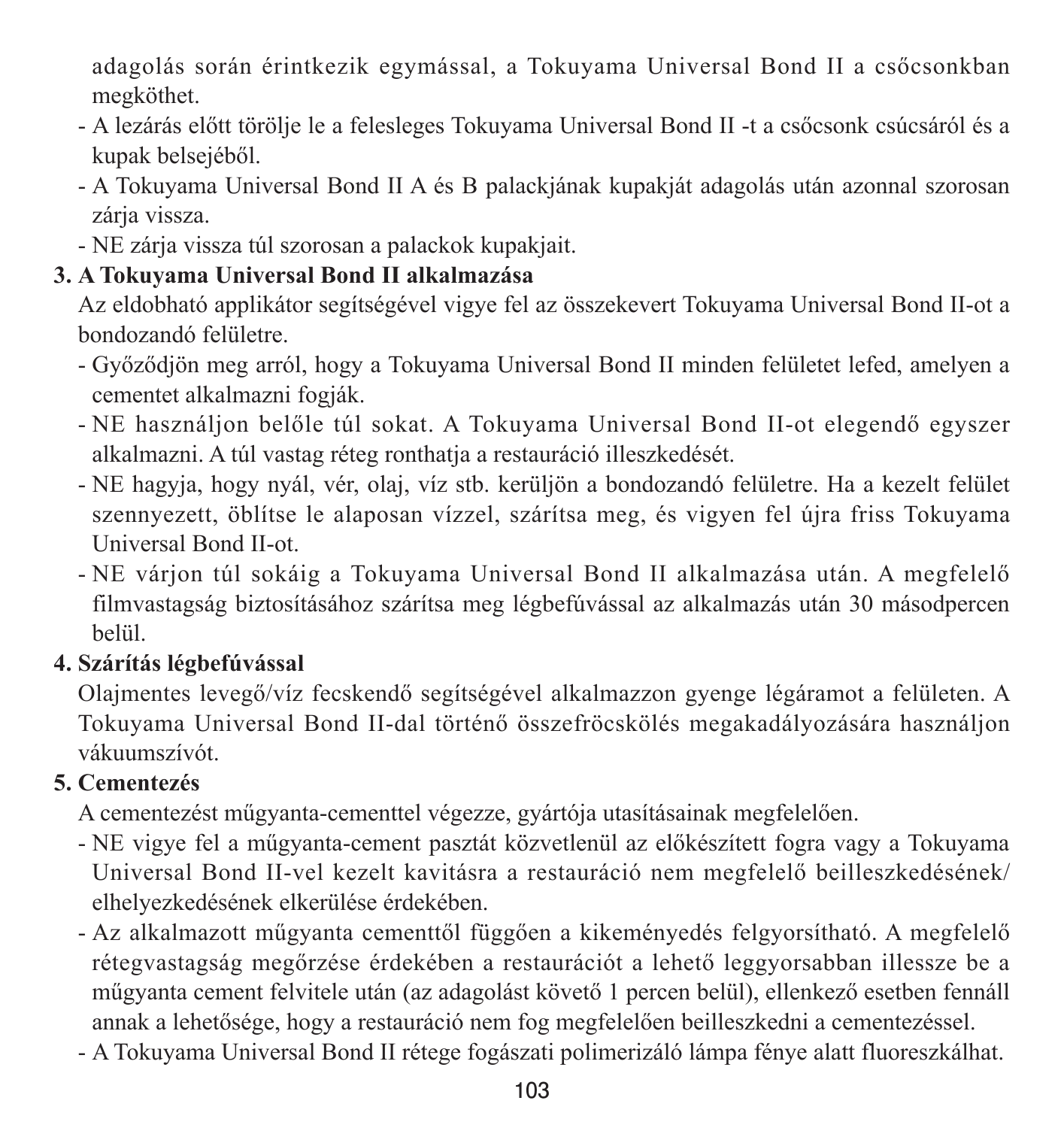# ■**KLINIKAI ALKALMAZÁS AKRILGYANTA FÉM ALAPHOZ, KAPO C SHO ZVGY RÖG ZÍTŐELEMHEZ VALÓ CEMENTEZÉSÉRE**

### **1. Az adhezív felület előkészítése**

A felület adhézióhoz való előkészítéséhez érdesítse fel a területet homokfúvással (0,1–0,2 MPa) vagy gyémánt fúróval, alacsony sebességen történő fúrással. Alaposan öblítse le és szárítsa meg a felületet.

#### **2. Adagolás, alkalmazás és légbefúvással történő szárítás** A l kalmazza a KLINIK AL ALKALMAZÁS KÖZVETETT RESTAURÁCIÓK CEMENTEZÉSÉRE című részben leírtakkal azonos eljárásokat.

## **3. Az akrilgyanta alkalmazása, kikeményedése, kidolgozása és finírozása**

Az eljárást a polimerizálandó akrilgyanta használatára vonatkozó gyártói instrukcióknak megfelelően végezze.

A felhasználónak, illetve a paciensnek jelentenie kell minden olyan súlyos eseményt a gyártónak, valamint a felhasználó, illetve a paciens címe szerinti tagállami illetékes hatóságnak, mely az eszköz alkalmazásával összefüggésben jelentkezett.

FONTOS MEGJEGYZÉS: A gyártó nem felel a termék helytelen használatából fakadó károkért vagy sérülésekért. A használó személyes felelőssége, hogy a használat előtt meggyőződjön arról, hogy a termék megfelel az adott alkalmazásra.

A specifikációk előzetes értesítés nélkül módosíthatók. A termékspecifikációk megváltozásakor az utasítások és az óvintézkedések is módosulhatnak.

#### **NEDERLANDS** . . . . . . . . . . . . .

**Lees vóór het gebruik alle informatie, waarschuwingen en opmerkingen.**

# ■**PRODUCTBESCHRIJVING EN ALGEMENE INFORMATIE**

- 1. Tokuyama Universal Bond II is een uit twee componenten bestaand zelfhardend tandheelkundig adhesiesysteem voor directe en indirecte restauraties, dat kan worden gebruikt bij zelfets-, selectieve-glazuurets- en totaaletstechnieken. Als universeel adhesief is Tokuyama Universal Bond II volledig compatible met lichtuithardend, zelfhardend en dual-cure composiet.
- 2. Tokuyama Universal Bond II verbetert de hechtsterkte van polymeriseerbare kunstharsen (adhesief harscement, acrylhars en composiethars) aan indirect restauratiemateriaal zoals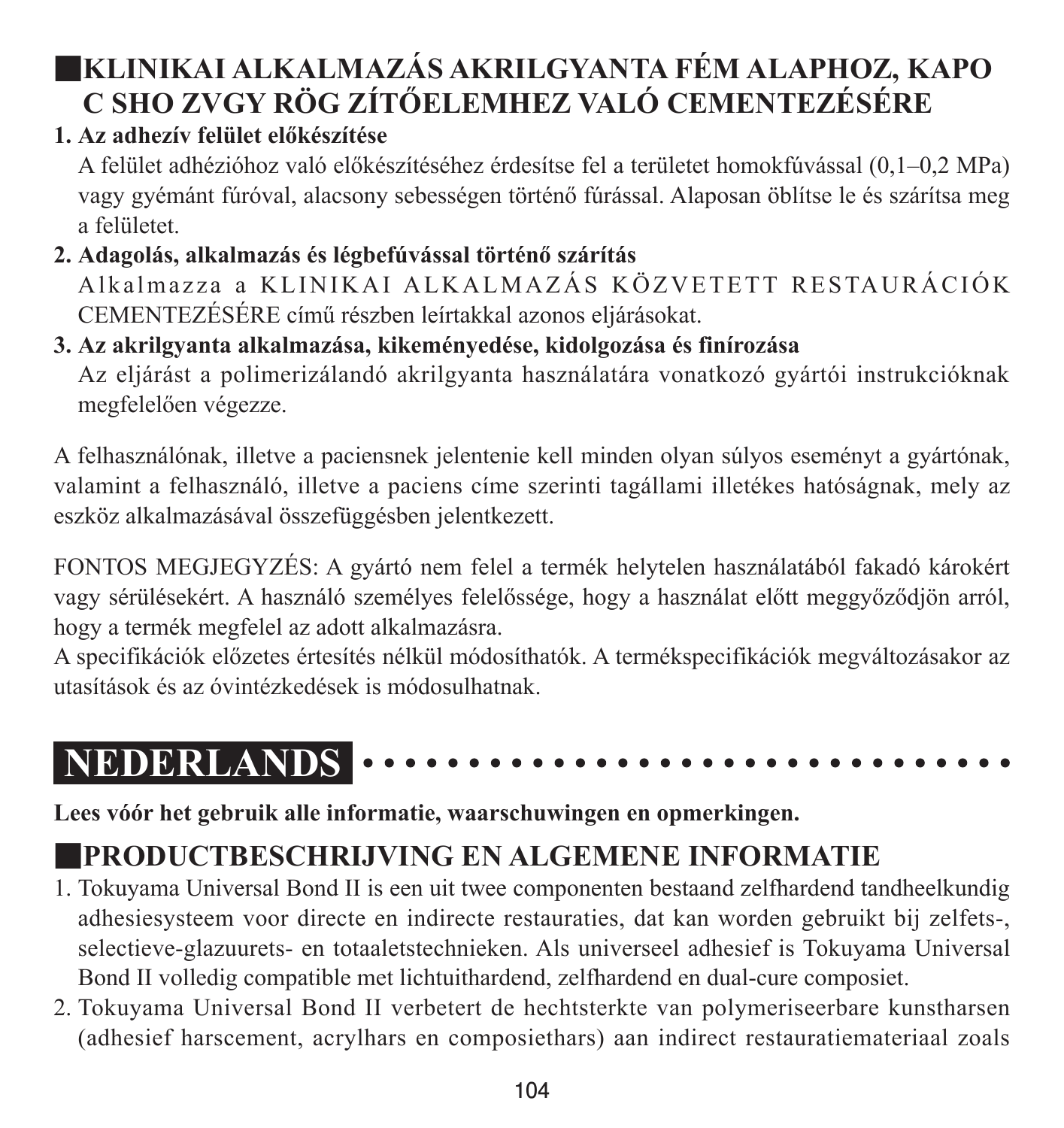glaskeramiek (porselein), oxidekeramiek (zirkoniumoxide en aluminiumoxide), metalen (edel en niet-edel) en kunsthars, inclusief anorganische vulstof.

3. Tokuyama Universal Bond II bevat fosforzuurmonomeer, bisfenol A di(2-hydroxypropoxy) dimethacrylaat (Bis-GMA), triethyleenglycoldimethacrylaat (TEGDMA), 2-hydroxyethylmethacrylaat (HEMA), MTU-6 (thiouracilmonomeer), silaankoppelingsmiddel, peroxide, boraatkatalysator, aceton, ethanol en gezuiverd water.

# ■**INDICATIES**

- Directe anterieure en posterieure restauraties met lichtuithardend, dual-cure en zelfuithardend composiet
- Intraorale reparatie van composietrestauraties, porselein op metaal, metaal, en volledig keramische restauraties zonder aanvullende primer
- Cementeren van indirecte restauraties en veneers indien gecombineerd met lichtuithardende, dual-cure, en zelfuithardende kunstharscementsoorten
- Hechting van stompopbouwen gemaakt van stompopbouwmateriaal
- Hechting van prothesekunsthars aan metaalbasis, anker of attachment
- Reparatie van gebitsprothesen met metaalbasis, anker of attachment
- Hechting van ondoorzichtige kunsthars op metaalbasis bij het vervaardigen kronen met kunstharslaag

# ■**CONTRAINDICATIES**

Tokuyama Universal Bond II bevat methacrylmonomeren, peroxide, organische oplosmiddelen en zuren. GEBRUIK Tokuyama Universal Bond II NIET bij patiënten die allergisch of overgevoelig zijn voor methacrylmonomeren, verwante monomeren, peroxide, organische oplosmiddelen en zuren.

# ■**VOORZORGSMAATREGELEN**

- 1) GEBRUIK Tokuyama Universal Bond II NIET voor andere doeleinden dan in deze gebruiksaanwijzing beschreven. Gebruik Tokuyama Universal Bond II uitsluitend zoals hierin vermeld.
- 2) Tokuyama Universal Bond II is uitsluitend ontwikkeld voor de verkoop aan en het gebruik door bevoegde tandheelkundige beroepsbeoefenaren. Het is niet gemaakt of te koop voor niettandheelkundigen.
- 3) GEBRUIK Tokuyama Universal Bond II NIET als de verzegeling is verbroken of anderszins is gemanipuleerd.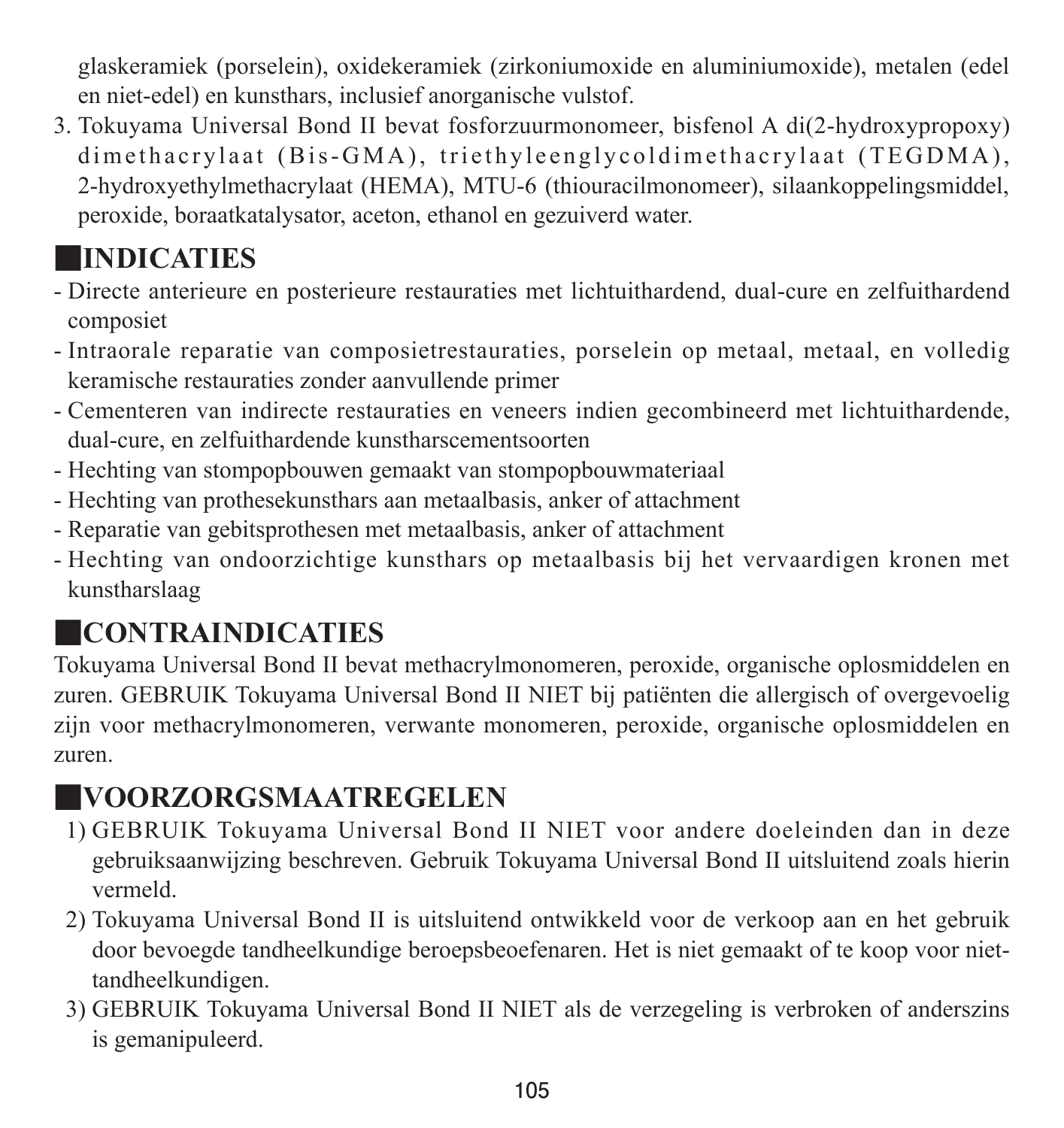- 4) Als Tokuyama Universal Bond II een allergische reactie of overgevoeligheid veroorzaakt, moet u het gebruik onmiddellijk staken.
- 5) Gebruik altijd onderzoekshandschoenen (plastic, vinyl of latex) wanneer u met Tokuyama Universal Bond II werkt, om te voorkomen dat u allergische reacties ontwikkelt op methacrylmonomeren. Opmerking: Bepaalde stoffen/materialen kunnen door onderzoekshandschoenen heen dringen.. Als Tokuyama Universal Bond II in contact komt met de onderzoekshandschoenen, trek deze dan uit en gooi ze meteen weg. Was de handen zo spoedig mogelijk grondig met water.
- 6) Vermijd contact met Tokuyama Universal Bond II met de ogen, slijmvliezen, huid en kleding.
	- - Als Tokuyama Universal Bond II in contact komt met de ogen, dient u deze grondig met water uit te spoelen en onmiddellijk contact op te nemen met een oogarts.
	- - Als Tokuyama Universal Bond II in contact komt met slijmvlies, veegt u het betreffende gebied onmiddellijk schoon en spoelt u na de restauratie grondig met water. De aangedane gebieden kunnen wit worden door eiwitcoagulatie, maar een dergelijke bleekheid verdwijnt binnen 24 uur. Als de bleekheid niet binnen 24 uur verdwijnt, dient u onmiddellijk contact op te nemen met een arts. U dient dit de patiënt te adviseren.
	- - Als Tokuyama Universal Bond II in aanraking komt met de huid of kleding, dient u het gebied onmiddellijk te bevochtigen met een in alcohol gedrenkt gaas.
	- Verzoek de patiënt zijn mond direct na de behandeling te spoelen.
- 7) Tokuyama Universal Bond II mag niet worden ingeslikt of ingeademd. Inslikken of inademen kan ernstig letsel tot gevolg hebben.
- 8) Om onbedoeld inslikken van Tokuyama Universal Bond II te vermijden, dient u het product buiten het bereik van patiënten en kinderen bewaren.
- 9) STEL Tokuyama Universal Bond II of de damp ervan NIET BLOOT aan open vuur vanwege de brandbaarheid van Tokuyama Universal Bond II.
- 10) Om kruisinfectie of verminderde hechtsterkte te vermijden, is hergebruik van de disposable applicator en de wegwerpmengbakje NIET toegestaan. Reinig het dispenserbakje grondig met alcohol na ieder gebruik.
- 11) Gebruik Tokuyama Universal Bond II NIET direct in de caviteit als deze zich dichtbij de pulpa bevindt. Bescherming van de pulpa met glasionomeerlining of calciumhydroxide is aanbevolen. Gebruik GEEN MATERIALEN OP BASIS VAN EUGENOL om de pulpa beschermen, omdat deze materialen de uitharding van Tokuyama Universal Bond II afremmen.
- 12) Let op, als een restauratie is afgebrokkeld door een slechte occlusie of bruxisme (op elkaar klemmen, knarsen of tikken), kan de gerepareerde restauratie weer afbrokkelen.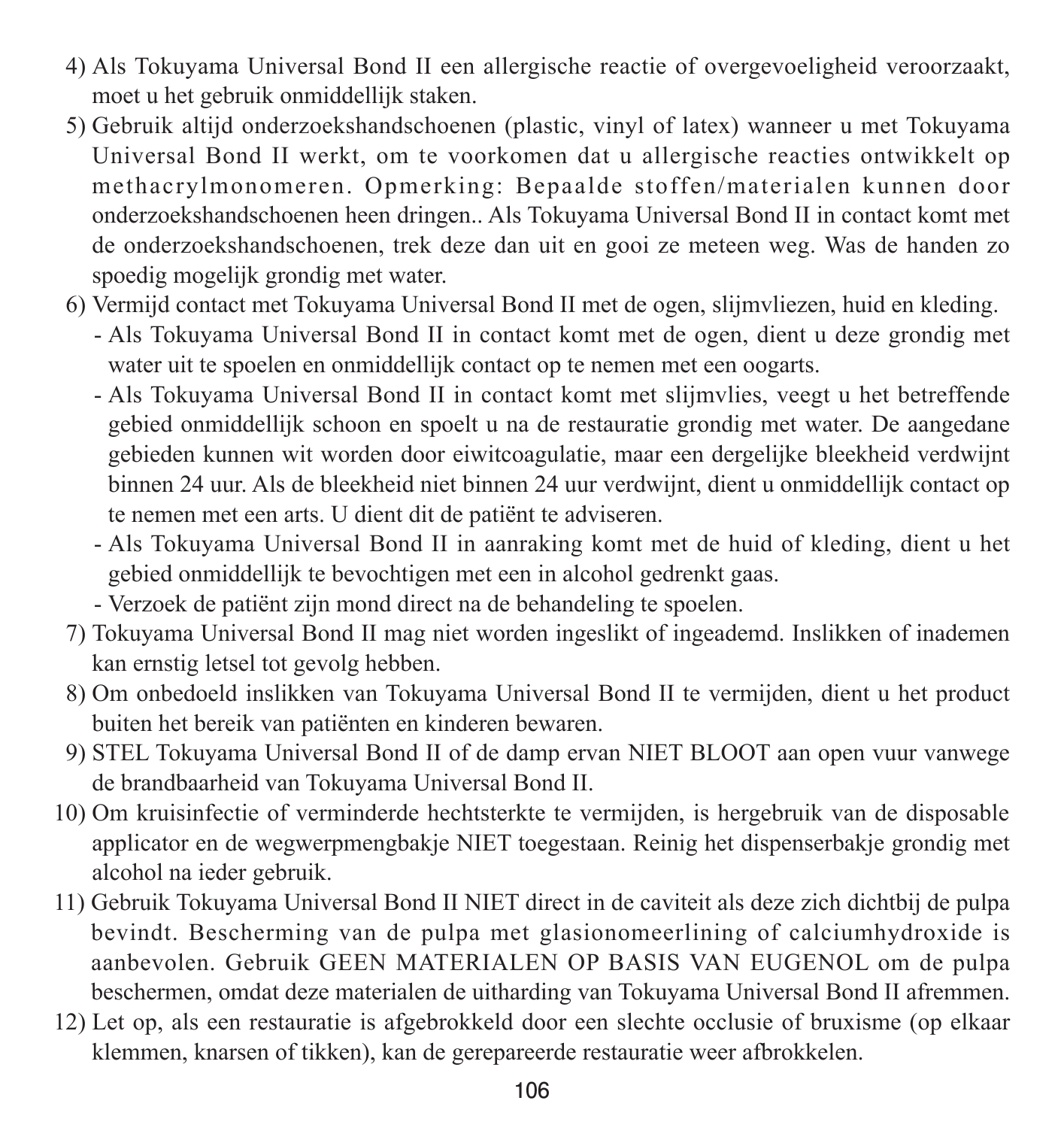- 13) Gebruik GEEN mengbakjes van andere fabrikanten.
- 14) Gebruik het meegeleverde mengbakje of wegwerpmengbakje om Tokuyama Universal Bond II te doseren en te mengen. Als Tokuyama Universal Bond II niet wordt aangebracht in het rubber mengbakje, kan het lastig zijn de uitgeharde Tokuyama Universal Bond II uit het mengbakje te verwijderen. De uitgeharde Tokuyama Universal Bond II kan worden verwijderd door het rubber binnenstebuiten te keren.
- 15) Meng Tokuyama Universal Bond II NIET met primers of adhesieven van andere merken.
- 16) Ter voorkoming van spatten van de vloeistof mag de flacon Tokuyama Universal Bond II niet onmiddellijk worden geopend nadat hij uit de koelkast komt. Tokuyama Universal Bond II dient voor gebruik op kamertemperatuur te worden gebracht. Nadat het product uit de koelkast is genomen, dient het 20 minuten te rusten, of totdat het op kamertemperatuur is.
- 17) Tokuyama Universal Bond II niet gebruiken voor harsmaterialen waarvoor speciale adhesieven of primers vereist zijn.

## ■**VOORZORGSMAATREGELEN VOOR GENEESMIDDELEN EN MATERIALEN**

1) Sommige materialen en geneesmiddelen (hemostatisch materiaal) remmen de uitharding/ adhesie van Tokuyama Universal Bond II af.

Gebruik GEEN producten met:

- eugenol,
- aluminiumchloride,
- ijzersulfaat,
- calciumsulfaat,
- aluminiumsulfaat,
- diaminezilverfluoride [molecuulformule: Ag(NH<sub>3</sub>)<sub>2</sub>F]
- 2) Tokuyama Universal Bond II hecht niet aan tandstructuren onmiddellijk nadat materiaal is aangebracht dat volgende bestanddelen bevat:
	- waterstofperoxide (oxydol),
	- natriumhypochloriet

 We adviseren het gebruik van deze materialen te vermijden op de dag van het cementeren, maar deze materialen kunnen wel worden gebruikt voor wortelkanaalbehandelingen, daar de remming veroorzaakt door deze materialen meestal binnen vijf dagen verdwijnt.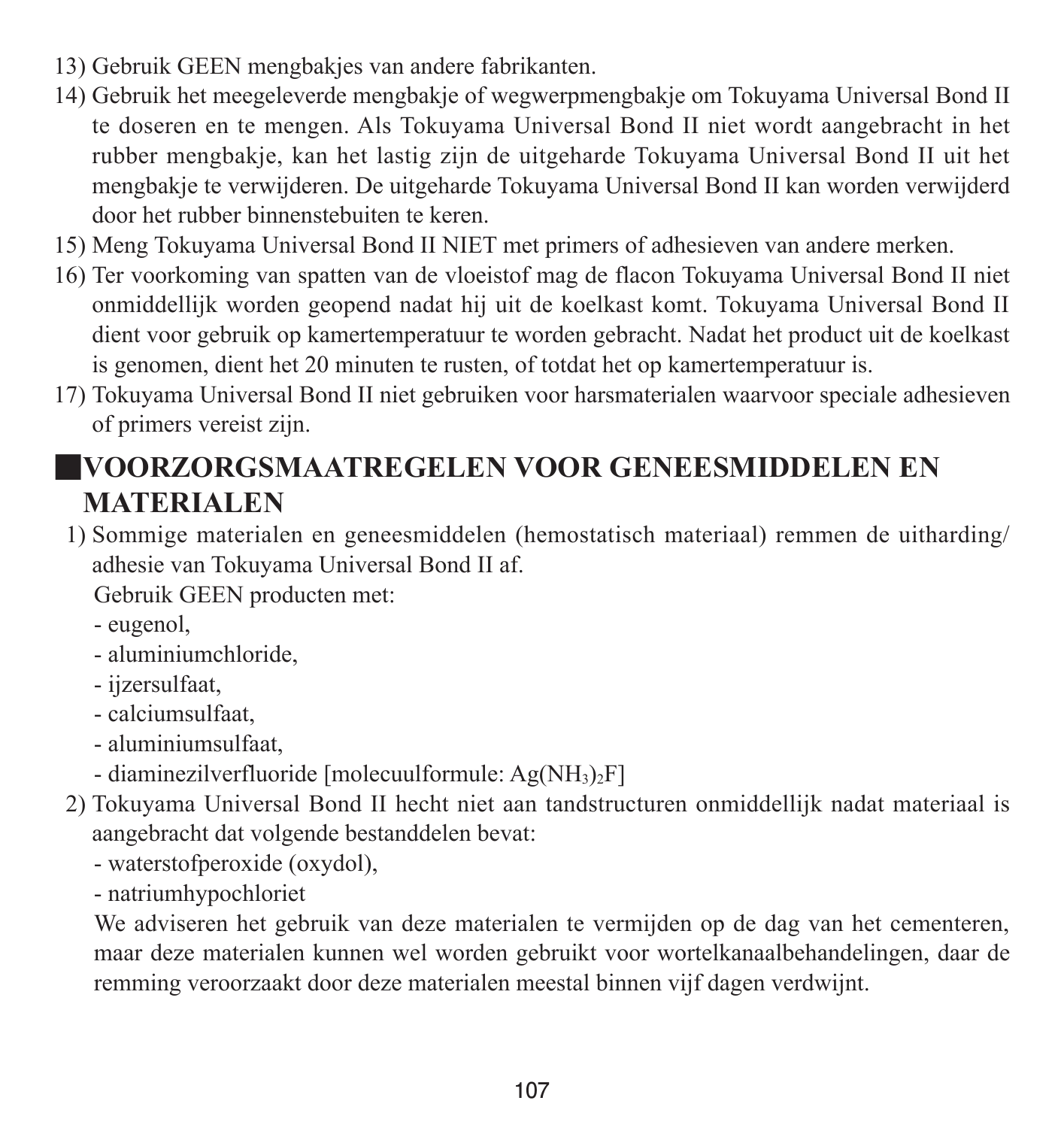# ■**BEWAREN**

- 1) Bewaar Tokuyama Universal Bond II bij een temperatuur tussen 0 en 25°C (32 tot 77°F).
- 2) Weg houden van warmte, direct zonlicht, vonken en open vuur.
- 3) NIET GEBRUIKEN nà het verstrijken van de uiterste gebruiksdatum op de flacon/ verpakking.

# ■**VERWIJDEREN**

Ongebruikt Tokuyama Universal Bond II dient geabsorbeerd te worden in een inert absorberend materiaal zoals gaas of wattenrol en afgevoerd te worden volgens de plaatselijke voorschriften.

## ■**KLINISCHE TOEPASSING VOOR DIRECTE RESTAURATIES EN INTRAORALE REPARATIE VAN RESTAURATIES MET COMPOSIETHARS**

### **1. Reinigen**

Reinig het tandoppervlak zorgvuldig met een rubber cup en fluoridevrije tandpasta. Vervolgens spoelen met water.

### **2. Isolatie**

Rubberdam heeft de voorkeur als isolatiemethode.

### **3. Prepareren van de caviteit**

Prepareer de caviteit en spoel met water. Breng bevels aan op de glazuurranden van anterieure preparaten (klasse III, IV en V) en chamfers op de randen van posterieure preparaten (klasse I en II), omdat bevels en chamfers helpen om de grens tussen de randen van de caviteit en de restauratie weg te werken, wat gunstig is voor de esthetiek en de retentie.

- Als het adhesieoppervlak ongeprepareerd glazuur betreft, breng dan een etsmiddel aan op het ongeprepareerde glazuur. Zie rubriek "Selectieve-glazuuretstechniek".

## **4. Drogen**

Droog de caviteit door te deppen of met behulp van een luchtspuit.

- Droog de vitale tand NIET uit. Uitdroging kan leiden tot postoperatieve gevoeligheid.
- De onderstaande stoffen, die de uitharding van Tokuyama Universal Bond II remmen, dienen van het tandoppervlak te worden verwijderd door dit grondig te reinigen met alcohol, citroenzuur, of het aanbrengen van fosforzuur gedurende 2 tot 3 seconden voor applicatie: 1) Olienevel uit handstuk,
	- 2) Speeksel, bloed en wondvocht.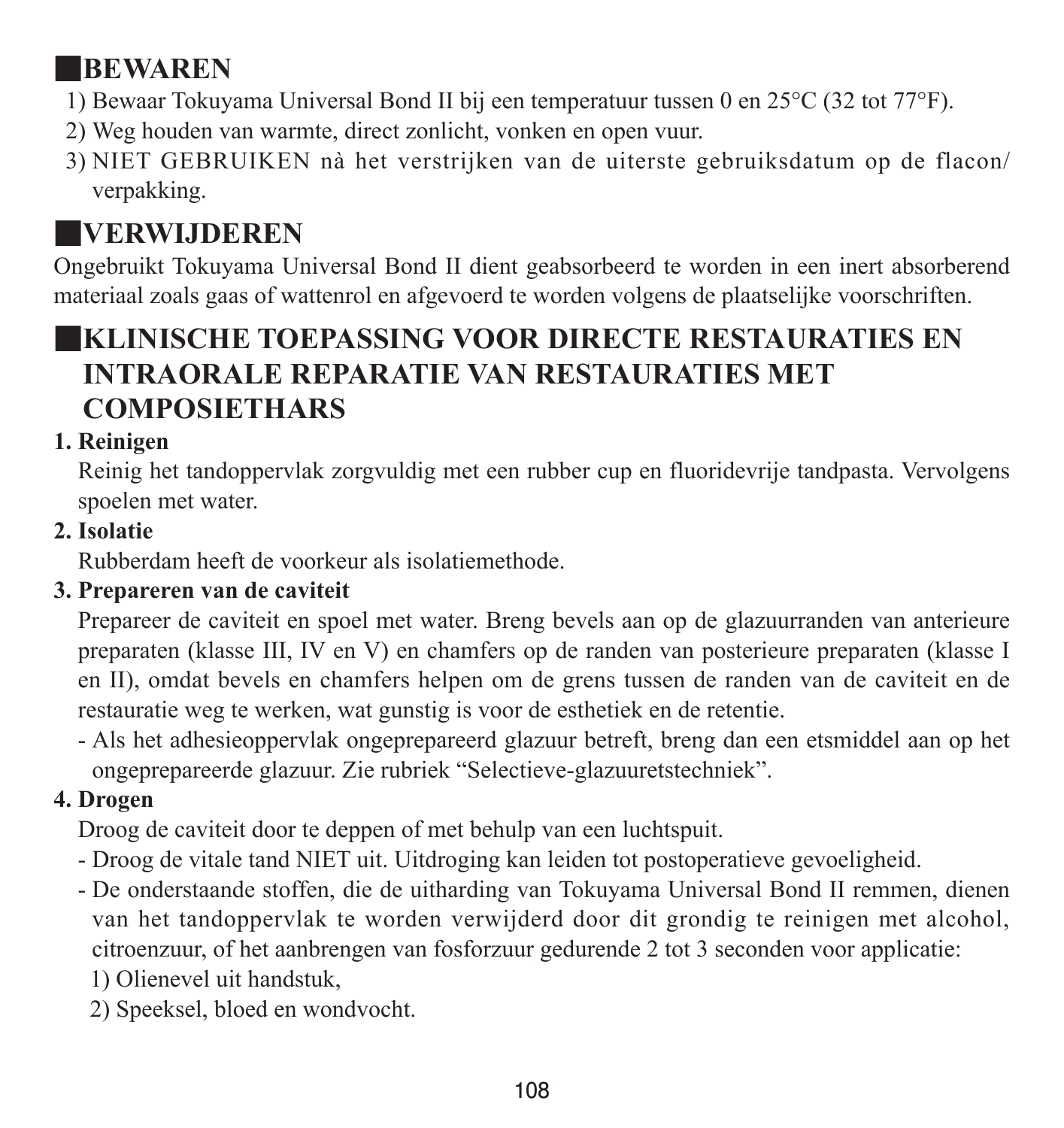#### **5. Etsen van de tandstructuren (optioneel)**

a) Selectieve-glazuuretstechniek

 Breng fosforzuurgel uitsluitend aan op het glazuur rond de rand van de geprepareerde caviteit en laat de fosforzuurgel 10–15 seconden rusten. Spoel het geëtste oppervlak grondig (ten minste 15 seconden) met water en droog dan zachtjes met lucht.

b) Totaaletstechniek

 Breng fosforzuurgel eerst aan op het geprepareerde glazuur en dan op het dentine. Het etsmiddel moet 10–15 seconden blijven zitten om te reageren met het glazuur en het dentine. Spoel grondig (ten minste 15 seconden) met water en droog dan zachtjes met lucht of wattenrollen; droog niet overmatig.

## **6. Prepareren van het adhesieoppervlak tijdens reparatie**

6.1 Andere keramiek dan porselein, en composiet

Schuin de rand zo nodig af. Ruw het gebied op door zandstralen of slijpen met een diamantboor op lage snelheid om het oppervlak voor adhesie te prepareren. Spoel grondig en droog het oppervlak.

6.2 Metaalrestauraties

Ruw het gebied op door zandstralen of slijpen met een diamantboor op lage snelheid om het oppervlak voor adhesie te prepareren. Spoel grondig en droog het oppervlak.

6.3 Porselein

Schuin de rand zo nodig af. RUW het oppervlak NIET OP; polijst het gebied om een schoon, nieuw oppervlak te prepareren voor adhesie. Spoel grondig en droog het oppervlak.

- Bij zandstralen, ten minste 30 to 50 micron (μ) aluminapoeder gebruiken.
- De onderstaande stoffen verhinderen adhesie en dienen van het adhesievlak te worden verwijderd door mechanisch reinigen of weken met alcohol.
	- 1) Olienevel van handstuk
	- 2) Plaque, tandsteen, speeksel, bloed en exudaat
- Indien nodig het oppervlak dat niet wordt gebond met metalen separator, paraffinelaag, vaseline, enz. afdekken.

## **7. Doseren van Tokuyama Universal Bond II**

Laat Tokuyama Universal Bond II voor gebruik op kamertemperatuur komen. Open de dop van de flacon en doseer één druppel van zowel Tokuyama Universal Bond II A als B in het mengbakje of het wegwerpmengbakje. Meng grondig met een wegwerpapplicator tot het gemengde bondingmateriaal groen wordt.

- Doseer Tokuyama Universal Bond II B ONMIDDELLIJK na het doseren van A. Tokuyama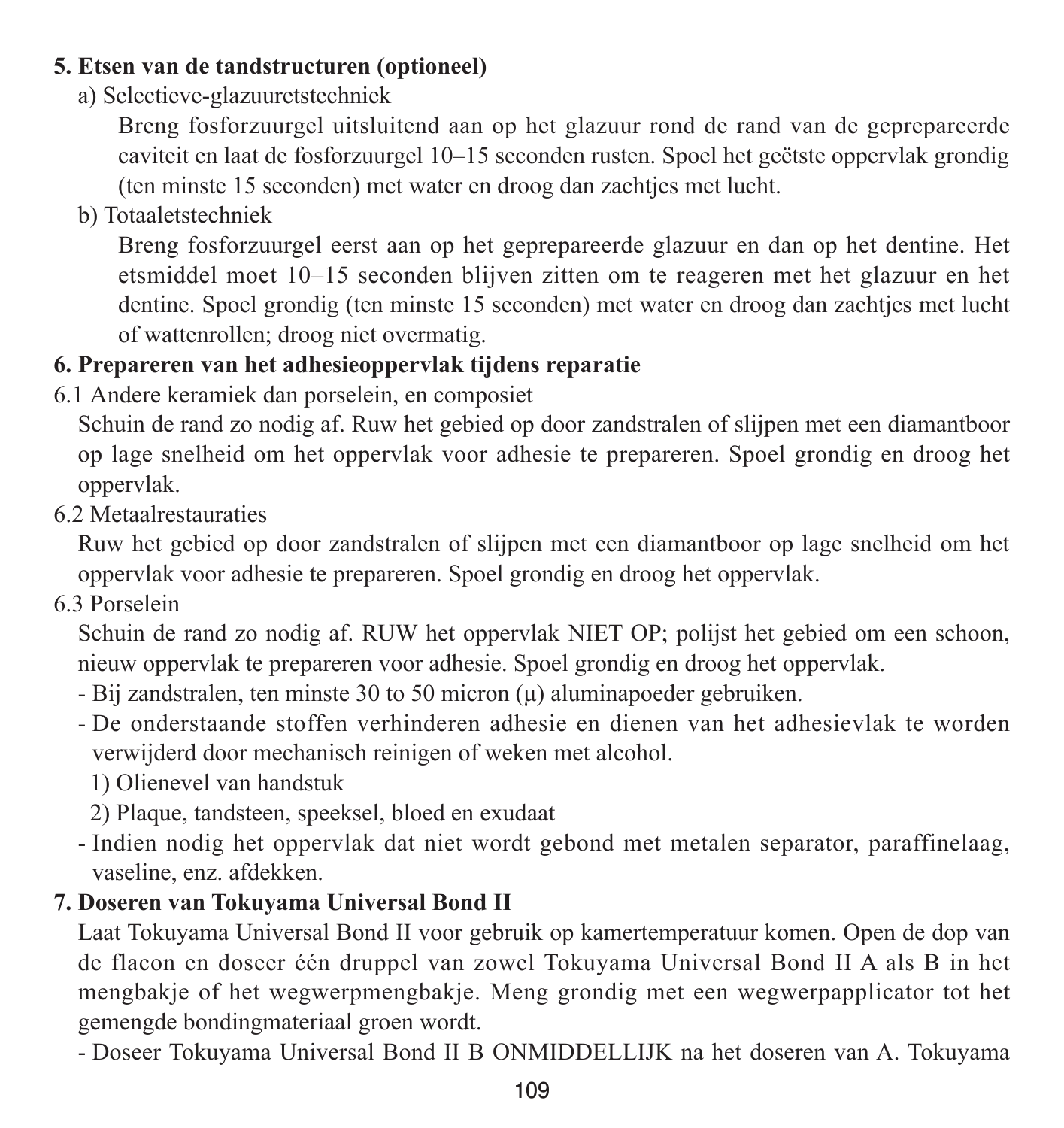Universal Bond II A kan roze worden door het vluchtig worden van het oplosmiddel als het te lang blijft zitten. Als Bond A roze wordt, moet u het wegdoen en opnieuw verse Tokuyama Universal Bond II A en B doseren.

- Voltooi het aanbrengen binnen 1 minuut na dosering bij gebruik van het mengbakje, daar Tokuyama Universal Bond II vluchtige oplosmiddelen bevat. Na het mengen verandert de kleur van Tokuyama Universal Bond II geleidelijk door de reactie van de katalysator van Tokuyama Universal Bond II. Dit is normaal en wijst niet op een probleem met Tokuyama Universal Bond II.
- Voltooi het aanbrengen binnen 3 minuten na dosering bij gebruik van het wegwerpmengbakje.
- Houd de flesjes Tokuyama Universal Bond II A en B verticaal bij het doseren. Houd de flacon niet diagonaal of horizontaal bij het doseren; hierdoor zou de Tokuyama Universal Bond II in het mondstuk terug kunnen vloeien en besmet raken.
- Het mondstuk naar het mengbakje NIET aanraken tijdens het doseren. Verwissel de doppen van de flacons met Tokuyama Universal Bond II A en B NIET met elkaar. Als Tokuyama Universal Bond II A en B in contact komen tijdens het doseren, dan kan Tokuyama Universal Bond II in het mondstuk uitharden.
- Veeg vóór het afsluiten het overtollige Tokuyama Universal Bond II van de tip van het mondstuk en van de binnenkant van de dop.
- Plaats de doppen van de flacons Tokuyama Universal Bond II A en B onmiddellijk na het doseren terug en sluit ze goed af.
- Draai de doppen van de flacons NIET te sterk aan.

#### **8. Aanbrengen van Tokuyama Universal Bond II**

Breng met de wegwerpapplicator de gemengde Tokuyama Universal Bond II aan op het hele adhesieoppervlak. Zorg ervoor geen oppervlakken over te slaan waar Tokuyama Universal Bond II op moet worden aangebracht.

- Als bij intraorale reparaties van restauraties het adhesieoppervlak tandstructuren en restauraties (keramiek, porselein, metalen of composiet) bevat, breng dan de gemengde Tokuyama Universal Bond II onmiddellijk op het hele adhesieoppervlak aan. Er zijn geen extra primers nodig.
- Als de aangebrachte Tokuyama Universal Bond II op de caviteitbodem of in een hoek van de caviteit vloeit en te dik is voor verspreiding met lucht, verwijder het overtollige gedeelte dan met een puntje papier of een nieuwe wegwerpapplicator.
- Zorg dat overtollig Tokuyama Universal Bond II niet subgingivaal vloeit. Als Tokuyama Universal Bond II subgingivaal vloeit, spoel en droog het gebied dan grondig.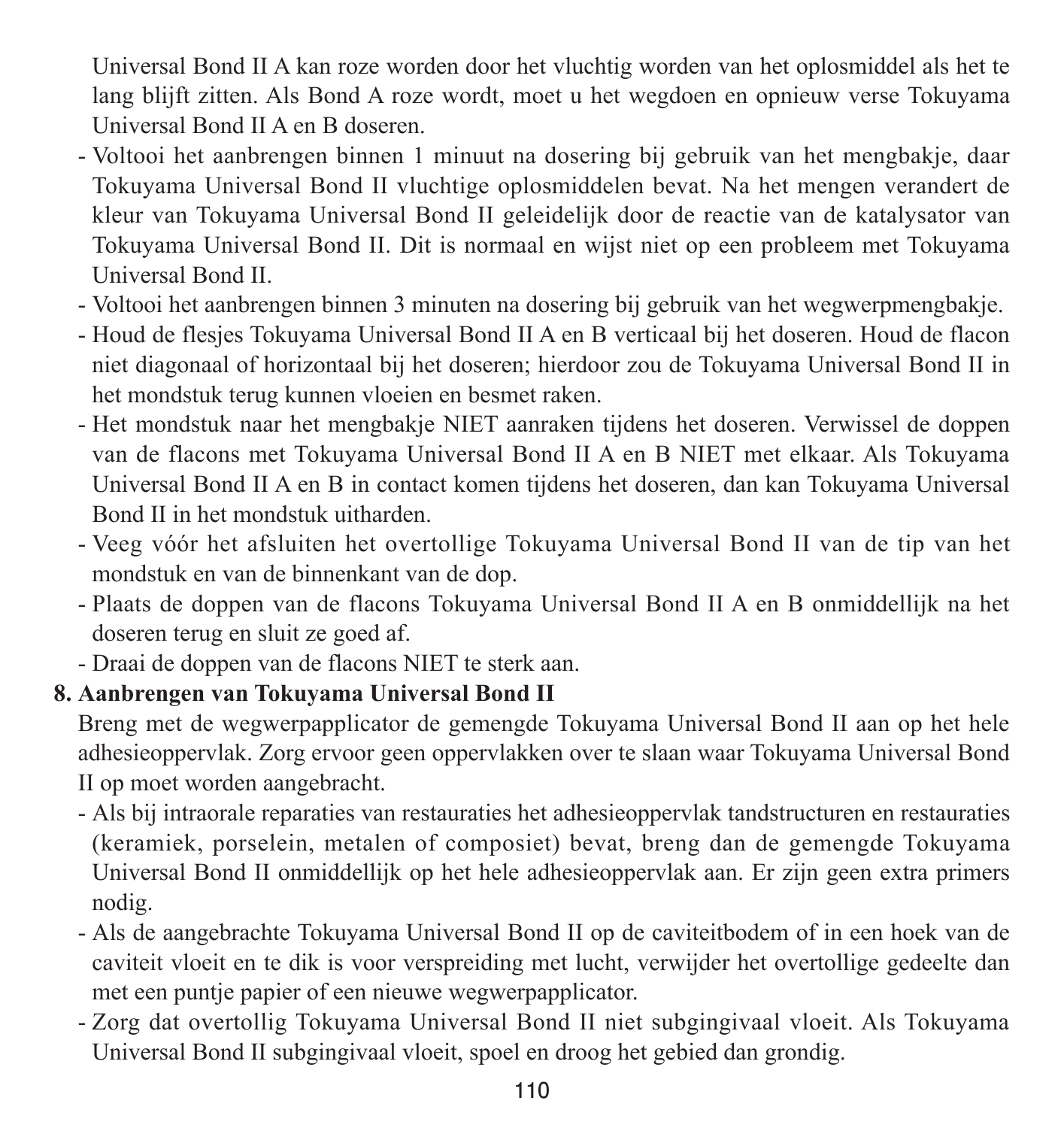- Indien speeksel, bloed of andere vloeistoffen de aangebrachte Tokuyama Universal Bond II hebben besmet, spoel de caviteit dan grondig met water, droog deze en breng Tokuyama Universal Bond II opnieuw aan.
- Spoel de aangebrachte Tokuyama Universal Bond II NIET met water, behalve bij ongewilde besmetting.
- Wacht niet te lang na het aanbrengen van Tokuyama Universal Bond II. Droog met lucht binnen 30 seconden na het aanbrengen voor de juiste dikte van de laag.

#### **9. Luchtdroging**

Gebruik een olievrije lucht-/waterspuit en blaas continu een zwakke luchtstroom op het oppervlak met Tokuyama Universal Bond II totdat de vloeibare Tokuyama Universal Bond II op zijn plaats blijft zonder te vloeien. Werk af door zachtjes lucht op het oppervlak te blazen. Gebruik een vacuüm afzuiger om spatten van Tokuyama Universal Bond II te voorkomen.

- Indien speeksel, bloed of andere vloeistoffen de aangebrachte Tokuyama Universal Bond II hebben besmet, spoel dan grondig met water, droog en breng Tokuyama Universal Bond II opnieuw aan.
- Spoel de aangebrachte Tokuyama Universal Bond II NIET met water, behalve bij ongewilde besmetting.
- Bij onbedoeld spatten kan het weefsel wit worden of een allergische reactive veroorzaken.

#### **10. Composiethars**

Restaureer met een lichtuithardende, zelfhardende of dual-cure composiethars volgens de instructies van de fabrikant. De overgevulde composiethars dient grondig afgewerkt en gepolijst te worden.

- De laag Tokuyama Universal Bond II kan onder het licht van de polymerisatielamp fluorescerend oplichten.

# ■**KLINISCHE TOEPASSING VOOR CEMENTEREN VAN INDIRECTE RESTAURATIES**

### **1. Prepareren van het adhesieoppervlak van de restauratie**

1.1 Keramiek, uitgezonderd porselein en composietmaterialen

Ruw de binnenkant van de restauratie op door zandstraling (0,1 tot 0,2 MPa), air abrasion of beslijping met een diamantboor op lage snelheid om het oppervlak te prepareren voor hechting. Spoel en droog het oppervlak grondig.

1.2 Metalen restauraties

Ruw het gebied op door zandstraling (0,3 tot 0,5 MPa), air abrasion of beslijping met een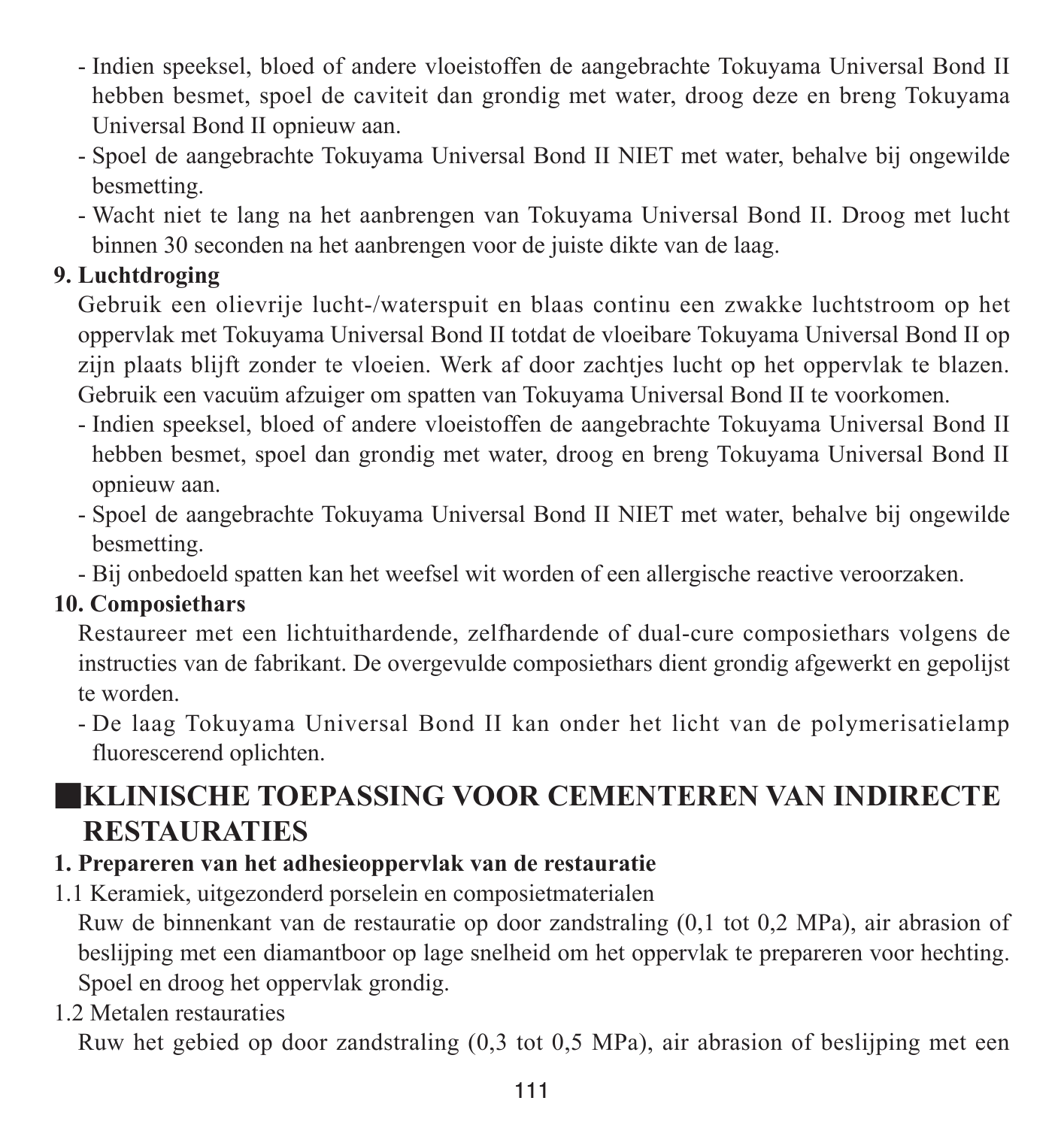diamantboor op lage snelheid om het oppervlak te prepareren voor hechting. Spoel en droog het oppervlak grondig.

1.3 Porselein

RUW het oppervlak NIET OP; polijst het gebied om een schoon, nieuw oppervlak te prepareren voor adhesie. Spoel en droog het oppervlak grondig.

- Bij zandstralen of luchtabrasie aluminiumoxidepoeder van ten minste 30 tot 50 micron gebruiken.
- Indien het adhesieoppervlak niet kan worden opgeruwd of gepolijst, ets het gebied voor adhesie dan met fosforzuur, om het vervolgens grondig te spoelen en te drogen.
- De onderstaande stoffen verhinderen adhesie en dienen van het adhesieoppervlak te worden verwijderd door het mechanisch of met alcohol te reinigen. Reinig de restauratie nadat deze aanpassing is voltooid.
	- 1) Gips en inbedmateriaal
	- 2) Siliconenolie uit controlemateriaal kroonpassing
	- 3) Olienevel uit handstuk
	- 4) Tandplak, tandsteen, speeksel, bloed en wondvocht
	- 5) Tijdelijke restauratie en tijdelijk cement

 Bescherm indien nodig het oppervlak waar niet aan gehecht zal worden met een metalen separator, paraffinefilm, vaseline, enz.

#### **2. Doseren van Tokuyama Universal Bond II**

Laat Tokuyama Universal Bond II voor gebruik op kamertemperatuur komen. Open de dop van de flacon en doseer één druppel van zowel Tokuyama Universal Bond II A als B in het mengbakje of het wegwerpmengbakje. Meng grondig met een wegwerpapplicator tot het gemengde bondingmateriaal groen wordt.

- Doseer Tokuyama Universal Bond II B ONMIDDELLIJK na het doseren van A. Tokuyama Universal Bond II A kan roze worden door het vluchtig worden van het oplosmiddel als het te lang blijft zitten. Als Bond A roze wordt, moet u het wegdoen en opnieuw verse Tokuyama Universal Bond II A en B doseren.
- Voltooi het aanbrengen binnen 1 minuut na dosering bij gebruik van het mengbakje, daar Tokuyama Universal Bond II vluchtige oplosmiddelen bevat. Na het mengen verandert de kleur van Tokuyama Universal Bond II geleidelijk door de reactie van de katalysator van Tokuyama Universal Bond II. Dit is normaal en wijst niet op een probleem met Tokuyama Universal Bond II.
- Voltooi het aanbrengen binnen 3 minuten na dosering bij gebruik van het wegwerpmengbakje.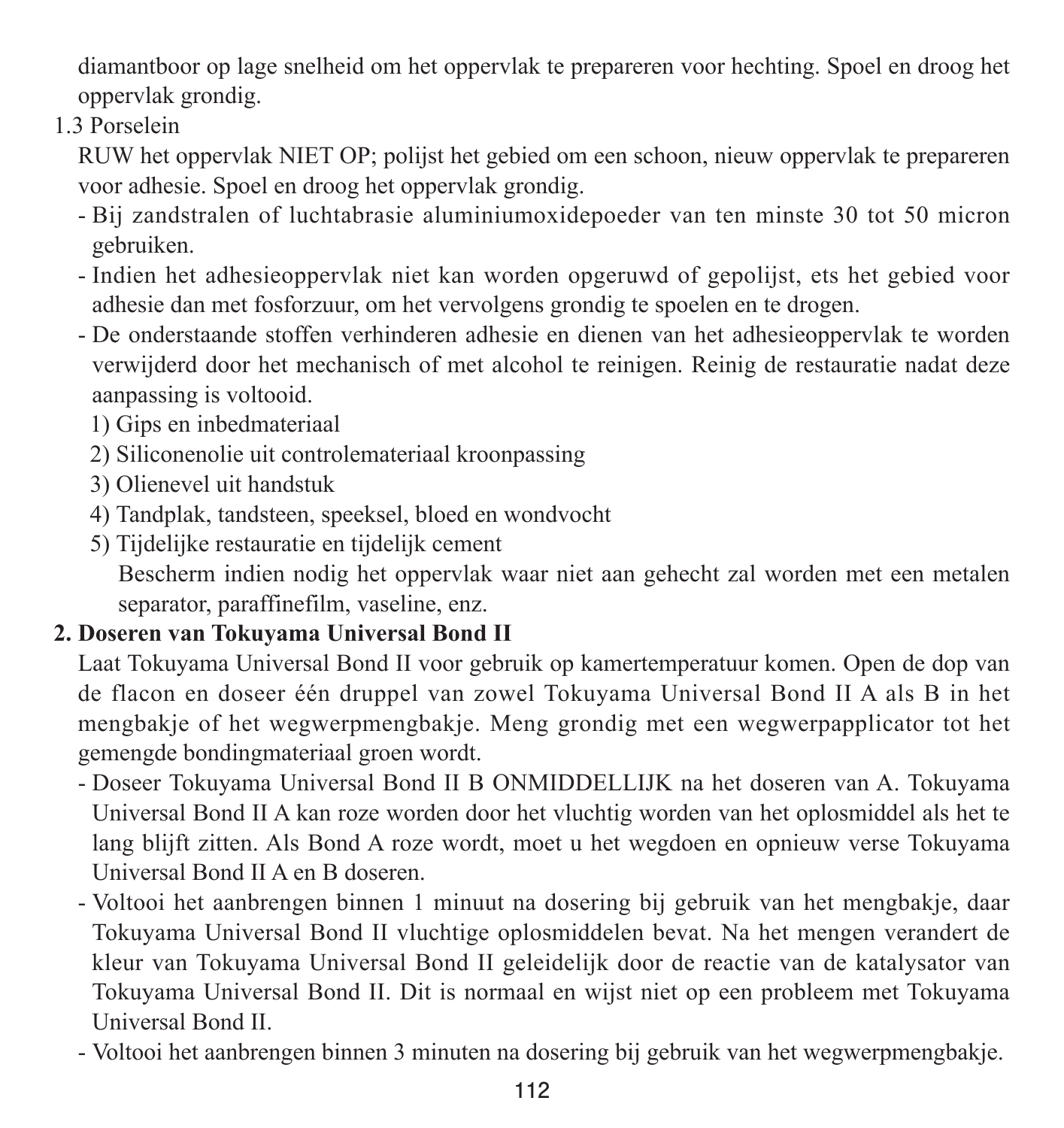- Houd de flesjes Tokuyama Universal Bond II A en B verticaal bij het doseren. Houd de flacon niet diagonaal of horizontaal bij het doseren; hierdoor zou de Tokuyama Universal Bond II in het mondstuk terug kunnen vloeien en besmet raken.
- Het mondstuk naar het mengbakje NIET aanraken tijdens het doseren. Verwissel de doppen van de flacons met Tokuyama Universal Bond II A en B NIET met elkaar. Als Tokuyama Universal Bond II A en B in contact komen tijdens het doseren, dan kan Tokuyama Universal Bond II in het mondstuk uitharden.
- Veeg vóór het afsluiten het overtollige Tokuyama Universal Bond II van de tip van het mondstuk en van de binnenkant van de dop.
- Plaats de doppen van de flacons Tokuyama Universal Bond II A en B onmiddellijk na het doseren terug en sluit ze goed af.
- Draai de doppen van de flacons NIET te sterk aan.

#### **3. Aanbrengen van Tokuyama Universal Bond II**

Breng met de wegwerpapplicator de gemengde Tokuyama Universal Bond II aan op het hechtoppervlak.

- Zorg dat Tokuyama Universal Bond II alle oppervlakken bedekt waar cement zal worden aangebracht.
- BRENG NIET teveel aan. Eén keer Tokuyama Universal Bond II aanbrengen volstaat. Een te dikke laag kan de pasvorm van de restauratie in gevaar brengen.
- LAAT GEEN speeksel, bloed, olie, water, enz., in contact komen met het hechtoppervlak. Indien het behandelde oppervlak is besmet, spoel het dan grondig met water, droog het en breng Tokuyama Universal Bond II opnieuw aan.
- Wacht niet te lang na het aanbrengen van Tokuyama Universal Bond II. Droog met lucht binnen 30 seconden na het aanbrengen voor de juiste dikte van de laag.

#### **4. Luchtdroging**

Gebruik een olievrije lucht-/waterspuit en blaas een zwakke luchtstroom op het oppervlak. Gebruik een vacuüm afzuiger om spatten van Tokuyama Universal Bond II te voorkomen.

#### **5. Cementeren**

Cementeer met een kunststofcement, volgens de instructies van de fabrikant.

- Breng de kunststofcementpasta NIET rechtstreeks aan op de voorbereide tand of in de caviteit behandeld met Tokuyama Universal Bond II, om problemen met de pasvorm van de restauratie te voorkomen.
- Het uitharden kan worden versneld, afhankelijk van de gebruikte harscement. Breng de restauratie zo snel mogelijk aan na het appliceren van de kunststof voor de juiste laagdikte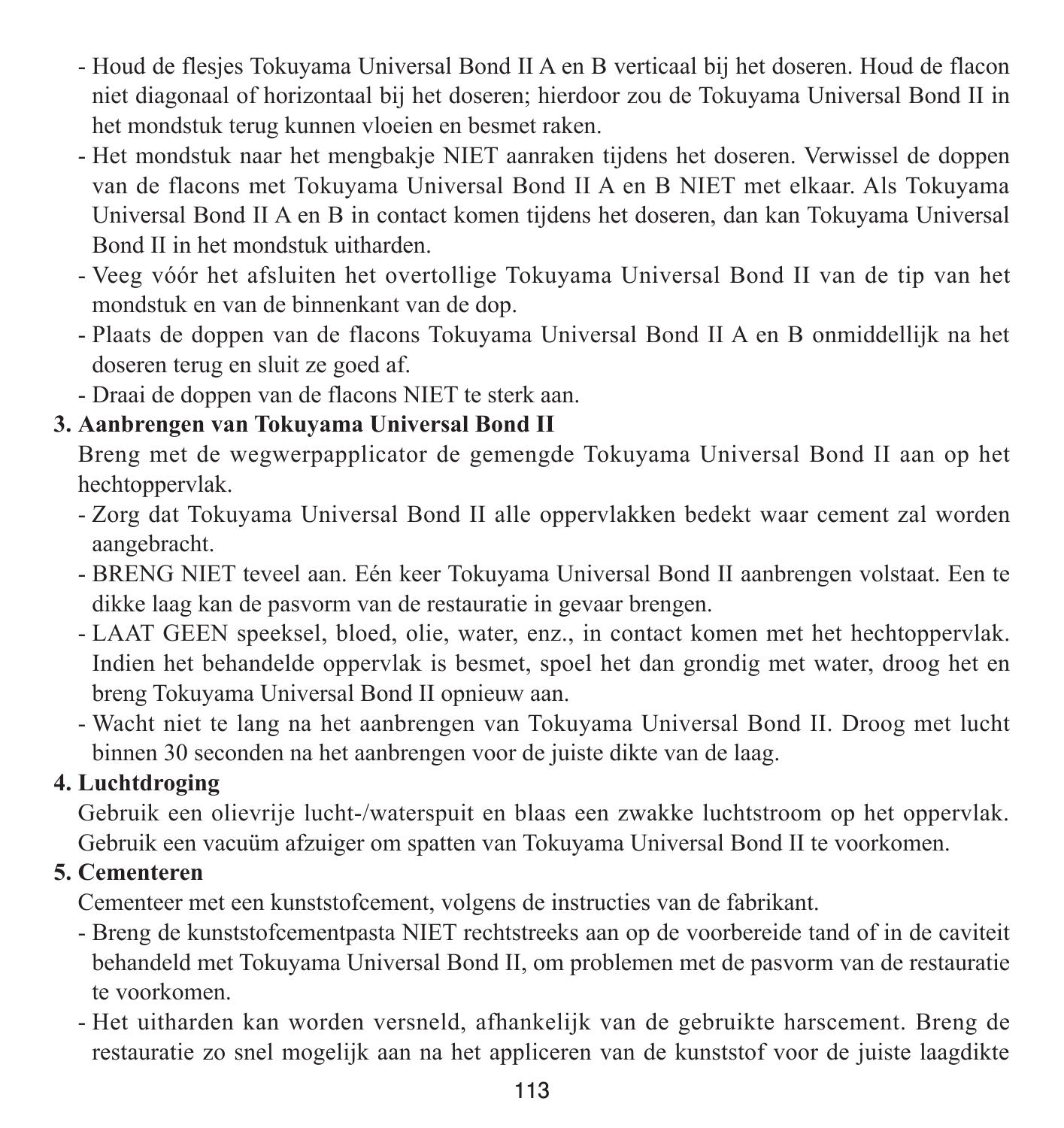(binnen 1 minuut na het doseren), anders bestaat de kans dat de restauratie niet correct past bij de cementering.

- De laag Tokuyama Universal Bond II kan onder het licht van de polymerisatielamp fluorescerend oplichten.

# ■**KLINISCHE TOEPASSING VOOR HECHTING VAN ACRYLHARS OP METAALBASIS, ANKER OF ATTACHMENT**

## **1. Prepareren van het adhesie-oppervlak**

Ruw het gebied op door zandstralen (0,1 tot 0,2 MPa), of slijpen met een diamantboor op lage snelheid om het oppervlak voor adhesie te prepareren. Spoel grondig en droog het oppervlak.

**2. Dispensing, aanbrengen en drogen met lucht** Ga te werk volgens dezelfde procedures als beschreven in KLINISCHE TOEPASSING VOOR CEMENTEREN VAN INDIRECTE RESTAURATIES

# **3. Applicatie, polymerisatie, bijwerken en afwerking van acrylhars**

Ga te werk volgens de instructies van de fabrikant voor het gebruik of polymeriseerbare acrylhars.

Wij verzoeken de gebruiker en/of de patiënt om mogelijke ernstige incidenten die zich in verband met het medische hulpmiddel hebben voorgedaan te melden bij de fabricant en bij de daartoe aangewezen instantie van de lidstaat waar de gebruiker en/of de patiënt woonachtig is.

De fabrikant van de Tokuyama Universal Bond II is niet verantwoordelijk voor schade of letsel veroorzaakt door onjuist gebruik van dit product. Het is de persoonlijke verantwoordelijkheid van de gebruiker om voor gebruik na te gaan of dit product geschikt is voor de gewenste applicatie. Productspecificaties van de Tokuyama Universal Bond II kunnen zonder kennisgeving worden gewijzigd. Wanneer de productspecificaties wijzigen, kunnen instructies en waarschuwingen tevens wijzigen.

#### **NORSK**

**Les alle opplysninger, forsiktighetsregler og merknader før bruk.**

# ■**PRODUKTBESKRIVELSE OG GENERELL INFORMASJON**

1. Tokuyama Universal Bond II er et 2-komponents, selvherdende dental adhesivsystem for både direkte og indirekte restaureringer som kan brukes med teknikker for selv-etsing, selektiv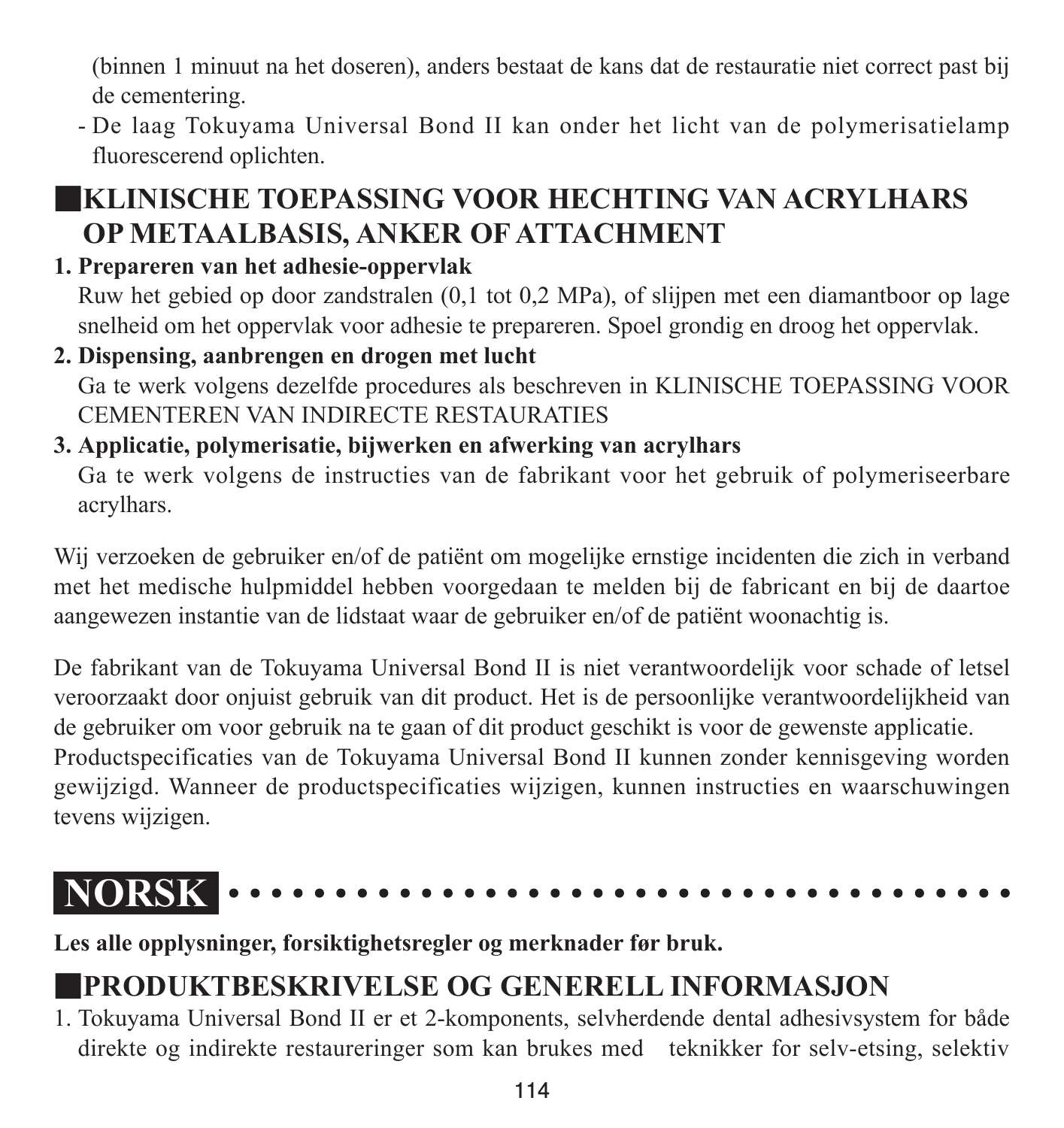emaljeetsing og total-etsing. Tokuyama Universal Bond II er utviklet som universelt adhesiv for å være helt kompatibelt med lysherdende, selvherdende og dualherdende komposittmaterialer.

- 2. Tokuyama Universal Bond II bedrer bindestyrken til polymeriserbart resinmateriale (resinbasert adhesiv sement, akrylharpiks og resinbasert kompositt) til materiale til indirekte restaureringer som f.eks. glasskeramikk (porselen), oksidkeramikk (zirkonia og alumina), metaller (edle og uedle) og resinmaterialer, inkl. uorganiske fyllstoffer.
- 3. Tokuyama Universal Bond II inneholder fosforsyremonomer, bisfenol A-di- (2-hydroksypropoksy) dimetakrylat (Bis-GMA), trietylenglykol-dimetakrylat (TEGDMA), 2-hydroksyetylmetakrylat (HEMA), MTU-6 (tiouracil-monomer), silankoblingsmiddel, peroksid, boratkatalysator, aceton, etanol og renset vann.

# ■**INDIKASJONER**

- Direkte anteriore og posteriore fyllinger med lysherdende, dualherdende og selvherdende komposittmaterialer
- Intraoral reparasjon av komposittrestaureringer, porselen sammenføyd med metall, metall og alle keramikkrestaureringer uten ekstra primer
- Sementering av indirekte restaureringer og skallfasetter i kombinasjon med lysherdende, dualherdende og selvherdende resinbaserte sementer
- Bonding av kjerneoppbygginger laget av kjerneoppbyggingsmaterialer
- Bonding av resin i tannproteser på metallbase, spenne eller feste
- Reparasjon av tannproteser med metallbase, spenne eller feste
- Bonding av ugjennomsiktig resin på metallbase under fabrikasjon av kroner med resinfasetter

# ■**KONTRAINDIKASJONER**

Tokuyama Universal Bond II inneholder metakrylmonomerer, peroksid, organiske løsemidler og syrer. IKKE bruk Tokuyama Universal Bond II på pasienter som er allergiske mot eller overfølsomme overfor metakrylmonomerer, relaterte monomerer, peroksid, organiske løsemidler og syrer.

# ■**FORSIKTIGHETSREGLER**

- 1) IKKE bruk Tokuyama Universal Bond II til andre formål enn de som er angitt i denne bruksanvisningen. Du må bare bruke Tokuyama Universal Bond II i samsvar med instruksjonene.
- 2) Tokuyama Universal Bond II er kun beregnet på å selges til og brukes av lisensiert tannhelsepersonell. Det er ikke beregnet på salg til eller egnet til å bli brukt av personer som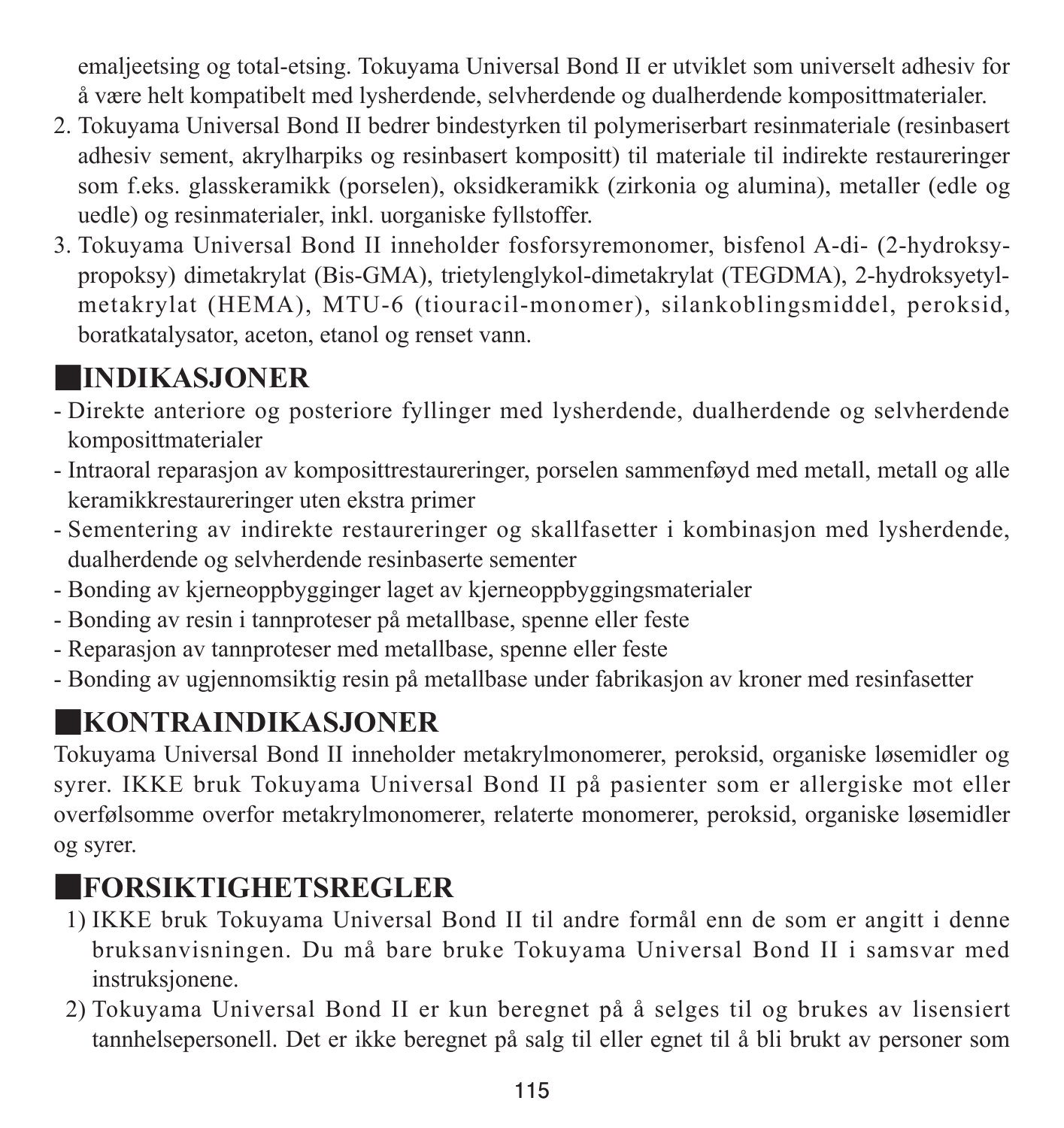ikke er tannhelsepersonell.

- 3) Bruk IKKE Tokuyama Universal Bond II hvis sikkerhetsforseglingene er brutt eller synes å være klusset med.
- 4) Hvis Tokuyama Universal Bond II forårsaker allergisk reaksjon eller overfølsomhet, må du umiddelbart slutte å bruke det.
- 5) Bruk undersøkelseshansker (plast, vinyl eller lateks) til enhver tid når du håndterer Tokuyama Universal Bond II for å unngå muligheten for allergiske reaksjoner mot metakrylate monomerer. Merk: Visse substanser/materialer kan trenge gjennom undersøkelseshansker. Hvis Tokuyama Universal Bond II kommer i kontakt med undersøkelseshanskene, må du ta av deg og kaste hanskene. Vask hendene grundig med vann så raskt som mulig.
- 6) Unngå at Tokuyama Universal Bond II kommer i kontakt med øyne, slimhinner, hud og klær.
	- - Hvis Tokuyama Universal Bond II kommer i kontakt med øynene, må du skylle øynene grundig med vann og omgående oppsøke øyelege.
	- - Hvis Tokuyama Universal Bond II kommer i kontakt med slimhinner, må du omgående tørke produktet bort fra det berørte området og skylle grundig med vann etter at restaureringen er fullført. De berørte områdene kan blekes på grunn av koagulert protein, men blekingen skal i regelen forsvinne igjen innen 24 timer. Hvis slik bleking ikke forsvinner innen 24 timer, må du umiddelbart ta kontakt med lege, og pasienten skal gis tilsvarende råd.
	- - Hvis Tokuyama Universal Bond II kommer i kontakt med hud eller klær, må du umiddelbart fukte området med bomullspinne eller gas som er bløtlagt I alkohol.
	- Gi pasienten beskjed om å skylle munnen umiddelbart etter behandlingen.
- 7) Tokuyama Universal Bond II skal ikke svelges eller pustes inn. Svelging eller innånding kan føre til alvorlige personskader.
- 8) For å unngå utilsiktet svelging av Tokuyama Universal Bond II, må du ikke la produktet ligge uten tilsyn innenfor pasienters og barns rekkevidde.
- 9) IKKE eksponer Tokuyama Universal Bond II eller damp fra produktet for åpen ild, for Tokuyama Universal Bond II er brannfarlig.
- 10) Engangsapplikatoren skal IKKE brukes om igjen, for å unngå kryssinfeksjon eller reduksjon av bindestyrken. og engangs-blandeskålen Rengjør blandeskålen grundig med alkohol etter hver bruk.
- 11) IKKE bruk Tokuyama Universal Bond II direkte på pulpanære kaviteter. Det anbefales å bruke pulpabeskyttelse med glassionomerforing eller kalsiumhydroksid. IKKE bruk EUGENOLBASERTE MATERIALER for å beskytte pulpa, ettersom slike materialer hemmer herdingen av Tokuyama Universal Bond II.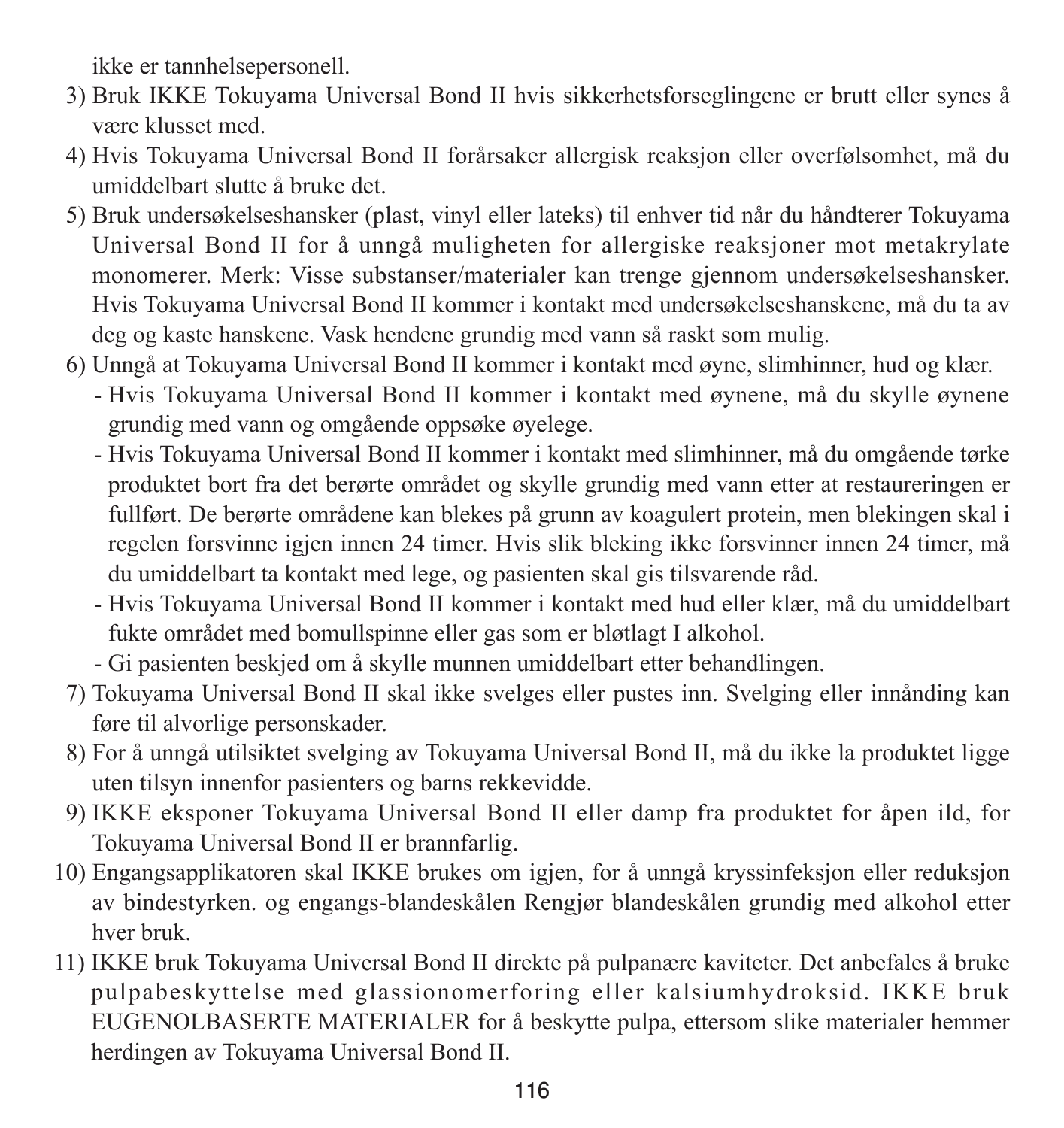- 12) Vær oppmerksom på at når en fylling brekkes på grunn av feiljustert okklusjon eller skjæring av tenner (sammenbiting, gnissing eller banking), kan den reparerte fyllingen brekke på nytt.
- 13) IKKE bruk blandeskåler levert av andre produsenter.
- 14) Bruk den blandeskålen eller en blandeskål til engangsbruk som fulgte med i leveransen, når du skal dispensere og blande Tokuyama Universal Bond II. Hvis Tokuyama Universal Bond II ikke dispenseres på gummien, kan det være vanskelig å fjerne herdet Tokuyama Universal Bond II fra blandeskålen. Herdet Tokuyama Universal Bond II kan fjernes ved å vrenge om gummien.
- 15) IKKE bland Tokuyama Universal Bond II med primere eller adhesiver av andre merker.
- 16) For å unngå at væsken spruter, skal ikke flasken med Tokuyama Universal Bond II åpnes rett etter at den er tatt ut av kjøleskapet. Tokuyama Universal Bond II skal bringes opp i romtemperatur før bruk. La produktet hvile i 20 minutter til det får romtemperatur, etter at du har tatt det ut av kjøleskapet.
- 17) Du skal ikke bruke Tokuyama Universal Bond II med harpiksmaterialer der spesielle lim eller primere er spesifisert.

## ■**FORSIKTIGHETSREGLER FOR LEGEMIDLER OG MATERIALER**

1) Noen materialer og medikamenter (hemostatisk materiale) hemmer herdingen av/ adhesjonen til Tokuyama Universal Bond II.

IKKE BRUK produkter som inneholder:

- eugenol
- aluminiumklorid
- jernsulfat
- aluminiumsulfat
- sølvdiaminfluorid [molekylformel: Ag(NH3)2F]
- 2) Tokuyama Universal Bond II hefter ikke på tannstruktur rett etter applisering av materialer som inneholder:
	- hydrogenperoksid (oksydol)
	- natriumhypokloritt

 Vi anbefaler å unnlate å bruke disse materialene den dagen sementeringen finner sted, men materialene kan brukes til behandling av rotkanaler, ettersom hemmingen som disse materialene forårsaker vanligvis fordamper innen fem dager.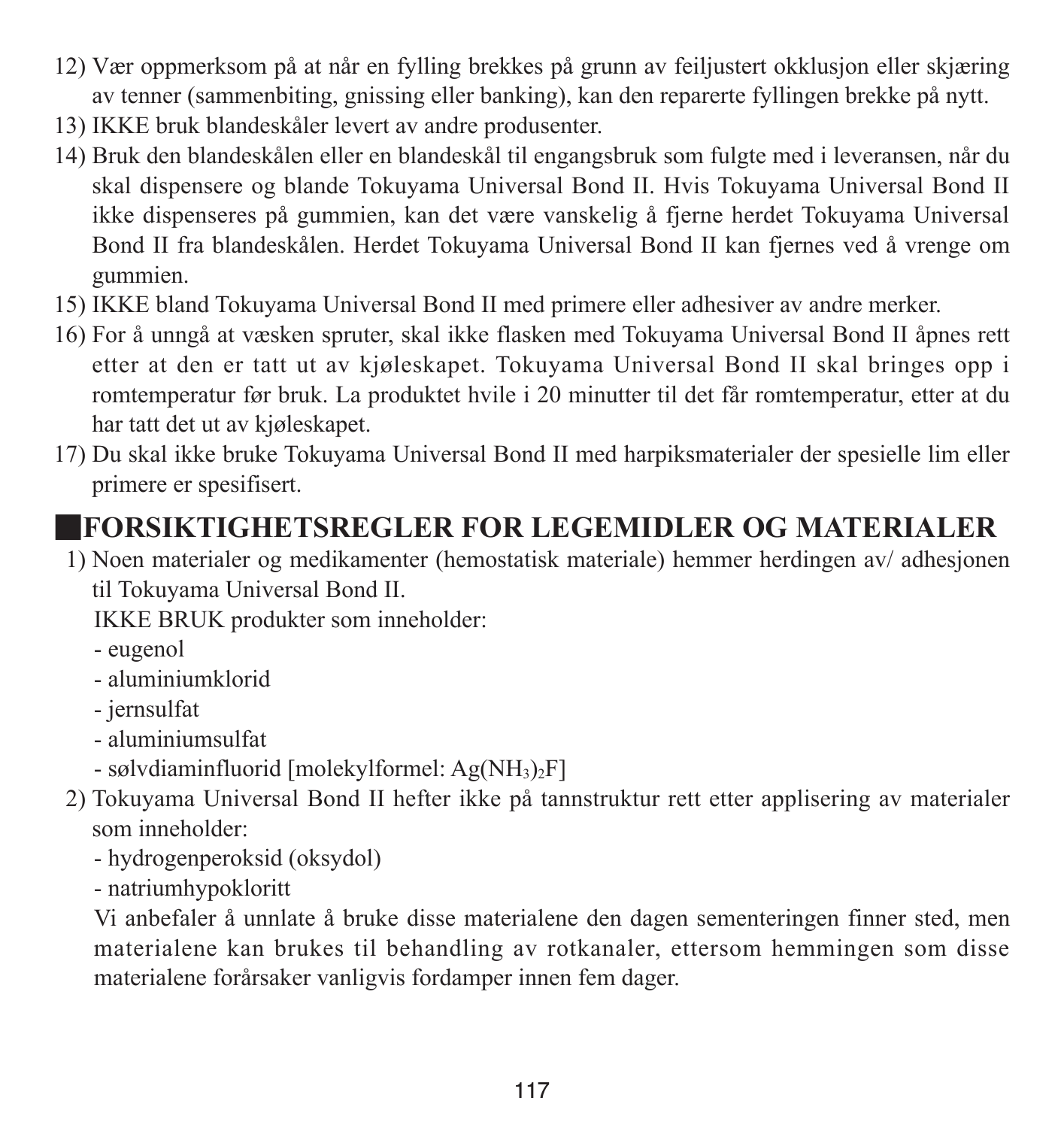# ■**OPPBEVARING**

- 1) Lagre Tokuyama Universal Bond II ved temperaturer mellom 0 til 25°C (32 til 77°F).
- 2) Skal holdes på avstand fra varme, direkte sollys, gnister og åpen ild.
- 3) IKKE bruk produktet etter angitt utløpsdato på flasken/forpakningen.

# ■**AVFALLSHÅNDTERING**

Ubrukt Tokuyama Universal Bond II skal absorberes i inert absorberende materiale, f.eks. gas eller bomull, og avfallshåndteres i samsvar med lokale forskrifter.

# ■**KLINISK APPLISERING TIL DIREKTE RESTAURERINGER OG INTERORAL REPARASJON AV RESTAURERINGER MED RESINBASERT KOMPOSITT**

## **1. Rengjøring**

Rengjør tannoverflaten grundig med gummikopp og fluoridfri pasta. Skyll deretter med vann.

## **2. Tørrlegging**

Det anbefales å bruke kofferdam til tørrleggingen.

### **3. Preparering av kaviteten**

Preparer kaviteten og skyll med vann. Lag skråkanter på emaljemarginene til anteriore prepareringer (klasse III, IV, V) og skjeve kanter på marginene til posteriore prepareringer (klasse I, II), fordi skråkanter og skjeve kanter bidrar til å utviske demarkasjonene mellom kavitetens marginer og restaureringen, og det gir både bedre estetikk og feste.

- Hvis en kontaktflate har uskåret emalje, må du påføre etsemiddel på den uskårede emaljen. Se avsnitt "Teknikk for selektiv emaljeetsing".

## **4. Tørking**

Tørk kaviteten med absorpsjonsteknikk eller med luftsprøyteteknikk.

- Du må IKKE tørke den vitale tannen for mye. Dersom den tørkes for mye, kan det oppstå sensitivitet etter operasjonen.
- Substansene som er angitt nedenfor, som hemmer herdingen av Tokuyama Universal Bond II, skal fjernes fra tannen ved at tannoverflaten rengjøres grundig med alkohol, sitronsyre eller bruk av fosforsyre i 2 til 3 sekunder før applisering:

1) Oljetåke fra håndstykket.

2) Spytt, blod og sårvæske.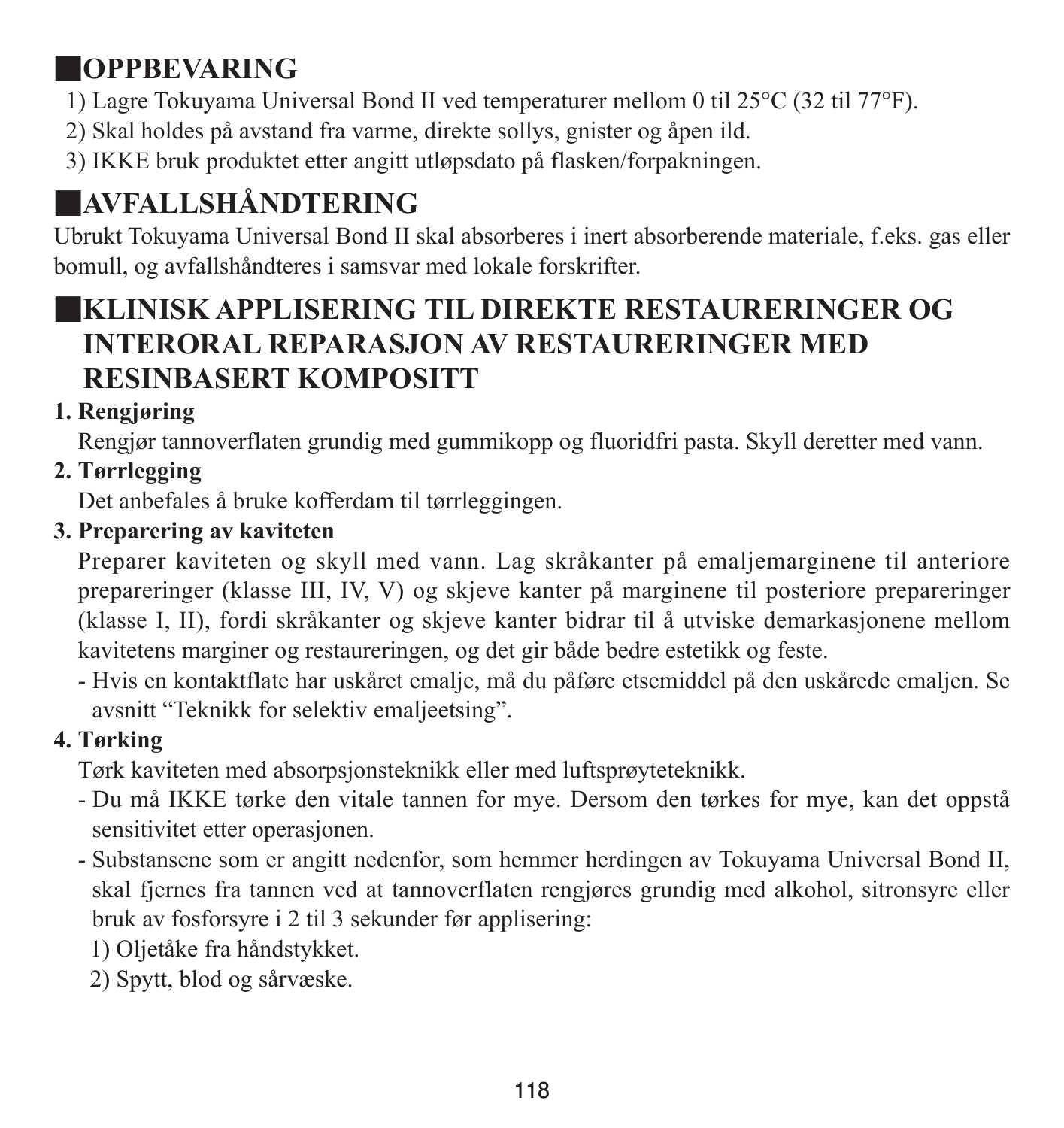#### **5. Etsing av tannstrukturen (valgfritt)**

(a.) Teknikk for selektiv emaljeetsing

 Appliser fosforsyrebasert etsegel på omliggende emalje rundt den forberedte kavitetens margin, og la det virke i 10-15 sekunder. Skyll den etsede overflaten grundig med vann (minst 15 sekunder) og tørk deretter med en svak luftstrøm.

(b.) Teknikk for total-etsing

 Appliser først fosforsyrebasert gel på den preparerte emaljen og deretter på dentin. Etsemidlet skal virke på emalje og dentin i 10-15 sekunder. Skyll grundig med vann (minst 15 sekunder) og tørk deretter med en svak luftstrøm eller med bomullspellets. Ikke tørk for mye.

### **6. Preparering av den adhesive overflaten under reparasjon**

6.1 Annen keramikk enn porselen og komposittmaterialer

Lag skråkanter på marginene om nødvendig. Ru opp området ved å slipe med luft eller med et diamantbor med sakte hastighet for å preparere overflaten for adhesjonen. Skyll og tørk overflaten grundig.

6.2 Restaureringer av metall

Ru opp området ved å slipe med luft eller med et diamantbor med sakte hastighet for å preparere overflaten for adhesjonen. Skyll og tørk overflaten grundig.

6.3 Porselen

Lag skråkanter på marginene om nødvendig. Du må IKKE rue opp overflaten. Poler området for å preparere en ren og frisk overflate for adhesjonen. Skyll og tørk overflaten grundig.

- Ved bruk av sliping med luft må det benyttes aluminapulver med en kornstørrelse på minst 30 til 50 mikron.
- Substansene som er angitt nedenfor hemmer adhesjonen og må fjernes fra den adhesive overflaten ved hjelp av mekanisk rengjøring eller bløtlegging i alkohol.
	- 1) Oljetåke fra håndstykket
	- 2) Plakk, tannstein, spytt, blod og sårvæske
- Ved behov må du beskytte overflate som ikke skal bindes med skillemiddel av metall, parafinfilm, vaselin, etc.

## **7. Dispensering av Tokuyama Universal Bond II**

La Tokuyama Universal Bond II få romtemperatur før bruk. Åpne flasken ved å ta av lokket og dispenser en dråpe av hhv. Tokuyama Universal Bond II A og B i blandeskålen eller engangsblandeskålen. Bland grundig med en engangsapplikator til det blandede bindemiddelet blir grønt.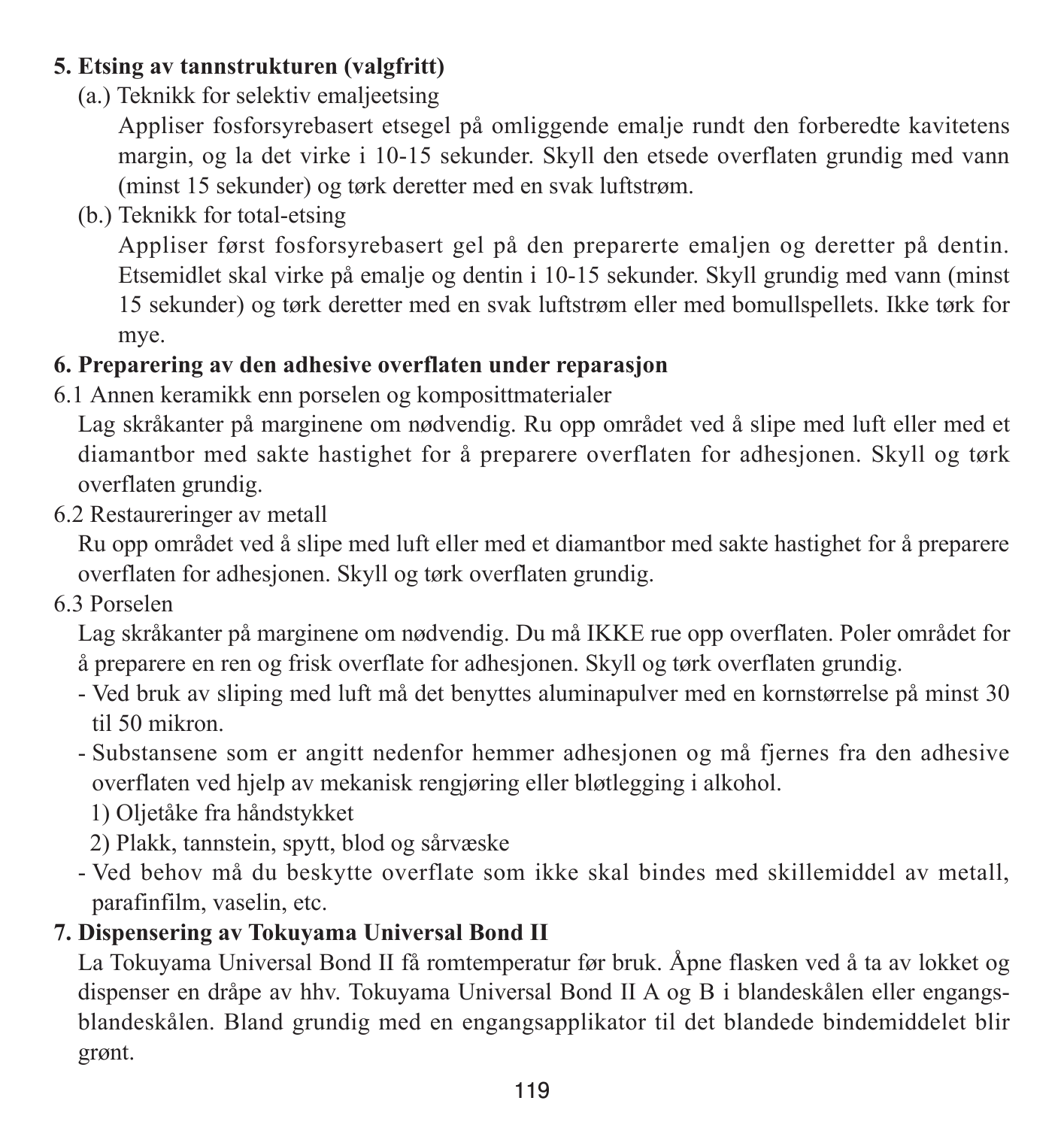- Trekk ut Tokuyama Universal Bond II B umiddelbart etter dispensering A. Tokuyama Universal Bond II A kan bli rosa på grunn av flyktig løsemiddel hvis den får sitte på for lenge. Hvis Bond A blir rosa, skal du kaste den og dispensere ny Tokuyama Universal Bond II A og B.
- Fullfør appliseringen innen 1 minutt etter dispenseringen ved bruk av blandeskål, ettersom Tokuyama Universal Bond II inneholder flyktig alkohol. Etter blandingen vil fargen til Tokuyama Universal Bond II endres gradvis på grunn av reaksjonen til Tokuyama Universal Bond IIs katalysator. Dette er normalt og ikke et tegn på feil ved Tokuyama Universal Bond II.
- Fullfør appliseringen innen 3 minutter etter dispenseringen ved bruk av blandeskål til engangsbruk.
- Pass på å holde flaskene med Tokuyama Universal Bond II A og B vertikalt når du dispenserer. Du må ikke holde flasken diagonalt eller horisontalt når du dispenserer adhesivet, for da kan Tokuyama Universal Bond II renne tilbake inn i dysen og bli kontaminert.
- IKKE berør blandebrønnen med dysen mens du dispenserer. IKKE bytt flaskelokkne til Tokuyama Universal Bond II A og B. Hvis Tokuyama Universal Bond II A og B kommer i kontakt under dispensering, kan Tokuyama Universal Bond II herde i dysen.
- Tørk av overflødig Tokuyama Universal Bond II fra dysen og innsiden av lokket før du lukker flasken.
- Sett flaskelokkene på Tokuyama Universal Bond II A og B tett på rett etter dispenseringen.
- IKKE stram flaskelokkene for mye.

## **8. Applisering av Tokuyama Universal Bond II**

Bruk engangsapplikatoren og påfør den blandede Tokuyama Universal Bond II på hele overflaten/limene. Pass på å ikke utelate overflater der Tokuyama Universal Bond II skal påføres.

- I tilfelle intraoral reparasjon av restaureringer, påfør den blandede Tokuyama Universal Bond II på hele den/de vedheftende overflaten(e). Hvis den vedheftende overflaten inkluderer tannstruktur og restaureringer (keramikk, porselen, metaller eller komposittmaterialer). Ingen ekstra grunning er nødvendig.
- Hvis det påførte Tokuyama Universal Bond II samler seg i bunnen av kaviteten eller en vinkel på kavitetsoverflaten og er for tykk til å tynnes med luft, fjern overflødig materiale med en papirspiss eller en ny engangsapplikator.
- Pass på at overflødig Tokuyama Universal Bond II ikke strømmer til det subgingivale området. Hvis Tokuyama Universal Bond II strømmer til det subgingivale området, må du skylle og tørke området grundig.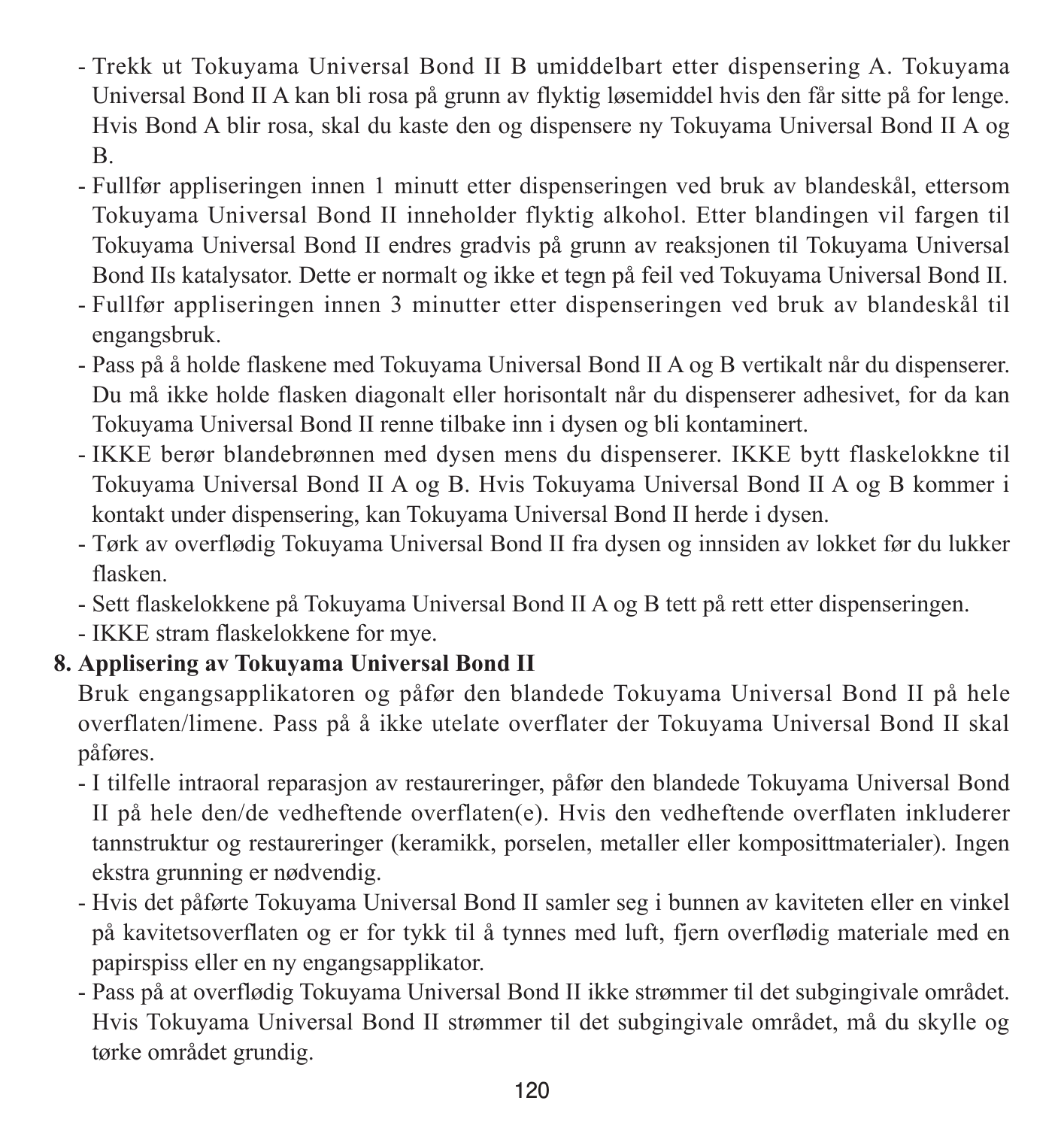- Hvis spytt, blod eller andre væsker forurenser den påførte Tokuyama Universal Bond II, skyll kaviteten grundig med vann, tørk og påfør ny Tokuyama Universal Bond II.
- Du må IKKE skylle applisert Tokuyama Universal Bond II med vann med mindre det foreligger utilsiktet kontaminasjon.
- IKKE vent for lenge etter å ha applisert Tokuyama Universal Bond II. Lufttørk innen 30 sekunder etter applisering for å sikre korrekt tykkelse på filmen.

#### **9. Lufttørking**

Bruk en sprøyte med oljefri luft/vann, tilfør kontinuerlig en mild luftstrøm på Tokuyama Universal Bond II-overflaten til det flytende Tokuyama Universal Bond II forblir i samme posisjon uten bevegelser. Avslutt med en svak luftstrøm mot overflaten. Bruk en vakuumsuger for å hindre at Tokuyama Universal Bond II spruter.

- Hvis spytt, blod eller annen væske kontaminerer applisert Tokuyama Universal Bond II, må du skylle grundig med vann, tørke og applisere frisk Tokuyama Universal Bond II på nytt.
- Du må ikke skylle applisert Tokuyama Universal Bond II med vann med mindre det foreligger utilsiktet kontaminasjon.
- Hvis det oppstår utilsiktet sprut, kan det føre til bleking av vev eller mulig allergisk reaksjon.

### **10. Resinbasert kompositt**

Restaurer med lysherdende, selvherdende eller dualherdende resinbasert kompositt i samsvar med produsentens bruksanvisning. For mye påfylt resinbasert kompositt skal pusses grundig bort og poleres.

- Tokuyama Universal Bond II-laget kan virke fluorescerende under en dental herdelampe stråling.

# ■**KLINISK APPLISERING TIL SEMENTERING AV INDIREKTE RESTAURERINGER**

#### **1. Preparering av den adhesive overflaten på restaureringen**

1.1 Annen keramikk enn porselen og komposittmaterialer

Ru opp restaureringen innvendig med sandblåsing (0,1 til 0,2 MPa), slip med luft eller med et diamantbor med sakte hastighet for å preparere overflaten for adhesjonen. Skyll og tørk overflaten grundig.

#### 1.2 Restaureringer av metall

Ru opp området med sandblåsing (0,3 til 0,5 MPa), slip med luft eller med et diamantbor med sakte hastighet for å preparere overflaten for adhesjonen. Skyll og tørk overflaten grundig.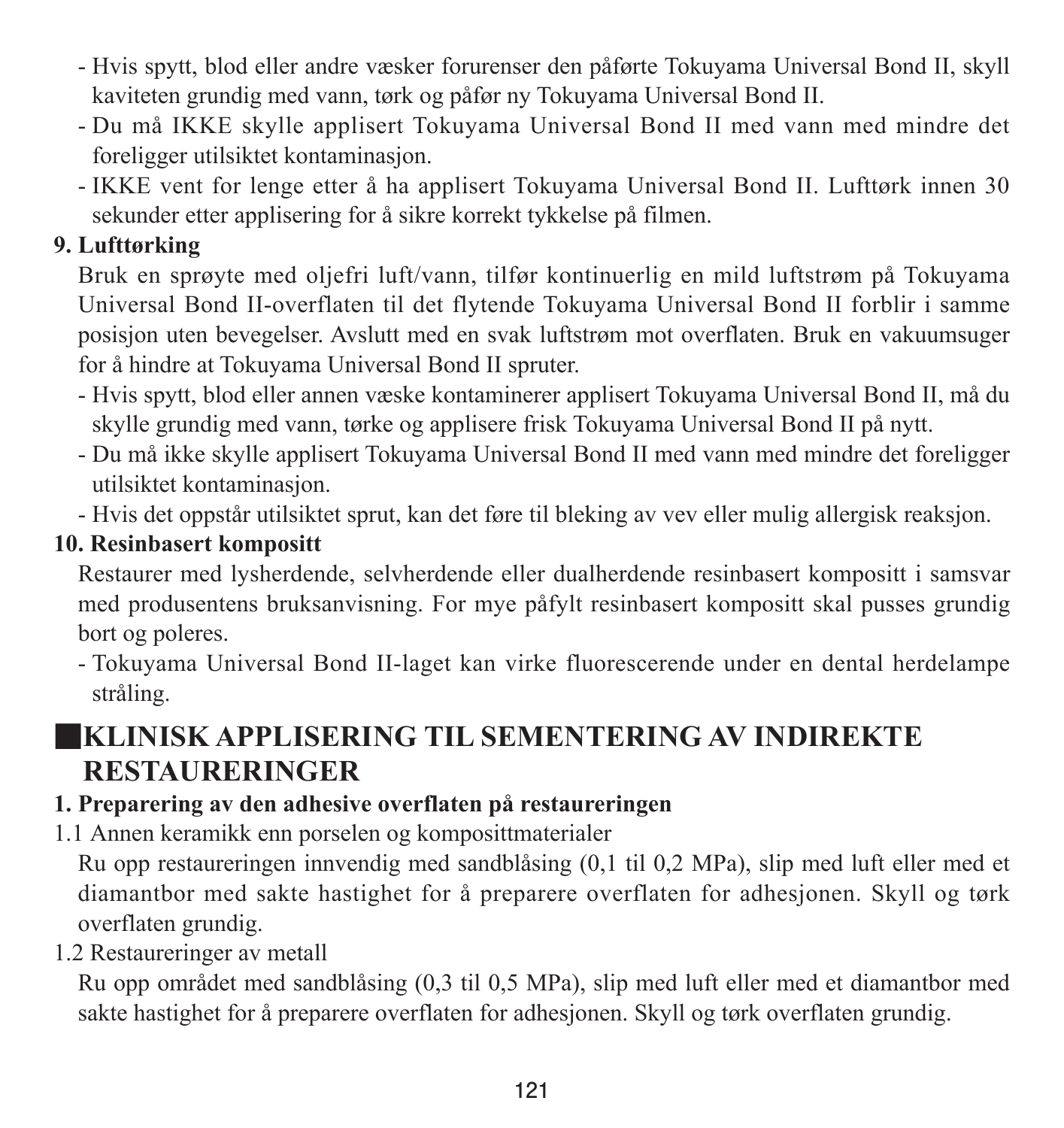## 1.3 Porselen

Du må IKKE rue opp overflaten. Poler området for å preparere en ren og frisk overflate for adhesjonen. Skyll og tørk overflaten grundig.

- Ved bruk av sandblåsing eller sliping med luft må det benyttes aluminapulver med en kornstørrelse på minst 30 til 50 mikron.
- Hvis du ikke er i stand til å rue opp eller polere den adhesive overflaten, må du etse området for adhesjonen med fosforsyre og deretter skylle og tørke grundig.
- Substansene som er angitt nedenfor hemmer adhesjonen og må fjernes fra den adhesive overflaten ved hjelp av mekanisk rengjøring eller bløtlegging i alkohol. Rengjør restaureringen etter at justeringen er avsluttet.

1) Gips og innlegg

- 2) Silikonolje fra innsatt kontrollmateriale
- 3) Oljetåke fra håndstykket
- 4) Plakk, tannstein, spytt, blod og sårvæske
- 5) Midlertidig restaurering og midlertidig sement

 Ved behov må du beskytte overflate som ikke skal bindes med skillemiddel av metall, parafinfilm, vaselin, etc.

### **2. Dispensering av Tokuyama Universal Bond II**

La Tokuyama Universal Bond II få romtemperatur før bruk. Åpne flasken ved å ta av lokket og dispenser en dråpe av hhv. Tokuyama Universal Bond II A og B i blandeskålen eller engangsblandeskålen. Bland grundig med en engangsapplikator til det blandede bindemiddelet blir grønt.

- Trekk ut Tokuyama Universal Bond II B umiddelbart etter dispensering A. Tokuyama Universal Bond II A kan bli rosa på grunn av flyktig løsemiddel hvis den får sitte på for lenge. Hvis Bond A blir rosa, skal du kaste den og dispensere ny Tokuyama Universal Bond II A og B.
- Fullfør appliseringen innen 1 minutt etter dispenseringen ved bruk av blandeskål, ettersom Tokuyama Universal Bond II inneholder flyktig alkohol. Etter blandingen vil fargen til Tokuyama Universal Bond II endres gradvis på grunn av reaksjonen til Tokuyama Universal Bond IIs katalysator. Dette er normalt og ikke et tegn på feil ved Tokuyama Universal Bond II.
- Fullfør appliseringen innen 3 minutter etter dispenseringen ved bruk av blandeskål til engangsbruk.
- Pass på å holde flaskene med Tokuyama Universal Bond II A og B vertikalt når du dispenserer. Du må ikke holde flasken diagonalt eller horisontalt når du dispenserer adhesivet, for da kan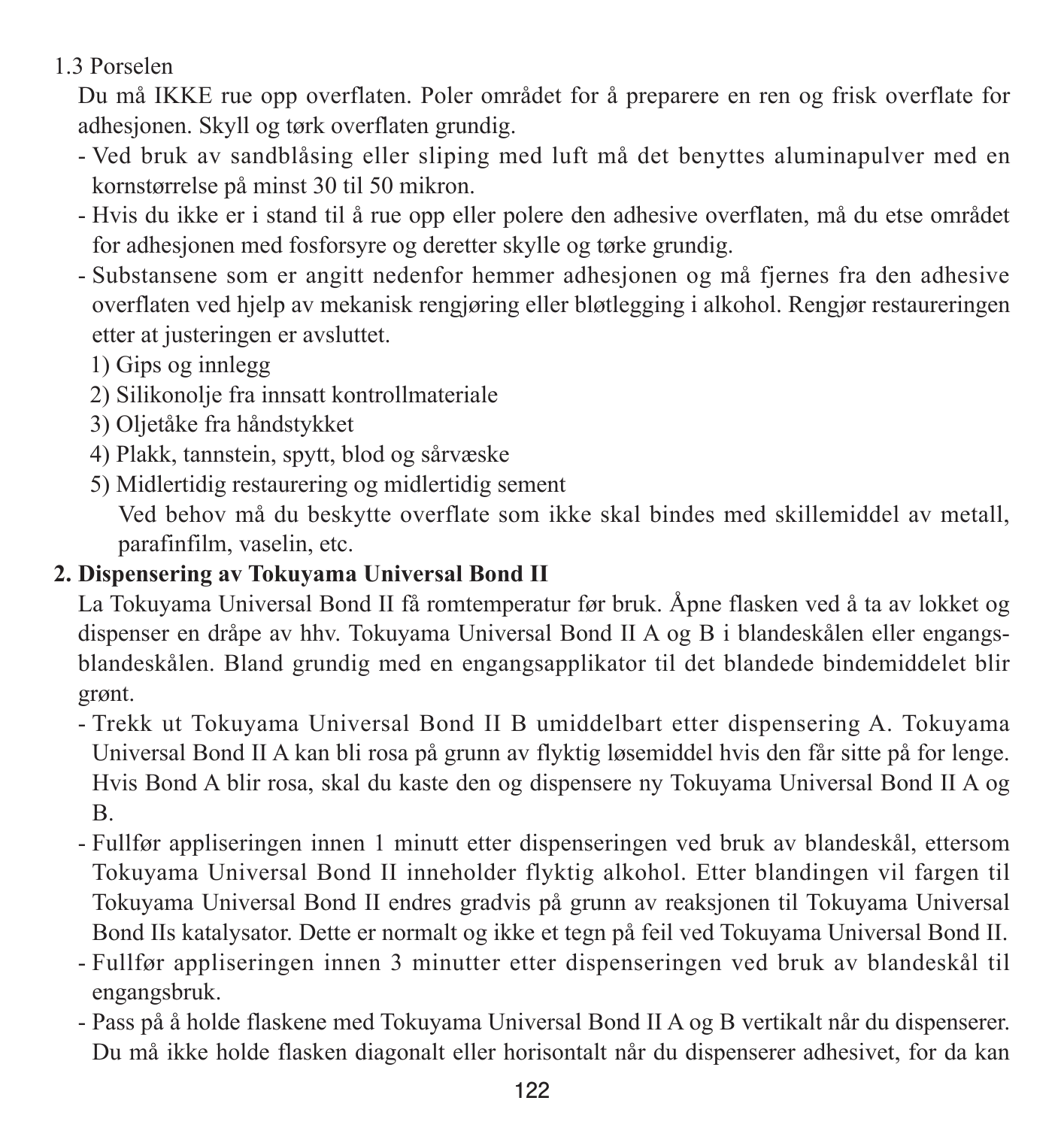Tokuyama Universal Bond II renne tilbake inn i dysen og bli kontaminert.

- IKKE berør blandebrønnen med dysen mens du dispenserer. IKKE bytt flaskelokkne til Tokuyama Universal Bond II A og B. Hvis Tokuyama Universal Bond II A og B kommer i kontakt under dispensering, kan Tokuyama Universal Bond II herde i dysen.
- Tørk av overflødig Tokuyama Universal Bond II fra dysen og innsiden av lokket før du lukker flasken.
- Sett flaskelokkene på Tokuyama Universal Bond II A og B tett på rett etter dispenseringen.
- IKKE stram flaskelokkene for mye.

#### **3. Applisering av Tokuyama Universal Bond II**

Appliser blandet Tokuyama Universal Bond II på hele overflaten som skal bondes ved hjelp av engangsapplikatoren.

- Sørg for at Tokuyama Universal Bond II dekker alle overflater hvor sementen skal appliseres.
- IKKE appliser for mye. Det er tilstrekkelig med én applisering av Tokuyama Universal Bond II. Et for tykt lag kan føre til at restaureringen ikke lenger sitter som den skal.
- La IKKE spytt, blod, olje, vann etc. komme i kontakt med overflaten som skal bindes. Hvis den behandlede overflaten er kontaminert, må du skylle grundig med vann, tørke og applisere frisk Tokuyama Universal Bond II på nytt.
- IKKE vent for lenge etter å ha applisert Tokuyama Universal Bond II. Lufttørk innen 30 sekunder etter applisering for å sikre korrekt tykkelse på filmen.

#### **4. Lufttørking**

Bruk en mild luftstrøm mot overflaten med en sprøyte med oljefri luft/vann. Bruk en vakuumsuger for å hindre at Tokuyama Universal Bond II spruter.

#### **5. Sementering**

Sementer restaureringen med harpiksementet i samsvar med produsentens bruksanvisning.

- IKKE påfør harpiks-sementpasta direkte på den preparerte tannen eller kaviteten som er behandlet med Tokuyama Universal Bond II, for å unngå feil plassering av restaureringen.
- Herding kan akselereres avhengig av harpikssementen som brukes. For å opprettholde riktig filmtykkelse, sett restaureringen på plass så snart som mulig etter påføring av harpiksementet (innen 1 minutt etter dispensering), hvis ikke er det en mulighet for at restaureringen ikke vil sitte godt med sementeringen.
- Tokuyama Universal Bond II-laget kan virke fluorescerende under en dental herdelampe stråling.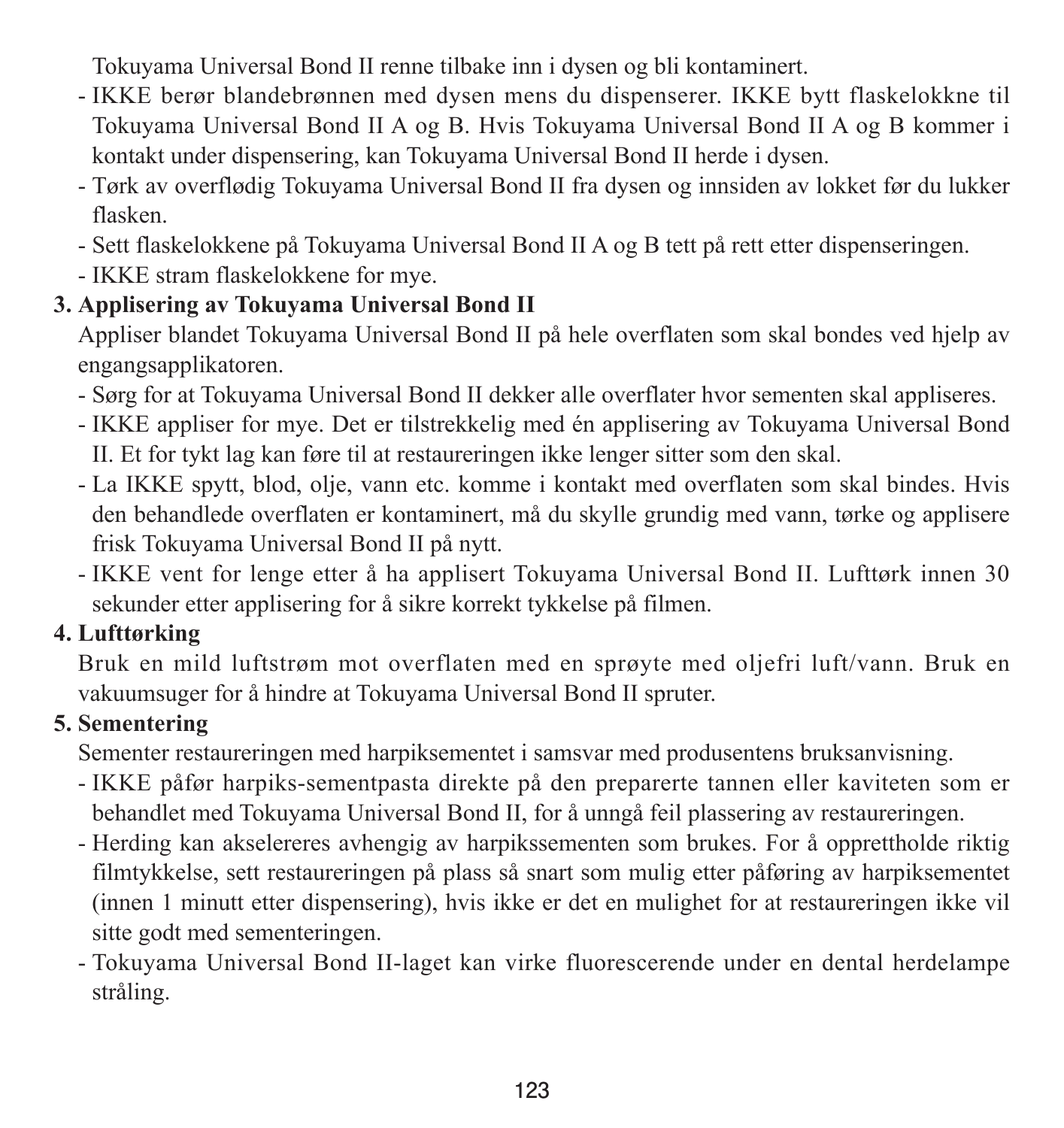# ■**KLINISK APPLISERING TIL BONDING AV AKRYLHARPIKS PÅ METALLBASE, SPENNE ELLER FESTE**

**1. Preparering av den adhesive overflaten**

Ru opp området med sandblåsing (0,1 til 0,2 MPa), eller ved å slipe med et diamantbor med sakte hastighet for å preparere overflaten for adhesjonen. Skyll og tørk overflaten grundig.

- **2. Dispensering, applisering og lufttørking** Bruk samme prosedyre som beskrevet i KLINISK APPLISERING TIL SEMENTERING AV INDIREKTE RESTAURERINGER.
- **3. Applisering, herding, tilpasning og pussing og polering av akrylharpiks** Fortsett med prosedyren iht. produsentens bruksanvisning for bruk av polymeriserbar akrylharpiks.

Brukeren og/eller pasienten skal rapportere til produsenten, og til kompetent myndighet i medlemslandet hvor bruker og/eller pasient har sitt opphold, eventuelle alvorlige hendelser som har oppstått I forbindelse med utstyret.

VIKTIG MERKNAD: Produsenten er ikke ansvarlig for skader eller personskader som skyldes feil bruk av dette produktet. Det er brukerens personlige ansvar å sikre at dette produktet er egnet til planlagt bruk, før det brukes.

Spesifikasjonene kan bli endret uten forvarsel. Når produktspesifikasjonene endrer seg, kan også bruksanvisningen og forsiktighetsreglene bli endret.

```
POLSKI
```
**Przed zastosowaniem produktu należy zapoznać się z poniższą treścią, środkami ostrożności i uwagami.**

# ■**OPIS PRODUKTU I INFORMACJE OGÓLNE**

1. Tokuyama Universal Bond II to dwuskładnikowy, samoutwardzalny dentystyczny system adhezyjny do odbudów bezpośrednich i pośrednich. Może on być stosowany w technikach samotrawiących, selektywnego trawienia szkliwa oraz całkowitego trawienia. Uniwersalny system adhezyjny Tokuyama Universal Bond II jest w pełni kompatybilny z materiałami kompozytowymi samoutwardzalnymi, światłoutwardzalnymi oraz o podwójnym mechanizmie wiązania.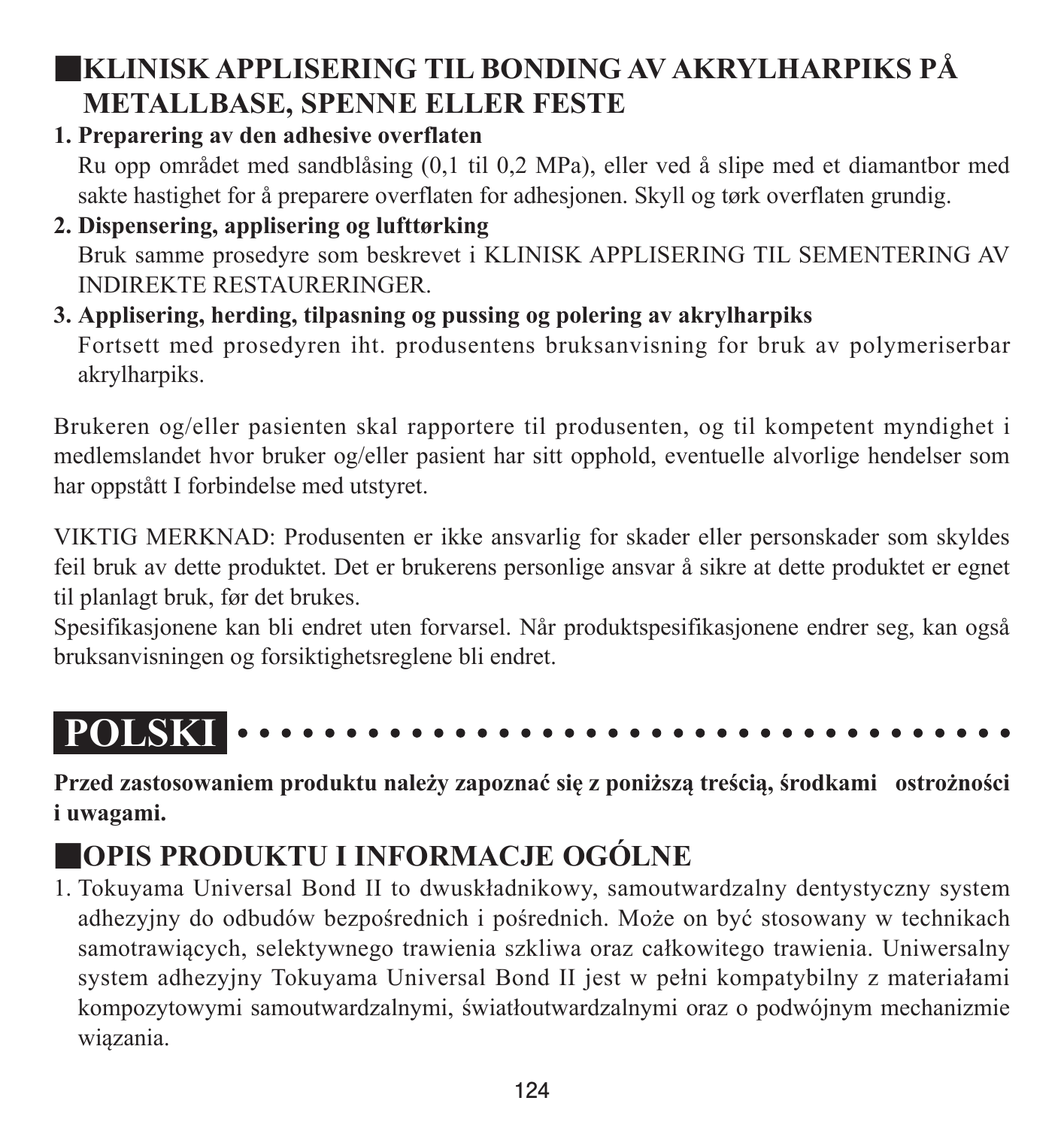- 2. Tokuyama Universal Bond II poprawia siłę wiązania żywicznych materiałów polimeryzujących (cement wiążący wzmocniony żywicą, żywica akrylowa i żywica kompozytowa) do pośrednich materiałów odtwarzających, takich jak szkłoceramiczne (porcelana), ceramiki oksydowane (dwutlenek cyrkonu i tlenek glinu), metale (szlachetne i nieszlachetne) oraz materiały kompozytowe z nieorganicznymi wypełniaczami.
- 3. Tokuyama Universal Bond II zawiera monomer kwasu fosforowego, bisfenol A di(2-hydroksy propoksy)dimetakrylan (Bis-GMA), dimetakrylan trietylenoglikolu (TEGDMA), metakrylan 2-hydroksyetylu (HEMA), MTU-6 (monomer tiouracylu), silanowy środek wiążący, nadtlenek wodoru, boran jako katalizator, aceton, etanol i wodę destylowaną.

# ■**WSKAZANIA**

- Wypełnienia bezpośrednie zębów przednich i bocznych z użyciem materiałów kompozytowych światłoutwardzalnych, o podwójnym mechanizmie wiązania oraz samoutwardzalnych
- Wewnątrzustna naprawa wypełnień kompozytowych, porcelany na podbudowie metalowej, metalu, oraz uzupełnień pełnoceramicznych bez konieczności użycia dodatkowego primera
- Cementowanie pośrednich uzupełnień i licówek, w połączeniu ze światłoutwardzalnym, samoutwardzalnym cementem wzmocnionym żywicą lub z cementem o podwójnym mechanizmie wiązania
- Łączenie odtworzonych trzonów zęba wykonanych z materiałów do odbudowy trzonu zęba
- Łączenie żywicy do wykonywania protez z metalową bazą, klamrą lub elementem mocującym
- Naprawa żywicy do wykonywania protez z metalową bazą, klamrą lub elementem mocującym
- Łączenie opakerowych żywic z metalową bazą, w procesie wytwarzania koron z pokryciem wykonanym z żywicy kompozytowej

# ■**PRZECIWSKAZANIA**

Tokuyama Universal Bond II zawiera monomery metakrylu, nadtlenek, rozpuszczalniki organiczne i kwasy. Tokuyama Universal Bond II NIE MOŻE BYĆ STOSOWANY u pacjentów uczulonych lub z nadwrażliwością na monomery metakrylu, pokrewne monomery, nadtlenek, rozpuszczalniki organiczne i kwasy.

# ■**ŚRODKI OSTROŻNOŚCI**

- 1) NIE NALEŻY stosować Tokuyama Universal Bond II w celach innych niż wymienione w niniejszej instrukcji. Tokuyama Universal Bond II należy stosować ściśle według przedstawionych tutaj wskazań.
- 2) Tokuyama Universal Bond II jest przeznaczony do sprzedaży i użytku wyłącznie przez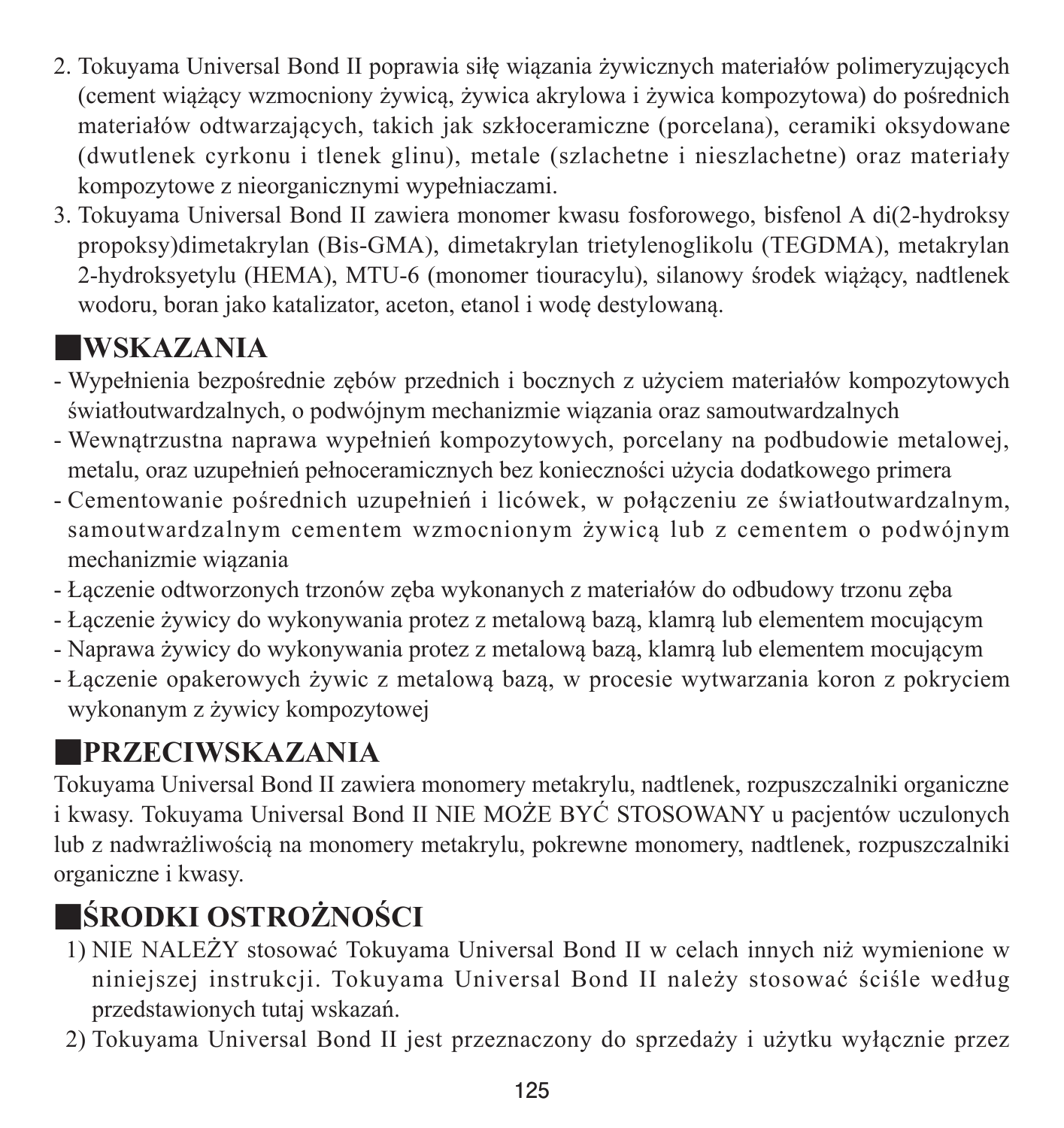dyplomowanych specjalistów stomatologii. Nie jest on przeznaczony do sprzedaży ani do użytku przez specjalistów innych dziedzin niż stomatologia.

- 3) NIE NALEŻY STOSOWAĆ Tokuyama Universal Bond II w przypadku, gdy zabezpieczenie opakowania uległo uszkodzeniu lub w przypadku podejrzenia, że zostało naruszone.
- 4) W przypadku wystąpienia reakcji alergicznych lub nadwrażliwości na Tokuyama Universal Bond II należy natychmiast zaprzestać jego aplikacji.
- 5) W celu uniknięcia reakcji alergicznych spowodowanych przez monomery metakrylu, podczas pracy z Tokuyama Universal Bond II należy używać rękawic laboratoryjnych (foliowych, winylowych lub lateksowych). WAŻNE: Pewne substancje/materiały mogą przeniknąć przez rękawice. W przypadku kontaktu produktu Tokuyama Universal Bond II z rękawicami, należy je zdjąć i wyrzucić, a następnie niezwłocznie starannie przemyć ręce wodą.
- 6) Należy unikać kontaktu Tokuyama Universal Bond II z oczami, błoną śluzową, skórą i odzieżą.
	- - W razie przypadkowego kontaktu Tokuyama Universal Bond II z oczami, należy starannie przepłukać je wodą i natychmiast skontaktować się z okulistą.
	- - W razie kontaktu Tokuyama Universal Bond II z błoną śluzową, należy natychmiast usunąć produkt, a dotknięte miejsce obficie przemyć wodą. Miejsca, które weszły w kontakt z produktem mogą ulec odbarwieniu w wyniku koagulacji białka. Powinno to jednak ustąpić po upływie 24 godzin. W przypadku, gdy powstałe odbarwienie skóry nie ustąpi po upływie 24 godzin, należy niezwłocznie skontaktować się z lekarzem, co należy zalecić pacjentowi.
	- - W razie kontaktu Tokuyama Universal Bond II ze skórą lub odzieżą, należy natychmiast nasycić miejsce wacikiem lub gazą nasączoną alkoholem.
	- Należy zalecić pacjentowi, aby po zabiegu natychmiast wypłukał usta.
- 7) W żadnym wypadku produkt Tokuyama Universal Bond II nie powinien być spożyty ani wdychany. Połknięcie produktu lub jego wdychanie może spowodować poważne obrażenia.
- 8) W celu ochrony przed nieumyślnym spożyciem produktu Tokuyama Universal Bond II, należy przechowywać go poza zasięgiem pacjentów i dzieci.
- 9) Chronić Tokuyama Universal Bond II i jego opary przed ogniem, gdyż jest to produkt łatwopalny.
- 10) Aby zapobiec infekcji krzyżowej lub obniżeniu siły wiązania, NIE NALEŻY ponownie używać tego samego aplikatora i jednorazowych pojemników do mieszania. Po każdym użyciu należy dokładnie oczyścić alkoholem pojemnik do mieszania.
- 11) NIE używać Tokuyama Universal Bond II bezpośrednio do ubytku znajdującego się blisko miazgi. Zaleca się zabezpieczenie miazgi za pomocą podkładu z cementu szklano‐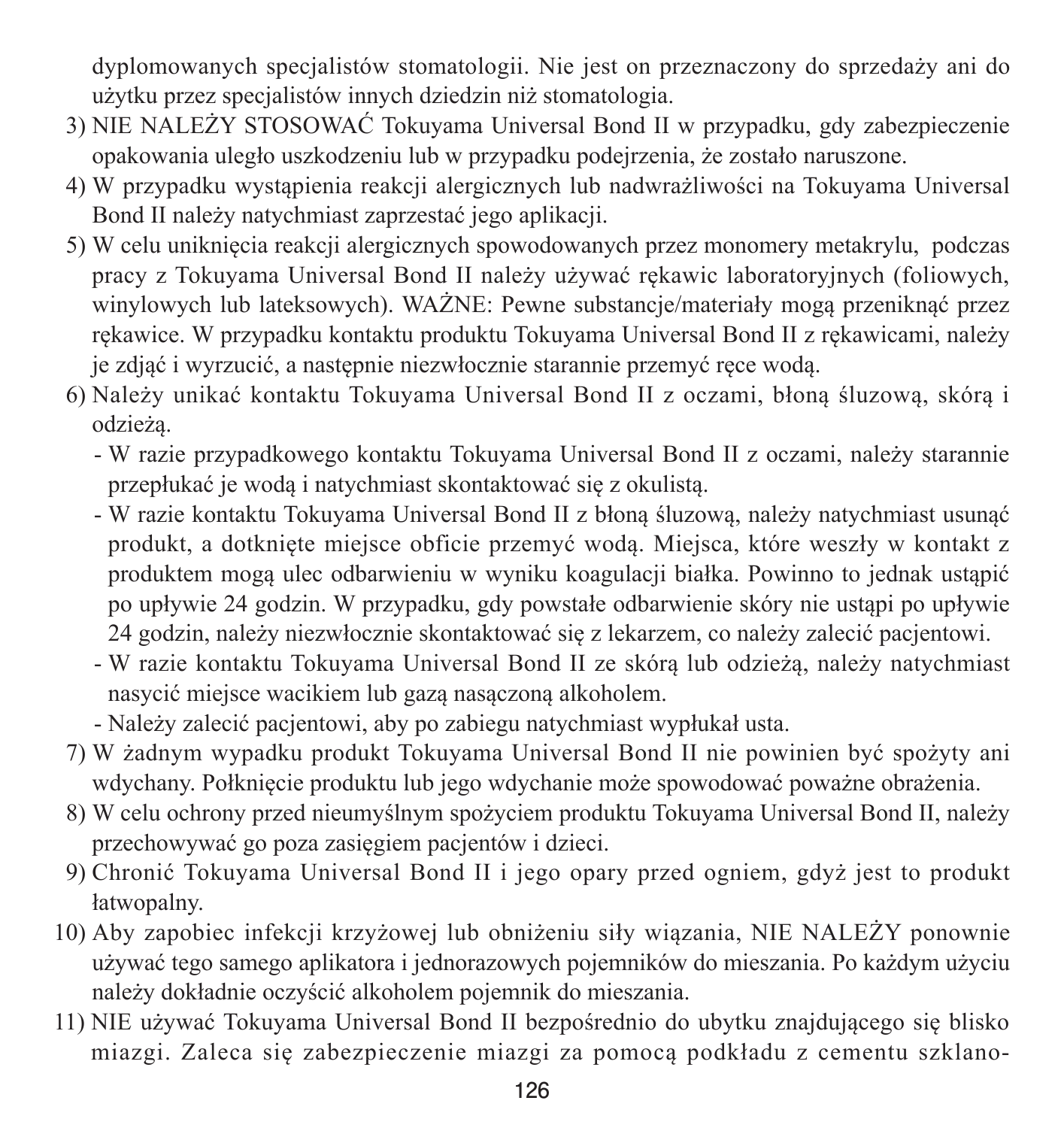jonomerowego lub wodorotlenku wapnia. Aby chronić miazgę, NIE używać PREPARATÓW NA BAZIE EUGENOLU, jako że preparaty te będą ograniczać utwardzanie Tokuyama Universal Bond II.

- 12) Należy mieć świadomość, że jeśli wypełnienie złamało się na skutek wady zgryzu lub bruksizmu (zaciskania, zgrzytania lub stukania zębami), po naprawie może dojść do jego ponownego odpryśnięcia.
- 13) NIE używać pojemników do mieszania preparatu pochodzących od innych producentów.
- 14) Do nakładania i mieszania preparatu Tokuyama Universal Bond II, używać tylko i wyłącznie pojemników do mieszania lub jednorazowych pojemników do mieszania dostarczonych w zestawie. Użycie pojemnika do mieszania nie wykonanego z gumy może spowodować trudności w usunięciu utwardzonego Tokuyama Universal Bond II z pojemnika. Utwardzony preparat Tokuyama Universal Bond II może zostać usunięty przez odwrócenie gumki.
- 15) NIE mieszać Tokuyama Universal Bond II z primerami lub systemami wiążącymi innych marek.
- 16) Aby uniknąć rozpryśnięcia płynu, nie należy otwierać butelki z preparatem Tokuyama Universal Bond II zaraz po jej wyjęciu z lodówki. Przed użyciem należy doprowadzić Tokuyama Universal Bond II do temperatury pokojowej. Po wyjęciu preparatu z lodówki odstawić produkt na 20 minut lub odczekać aż osiągnie temperaturę pokojową.
- 17) Nie stosować Tokuyama Universal Bond II z żywicami, do których należy stosować specjalne kleje lub primery.

# ■**INTERAKCJE Z LEKAMI I INNYMI SUBSTANCJAMI**

1) Niektóre substancje i leki (środki hemostatyczne) ograniczają właściwości osadzania i adhezji Tokuyama Universal Bond II.

NIE UŻYWAĆ produktów, które zawierają:

- ‐ eugenol,
- ‐ chlorek aluminium,
- ‐ siarczan żelaza,
- ‐ siarczan wapnia,
- ‐ siarczan aluminium,
- ‐ fluorek diaminasrebra [wzór cząsteczkowy: Ag(NH3)2F]
- 2) Tokuyama Universal Bond II nie wiąże się do tkanek zęba bezpośrednio po nakładaniu materiałów zawierających:
	- ‐ wodę utlenioną,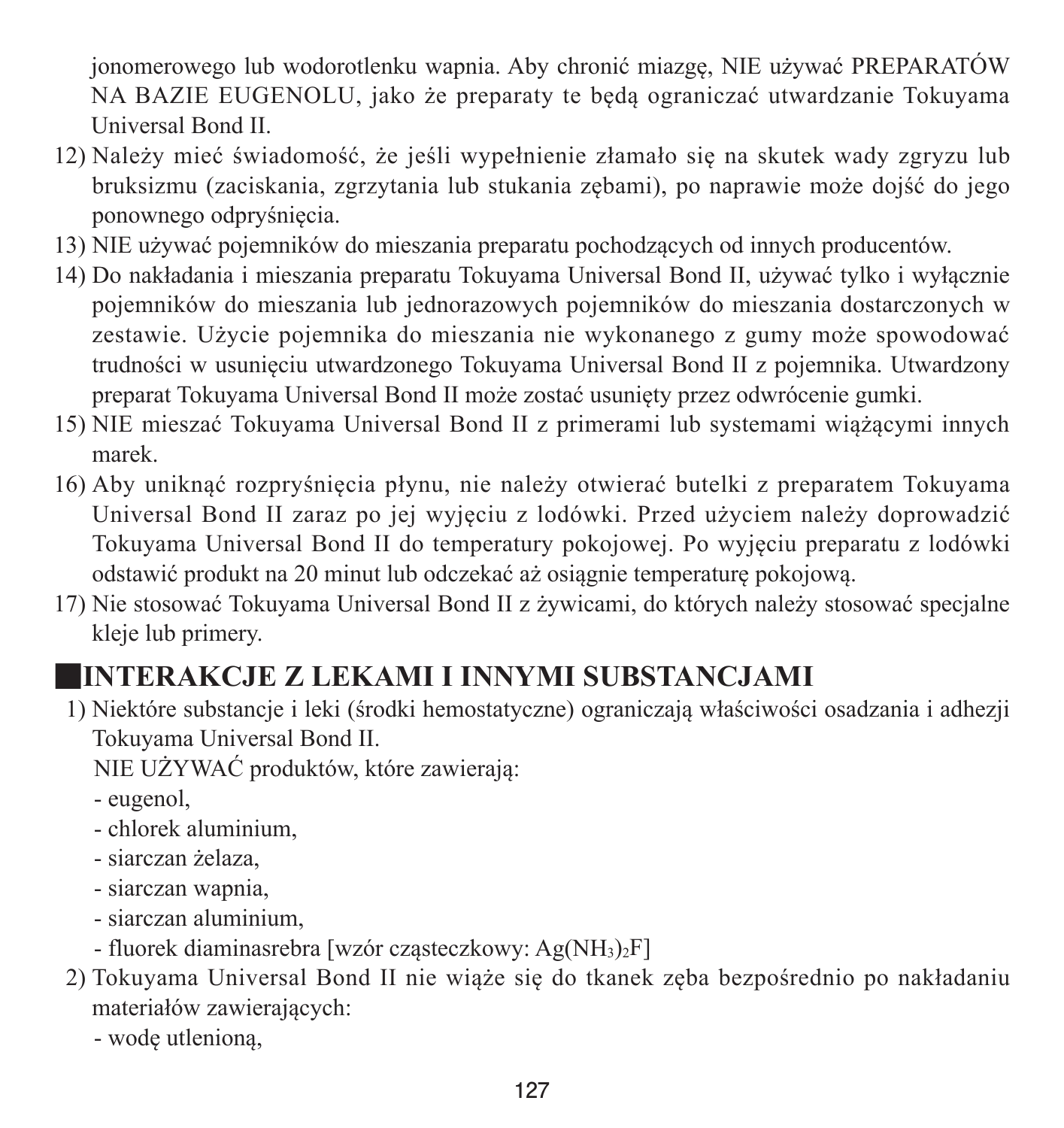‐ podchloryn sodu

 Zalecamy unikać stosowania takich materiałów w dniu cementowania. Jednakże można używać ich podczas leczenia kanałowego, ponieważ wpływ tych substancji zanika w ciągu 5 dni.

# ■**PRZECHOWYWANIE**

- 1) Przechowywać Tokuyama Universal Bond II w temperaturze od 0 do 25°C (od 32 do 77°F).
- 2) Przechowywać z dala od źródeł ciepła, bezpośredniego nasłonecznienia, iskier i otwartego ognia.
- 3) NIE STOSOWAĆ po terminie ważności umieszczonym na butelce/opakowaniu.

# ■**UTYLIZACJA**

W celu usunięcia niewykorzystanego Tokuyama Universal Bond II należy nasączyć nim obojętny absorbent, np. gazę lub wacik i wyrzucić zgodnie z obowiązującymi przepisami.

# ■**KLINICZNE ZASTOSOWANIE DO ODBUDÓW BEZPOŚREDNICH ORAZ WEWNĄTRZUSTNEJ NAPRAWY ODBUDÓW PRZY UŻYCIU ŻYWICY KOMPOZYTOWEJ**

### **1. Oczyszczanie**

Dokładnie oczyścić powierzchnię zęba za pomocą gumki i pasty niezawierającej fluoru, a następnie wypłukać wodą.

### **2. Izolacja**

Koferdam jest zalecaną metodą izolacji

## **3. Przygotowanie ubytku**

Przygotować ubytek i przepłukać go wodą. W przypadku zębów przednich (klasa III, IV, V) należy wykonać ścięcie typu bevel na krawędzi szkliwa, natomiast przy preparacji zębów bocznych (klasa I, II) należy wykonać stopień typu chamfer.

Zarówno bevel jak i stopień typu chamfer pomagają uniknąć widocznej linii łączenia między ubytkiem a odbudową, co korzystnie wpływa zarówno na estetykę i retencję.

‐ Jeśli powierzchnia wiążąca obejmuje nienaruszone szkliwo, należy poddać je działaniu wytrawiacza. Patrz rozdział "Technika selektywnego trawienia szkliwa".

#### **4. Suszenie**

Osuszyć ubytek techniką blottingu lub używając strzykawki ze strumieniem powietrza.

‐ NIE przesuszać zęba z żywą miazgą. Przesuszenie może doprowadzić do pozabiegowej nadwrażliwości.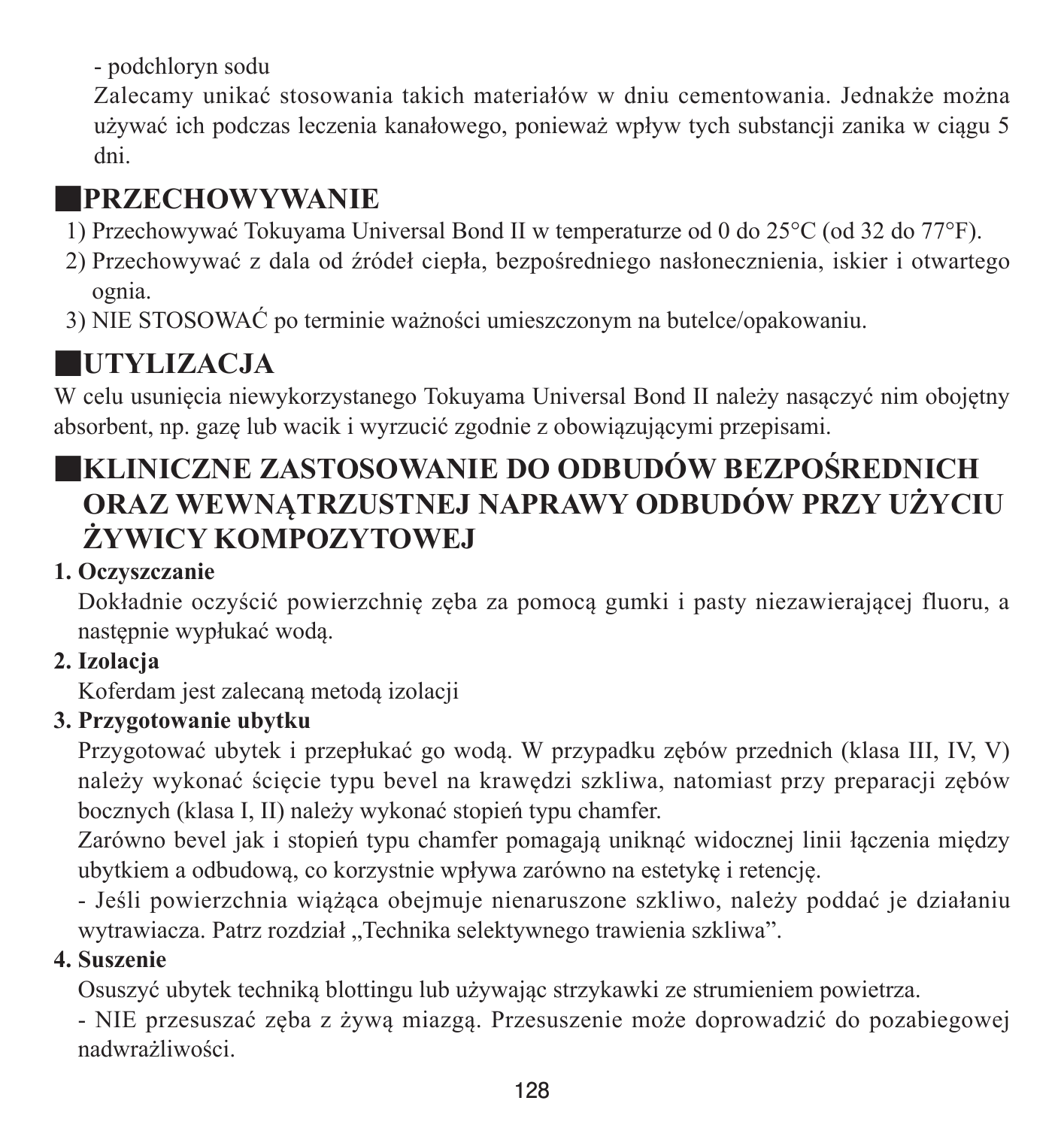‐ Wymienione poniżej substancje, które hamują polimeryzację Tokuyama Universal Bond II, powinny być usunięte z powierzchni zęba poprzez jej dokładne oczyszczenie przy pomocy alkoholu, kwasu cytrynowego lub przez naniesienie kwasu fosforowego na 2–3 sekundy przed nakładaniem:

1) Smar z kątnicy,

2) Ślina, krew i wydzieliny.

## **5. Trawienie struktury zęba (opcjonalne)**

(a.) Technika selektywnego trawienia szkliwa

 Nałożyć żel na bazie kwasu fosforowego tylko i wyłącznie na szkliwo otaczające krawędź przygotowywanego ubytku, a następnie pozostawić żel na 10–15 sekund. Dokładnie wypłukać trawioną powierzchnię (przynajmniej przez 15 sekund) wodą, a następnie wysuszyć łagodnym strumieniem powietrza.

(b.) Technika całkowitego trawienia

 Nałożyć żel na bazie kwasu fosforowego najpierw na przygotowane szkliwo, a następnie na zębinę. Preparat trawiący należy pozostawić na 10–15 sekund, aby zaszła reakcja na szkliwie i na zębinie. Dokładnie wypłukać trawioną powierzchnię (przynajmniej przez 15 sekund) wodą, a następnie wysuszyć.

## **6. Przygotowanie powierzchni wiążącej podczas procesu naprawy**

6.1 Materiały ceramiczne, inne niż porcelana, oraz materiały kompozytowe

Zukośnij krawędzie, jeśli zachodzi taka potrzeba. Aby przygotować powierzchnię do wiązania, należy schropowacić powierzchnię wykorzystując abrazję powietrzną lub szorowanie wiertłem diamentowym na niskich obrotach. Dokładnie spłukać i wysuszyć powierzchnię.

6.2 Odbudowa części metalowych

Aby przygotować powierzchnię do wiązania, należy schropowacić powierzchnię wykorzystując abrazję powietrzną lub szorowanie wiertłem diamentowym na niskich obrotach. Dokładnie spłukać i wysuszyć powierzchnię.

6.3 Porcelana

Zukośnij krawędzie jeśli zachodzi taka potrzeba. Należy NIE chropowacić powierzchni. Wypolerować obszar w celu przygotowania czystej i świeżej powierzchni do wiązania. Dokładnie spłukać i wysuszyć powierzchnię.

- ‐ W przypadku stosowania abrazji powietrznej, używać proszku tlenku glinu z ziarnami o wielkości cząstek co najmniej 30 do 50 mikrona.
- ‐ Niżej wymienione substancje ograniczają właściwości adhezyjne preparatu i muszą być usunięte z powierzchni przeznaczonej do wiązania metodą mechanicznego czyszczenia lub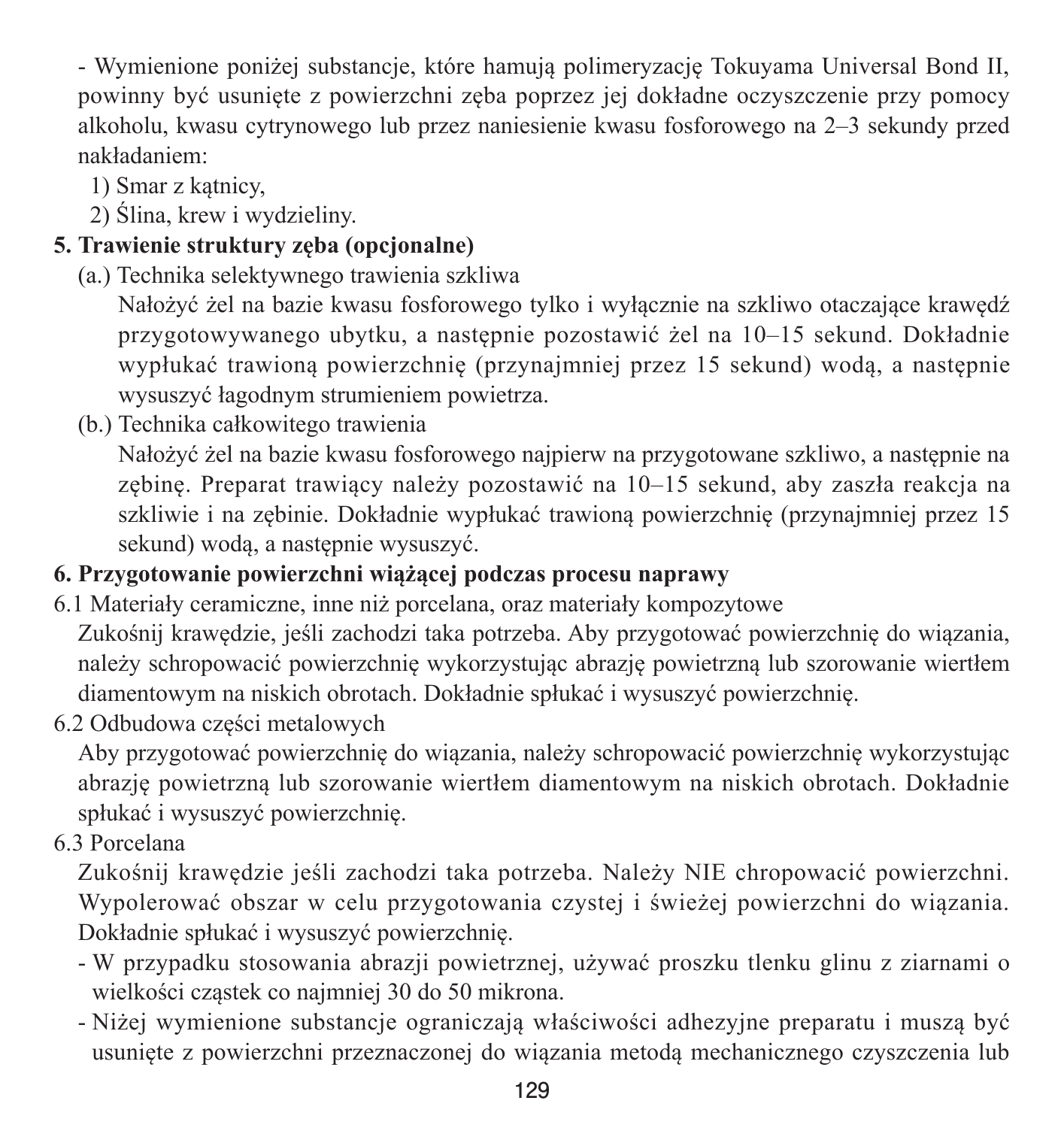przy użyciu alkoholu.

1) Smar z kątnicy

- 2) płytka nazębna, kamień, ślina, krew i inne wydzieliny
- ‐ Wedle potrzeb, powierzchnię nieprzeznaczoną do wiązania należy ochronić matrycą metalową, warstwą parafiny, wazeliną, itd.

## **7. Przygotowanie Tokuyama Universal Bond II**

Przed użyciem upewnić się, że Tokuyama Universal Bond II osiągnął temperaturę pokojową. Otworzyć butelkę zdejmując korek i odmierzyć po jednej kropli obu preparatów Tokuyama Universal Bond II A i B do pojemnika do mieszania lub jednorazowego pojemnika do mieszania. Dokładnie wymieszać za pomocą jednorazowego aplikatora, aż zmieszany środek wiążący zmieni kolor na zielony.

- Tokuyama Universal Bond II B nakładać NIEZWŁOCZNIE po nałożeniu składnika A. Tokuyama Universal Bond II A może zmienić kolor na różowy wskutek ulatniania się rozpuszczalników, jeśli zostanie pozostawiony zbyt długo. Jeśli A zmieni kolor na różowy, usunąć i ponownie nałożyć świeżą warstwę Tokuyama Universal Bond II A i B.
- W przypadku korzystania ze pojemników do mieszania, zakończyć nakładanie roztworu w ciągu 1 minuty od zakroplenia do pojemnika, ponieważ preparat Tokuyama Universal Bond II zawiera lotne rozpuszczalniki. Po wymieszaniu, kolor Tokuyama Universal Bond II zmienia się stopniowo w wyniku reakcji katalizatora Tokuyama Universal Bond II, jest to proces normalny i nie wskazuje na jakikolwiek problem z preparatem Tokuyama Universal Bond II.
- W przypadku korzystania z jednorazowych pojemników do mieszania, zakończyć nakładanie preparatu w ciągu 3 minut od wprowadzenia do pojemnika.
- Upewnić się, że podczas przygotowywania preparatu, butelki Tokuyama Universal Bond II A i B trzymane są pionowo. Podczas przygotowywania preparatu nie trzymać butelek skośnie ani poziomo; mogłoby to spowodować cofnięcie się Tokuyama Universal Bond II do końcówki aplikatora i doprowadzić do jego zanieczyszczenia.
- NIE DOTYKAĆ pojemnika do mieszania dyszą podczas przygotowania. NIE zamieniać korków butelek Tokuyama Universal Bond II A i B. Jeśli Tokuyama Universal Bond II A i B zetkną się podczas nakładania, Tokuyama Universal Bond II może ulec utwardzeniu wewnątrz dyszy.
- Przed zamknięciem zetrzeć nadmiar Tokuyama Universal Bond II z końcówki dyszy i wnętrza korka.
- Natychmiast po przygotowaniu preparatu, mocno zamknąć korek na butelkach Tokuyama Universal Bond II A i B.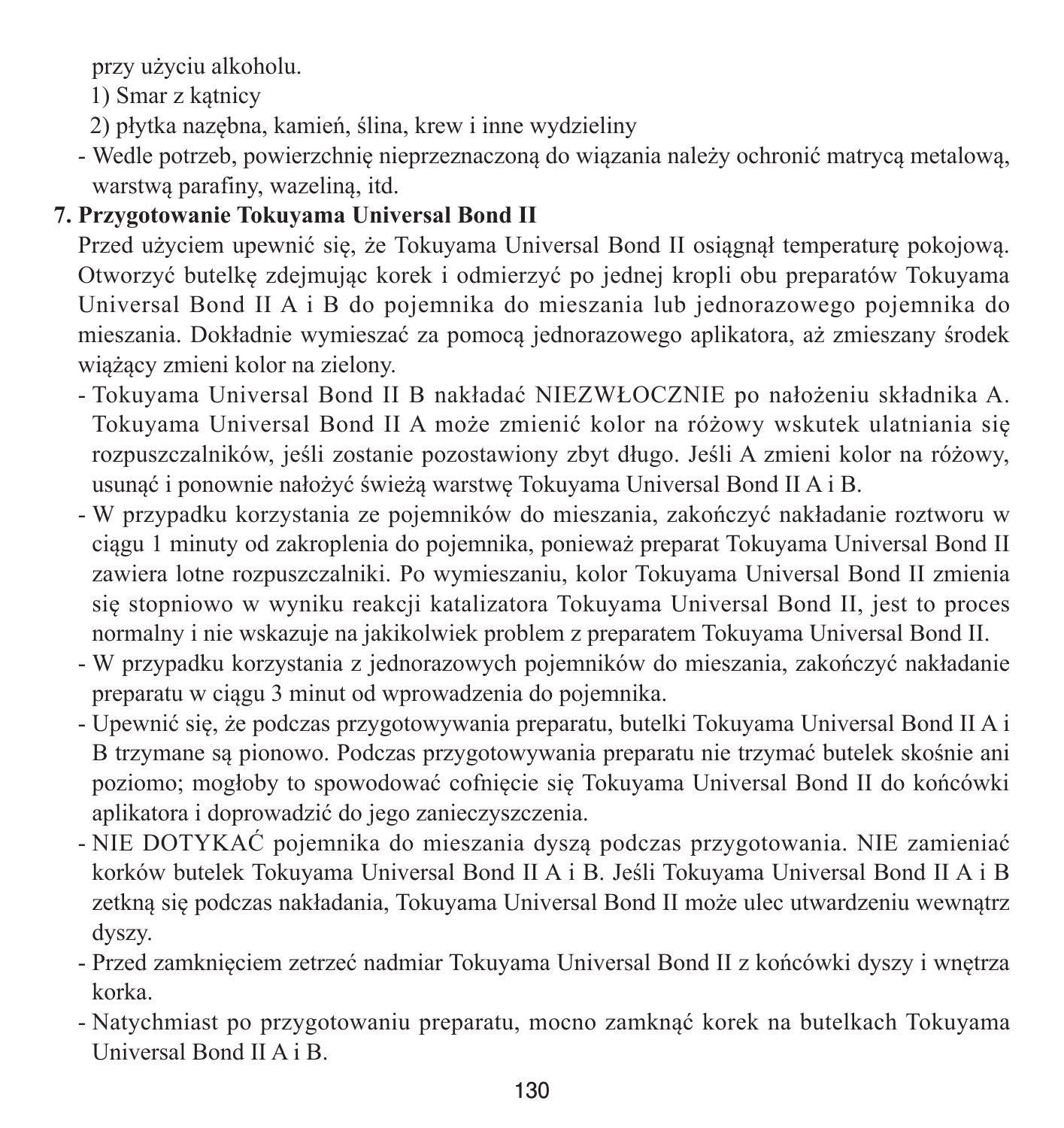- NIE dokręcać zbyt mocno korków butelek.

#### **8. Nakładanie Tokuyama Universal Bond II**

Przy użyciu jednorazowego aplikatora, nałożyć Tokuyama Universal Bond II na wszystkie powierzchnie adhezyjne. Zwrócić uwagę, aby nie ominąć żadnej części powierzchni, na której Tokuyama Universal Bond II powinien być nałożony.

- W przypadku wewnątrzustnej naprawy wypełnień, jeśli powierzchnia adhezyjna obejmuje strukturę zęba i wypełnienia (ceramika, porcelana, metale lub materiał kompozytowy), nałożyć zmieszany Tokuyama Universal Bond II na całą adhezyjną powierzchnię za jednym razem. Żadne dodatkowe czynniki wiążące nie są potrzebne.
- Jeśli Tokuyama Universal Bond II zbiera się na dnie ubytku lub w kątach preparacji, i jeśli jego warstwa jest zbyt gruba, aby osuszyć ją strumieniem powietrza, należy odsączyć nadmiar sączkami papierowymi lub nowymjednorazowym aplikatorem.
- Należy uważać, aby nie doszło do wypływania nadmiaru materiału Tokuyama Universal Bond II poniżej brzegu dziąsła. W razie spłynięcia Tokuyama Universal Bond II poniżej dziąsła należy starannie przepłukać i osuszyć okolicę poddziąsłową.
- Jeśli dojdzie do zanieczyszczenia nałożonego Tokuyama Universal Bond II śliną, krwią lub innymi płynami, dokładnie przemyć ubytek wodą, osuszyć i ponownie nałożyć nowo przygotowany Tokuyama Universal Bond II.
- NIE przemywać nałożonego Tokuyama Universal Bond II wodą, chyba że doszło do nieumyślnego zanieczyszczenia.
- NIE czekać zbyt długo po nałożeniu Tokuyama Universal Bond II. Suszyć suchym powietrzem 30 sekund po nałożeniu, aby zapewnić odpowiedną grubość warstwy.

### **9. Suszenie powietrzem**

Używając bezolejowej strzykawki wodno‐powietrznej, skierować na powierzchnię Tokuyama Universal Bond II słaby, ale ciągły strumień powietrza do momentu, kiedy płynny Tokuyama Universal Bond II pozostanie w tej samej pozycji i nie będzie się przemieszczał. Zakończyć proces, kierując na powierzchnię łagodny strumień powietrza. Zastosować ssak, aby uniknąć rozchlapywania się Tokuyama Universal Bond II.

- Jeśli dojdzie do zanieczyszczenia nałożonego Tokuyama Universal Bond II śliną, krwią lub innymi płynami, dokładnie przemyć ubytek wodą, osuszyć i ponownie nałożyć nowo przygotowany Tokuyama Universal Bond II .
- NIE przemywać nałożonego Tokuyama Universal Bond II wodą, chyba że doszło do nieumyślnego zanieczyszczenia.
- Jeśli dojdzie do nieumyślnego rozpryskania preparatu, może to spowodować wybielenie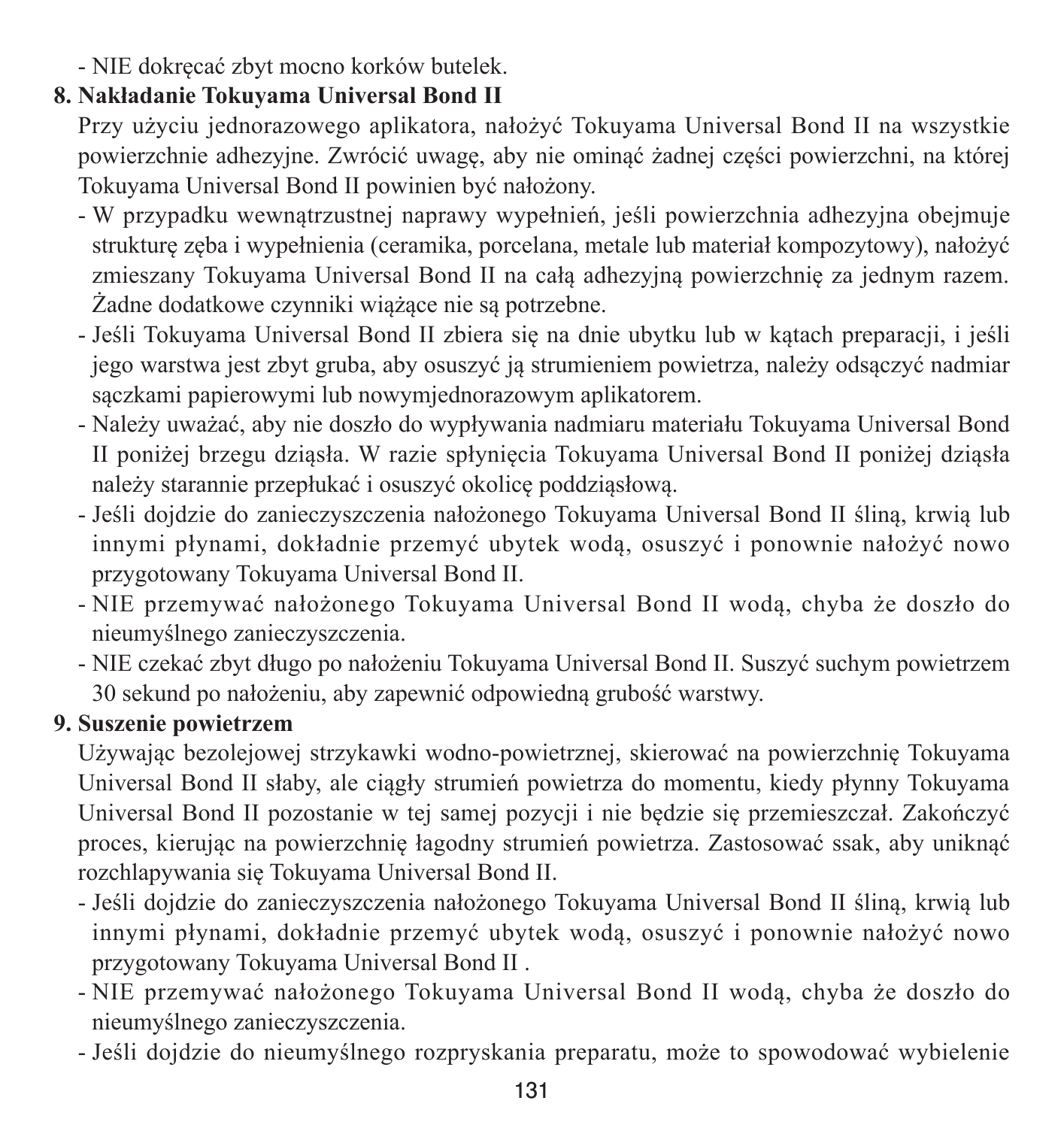tkanek lub reakcję alergiczną.

## **10. Kompozyt**

Odbudować wykorzystując żywicę kompozytową światłoutwardzalną, samoutwardzalną lub o podwójnym mechanizmie wiązania zgodnie z zaleceniami producenta. Jeśli doszło do nałożenia nadmiaru kompozytu, musi on zostać wykończony i wypolerowany.

- Warstwa Tokuyama Universal Bond II może podczas naświetlania stomatologiczną lampą polimeryzacyjną wyglądać jak fluorescencyjna.

# ■**KLINICZNE ZASTOSOWANIE DLA CEMENTOWANIA ODBUDÓW POŚREDNICH**

## **1. Przygotowanie powierzchni adhezyjnej odbudowy**

- 1.1 Materiały ceramiczne, inne niż porcelana, oraz materiały kompozytowe Przygotować wewnętrzną powierzchnię wypełnienia do adhezji, zwiększając jej chropowatość metodą piaskowania (0,1 do 0,2 MPa), abrazją powietrzną lub ścieraniem wiertłem diamentowym na niskich obrotach. Dokładnie wypłukać i osuszyć powierzchnię.
- 1.2 Wypełnienia metalowe

Przygotować powierzchnię do adhezji, zwiększając jej chropowatość metodą piaskowania (0,3 do 0,5 MPa), abrazją powietrzną lub ścieraniem wiertłem diamentowym na niskich obrotach. Dokładnie wypłukać i osuszyć powierzchnię.

1.3 Porcelana

NIE chropowacić powierzchni; wypolerować powierzchnię, aby była ona czysta, świeża i przygotowana do wiązania. Dokładnie spłukać i wysuszyć powierzchnię.

- ‐ W przypadku użycia piaskarki lub abrazji powietrznej, używać proszku tlenku glinu z ziarnami o wielkości co najmniej 30 do 50 mikronów.
- ‐ Jeśli ścieranie lub polerowanie powierzchni jest niemożliwe, należy wytrawić powierzchnię wiążącą przy pomocy kwasu fosforowego, a następnie dokładnie spłukać i wysuszyć.
- ‐ Niżej wymienione substancje ograniczają adhezję preparatu i muszą być usunięte z powierzchni przeznaczonej do wiązania metodą mechanicznego czyszczenia lub przy użyciu alkoholu. Po ostatecznym dopasowaniu, wyczyścić uzupełnienie.
	- 1) Gips i materiał do zatapiania matrycy
	- 2) Olej silikonowy z materiału do przymiarki pracy
	- 3) Smar z kątnicy
	- 4) Płytka nazębna, kamień, ślina, krew i inne wydzieliny
	- 5) Tymczasowy materiał do odbudowy i tymczasowy cement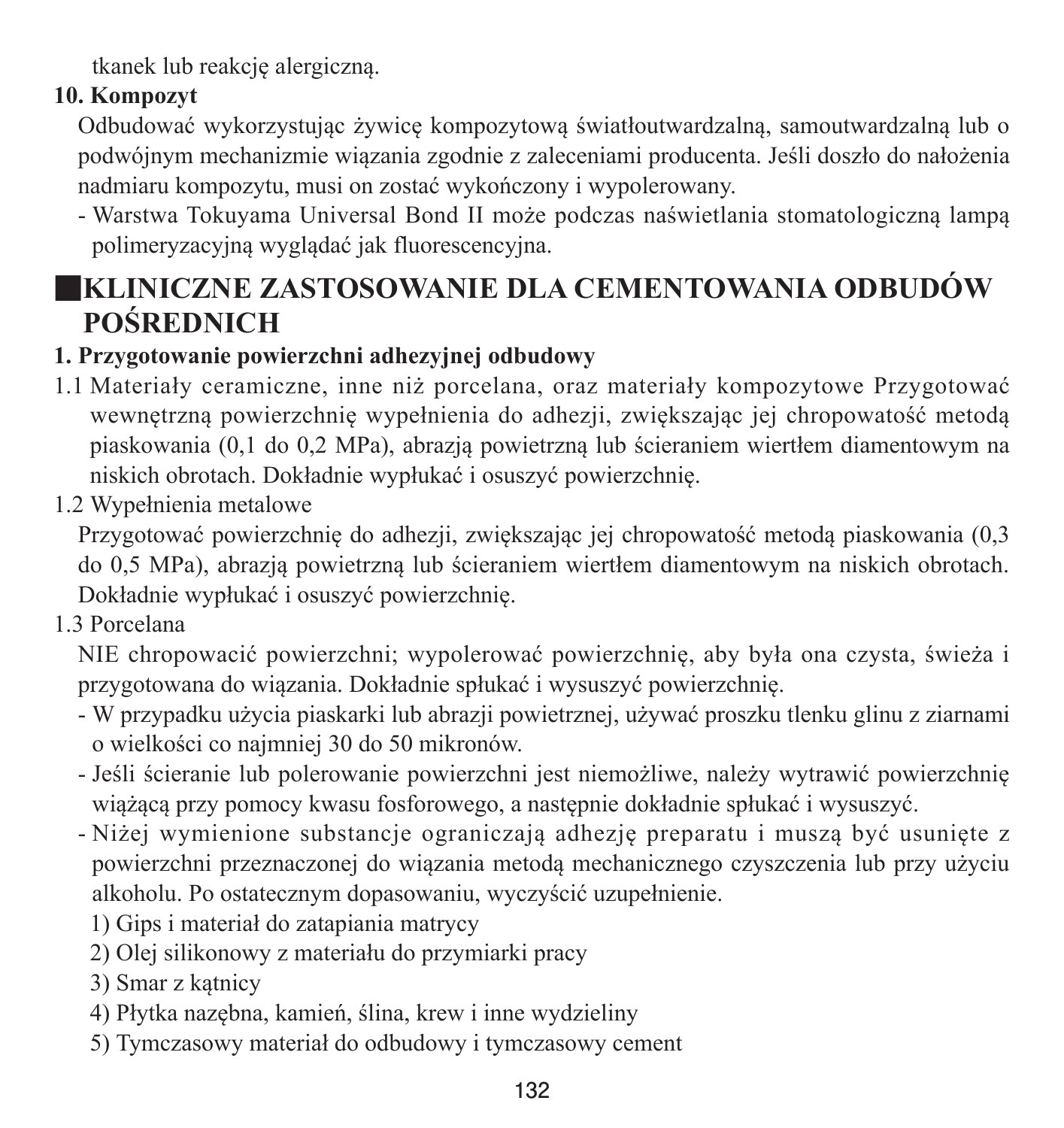Jeśli konieczne, powierzchnię nieprzeznaczoną do wiązania należy ochronić metalową przegrodą, warstwą parafiny, wazeliną, itd.

## **2. Przygotowanie Tokuyama Universal Bond II**

Przed użyciem upewnić się, że Tokuyama Universal Bond II osiągnął temperaturę pokojową. Otworzyć butelkę zdejmując korek i odmierzyć po jednej kropli obu preparatów Tokuyama Universal Bond II A i B do pojemnika do mieszania lub jednorazowego pojemnika do mieszania. Dokładnie wymieszać za pomocą jednorazowego aplikatora, aż zmieszany środek wiążący zmieni kolor na zielony.

- Tokuyama Universal Bond II B nakładać NIEZWŁOCZNIE po nałożeniu składnika A. Tokuyama Universal Bond II A może zmienić kolor na różowy wskutek ulatniania się rozpuszczalników, jeśli zostanie pozostawiony zbyt długo. Jeśli A zmieni kolor na różowy, usunąć i ponownie nałożyć świeżą warstwę Tokuyama Universal Bond II A i B.
- W przypadku korzystania ze pojemników do mieszania, zakończyć nakładanie roztworu w ciągu 1 minuty od zakroplenia do pojemnika, ponieważ preparat Tokuyama Universal Bond II zawiera lotne rozpuszczalniki. Po wymieszaniu, kolor Tokuyama Universal Bond II zmienia się stopniowo w wyniku reakcji katalizatora Tokuyama Universal Bond II, jest to proces normalny i nie wskazuje na jakikolwiek problem z preparatem Tokuyama Universal Bond II.
- W przypadku korzystania z jednorazowych pojemników do mieszania, zakończyć nakładanie preparatu w ciągu 3 minut od wprowadzenia do pojemnika.
- Upewnić się, że podczas przygotowywania preparatu, butelki Tokuyama Universal Bond II A i B trzymane są pionowo. Podczas przygotowywania preparatu nie trzymać butelek skośnie ani poziomo; mogłoby to spowodować cofnięcie się Tokuyama Universal Bond II do końcówki aplikatora i doprowadzić do jego zanieczyszczenia.
- NIE DOTYKAĆ pojemnika do mieszania dyszą podczas przygotowania. NIE zamieniać korków butelek Tokuyama Universal Bond II A i B. Jeśli Tokuyama Universal Bond II A i B zetkną się podczas nakładania, Tokuyama Universal Bond II może ulec utwardzeniu wewnątrz dyszy.
- Przed zamknięciem zetrzeć nadmiar Tokuyama Universal Bond II z końcówki dyszy i wnętrza korka.
- Natychmiast po przygotowaniu preparatu, mocno zamknąć korek na butelkach Tokuyama Universal Bond II A i B.
- NIE dokręcać zbyt mocno korków butelek.

## **3. Nakładanie Tokuyama Universal Bond II**

Przy użyciu jednorazowego aplikatora, nałożyć zmieszany Tokuyama Universal Bond II na całą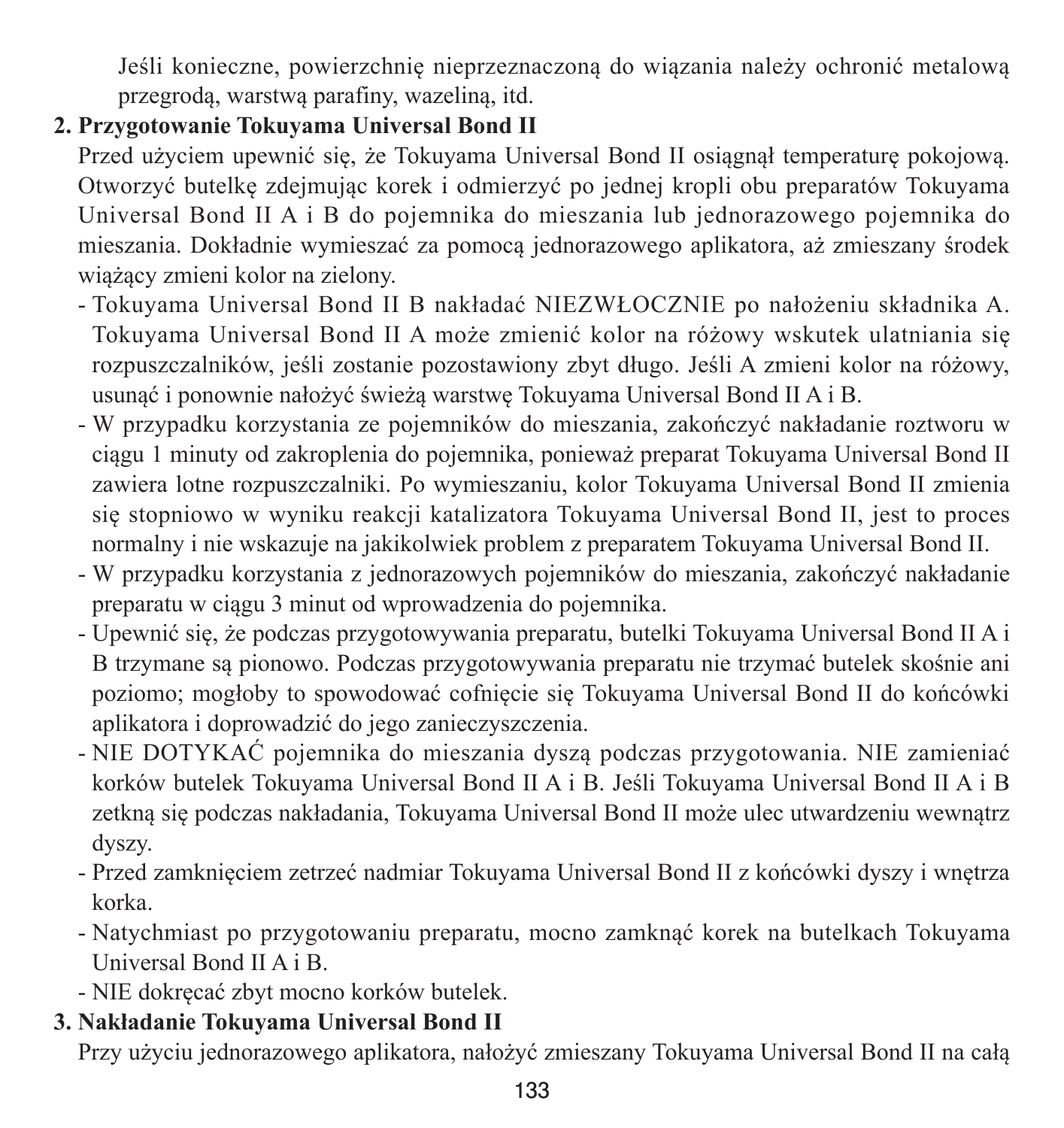powierzchnię przeznaczoną do wiązania.

- ‐ Upewnić się, że Tokuyama Universal Bond II pokrywa wszystkie powierzchnie, na które zostanie nałożony cement.
- ‐ NIE nakładać w nadmiarze. Jednorazowe nałożenie Tokuyama Universal Bond II jest wystarczające. Zbyt gruba warstwa może uniemożliwić spasowanie odbudowy.
- ‐ NIE pozwolić, aby ślina, krew, olej, woda, itp. weszły w kontakt z powierzchnią przeznaczoną do wiązania. Jeśli dojdzie do zanieczyszczenia obrabianej powierzchni, dokładnie przemyć wodą, osuszyć i ponownie nałożyć nowo przygotowany Tokuyama Universal Bond II.
- ‐ NIE czekać zbyt długo po nałożeniu Tokuyama Universal Bond II. Suszyć suchym powietrzem 30 sekund po nałożeniu, aby zapewnić odpowiednią grubość warstwy.

#### **4. Suszenie powietrzem**

Używając bezolejowej strzykawki wodno‐powietrznej, skierować na powierzchnię łagodny strumień powietrza. Zastosować ssak, aby uniknąć rozchlapywania się Tokuyama Universal Bond II.

## **5. Cementowanie**

Cementować używając cementu wzmocnionego żywicą zgodnie z instrukcjami producenta.

- NIE nakładać pasty cementowej wzmocnionej żywicą bezpośrednio na wypreparowany ząb lub ubytek wypełniony Tokuyama Universal Bond II, aby nie dopuścić do nieprawidłowego spasowania odbudowy.
- Utwardzanie może ulec przyspieszeniu w zależności od wykorzystanego cementu wzmocnionego żywicą. Aby zachować odpowiednią grubość warstwy, scalić odbudowę najszybciej jak to możliwe po zaaplikowaniu cementu wzmocnionego żywicą (w ciągu 1 minuty). W przeciwnym wypadku odbudowa może nie spasować się właściwie z wypełnieniem cementowym.
- Warstwa Tokuyama Universal Bond II może podczas naświetlania stomatologiczną lampą polimeryzacyjną wyglądać jak fluorescencyjna.

# ■**KLINICZNE ZASTOSOWANIE DLA WIĄZANIA ŻYWICY AKRYLOWEJ DO METALOWEJ PODBUDOWY, KLAMER LUB ELEMENTÓW MOCUJĄCYCH**

## **1. Przygotowanie powierzchni adhezji**

Aby przygotować powierzchnię do wiązania, należy jej nadać szorstkość metodą piaskowania (0,1 do 0,2MPa) lub ścierania wiertłem diamentowym na niskich obrotach. Dokładnie spłukać i wysuszyć powierzchnię.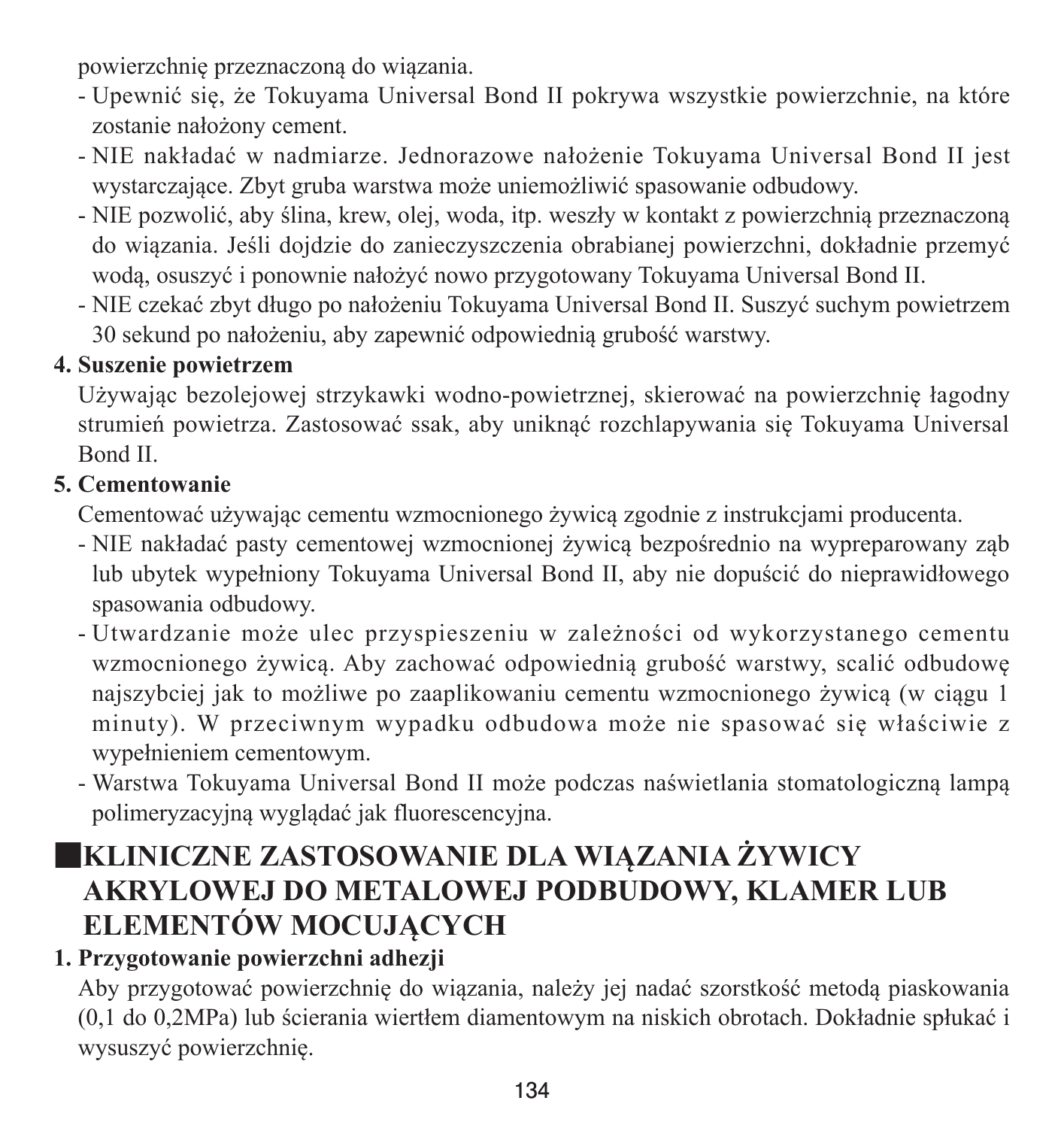#### **2. Przygotowywanie, nakładanie i suszenie powietrzem**

Należy zastosować te same procedury, które opisane zostały w rozdziale KLINICZNE ZASTOSOWANIE DLA CEMENTOWANIA ODBUDÓW POŚREDNICH

## **3. Nakładanie, utwardzanie, przycinanie i końcowa obrobka żywicy akrylowej** Procedurę przeprowadzić zgodnie z instrukcjami producenta przeznaczonymi do pracy z

polimeryzującymi żywicami akrylowymi.

Użytkownik i/lub pacjent powinni zgłaszać każdy poważny incydent, który wystąpił w związku z wyrobem, producentowi i właściwemu organowi państwa członkowskiego, w którym znajduje się siedziba użytkownika i/lub miejsce zamieszkania pacjenta.

Producent nie ponosi odpowiedzialności za szkody lub obrażenia spowodowane nieprawidłowym stosowaniem produktu. Użytkownik ponosi odpowiedzialność za użycie produktu zgodnie z jego przeznaczeniem. Specyfikacja produktu Tokuyama Universal Bond II może bez uprzedzenia ulec zmianie. Jeśli zmienia się specyfikacja produktu, instrukcje i środki ostrożności z nim związane mogą również ulec zmianie.

#### **SLOVENČINA** . . . . . . . . . . .

**Pred použitím si láskavo prečítajte všetky informácie, bezpečnostné opatrenia a poznámky.**

# ■**OPIS PRODUKTU A VŠEOBECNÉ INFORMÁCIE**

- 1. Tokuyama Universal Bond II je dvojzložkový samočinne tvrdnúci dentálny adhezívny systém na priame aj nepriame náhrady, ktorý sa môže používať s technikami samočinného leptania, selektívneho leptania zubnej skloviny a celkového leptania. Ako univerzálne adhezívum bol produkt Tokuyama Universal Bond II pripravený ako úplne kompatibilný s materiálmi vytvrdzovanými svetlom, samočinne vytvrdzovanými a duálne vytvrdzovanými.
- 2. Tokuyama Universal Bond II zlepšuje pevnosť bondu živicových materiálov, ktoré sa dajú polymerizovať (adhezívny živicový cement, akrylová živica a kompozitná živica), na nepriame výplňové materiály, ako napr. sklo-keramika (porcelán), oxid-keramika (oxidy zirkónu a hliníka), kovy (drahé a iné než drahé) a živicové materiály vrátane anorganického plniva.
- 3. Tokuyama Universal Bond II obsahuje monomér kyseliny fosforečnej, bisfenol A di(2 hydroxypropoxy)-dimetakrylát (bis-GMA), trietylén-glykoldimetakrylát, 2-hydroxyetylmetakrylát (HEMA), MTU-6 (tiouracilový monomér), silánové väzobné činidlo, peroxid,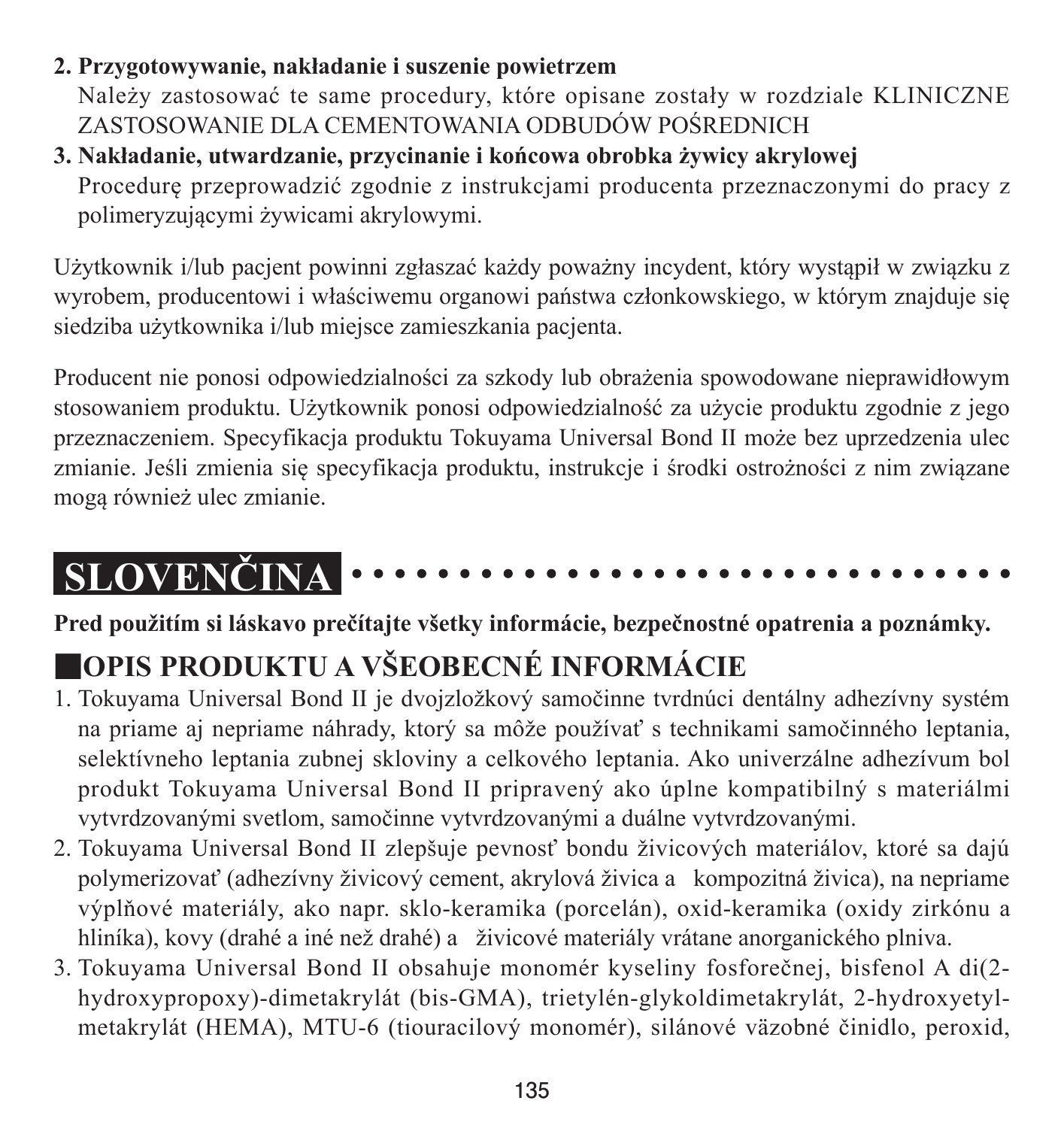boritanový katalyzátor, acetón, etanol a čistenú vodu.

# ■**INDIKÁCIE**

- Priame predné a zadné náhrady materiálmi vytvrdzovanými svetlom, samočinne vytvrdzovanými a duálne vytvrdzovanými
- Intraorálna oprava kompozitných náhrad, porcelánu taveného s kovom, kovu a celokeramických náhrad bez ďalšieho primeru
- Cementovanie nepriamych náhrad a faziet, ak sú kombinované s cementmi s materiálmi vytvrdzovanými svetlom, duálne vytvrdzovanými a samočinne vytvrdzovanými
- Bondovanie nadstavieb náhrad pripravených z nadstavbových materiálov
- Bondovanie dentálnej živice na kovovú bázu, kovovú spojovaciu časť častí protézy alebo upevnenia implantátov
- Oprava protézy s kovovou bázou, kovovou spojovacou časťou častí protézy alebo upevnením
- Bondovanie živice neprepúšťajúcej svetlo na kovovú bázu pri príprave koruniek z potiahnutých živicou

# ■**KONTRAINDIKACIE**

Tokuyama Universal Bond II obsahuje metakrylové monoméry, peroxid, organické rozpúšťadlá a kyseliny. Tokuyama Universal Bond II NEPOUŽÍVAJTE u pacientov alergických či precitlivených na metakrylové monoméry, podobné monoméry, peroxid, organické rozpúšťadlá a kyseliny.

# ■**BEZPEČNOSTNÉ OPATRENIA**

- 1) Tokuyama Universal Bond II NEPOUŽÍVAJTE na iné účely, než je uvedené v týchto pokynoch. Tokuyama Universal Bond II POUŽÍVAJTE výhradne podľa tohto návodu.
- 2) Tokuyama Universal Bond II je určený na predaj dentistom s licenciou a títo ho majú aj používať. Nie je určený na predaj, ani nie je vhodný na použitie iným osobám, ako sú dentisti.
- 3) Tokuyama Universal Bond II NEPOUŽÍVAJTE, ak sú bezpečnostné uzávery poškodené, alebo sa zdá, že došlo k zásahu do produktu.
- 4) Ak Tokuyama Universal Bond II vyvolá alergickú reakciu či precitlivenosť, hneď ho prestaňte používať.
- 5) Pri práci s produktom Tokuyama Universal Bond II zakaždým použite vyšetrovacie rukavice (plastové, vinylové či latexové), a tak zabráňte možným alergickým reakciám z metakrylových monomérov. Poznámka: Určité látky/materiály môžu vyšetrovacími rukavicami prenikať. Ak sa Tokuyama Universal Bond II dostane do styku s vyšetrovacími rukavicami, rukavice si čo najskôr zložte, zahoďte ich a ruky si dôkladne umyte vodou.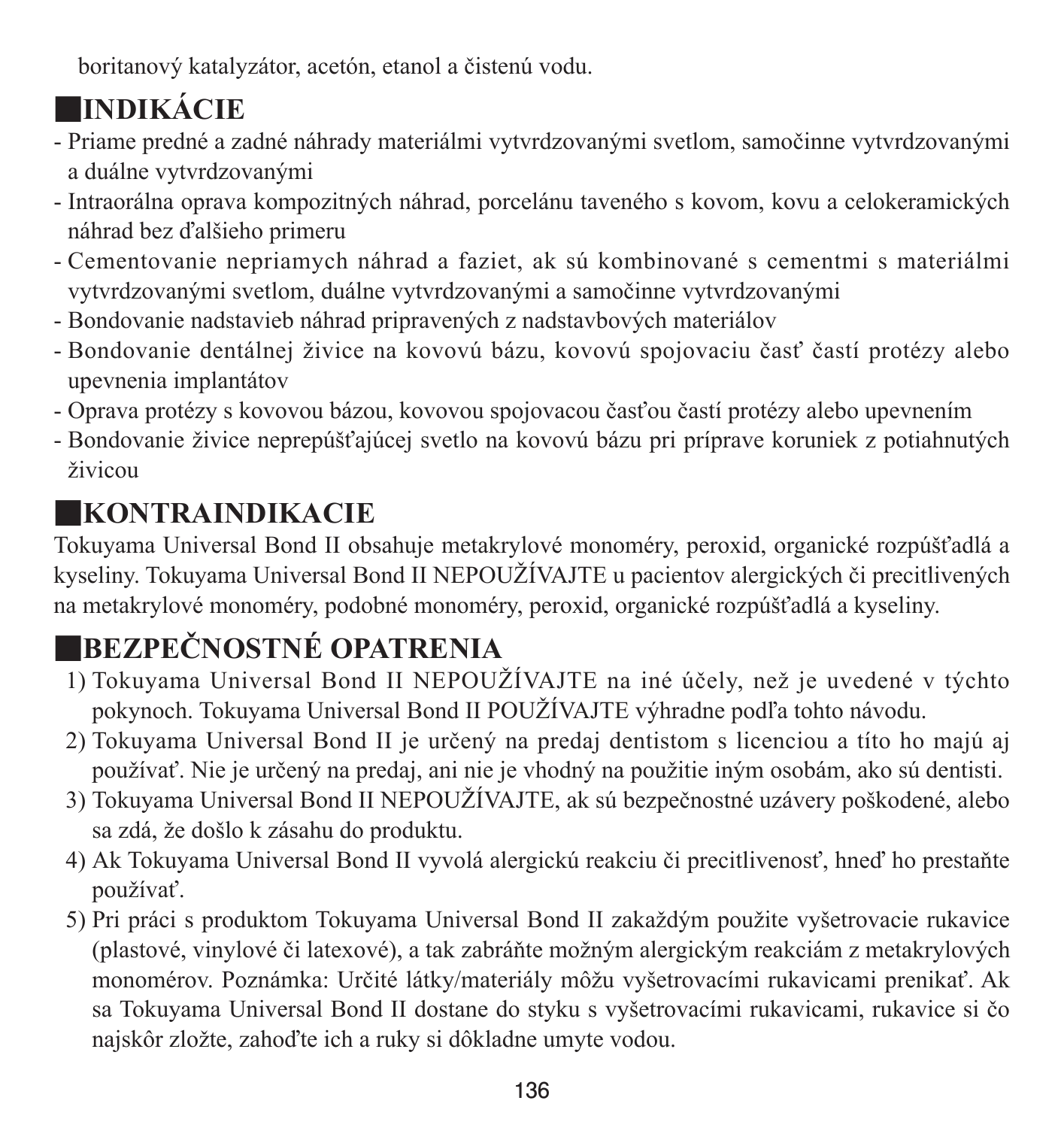- 6) Zabráňte styku produktu Tokuyama Universal Bond II s očami, sliznicou, kožou a odevom.
	- - Ak produkt Tokuyama Universal Bond II príde do styku s očami, oči vypláchnite dôkladne vodou a hneď sa obráťte na očného lekára.
	- - Ak produkt Tokuyama Universal Bond II príde do styku so sliznicou, zasiahnutú oblasť hneď utrite a po zhotovení náhrady opláchnite dôkladne vodou. Zasiahnuté miesta môžu zblednúť koaguláciou bielkovín, ale toto zblednutie by sa malo do 24 hodín stratiť. Ak sa toto zblednutie do 24 hodín nestratí, hneď sa obráťte na lekára a pacienta náležite informujte.
	- - Ak Tokuyama Universal Bond II príde do styku s kožou alebo odevom, hneď zasiahnutú plochu namočte pomocou vatového tampónu alebo gázy nasiaknutých alkoholom a opláchnite vodou.
	- Poučte pacienta, aby si hneď po ošetrení vypláchol ústa.
- 7) Tokuyama Universal Bond II sa nemá požívať ani vdychovať. Požitie či vdýchnutie môžu spôsobiť závažné poranenie.
- 8) Ak chcete zabrániť nezámernému požitiu produktu Tokuyama Universal Bond II, nenechávajte ho bez dozoru v dosahu pacientov a detí.
- 9) Produkt Tokuyama Universal Bond II ani jeho výpary NEVYSTAVUJTE otvorenému ohňu, lebo produkt Tokuyama Universal Bond II je horľavý.
- 10) Jednorazový aplikátor NEPOUŽÍVAJTE opakovane, aby nedošlo ku krížovej infekcii alebo sa neznížila sila väzby bondu. a jednorazovú miešaciu podložku Miešaciu podložku očistite po každom použití alkoholom.
- 11) Tokuyama Universal Bond II NEPOUŽÍVAJTE priamo do kavity, ktorá je v tesnej blízkosti pulpy. Odporúčaná je ochrana pulpy výstelkou skleným ionomérom alebo hydroxidom vápenatým. Na ochranu pulpy NEPOUŽÍVAJTE MATERIÁLY NA BÁZE EUGENOLU, keďže tieto materiály budú vytvrdzovanie produktu Tokuyama Universal Bond II inhibovať.
- 12) Uvedomte si, že keď sa výplň odštiepila chybným skusom či bruxizmom (zvieraním, škrípaním zubov, či poklopkávaním na ne), opravená výplň sa môže odštiepiť znova.
- 13) NEPOUŽÍVAJTE miešacie podložky dodávané inými výrobcami.
- 14) Pri dávkovaní a miešaní produktu Tokuyama Universal Bond II používajte miešaciu podložku alebo jednorazovú miešaciu podložku. Ak sa Tokuyama Universal Bond II nedávkuje do gumenej miešacej misky, z miešacej podložky môže byť ťažké vytvrdnutý produkt Tokuyama Universal Bond II odstrániť. Vytvrdnutý produkt Tokuyama Universal Bond II sa dá odstrániť prevrátením gumenej misky.
- 15) Tokuyama Universal Bond II NEMIEŠAJTE s primermi ani adhezívami iných značiek.
- 16) Ak sa chcete vyhnúť vyšpľachnutiu tekutiny, fľaštičky produktu Tokuyama Universal Bond II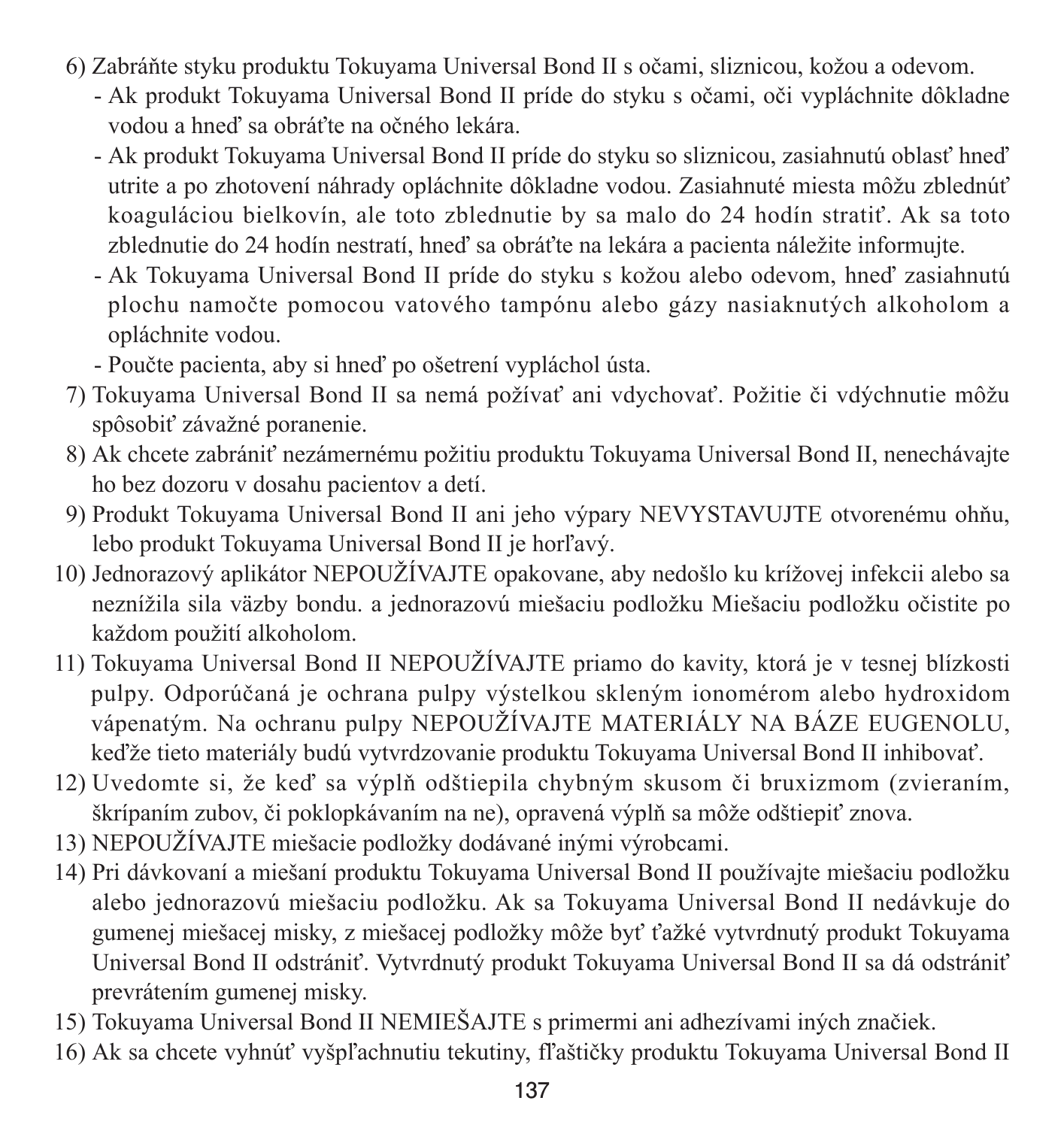sa nemajú otvárať hneď po vybratí z chladničky. Tokuyama Universal Bond II sa má pred použitím vytemperovať na izbovú teplotu. Po vybratí z chladničky nechajte tento produkt postáť 20 minút alebo až do dosiahnutia izbovej teploty.

17) Tokuyama Universal Bond II nepoužívajte so živicovými materiálmi, pre ktoré sú určené špeciálne adhezíva alebo primery.

# ■**BEZPEČNOSTNE OPATRENIA PRE LIEKY A MATERIALY**

1) Niektoré materiály a lieky (hemostatický materiál) inhibujú vytvrdzovanie/adhéziu produktu Tokuyama Universal Bond II.

NEPOUŽÍVAJTE produkty, ktoré obsahujú:

- eugenol,

- chlorid hlinitý,
- síran železitý,
- síran vápenatý,
- síran hlinitý,
- diaminofluorid strieborný [molekulárny vzorec: Ag(NH3)2F],
- 2) Tokuyama Universal Bond II sa nenalepí na štruktúru zubov hneď po aplikáciách materiálov obsahujúcich:
	- peroxid vodíka (oxydol),

- chlórnan sodný.

 Odporúčame vyhnúť sa použitiu týchto materiálov v deň cementovania, hoci tieto materiály sa môžu použiť na ošetrenie zubných kanálikov, lebo inhibícia vyvolaná týmito materiálmi sa obvykle stratí do piatich dní.

# ■**UCHOVAVANIE**

- 1) Tokuyama Universal Bond II skladujte pri teplote medzi 0 25 °C (32 77 °F).
- 2) Držte bokom od tepla, priameho slnečného žiarenia, iskier a otvoreného ohňa.
- 3) Produkt NEPOUŽÍVAJTE po dátume exspirácie uvedenom na fľaštičke/ balení.

# ■**LIKVIDÁCIA**

Nepoužitý Tokuyama Universal Bond II treba absorbovať inertným absorpčným materiálom, napr. gázou či vatou, a zlikvidovať podľa miestnych predpisov.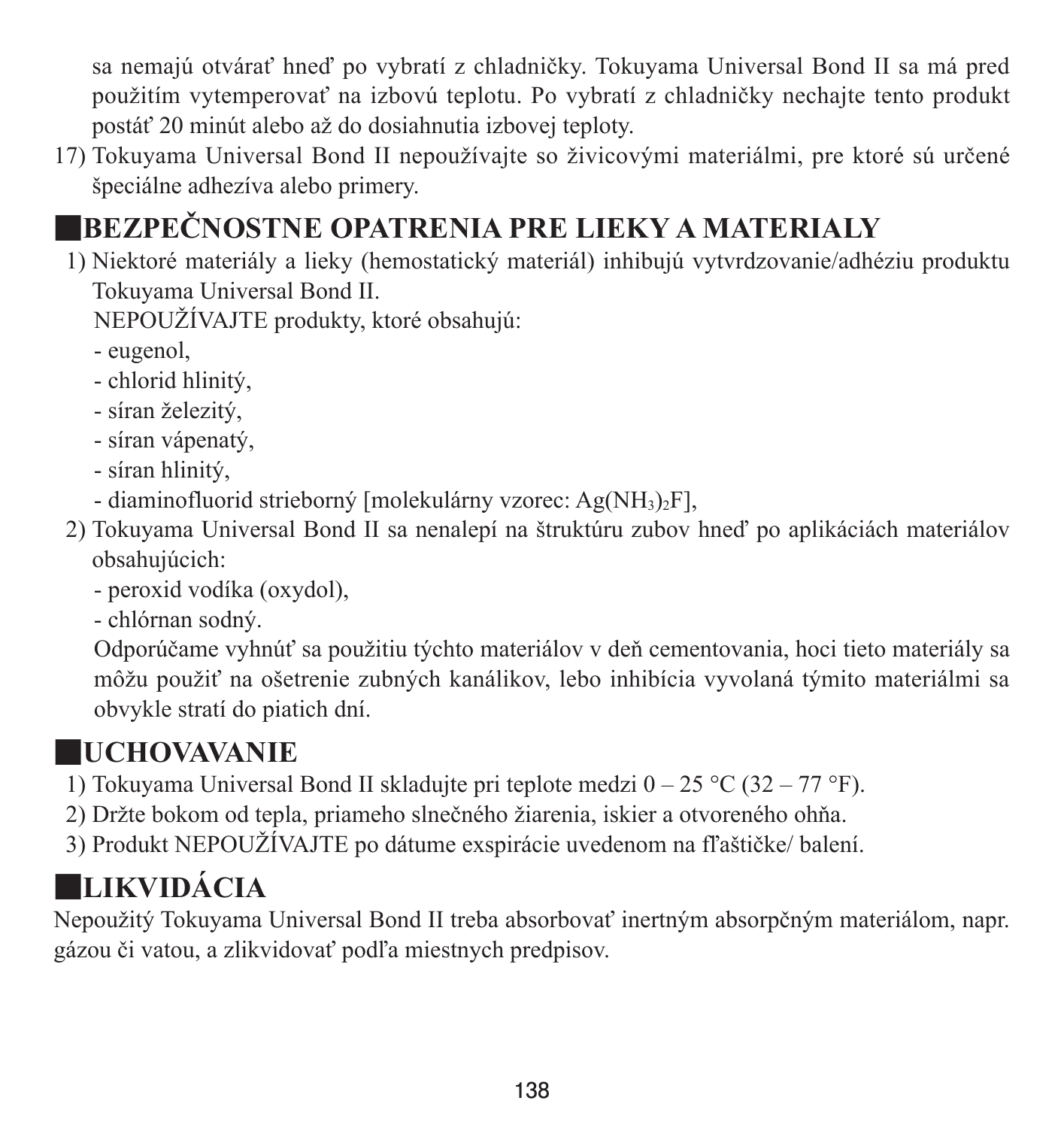# ■**KLINICKÁ APLIKÁCIA PRODUKTU NA PRIAME NÁHRADY A OPRAVU NÁHRAD KOMPOZITNOU ŽIVICOU V ÚSTNEJ DUTINE**

## **1. Čistenie**

Povrch zuba dôkladne očistite gumeným kalíškom a čistiacou pastou bez fluoridu a potom opláchnite vodou.

## **2. Izolácia**

Preferovanou metódou izolácie je koferdam.

## **3. Preparácia kavity**

Kavitu vypreparujte a vypláchnite vodou. K okrajom skloviny preparácií vpredu (trieda III, IV, V) pridajte skosenie celej vrchnej plochy, kým k okrajom skloviny preparácií vzadu (trieda I, II) pridajte skosenie jedného okraja vrchnej plochy, lebo tieto skosenia pomáhajú vyhladeniu ohraničení medzi okrajmi kavity a výplňou, čím sa zvýšia aj estetické vlastnosti aj retencia.

- Ak existuje lepená plocha zahŕňajúca nezbrúsenú sklovinu, leptajúci prípravok naneste na nezbrúsenú sklovinu. Pozrite si časť "Technika selektívneho leptania zubnej skloviny".

# **4. Sušenie**

Kavitu vysušte technikou odsatia alebo vzduchovou striekačkou.

- NEPRESÚŠAJTE vitálny zub. Nadmerné vysúšanie môže viesť k citlivosti po zákroku.
- Látky uvádzané ďalej, ktoré inhibujú vytvrdzovanie produktu Tokuyama Universal Bond II, by sa mali odstrániť z povrchu zuba dôkladným očistením povrchu alkoholom, kyselinou citrónovou, alebo použitím kyseliny fosforečnej počas 2 až 3 sekúnd pred aplikáciou:
	- 1) olejová hmla z nadstavca,
	- 2) sliny, krv a exsudáty.

# **5. Leptanie štruktúry zuba (voliteľné)**

(a.) Technika selektívneho leptania zubnej skloviny

 Gél obsahujúci kyselinu fosforečnú naneste len na zubnú sklovinu okolo okraja preparovanej kavity a gél s kyselinou fosforečnou nechajte pôsobiť 10 – 15 sekúnd. Naleptanú plochu opláchnite dobre (aspoň 15 sekúnd) vodou a potom osušte slabým prúdom vzduchu.

(b.) Technika celkového leptania

 Gél z kyseliny fosforečnej naneste najprv na vypreparovanú zubnú sklovinu a potom na dentín. Leptací prípravok má byť ponechaný, aby reagoval so zubnou sklovinou a dentínom 10 – 15 sekúnd. Dôkladne oplachujte (aspoň 15 sekúnd) vodou a osušte slabým prúdom vzduchu alebo vatovými tampónmi; nepresúšajte nadmerne.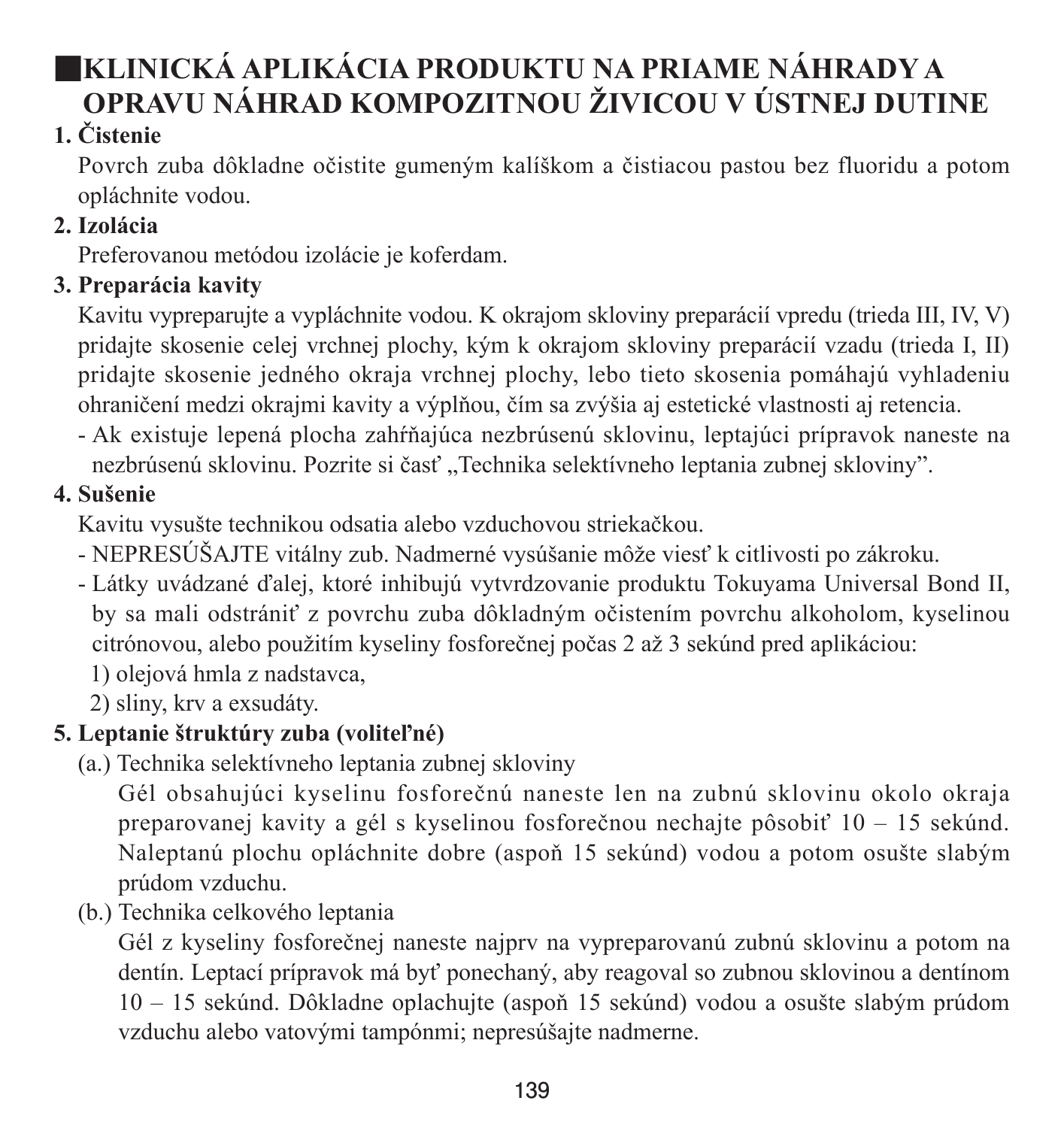### **6. Priprava adhezivnej plochy počas opravy**

6.1 Keramika iná než porcelán a kompozitné materiály

V prípade potreby skoste okraj. Plochu zdrsnite abráziou vzduchom či obrúsením diamantovým vrtáčikom malou rýchlosťou, aby sa plocha pripravila na adhéziu. Plochu dôkladne opláchnite a vysušte.

6.2 Kovové náhrady

Plochu zdrsnite abráziou vzduchom či obrúsením diamantovým vrtáčikom malou rýchlosťou, aby sa plocha pripravila na adhéziu. Plochu dôkladne opláchnite a vysušte.

6.3 Porcelán

V prípade potreby skoste okraj. Plochu NEZDRSŇUJTE. Vyleštite ju, aby ste pripravili čistý a čerstvý povrch na adhéziu. Plochu dôkladne opláchnite a vysušte.

- Keď používate abráziu vzduchom, použite prášok oxidu hlinitého sitovaného sitom s rozmermi najmenej 30 až 50 mikrónov.
- Látky uvádzané ďalej, ktoré inhibujú adhéziu, sa musia odstrániť z adhezívnej plochy mechanickým očistením alebo nasiaknutím alkoholom.
	- 1) Olejová hmla z nadstavca,
	- 2) plak, zubný kameň, sliny, krv a tekuté výlučky.
- V prípade potreby chráňte nebondovaný povrch kovovým separátorom, parafínovou vrstvou, vazelínou, atď.

#### **7. Davkovanie pripravku Tokuyama Universal Bond II**

Pred použitím nechajte Tokuyama Universal Bond II vytemperovať na izbovú teplotu. Otvorte uzáver fľaštičky produktu Tokuyama Universal Bond II a dávkujte jednu kvapku každej zložky A aj B na miešaciu podložku alebo jednorazovú miešaciu podložku. Pomocou jednorazového aplikátora dôkladne premiešajte, kým sa farba bondovacej zmesi nezmení na zelenú.

- Tokuyama Universal Bond II B naneste OKAMŽITE po dávkovaní A. Ak necháte zmes Tokuyama Universal Bond II A stáť dlho, môže sa jej farba zmeniť na ružovú v dôsledku prchania rozpúšťadla. Ak Bond A zružovie, pripravenú zmes zlikvidujte a znovu nadávkujte čerstvé prípravky Tokuyama Universal Bond II A a B.
- Keď používate miešaciu podložku, aplikáciu ukončite do 1 minúty po dávkovaní, lebo Tokuyama Universal Bond II obsahuje prchavé rozpúšťadlá. Po zmiešaní sa farba prípravku Tokuyama Universal Bond II mení postupne podľa reakcie katalyzátora Tokuyama Universal Bond II. Je to normálne a neznamená to chybu prípravku Tokuyama Universal Bond II.
- Keď používate jednorazovú miešaciu podložku, aplikáciu ukončite do 3 minút po dávkovaní.
- Pri dávkovaní držte fľaštičky zložiek A a B produktu Tokuyama Universal Bond II určite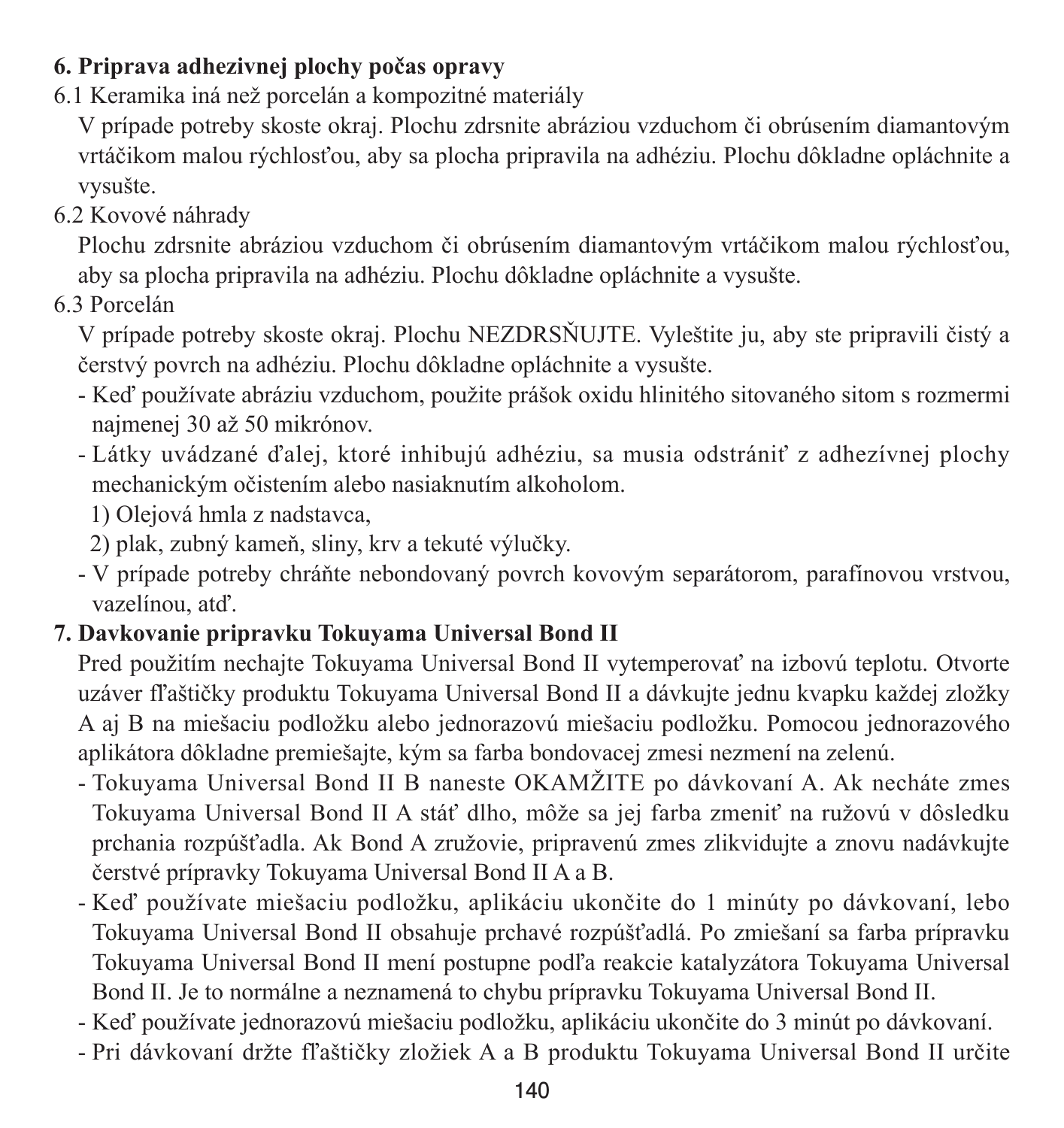zvisle. Počas dávkovania nedržte fľaštičky diagonálne ani horizontálne, mohlo by to spôsobiť zatečenie adhezíva Tokuyama Universal Bond II späť do trysky a kontamináciu.

- Pri dávkovaní sa tryskou NEDOTÝKAJTE miešacej podložky. NEZAMIEŇAJTE uzávery fľaštičiek Tokuyama Universal Bond II A a B. Ak sa počas dávkovania dostanú Tokuyama Universal Bond II A a B do kontaktu, Tokuyama Universal Bond II môže v tryske vytvrdnúť.
- Pred zatvorením zotrite prebytočný Tokuyama Universal Bond II z konca trysky a z vnútra uzáveru.
- Hneď po dávkovaní uzávery fľaštičiek zložiek A a B prípravku Tokuyama Universal Bond II dobre uzavrite.
- Uzávery fľaštičiek príliš NEUŤAHUJTE.

## **8. Aplikacia produktu Tokuyama Universal Bond II**

Pomocou jednorazového aplikátora naneste zmiešaný produkt Tokuyama Universal Bond II na celý lepený povrch. Dávajte pozor, aby ste nevynechali žiadnu plochu, kde sa má naniesť produkt Tokuyama Universal Bond II.

- V prípade intraorálnych opráv náhrad, ak priľnavý povrch zahŕňa zubnú štruktúru a náhrady (keramické, porcelánové, kovové alebo kompozitné materiály), naneste zmiešaný produkt Tokuyama Universal Bond II na celý priľnavý povrch naraz. Ďalšie primery nie sú potrebné.
- Ak sa Tokuyama Universal Bond II akumuluje na spodku kavity alebo v uhle povrchu kavity a je príliš hustý, aby tiekol pomocou vzduchu, odsajte nadbytok papierovým terčíkom alebo novým jednorazovým aplikátorom.
- Dávajte pozor, aby nadbytok produktu Tokuyama Universal Bond II nezatekal na miesta pod ďasnami. Ak Tokuyama Universal Bond II zatečie na miesta pod ďasnami, miesta dôkladne vypláchnite a vysušte.
- Ak sa už nanesený produkt Tokuyama Universal Bond II, znečistí slinami, krvou alebo inou tekutinou, kavitu dôkladne vypláchnite vodou, vysušte a čerstvý produkt Tokuyama Universal Bond II naneste znova.
- Nanesený Tokuyama Universal Bond II NEOPLACHUJTE vodou (okrem prípadu neúmyselného znečistenia).
- Po aplikácii produktu Tokuyama Universal Bond II NEČAKAJTE príliš dlho. Sušte vzduchom do 30 sekúnd po aplikácii, aby ste zaistili vhodnú hrúbku vrstvy.

## **9. Sušenie vzduchom**

Použitím striekačky na vodu/vzduch bez oleja fúkajte slabý prúd vzduchu spojite na povrch produktu Tokuyama Universal Bond II, až kým tekutý product Tokuyama Universal Bond II nezostane na svojom mieste bez pohybu. Ukončite to použitím slabého prúdu vzduchu na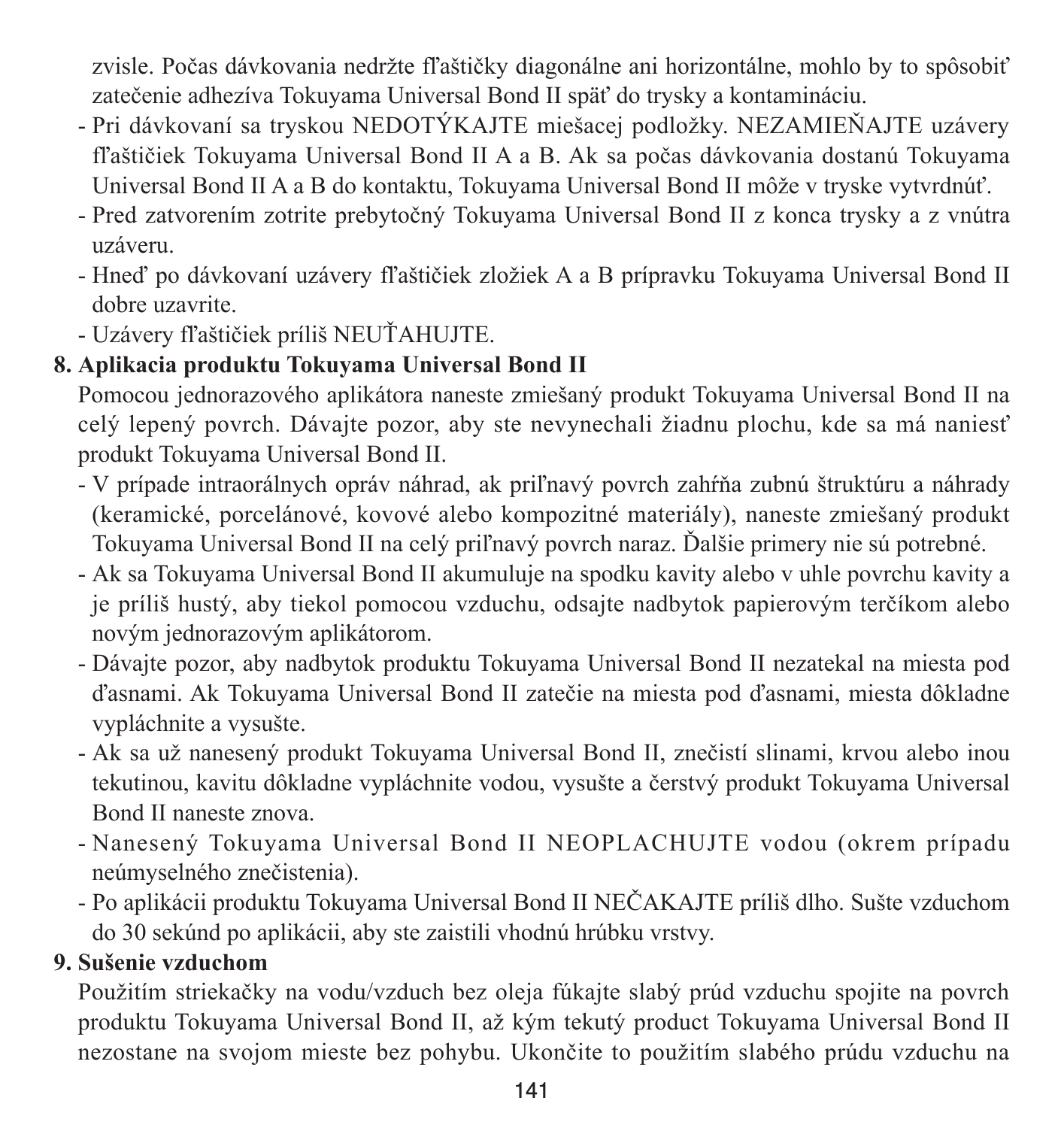povrch. Použite odsávačku s podtlakom, aby ste zabránili rozstreknutiu produktu Tokuyama Universal Bond II.

- Ak sa už nanesený produkt Tokuyama Universal Bond II znečistí slinami, krvou alebo inou tekutinou, dôkladne vypláchnite kavitu vodou, vysušte a čerstvý produkt Tokuyama Universal Bond II naneste znova.
- Nanesený Tokuyama Universal Bond II NEOPLACHUJTE vodou (okrem prípadu neúmyselného znečistenia).
- Ak dôjde k náhodnému rozstreknutiu, môže to spôsobiť zblednutie tkaniva alebo možnú alergickú reakciu.

## **10. Živicový kompozit**

Výplň kompozitnou živicou vytvrdzovanou svetlom vykonajte podľa pokynov výrobcu živice. Nadbytočnú kompozitnú živicu treba dôkladne povrchovo opracovať a vyleštiť.

- Vrstva produktu Tokuyama Universal Bond II sa môže po ožiarení polymerizačnou lampou javiť ako fluoreskujúce.

# ■**KLINICKÁ APLIKÁCIA NA CEMENTOVANIE NEPRIAMYCH NÁHRAD**

## **1. Príprava adhezívnej plochy náhrady**

1.1 Keramika iná než porcelán a kompozitné materiály

Vnútro náhrady zdrsnite opieskovaním (0,1 až 0,2 MPa), abráziou vzduchom či obrúsením diamantovým vrtáčikom malou rýchlosťou, aby sa plocha pripravila na adhéziu. Plochu dôkladne opláchnite a vysušte.

1.2 Kovové náhrady

Plochu zdrsnite opieskovaním (0,3 až 0,5 MPa), abráziou vzduchom či obrúsením diamantovým vrtáčikom malou rýchlosťou, aby sa plocha pripravila na adhéziu. Plochu dôkladne opláchnite a vysušte.

1.3 Porcelán

Plochu NEZDRSŇUJTE. Vyleštite ju, aby ste pripravili čistý a čerstvý povrch na adhéziu. Plochu dôkladne opláchnite a vysušte.

- Keď používate opieskovanie alebo abráziu vzduchom, použite prášok oxidu hlinitého sitovaný sitom s rozmermi najmenej 30 až 50 mikrónov.
- Ak sa adhezívna plocha nedá zdrsniť alebo vyleštiť, naleptajte ju kyselinou fosforečnou, aby ste ju pripravili na adhéziu, a potom dôkladne opláchnite a osušte.
- Látky uvádzané ďalej, ktoré inhibujú adhéziu, sa musia odstrániť z adhezívnej plochy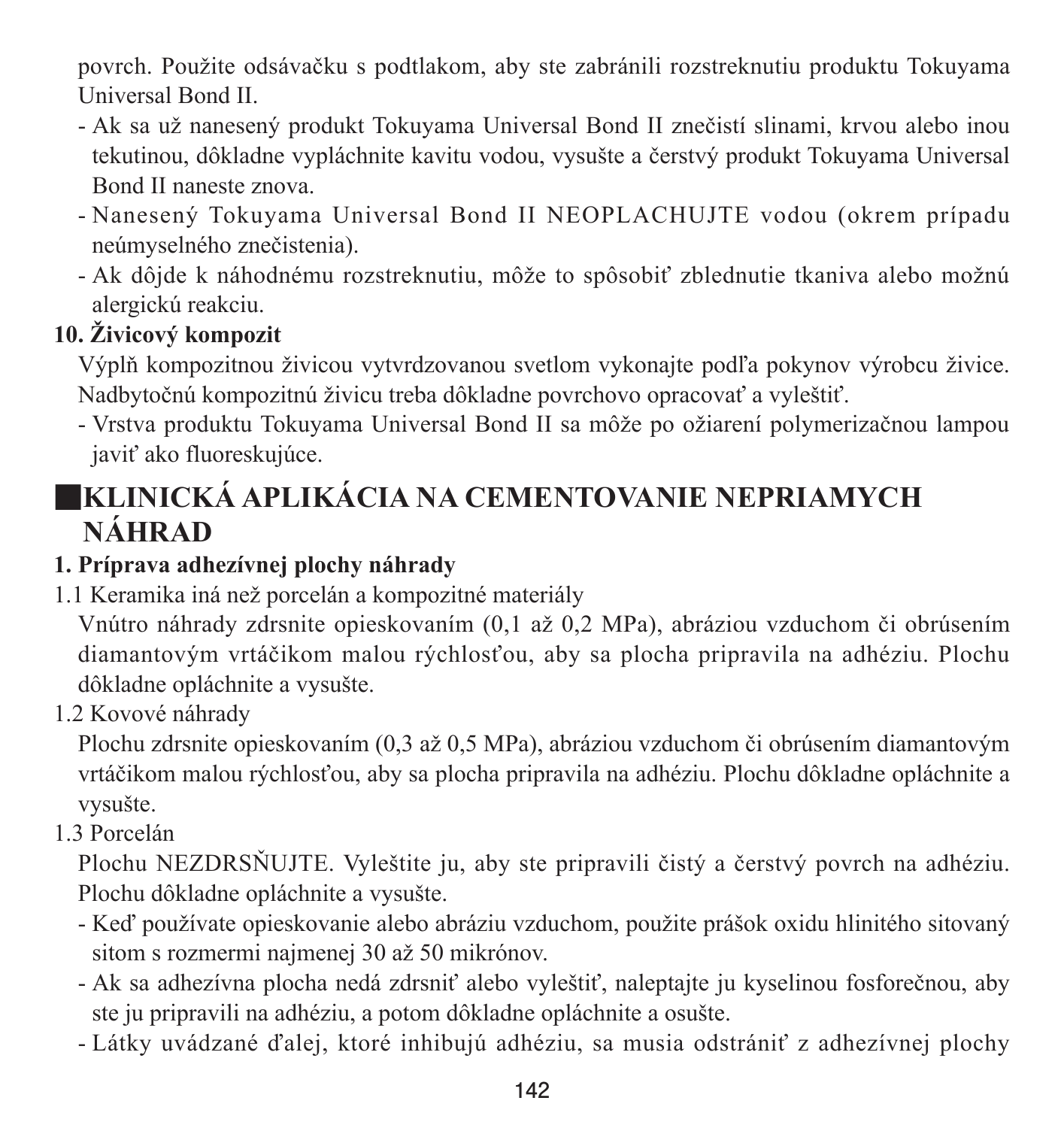mechanickým očistením alebo nasiaknutím alkoholom. Náhradu očistite po ukončení úpravy. 1) sadra a krycí materiál na odlievanie,

- 2) silikónový olej z materiálu na kontrolu zhody,
- 3) olejová hmla z nadstavca
- 4) plak, zubný kameň, sliny, krv a tekuté výlučky
- 5) dočasná náhrada a dočasný cement.

 V prípade potreby chráňte nebondovaný povrch kovovým separátorom, parafínovou vrstvou, vazelínou, atď.

#### **2. Dávkovanie prípravku Tokuyama Universal Bond II**

Pred použitím nechajte Tokuyama Universal Bond II vytemperovať na izbovú teplotu. Otvorte uzáver fľaštičky produktu Tokuyama Universal Bond II a dávkujte jednu kvapku každej zložky A aj B na miešaciu podložku alebo jednorazovú miešaciu podložku. Pomocou jednorazového aplikátora dôkladne premiešajte, kým sa farba bondovacej zmesi nezmení na zelenú.

- Tokuyama Universal Bond II B naneste OKAMŽITE po dávkovaní A. Ak necháte zmes Tokuyama Universal Bond II A stáť dlho, môže sa jej farba zmeniť na ružovú v dôsledku prchania rozpúšťadla. Ak Bond A zružovie, pripravenú zmes zlikvidujte a znovu nadávkujte čerstvé prípravky Tokuyama Universal Bond II A a B.
- Keď používate miešaciu podložku, aplikáciu ukončite do 1 minúty po dávkovaní, lebo Tokuyama Universal Bond II obsahuje prchavé rozpúšťadlá. Po zmiešaní sa farba prípravku Tokuyama Universal Bond II mení postupne podľa reakcie katalyzátora Tokuyama Universal Bond II. Je to normálne a neznamená to chybu prípravku Tokuyama Universal Bond II.
- Keď používate jednorazovú miešaciu podložku, aplikáciu ukončite do 3 minút po dávkovaní.
- Pri dávkovaní držte fľaštičky zložiek A a B produktu Tokuyama Universal Bond II určite zvisle. Počas dávkovania nedržte fľaštičky diagonálne ani horizontálne, mohlo by to spôsobiť zatečenie adhezíva Tokuyama Universal Bond II späť do trysky a kontamináciu.
- Pri dávkovaní sa tryskou NEDOTÝKAJTE miešacej podložky. NEZAMIEŇAJTE uzávery fľaštičiek Tokuyama Universal Bond II A a B. Ak sa počas dávkovania dostanú Tokuyama Universal Bond II A a B do kontaktu, Tokuyama Universal Bond II môže v tryske vytvrdnúť.
- Pred zatvorením zotrite prebytočný Tokuyama Universal Bond II z konca trysky a z vnútra uzáveru.
- Hneď po dávkovaní uzávery fľaštičiek zložiek A a B prípravku Tokuyama Universal Bond II dobre uzavrite.
- Uzávery fľaštičiek príliš NEUŤAHUJTE.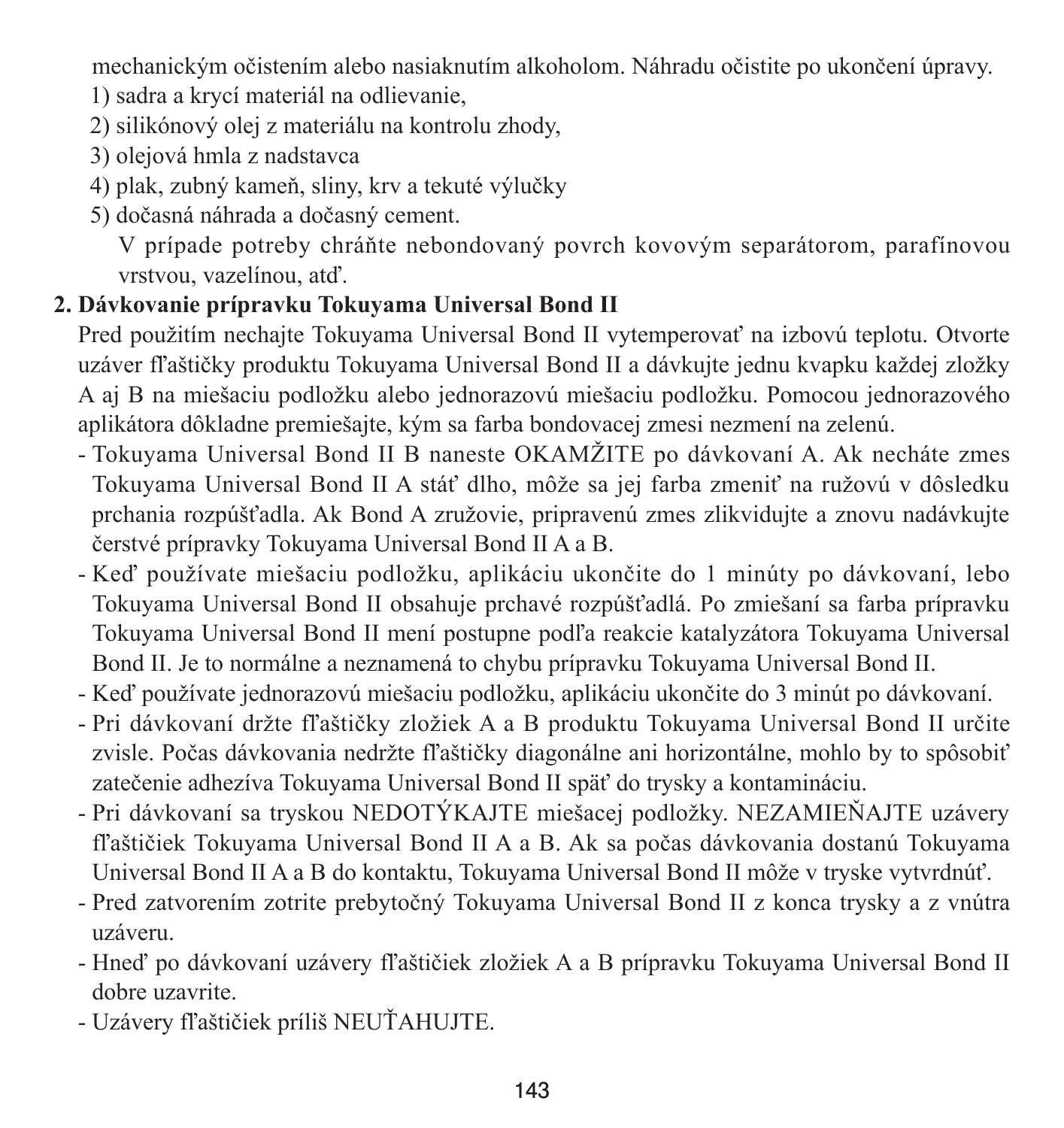### **3. Aplikácia produktu Tokuyama Universal Bond II**

Pomocou jednorazového aplikátora naneste zmiešaný produkt Tokuyama Universal Bond II na bondovaný povrch.

- Skontrolujte, či Tokuyama Universal Bond II pokrýva všetky plochy, kde sa bude nanášať cement.
- NEDÁVAJTE priveľa. Jedna aplikáciu produktu Tokuyama Universal Bond II stačí. Príliš hrubá vrstva môže ohroziť dobré usadenie náhrady.
- NEDOVOĽTE, aby sliny, krv, olej, voda, atď. prišli do styku s povrchom, ktorý sa bude bondovať. Ak sa ošetrovaný povrch znečistí, dôkladne ho opláchnite vodou, osušte a znova naneste čerstvú vrstvu produktu Tokuyama Universal Bond II.
- Po aplikácii produktu Tokuyama Universal Bond II NEČAKAJTE príliš dlho. Sušte vzduchom do 30 sekúnd po aplikácii, aby ste zaistili vhodnú hrúbku vrstvy.

## **4. Sušenie vzduchom**

Použitím striekačky na vodu/ vzduch bez oleja fúkajte slabý prúd vzduchu na povrch. Použite odsávačku s podtlakom, aby ste zabránili rozstreknutiu produktu Tokuyama Universal Bond II.

## **5. Cementovanie**

Náhradu cementujte živicovým cementom podľa návodu výrobcu.

- NENANÁŠAJTE pastu živicového cementu priamo na pripravený zub ani na kavitu ošetrenú pomocou Tokuyama Universal Bond II aby sa zabránilo nesprávnemu usadeniu náhrady.
- Polymerácia sa môže urýchliť v závislosti od použitého živicového cementu. Aby sa zachovala vhodná hrúbka filmu, nasaďte náhradu čo najskôr po aplikácii živicového cementu (do 1 minúty po nanesení), ak tak neurobíte, je možné, že náhrada s cementáciou nebude správne sedieť.
- Vrstva produktu Tokuyama Universal Bond II sa môže po ožiarení polymerizačnou lampou javiť ako fluoreskujúce.

# ■**KLINICKÁ APLIKÁCIA NA BONDOVANIE AKRYLOVEJ ŽIVICE KU KOVOVEJ BÁZE KU KOVOVEJ SPOJOVACEJ ČASTI ČASTÍ PROTÉZY ALEBO K UPEVNENIU IMPLANTÁTOV**

**1. Príprava adhezívnej plochy**

Plochu zdrsnite opieskovaním (0,1 až 0,2 MPa) či obrúsením diamantovým vrtáčikom malou rýchlosťou, aby sa plocha pripravila na adhéziu. Plochu dôkladne opláchnite a vysušte.

## **2. Dávkovanie, aplikácia a sušenie vzduchom** Použite rovnaké postupy, ako sú opísané v bode KLINICKÁ APLIKÁCIA NA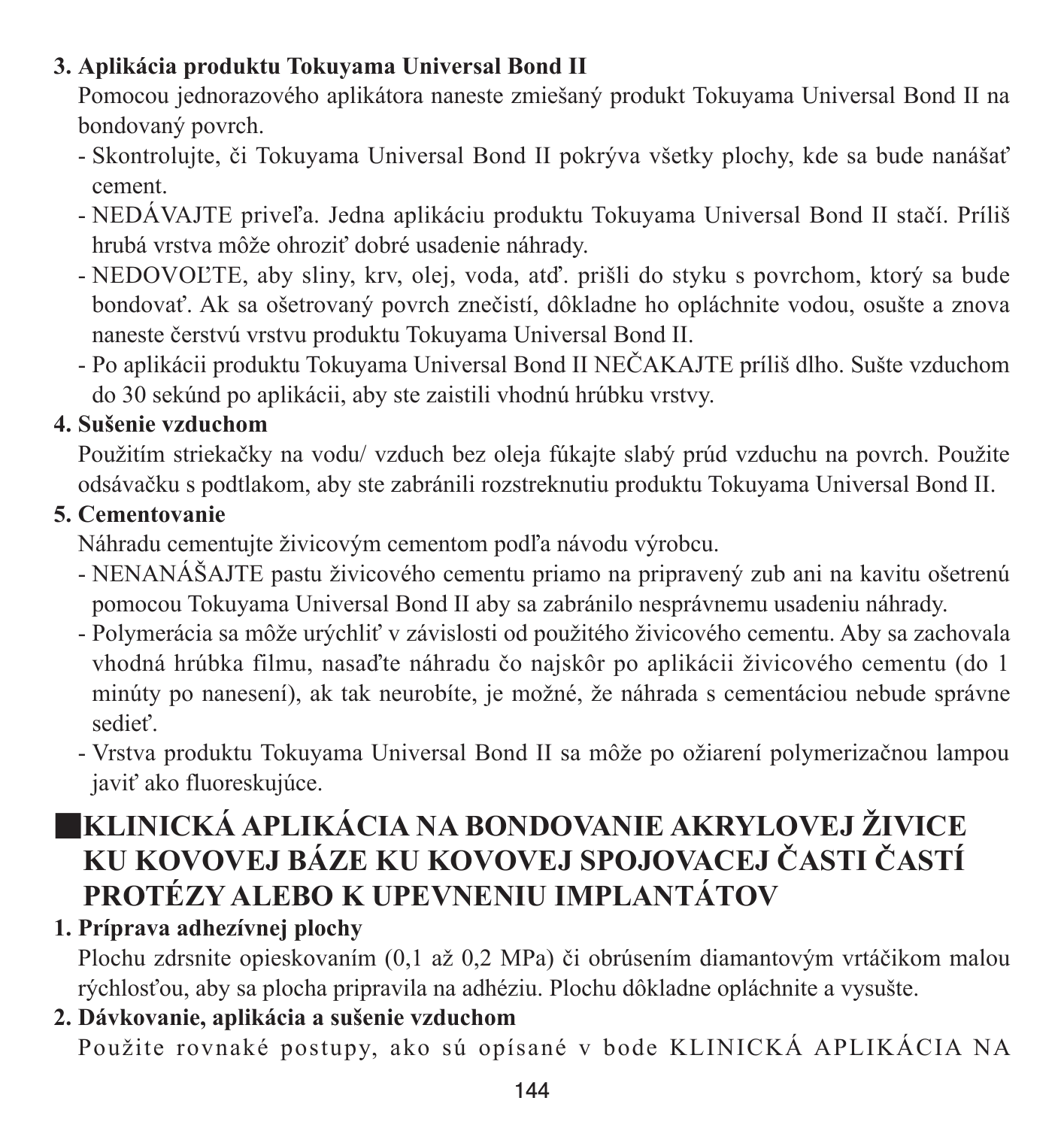### CEMENTOVANIE NEPRIAMYCH NÁHRAD.

### **3. Aplikácia, vytvrdzovanie, orezávanie a konečná úprava akrylovej živice**

Postupujte ďalej podľa návodu výrobcu akrylovej živice, ktorá sa dá polymerizovať.

Používateľ a/alebo pacient má nahlásiť každý závažný prípad, ktorý sa vyskytne v súvislosti s pomôckou, výrobcovi alebo príslušnému orgánu členského štátu, v ktorom je používateľ a/alebo pacient usadený.

DÔLEŽITÉ OZNÁMENIE: Výrobca nezodpovedá za poškodenie alebo poranenie spôsobené nesprávnym použitím tohto produktu. Používateľ osobne zodpovedá za zaistenie vhodného použitia produktu na danú aplikáciu ešte pred samotným použitím. Technické údaje sa môžu zmeniť bez oznámenia. Ak sa zmenia technické údaje produktu, môžu sa zmeniť aj návod a bezpečnostné informácie.

#### **SUOMI** . . . . . . . . . . . . . . . . . . . .

**Lue kaikki informaatio, varoitukset ja huomautukset ennen käyttöä .**

# ■**TUOTEKUVAUS JA YLEINEN INFORMAATIO**

- 1. Tokuyama Universal Bond II on kahden komponentin itsekovettuva sidosaine, jota käytetään hampaiden suoriin ja epäsuoriin restauraatioihin itseetsaavasti, selektiivistä kiilteen etsausta käyttäen sekä totaaalietsaustekniikalla. Tokuyama Universal Bond II on täysin yhteensopiva yleissidosaine niin valokovetteisten, itsekovetteisten kuin kaksoiskovetteisten yhdistelmämateriaalien kanssa.
- 2. Tokuyama Universal Bond II vahvistaa polymerisoitavien muovimateriaalien (muovisementti, akryylimuovi ja yhdistelmämuovi) sidoksen kestävyyttä epäsuorissa paikkamateriaaleissa, kuten lasikeramia (posliini), oksidikeramia (zirkonia ja alumiini), metallit (jalot ja epäjalot) sekä muut muovimateriaalit mukaan lukien epäorgaaniset fillerit.
- 3. Tokuyama Universal Bond II sisältää fosforihappomonomeeriä, bisfenoli A di (2-hydroksipropoksi) dimetakrylaattia (Bis-GMA), trietyleeniglykolidimetakrylaattia (TEGDMA), 2-hydroksietyylimetakrylaattia (HEMA), MTU-6:ta (tiourasiilimonomeeri), silaanisidosainetta, peroksidia, boraatti-initiaattoria, asetonia, etanolia ja puhdistettua vettä.

# ■**INDIKAATIOT**

- Suorat etu- ja takarestauraatiot, joissa käytetään valokovetteisia, kaksoiskovetteisia tai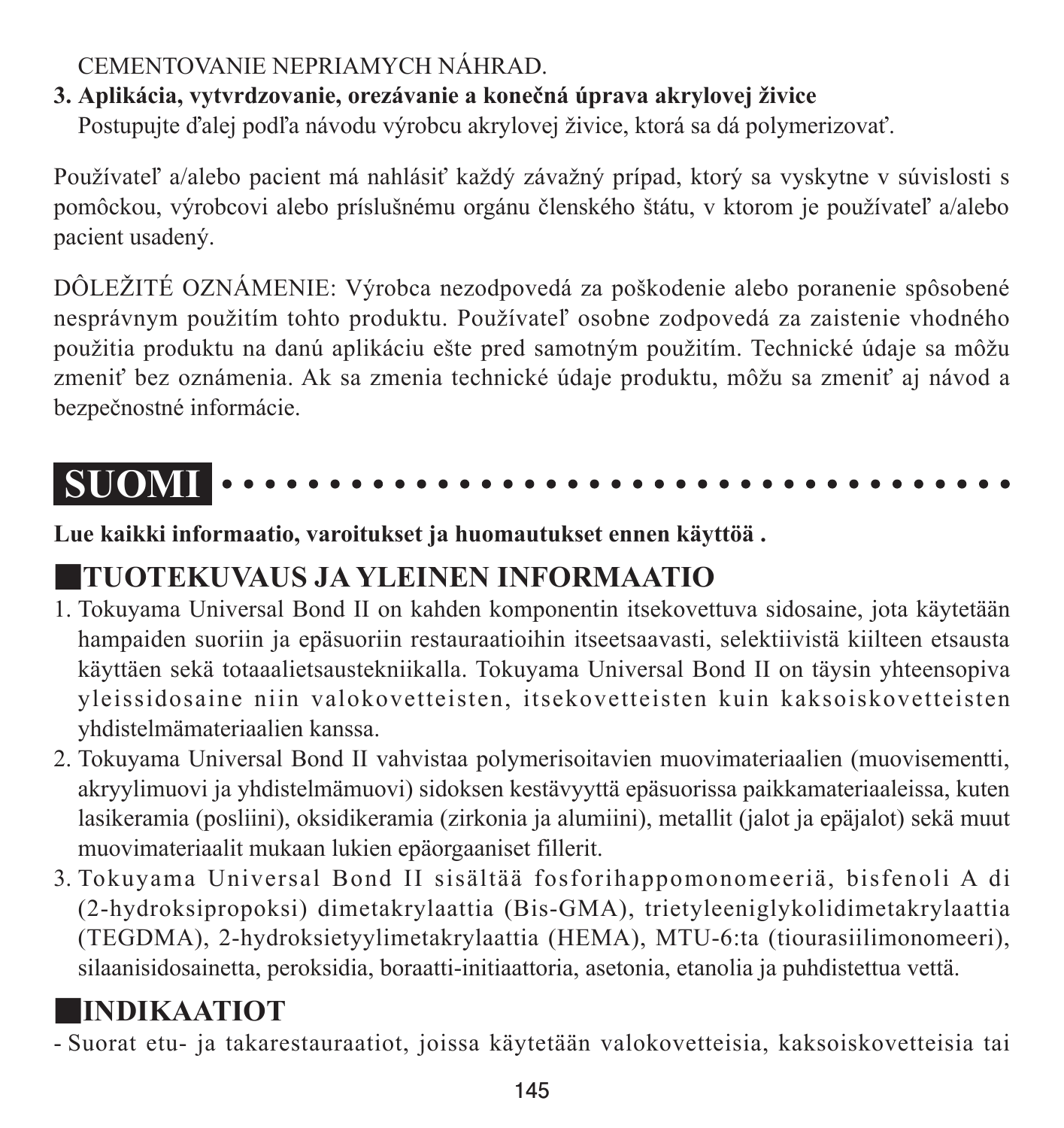itsekovettuvia yhdistelmämateriaaleja.

- Suun sisäiset yhdistelmämateriaalien korjaukset: posliini-metalli, metalli, täyskeraamiset restaurointimateriaalit ilman muita sidostusaineitta.
- Sellaisten epäsuorien restauraatioiden ja laminaattien sementointikiinnitys, joihin on yhdistetty valokovetteisia, kaksoiskovetteisia tai itsekovetteisia muovisementtejä.
- Pilarirakennusmateriaalien sidostus pilareihin tehtävissä hampaan korjaustöissä.
- Proteesimuovien sidostus metallipinteisiin tai -kiinnikkeisiin.
- Metallipinteen tai -kiinnikkeen sisältävän proteesin korjaus.
- Opaakin muovin sidostus metallipohjaan valmistettaessa muovipinnoitettuja kruunuja.

### ■**KONTRAINDIKAATIOT**

Tokuyama Universal Bond II sisältää metakryylimonomeereja, peroksidia, orgaanisia liuottimia ja happoja. ÄLÄ käytä Tokuyama Universal Bond IIia potilaille, jotka ovat allergisia tai yliherkkiä metakryylimonomeereille, vastaaville monomeereille, peroksidille, orgaanisille liuottimille ja hapoille.

# ■**VAROITUKSET**

- 1) ÄLÄ KÄYTÄ Tokuyama Universal Bond IIia mihinkään muuhun tarkoitukseen kuin ohjeissa määriteltyihin. Käytä Tokuyama Universal Bond IIia vain näissä ohjeissa määriteltyihin käyttötarkoituksiin.
- 2) Tokuyama Universal Bond II on valmistettu ja tarkoitettu vain ammattimaiseen hammaslääketieteelliseen käyttöön hammaslääkäreille.
- 3) ÄLÄ KÄYTÄ Tokuyama Universal Bond IIia, mikäli tuotteen pakkaus/sinetti on murrettu tai vaurioitunut.
- 4) Mikäli Tokuyama Universal Bond II aiheuttaa allergisen reaktion tai yliherkkyyttä, lopeta sen käyttö välittömästi.
- 5) Käytä tutkimuskäsineitä (muovi, vinyyli tai lateksi) koko ajan Tokuyama Universal Bond II:n käsittelyn aikana välttääksesi mahdolliset allergiset reaktiot metakryylimonomeereille. Huomaa: tuotteessa on kemikaaleja, jotka saattavat tunkeutua suojakäsineiden läpi. Mikäli tuotetta joutuu suojakäsineisiin, vaihda ne ja pese kädet välittömästi vedellä.
- 6) Vältä Tokuyama Universal Bond IIin kontaktia silmiin, limakalvoille, iholle ja vaatetukseen. - Jos Tokuyama Universal Bond IIia joutuu silmiin, huuhtele välittömästi silmät vedellä ja ota yhteys silmälääkäriin.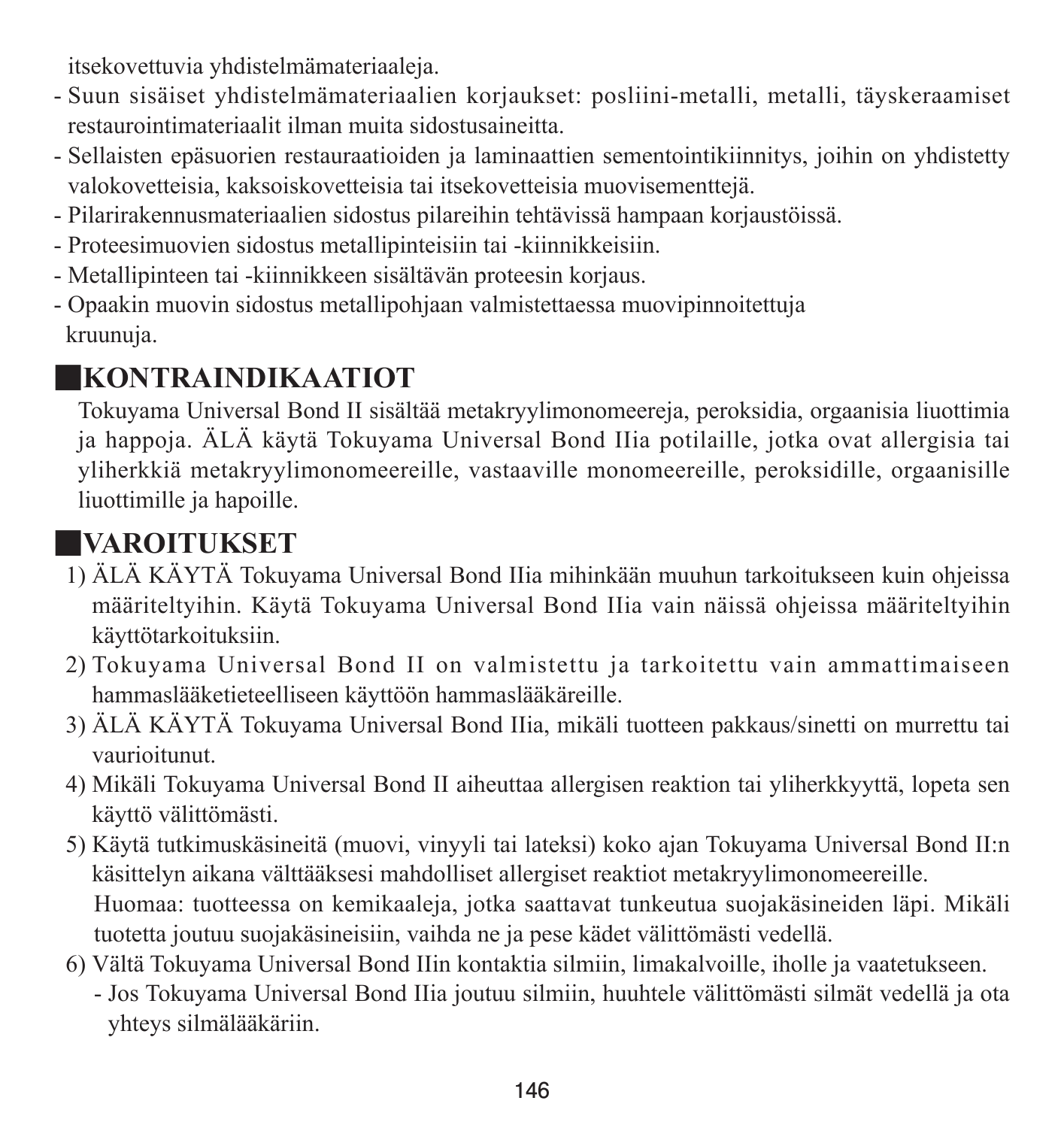- - Jos Tokuyama Universal Bond II joutuu kosketukseen limakalvojen kanssa, pyyhi kontaminoitunut alue välittömästi ja huuhtele vedellä. Altistuneet alueet voivat vaalentua proteiinien koaguloitumisen seurauksena, mutta tällainen vaalentuminen pitäisi hävitä 24 tunnissa. Mikäli näin ei tapahdu, potilaan on otettava yhteys lääkäriin. Mukana on oltava tiedot käytetystä materiaalista.
- - Jos Tokuyama Universal Bond II joutuu kosketukseen ihon tai vaatetuksen kanssa, kyllästä alue välittömästi alkoholiin kastetulla puuvillatupolla tms.
- Neuvo potilasta huuhtomaan suunsa välittömästi toimenpiteen jälkeen.
- 7) Tokuyama Universal Bond IIia ei pidä niellä eikä hengittää. Tuote voi aiheuttaa vakavia vaurioita.
- 8) Vaurioita välttääksesi älä jätä tuotetta potilaiden tai lasten saataville. ÄLÄ ALTISTA Tokuyama Universal Bond IIia tai sen höyryjä avoimelle liekille, koska tuote on herkästi syttyvää.
- 9) Välttääksesi ristikontaminaatiota älä käytä kertakäyttöpakkausta uudelleen.
- 10) Välttääksesi ristikontaminaation tai sidoslujuuden alenemisen ÄLÄ käytä kertakäyttö applikaattoria ja kertakäyttöistä sekoitusalustaa uudelleen. Puhdista annostelukuppi jokaisen käytön jälkeen perusteellisesti alkoholilla.
- 11) ÄLÄ KÄYTÄ Tokuyama Universal Bond II -sidosainetta suoraan hammasydintä lähellä olevaan kaviteettiin. Ydin on hyvä suojata lasiionomeeripohjauksella tai kalsiumhydroksidilla. ÄLÄ KÄYTÄ EUGENOLIA SISÄLTÄVIÄ MATERIAALEJA ytimen suojaukseen, koska ne estävät Tokuyama Universal Bond II -sidosaineen kovettumista.
- 12) Muista, että jos restauraatio on rikkoutunut väärän purennan tai bruksismin (hampaiden kiristely, kirskuttelu tai kalistelu) vuoksi, korjattu restauraatio voi rikkoutua uudelleen.
- 13) ÄLÄ KÄYTÄ toisten valmistajien sekoitusalustoja.
- 14) Käytä Tokuyama Universal Bond II-sidosaineen omaa puhdistettavaa tai kertakäyttöistä sekoitusalustaa, kun sekoitat ja annostelet ainetta. Jos Tokuyama Universal Bond II -sidosainetta annostellaan muuhun kuin kumiseen sekoituskuppiin, kovettunutta ainetta voi olla vaikea irrottaa alustasta. Kumisesta kupista kovettuneen Tokuyama Universal Bond II – sidosaineen saa poistettua työntämällä sen nurinpäin.
- 15) ÄLÄ KÄYTÄ Tokuyama Universal Bond II -sidosainetta toisten valmistajien primereiden tai sidosaineiden kanssa.
- 16) Estääksesi aineen roiskumisen älä avaa Tokuyama Universal Bond II pulloa jääkaappikylmänä, vaan käytä sitä vasta huoneenlämpöisenä. Anna Tokuyama Universal Bond IIin seistä 20 minuuttia huoneenlämmössä tai sen aikaa, että se lämpenee riittävästi.
- 17) Älä käytä Tokuyama Universal Bond II:ta sellaisten muovimateriaalien kanssa, joille on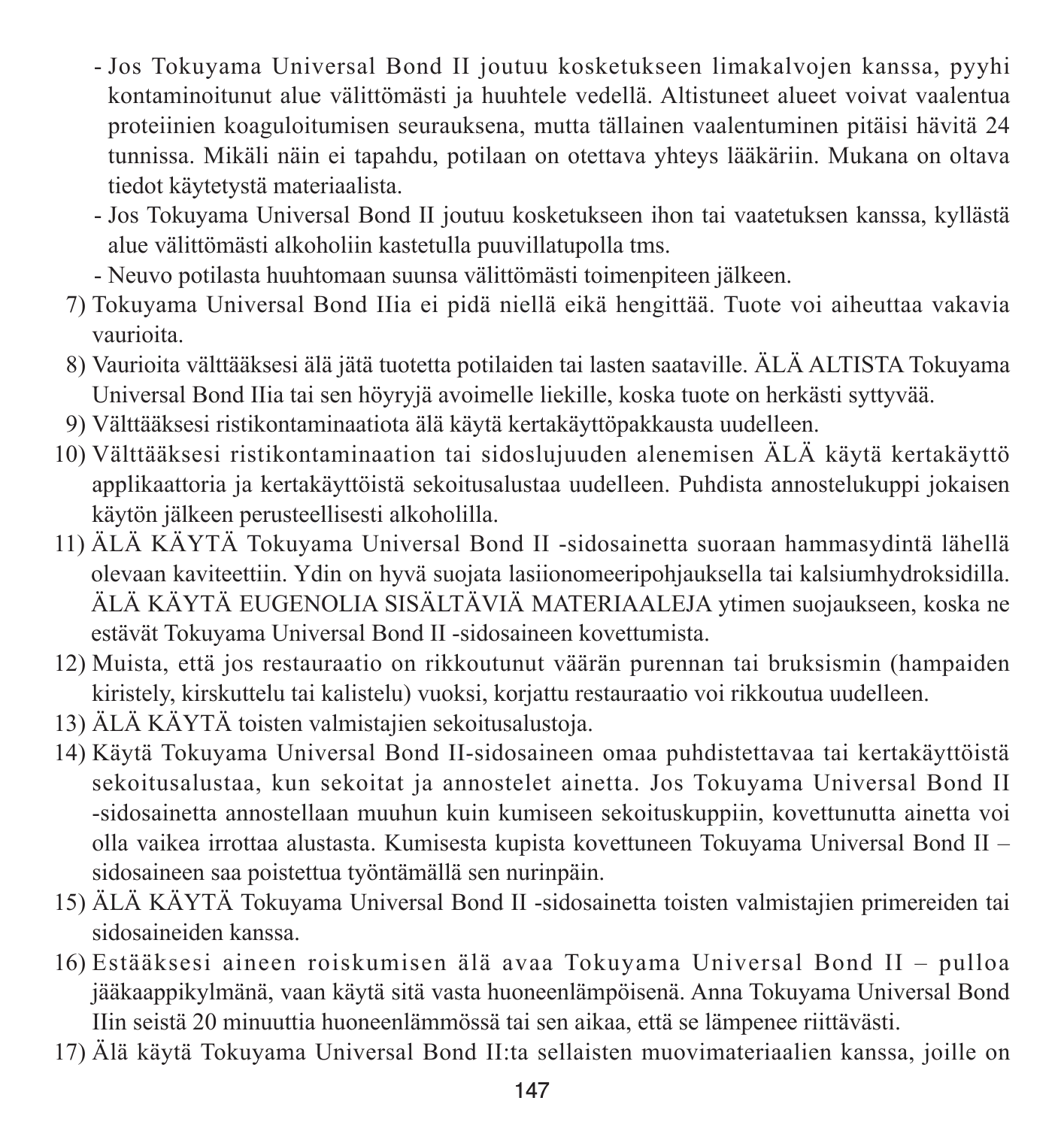määritetty erityisiä sidosaineita tai sidostusaineita.

# ■**LÄÄKEAINEITA JA ERI MATERIAALEJA KOSKEVAT VAROITUKSET**

- 1) Jotkut materiaalit ja lääkeaineet (hemostaatit) saattavat estää Tokuyama Universal Bond IIin levittämisen/kiinnittymisen.
	- ÄLÄ KÄYTÄ tuotteita, jotka sisältävät:
	- eugenolia
	- alumiinikloridia
	- rautasulfaattia
	- kalsiumsulfaattia
	- alumiinisulfaattia
	- diamiinihopeafluoridia [molekyylikaava Ag(NH3)2F]
- 2) Tokuyama Universal Bond II ei kiinnity, jos hammasta on juuri ennen käsitelty materiaaleilla, jotka sisältävät:
	- vetyperoksidia (Oxydol)
	- natriumhypokloriittia

 Edellä mainittuja materiaaleja ei suositella käytettäviksi samana päivänä kuin sementointi tehdään. Niitä voidaan käyttää juurikanavan käsittelyyn, koska niiden estävä vaikutus yleensä hälvenee viiden päivän aikana.

# ■**VARASTOINTI**

- 1) Varastoi Tokuyama Universal Bond II lämpötilassa 0–25°C (32–77°F).
- 2) Vältä lämpöä, suoraa auringonvaloa ja avointa liekkiä.
- 3) ÄLÄ KÄYTÄ tuotetta sen pakkauksessa olevan voimassaoloajan jälkeen.

# ■**HÄVITTÄMINEN**

Käyttämätön Tokuyama Universal Bond II tulee imeyttää huokoiseen materiaaliin ja hävittää paikallisten ohjeitten mukaisesti.

# ■**KLIININEN KÄYTTÖ SUORISSA RESTAUROINNEISSA SEKÄ YHDISTELMÄMUOVIRESTAUROINTIEN SUUN SISÄISISSÄ KORJAUKSISSA**

### **1. Puhdistus**

Puhdista hampaan pinta kumikupilla ja fluorittomalla puhdistuspastalla. Huuhtele sen jälkeen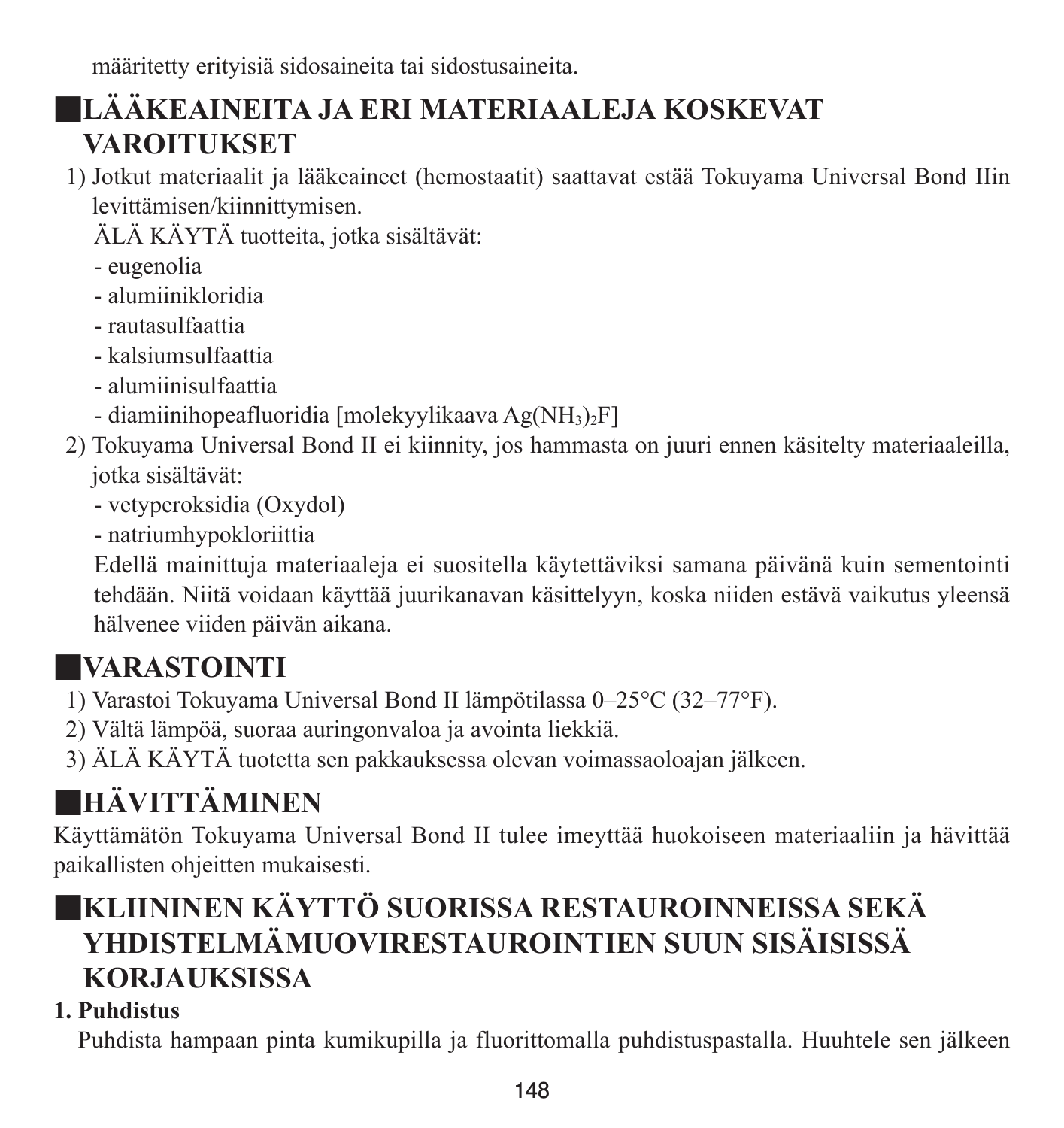vedellä.

#### **2. Suojaaminen**

Kofferdamin käyttö on suositeltavaa.

### **3. Kaviteetin preparointi**

Preparoi kaviteetti ja huuhtele vedellä. Hio viisteet etuhammasalueen preparointien (luokat III, IV, V) kiilteen reunoihin sekä koverra reunat takahammasalueen preparoinneissa (luokat I, II) sillä viistotuksen ja koverrusten avulla kaviteetin ja täytteen sauma saadaan häivytettyä, mikä parantaa sekä lujuutta että esteettistä lopputulosta.

- Jos kiinnityspintana on preparoimaton kiillepinta, levitä preparoimattomalle pinnalle etsausainetta. Katso kohta "Selektiivinen kiilteen etsaus".

### **4. Kuivaus**

Kuivaa kaviteetti imeyttämällä tai ilmapuustauksella.

- ÄLÄ kuivaa liikaa elävää hammasta, sillä se voi aiheuttaa hampaan herkistymisen korjauksen jälkeen.
- Alla luetellut aineet estävät Tokuyama Universal Bond II –sidosaineen kovettumista, joten ne täytyy puhdistaa huolellisesti hampaan pinnalta alkoholilla, sitruunahapolla tai antamalla fosforihapon vaikuttaa pintaan 2–3 sekunnin ajan ennen aineen levittämistä:
	- 1) käsikappaleesta tulleet öljypisarat
	- 2) sylki, veri tai muut eritteet.

### **5. Hampaan rakenteen etsaus (valinnainen)**

(a.) Selektiivinen kiilteen etsaus

 Levitä fosforihappogeeliä pelkästään preparoidun kaviteetin reunojen kiilteeseen ja anna sen vaikuttaa 10–15 sekuntia. Huuhtele etsattu pinta huolellisesti vedellä (vähintään 15 sekunnin ajan) ja kuivaa kevyellä ilmapuustauksella.

(b.) Kokonaisetsaus (total-etch)

 Levitä fosforihappogeeliä ensin preparoinnin kiilteeseen ja sen jälkeen dentiiniin. Etsausaine tulee jättää reagoimaan kiilteeseen ja dentiiniin 10–15 sekunnin ajaksi. Huuhtele huolellisesti vedellä (vähintään 15 sekunnin ajan) ja kuivaa kevyellä ilmapuustauksella tai vanupalloilla mutta älä kuivaa liikaa.

### **6. Sidostuspinnan preparointi korjauksen yhteydessä**

6.1 Muut keraamit kuin posliini ja yhdistelmämateriaalit

Suorita Bevel-hionta reunalle tarpeen vaatiessa. Karhenna alue ilmapuustauksella tai hiomalla timanttiporalla käyttäen hidasta nopeutta pinnan preparoimiseksi kiinnitystä varten. Huuhtele ja kuivaa pinta perusteellisesti.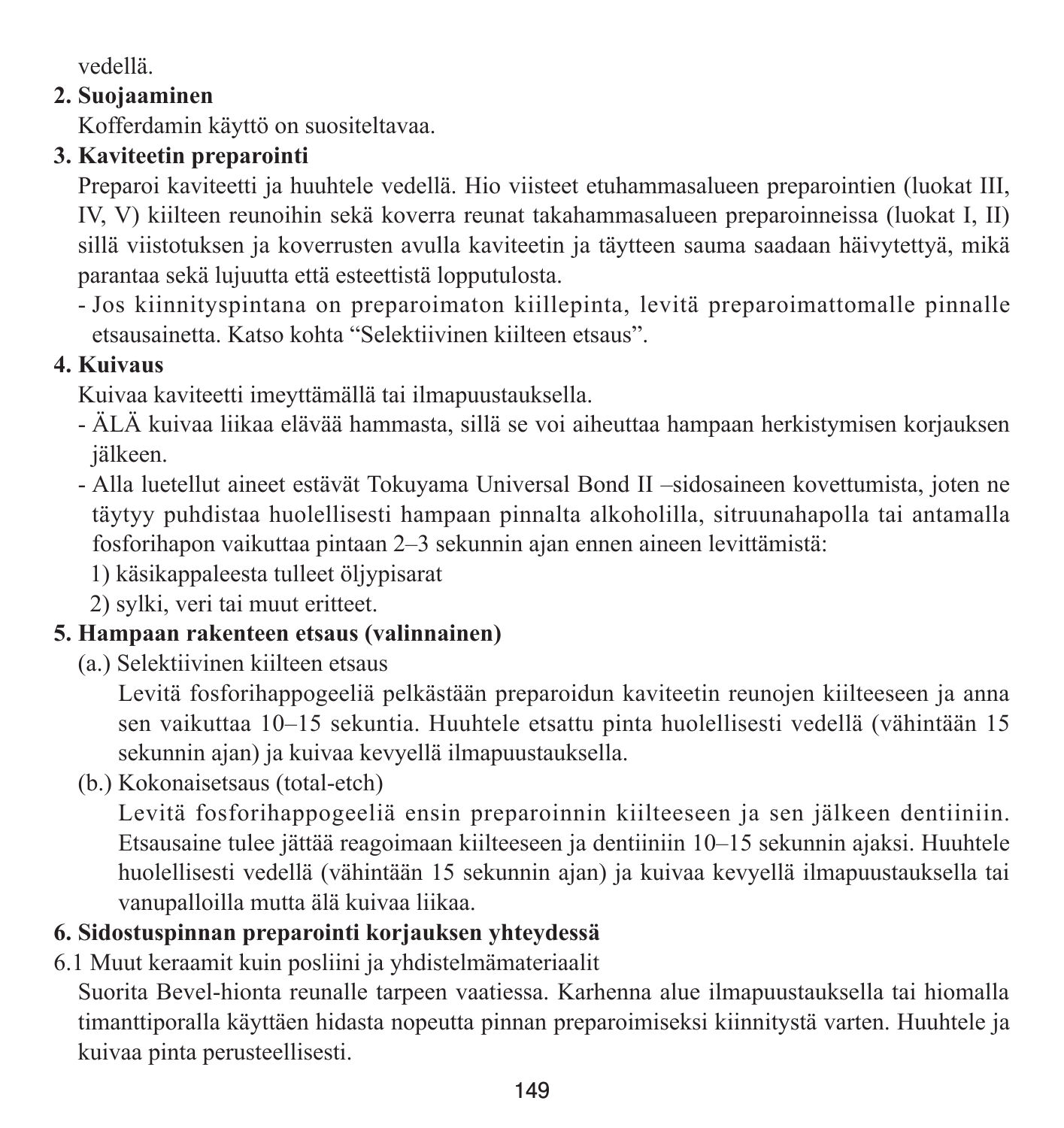6.2 Metalliset restauroinnit

Karhenna alue ilmapuustauksella tai hiomalla timanttiporalla käyttäen hidasta nopeutta pinnan preparoimiseksi kiinnitystä varten. Huuhtele ja kuivaa pinta perusteellisesti.

6.3 Posliini

Suorita Bevel-hionta reunalle tarpeen vaatiessa. ÄLÄ karhenna pintaa; Kiillota alue preparoidaksesi puhtaan ja raikkaan pinnan kiinnitystä varten. Huuhtele ja kuivaa pinta perusteellisesti.

- $-$  Käytä ilmapuustiin vähintään asteikon mukaista  $30 50$  mikronin alumiinijauhetta.
- Alla luetellut aineet estävät kiinnityksen, ja ne on poistettava adhesiivin pinnalta mekaanisella puhdistuksella tai alkoholiliotuksella.
	- 1) Öljysumu käsi-instrumentista
	- 2) Plakki, hammaskivi, sylki, veri ja tulehdusnesteet
- Tarpeen vaatiessa suojaa pinta, jota ei sidosteta, metallisella eristyksellä, parafiinikalvolla, vaseliinilla jne.

### **7. Tokuyama Universal Bond II -sidosaineen annostelu**

Anna Tokuyama Universal Bond II -sidosaineen lämmetä huoneenlämpöiseksi ennen käyttöä. Avaa pullo poistamalla korkki ja annostele Tokuyama Universal Bond II - ja B-pulloista yksi tippa puhdistettavaan tai kertakäyttöiseen sekoituskuppiin. Sekoita huolellisesti kertakäyttöisellä applikaattorilla, kunnes sekoitettu sidosaine muuttuu vihreäksi.

- Annostele Tokuyama Universal Bond II B VÄLITTÖMÄSTI A:n annostelun jälkeen. Tokuyama Universal Bond II A voi muuttua vaaleanpunaiseksi liuottimen haihtumisen vuoksi, jos sen annetaan seisoa liian kauan. Jos sidosaine A muuttuu vaaleanpunaiseksi, hävitä se ja annostele uutta Tokuyama Universal Bond II A:ta ja B:ta.
- Sekoituskuppia käytettäessä levitä aine 1 minuutin kuluessa annostelusta, sillä Tokuyama Universal Bond II sisältää haihtuvia liuottimia. Sekoittamisen jälkeen Tokuyama Universal Bond IIin väri muuttuu vähitellen, mikä johtuu sidosaineen initiaattorin reaktiosta. Reaktio on normaali eikä tarkoita, että Tokuyama Universal Bond IIissa olisi jokin ongelma.
- Kertakäyttöistä sekoituskuppia käytettäessä levitä aine 3 minuutin kuluessa annostelusta.
- Huolehdi siitä, että pidät Tokuyama Universal Bond II A- ja B-pulloja pystysuorassa asennossa, kun annostelet ainetta. Jos pidät pulloja vinossa tai vaakasuorassa, Tokuyama Universal Bond II saattaa valua takaisin tippanokkaan, missä se voi kontaminoitua.
- ÄLÄ kosketa suuttimella sekoitusastiaa annostelun aikana. ÄLÄ vaihda Tokuyama Universal Bond II A- ja B -pullojen korkkeja keskenään. Jos Tokuyama Universal Bond II A ja B koskettavat toisiaan annostelun aikana, Tokuyama Universal Bond II saattaa kovettua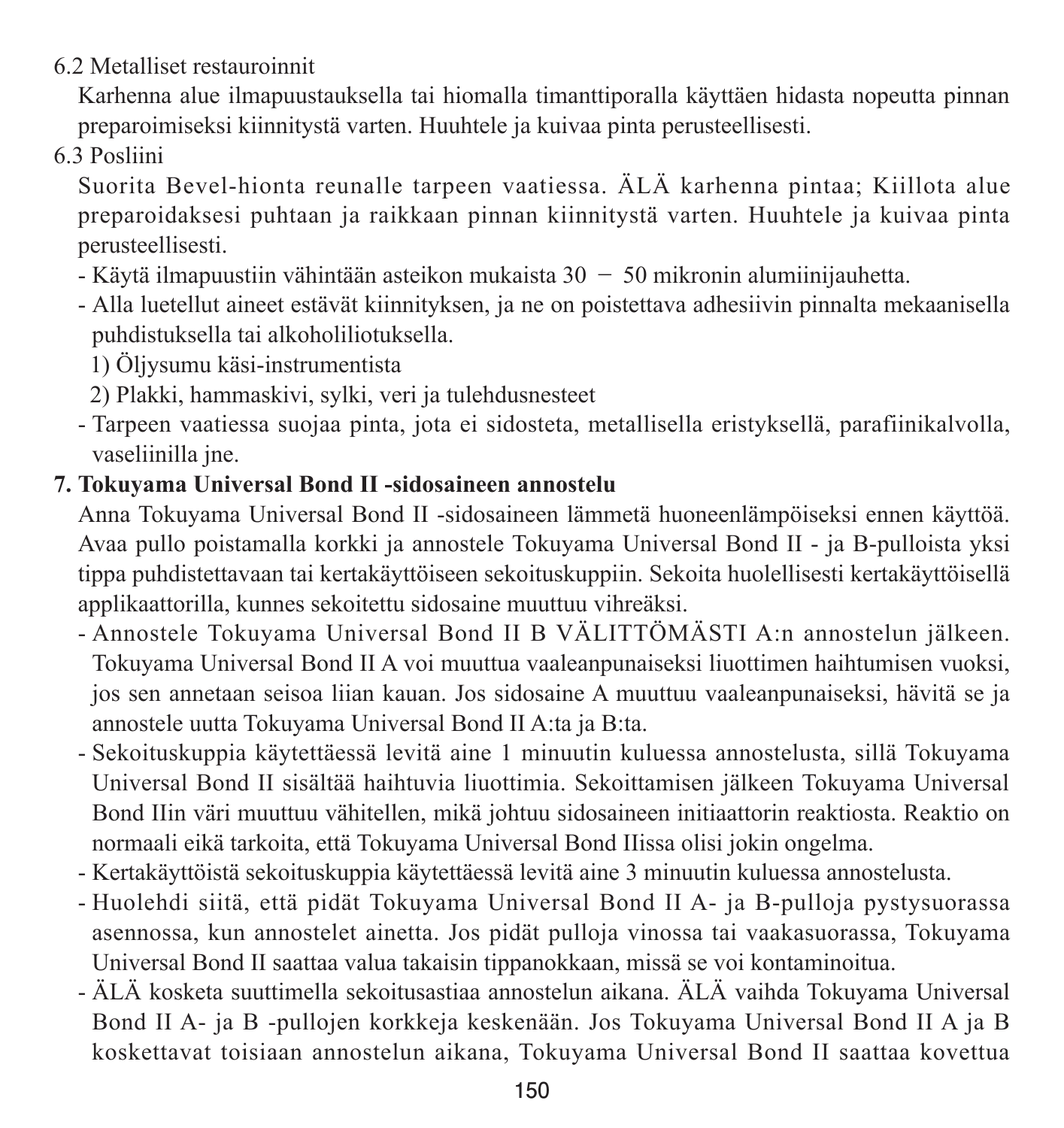suuttimeen.

- Pyyhi ylimääräinen Tokuyama Universal Bond II pois suuttimen kärjestä ja korkin sisäpuolelta, ennen kuin suliet pullon.
- Sulje Tokuyama Universal Bond II- ja B-pullojen korkit tiukasti heti annostelun jälkeen.
- ÄLÄ kiristä pullojen korkkeja liikaa.

### **8. Tokuyama Universal Bond II -sidosaineen levittäminen**

Levitä sekoitettua Tokuyama Universal Bond II:ta kertakäyttöapplikaattorilla koko sidostettavalle pinnalle / kaikille sidostettaville pinnoille. Varmista, ettet sivuuta mitään pintoja, joille Tokuyama Universal Bond II:ta on levitettävä.

- Jos sidospinta sisältää suunsisäisten restaurointien korjausten tapauksessa sekä hampaan rakenteen että restauroinnit (keraaminen materiaali, posliini-, metalli- tai yhdistelmämateriaalit), levitä sekoitettua Tokuyama Universal Bond II:ta koko pinnalle kerralla. Erillinen esikäsittely primerilla ei ole tarpeen.
- Jos levitetystä Tokuyama Universal Bond II:sta muodostuu kaviteetin pohjaan tai kulmaan niin paksu kerros, ettei sitä voida ohentaa ilmapuustauksella, poista ylimääräinen aine paperinastalla tai uudella kertakäyttöisellä applikaattorilla.
- Varo, ettei Tokuyama Universal Bond IIia pääse valumaan ikenen alle. Jos sidosainetta pääsee ikenen alle, huuhtele ja kuivaa alue huolellisesti.
- Jos levitetty Tokuyama Universal Bond II kontaminoituu syljestä, verestä tai muista eritteistä, huuhtele kaviteetti huolellisesti vedellä, kuivaa ja levitä uusi Tokuyama Universal Bond II -kerros.
- ÄLÄ huuhtele jo levitettyä Tokuyama Universal Bond IIia vedellä muulloin kuin tahattoman kontaminaation takia.
- ÄLÄ odota liian pitkään Tokuyama Universal Bond IIin levittämisen jälkeen. Kuivaa ilmapuustauksella 30 sekunnin kuluessa levittämisestä: näin takaat että kalvosta tulee sopivan paksu.

### **9. Ilmakuivaus**

Puustaa kevyesti ilmaa vielä nestemäisen Tokuyama Universal Bond IIin pintaan öljyttömällä ilma/spraypuustilla kunnes Tokuyama Universal Bond II jähmettyy eikä siinä näy mitään liikettä. Viimeistele pinta kevyesti ilmapuustauksella. Käytä kohdeimuria estääksesi Tokuyama Universal Bond IIin roiskumisen.

- Jos jo levitetty Tokuyama Universal Bond II kontaminoituu syljestä, verestä tai muista eritteistä, huuhtele sidosaine huoellisesti pois vedellä, kuivaa ja levitä uusi Tokuyama Universal Bond II -kerros.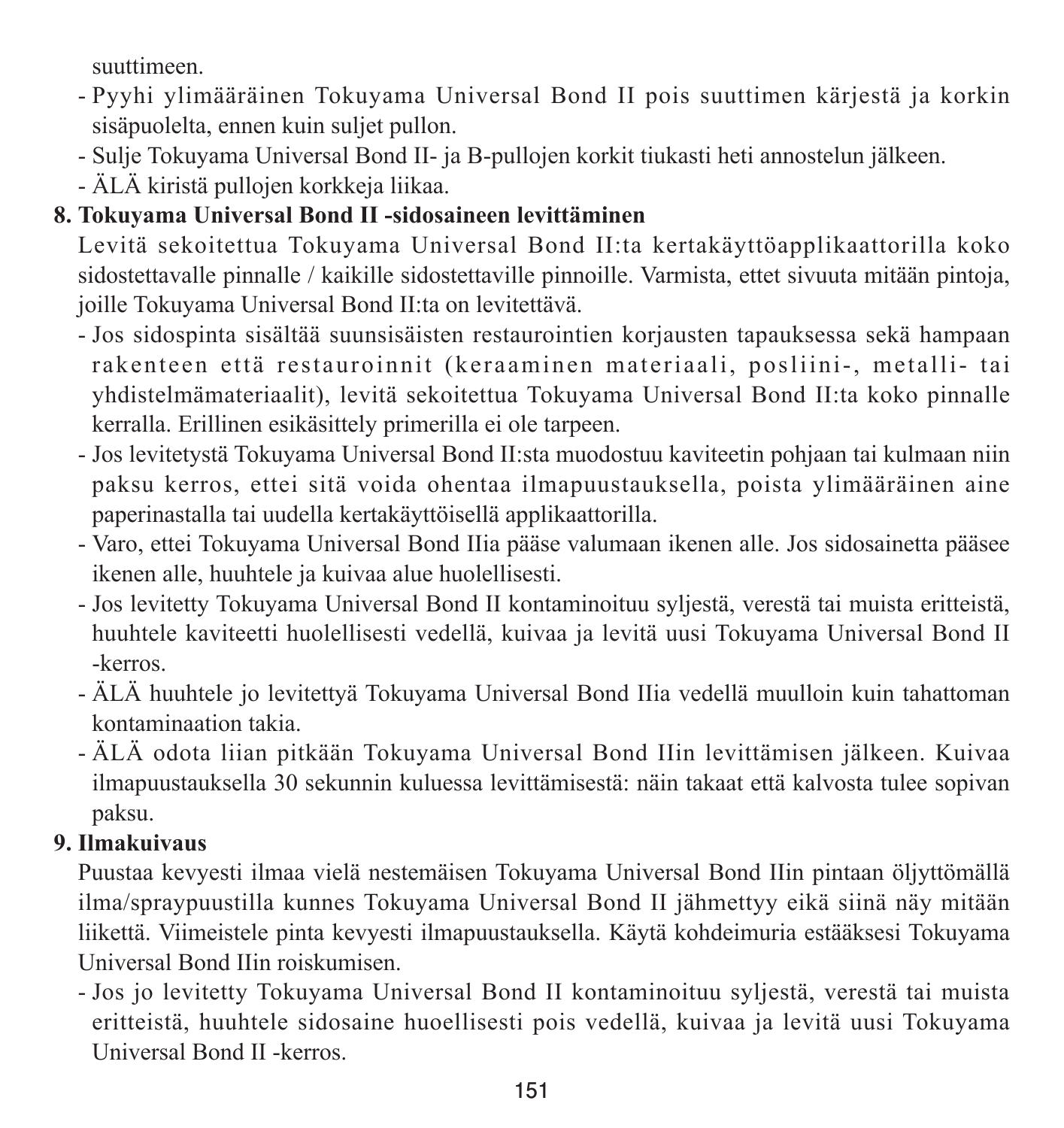- Älä huuhtele jo levitettyä Tokuyama Universal Bond IIia vedellä muulloin kuin tahattoman kontaminaation takia.
- Jos sidosainetta roiskuu alueelle vahingossa, kudos saattaa muuttua valkoiseksi tai voi kehittyä allerginen reaktio.

### **10. Yhdistelmämuovi**

Restauroi valokovetteisella, itsekovetteisella tai kaksoiskovetteisella yhdistelmämuovilla valmistajan ohjeiden mukaisesti. Yliannosteltu yhdistelmämuovitäyte tulee viimeistellä ja kiillottaa huolellisesti.

- Tokuyama Universal Bond II -kerros voi näyttää fluoresoivalta valokovettajan valossa.

# ■**KLIININEN KÄYTTÖ EPÄSUORIEN RESTAUROINTIEN SEMENTOINNISSA**

### **1. Preparoi restauroinnin sidostuspinta**

1.1 Muut keraamit kuin posliini ja yhdistelmämateriaalit

Karhenna alue hiekkapuhalluksella (0,1-0,2 MPa), ilmapuustauksella tai hiomalla timanttiporalla käyttäen hidasta nopeutta kiinnityspinnan preparoimiseksi. Huuhtele ja kuivaa pinta perusteellisesti.

1.2 Metalli restauroinnit

Karhenna alue hiekkapuhalluksella  $(0,3-0,5$  MPa), ilmapuustauksella tai hiomalla timanttiporalla käyttäen hidasta nopeutta kiinnityspinnan preparoimiseksi. Huuhtele ja kuivaa pinta perusteellisesti.

1.3 Posliini

ÄLÄ karhenna pintaa vaan kiillota se, jotta preparoitu pinta on puhdas ja valmis sidostusta varten. Huuhtele pinta huolellisesti ja kuivaa.

- Jos käytät hiekkapuhallusta tai hiot ilmapuustilla, käytä vähintään 30–50 mikronin alumiinijauhetta.
- Mikäli sidostettavaa pintaa ei voi karhentaa tai kiillottaa, käsittele alue etsaamalla fosforihapolla ja sen jälkeen huuhtele alue huolellisesti ja kuivaa.
- Alla luetellut aineet estävät sidostumista, ja ne on poistettava sidostettavalta pinnalta mekaanisesti puhdistamalla tai alkoholilla liuottamalla. Puhdista restauraatio, kun se on tarkistettu ja valmis.
	- 1) Kipsi ja sen valusta jääneet aineet
	- 2) Sovitusmateriaalista jäänyt silikoniöljy
	- 3) Käsikappaleesta tulleet öljypisarat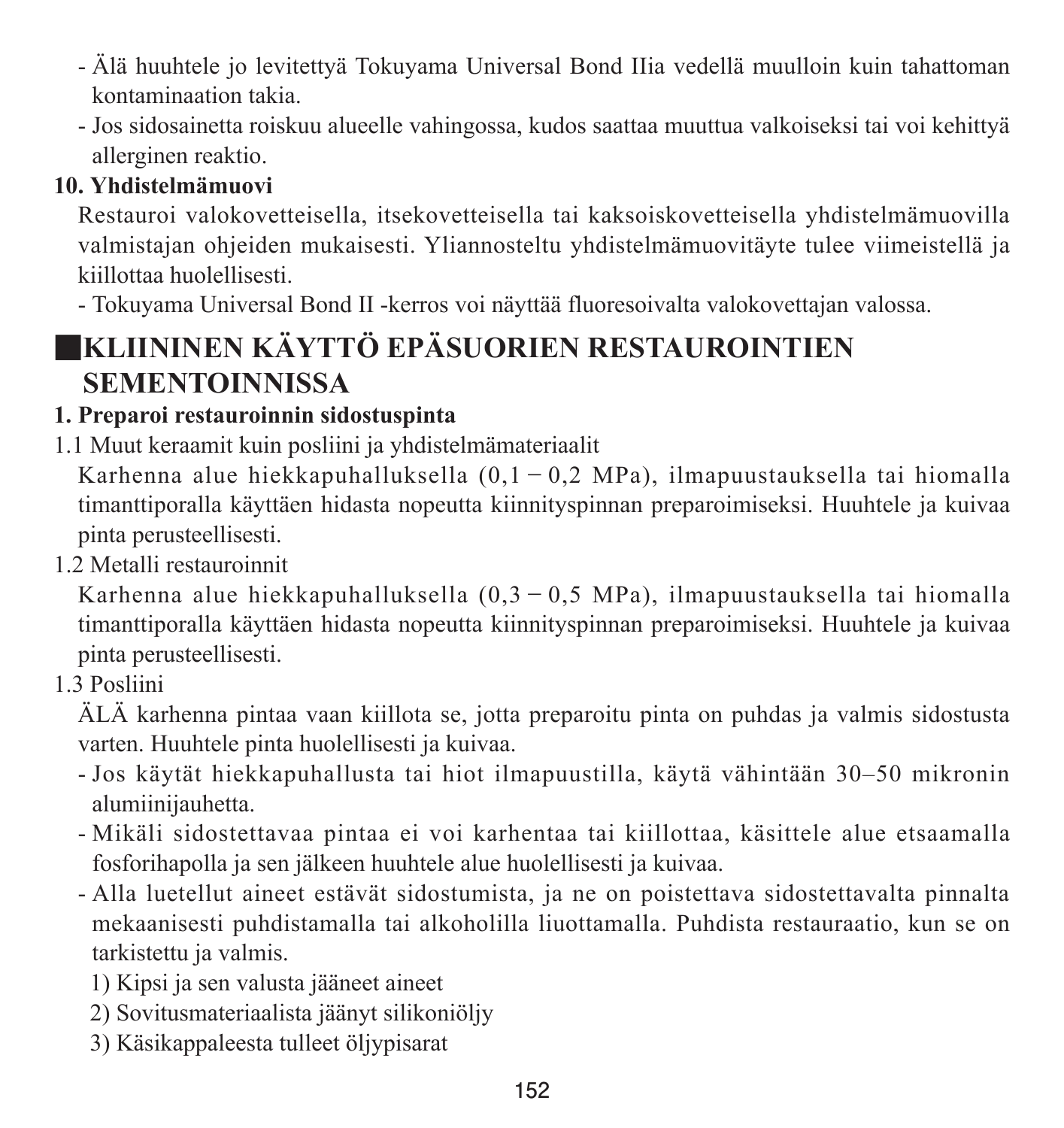- 4) Plakki, hammaskivi, sylki, veri ja muut eritteet
- 5) Väliaikainen restauraatio ja väliaikainen sementti

 Tarpeen vaatiessa suojaa ei-sidostettava pinta metallieristeellä, parafiinikalvolla, vaseliinilla tmv.

### **2. Tokuyama Universal Bond IIin annostelu**

Anna Tokuyama Universal Bond II -sidosaineen lämmetä huoneenlämpöiseksi ennen käyttöä. Avaa pullo poistamalla korkki ja annostele Tokuyama Universal Bond II - ja B-pulloista yksi tippa puhdistettavaan tai kertakäyttöiseen sekoituskuppiin. Sekoita huolellisesti kertakäyttöisellä applikaattorilla, kunnes sekoitettu sidosaine muuttuu vihreäksi.

- Annostele Tokuyama Universal Bond II B VÄLITTÖMÄSTI A:n annostelun jälkeen. Tokuyama Universal Bond II A voi muuttua vaaleanpunaiseksi liuottimen haihtumisen vuoksi, jos sen annetaan seisoa liian kauan. Jos sidosaine A muuttuu vaaleanpunaiseksi, hävitä se ja annostele uutta Tokuyama Universal Bond II A:ta ja B:ta.
- Sekoituskuppia käytettäessä levitä aine 1 minuutin kuluessa annostelusta, sillä Tokuyama Universal Bond II sisältää haihtuvia liuottimia. Sekoittamisen jälkeen Tokuyama Universal Bond IIin väri muuttuu vähitellen, mikä johtuu sidosaineen initiaattorin reaktiosta. Reaktio on normaali eikä tarkoita, että Tokuyama Universal Bond IIissa olisi jokin ongelma.
- Kertakäyttöistä sekoituskuppia käytettäessä levitä aine 3 minuutin kuluessa annostelusta.
- Huolehdi siitä, että pidät Tokuyama Universal Bond II A- ja B-pulloja pystysuorassa asennossa, kun annostelet ainetta. Jos pidät pulloja vinossa tai vaakasuorassa, Tokuyama Universal Bond II saattaa valua takaisin tippanokkaan, missä se voi kontaminoitua.
- ÄLÄ kosketa suuttimella sekoitusastiaa annostelun aikana. ÄLÄ vaihda Tokuyama Universal Bond II A- ja B -pullojen korkkeja keskenään. Jos Tokuyama Universal Bond II A ja B koskettavat toisiaan annostelun aikana, Tokuyama Universal Bond II saattaa kovettua suuttimeen.
- Pyyhi ylimääräinen Tokuyama Universal Bond II pois suuttimen kärjestä ja korkin sisäpuolelta, ennen kuin suljet pullon.
- Sulje Tokuyama Universal Bond II- ja B-pullojen korkit tiukasti heti annostelun jälkeen.
- ÄLÄ kiristä pullojen korkkeja liikaa.

### **3. Tokuyama Universal Bond IIin levittäminen**

Levitä Tokuyama Universal Bond II kertakäyttöapplikaattorilla sidostettavalle pinnalle.

- Varmista, että Tokuyama Universal Bond II peittää kaikki sementoitavat pinnat.
- ÄLÄ levitä liikaa ainetta. Yksi Tokuyama Universal Bond II –levityskerta riittää. Liian paksu kerros voi johtaa siihen, että restauraatiosta tulee epäsopiva.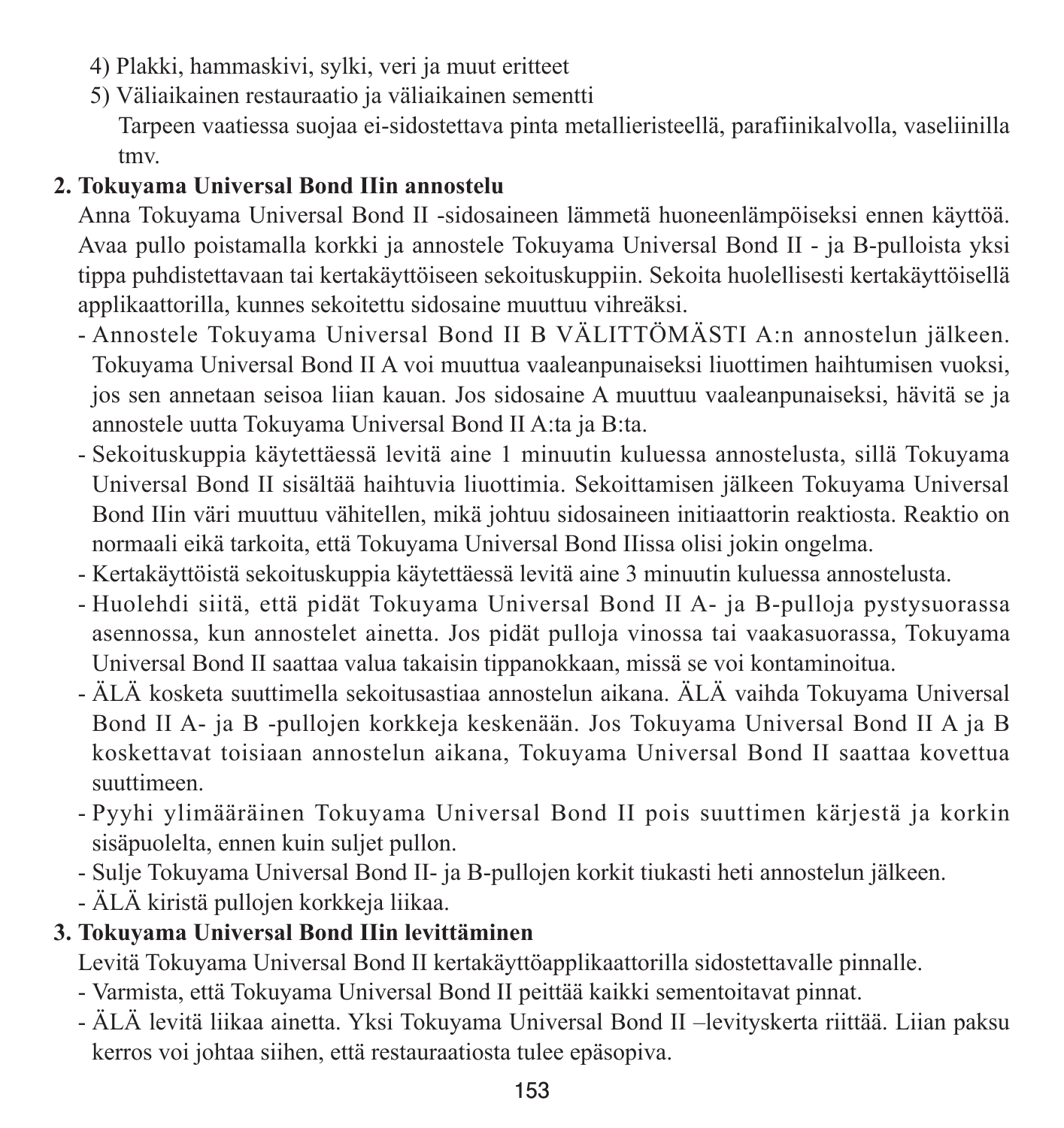- ÄLÄ päästä sidostettavalle pinnalle sylkeä, verta, öljyä, vettä tmv. Jos käsitelty alue kontaminoituu, huuhtele se huolellisesti vedellä, kuivaa ja levitä uusi Tokuyama Universal Bond II -kerros.
- ÄLÄ odota liian pitkään Tokuyama Universal Bond IIin levittämisen jälkeen. Kuivaa ilmapuustauksella 30 sekunnin kuluessa levittämisestä: näin takaat että kalvosta tulee sopivan paksu.

### **4. Ilmakuivaus**

Puustaa kevyesti ilmaa Tokuyama Universal Bond IIin pintaan öljyttömällä ilma/vesipuustilla. Käytä kohdeimuria estääksesi sidosaineen roiskuminen.

### **5. Sementointi**

Sementoi yhdistelmämuovisementillä valmistajan ohjeiden mukaisesti.

- ÄLÄ levitä muovisementtitahnaa suoraan preparoituun hampaaseen tai kaviteettiin, joka on käsitelty Tokuyama Universal Bond II:lla, välttääksesi restauroinnin väärän asettumisen.
- Kovettuminen voi olla nopeampaa käytetyn muovisementin mukaan. Säilytä oikea kalvon paksuus asettamalla restaurointi mahdollisimman nopeasti muovisementin levityksen jälkeen (1 minuutin kuluessa annostelusta). Jos et tee näin, restaurointi ei ehkä asetu oikein

sementoinnin kanssa.

- Tokuyama Universal Bond II -kerros voi näyttää fluoresoivalta valokovettajan valossa.

### ■**KLIININEN KÄYTTÖ SIDOSTETTAESSAAKRYYLIMUOVIA METALLIPINTEISIIN TAI –KIINNIKKEISIIN**

**1. Adhesiivin pinnan preparointi**

Karhenna alue hiekkapuhalluksella (0,1 – 0,2 MPa)tai hiomalla timanttiporalla käyttäen hidasta nopeutta pinnan preparoimiseksi kiinnitystä varten. Huuhtele ja kuivaa pinta perusteellisesti.

### **2. Annostelu, applikointi ja kuivaus**

Suorita samat toimenpiteet, jotka on kuvattu kappaleessa KLIININEN KÄYTTÖ EPÄSUORIEN RESTAUROINTIEN SEMENTOINNISSA.

### **3. Akryylimuovin applikointi, kovetus, hionta ja viimeistely.**

Suorita toimenpide valmistajan antamien ohjeiden mukaan, jotka koskevat polymerisoitavan akryylimuovin käyttöä.

Käyttäjän ja/tai potilaan on ilmoitettava kaikista ilmenneistä, tähän laitteeseen liittyvistä vakavista tapahtumista valmistajalle sekä toimivaltaiselle viranomaiselle siinä jäsenmaassa, jossa käyttäjä ja/ tai potilas sijaitsee.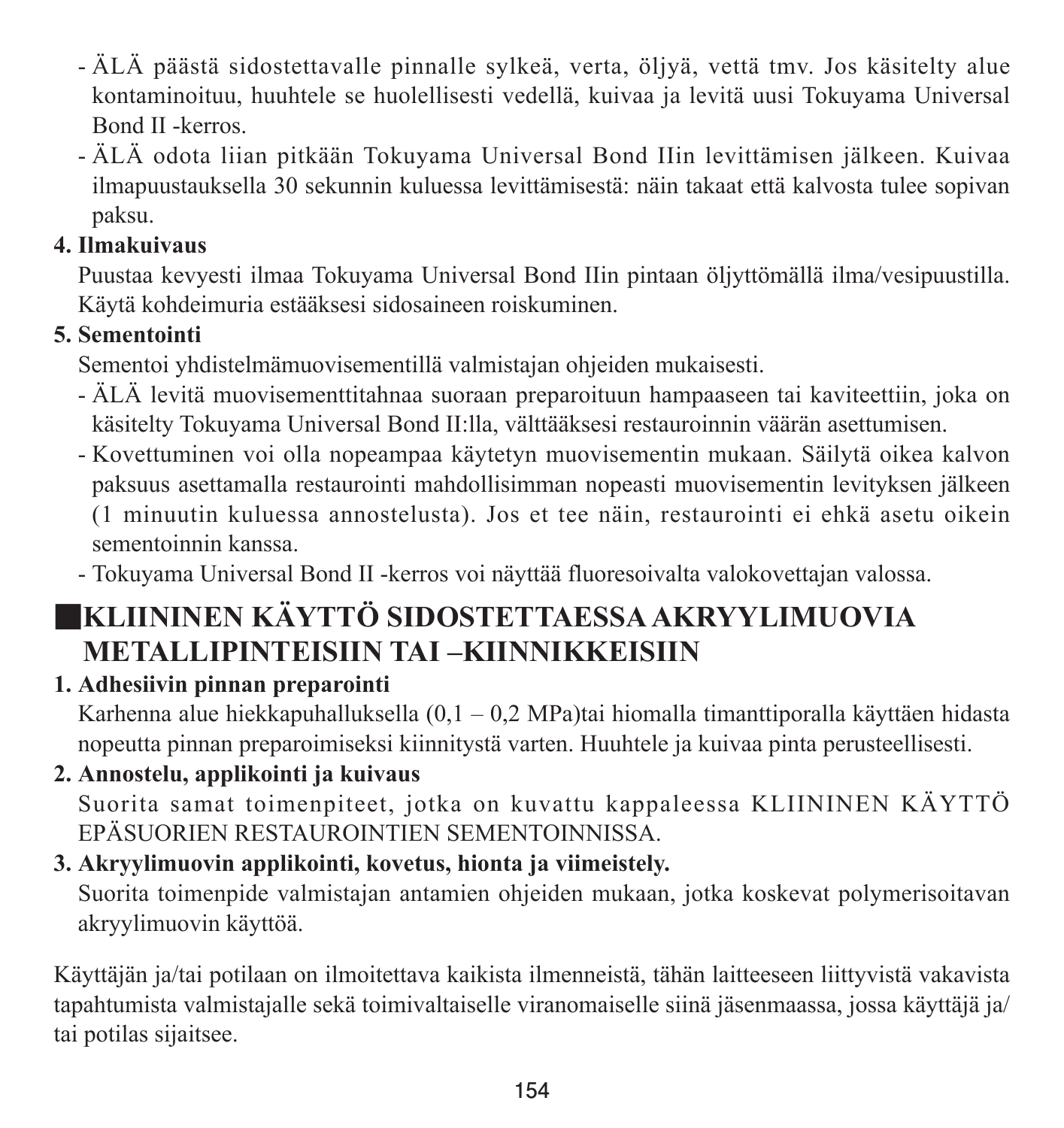HUOMIOITAVAA: Valmistaja ei ole vastuussa tuotteen väärästä käytöstä. Käyttäjä vastaa henkilökohtaisesti siitä, että tuote on sopiva hänen ammatilliseen käyttöönsä. Tuotteen spesifiointia, ilmoituksia ja varoituksia voidaan muuttaa ilman käyttäjälle erikseen toimitettua informaatiota.

#### **SVENSKA** . . . . . . . . . . . . .

**Läs alla anvisningar, försiktighetsåtgärder och anmärkningar före användning.**

# ■**PRODUKTBESKRIVNING OCH ALLMÄNNA UPPLYSNINGAR**

- 1. Tokuyama Universal Bond II är ett självhärdande dentaladhesivsystem med två komponenter för både direkta och indirekta restaurationer som kan användas med tekniker för självetsning, selektiv emaljetsning och totaletsning. Eftersom Tokuyama Universal Bond II är ett universalbondingmaterial har det utformats för att vara helt förenligt med ljushärdande, självhärdande och dualhärdande kompositmaterial.
- 2. Tokuyama Universal Bond II förbättrar bindningsstyrkan mellan polymeriserande resinmaterial (adhesivt resincement, akrylat och kompositresin) och indirekta fyllningsmaterial som till exempel glaskeramer (porslin), oxidkeramer (zirkoniumdioxid och alumina), metaller (ädla och oädla) och resinmaterial som innehåller oorganiska fyllmedel.
- 3. Tokuyama Universal Bond II innehåller fosforsyramonomer, bisfenol A-di(2-hydroxipropoxi) dimetakrylat (bis-GMA), trietylenglykol-dimetakrylat (TEGDMA), 2-hydroxietylmetakrylat (HEMA), MTU-6 (tiouracilmonomer), silankontaktmedel, peroxid, boratkatalysator, aceton, etanol och renat vatten.

# ■**INDIKATIONER**

- Direkta främre och bakre restaurationer med ljushärdande, dualhärdande, och självhärdande kompositmaterial
- Intraoral reparation av kompositrestaurationer, porslin-på-metall, metall och helkeramiska restaurationer utan extra primer
- Cementering av indirekta restaureringar och skalfasader i kombination med ljushärdande, dualhärdande och självhärdande resincement
- Bonding av pelaruppbyggnader bestående av pelaruppbyggnadsmaterial
- Bonding av protesresin till metallbas, klammer eller förankring
- Reparation av protes med metallbas, klammer eller förankring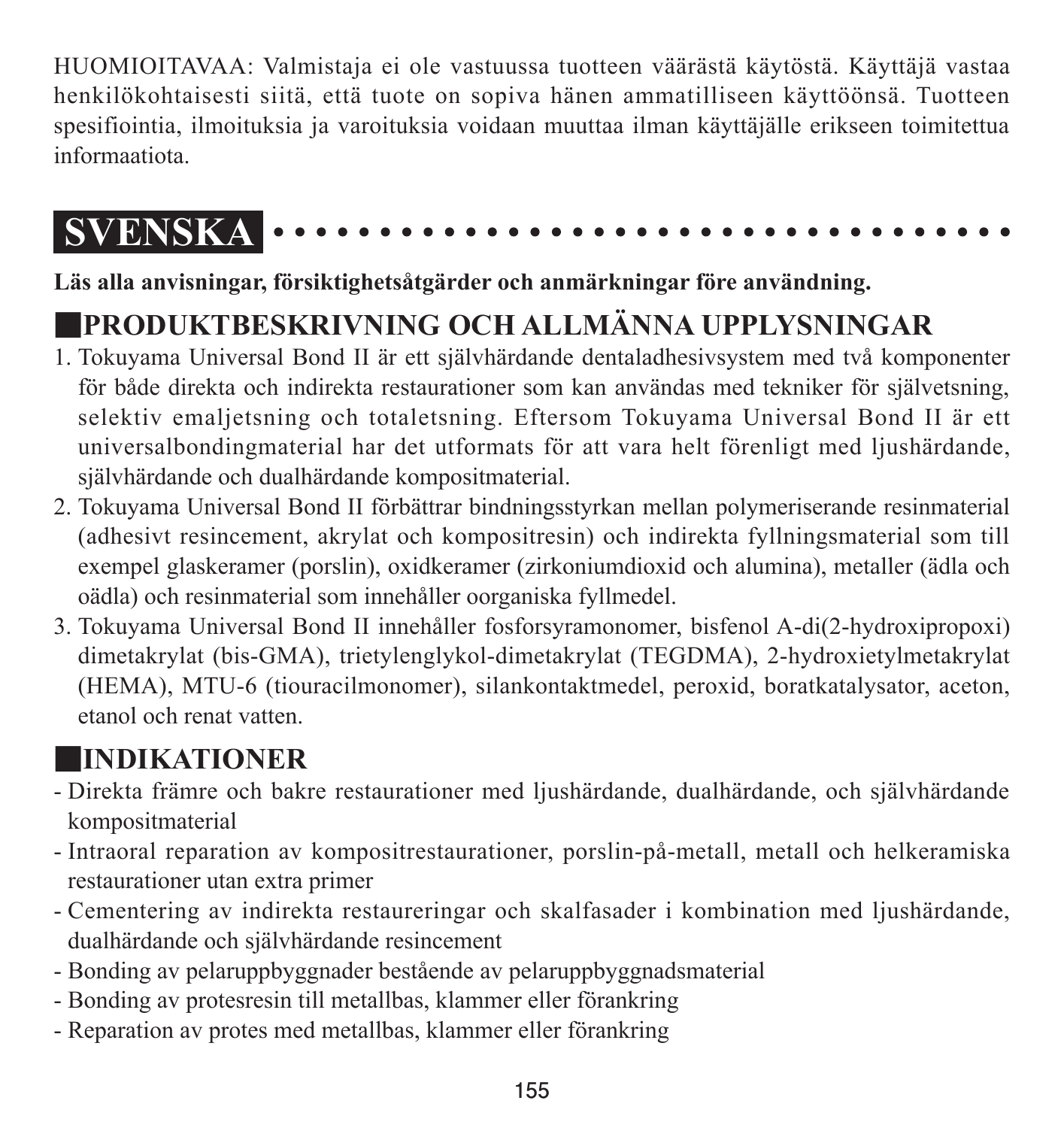- Bonding av opaka resinmaterial på metallbas vid framställning av kronor med resinbaserad fasad

# ■**KONTRAINDIKATIONER**

Tokuyama Universal Bond II innehåller metakrylmonomerer, peroxid, organiska lösningsmedel och syror. Använd INTE Tokuyama Universal Bond II på patienter som är allergiska eller överkänsliga mot metakrylmonomerer, liknande monomerer, peroxid, organiska lösningsmedel eller syror.

# ■**FÖRSIKTIGHETSÅTGÄRDER**

- 1) Använd INTE Tokuyama Universal Bond II för andra ändamål än de som anges i den här bruksanvisningen. Använd endast Tokuyama Universal Bond II enligt anvisningarna i den här bruksanvisningen.
- 2) Tokuyama Universal Bond II är endast avsett för yrkesmässig och behörig försäljning och användning inom tandvården. Materialet är inte avsett för försäljning och är inte heller lämpligt för icke-yrkesmässig användning utanför tandvården.
- 3) Använd INTE Tokuyama Universal Bond II om förseglingen är bruten eller om innehållet inte verkar intakt.
- 4) Om Tokuyama Universal Bond II orsakar en allergisk reaktion, eller visar tecken på överkänslighet, ska användningen avbrytas omedelbart.
- 5) Använd undersökningshandskar (plast, vinyl eller latex) vid all användning av Tokuyama Universal Bond II för att undvika risken för allergiska reaktioner orsakade av metakrylmonomerer. Obs! Vissa ämnen/material kan tränga igenom undersökningshandsken. Om Tokuyama Universal Bond II kommer i kontakt med undersökningshandskarna ska du omedelbart ta av och kasta handskarna och tvätta händerna noga med vatten snarast möjligt.
- 6) Undvik kontakt mellan Tokuyama Universal Bond II och ögonen, slemhinnor, huden och kläderna.
	- - Om Tokuyama Universal Bond II kommer i kontakt med ögonen ska du spola ögonen ordentligt med vatten och omedelbart kontakta ögonläkare.
	- - Om Tokuyama Universal Bond II kommer i kontakt med slemhinnorna ska du omedelbart torka av berört område och skölja området ordentligt med vatten efter att restauration är på plats. Berört område kan eventuellt vitna på grund av proteinkoagulering men sådan vitnad försvinner normalt inom 24 timmar. Om vitnaden inte försvinner inom 24 timmar ska patienten informeras om att kontakta läkare omedelbart.
	- Om Tokuyama Universal Bond II kommer i kontakt med huden eller kläderna ska du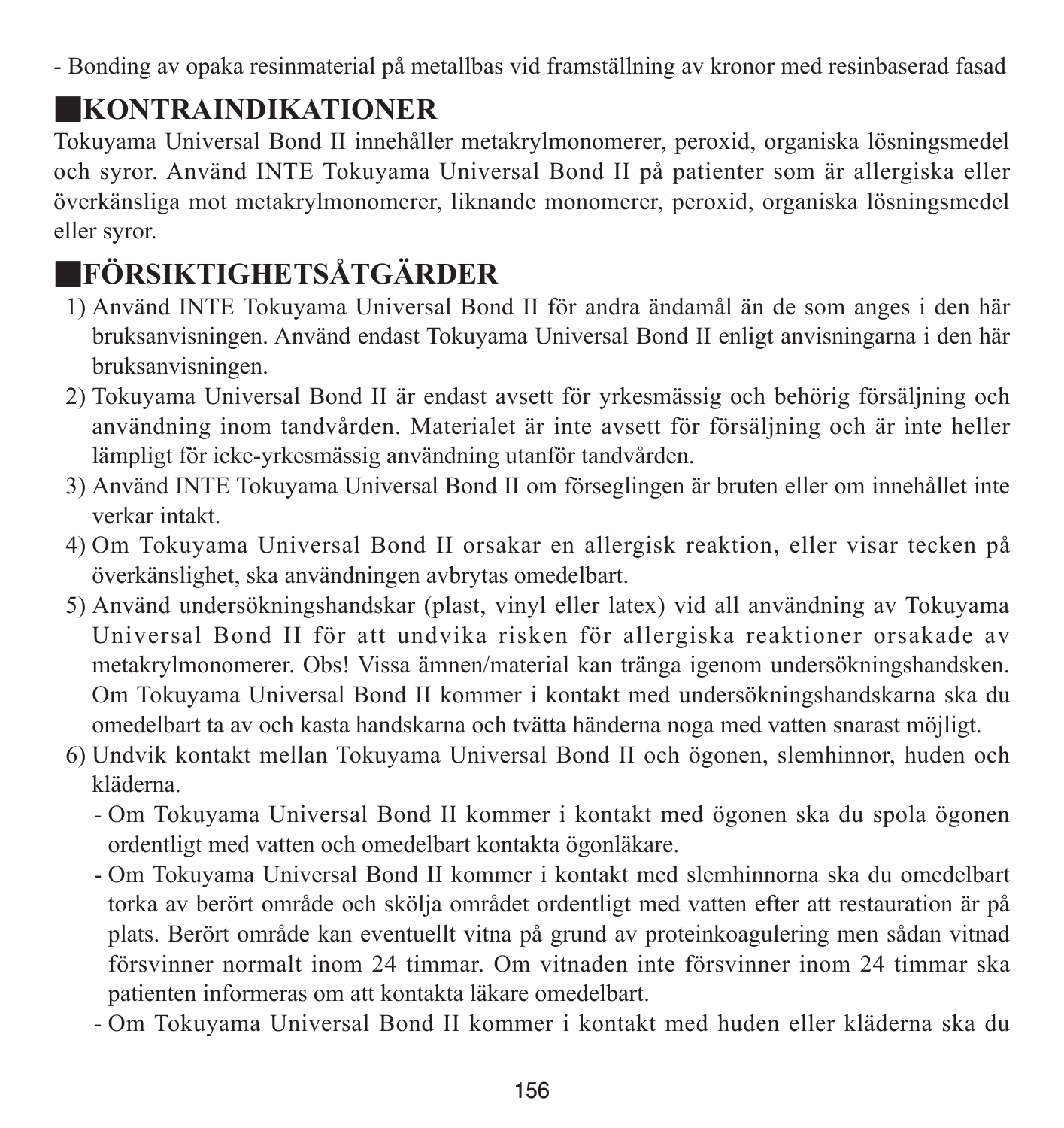omedelbart badda området med alkoholindränkt bomull eller gasväv och skölja med vatten. - Instruera patienten om att skölja munnen direkt efter behandlingen.

- 7) Tokuyama Universal Bond II får inte förtäras eller inandas. Förtäring eller inandning kan orsaka allvarliga skador.
- 8) För att undvika oavsiktlig förtäring av Tokuyama Universal Bond II får materialet inte lämnas utan uppsikt och måste förvaras oåtkomligt för patienter och barn.
- 9) Exponera INTE Tokuyama Universal Bond II eller dess ångor för öppen eld. Tokuyama Universal Bond II är brandfarligt.
- 10) För att undvika infektioner och försämrad bindningsstyrka får INTE medföljande engångsapplikatorer och engångskoppen återanvändas. Rengör blandningskoppen noggrant med alkohol efter användning.
- 11) Använd INTE Tokuyama Universal Bond II direkt i en kavitet i närheten av pulpan. Pulpaskydd med en isolering av glasjonomerer eller kalciumhydroxid rekommenderas. ANVÄND INTE EUGENOLBASERADE MATERIAL för att skydda pulpan eftersom dessa material hämmar härdningen av Tokuyama Universal Bond II.
- 12) Var medveten om att när en restauration flisas p.g.a. felinriktad ocklusion eller bruxism (gnissling eller pressning), kan den reparerade restaureringen flisas igen.
- 13) ANVÄND INTE blandningskoppar som tillhandahålls av andra tillverkare.
- 14) Använd den medföljande blandningskoppen eller engångskoppen vid dispensering och blandning av Tokuyama Universal Bond II. Om Tokuyama Universal Bond II inte har dispenserats i blandningskoppen av gummi kan det vara svårt att ta bort den härdade Tokuyama Universal Bond II från blandningskoppen. Härdad Tokuyama Universal Bond II kan avlägsnas genom att invertera gummit.
- 15) BLANDA INTE Tokuyama Universal Bond II med primers eller adhesive från andra tillverkare.
- 16) För att undvika vätskestänk, bör flaskan med Tokuyama Universal Bond II inte öppnas omedelbart efter att den tagits ut ur kylskåpet. Tokuyama Universal Bond II bör komma upp i rumstemperatur före användning. Efter att produkten tagits ut ur kylskåpet, ska den stå i 20 minuter eller tills den kommer upp i rumstemperatur.
- 17) Använd inte Tokuyama Universal Bond II med resinmaterial som ska användas med speciella bindemedel eller primers.

# ■**FÖRSIKTIGHETSÅTGÄRDER FÖR LÄKEMEDEL OCH MATERIAL**

1) Vissa material och läkemedel (hemostatiska material) hämmar härdning/adhesion av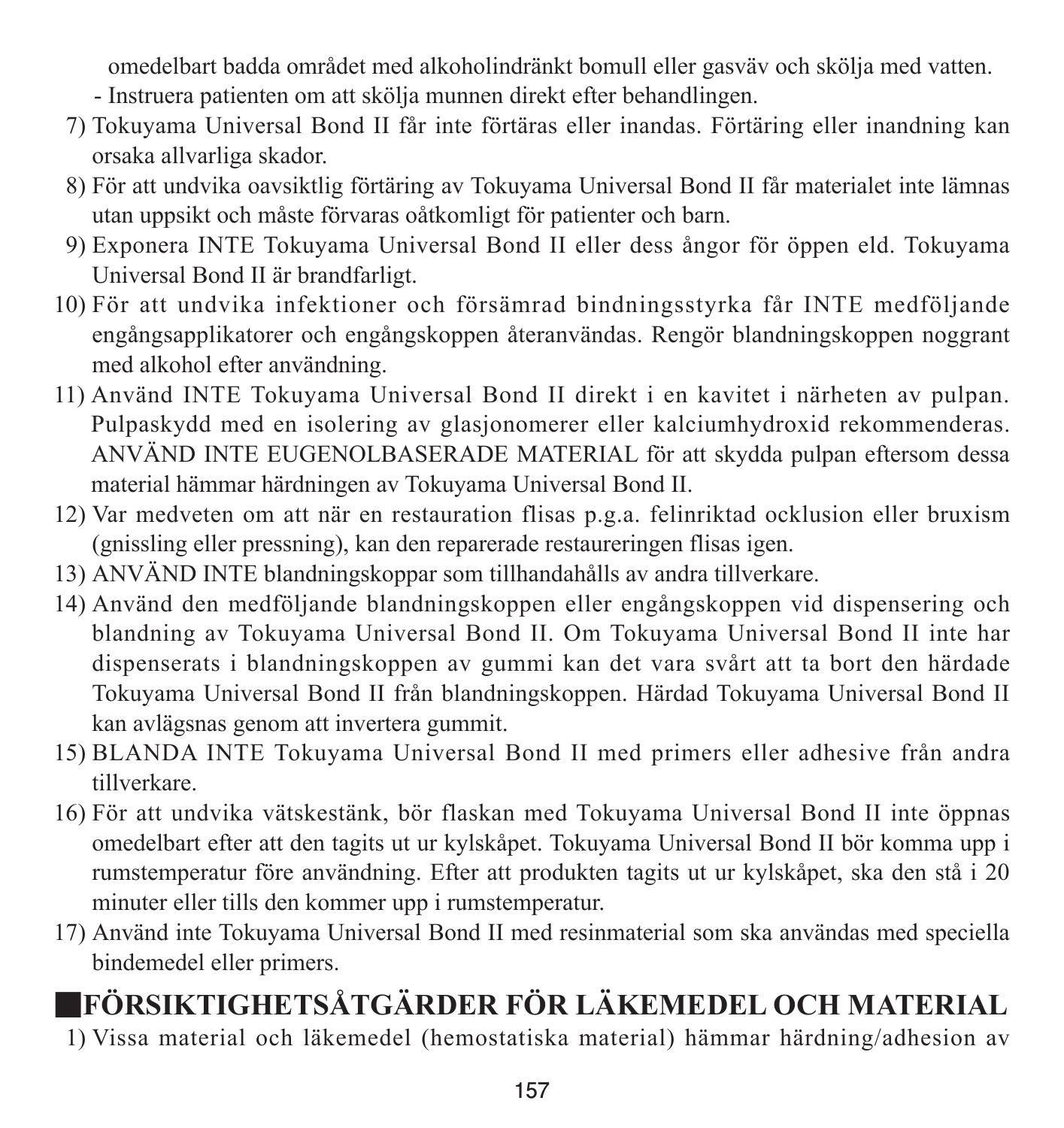Tokuyama Universal Bond II. Använd INTE produkter som innehåller:

- eugenol,
- aluminiumklorid,
- järnsulfat,
- kalciumsulfat,
- aluminiumsulfat,
- diaminsilverfluorid [molekylformel: Ag(NH3)2F]
- 2) Tokuyama Universal Bond II vidhäftar inte till tandstrukturen omedelbart efter applicering av material som innehåller:
	- väteperoxid (oxidol),
	- natriumhypoklorit

 Vi rekommenderar att man undviker att använda dessa material samma dag som cementering utförs; däremot kan dessa material användas för rotbehandling eftersom inhiberingen som de orsakar vanligtvis försvinner inom fem dagar.

# ■**FÖRVARING**

- 1) Förvara Tokuyama Universal Bond II vid temperaturer på 0 till 25°C (32 till 77°F).
- 2) Skydda mot värme, direkt solljus, gnistor och öppen eld.
- 3) Använd INTE materialet efter angivet utgångsdatum på flaskan.

# ■**KASSERING**

Oanvänd Tokuyama Universal Bond II absorberas av exempelvis bomull eller gasbinda och kasseras enligt lokala regelverk.

### ■**KLINISK APPLICERING FÖR DIREKT RESTAURATION OCH INTRAORAL REPARATION AV RESTAURATIONER MED KOMPOSITRESIN**

### **1. Rengöring**

Rengör tandytan grundligt med gummikopp och flourfri pasta. Skölj sedan med vatten.

### **2. Isolation**

En kofferdam är att föredra för att isolera tandytan.

### **3. Kavitetspreparation**

Förbered kaviteten och skölj med vatten. Lägg till avfasningar till emaljkanter för anteriora preparationer (klass III, IV, V), samt avfasningar till kanter för posteriora preparationer (klass I,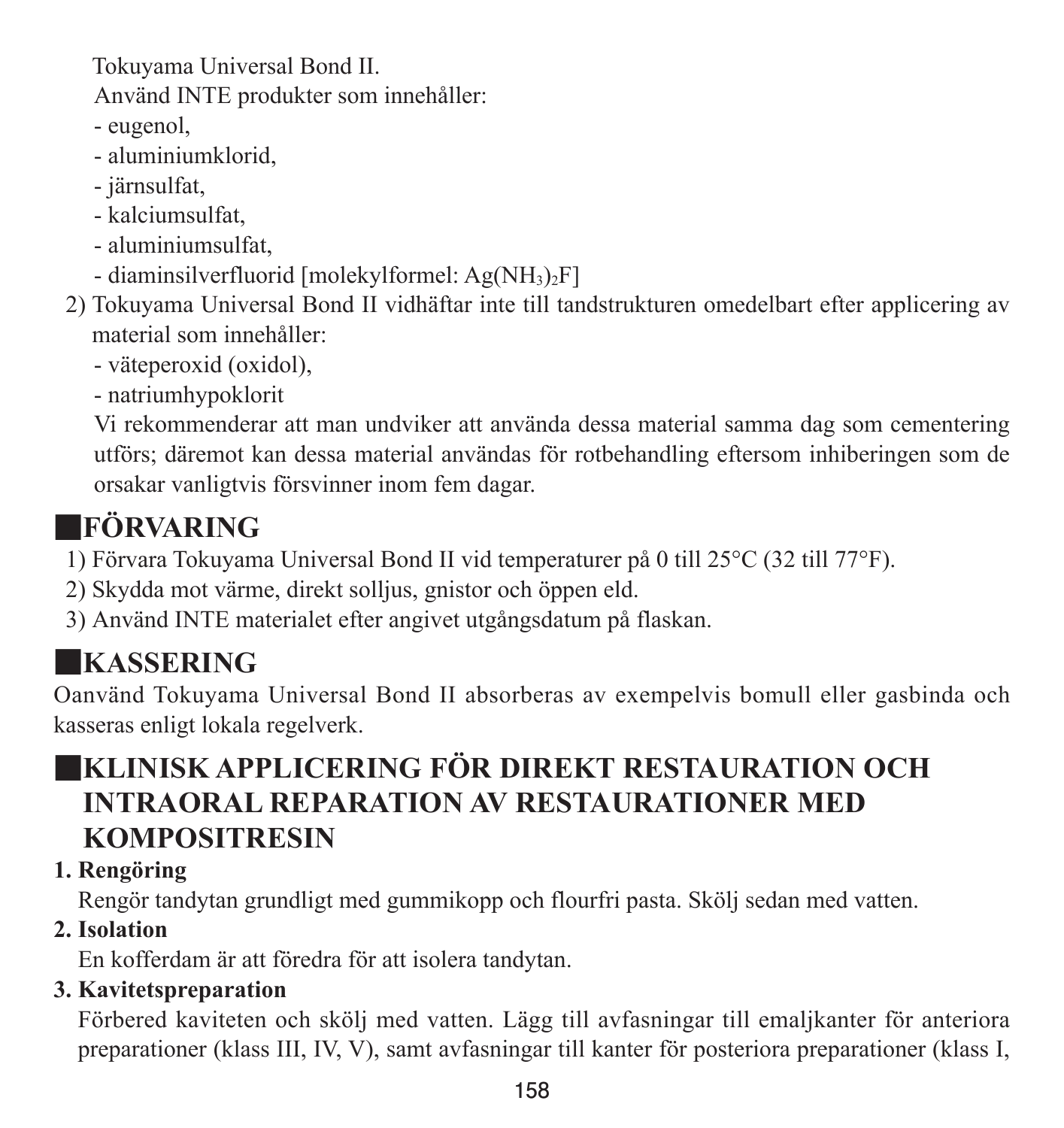II) eftersom dessa hjälper till att radera avgränsningar mellan kavitetsvinklar och restauration, vilket förbättrar både estetik och retention.

- Om den vidhäftande ytan har oskuren emalj, ska ett etsmedel tillämpas för den oskurna emaljen. Se avsnittet "Selektiv-emalj-etsningsteknik".

### **4. Torkning**

Torka kaviteten med hjälp av en blotting-teknik eller med en luftspruta.

- Torka INTE ut den vitala tanden. Uttorkning kan leda till postoperativ känslighet.
- De ämnen som anges nedan hindrar adhesion av Tokuyama Universal Bond II och måste avlägsnas från vidhäftningsytan genom grundlig rengöring av tandytan med alkohol, citronsyra, eller applicering av fosforsyra under 2 till 3 sekunder innan applicering:
	- 1) Oljedimma från vinkelstycket,
	- 2) Saliv, blod och exsudat.

### **5. Etsning av tandstrukturen (valfritt)**

(a.) Selektiv-emalj-etsningsteknik

 Applicera fosforsyragel endast på emaljen som omger kanten av den beredda kaviteten och låt fosforsyragelen sitta kvar i 10–15 sekunder. Skölj den etsade ytan ordentligt (minst 15 sekunder) med vatten, och torka sedan försiktigt med luft.

(b.) Total etsningsteknik

 Applicera fosforsyragelen på den preparerade emaljen först, och sedan dentinet. Låt etsmedlet få reagera på emaljen och dentinet i 10–15 sekunder. Skölj noga (minst 15 sekunder) med vatten och torka försiktigt med luft eller med bomullspellets; torka inte för mycket.

### **6. Preparation av adhesiv-ytan under reparation**

6.1 Andra keramer än porslin och kompositmaterial

Kantskär vid behov. Rugga området med luftbläster eller diamantborr med låg hastighet för att förbereda ytan för adhesion. Skölj noga och luftorka ytan.

6.2 Metallrestaurationer

Rugga området med luftbläster eller diamantborr med låg hastighet för att förbereda ytan för adhesion. Skölj noga och luftorka ytan.

### 6.3 Porslin

Kantskär vid behov. Rugga INTE ytan utan polera området så att en ren och ny yta för adhesion skapas. Skölj noga och luftorka ytan.

- Vid luftblästring ska aluminiumpulver på minst 30-50 μm användas.
- De ämnen som anges nedan hindrar adhesion och måste avlägsnas från vidhäftningsytan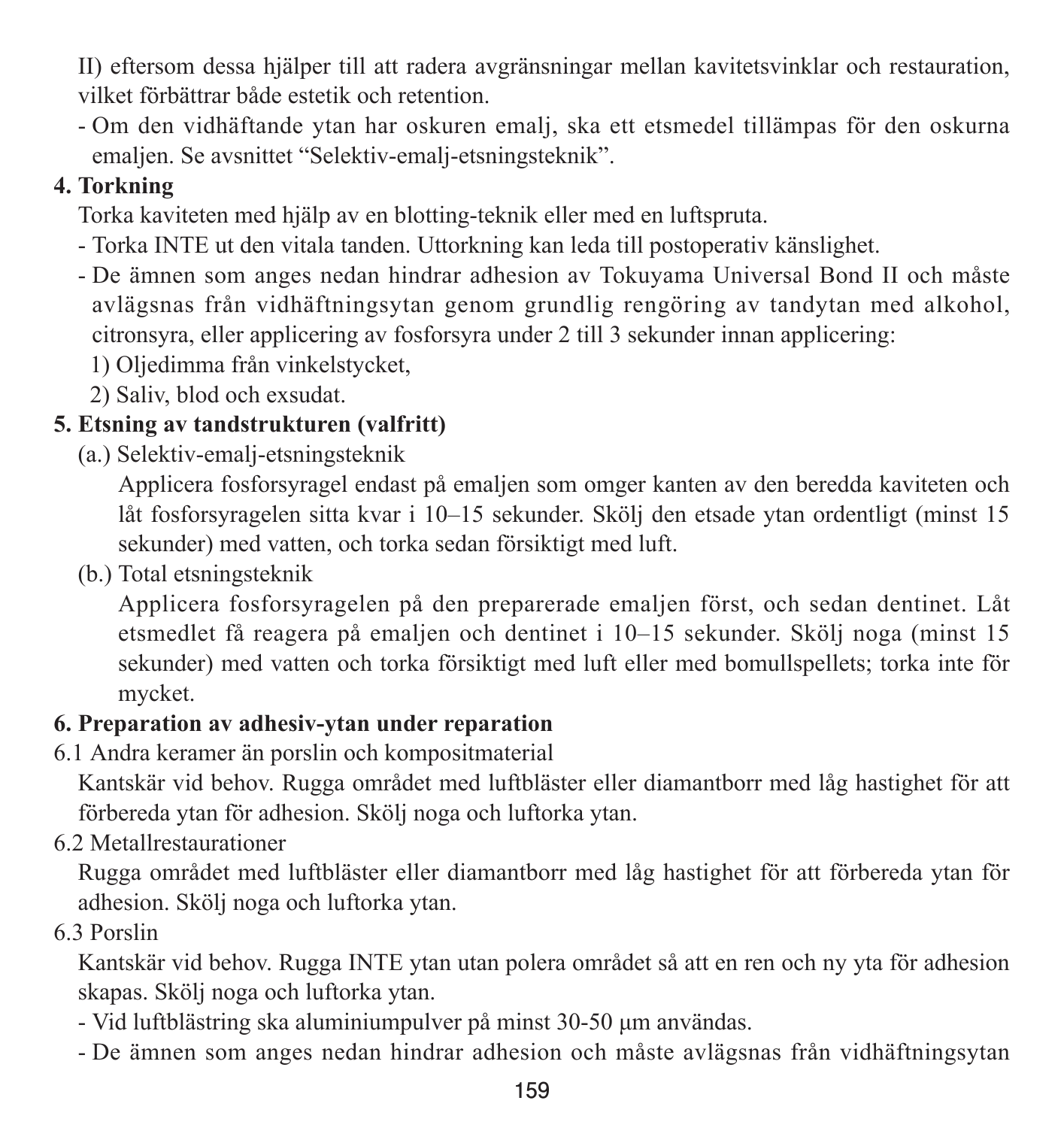genom mekanisk rengöring eller med alkohol.

1) Oljedimma från handstycke

- 2) Plack, tandsten, saliv, blod och exsudat
- Vid behov skyddas ytan som inte ska bondas med metallseparator, paraffinskikt, vaselin eller annat.

### **7. Dispensering av Tokuyama Universal Bond II**

Se till att Tokuyama Universal Bond II kommer upp i rumstemperatur före användning. Öppna flaskan genom att ta bort hättan och dispensera en droppe av vardera Tokuyama Universal Bond ll A och B i blandnings-eller engångskoppen. Blanda noga med en engångsapplikator tills det blandade lösningsmedlet blir grönt.

- Dispensera Tokuyama Universal Bond II B OMEDELBART efter dispensering av A. Tokuyama Universal Bond II A kan bli rosa på grund av lösningsmedlets flyktighet om det får ligga för länge. Om Bond A blir rosa ska det kasseras och en färsk blandning av Tokuyama Universal Bond II A och B tillredas.
- Appliceringen bör slutföras inom en minut efter dispensering vid användning av blandningskoppen eftersom Tokuyama Universal Bond II innehåller flyktiga lösningsmedel. Efter blandningen ändras färgen på Tokuyama Universal Bond II gradvis baserat på reaktionen av katalysatorn för Tokuyama Universal Bond II; detta är normalt och tyder inte på ett problem med Tokuyama Universal Bond II.
- Appliceringen bör slutföras inom 3 minuter efter dispensering vid användning av engångskoppen.
- Håll flaskorna med Tokuyama Universal Bond II A och B vertikalt vid dispensering. Håll inte flaskan diagonalt eller horisontellt vid dispensering eftersom det kan resultera i att Tokuyama Universal Bond II rinner tillbaka in i munstycket och kontamineras.
- Rör INTE vid munstycket till blandningskoppen under dispensering. Förväxla INTE flasklocken på Tokuyama Universal Bond II A och B. Om Tokuyama Universal Bond II A och B kommer i kontakt med varandra under dispensering kan det hända att Tokuyama Universal Bond II härdar i munstycket.
- Torka bort överflödigt Tokuyama Universal Bond II från munstycksspetsen och lockets insida innan flaskan försluts.
- Förslut flaskorna med Tokuyama Universal Bond II A och B ordentligt igen direkt efter dispensering.
- Dra INTE åt flasklocken för hårt.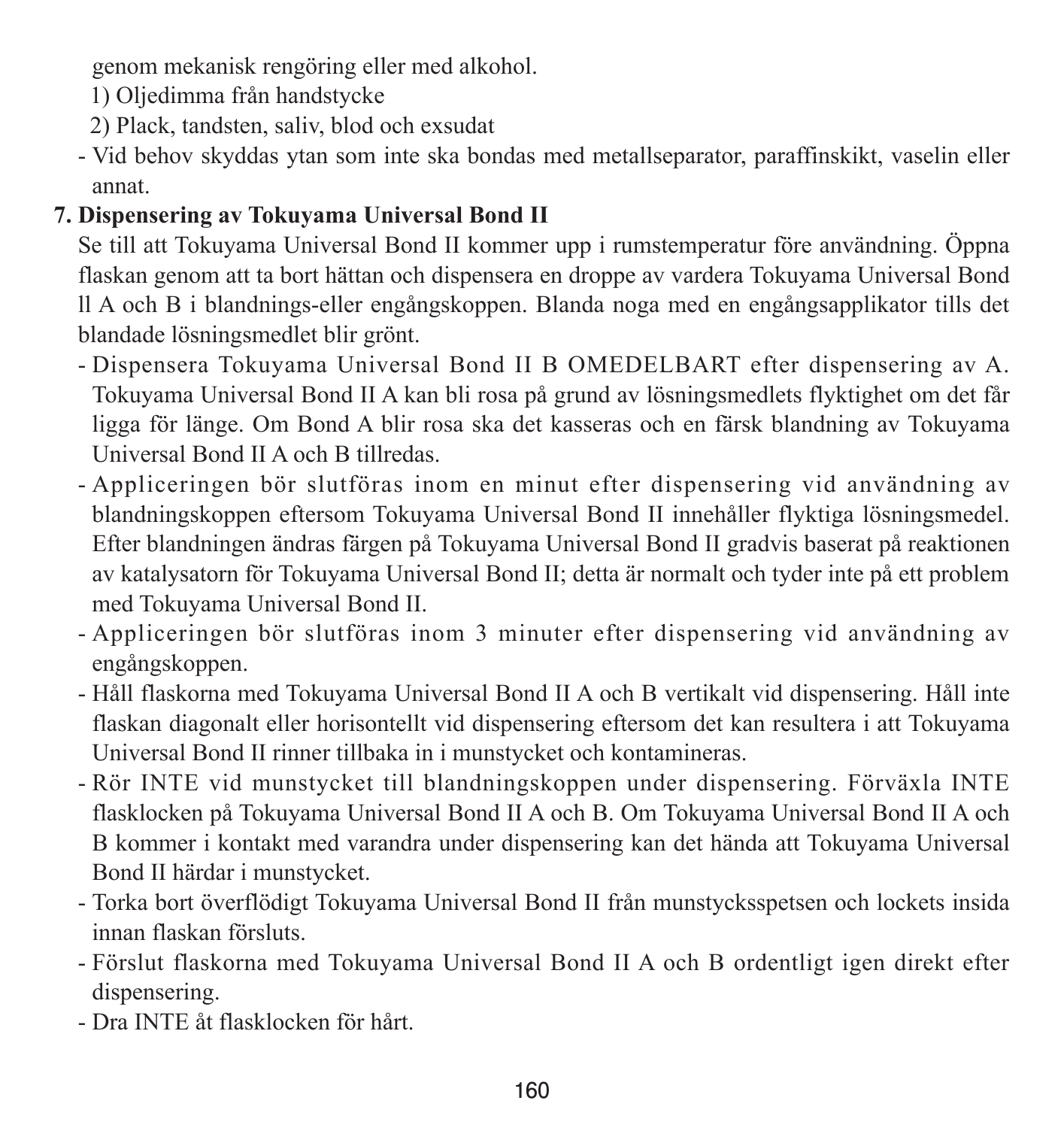### **8. Applicering av Tokuyama Universal Bond II**

Använd engångsapplikatorn och applicera Tokuyama Universal Bond II på hela adhesionsytan. Se till att inte utelämna några ytor där Tokuyama Universal Bond II bör appliceras.

- Vid intraoral reparation av restaurationer, om vidhäftningsytan omfattar tandstruktur och restaurationer (keramer, porslin, metaller eller kompositmaterial), ska Tokuyama Universal Bond II appliceras på hela adhesionsytan på en gång. Det behövs inga extra primers.
- Om applicerad Tokuyama Universal Bond II ansamlas i kavitetsbotten eller i en vinkel, och är för tjockt för att tunna ut med lufttorkning, ska överskottet avlägsnas med en pappersspets eller med en ny engångsapplikator.
- Var noga med att inte låta överskottet av Tokuyama Universal Bond II rinna ned subgingivalt. Om Tokuyama Universal Bond II tränger in subgingivalt, ska området sköljas av noga och lufttorkas.
- Om saliv, blod eller andra vätskor förorenar det applicerade Tokuyama Universal Bond II ska kaviteten sköljas noga med vatten, torkas och Tokuyama Universal Bond II appliceras på nytt.
- Skölj INTE det applicerade Tokuyama Universal Bond II med vatten utom vid oavsiktlig kontaminering.
- Vänta INTE för länge efter appliceringen av Tokuyama Universal Bond II. Lufttorka inom 30 sekunder efter appliceringen, för att säkerställa lämplig skikttjocklek.

### **9. Lufttorkning**

Använd oljefri luft-/vattenspruta och blås försiktigt luft på ytan av Tokuyama Universal Bond II tills rinnande Tokuyama Universal Bond II stannar i samma position utan någon rörelse. Avsluta med en mild luftström till ytan. Använd salivsug eftersom Tokuyama Universal Bond II kan skvätta.

- Om saliv, blod eller andra vätskor förorenar applicerad Tokuyama Universal Bond II, ska den sköljas med vatten, torkas och Tokuyama Universal Bond II appliceras på nytt.
- Skölj inte applicerad Tokuyama Universal Bond II med vatten utom vid oavsiktlig kontaminering.
- Vid oavsiktliga stänk kan vävnaden vitna eller en allergisk reaktion uppstå som följd.

### **10. Kompositresin**

Återställ med ett ljushärdande, självhärdande eller dual-härdade kompositresin enligt tillverkarens anvisningar. Det överfyllda kompositresinet bör putsas och poleras noggrant.

- Skiktet med Tokuyama Universal Bond II kan fluorescera vid belysning med härdljuslampan.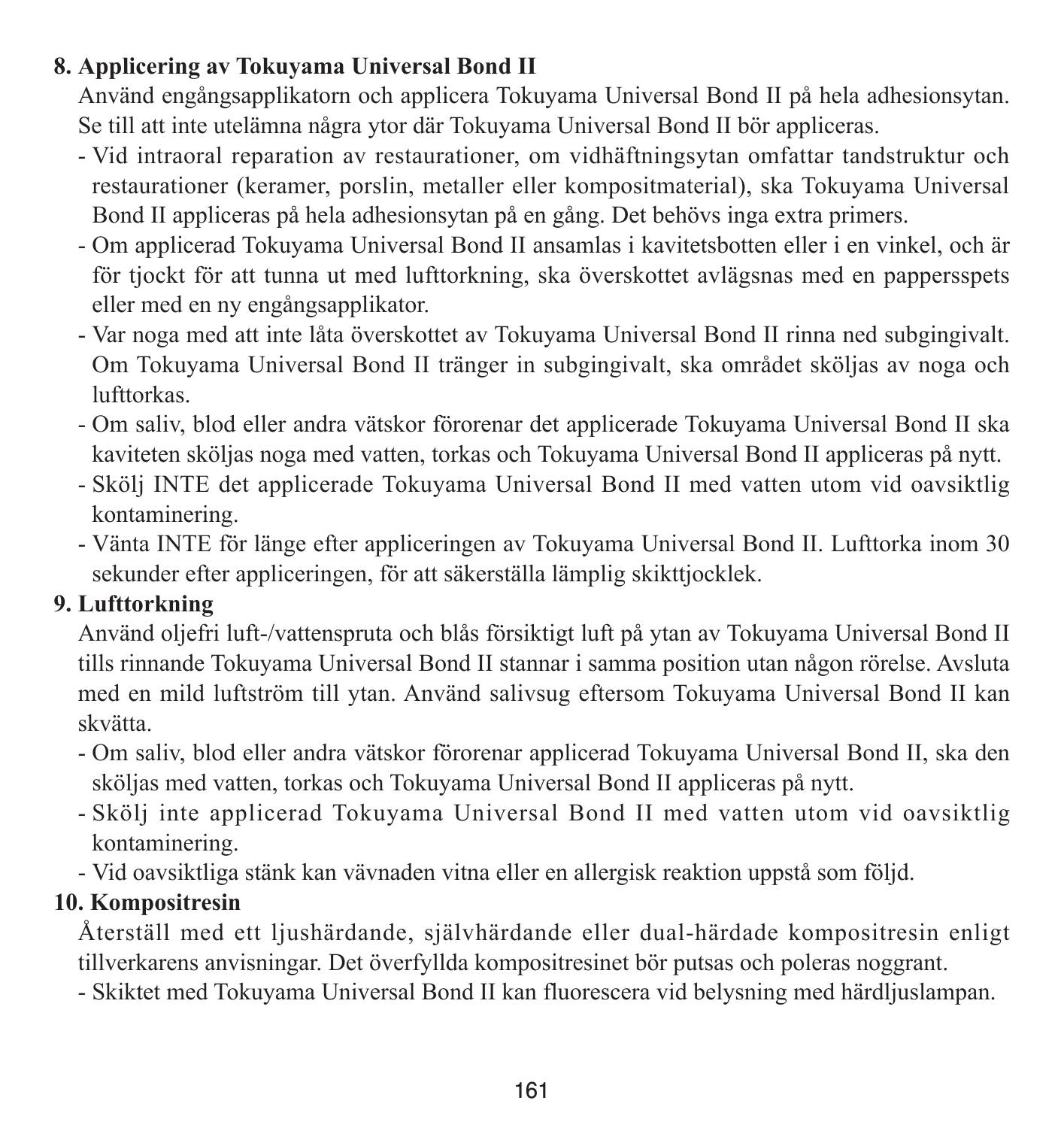### ■**KLINISK APPLICERING FÖR CEMENTERING AV INDIREKTA RESTAURATIONER**

### **1. Beredning av vidhäftningsytan för restaurationen**

1.1 Andra keramer än porslin och kompositmaterial

Rugga restaurationens inre yta med sandbläster (0,1 till 0,2 MPa), luftbläster eller diamantborr med låg hastighet för att förbereda för adhesion. Skölj noga och luftorka ytan.

1.2 Metallrestaurationer

Rugga området med sandbläster (0,3 till 0,5 MPa), luftbläster eller diamantborr med låg hastighet för att förbereda ytan för adhesion. Skölj noga och luftorka ytan.

1.3 Porslin

Rugga INTE ytan; polera området för att förbereda en ren och fräsch yta för vidhäftning. Skölj och torka ytan noggrant.

- Vid sand- eller luftblästring ska aluminiumpulver på minst 30–50 μm användas.
- Om det inte går att rugga eller polera vidhäftningsytan, ska området etsas med fosforsyra för ökad vidhäftning, och därefter sköljas och torkas.
- De ämnen som anges nedan hindrar adhesion och måste avlägsnas från vidhäftningsytan genom mekanisk rengöring eller blötläggning med alkohol. Rengör restaurationen efter att justeringen är klar.
	- 1) Gips och inbäddning
	- 2) Silikonolja från kontrollmaterial
	- 3) Oljedimma från vinkelstycke
	- 4) Plack, tandsten, saliv, blod och exsudat
	- 5) Tillfällig restauration och temporär cement Skydda vid behov ytan som inte ska bondas med metallseparator, paraffinskikt, vaselin eller annat.

### **2. Dispensering av Tokuyama Universal Bond II**

Se till att Tokuyama Universal Bond II kommer upp i rumstemperatur före användning. Öppna flaskan genom att ta bort hättan och dispensera en droppe av vardera Tokuyama Universal Bond ll A och B i blandnings-eller engångskoppen. Blanda noga med en engångsapplikator tills det blandade lösningsmedlet blir grönt.

- Dispensera Tokuyama Universal Bond II B OMEDELBART efter dispensering av A. Tokuyama Universal Bond II A kan bli rosa på grund av lösningsmedlets flyktighet om det får ligga för länge. Om Bond A blir rosa ska det kasseras och en färsk blandning av Tokuyama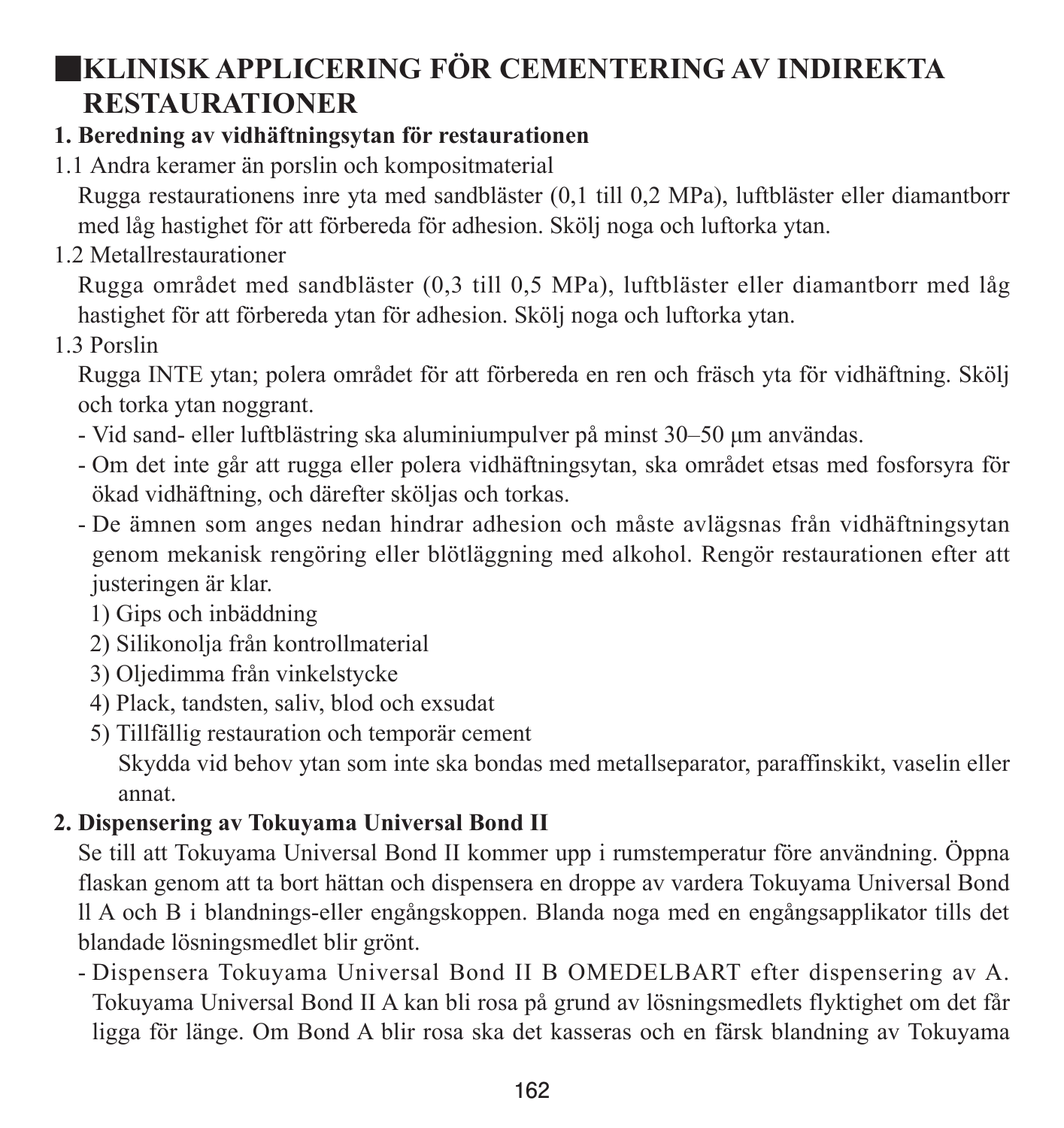Universal Bond II A och B tillredas.

- Appliceringen bör slutföras inom en minut efter dispensering vid användning av blandningskoppen eftersom Tokuyama Universal Bond II innehåller flyktiga lösningsmedel. Efter blandningen ändras färgen på Tokuyama Universal Bond II gradvis baserat på reaktionen av katalysatorn för Tokuyama Universal Bond II; detta är normalt och tyder inte på ett problem med Tokuyama Universal Bond II.
- Appliceringen bör slutföras inom 3 minuter efter dispensering vid användning av engångskoppen.
- Håll flaskorna med Tokuyama Universal Bond II A och B vertikalt vid dispensering. Håll inte flaskan diagonalt eller horisontellt vid dispensering eftersom det kan resultera i att Tokuyama Universal Bond II rinner tillbaka in i munstycket och kontamineras.
- Rör INTE vid munstycket till blandningskoppen under dispensering. Förväxla INTE flasklocken på Tokuyama Universal Bond II A och B. Om Tokuyama Universal Bond II A och B kommer i kontakt med varandra under dispensering kan det hända att Tokuyama Universal Bond II härdar i munstycket.
- Torka bort överflödigt Tokuyama Universal Bond II från munstycksspetsen och lockets insida innan flaskan försluts.
- Förslut flaskorna med Tokuyama Universal Bond II A och B ordentligt igen direkt efter dispensering.
- Dra INTE åt flasklocken för hårt.

### **3. Applicering av Tokuyama Universal Bond II**

Använd engångsapplikatorn och applicera blandad Tokuyama Universal Bond II på ytorna som ska bondas.

- Se till att Tokuyama Universal Bond II täcker alla ytor där cementen kommer att appliceras.
- Applicera INTE för mycket. En applicering av Tokuyama Universal Bond II räcker. Ett alltför tjockt skikt kan äventyra passningen av restaurationen.
- Låt inte saliv, blod, olja, vatten etc. komma i kontakt med den yta som skall bondas. Om den behandlade ytan är förorenad, ska den sköljas noga med vatten, torkas och Tokuyama Universal Bond II appliceras på nytt.
- Vänta INTE för länge efter appliceringen av Tokuyama Universal Bond II. Lufttorka inom 30 sekunder efter appliceringen, för att säkerställa lämplig skikttjocklek.

### **4. Lufttorkning**

Använd en oljefri luft/vattenspruta och blås försiktigt luft på ytan. Använd salivsug eftersom Tokuyama Universal Bond II kan skvätta.